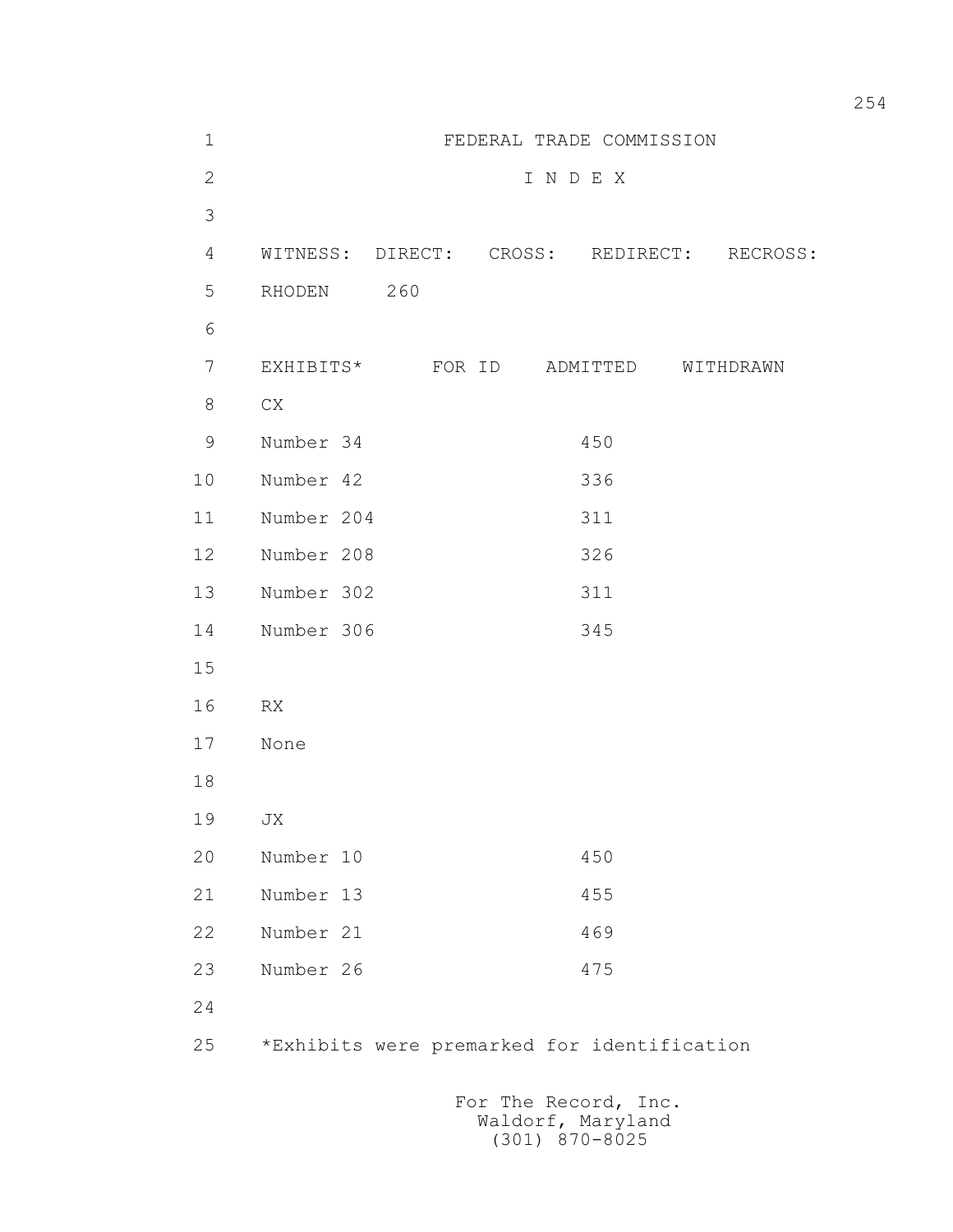| $\mathbf 1$    | EXHIBITS*        | FOR ID                                      | ADMITTED                                  | WITHDRAWN |
|----------------|------------------|---------------------------------------------|-------------------------------------------|-----------|
| $\overline{2}$ | JX               |                                             |                                           |           |
| 3              | Number 28        |                                             | 484                                       |           |
| $\overline{4}$ | Number 29        |                                             | 489                                       |           |
| 5              | Number 54        |                                             | 353                                       |           |
| 6              | Number 56        |                                             | 458                                       |           |
| $\overline{7}$ | Number 59        |                                             | 357                                       |           |
| $\,8\,$        |                  |                                             |                                           |           |
| $\mathsf 9$    | ${\rm D}{\rm X}$ |                                             |                                           |           |
| 10             | Number 1         |                                             | 274                                       |           |
| 11             | Number 2         |                                             | 291                                       |           |
| 12             |                  |                                             |                                           |           |
| 13             |                  |                                             |                                           |           |
| 14             |                  |                                             |                                           |           |
| 15             |                  |                                             |                                           |           |
| 16             |                  |                                             |                                           |           |
| 17             |                  |                                             |                                           |           |
| $18\,$         |                  |                                             |                                           |           |
| 19             |                  |                                             |                                           |           |
| 20             |                  |                                             |                                           |           |
| 21             |                  |                                             |                                           |           |
| 22             |                  |                                             |                                           |           |
| 23             |                  |                                             |                                           |           |
| 24             |                  |                                             |                                           |           |
| 25             |                  | *Exhibits were premarked for identification |                                           |           |
|                |                  |                                             | For The Record, Inc.<br>Waldorf, Maryland |           |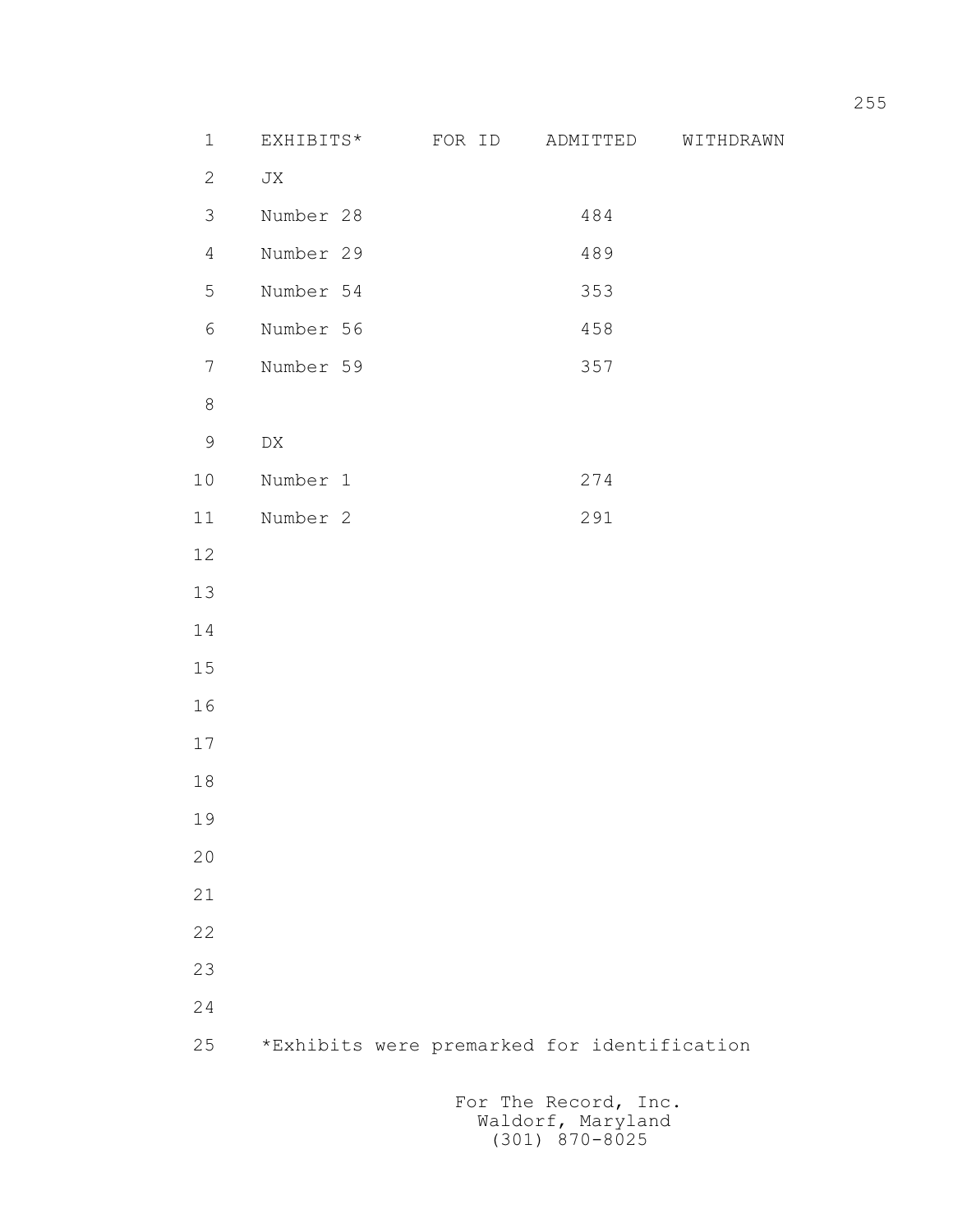| $\mathbf 1$    | UNITED STATES OF AMERICA                  |                   |
|----------------|-------------------------------------------|-------------------|
| $\mathbf{2}$   | FEDERAL TRADE COMMISSION                  |                   |
| 3              |                                           |                   |
| 4              | In the Matter of:                         | $\left( \right)$  |
| 5              | Rambus, Inc.                              | ) Docket No. 9302 |
| 6              |                                           |                   |
| $\overline{7}$ |                                           |                   |
| $8\,$          |                                           |                   |
| 9              | Thursday, May 1, 2003                     |                   |
| 10             | 9:30 a.m.                                 |                   |
| 11             |                                           |                   |
| 12             |                                           |                   |
| 13             | TRIAL VOLUME 2                            |                   |
| 14             | PART 1                                    |                   |
| 15             | PUBLIC RECORD                             |                   |
| 16             |                                           |                   |
| 17             | BEFORE THE HONORABLE STEPHEN J. MCGUIRE   |                   |
| 18             | Chief Administrative Law Judge            |                   |
| 19             | Federal Trade Commission                  |                   |
| 20             | 600 Pennsylvania Avenue, N.W.             |                   |
| 21             | Washington, D.C.                          |                   |
| 22             |                                           |                   |
| 23             |                                           |                   |
| 24             |                                           |                   |
| 25             | Reported by: Susanne Bergling, RMR        |                   |
|                | For The Record, Inc.<br>Waldorf, Maryland |                   |

(301) 870-8025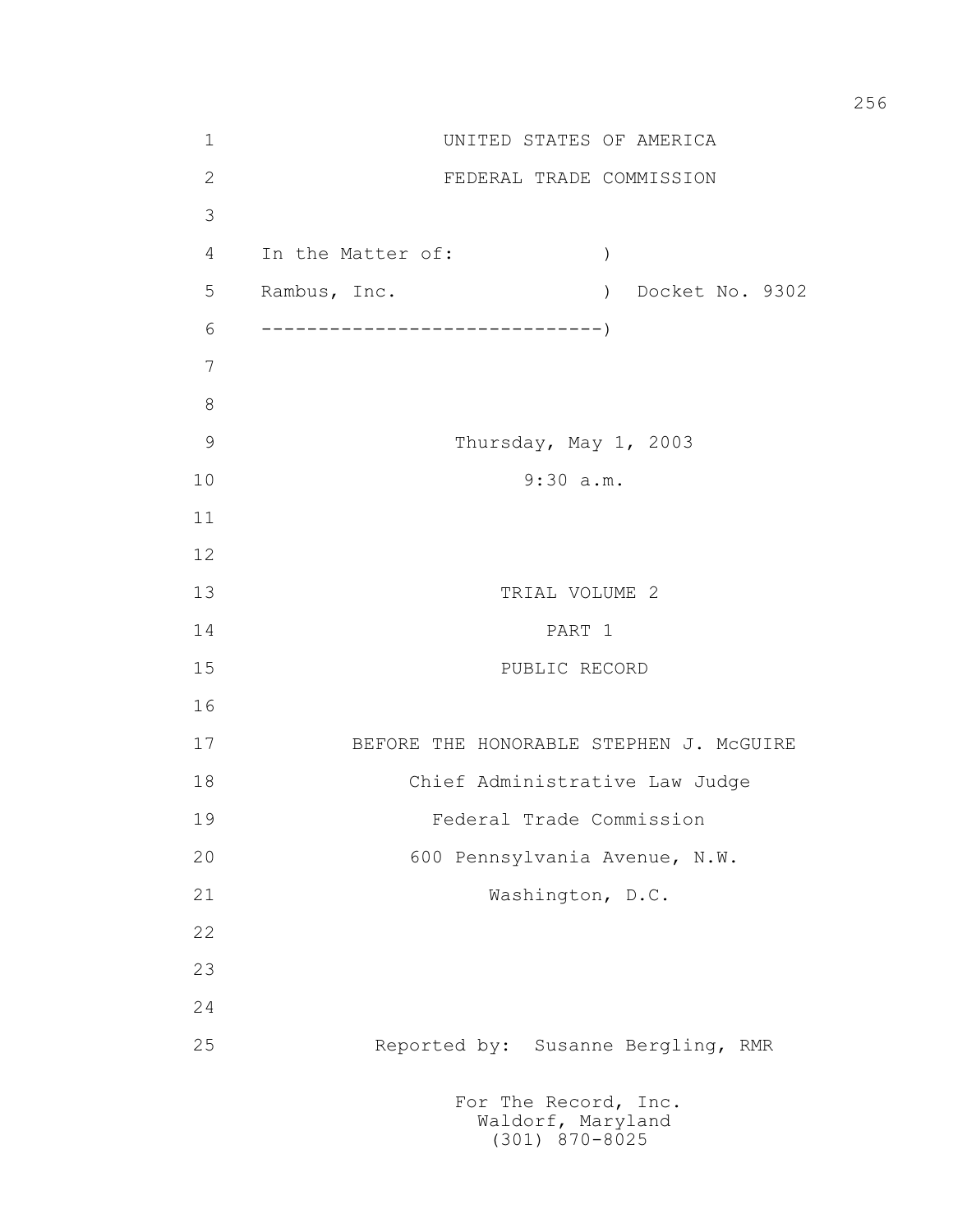1 APPEARANCES:

```
 2
         3 ON BEHALF OF THE FEDERAL TRADE COMMISSION: 
        4 M. SEAN ROYALL, Attorney
         5 GEOFFREY OLIVER, Attorney
         6 Federal Trade Commission
         7 601 New Jersey Avenue, N.W.
         8 Washington, D.C. 20580-0000
         9 (202) 326-3663
        10
        11 ON BEHALF OF THE RESPONDENT:
        12 GREGORY P. STONE, Attorney
       13 STEVEN M. PERRY, Attorney
        14 PETER A. DETRE, Attorney
        15 Munger, Tolles & Olson LLP
        16 355 South Grand Avenue, 35th Floor
        17 Los Angeles, California 90071-1560
        18 (213) 683-9255
19 and
       20 A. DOUGLAS MELAMED, Attorney
        21 Wilmer, Cutler & Pickering
        22 2445 M Street, N.W.
        23 Washington, D.C. 20037-1420
        24 (202) 663-6090
```
25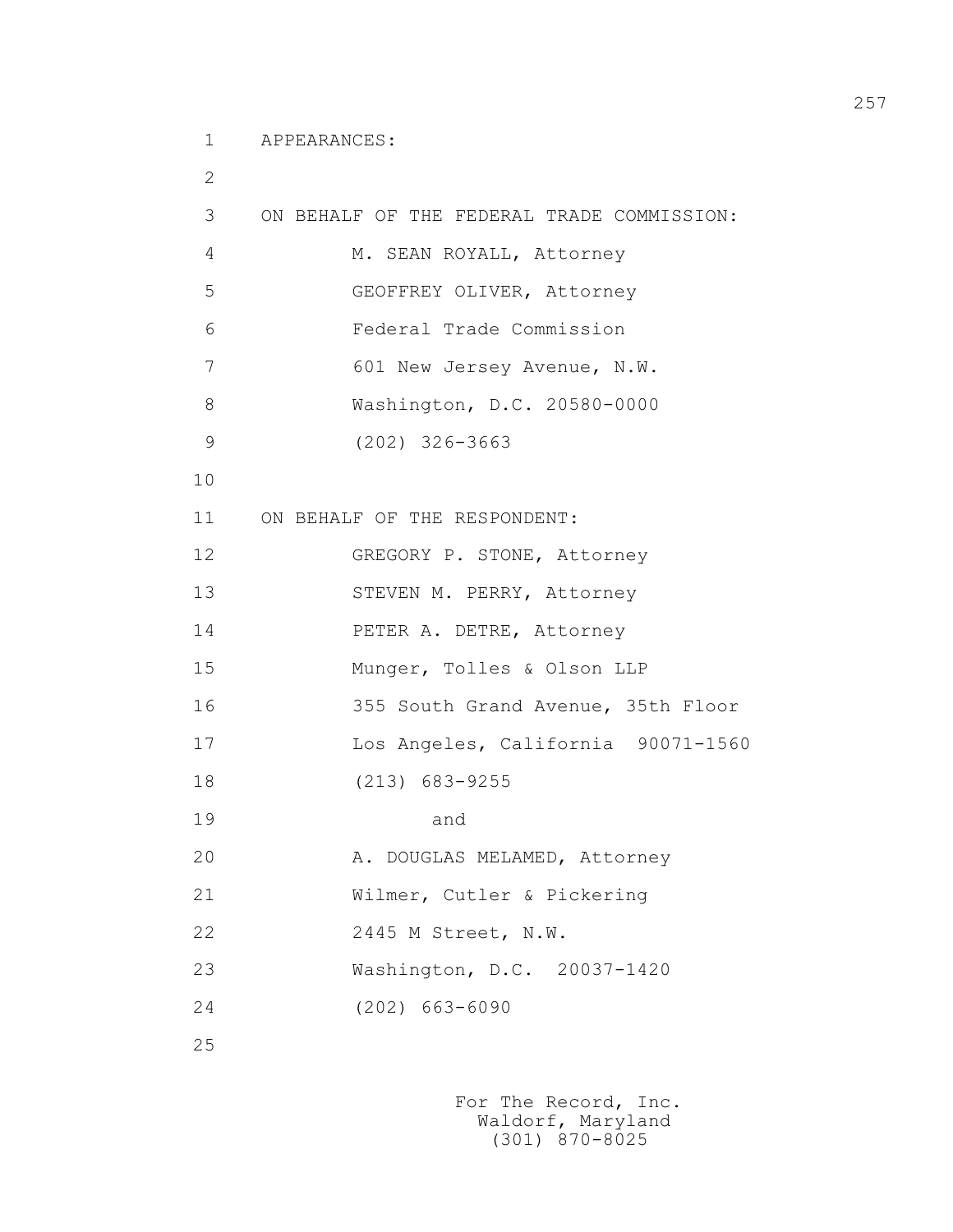| $\mathbf 1$    | PROCEEDINGS                                             |
|----------------|---------------------------------------------------------|
| $\overline{2}$ |                                                         |
| 3              | JUDGE McGUIRE: This hearing is now in order             |
| 4              | and convened at 9:30 a.m. Counsel, how is everyone      |
| 5              | this morning?                                           |
| 6              | Before we start today with the presentation of          |
| 7              | the case in chief by the Government, are there any      |
| 8              | issues that should come at this time to the Court's own |
| 9              | attention?                                              |
| 10             | If not, the Court seeks to inquire of the               |
| 11             | parties, have they made any progress toward the issue   |
| 12             | raised by the Court on the agreement the parties had    |
| 13             | entered into on what items of evidence were going to be |
| 14             | offered and entered into this record?                   |
| 15             | MR. ROYALL: Your Honor --                               |
| 16             | JUDGE McGUIRE: Mr. Royall?                              |
| 17             | MR. ROYALL: -- good morning.                            |
| 18             | JUDGE McGUIRE: Good morning.                            |
| 19             | MR. ROYALL: Mr. Stone and I did speak about             |
| 20             | that last night, and I think the short answer is we     |
| 21             | have made progress. We're not at a point at which       |
| 22             | we've finalized something that we can present to you,   |
| 23             | but we hope that we will be at that point soon.<br>Part |
| 24             | of it involves obviously reviewing and paring down the  |
| 25             | evidence, and that may take a little while, but we do   |
|                |                                                         |

 For The Record, Inc. Waldorf, Maryland (301) 870-8025

258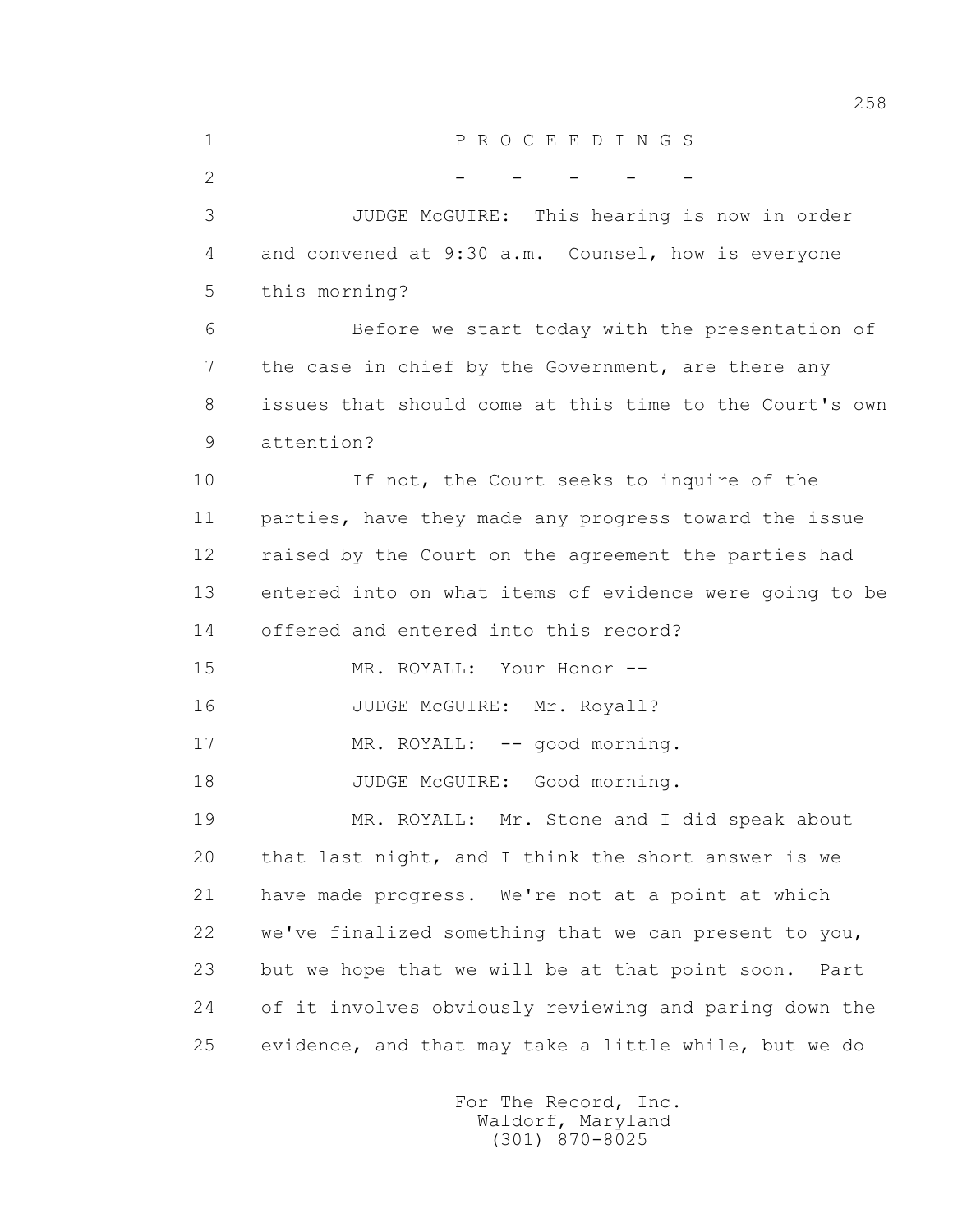1 expect that we are going to be able to do that and then 2 have a stipulation that also maybe includes some of the 3 features of the other stipulation but will have the 4 effect of paring down what we're presenting at this 5 time.

 6 JUDGE McGUIRE: All right, Mr. Stone, do you 7 want to comment?

8 MR. STONE: Yes, that's correct, Your Honor. 9 JUDGE McGUIRE: All right, then let me advise 10 then on that basis and clarify even further the Court's 11 concern over this issue. It has decided to vacate the 12 earlier order entered into by the parties, and until 13 such time that the parties are able to agree on an 14 agreement on evidence that can be approved by the 15 Court, any items offered into this evidence shall be I 16 think ruled upon one at a time.

17 Are we clear on that?

18 MR. STONE: Yes, Your Honor.

 19 JUDGE McGUIRE: Any evidence that is offered in 20 this hearing and excluded shall still be preserved for 21 any possible appeal purposes, okay? Are we clear?

22 MR. STONE: Yes.

23 MR. ROYALL: Yes, Your Honor.

 24 JUDGE McGUIRE: Is there anything else either 25 side wants to comment on?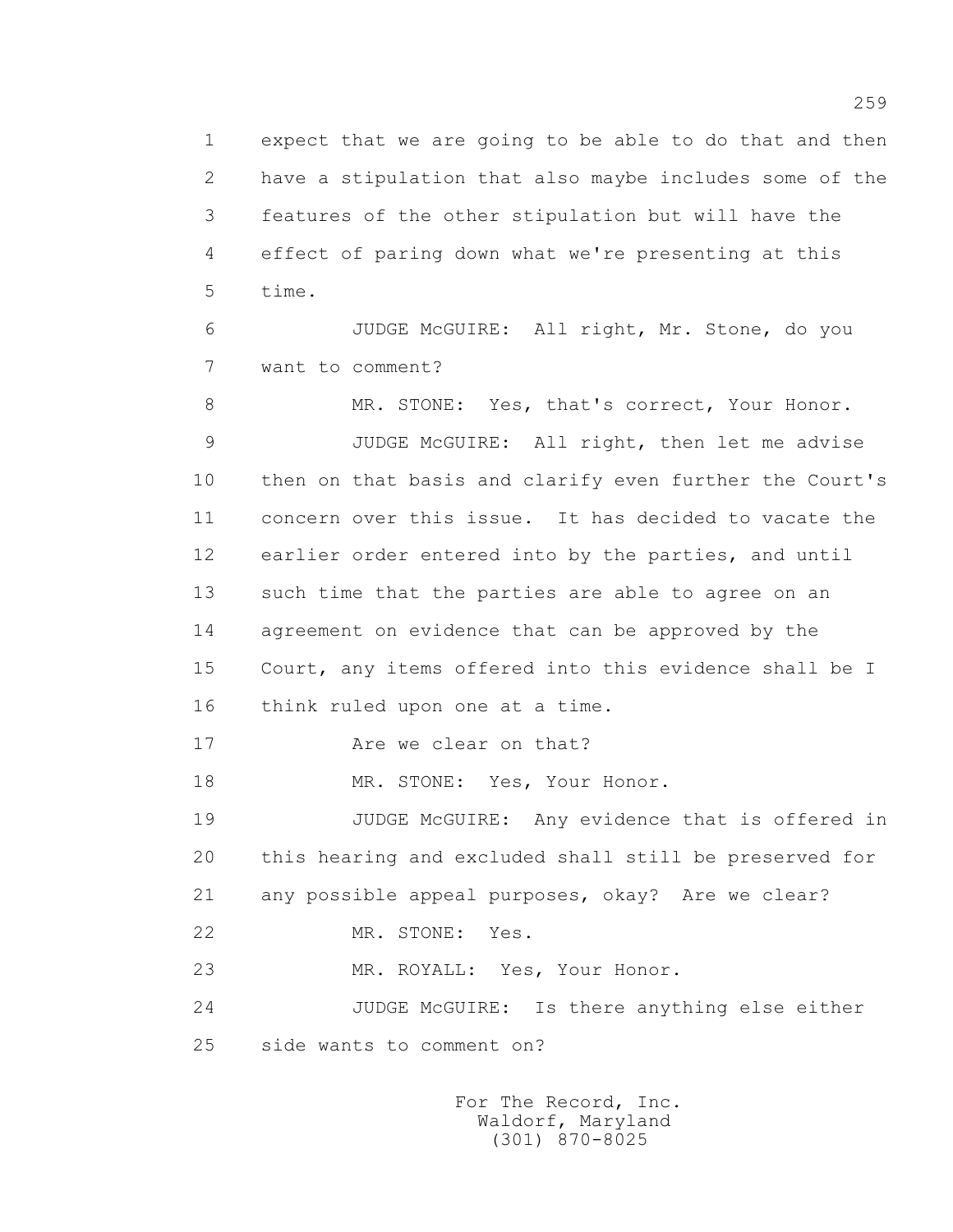1 MR. ROYALL: Not at this time. 2 JUDGE McGUIRE: If not, then at this time we 3 will hear presentation of the case in chief by the 4 complaint counsel. 5 MR. OLIVER: Good morning, Your Honor. 6 JUDGE McGUIRE: Good morning. 7 MR. OLIVER: Complaint counsel calls to the 8 stand Mr. Desi Rhoden. 9 JUDGE McGUIRE: Mr. Rhoden, could you please 10 approach the bench and be sworn. 11 Whereupon-- 12 DESI RHODEN 13 a witness, called for examination, having been first 14 duly sworn, was examined and testified as follows: 15 JUDGE McGUIRE: Please have a seat right there, 16 Mr. Rhoden. Thank you. 17 DIRECT EXAMINATION 18 BY MR. OLIVER: 19 Q. Good morning, Mr. Rhoden. How are you today? 20 A. Good morning, fine. 21 Q. Could you state your full name for the record? 22 A. My name is Desi Rhoden. 23 Q. Are you currently employed, Mr. Rhoden? 24 A. I currently hold the title of president and CEO 25 for Advanced Memory International, that position being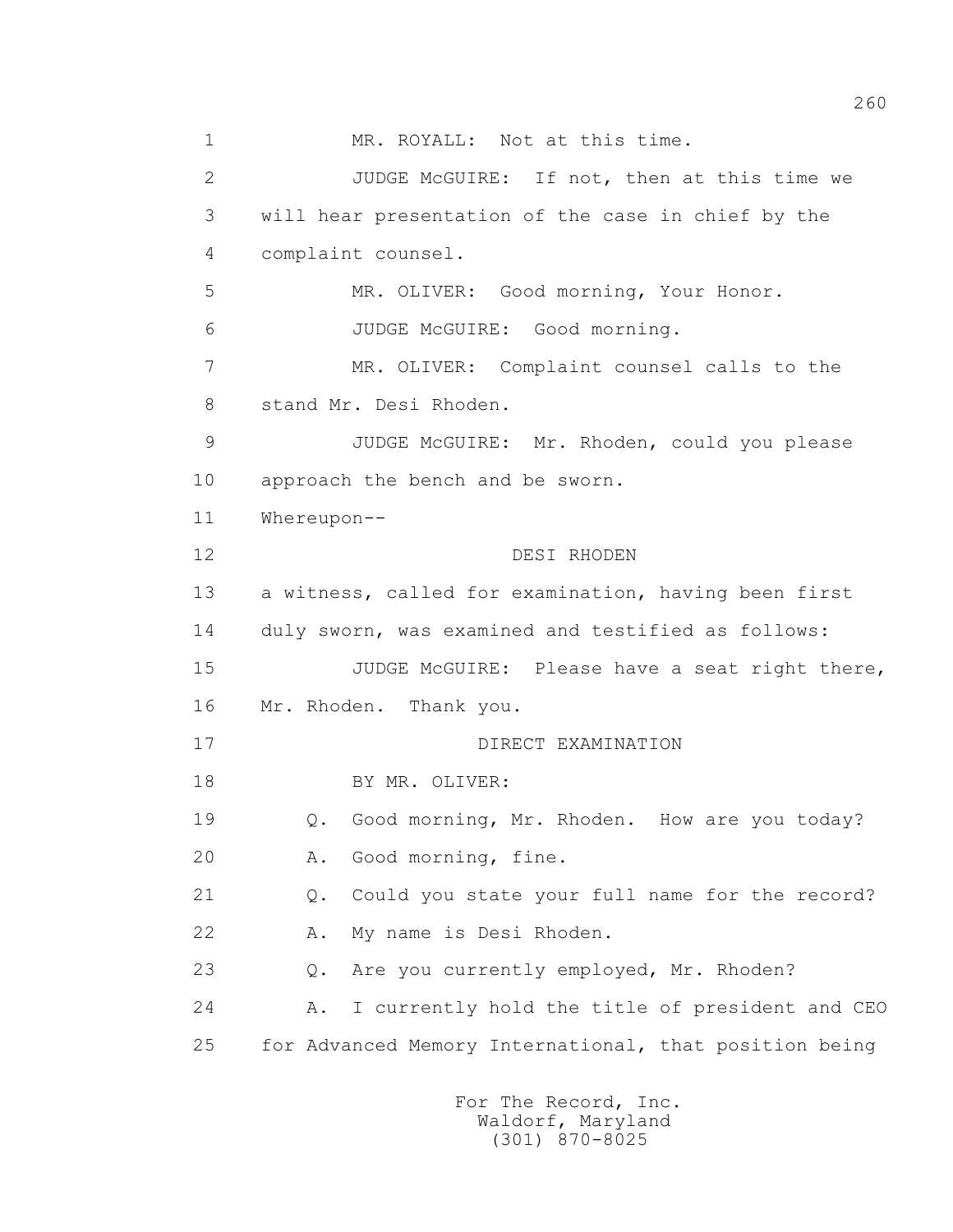1 unpaid at this time.

 2 THE REPORTER: Could you speak into the 3 microphone, please? 4 BY MR. OLIVER: 5 Q. Now is Advanced Memory International also known  $6 \qquad$  as  $AMT-2$ ? 7 A. That is correct. 8 0. What is AMI-2? 9 A. AMI-2 is a consortium, nonprofit consortium of 10 memory suppliers and infrastructure providers from 11 around the world that have banded together to develop 12 and coordinate the development of infrastructure for 13 the memory industry. 14 MR. PERRY: Your Honor, we're having trouble 15 hearing. I'm not sure the mike is on. 16 JUDGE McGUIRE: I'm sorry, sir, could you try 17 to speak again as a test? 18 (Discussion off the record.) 19 JUDGE McGUIRE: Back on the record. 20 At this time, you may continue, and perhaps we 21 should just, you know, start all over, Mr. Oliver. 22 MR. OLIVER: Okay, thank you, Your Honor. 23 BY MR. OLIVER: 24 Q. Mr. Rhoden, could you state your name for the 25 record again please?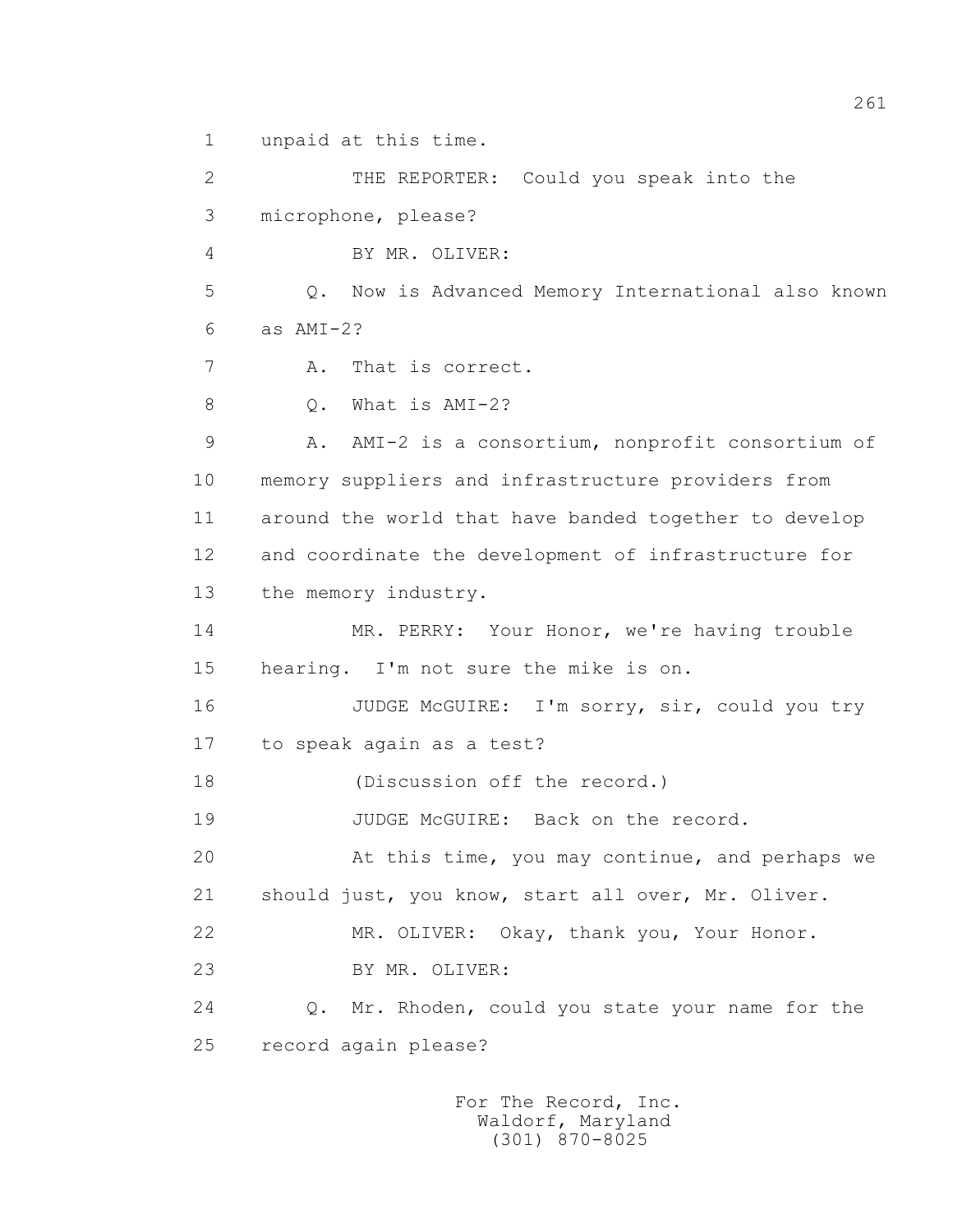1 A. Yes, my name is Desi Rhoden. 2 Q. And where are you currently employed, Mr. 3 Rhoden? 4 A. I currently hold the title of president and CEO 5 for Advanced Memory International, a position that is 6 unpaid at this time. 7 Q. What is AMI-2? 8 A. AMI-2 is a consortium, a nonprofit consortium 9 of memory suppliers and infrastructure providers that 10 have banded together for the coordination and 11 development of infrastructure for the memory industry. 12 Q. Could you please describe your responsibilities 13 as president of AMI-2? 14 A. Yes, my responsibilities as president, I work 15 with companies within the industry, all of the 16 infrastructure players, people that are involved in the 17 industry to help coordinate the development and 18 infrastructure, if you will, all of the bits and pieces 19 that have to go into making a complete system work in 20 the industry. 21 Q. Mr. Rhoden, what is your educational 22 background? 23 A. I have a Bachelor's and a Master's Degree in 24 electrical engineering from Colorado State University. 25 Q. Could you please give us a brief description of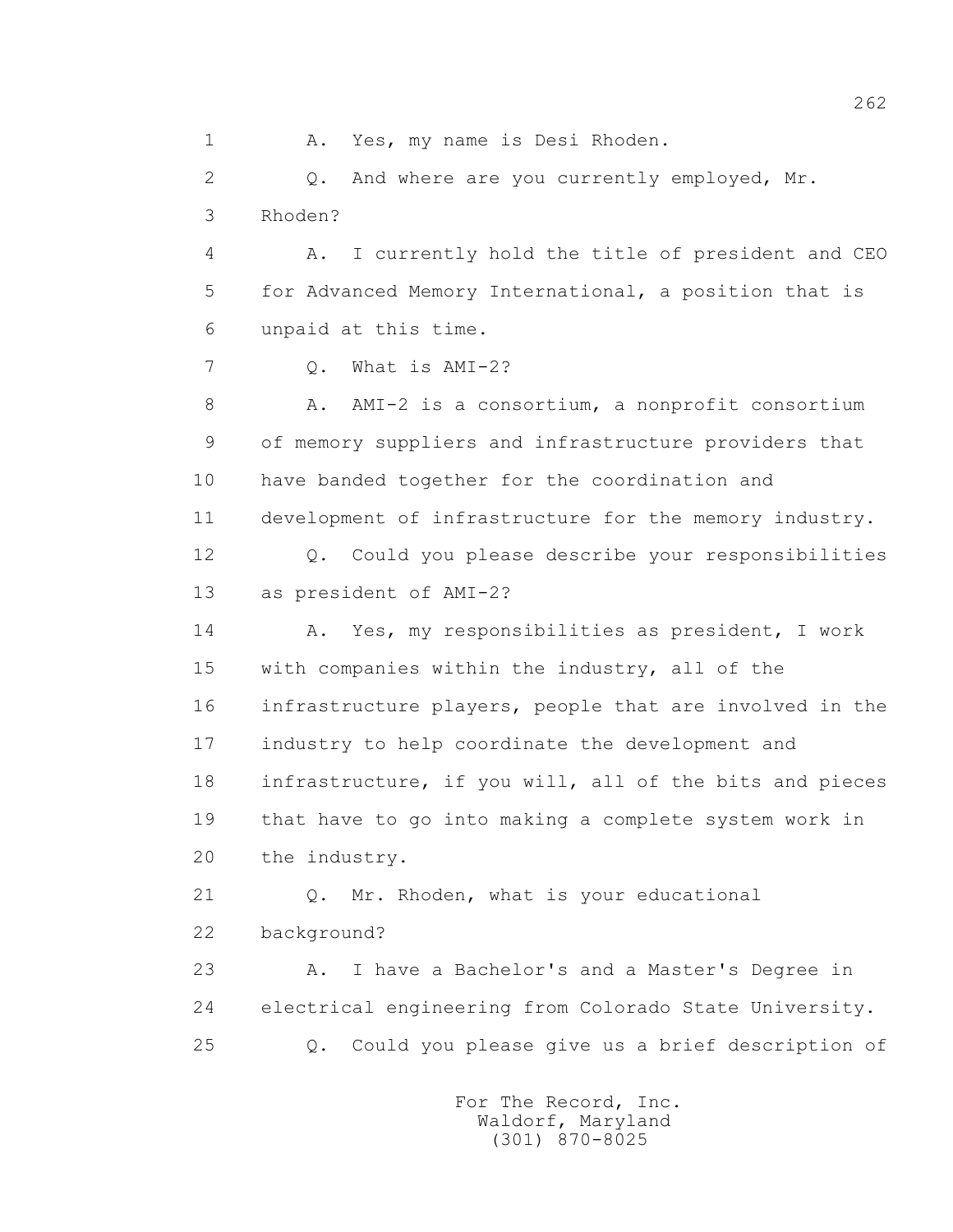1 your work experience?

 2 A. Yes, I attended college. I was drafted, I 3 spent some time overseas in Vietnam. I returned. I 4 spent about ten years or a little more working as an 5 electrician, returned to school, worked as an 6 instructor for one of the colleges at the university, 7 and upon receiving my Master's, I worked at Storage 8 Technology for a short period of time, spent about 9 eight years at Hewlett Packard, about five or six years 10 at VSLI Technology, and the last three years, I have 11 been at Advanced Memory International. 12 Q. Could you please briefly describe your work at 13 Hewlett Packard? 14 A. Yes, while I was at Hewlett Packard, I was a 15 design engineer and worked as -- Hewlett Packard calls 16 them scientist people that work as the technical leads 17 for their technical development programs, working 18 together with the development of integrated circuits, 19 chips, if you will, and high-speed systems and 20 interfacing with outside customers. 21 Q. You mentioned chips. What types of chips did 22 you work with at Hewlett Packard? 23 A. This would be silicon chips, interface chips 24 for memory, interface chips for graphics development, a 25 number of different things inside the computer itself.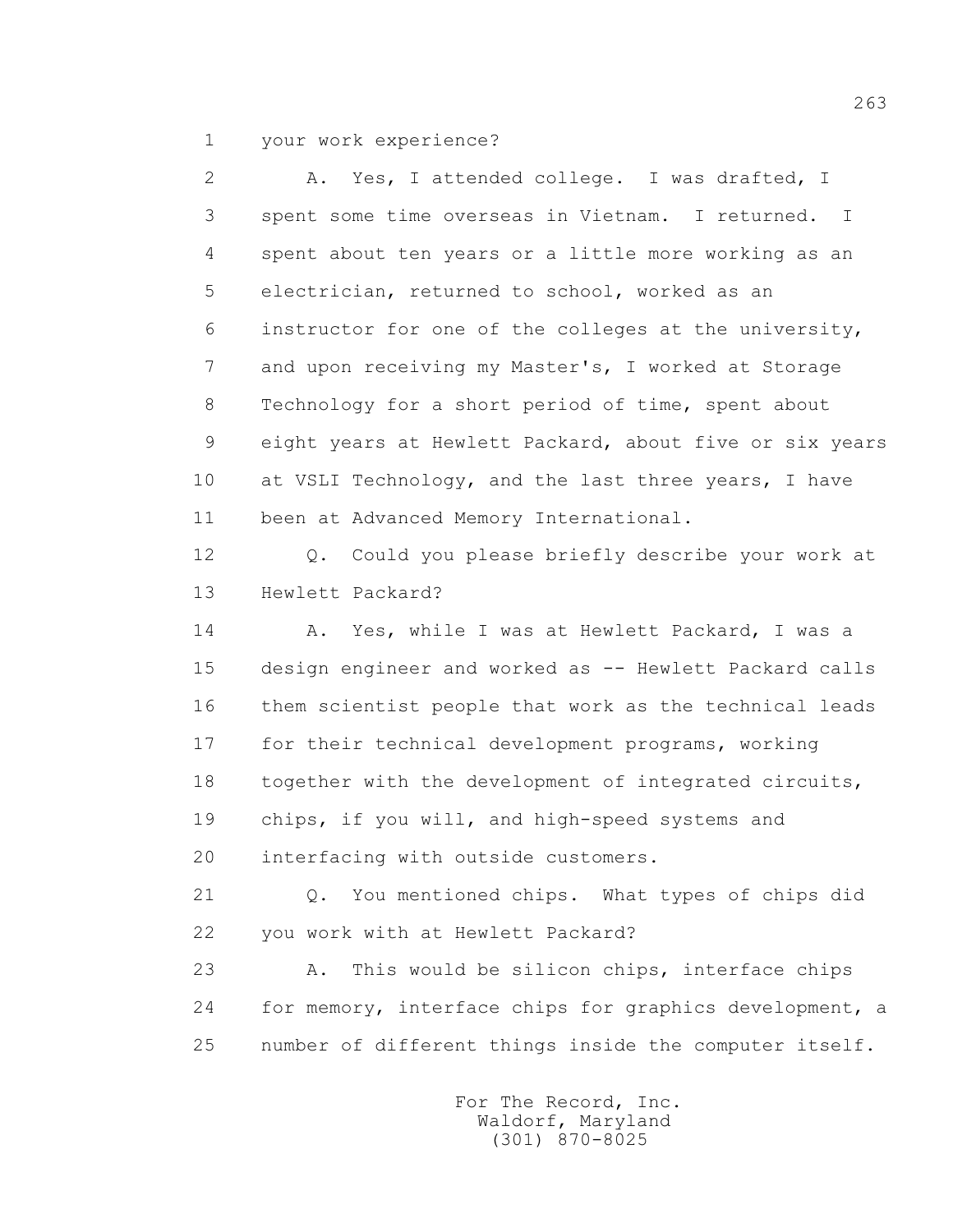1 0. Now, you mentioned that you had worked for a 2 company named VLSI after leaving Hewlett Packard. Is 3 that right?

 4 A. Yes, VLSI is the company name. It also happens 5 to be a common industry acronym. The acronym stands 6 for very large-scale integration, but the company is 7 just VLSI Technology.

8 Q. What does VLSI Technology do?

 9 A. VLSI Technology is a -- well, it is no longer. 10 It was purchased by Phillips a few years ago. It was 11 at the time an ASIC development house, and this is a 12 company that would develop custom integrated circuits 13 for particular customers. They also developed some of 14 their own chips that they sold on the open market. 15 They were one of the first providers of computer 16 chipsets for the personal computer industry.

 17 Q. You mentioned the term "ASIC." Could you 18 please spell that and describe what that is?

 19 A. Yes, ASIC is A-S-I-C and stands for 20 application-specific integrated circuit.

 21 Q. Could you please describe your work at VLSI? 22 A. Yes, when I was at VLSI, I came there as a -- 23 to start a program for them, to develop a design team 24 and -- as well as continue my work inside of the 25 industry memory coordination and standardization and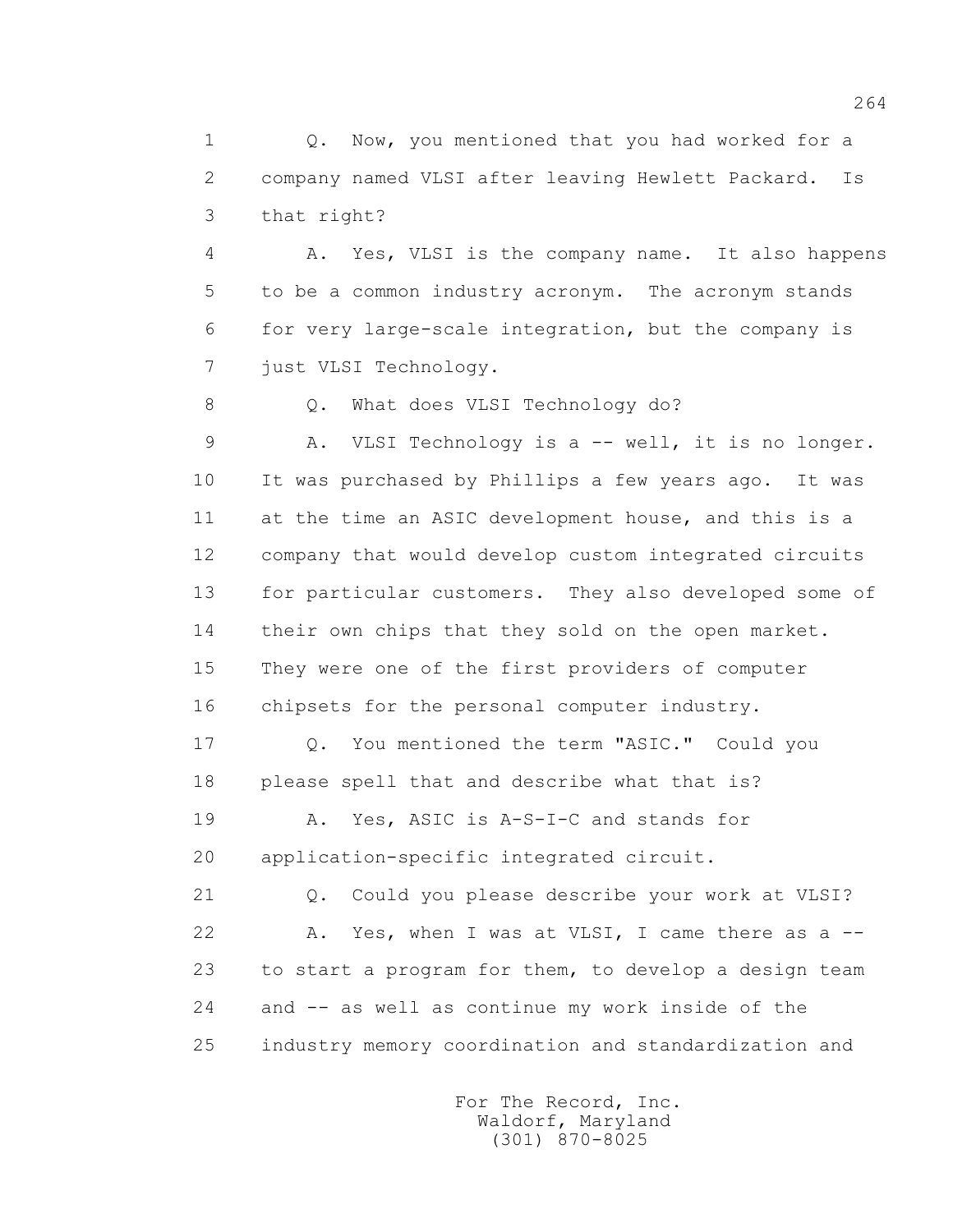1 worked as the liaison -- I worked as a manager, 2 director and eventually I was an engineering fellow, 3 which is sort of the technical liaison, if you will, or 4 technical lead for a lot of programs inside the 5 company.

 6 Q. Turning now to your work at AMI-2, what types 7 of companies do you interact with in your work at 8 AMI-2?

 9 A. Okay, the kinds of companies that I would work 10 with and still do work with inside of AMI is -- would 11 include memory suppliers, the people who actually 12 manufacture memory chips; motherboard providers, the 13 people who actually make the boards that go into your 14 computers; processor suppliers, people who make the 15 processors; chipset providers; logic providers; module 16 makers; people who make basically all the different 17 pieces that make up computers or gaming machines or 18 whatever.

 19 Q. Mr. Rhoden, you have referred to memory now a 20 few times. Could you please explain first, when did 21 you first begin working with memory?

 22 A. One of my primary roles inside of HP is -- as 23 part of high-speed system development, memory is a 24 critical element inside of any computer system, and in 25 that system, I started working early with memory, and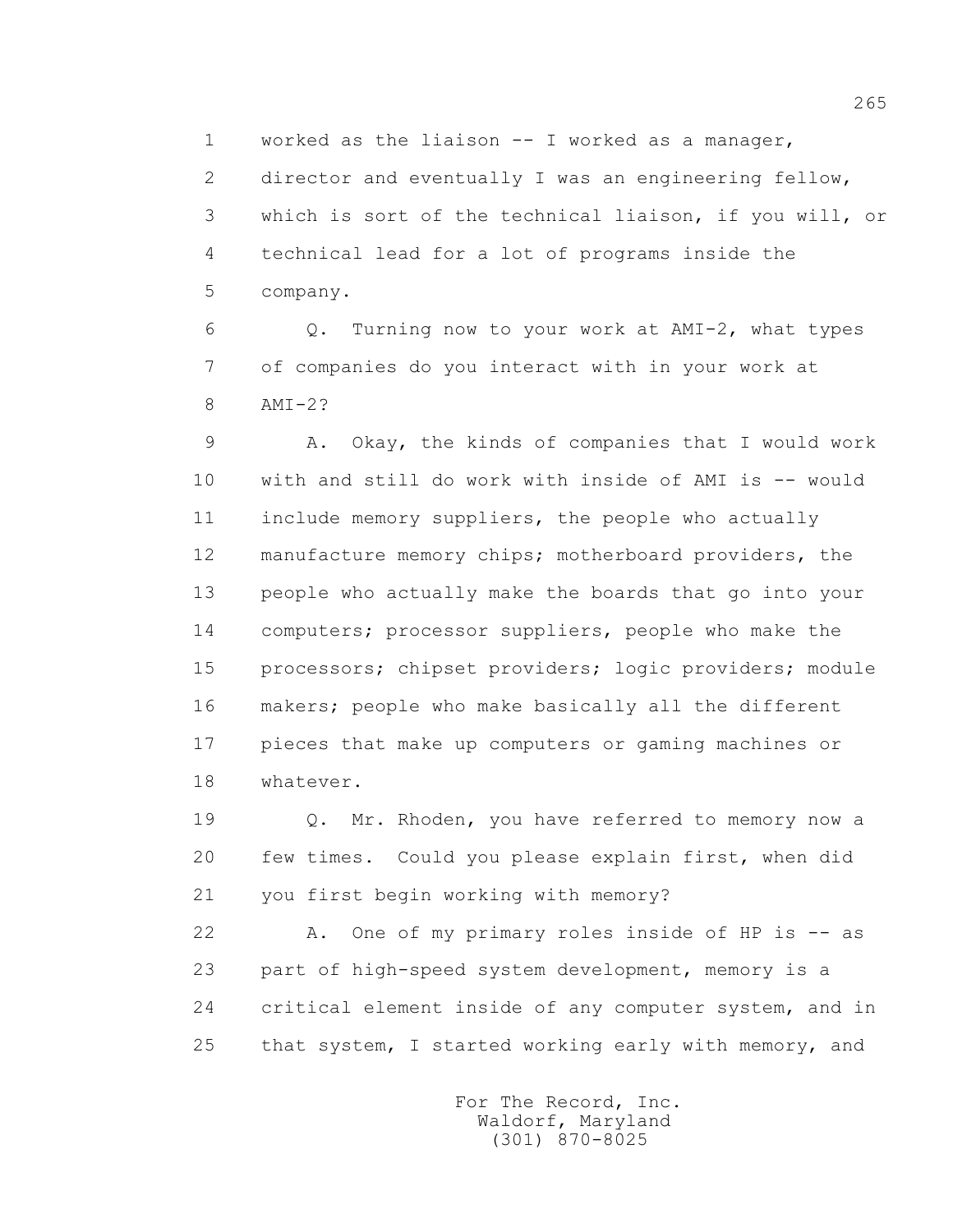1 I've been doing that almost my entire career. 2 Q. Mr. Rhoden, if we could perhaps turn now to 3 explore memory in a little more detail. Are you 4 familiar with the term DRAM? 5 A. Yes, I am. 6 Q. What is DRAM? 7 A. Well, DRAM is a type of memory that's -- DRAM 8 is dynamic random access memory. 9 Q. Are there other types of memory? 10 A. Well, there's many types of memory. Three come 11 to mind. The three major types of memory would be DRAM 12 and SRAM and flash. 13 Q. What is SRAM? 14 A. SRAM is static random access memory as opposed 15 to the dynamic that we talked about before. 16 0. What is the difference between static and 17 dynamic ram? 18 A. Okay, in static, the SRAM, in static, static 19 memory is a type of memory where the information that 20 is stored stays in the memory without refresh until it 21 moves from the chip. On the other hand, dynamic is 22 something that is a temporary storage, if you will, and 23 it does require refresh. 24 Dynamic memory, you can have a lot more bits 25 and pieces that you actually store than you can in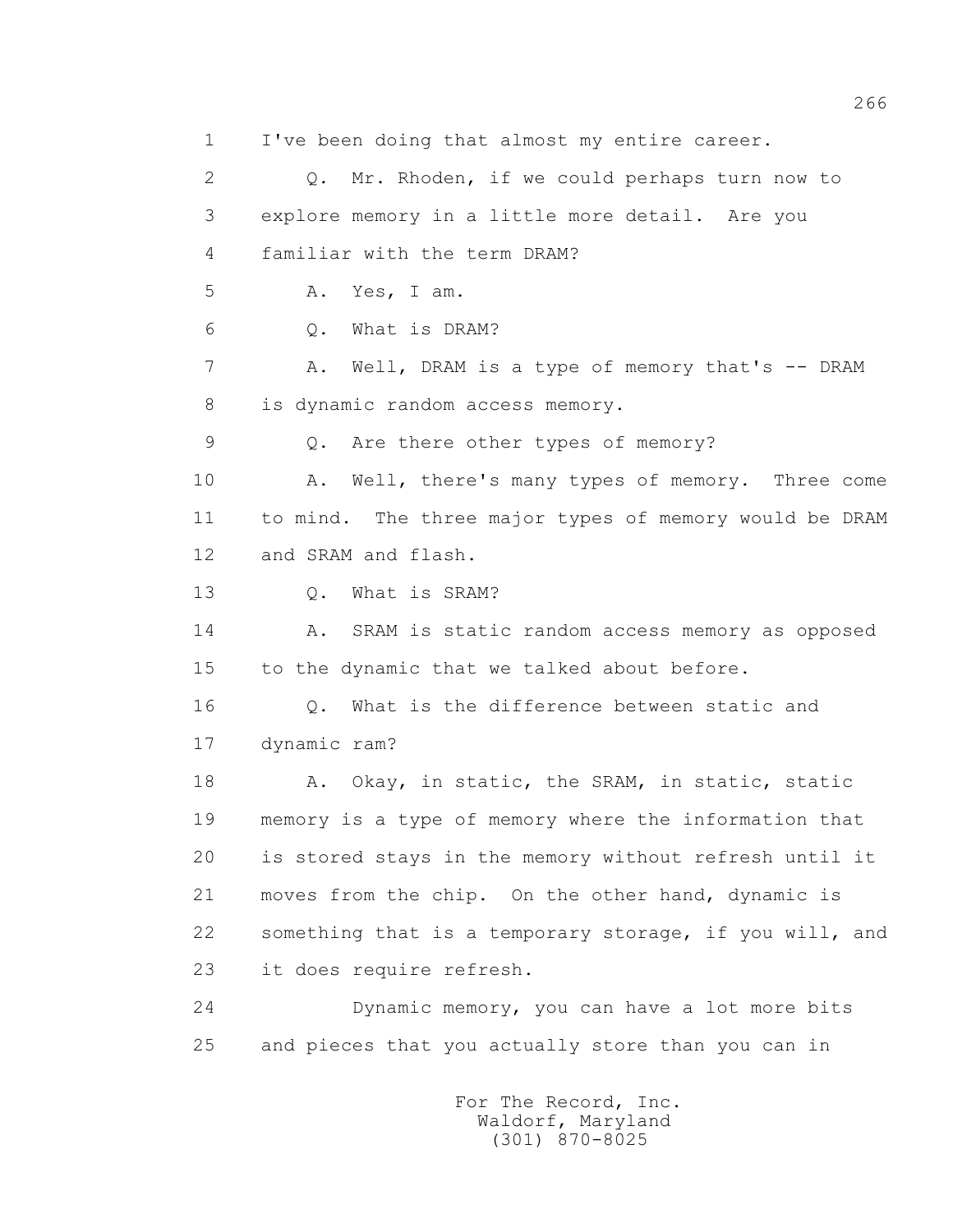1 static memory. So, it's desirable from a quantity 2 standpoint, but you do have to refresh it in the 3 memory, so that's why you call it dynamic.

 4 Q. Just approximately, how often does dynamic 5 memory have to be refreshed?

 6 A. Well, it -- memory has to be refreshed about 7 every few -- five or six milliseconds is the refresh 8 cycle, so about 6428 milliseconds is the typical -- and 9 this is a very small period of time. So, every 10 fraction of a second, there is an operation actually 11 that it would go through to refresh the memory.

12 0. And a millisecond is what?

 13 A. A millisecond would be one-one-millionth of a 14 second.

 15 Q. Now, you also referred to flash memory. What 16 is flash memory?

 17 A. Flash memory is similar to the other types of 18 memory in that it also stores information, but flash 19 memory is what we use in the industry, we call it 20 nonvolatile, and that means that it still retains what 21 is in that memory even after power has been removed. 22 Q. What is the most common use of DRAM? 23 A. Probably the largest percentage of DRAM winds 24 up in computer systems like the computers you see 25 around the courtroom today. Computer memory is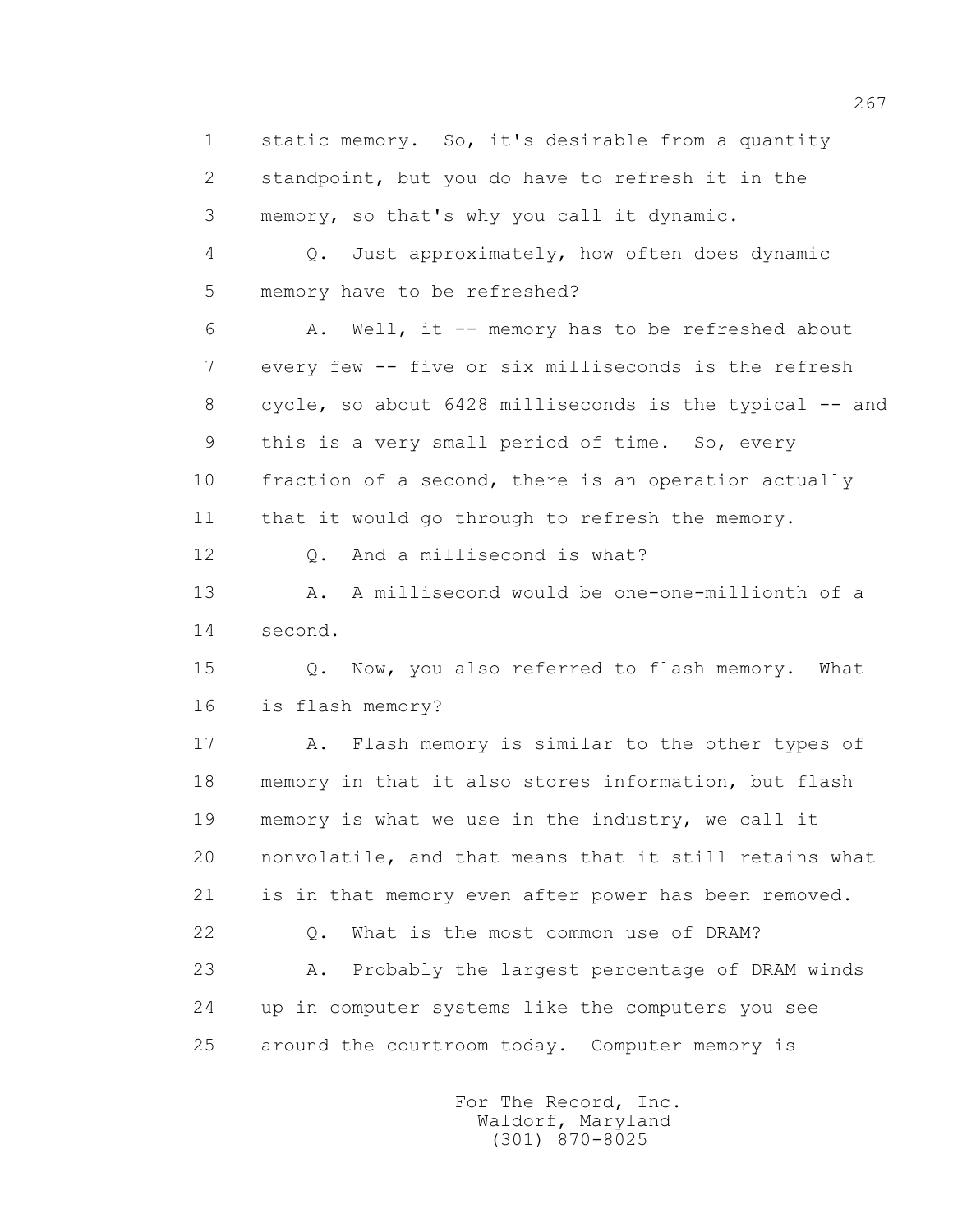1 contained in all of the devices that you see around 2 here, DRAM.

 3 Q. How is DRAM used in a computer? 4 A. DRAM is actually the scratchpad, if you will. 5 It is the -- it's the area where all transactions and 6 information is stored and processed, stored and 7 retrieved in the computer while it's in operation, 8 during the operation, so it's the scratchpad where you 9 are jotting down notes before you are actually trying 10 to save anything permanently. 11 0. Where in the computer is DRAM located? 12 A. Perhaps a picture or two would be helpful. I 13 think I have some pictures that would show you better. 14 MR. OLIVER: Excuse me, Your Honor, I am 15 technically challenged and need help for a moment. 16 MR. STONE: Your Honor, we had had an 17 understanding that we were going to exchange 18 demonstratives 24 hours in advance of the witness' 19 testimony where the demonstratives are going to be 20 used. Obviously there is nothing particular about this 21 demonstrative, but I do think that's our understanding, 22 and if it's not, I think we should just be clear we are 23 not going to exchange demonstratives.

 24 JUDGE McGUIRE: Is that the understanding, Mr. 25 Oliver, that you had entered into?

> For The Record, Inc. Waldorf, Maryland (301) 870-8025

268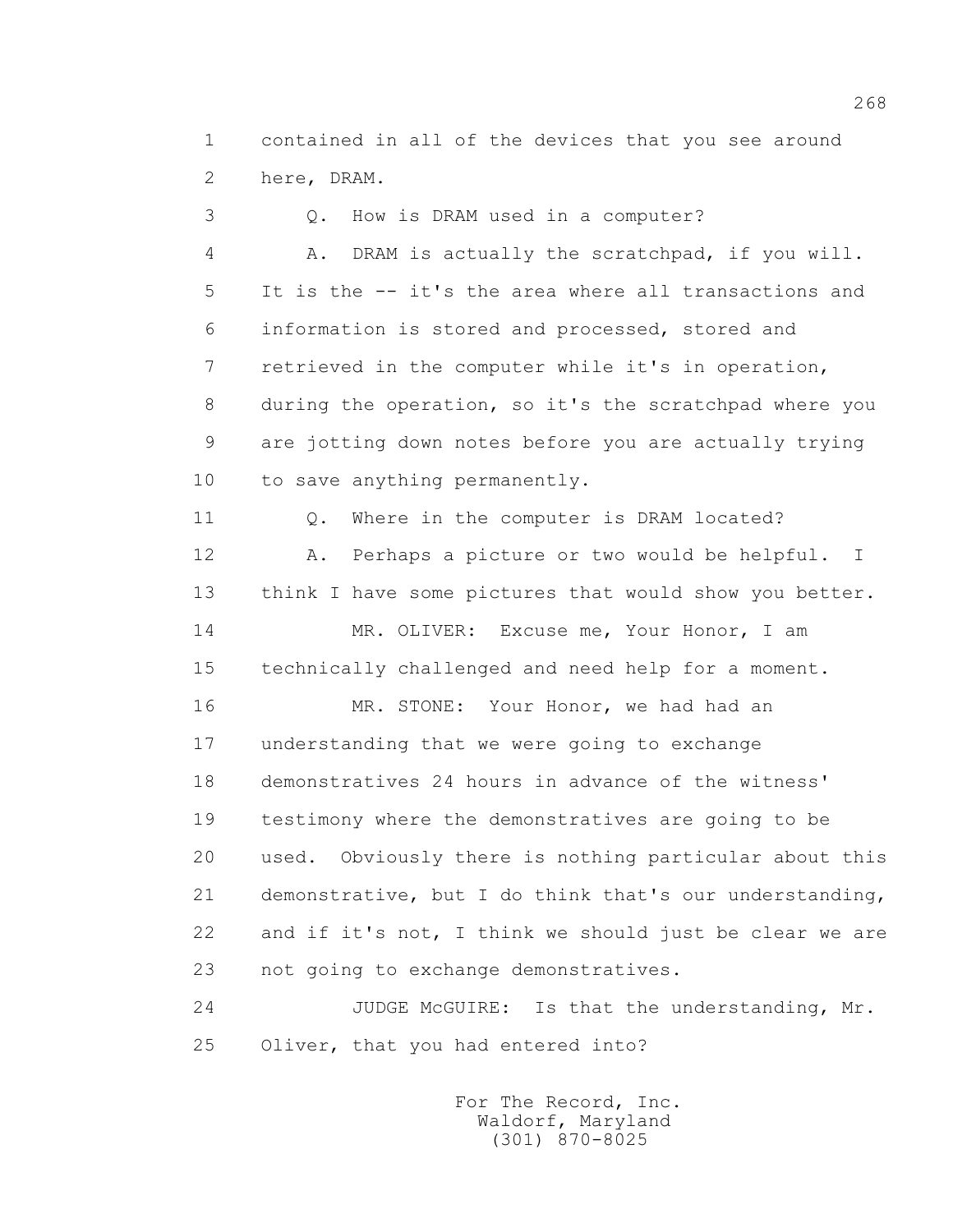1 MR. OLIVER: Your Honor, I had actually 2 proposed that and I had not heard back. 3 MR. STONE: Then that's my -- I had said at the 4 time it was fine. I said anything you wanted to 5 propose in that regard was fine. 6 MR. OLIVER: That apparently was a 7 miscommunication, Your Honor. 8 MR. STONE: My fault, then. 9 MR. OLIVER: We do have a hard copy here -- 10 JUDGE McGUIRE: Well, if it is not going to be 11 an understanding, it is going to be an order of the 12 Court that that occur. So, if you want to take some 13 time, I don't know if we need to take time here -- 14 MR. STONE: We don't need any time on this one, 15 Your Honor. 16 JUDGE McGUIRE: -- but in the future, let's 17 abide by that rule, that 24-hour exchange, all right? 18 MR. OLIVER: Yes, Your Honor. 19 JUDGE McGUIRE: All right, then let's proceed. 20 MR. PERRY: Thank you. 21 BY MR. OLIVER: 22 Q. Mr. Rhoden, I had asked you to explain where 23 DRAM is found in a computer. 24 A. Certainly. What you see here in this first 25 foil is a picture of a computer with the three major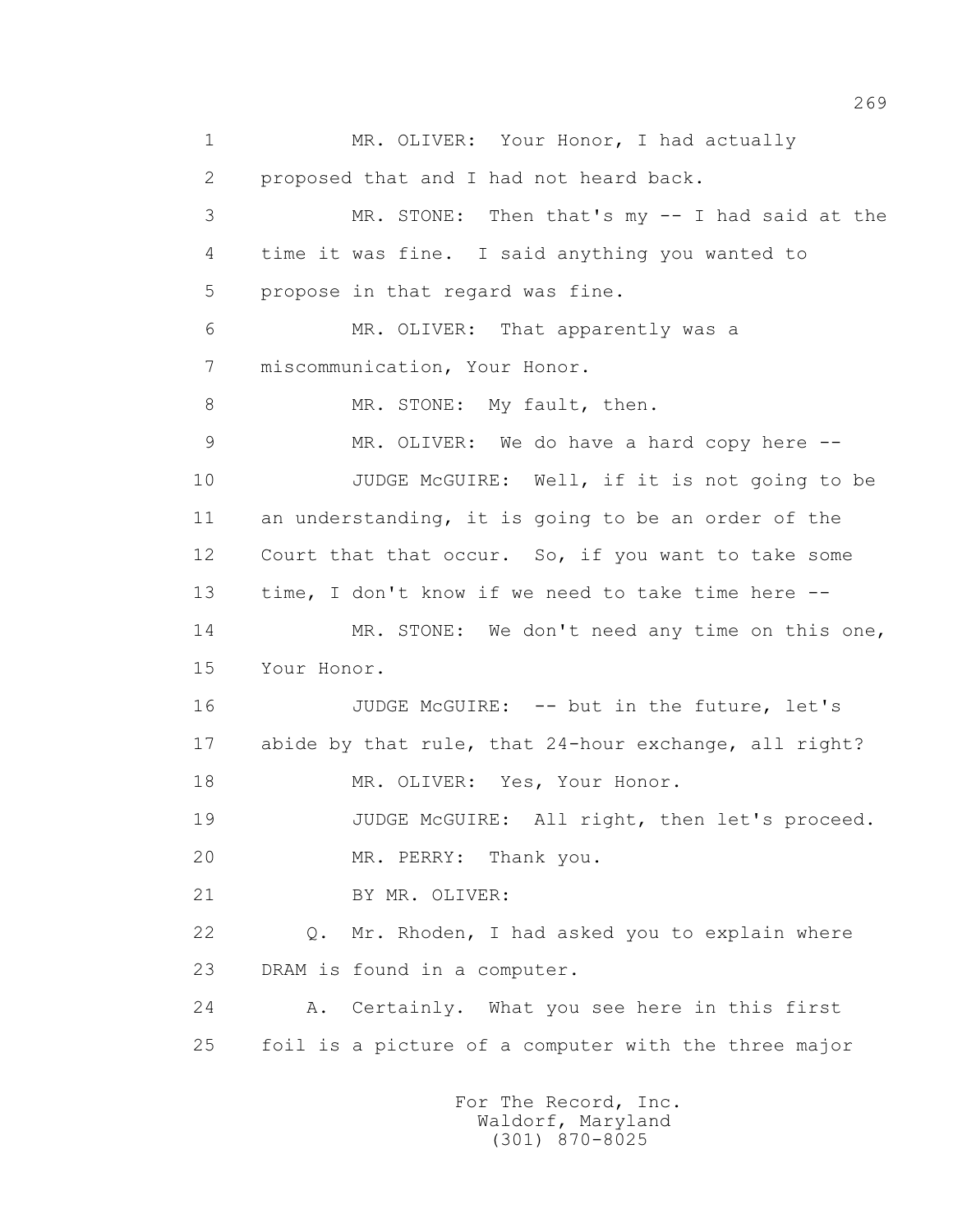1 elements. You have the display, the keyboard and then 2 the box that contains all of the computer elements.

 3 If you go to the next foil, you will see that 4 you can open up the box, the tower, the pizza box, 5 whatever you -- people have lots of different names for 6 it depending upon its configuration, and inside, what 7 you can see is the inside where there is a motherboard, 8 which is the principal backbone, if you will, that 9 everything plugs into.

10 It's a little difficult to see here, but 11 perhaps if you go to the next picture, you can see a 12 picture of a motherboard that actually has been 13 extracted, and memory itself is -- the DRAM itself is 14 contained at the bottom right-hand corner. You see 15 some slots across the -- I think perhaps if you hit the 16 next display key, there you see the memory module is 17 actually located at the bottom of the display. You can 18 see it right here, yes.

 19 MR. OLIVER: Your Honor, I see that Mr. Rhoden 20 is trying to point to the figure on the screen. Would 21 it be possible to turn one of the screens towards you 22 so that he could point out certain aspects to you? 23 JUDGE McGUIRE: I'm sorry, is it possible to do 24 what?

25 MR. OLIVER: To turn one of these screens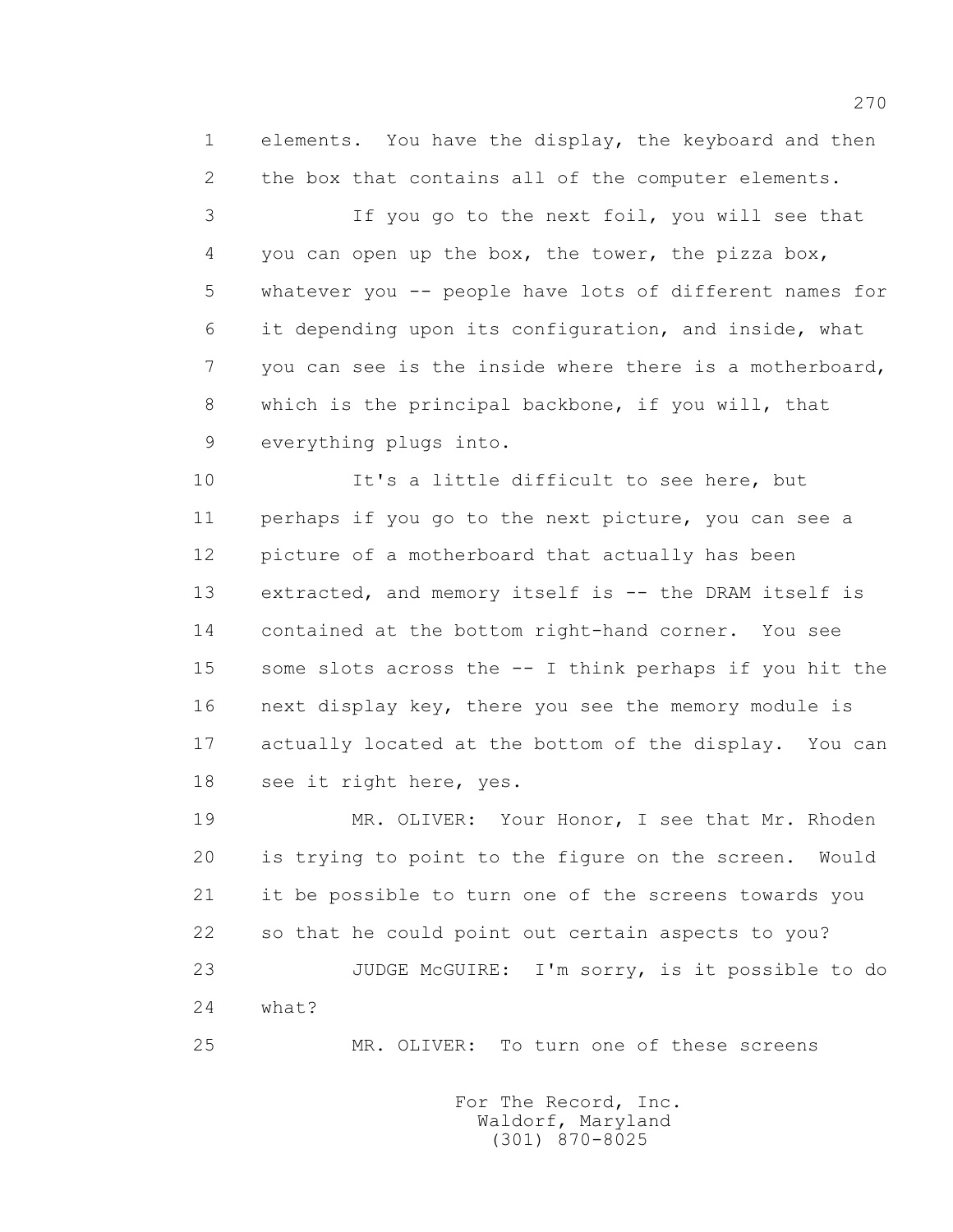1 towards you so that Mr. Rhoden could point out certain 2 aspects of the picture to you?

 3 JUDGE McGUIRE: Well, I've got it right here, I  $4$  mean  $-$ 

 5 THE WITNESS: Yes, you have. I will do my best 6 to describe the location.

 7 JUDGE McGUIRE: Just describe what corner it's 8 in, and if we have any other concerns in that regard, 9 then we will turn around the screen. I'm trying to 10 help everyone here.

 11 MR. PERRY: Could I suggest that you might have 12 a hard copy and you could draw on it, where he's 13 describing, you could circle it for your future use? I 14 don't know, maybe --

 15 JUDGE McGUIRE: What we'll do, and I think I 16 had indicated this earlier prior to starting the 17 hearing, that if there was a time when I had to have a 18 hard copy, then I would ask for it. So, that's what 19 we'll do in the future, but I don't think I have to 20 have it here.

21 MR. OLIVER: Okay, thank you, Your Honor.

22 THE WITNESS: Okay.

23 BY MR. OLIVER:

 24 Q. Mr. Rhoden, I note that on the drawing there's 25 a reference to a CPU microprocessor. What is that?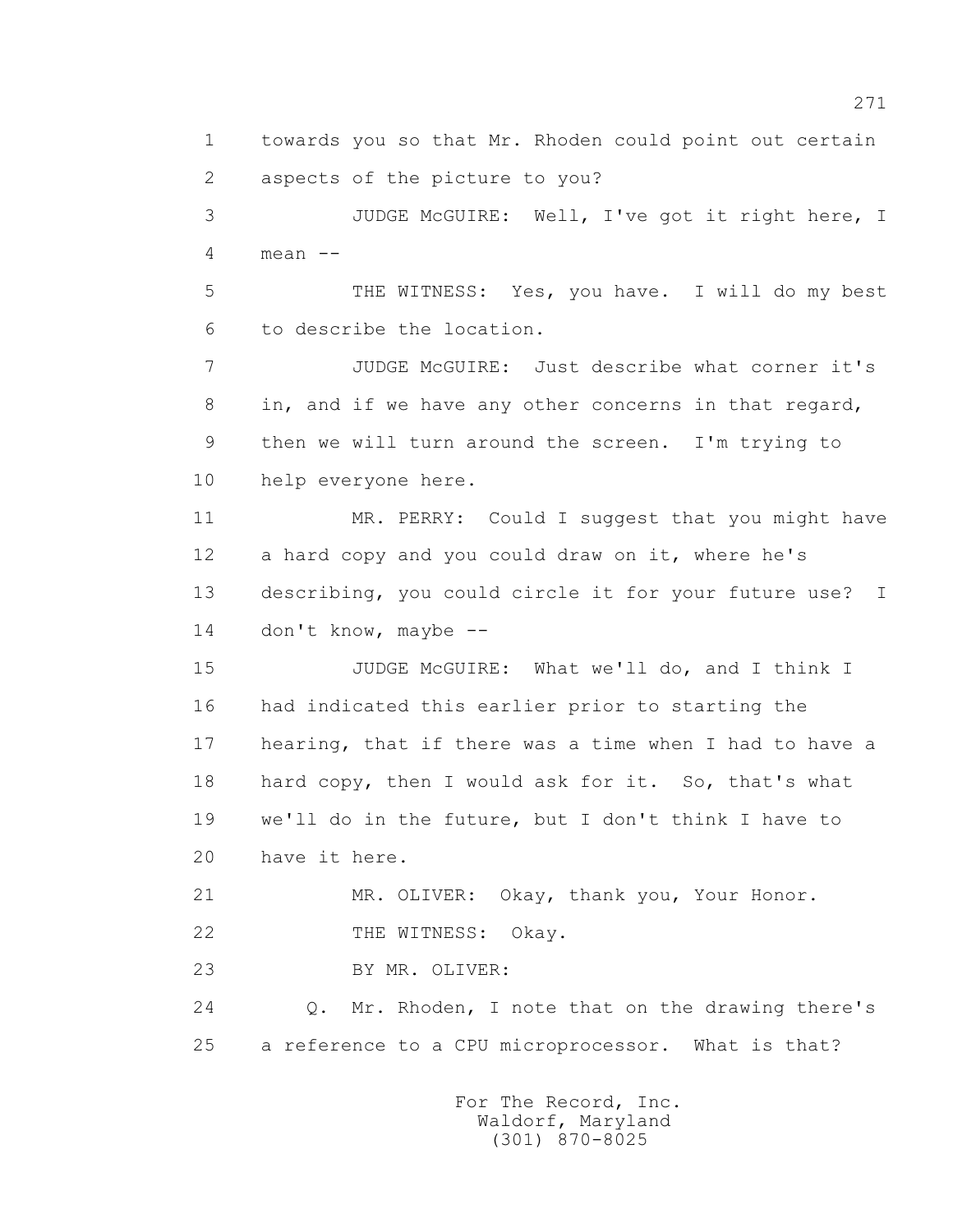1 A. Actually, CPU is a terminology that stands for 2 the central processing unit, also known as the 3 microprocessor. This is the central brain, if you 4 will, of the computer. It's the one that processes 5 information and makes decisions based on the 6 information that it's processing. And all of this 7 immediate storage that it uses, temporary storage it 8 uses, would be there in the memory modules located in 9 the DRAM.

 10 Q. I also see a reference to memory modules. What 11 is a memory module?

12 A. Okay, if you look there between the yellow 13 lines that are defined as memory modules, you will see 14 individual integrated circuits, individual chips, if 15 you will, that look in a vertical position. They are 16 actually mounted onto a separate PC board, a very small 17 one, and that PC board is a combination, a grouping, if 18 you will, of memory devices, and the grouping comes in 19 something that we term as a module.

 20 So, you see -- in this one, you see eight 21 memory devices on a particular module, and then you see 22 three module sections plugged into the computer here. 23 MR. OLIVER: Your Honor, may I approach? 24 JUDGE McGUIRE: Please.

25 MR. OLIVER: I would like to show this to the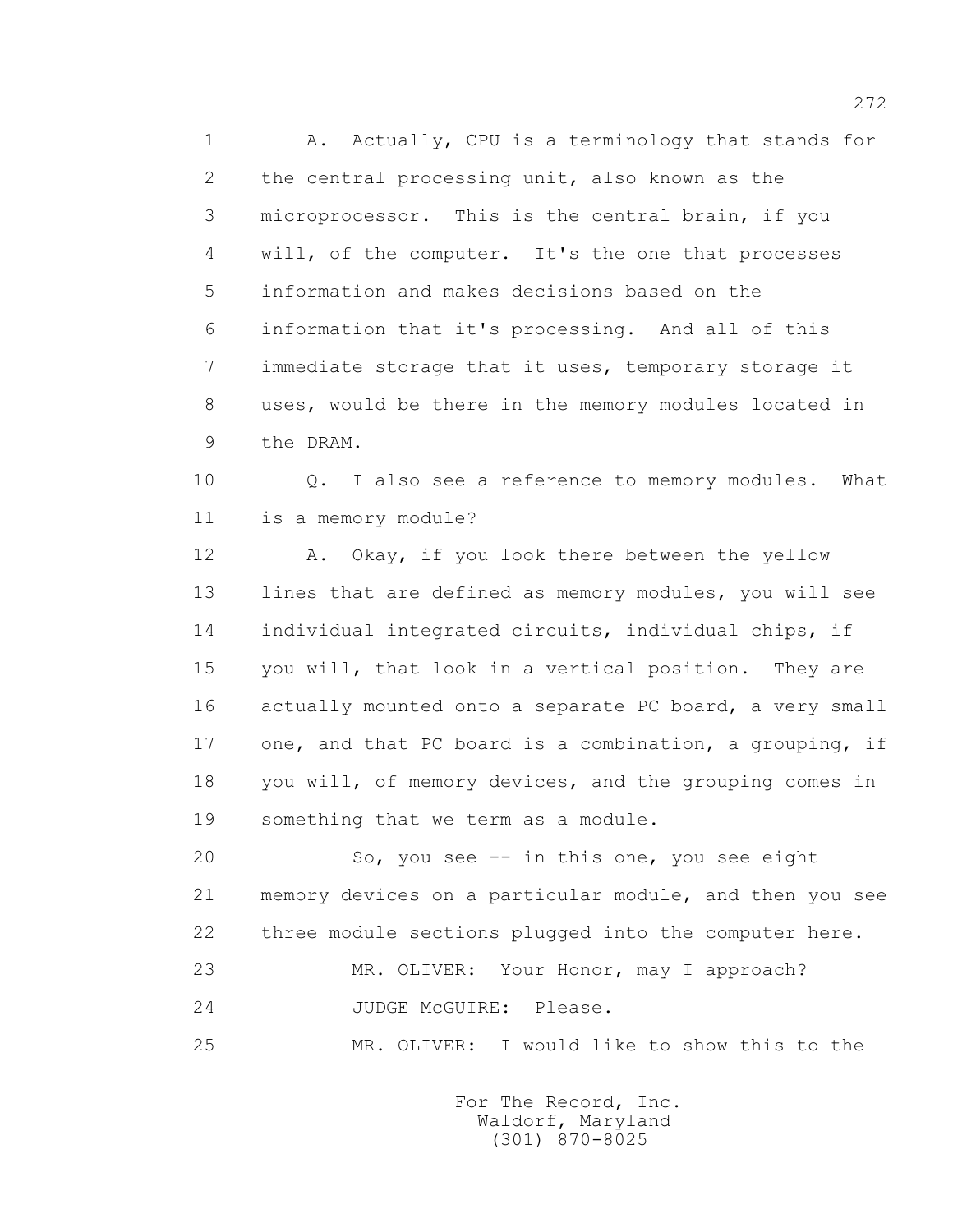1 witness, please.

 2 JUDGE McGUIRE: All right. 3 BY MR. OLIVER: 4 Q. Mr. Rhoden, I have handed you an object. What 5 is that object? 6 A. This is an example of a memory module, much 7 like the one that you see in the picture here. You see 8 the eight memory devices that are actually on the 9 module. The module itself is just a small printed 10 circuit board, and it's connected through an edge 11 connector that would then plug into what is this 12 motherboard. The motherboard is essentially the place 13 where everything gets connected together. 14 MR. OLIVER: Your Honor, could I invite Mr. 15 Rhoden to step up and opposing counsel to step up so 16 Mr. Rhoden could point out the memory module to you? 17 JUDGE McGUIRE: Yes, that's fine. 18 BY MR. OLIVER: 19 Q. Mr. Rhoden, if you could please approach the 20 Bench, and if you could point out to His Honor the 21 parts of the module that you just explained. 22 A. Yeah, the memory device itself is this chip 23 that you see here. You'll see this repeated eight 24 different times across here. This would be -- the 25 module itself is interconnected through the wires, the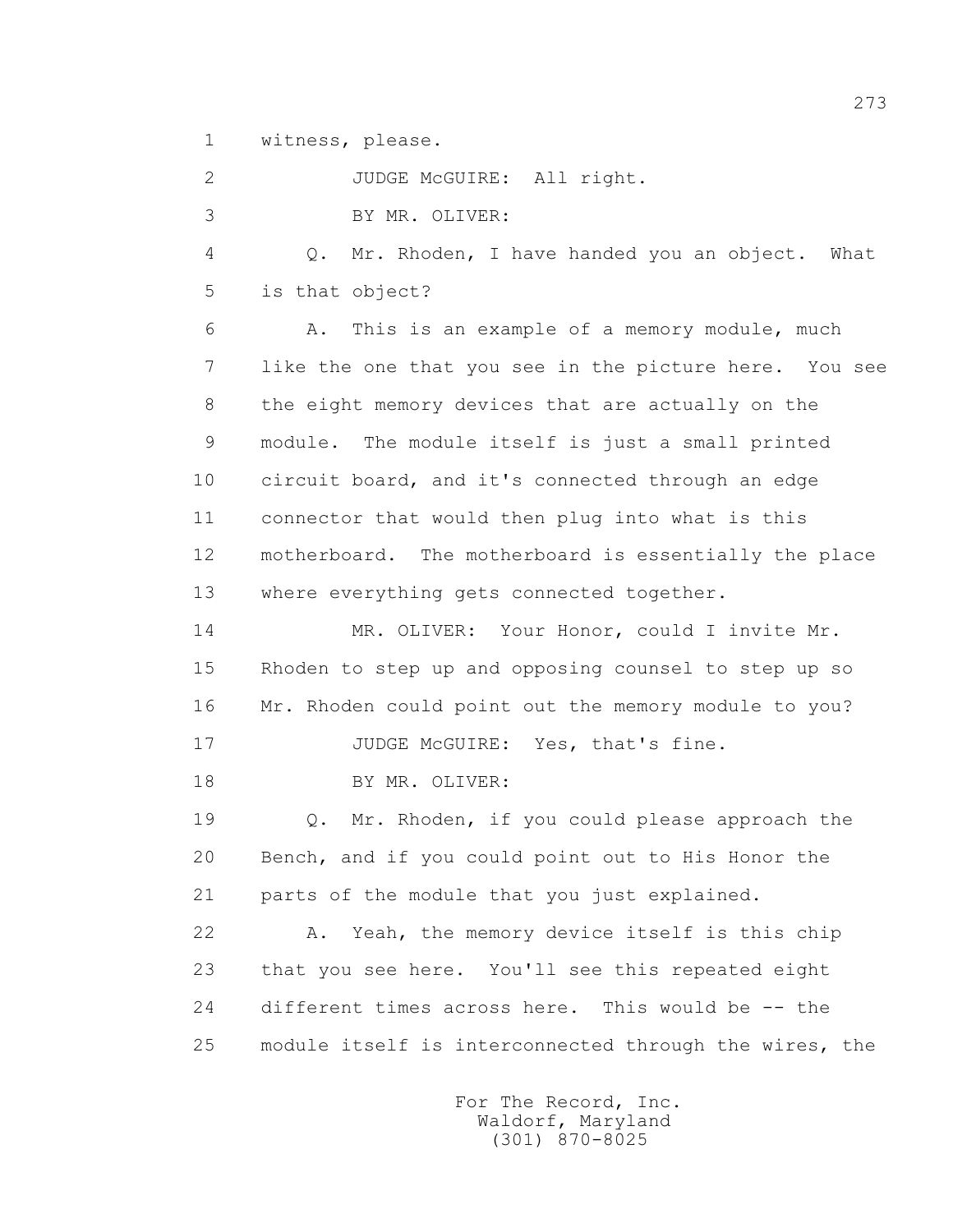1 traces that you see on the circuits and on the back, 2 and there's also some inner layers inside this printed 3 circuit board. These would be some of the support 4 chips that go along with it, just resistors and -- 5 excuse me, resistors and capacitors that would go along 6 with this module. The whole unit itself is termed a 7 memory module, and that's how we look at it. 8 JUDGE McGUIRE: Okay, thank you very much. 9 MR. OLIVER: Your Honor, would it be possible 10 to mark this and to enter this as a demonstrative 11 exhibit in the record? 12 JUDGE McGUIRE: Do you have any opposition to 13 that, Mr. Perry? 14 MR. PERRY: No, Your Honor. 15 JUDGE McGUIRE: If not, yes. 16 How do you want to mark this? DX-1? 17 MR. OLIVER: That would be fine. 18 JUDGE McGUIRE: At this time, it will be 19 entered as DX-1. 20 MR. OLIVER: We will mark that at a break and 21 enter that with the court reporter. 22 JUDGE McGUIRE: All right, fine. 23 MR. OLIVER: Thank you, Your Honor. 24 (DX Number 1 was marked for identification and 25 admitted into evidence.)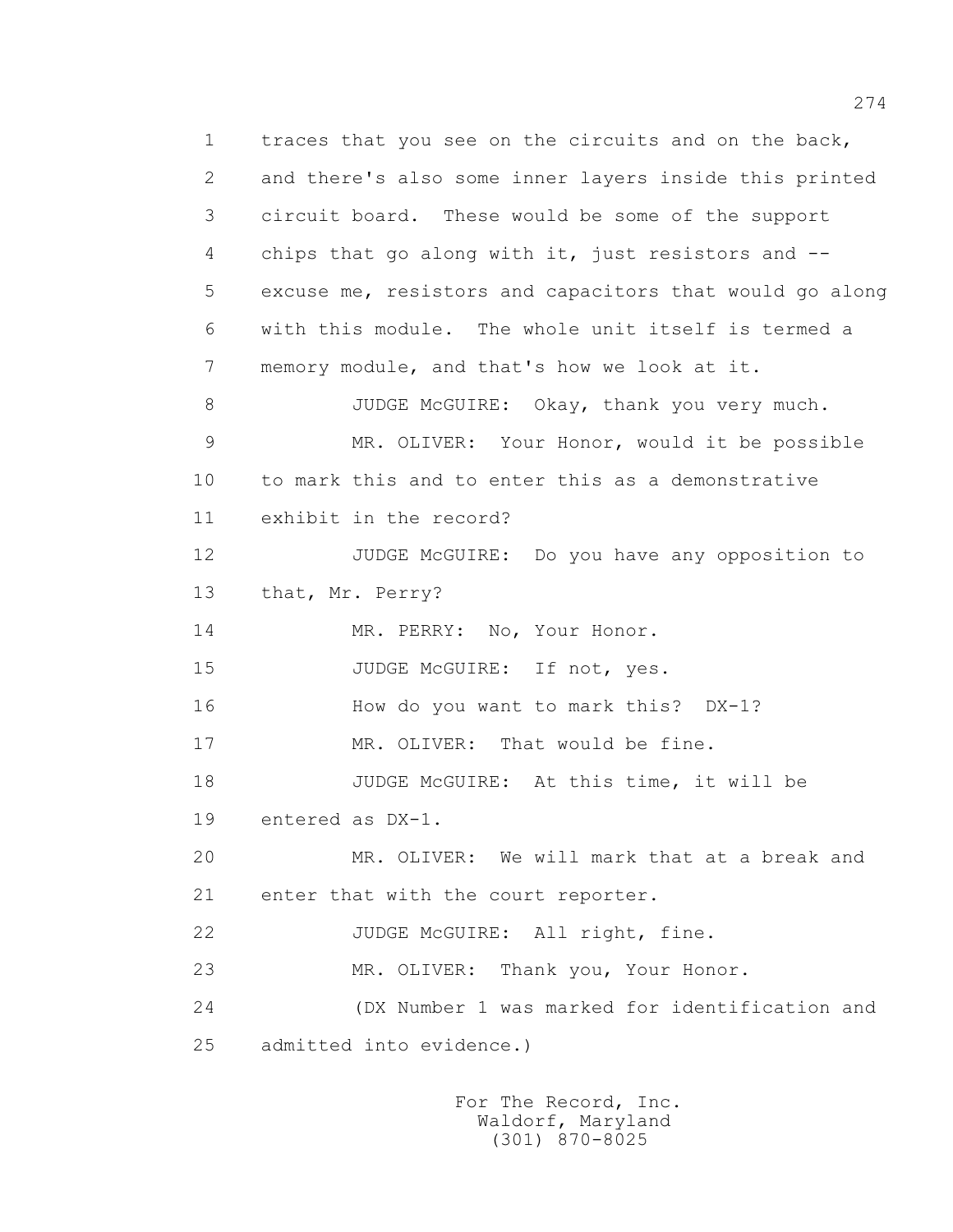## 1 BY MR. OLIVER:

 2 Q. Mr. Rhoden, are you familiar with the term 3 "chipset"?

 4 A. Yes, I am. Chipset is the term inside -- that 5 we use in the industry that defines a grouping of chips 6 that actually are the traffic cops for the motherboard. 7 They connect all these pieces together, the memory, the 8 CPU, all of the different I/O devices, the input, 9 output, things like keyboard, graphics display, all of 10 that that would be contained to the left-hand -- most 11 left-hand half of that picture that you see of the 12 motherboard, and you'll see two main chips on either 13 side and one of the primary support chips that goes 14 along with the chipset itself in the middle.

 15 Q. How are these various components connected 16 together?

17 A. Well, on the motherboard, you can actually see 18 there's a number of traces, but rather than try to 19 figure out how they're connected here, perhaps a 20 logical drawing -- this is a physical layout, and I 21 think the next demonstrative has a physical layout -- 22 this is actually the logical description of what goes 23 on, much more simplified than what takes place. 24 Q. Mr. Rhoden, perhaps before we move to the 25 logical diagram, if I could approach again, Your Honor,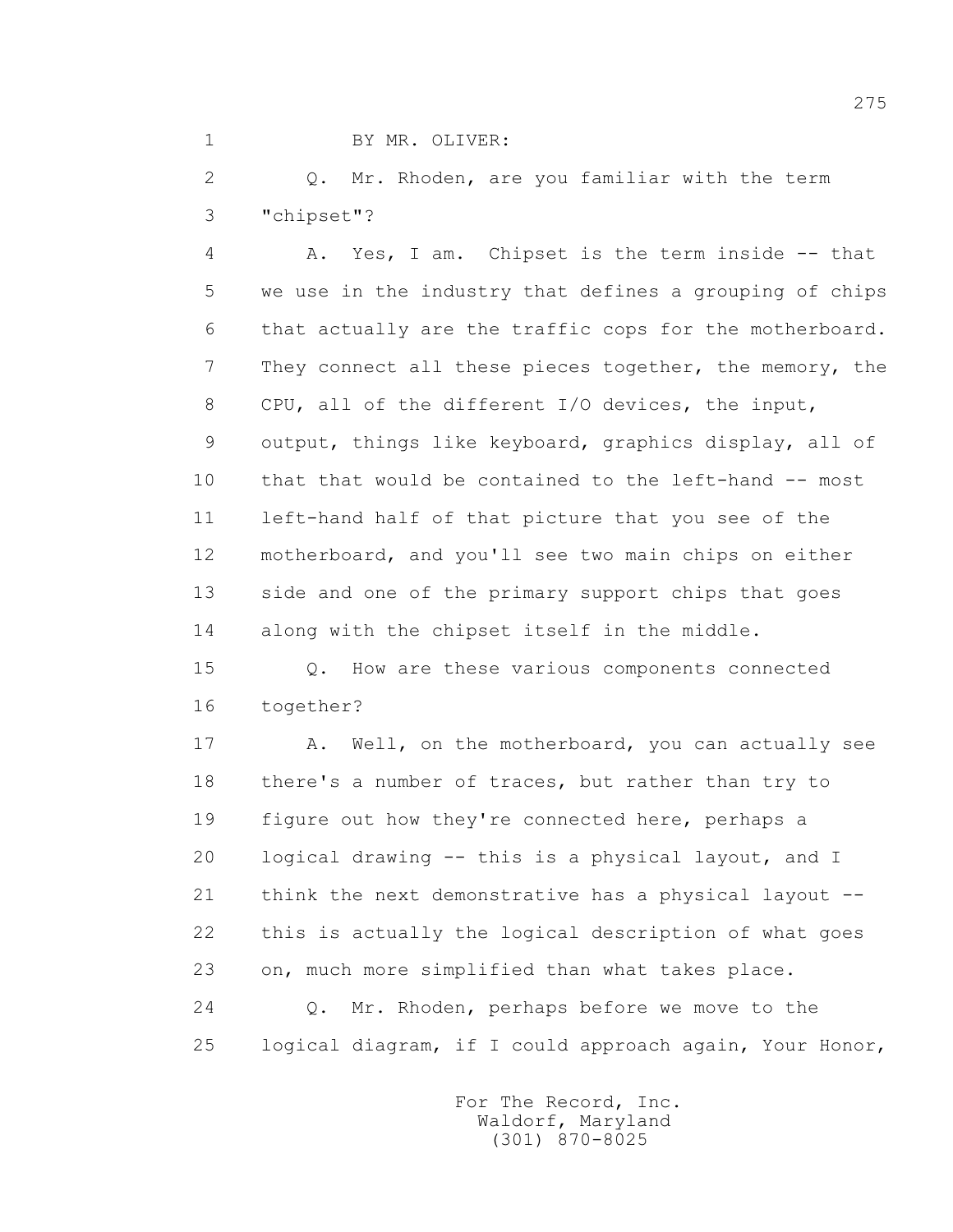1 I would like to present you with an actual

2 motherboard --

3 A. Okay.

 4 Q. -- and again, I would like you to point out the 5 components on the motherboard itself.

6 A. Sure.

 7 JUDGE McGUIRE: All right, you may approach. 8 THE WITNESS: The -- in this particular -- what

9 you see here --

 10 JUDGE McGUIRE: Hold on until opposing counsel 11 has a chance to --

12 MR. PERRY: I'm sorry.

 13 THE WITNESS: That's okay. This would be the 14 CPU, the central processing unit, microprocessor, if 15 you will. Then there are -- the chipset that is here, 16 contained with a few others that are separated around 17 here, and this would be then memory modules that would 18 plug into this device, and this being the traffic cop 19 that connects, as the memory controller, the 20 communication to the memory, and it also has other bits 21 and pieces that communicate with the rest of the 22 system.

 23 This is what communicates with the outside 24 world, the I/O, if you will, that would be your 25 keyboard, monitor, those types of things. Those memory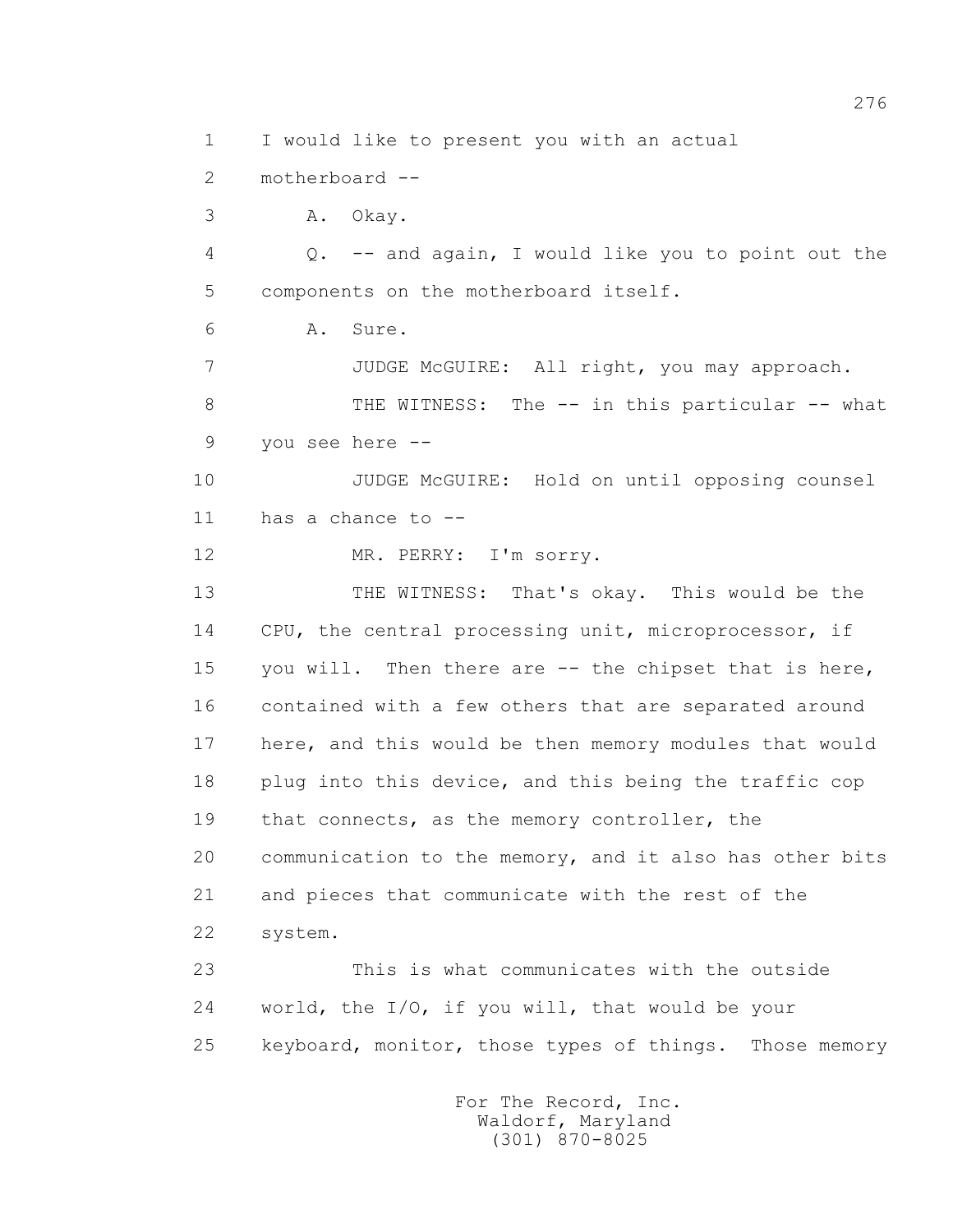1 modules, actually the modules that you have, would 2 actually plug right into here, okay? 3 JUDGE McGUIRE: Okay, thank you. 4 MR. OLIVER: Your Honor, I will need to 5 double-check to see if I have permission to use this 6 before it's entered into the record. 7 JUDGE McGUIRE: Okay, okay. 8 MR. OLIVER: If I am able to get such 9 permission, then perhaps later today I will -- 10 JUDGE McGUIRE: Yes. 11 MR. OLIVER: -- request that. 12 JUDGE McGUIRE: And if so, we will have it 13 marked as DX-2, if you decide to do that. 14 MR. OLIVER: Okay, thank you. 15 BY MR. OLIVER: 16 Q. Mr. Rhoden, you had referred to a demonstrative 17 that you believed could help explain the bus. Could 18 you please explain this demonstrative? 19 A. Certainly. This interface that you see here, 20 the one that says DRAM basic interface, is actually a 21 very simplified block diagram of what you saw on the 22 motherboard. It's much easier to explain, because 23 there's a lot of pieces on a motherboard, and rather 24 than jump right into the middle, it's easier to start 25 with a block diagram, if you will.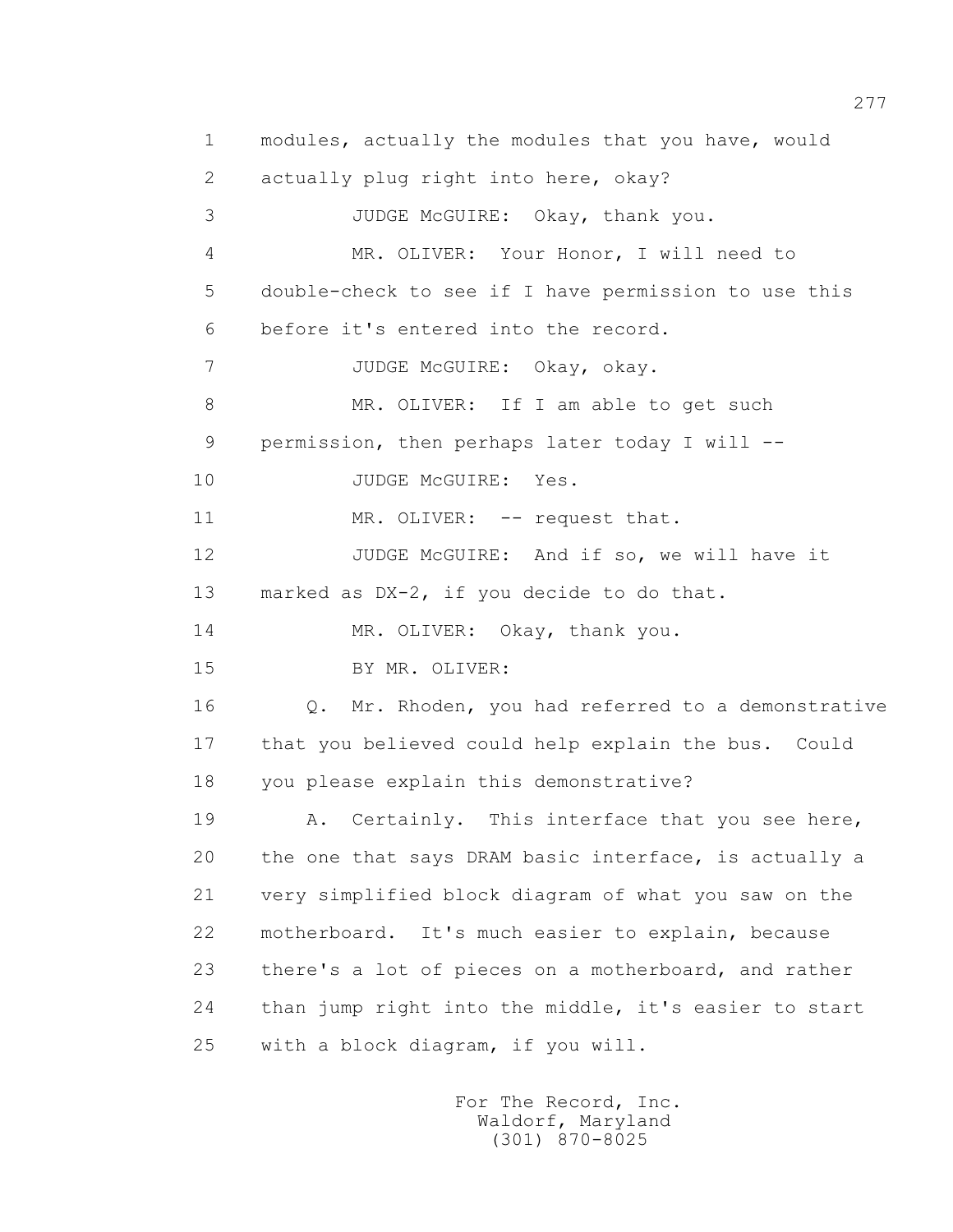1 You see the CPU that is on the left, that's the 2 central processing unit where all information is 3 computed, and then in the middle, you see the chipset, 4 and you see a memory controller along with other 5 functions, and other functions could be a broad range 6 of things.

 7 Then to the right you see the DRAM. So, the 8 connection and the traffic cop, if you will, you see 9 that there are some -- there's connections, you see 10 both directional arrows going between the memory 11 controller and the CPU, and likewise, there is similar 12 connections that go from the memory controller into the 13 DRAM.

 14 The -- perhaps it's -- it would be useful here 15 to describe how the interface, the bus that actually 16 connects the CPU and the similar one that connects to 17 the memory module, there's a clock -- a system clock 18 that actually connects it together, and you will see 19 it's highlighted here in blue.

 20 In addition to that, you will have control 21 signals that provide the type of command, if you will, 22 or the type of operation that's being -- that's going 23 to transpire between the memory controller and the 24 DRAM.

25 In addition, you have to have some address

 For The Record, Inc. Waldorf, Maryland (301) 870-8025

278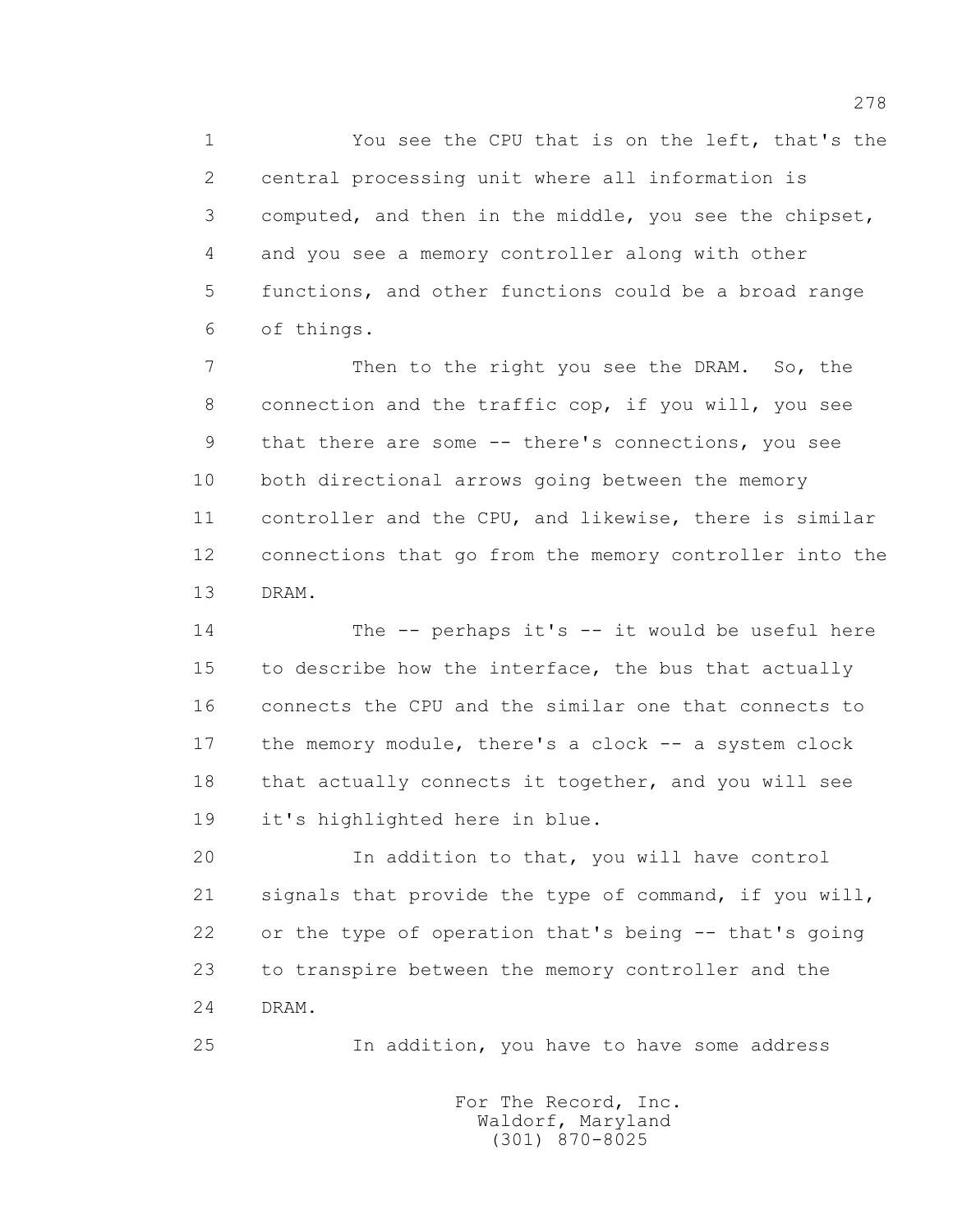1 lines. We talked about this being random access, and 2 so since it's random access, you need to provide an 3 address randomly, so that the address would be the red 4 lines that you see here.

 5 And the final element that completes all of 6 this is the -- you see here the green lines that define 7 the data bus. So, you have -- this makes up the memory 8 bus, if you will, memory interface. You have the 9 clock, the command lines to send the commands, you have 10 the address, where you're communicating a particular 11 address, and then you have data, where you're actually 12 sending data back and forth, to and from the memory 13 set.

 14 Q. If I could follow up a bit on what you have 15 just said. You referred firstly to a clock line.

16 **A.** Yes.

17 Q. What is a clock?

18 A. A clock is a -- from a system perspective, a 19 clock is the time stamp or the time clock, if you will. 20 It divides everything that takes place in the whole 21 computer system into time segments, and so everything 22 occurs in these very small time segments. We talked a 23 few minutes ago about milliseconds, and this clock 24 would be running very, very fast, perhaps in 25 nanoseconds, it would be a billionth of a second. So,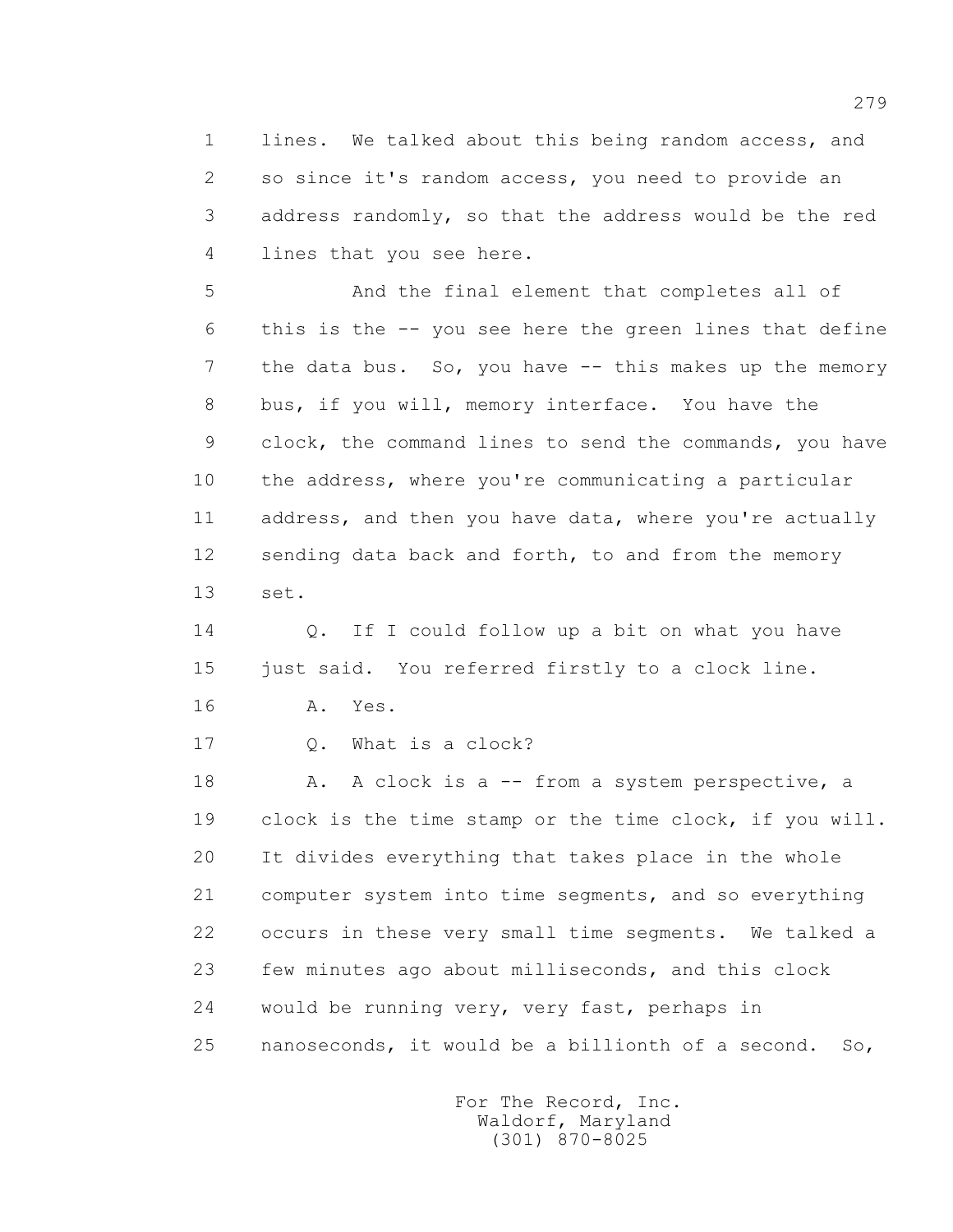1 it depends on the speed obviously of the particular 2 machine, but the clock itself is a signal that provides 3 time blocks of information.

 4 Q. Is the clock specific to DRAM or does it 5 operate on components more generally?

 6 A. The clock is more general. It's existed in 7 DRAM and memory controller, CPU. There's a clock that 8 generally runs inside the whole system, sometimes many 9 clocks, sometimes quite a few.

10 0. Now, you referred to control lines. What 11 exactly are control lines?

 12 A. The control lines themselves have specific 13 functions, and in the case of what we're looking at 14 here between the memory controller and the memory 15 itself, the control lines would be determining what 16 type of operation. Perhaps we're reading from the 17 memory or we're writing to the memory.

18 Remember, the memory itself is just a 19 scratchpad, so we have to decide whether we are going 20 to write something to the scratchpad or whether we are 21 going to retrieve it from the scratchpad. It's sort of 22 the language, if you will, saying here, you're placing 23 data out there or you're bringing data back, and the 24 control lines are the ones that determine what type of 25 operation.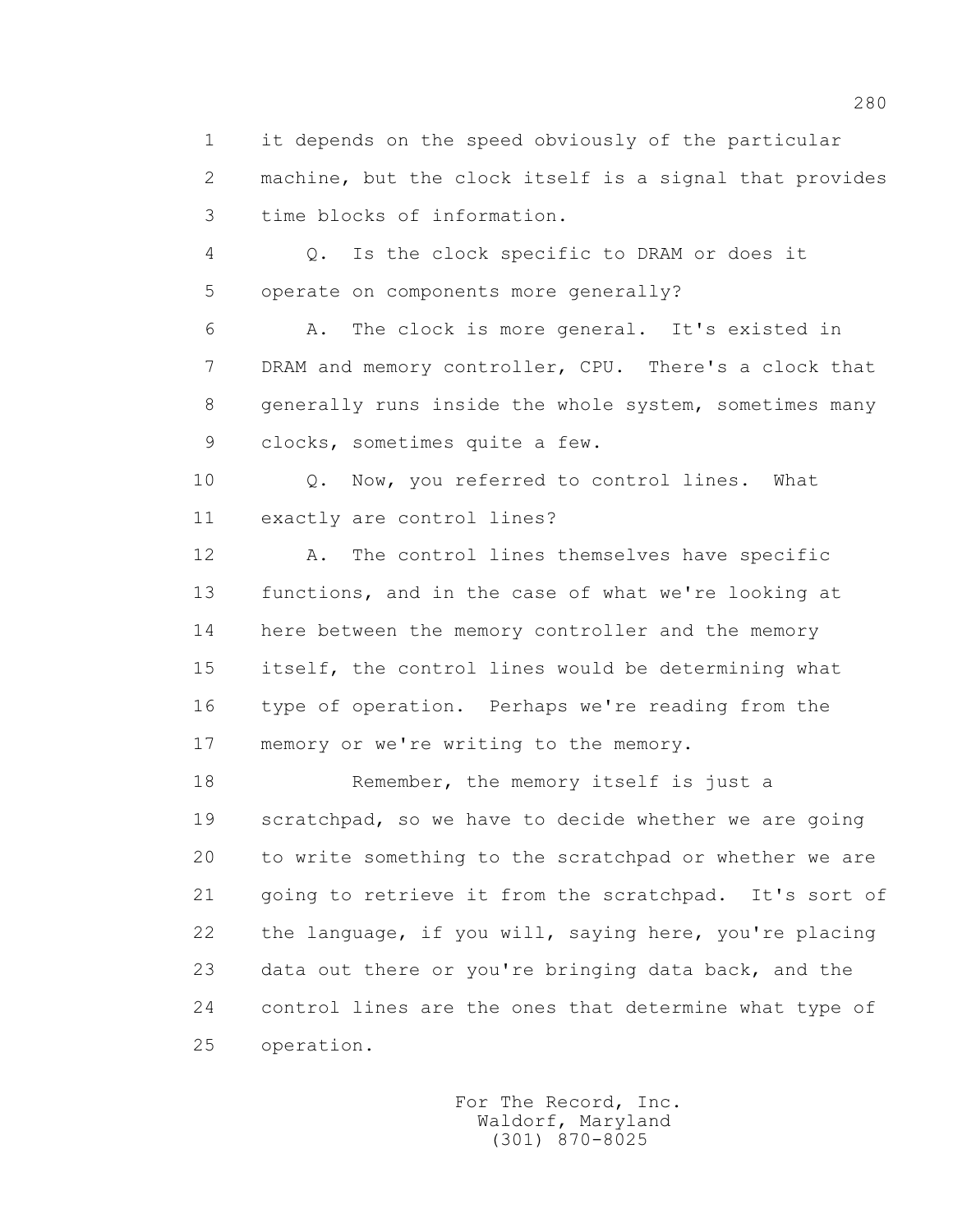1 0. With respect to the signals traveling over the 2 control lines, do those signals travel from the chipset 3 to a module or from a module to the chipset or both? 4 A. The -- the control lines and the address lines 5 in this case that you see actually are one-direction 6 kind of operations. They originate in the memory 7 controller and then travel to the DRAM, provide -- so, 8 the memory controller will make the request and send 9 that request across to the DRAM.

 10 The data, by definition, would need to go in 11 both directions, because I'm writing to it and I'm 12 reading back from it at another time.

 13 Q. If I could ask you to explain in a little more 14 detail what the address lines do.

 15 A. Okay, the address lines provide -- as you see 16 here, you see a number of chips. You see eight just 17 like the memory module that you had a copy of, and 18 those address lines address locations within these 19 memory modules. The typical system today, you would 20 address one location in each of these memory devices 21 that will broadcast information, each one broadcasting 22 their own bits of data back across for a read or 23 accepting data on a write. So, the address are the 24 particular location, and to understand the address, you 25 need to understand the -- a little bit inside the

> For The Record, Inc. Waldorf, Maryland (301) 870-8025

281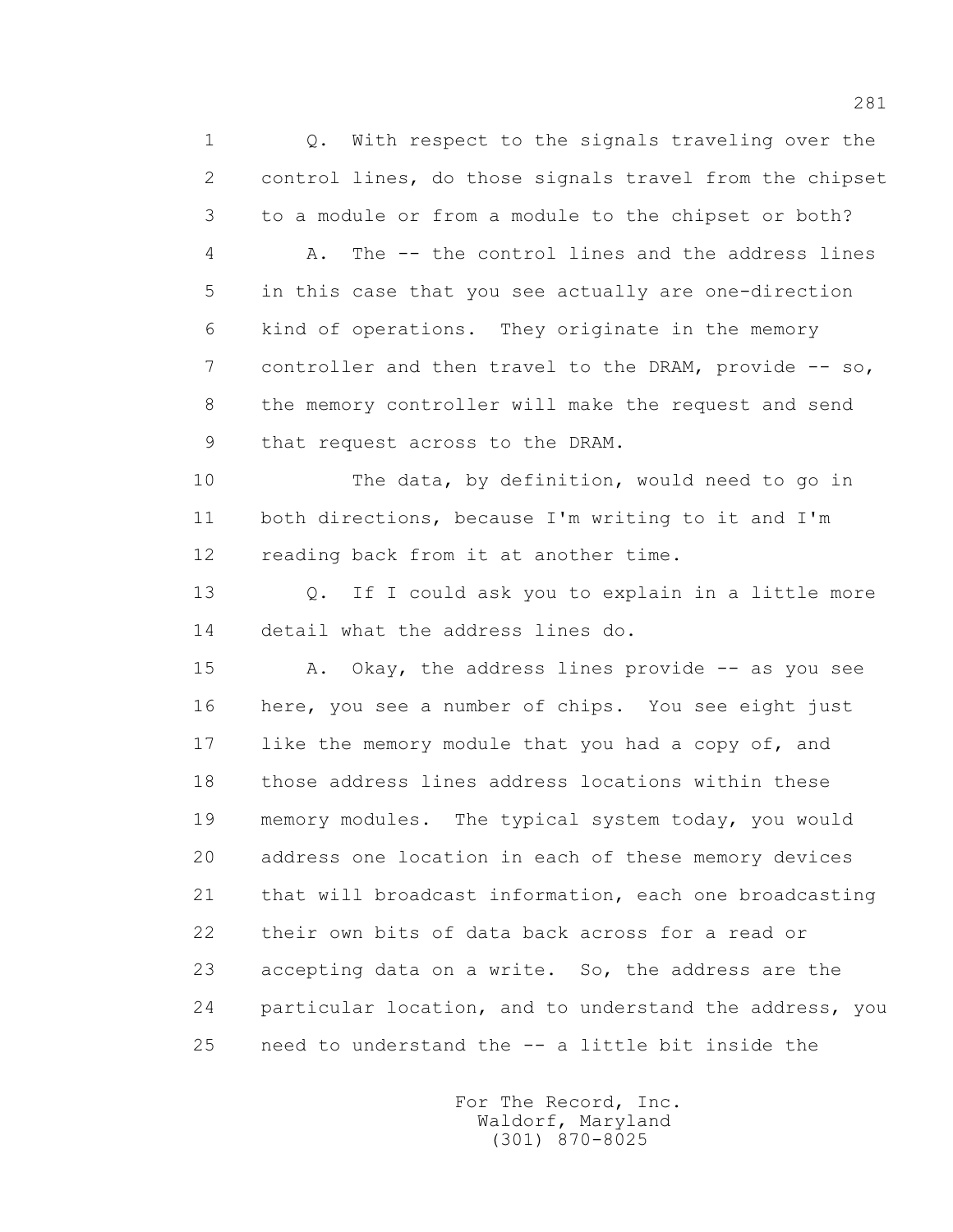1 memory itself.

 2 Q. Okay, we'll look at that a bit later today. 3 A. Okay.

 4 Q. Now, the lines here are illustrated in 5 different colors. Do any of the types of lines 6 illustrated in the bus ever carry other types of 7 information? For example, would control lines ever 8 carry data?

 9 A. No, the control lines -- the data lines 10 themselves are the only data that -- are the only lines 11 in this drawing that actually carry information in both 12 directions, and the address lines and control lines 13 actually are one-direction lines, and so it's not very 14 useful to be able to send something out to memory and 15 never see it again in terms of data. So, data are the 16 only ones that are bi-directional. The address and 17 control are not used for data.

 18 Q. What I was trying to understand is whether any 19 of the lines in this bus would be multifunctional, 20 whether there would be any lines that would carry, for 21 example, control information and address information 22 and data.

 23 A. There are no lines in this particular bus that 24 carry control, address and data, no.

25 Q. We'll come back to memory technology later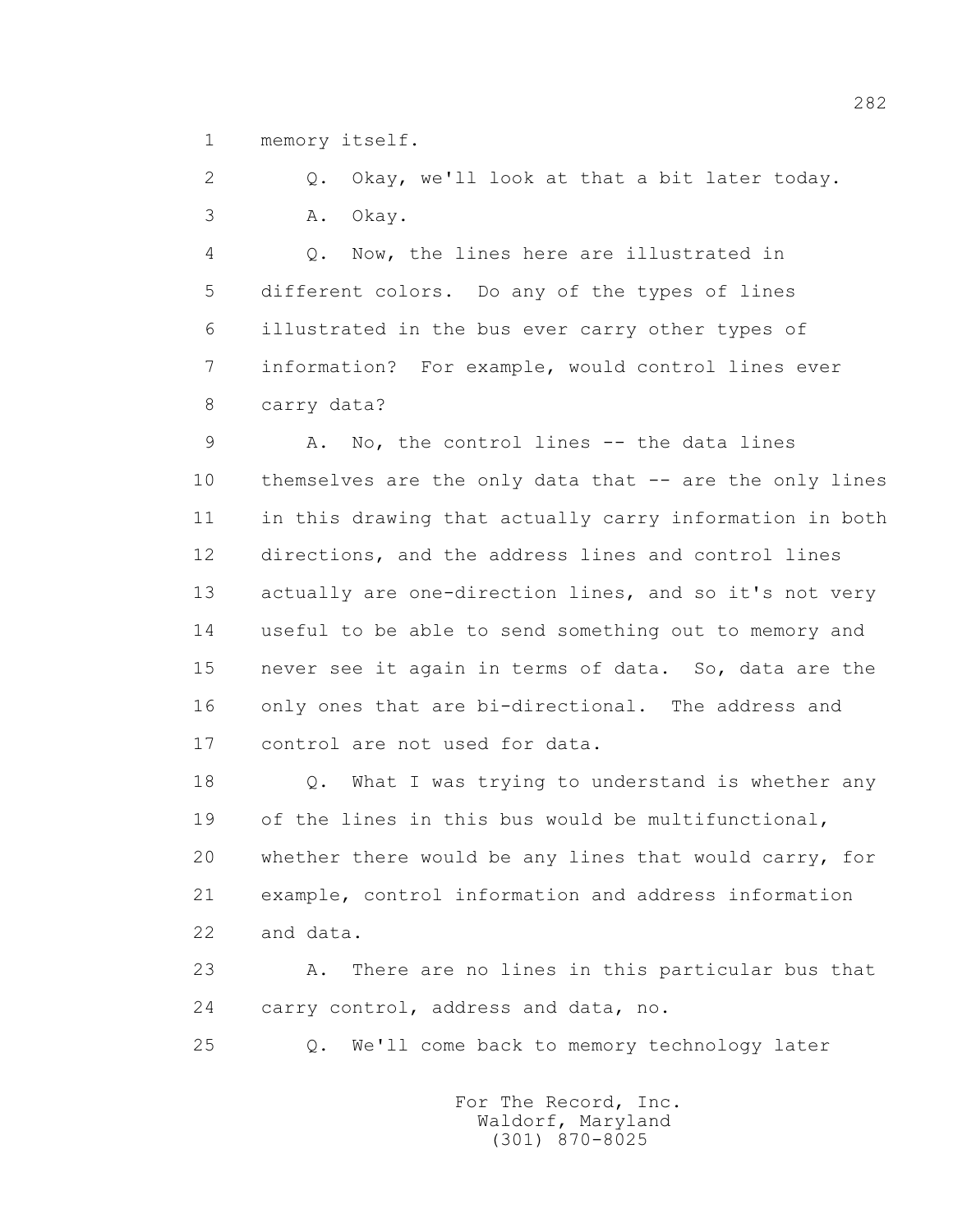1 today in some more detail.

2 A. Okay.

3 Q. At this time, I'd like to turn to JEDEC.

4 A. Okay.

 5 Q. Are you a member or a participant in any 6 industry standard-setting organizations?

 7 A. Yes, I am a member of JEDEC. I actually am the 8 chairman of the board of directors for JEDEC.

9 Q. What is JEDEC?

10 A. JEDEC is a -- it's a standard-setting body for 11 primarily the semiconductor industry, and there are 12 some 50 committees, about 1800 participants from about 13 250 companies around the world that come together to 14 set standards on a variety of things; memory, quality 15 of reliability, electrical interfaces, any number of 16 things, all relating -- most all of it relating to the 17 semiconductor industry itself. It works inside the 18 Electronic Industries Alliance, the EIA, with other 19 organizations to ensure -- one of them, for instance, 20 is the Consumer Electronics Association that delivers 21 these products to the rest of the world as well.

 22 Q. How did you first learn of JEDEC? 23 A. Actually, when I was working at HP and working 24 with memory, the desire at the time was to improve some 25 of the communications path, the operations, perhaps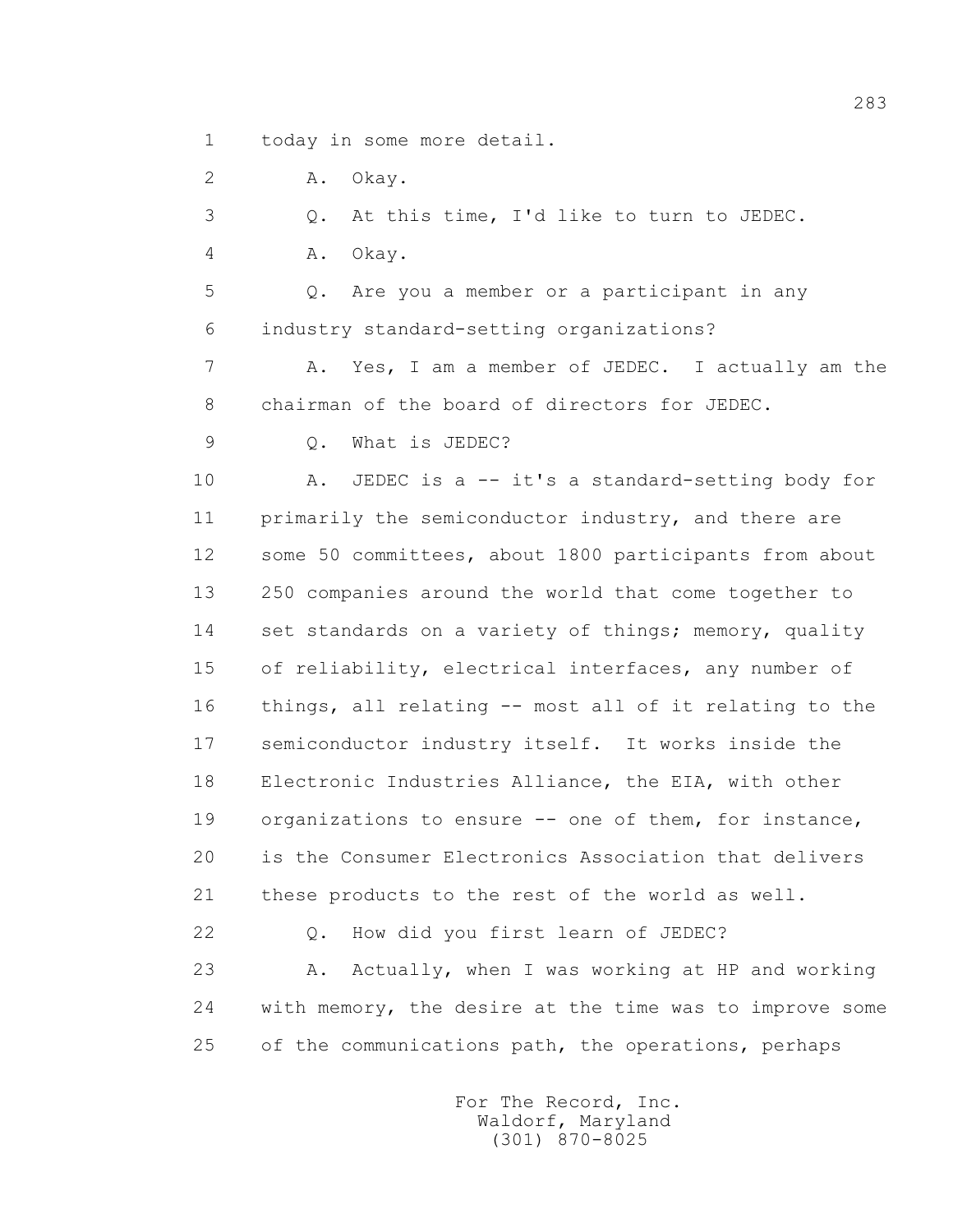1 speed even of the memory itself, and so as I 2 investigated how best to do that in the industry, I 3 became aware of JEDEC. JEDEC is the place where 4 industry standards are set for the DRAM, one of the 5 things -- one of the functions JEDEC provides, and in 6 that capacity, JEDEC actually had a committee that was 7 set up to standardize memory, and that is the best 8 place that I have found to actually work and create and 9 make changes, modifications, in memory devices 10 themselves. 11 0. Did you ever attend the JEDEC meetings? 12 A. I have been attending JEDEC meetings, still do, 13 for quite a number of years. I've attended many. 14 Q. When did you attend your first JEDEC meeting? 15 A. In the late eighties sometime. 16 Q. Focusing now in the early 1990s, particularly 17 in the time period between 1991 and 1996, did you 18 attend JEDEC meetings regularly? 19 A. Yes, I did. 20 Q. Did you attend meetings of any particular JEDEC 21 committees or subcommittees? 22 A. Yes, actually, my -- during that particular 23 period of time, my primary focus was in memory and more 24 specifically in -- in memory related to the PC and also 25 related to graphics, and so all of that would have been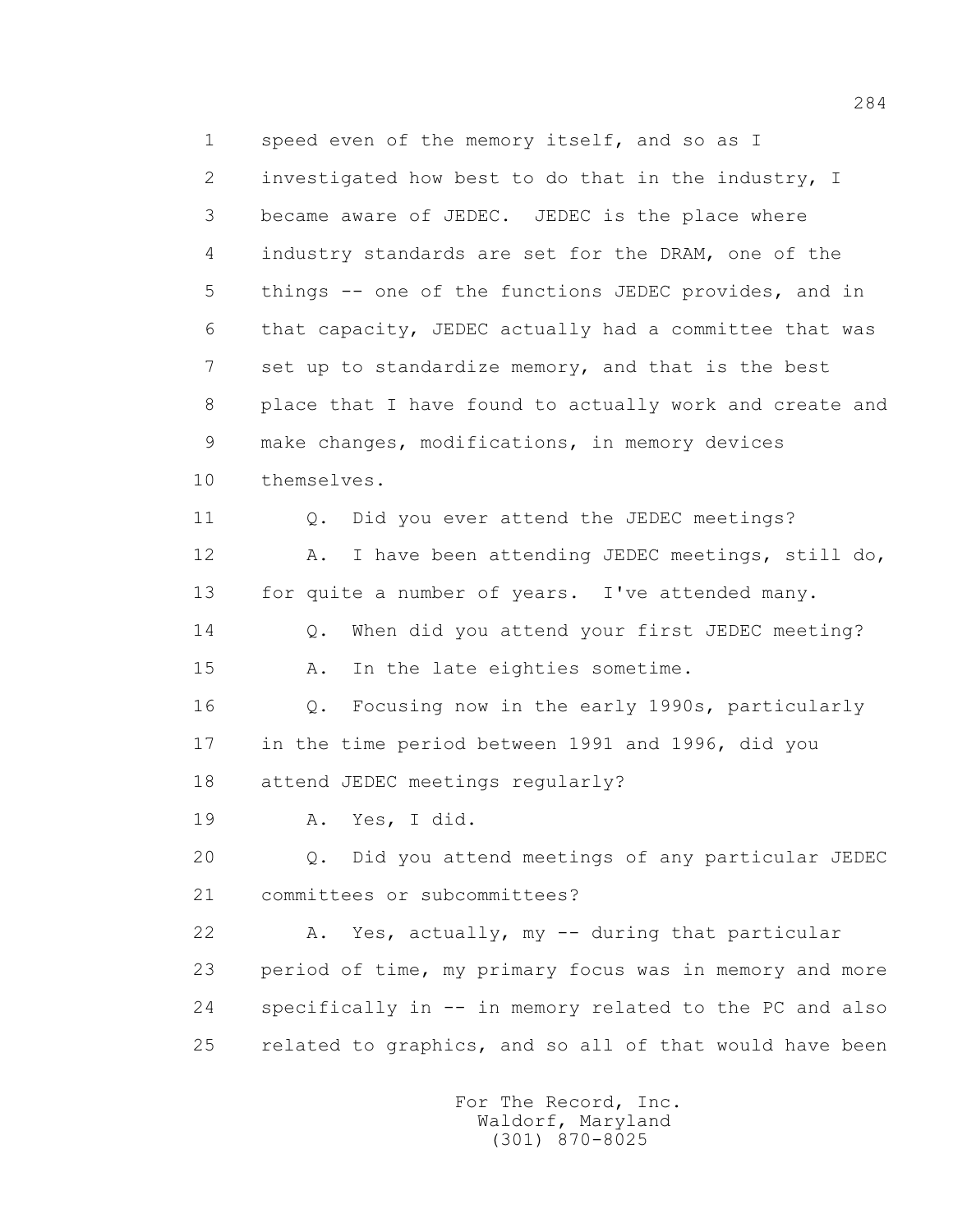1 inside the JC-42 committees. It's just a number that 2 we use inside JEDEC to represent memory devices, and so 3 the -- inside JC-42 and the subcommittees associated 4 with that, I would attend those meetings regularly and 5 did.

 6 Q. What are the subcommittees associated with 7 JC-42?

 8 A. Well, there's a number of them, and over the 9 years, we have done some reorganization based on the 10 needs, but primarily 42.3 is the DRAM committee. 11 There's 42.2, that is the SRAM committee, if you will. 12 There's also a 42.5, which is where we develop the 13 memory modules. So, they all are related, if you will, 14 to memory. And there's other 42. committees that would 15 deal, for instance, with flash memory and any other 16 type of programmable devices.

17 0. Are you still active in the JC-42.3 18 subcommittee today?

 19 A. Yes, I am. I'm actually the chairman of the 20 JC-42 overall committee.

 21 Q. Now, you mentioned that you are currently the 22 chairman of the board of directors of JEDEC. Is that 23 correct?

24 A. That is correct.

25 Q. How did you assume that position?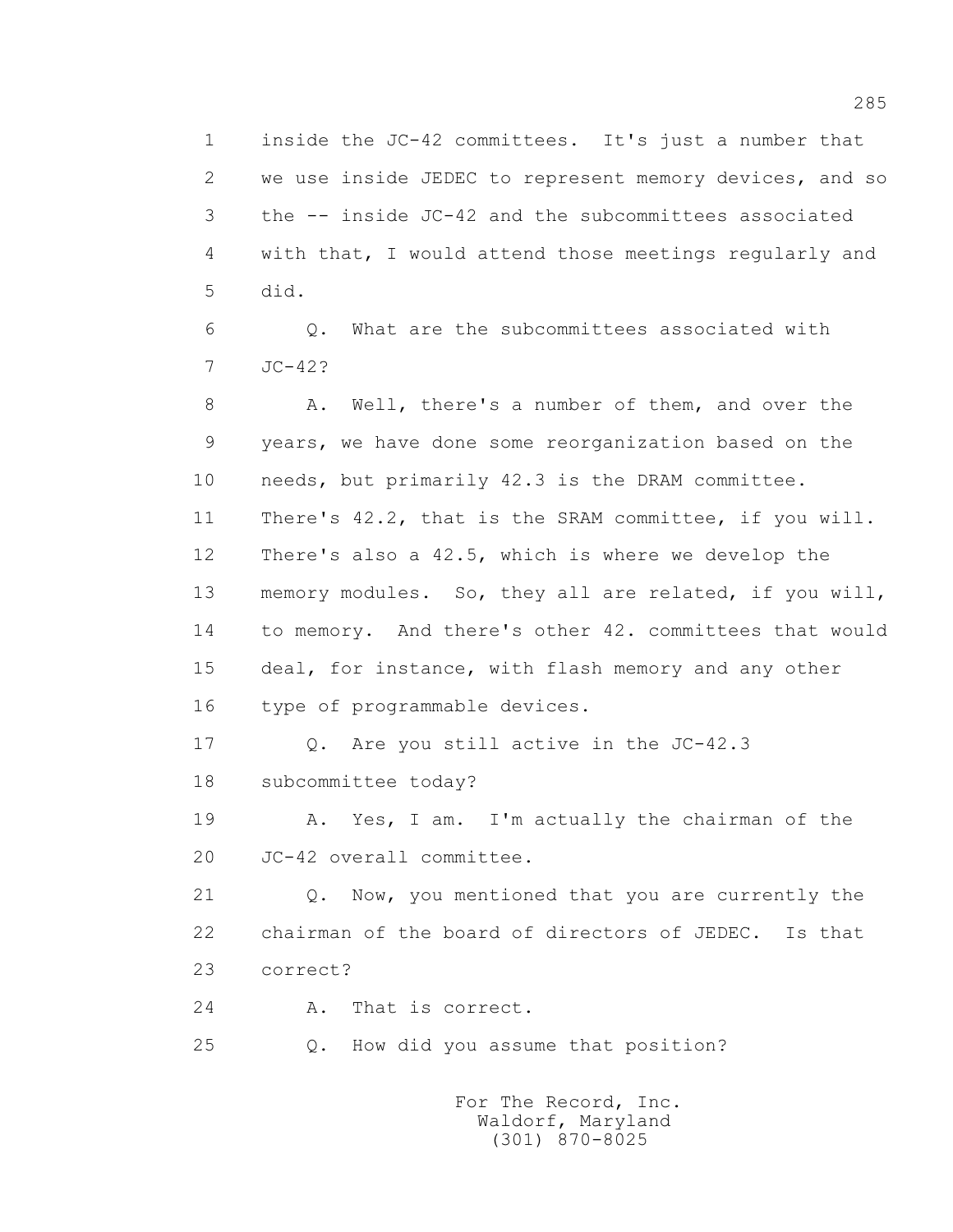1 A. Actually, the chairman of the board of 2 directors, I was elected to that position by my peers 3 in the industry. JEDEC used to be part of the 4 Electronic Industries Association, and in about 5 '98-'99, we split EIA into multiple, separately 6 incorporated associations, and at that time, the 7 governing body of JEDEC itself became a board of 8 directors, and I was elected as the board chairman at 9 that time.

 10 Q. I'm sorry, could you state for the record when 11 you were elected as chairman?

12 A. About 19 -- prior to -- JEDEC became 13 independently incorporated in about 19 -- December I 14 think of 1998, and prior to that, I was chairman of the 15 JEDEC Council, which was the JEDEC governing body, and 16 I was chairman of the board from that time forward. 17 From the time that JEDEC has become a corporation, I 18 have been chairman of the board since that time.

 19 Q. What are your duties as chairman of the board 20 of directors of JEDEC?

 21 A. Well, chairman of the board of directors is, 22 frankly, a pretty thankless job, because it's -- like 23 everything else in any standards organization, it's all 24 volunteer, and so it's a lot of work for essentially 25 nothing in return. You have -- my responsibilities at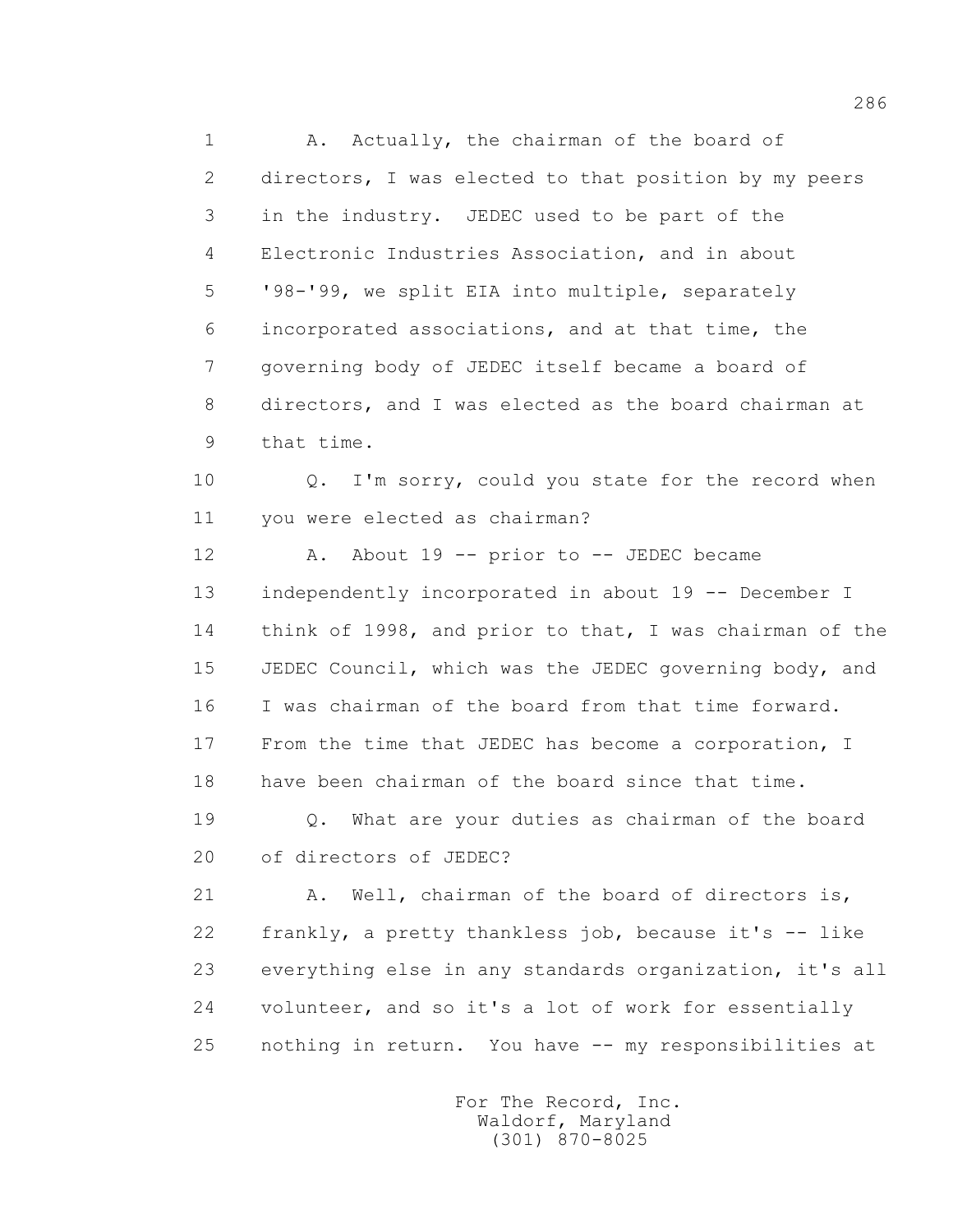1 JEDEC actually encompass -- or as chairman of the 2 board, it's the business aspect of JEDEC, trying to 3 make sure that we have office space, staff, 4 relationships with other organizations, and to make 5 sure that we take care of the business aspects of the 6 corporation itself.

 7 Q. By the way, what is the approximate size of the 8 board of directors at JEDEC?

 9 A. The approximate size of the board of directors, 10 about 25 or so people. It varies over time. It has a 11 maximum size of 30, but I don't think we have ever 12 gotten to the size of 30, and between -- between 22-23 13 up to maybe 27 is the typical size for it. And these 14 would all come from member companies within the 15 industry.

 16 Q. So, the other directors are also 17 representatives of the industry?

18 A. Yes, all of -- JEDEC is actually run by the 19 industry that it serves, one of the things that makes 20 it effective. The directors themselves and all of the 21 members, they are all just players from the various 22 companies in the industry, so this would be in the 23 electronics industry and primarily semiconductors. 24 Q. Do you receive compensation for your role as 25 chairman of the board of directors?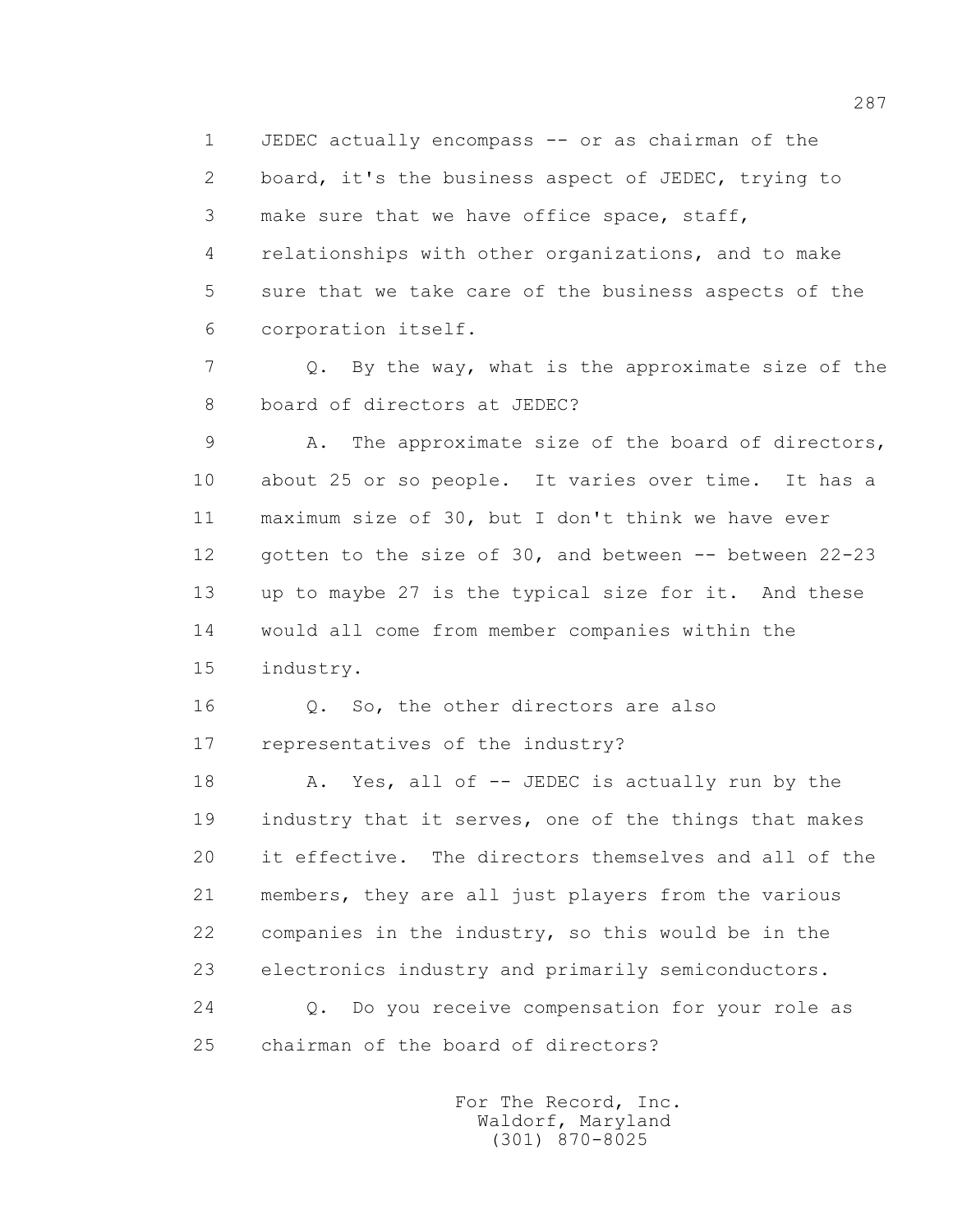1 A. I do not.

 2 Q. You also mentioned that you serve as chairman 3 of the JC-42 committee. Is that correct?

4 A. Yes, that is correct.

 5 Q. What are your duties as chairman of the 42 6 committee?

7 A. As chairman of the 42 committee, 42 is 8 responsible for, as I said, all of the memory 9 components, and there are the other point committees, 10 as we call them, 42.3, 42.2, 42.5. As chairman of the 11 42 overall committee, one of my main responsibilities 12 is to make sure that we have -- we can coordinate all 13 of the different committees, the modules, the DRAMs 14 themselves, and we would meet in conjunction with some 15 other committees, JC-40, for instance, that is a logic 16 committee, and JC-16, which is an interface committee, 17 we would meet all at the same time, at the same 18 location. So, the coordination of all of those 19 committees and all of the activities that go on inside 20 those committees is one of my primary responsibilities.

 21 Q. Mr. Rhoden, you also referred to EIA. Would 22 that be the Electronic Industries Alliance? 23 A. Today it is the Electronic Industries Alliance. 24 Prior to 1998 or 1999, we -- it was the Electronic 25 Industries Association. At the time, there were a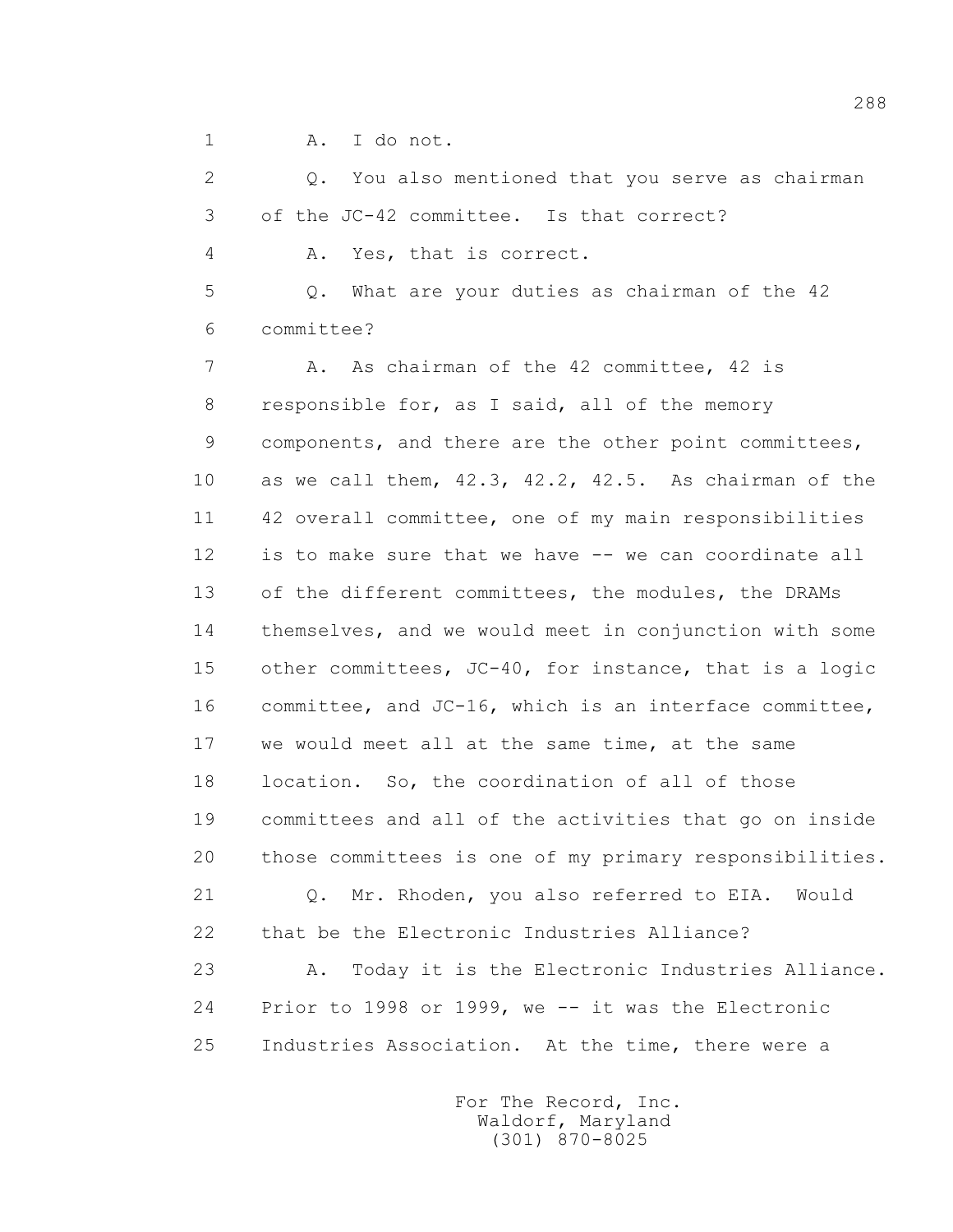1 number of different groups within the Electronic 2 Industries Association that operated in many segments 3 of the electronics industry, and at that time, the 4 executive committee and board of governors of EIA 5 decided to split it into multiple -- actually I think 6 five separate corporations to then create an alliance 7 of associations. Rather than having one association, 8 an alliance of associations, primarily to encourage 9 other people, other associations to become part of 10 that.

11 0. Between 1990 and 1998, what was JEDEC's status 12 within EIA?

 13 A. Between 1990 and 1998, JEDEC was a subpart of 14 JEDEC, actually existed inside the engineering 15 department, if you will, inside of JEDEC, and their 16 role was to take care of the standardization of 17 semiconductors and standardization of chips, if you 18 will, much the same as it does today independently.

 19 MR. OLIVER: Your Honor, at this time I'd like 20 to use the first exhibit with the witness, but I would 21 like to ask the preference in terms of whether it will 22 be acceptable to provide you, provide the witness and 23 opposing counsel with a set of the documents that we 24 expect to use today, or would you prefer to have me 25 pass them up individually?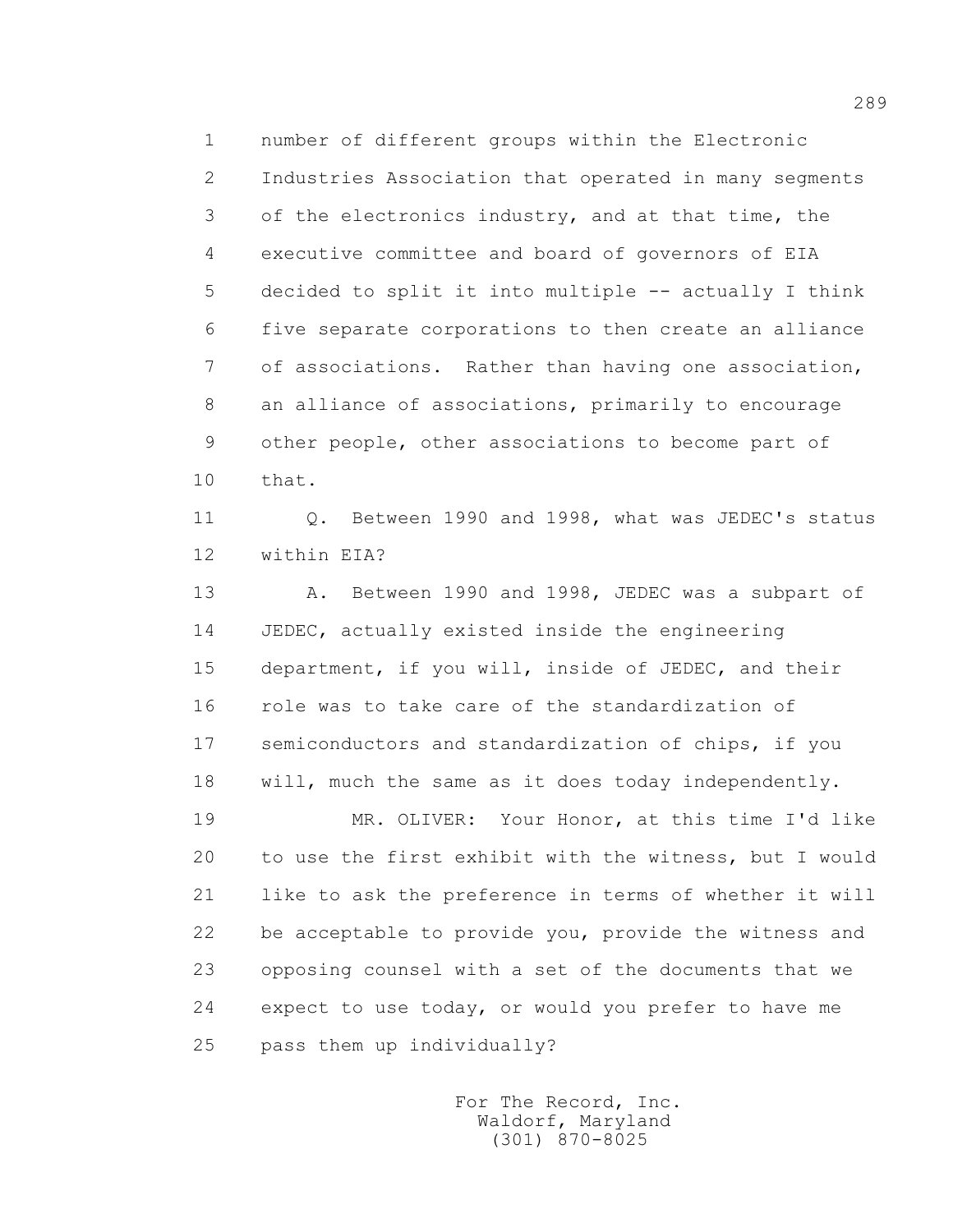1 JUDGE McGUIRE: I'm sorry, I couldn't hear your 2 final statement there.

 3 MR. OLIVER: Whether you would prefer to have 4 me present you, the witness and opposing counsel with a 5 set of the exhibits or --

 6 JUDGE McGUIRE: I thought I had indicated 7 earlier, and at this time I will take whatever input 8 either side has, but I don't need the entire set. I 9 could just use it as you go through it, but it's 10 whatever is easier.

 11 Does opposing counsel have any suggestion? 12 MR. PERRY: Whatever Your Honor wants is fine 13 with us. It might be easier --

14 JUDGE McGUIRE: Then I will do whatever you 15 have already planned to do. If you have the whole set, 16 then I'll take the whole set, and then just be sure 17 opposing counsel has their set.

18 MR. OLIVER: All right, thank you, Your Honor. 19 JUDGE McGUIRE: We'll proceed that way.

20 MR. OLIVER: If you could give us just a

21 moment, please, Your Honor.

22 JUDGE McGUIRE: Sure.

23 (Brief pause.)

 24 MR. OLIVER: I'm sorry, could you please give 25 us just a moment, Your Honor?

> For The Record, Inc. Waldorf, Maryland (301) 870-8025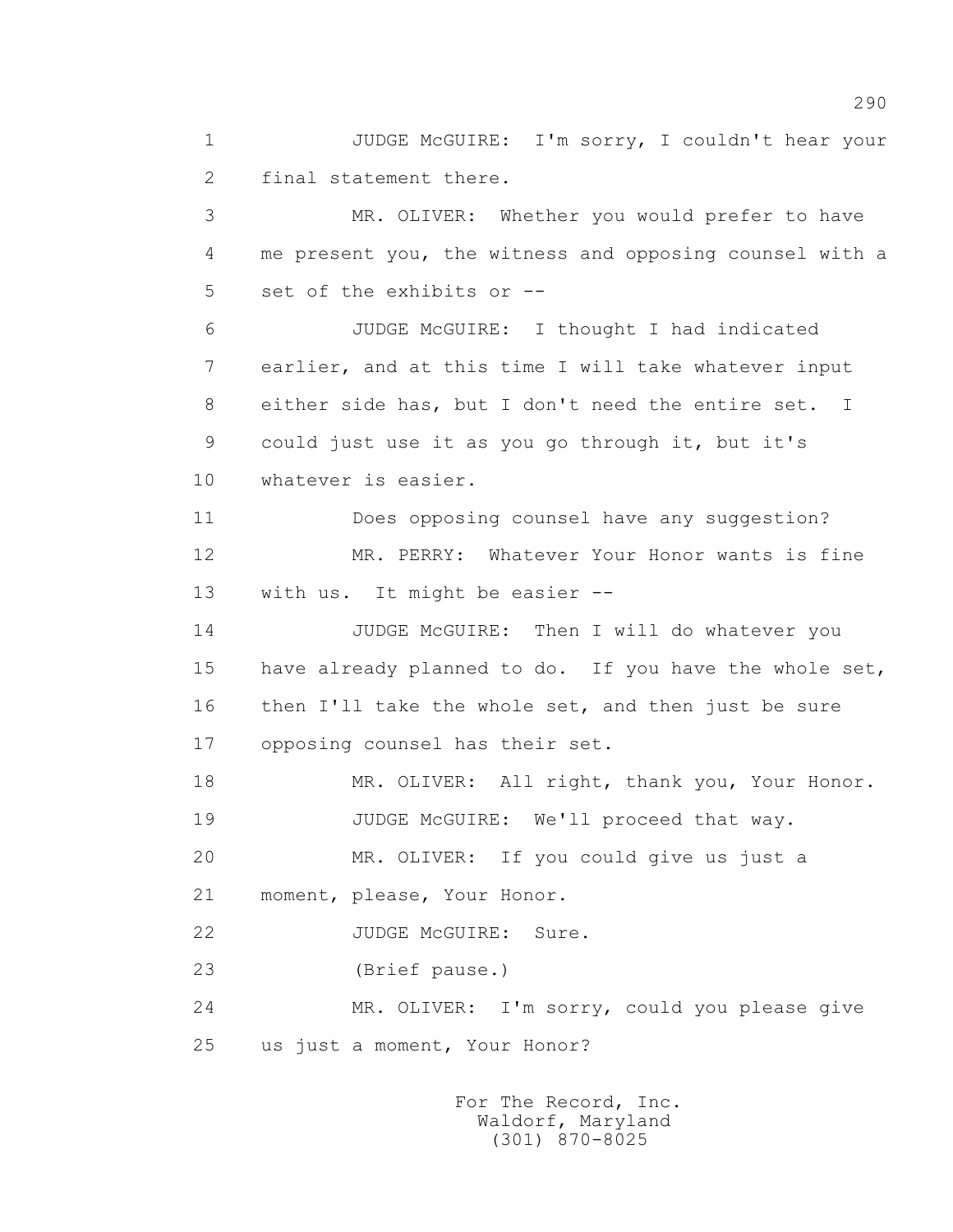1 JUDGE McGUIRE: All right, let's go off the 2 record for a couple of minutes.

 3 (Pause in the proceedings.) 4 JUDGE McGUIRE: Counsel, we were talking off 5 the record, and I had indicated that as a consequence 6 of having entered DX-1 into this evidence, we had 7 posters offered at the time of the opening comments by 8 respondent, and then I received copies of those 9 posters. So, at this time, we had discussed about also 10 having those marked, and I believe I understand counsel 11 at this time is to have those copies of the posters 12 marked as DX-2. Is everyone clear on that? 13 MR. STONE: Yes, Your Honor, and I'll take care 14 of providing a copy to the court reporter of that. 15 JUDGE McGUIRE: Thank you, Mr. Stone. 16 (DX Exhibit Number 2 was admitted into 17 evidence.) 18 **JUDGE McGUIRE:** Yes, you may approach. Thank 19 you. 20 MR. OLIVER: Thank you. 21 JUDGE McGUIRE: All right, Mr. Oliver. 22 MR. OLIVER: Are we on the record, Your Honor? 23 JUDGE McGUIRE: Yes, we are on the record. 24 BY MR. OLIVER:

25 Q. Mr. Rhoden, if I could ask you to find CX-302

 For The Record, Inc. Waldorf, Maryland (301) 870-8025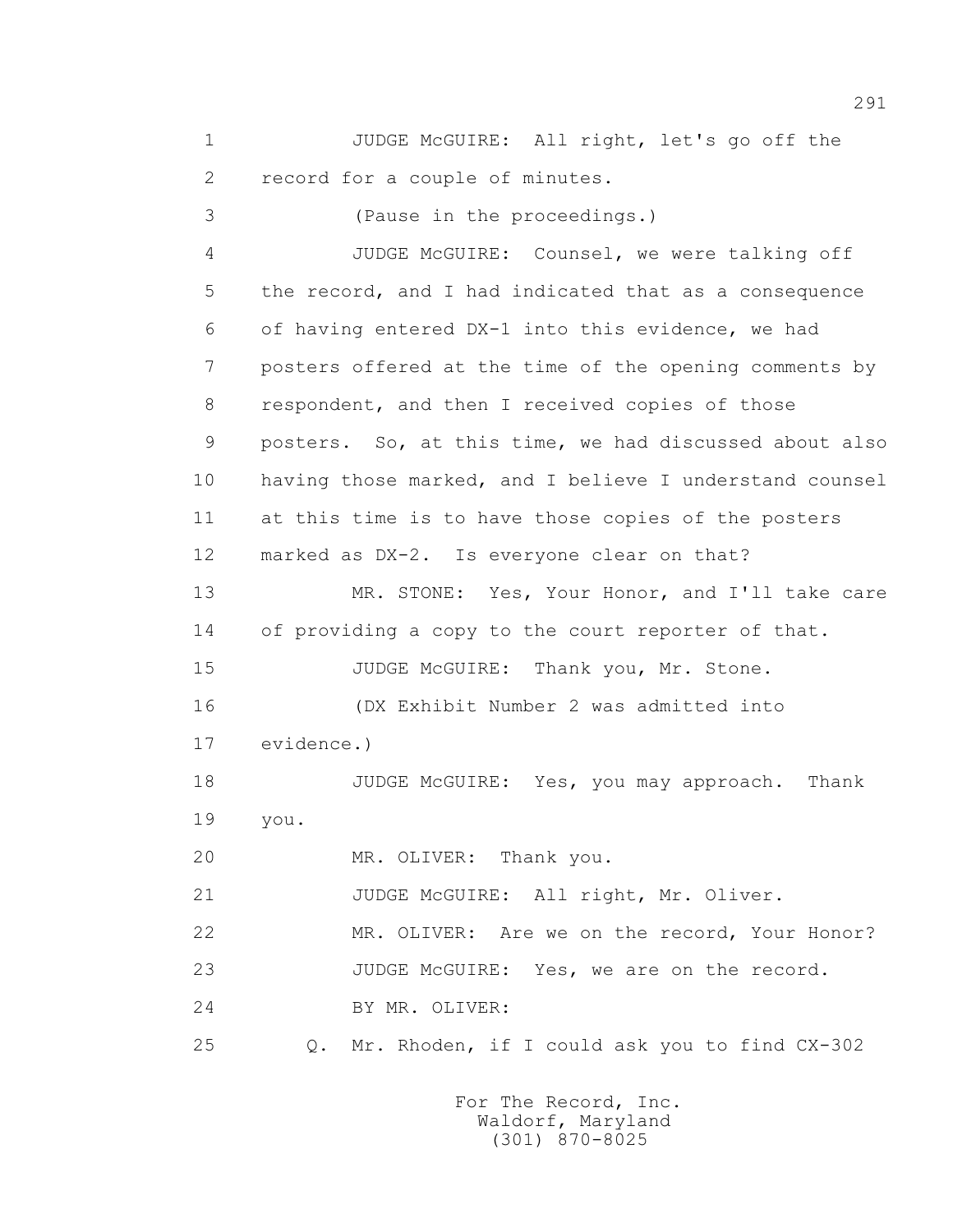1 in the documents in front of you, I believe it's the 2 top document. 3 A. Yes, I have it. 4 Q. It bears the title Are Standards Worth the 5 Effort? Do you have that document? 6 A. I do. 7 Q. Do you recognize that document? 8 A. Yes, I do. 9 Q. Did you prepare this document? 10 A. Yes, I did. 11 Q. When did you prepare it? 12 A. I actually put this particular presentation 13 together from a series of other presentations that I 14 had made, oh, perhaps many times previously, and I 15 prepared it I believe in December or so of last year 16 for a presentation to IBM. 17 Q. When did you prepare this document? 18 A. In the latter part of last year. 19 Q. If I could ask you to turn to page 8 of CX-302. 20 A. Okay. 21 Q. This is a page bearing the caption A Few JEDEC 22 Members. Do you see that page? 23 A. Yes, I see that. 24 Q. Could you please explain what this page 25 demonstrates?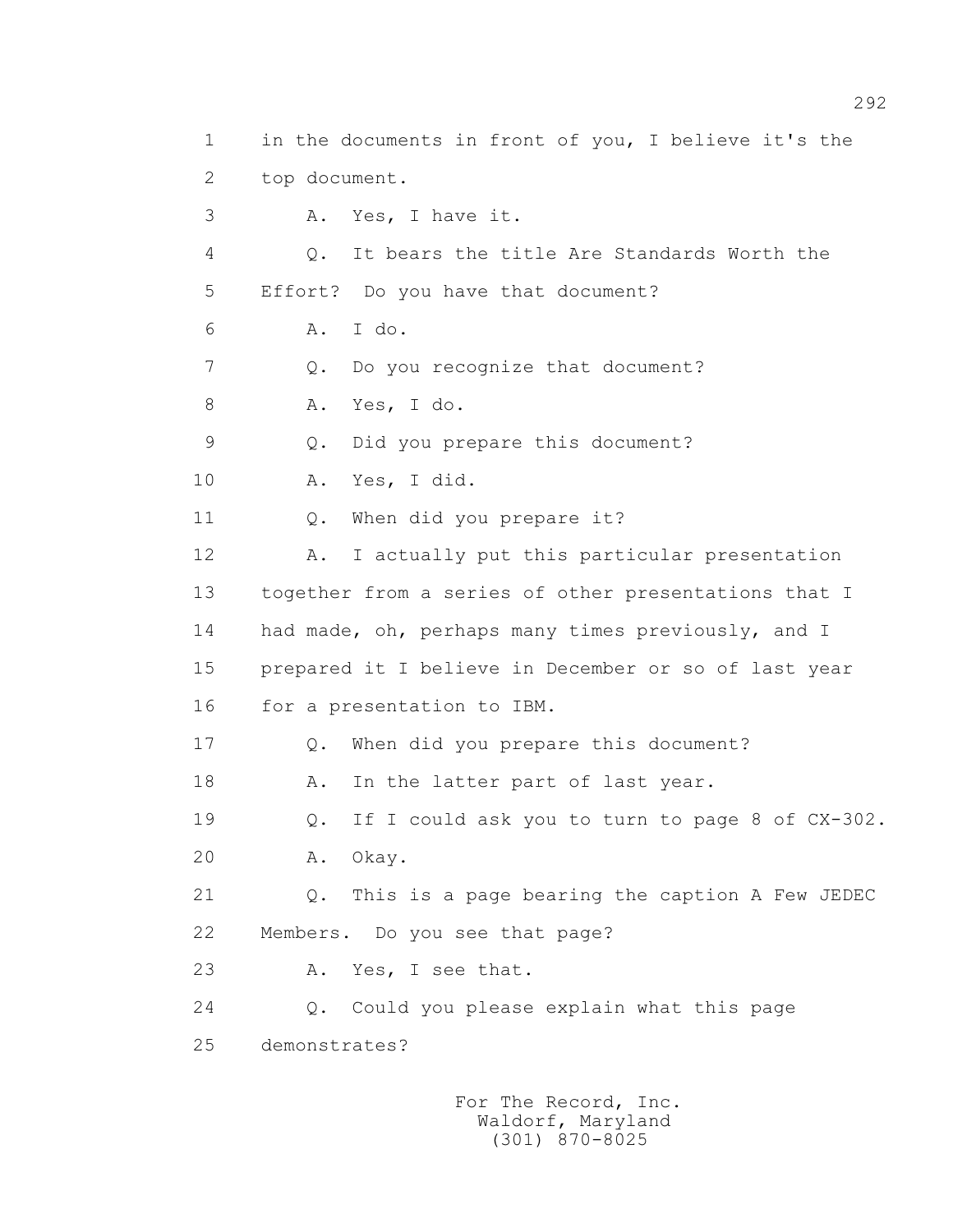1 A. When I put this page together, it was intended 2 to show an overview of some of the members that would 3 be a part of JEDEC. As I said, there is some 250 4 companies, and I couldn't really put all of them on one 5 page. So, I took a few of them just to kind of give a 6 cross-section of some of the companies and types of 7 companies that would be part of it.

 8 Q. What types of companies are illustrated on this 9 page?

10 A. Well, there's a number of types of companies. 11 If you take ALi in the top left corner and VIA perhaps 12 in the bottom right, those would be chipset companies. 13 AMD and Intel are microprocessor companies, perhaps 14 even at some level a system house. Amkor is primarily 15 a packaging company. We have already talked about ALi. 16 Celestica does computer memory modules and is also a PC 17 board manufacturer. Elpida is a -- Elpida, Hynix, 18 Samsung and Micron, Infineon, those would be memory 19 suppliers. Hewlett Packard, IBM are system -- OEMs, if 20 you will, that make themselves computer systems, among 21 other things, printers, lots of things.

 22 There's -- and you can go to Lucent. Lucent 23 is -- if all of you are familiar with Lucent, they are 24 in networking and other types of things. Motorola, 25 cell phones. Those kinds of companies.

> For The Record, Inc. Waldorf, Maryland (301) 870-8025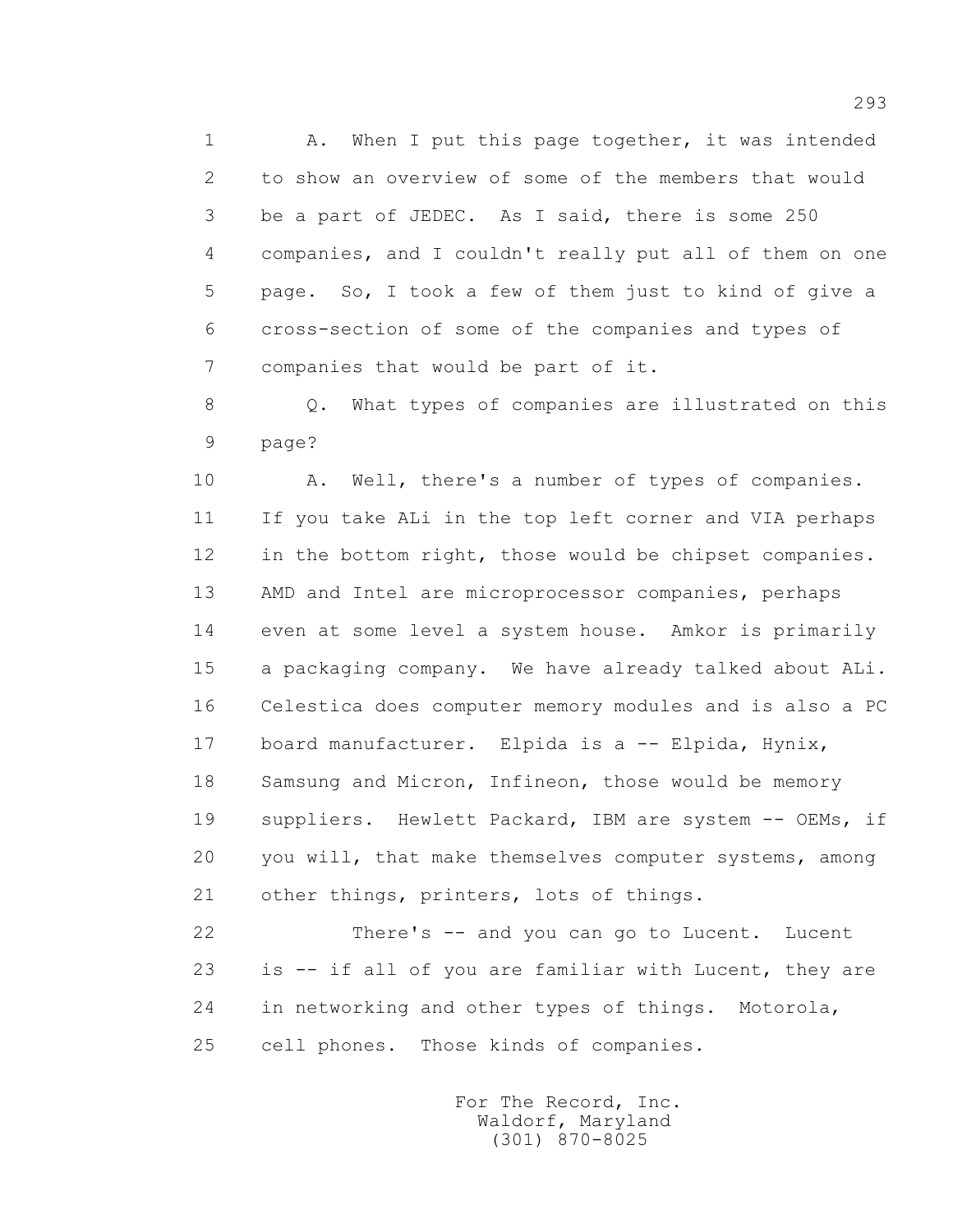1 0. Do you have an understanding as to why so many 2 different types of companies are members of JEDEC?

 3 A. Well, the need and breadth of the development 4 in standardization, all of these companies participate 5 because standards provide good business for themselves 6 and for their customers. The customers drive them into 7 standards I'm sure perhaps probably more than 8 themselves.

 9 Q. In terms of worldwide sales, do you have an 10 understanding of the approximate percentage of 11 worldwide sales that are represented by the DRAM 12 manufacturers that are members of JEDEC?

 13 A. It's -- I'm sure it's in excess of 90 percent, 14 perhaps in excess of 99. Almost all DRAM manufacturers 15 in the world are members of JEDEC.

 16 Q. Are JEDEC members all United States companies? 17 A. Oh, certainly not. You can see even from this 18 page, they come from a wide range of companies -- a 19 wide range of countries, as well. ALi, VIA are a 20 Taiwanese company. You can see Elpida is -- Toshiba, 21 Sanyo would be Japanese companies. Samsung, Hynix are 22 Korean. Infineon, German. We have companies from 23 around the world.

 24 Q. How does a company become a member of JEDEC? 25 A. Companies become a member of JEDEC by paying

> For The Record, Inc. Waldorf, Maryland (301) 870-8025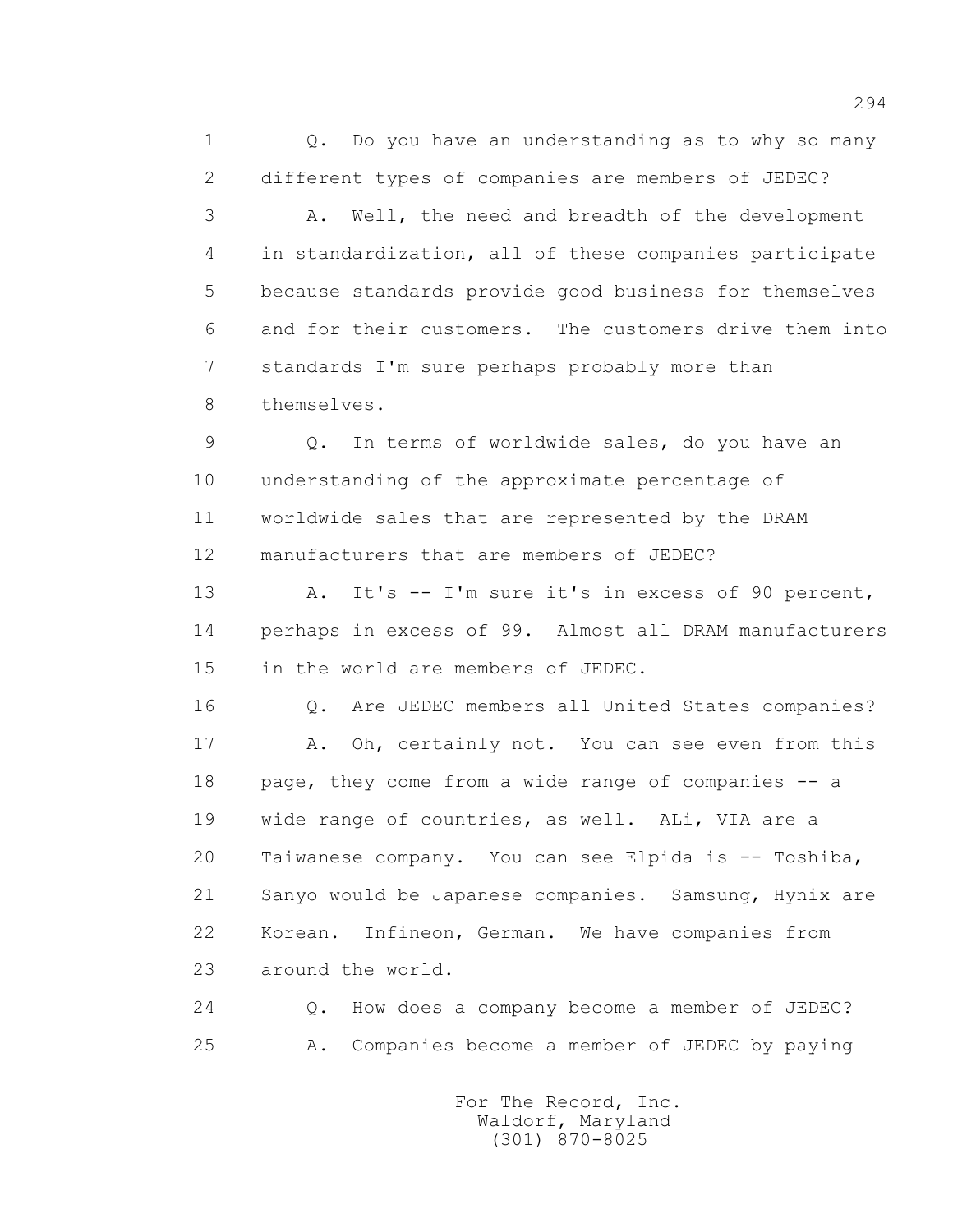1 dues.

 2 Q. If I could direct your attention back to the 3 first page of that document, the title reads Are 4 Standards Worth the Effort? Do you see that? 5 A. Yes, I do. 6 Q. And let me ask you, are standards worth the 7 effort? 8 A. Well, the question I was asking when I created 9 this is to give some people something to think about, 10 and yes, they certainly are worth the effort. 11 O. Why are they worth the effort? 12 A. Well, standards actually provide a broad supply 13 from many different -- a broad supply base, a broad 14 customer base. Standards provide a number of things, 15 and I think there's even some details of my opinions 16 about what makes them good inside this presentation. 17 Q. If I could direct your attention to page 5 of 18 CX-302, the page bearing the caption What Standards 19 Mean. 20 A. Okay. 21 Q. Do you see that page? 22 A. I have it, yes. 23 Q. And if I could direct your attention to the 24 first bullet, which reads, "To the End Users." 25 Do you see that?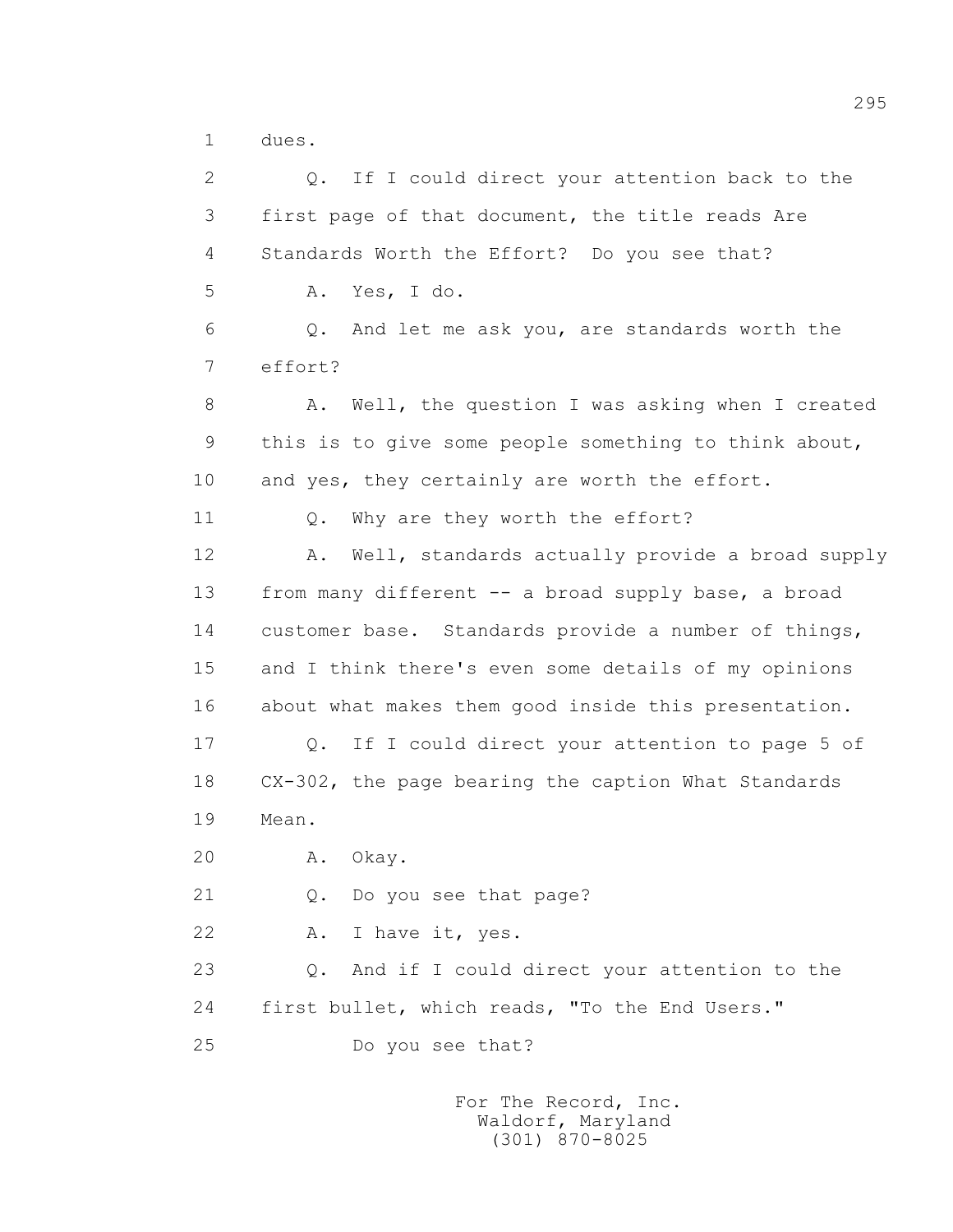1 A. Yes, I do.

 2 Q. Who are the end users referred to in this 3 slide?

 4 A. Well, the end users actually exist on a number 5 of different levels. They exist from the mom and pop 6 that go down to CompUSA or Sam's Club or wherever to 7 buy their local computer, all the way up to the Fortune 8 500 companies that also would buy -- in reference to 9 memory, obviously they would buy memory from the 10 suppliers themselves. So, a broad range, from big 11 companies all the way down to individuals. That's what 12 users are.

13 0. What, if any, is the importance of standards to 14 the end users?

 15 A. Well, I show a list. The low price and broad 16 supply, the uniform terms and definitions, consistent 17 quality and reliability, common packaging. Essentially 18 what they're asking for is they want interchangeability 19 where they can get it from multiple places, get the 20 same thing from multiple places. It gives them a great 21 deal of advantage in the market.

 22 Q. Now, if I could direct your attention to the 23 second main bullet point towards the bottom of the 24 page, it states, "To the Supplier."

25 Do you see that?

 For The Record, Inc. Waldorf, Maryland (301) 870-8025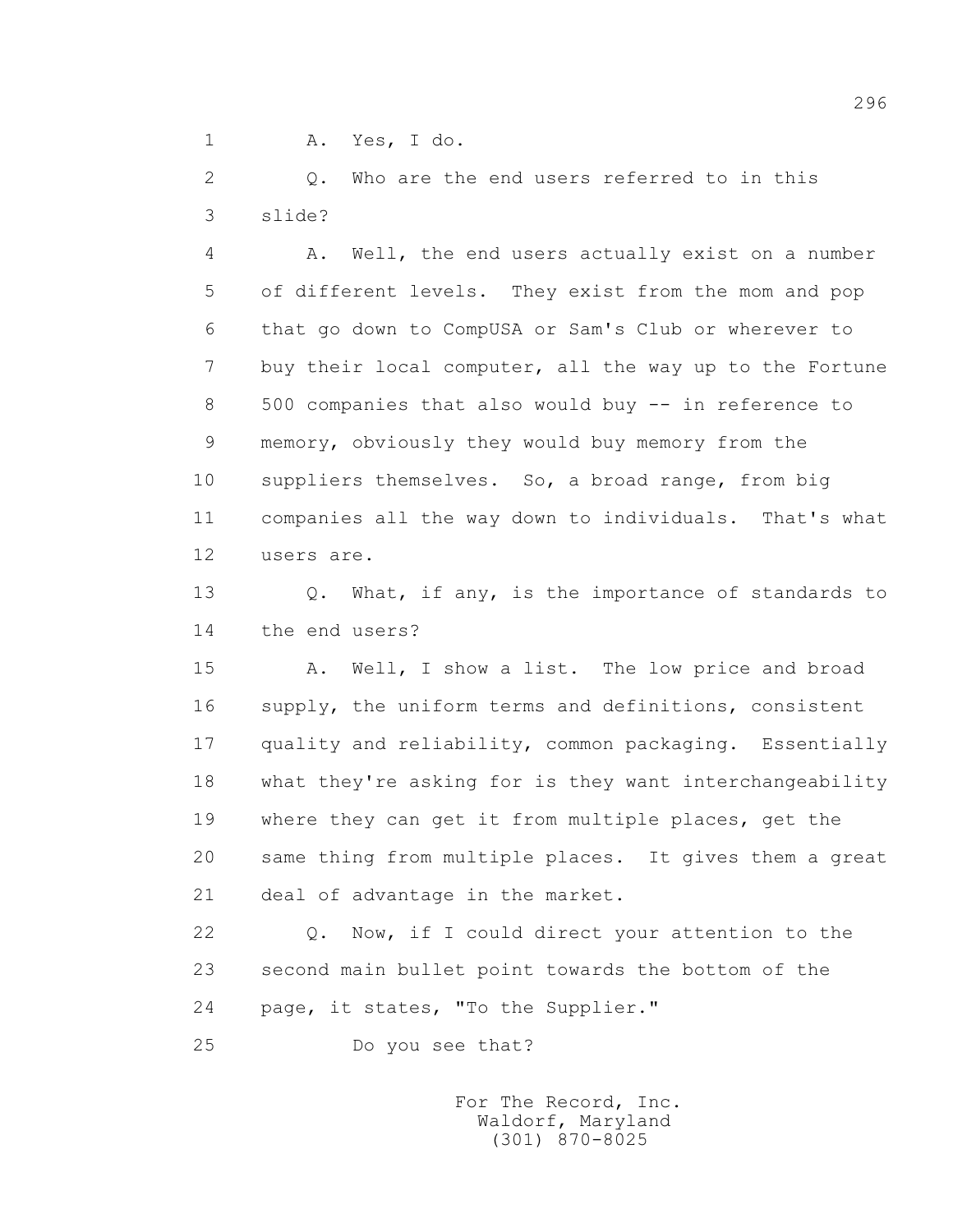1 A. Yes. Yes, I do.

 2 Q. Who are the suppliers that you're referring to 3 on this slide?

 4 A. It -- when I originally created this slide, it 5 was about the memory industry, and the suppliers 6 themselves would be the primary memory suppliers, and 7 that would be like Samsung, Micron, Infineon, Hynix, 8 those types of companies.

 9 Q. There's a sub-bullet underneath that that 10 reads, "Large demand, pre-sold customer base."

11 Do you see that?

12 A. Yes, I do.

 13 Q. What did you mean when you included that in the 14 slide?

 15 A. Well, the suppliers -- there's a great deal of 16 investment, billions of dollars, that go into the 17 creation of factories and designs that are necessary to 18 produce DRAM, and the supplier gets a large demand, 19 because working with the customer inside an area like 20 JEDEC, because you're working together with your 21 customers and with the supply base, and when everyone 22 agrees, then they have essentially an automatic market, 23 because they're working together -- on something 24 together, and now they have basically a presold 25 customer base just by complying and working with the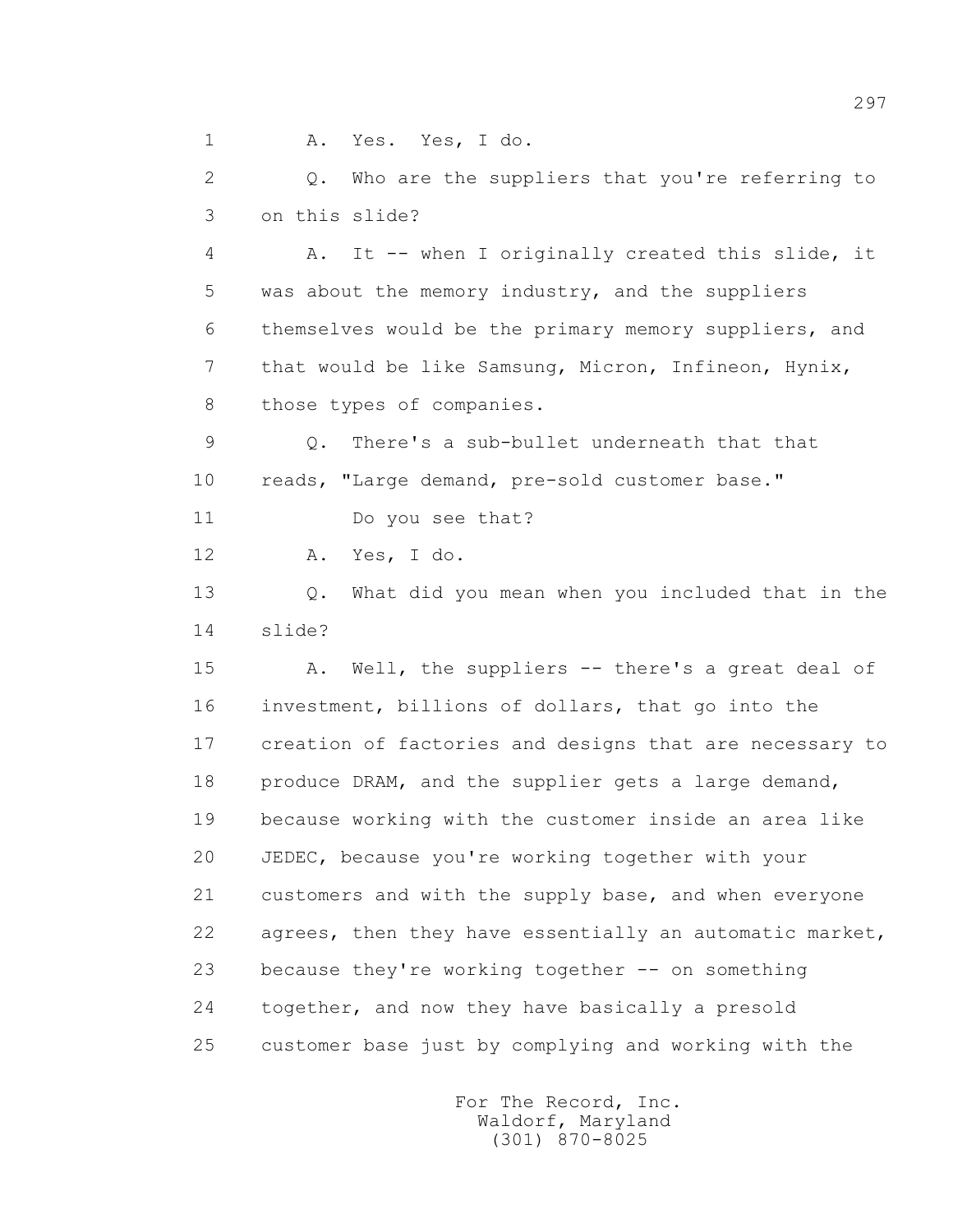1 standard.

 2 Q. If I could direct your attention to page 3 of 3 CX-302, please. This is a page that bears the caption 4 Challenges for Standards. 5 A. Yes, I see it. 6 Q. And if I could direct your attention to the 7 first bullet point and sub-bullet point, "Everyone 8 wants a competitive edge -- but the customers want 9 standardization." 10 10 In that second line, customers, what were you 11 referring to with the term "customers"? 12 A. Well, yes, I actually put this particular foil 13 together for a presentation that I made at the Intel 14 Developers Forum, and that was a memory presentation, 15 and the customers that I was referring to in this case 16 would be the major system houses, the OEMs, HP, IBM, 17 Compaq, Dell, that kind of company. 18 **Q.** What types of products are produced by 19 customers, as you were using the term in this slide? 20 A. Those customers would be the kinds of customers 21 that would be the major manufacturers for PCs, perhaps 22 other things, but certainly for personal computers, 23 networks and servers, a lot of things that use DRAM. 24 Q. Why do the customers want standardization? 25 A. Well, they -- frankly, they like to have a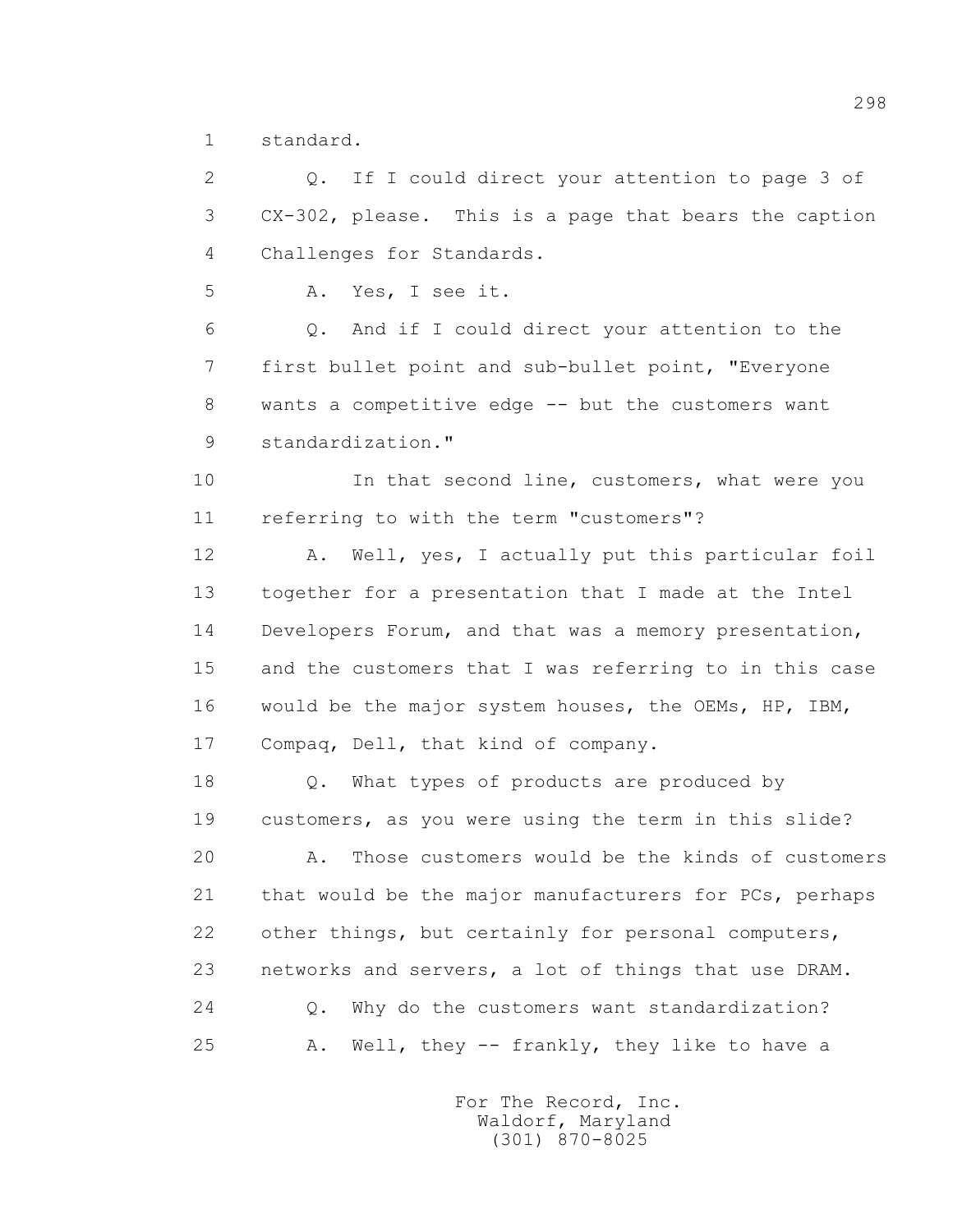1 broad customer supply base so they can pit one supplier 2 against the other and get the lowest possible price. 3 They also like to make certain, besides price, control 4 and price -- beside price leverage, they also have the 5 capability that if one supplier disappears or whatever, 6 they still have a continuous supply. So, 7 standardization is something that they -- they -- going 8 to basically demand. It's one of the things that all 9 of these customers -- that customer base, the OEMs, 10 have -- they insist upon. 11 Q. Let me direct your attention to the last line 12 of that slide. This is still page 3 of CX-302. 13 A. Yes. 14 Q. The line reads, "Delay is not a viable market 15 option." 16 Do you see that? 17 A. Yes, I do. 18 0. What does that line mean? 19 A. This line is an indication that the customer 20 base can -- wants continuous improvement, and they push 21 for it, they demand it, and trying to sit around and 22 wait for something to happen is not basically in their 23 nature. So, the delay is not a viable market option. 24 You can't really wait until after you develop something 25 and then decide to standardize it. You have to move in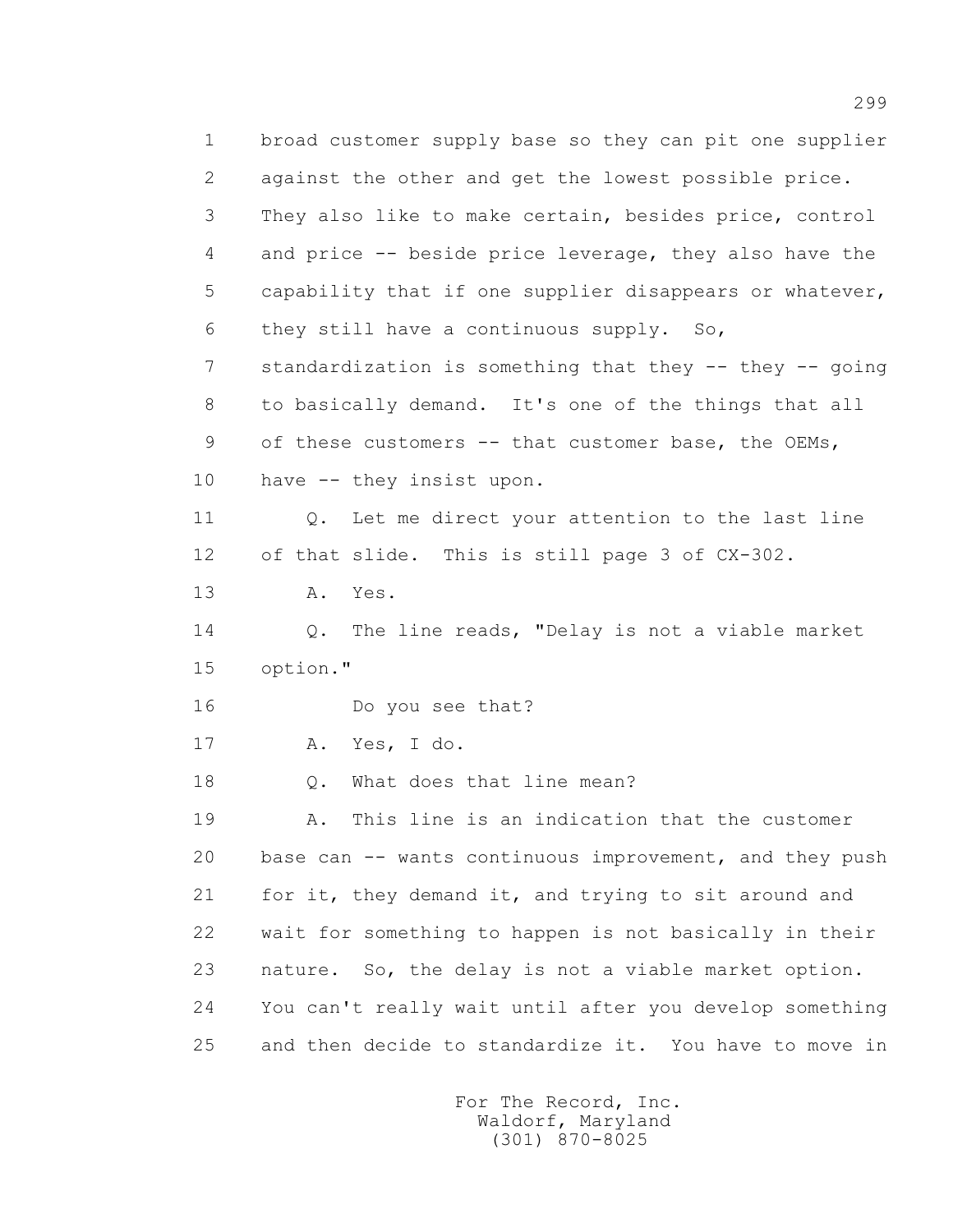1 real time at the time that technology is being 2 developed to create the standards.

 3 Q. What happens if a standard is delayed? 4 A. Well, it depends on what scale. Customers 5 would like to have it yesterday always, and suppliers 6 would prefer to ship what they have today, but for some 7 reasonable amount of time, as long as everybody 8 continues to work, delay is still acceptable. 9 What I was trying to point out here is that 10 there is an urgency in the development of standards, 11 because if you delay and if you wait too long, then 12 sooner or later someone else will replace and do the 13 job for you. 14 Q. If I could direct your attention, please, to 15 page 9. 16 A. Okay. Okay. 17 Q. It's a page bearing the caption Guiding 18 Principles. 19 A. Yes, I have it. 20 Q. The first bullet point there reads, "Promotion 21 of open standards." 22 Do you see that? 23 A. Yes, I do. 24 Q. What did you mean when you used the term "open 25 standards" in this presentation?

> For The Record, Inc. Waldorf, Maryland (301) 870-8025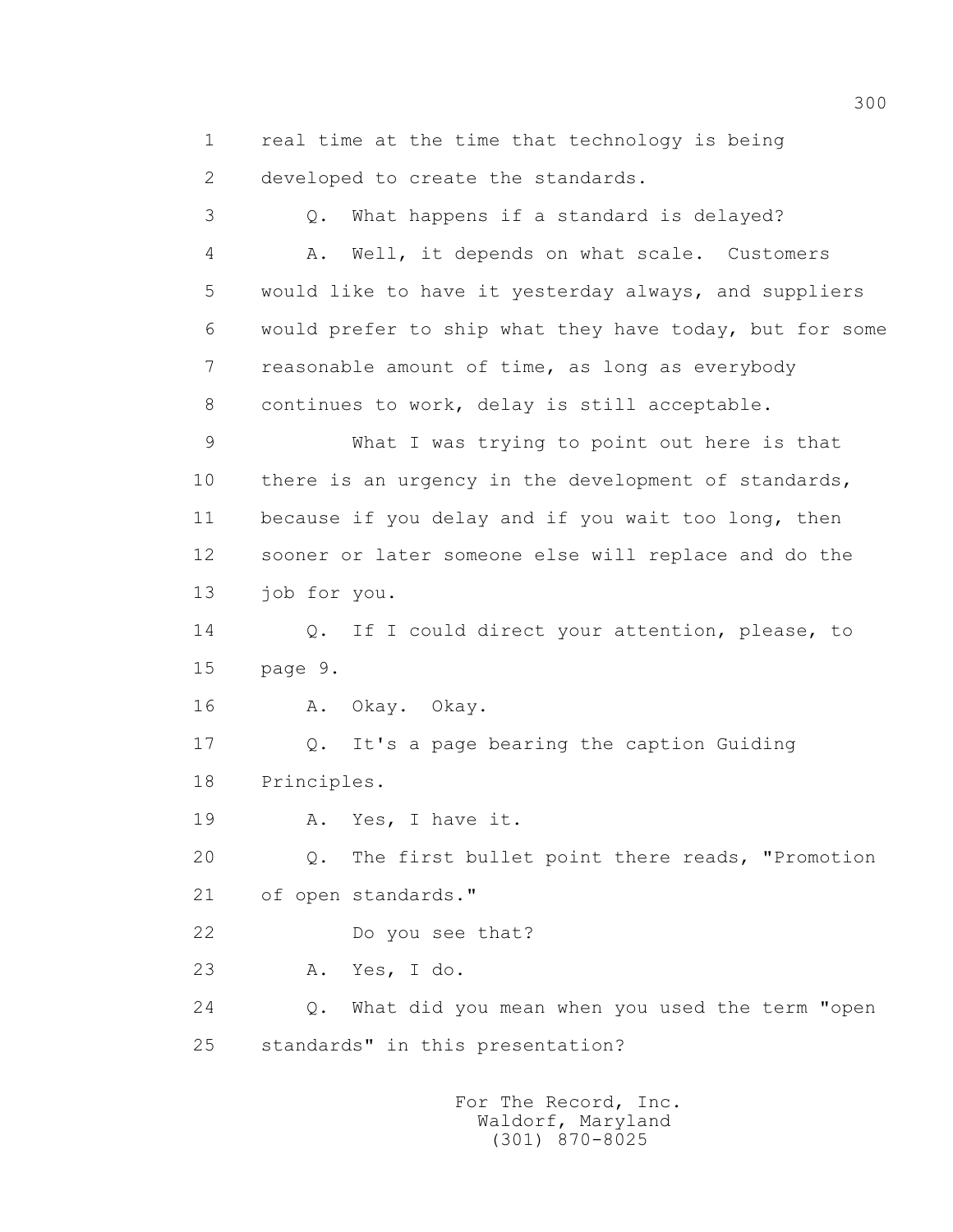1 A. Well, open standards inside of JEDEC 2 essentially means that we want to set up a mechanism 3 where everyone can participate that wants to, and in 4 the end, the end product is then available to everybody 5 in the world. So, open participation, open 6 accessibility, if you will. 7 Q. Just to be clear, were you distinguishing 8 between two different concepts there? 9 A. Yeah, actually, open standard is open in the 10 development process and open in the final end product. 11 So, it would be open from the standpoint of the 12 creation of the standard, and then the final product 13 needs to be available and usable by everybody who 14 chooses to use it. 15 Q. Now, what, if any, is JEDEC's position with 16 respect to open standards? 17 A. JEDEC insists upon open standards. That's the 18 way we work actually. All JEDEC standards are 19 available for free on the web. 20 Q. Why does JEDEC insist on open standards? 21 A. Well, the whole premise behind JEDEC is the 22 concept of developing things that are good for the 23 industry. It is the industry working together for the 24 benefit of the industry and the end users, all of the 25 people that would actually use the product, and there

> For The Record, Inc. Waldorf, Maryland (301) 870-8025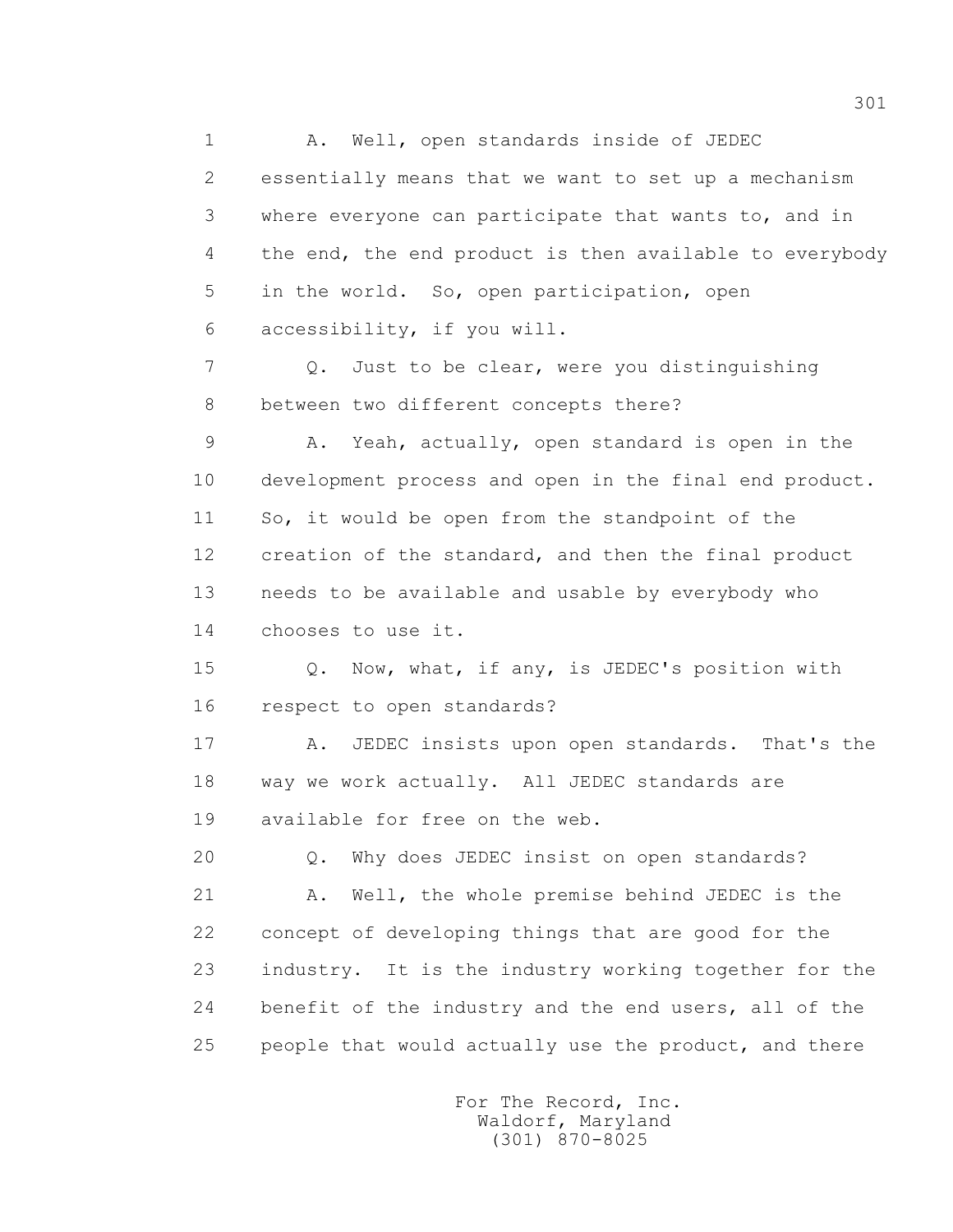1 wouldn't be any benefit from the JEDEC perspective to 2 developing anything except open standards. 3 Q. If I could direct your attention to the last 4 line on page 9 of CX-302, it reads, "Uphold the 5 principles of Anti-trust." 6 A. Yes. 7 Q. Do you see that? 8 A. Yes, I do. 9 Q. What did you mean when you included that line 10 on this slide? 11 A. When I included this line, what I intended to 12 convey was that the principles of antitrust are such 13 that every -- it's available to everyone, so we would 14 eliminate discrimination. So, not only can everybody 15 participate, everyone else does have access to the 16 standards, so elimination of discrimination. 17 Q. By the way, Mr. Rhoden, I see the term "JEDEC" 18 in the lower right-hand corner of this document. 19 A. Lower right-hand corner? 20 Q. Yes. Does that mean that the guiding 21 principles listed here refer specifically to JEDEC? 22 A. Yes, it does. JEDEC is the -- this is the 23 guiding principles for all of the JEDEC operation. 24 Q. Why is it a guiding principle of JEDEC to 25 uphold the antitrust laws?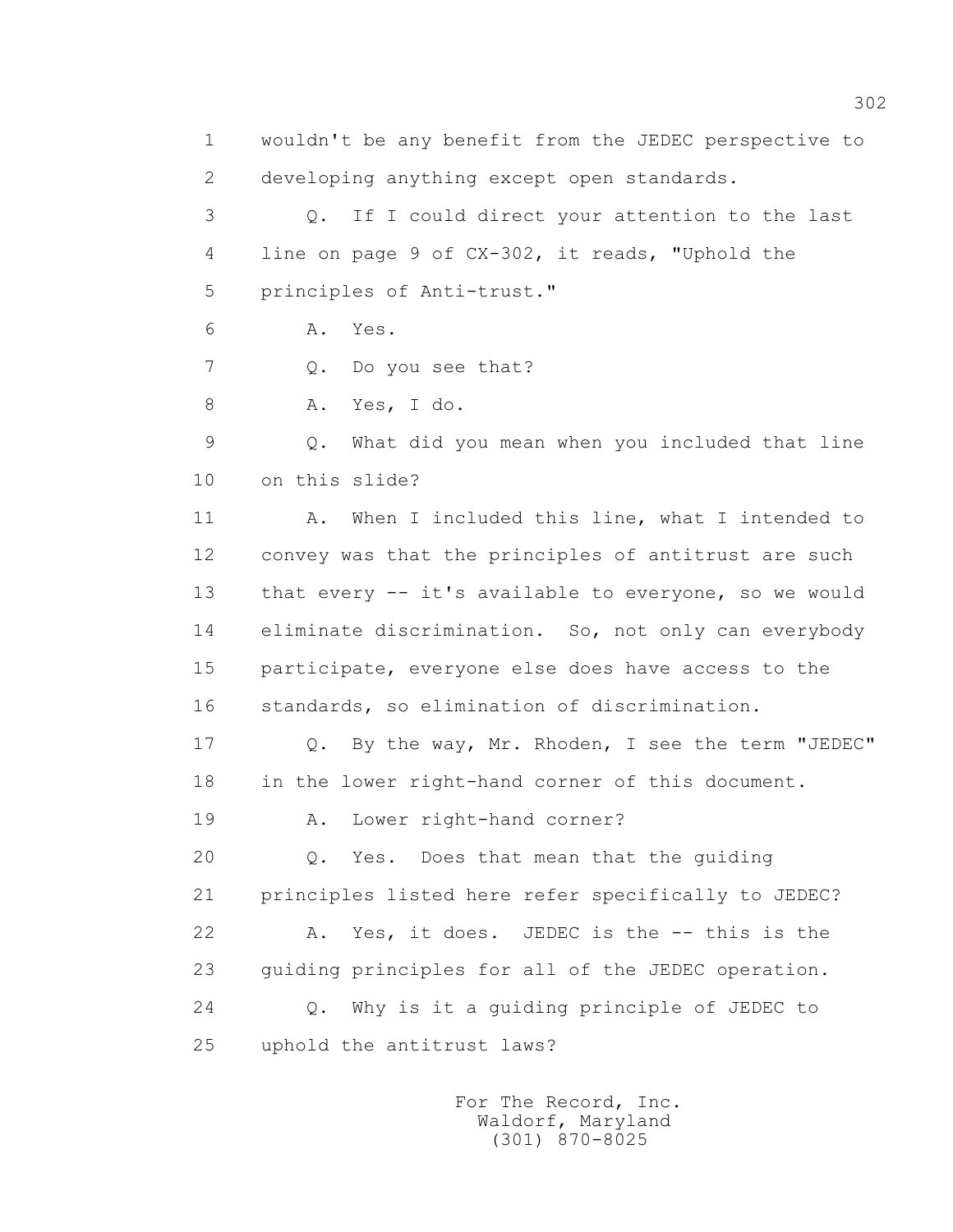1 A. Well, first of all, it's a law, so that's 2 probably first and foremost the reason we do it, but 3 it's also the principles of antitrust to produce and 4 create standards that are free of discrimination is 5 important to the people that are involved, because 6 otherwise, we could not achieve our first goal that you 7 see there of open standards. We have to have free 8 availability of the standards. 9 Q. Mr. Rhoden, if I could ask you to locate a 10 document labeled CX-204. 11 JUDGE McGUIRE: Sir, before you go into that, 12 can I interject and ask you a question on the same page 13 you were on on item 3? 14 THE WITNESS: Yes. 15 JUDGE McGUIRE: It says, "Only Interested 16 Companies vote." 17 Could you explain to me exactly -- I'm not sure 18 what that means. 19 THE WITNESS: Yes, it actually -- it is a tool 20 that we use in the development of standards inside 21 JEDEC. When you have 250 companies involved in any 22 kind of standardization effort, it's necessary to make 23 certain that you're passing standards that are relevant 24 to the industry at large, and it is the nature of most 25 people, I suppose, to vote for or against, and so JEDEC

 For The Record, Inc. Waldorf, Maryland (301) 870-8025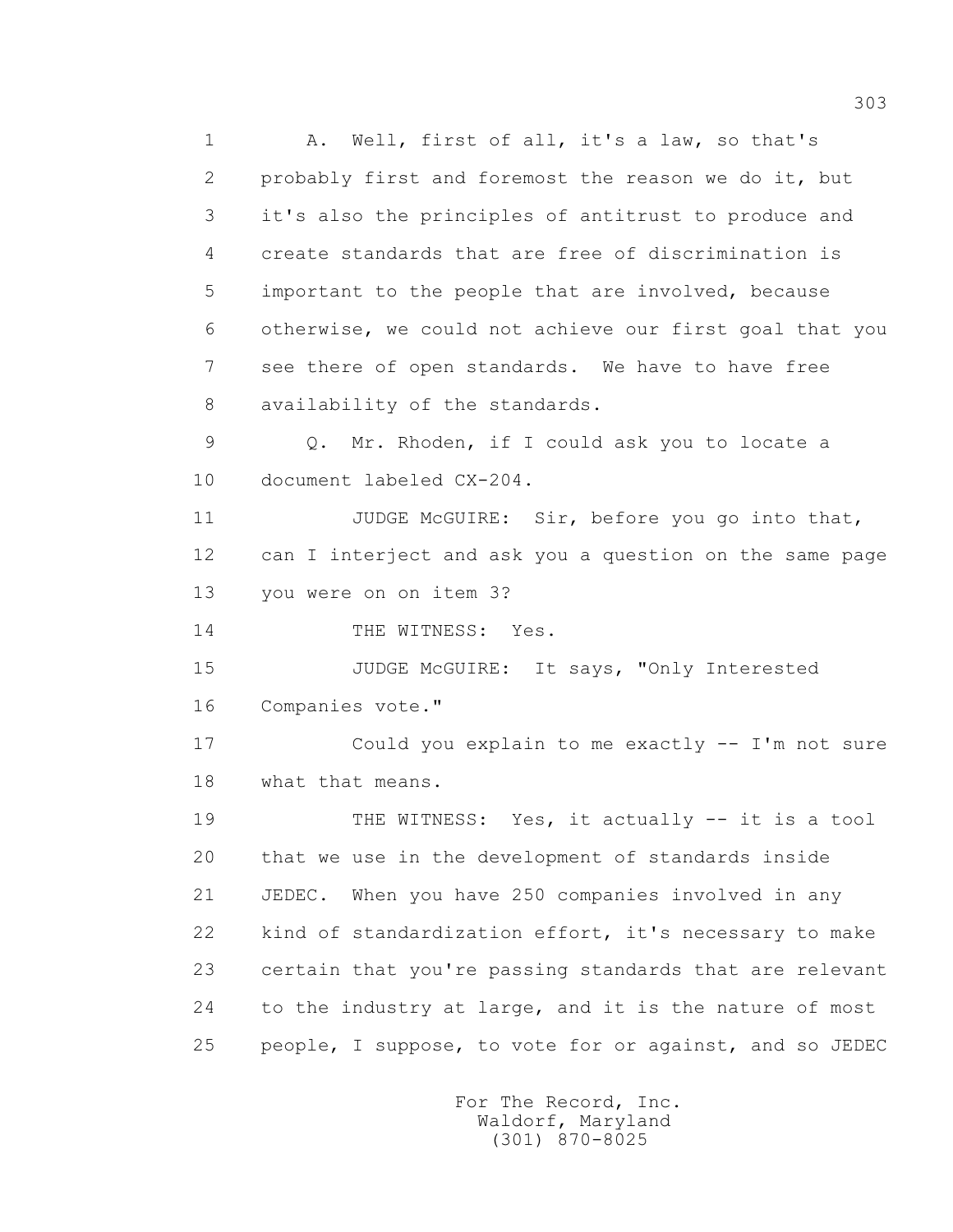1 actually has abstained as a perfectly viable place to 2 vote, and we encourage you to abstain if you do not 3 have any interest. That way we prevent the possibility 4 of passing irrelevant standards. 5 JUDGE McGUIRE: All right, thank you. 6 THE WITNESS: So, only people that are 7 interested vote. 8 JUDGE McGUIRE: Okay, thank you. 9 Mr. Oliver, you can proceed. 10 MR. OLIVER: Thank you, Your Honor. 11 BY MR. OLIVER: 12 Q. Mr. Rhoden, if I can ask you to locate a 13 document bearing the Bates number CX-204 in front of 14 you, bears the title EIA Legal Guides. 15 A. 304? 16 Q. 204. 17 A. This is CX-204 or 202? I have a 202. 18 0. It's CX-204. 19 A. Okay. Okay, I have it. 20 Q. Do you recognize that document? 21 A. Yes, I do. 22 Q. What is it? 23 A. This is the EIA Local Guides, and it's EIA, 24 Electronic Industries Association, now the Alliance. 25 Q. How did you obtain this document?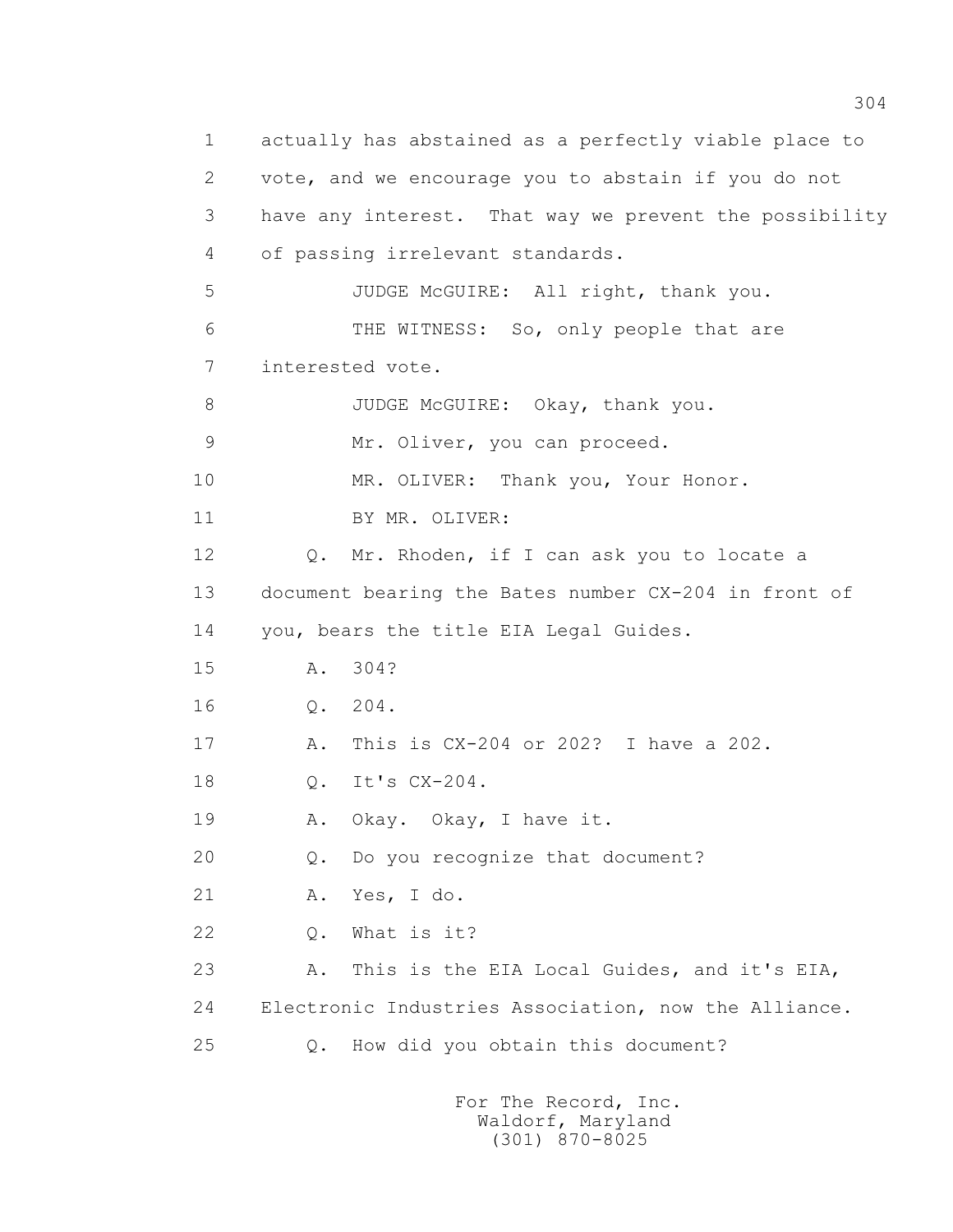1 A. This is a document that's available and 2 produced for all people who were involved in EIA 3 activities at the time, EIA and JEDEC both for that 4 matter. 5 Q. Could I please direct your attention to page 5 6 of CX-204, and in the upper -- 7 A. Okay. 8 Q. -- in the upper left-hand corner, there's a 9 part beginning Section C, Basic Rules for Conducting 10 Programs. 11 Do you see that? 12 A. Yes, I do. 13 O. If I could begin to read a passage for you, 14 "All EIA standardization programs shall be conducted in 15 accordance with the following basic rules: 1, they 16 should be carried on in good faith under policies and 17 procedures which will assure fairness and unrestricted 18 participation." 19 Do you see that? 20 A. Yes, I do. 21 Q. Do you have an understanding of the term "good 22 faith" as used in that passage? 23 A. Yes, I do. The term "good faith" as used in 24 this passage is that the people that come -- are coming 25 under the premise that they're going to work toward the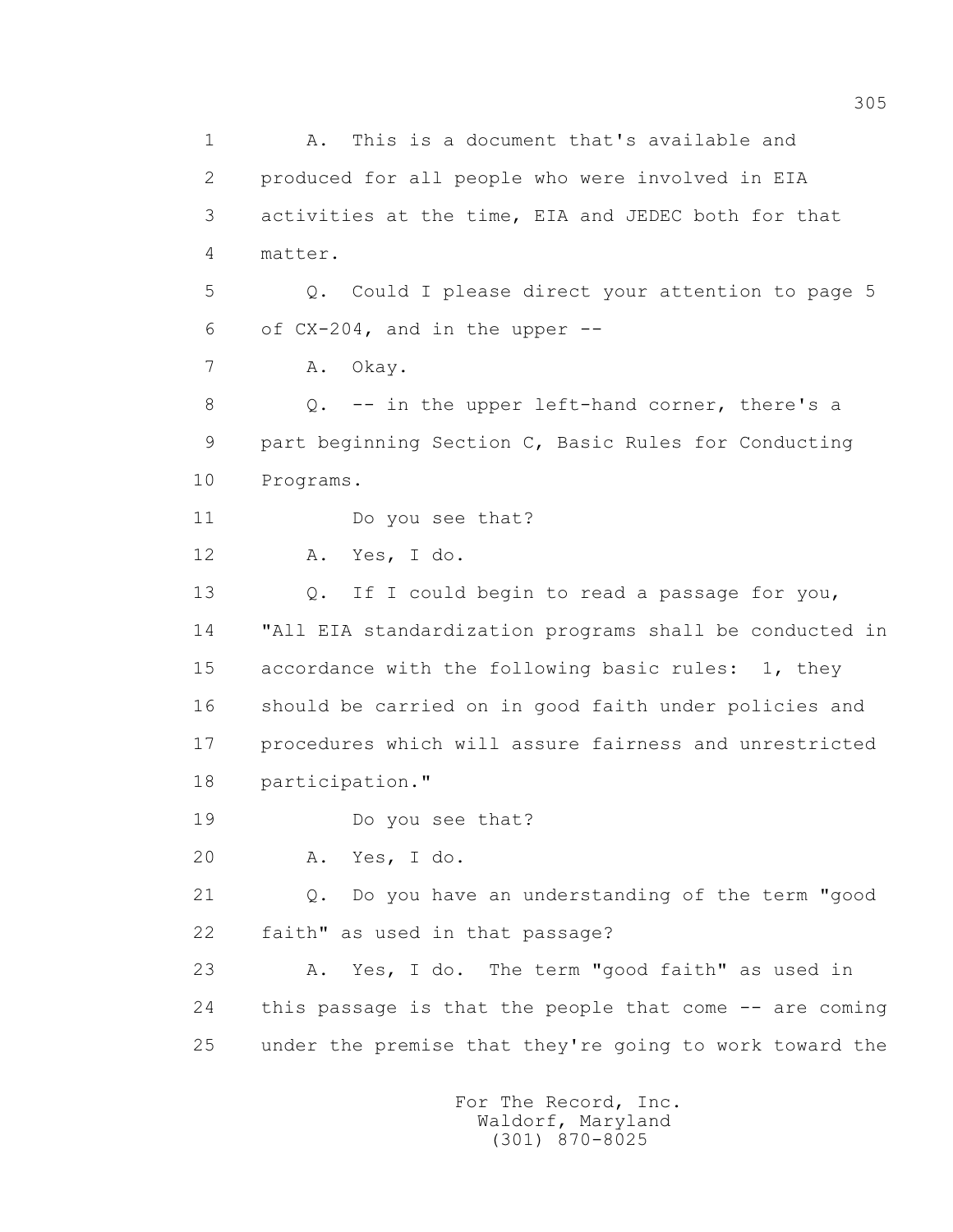1 betterment of the industry and the betterment of the -- 2 work toward the benefit of the end user of the industry 3 itself, and operating in good faith means that you 4 would expect other people to do the same thing.

 5 Q. Mr. Rhoden, if I could also direct your 6 attention to number 5 under that heading. Again, this 7 is still under the caption, "All EIA standardization 8 programs shall be conducted in accordance with the 9 following rules," and number 5, "They shall not be 10 proposed for or indirectly result in effectuation of a 11 price fixing arrangement, facilitating price uniformity 12 or stabilization, restricting competition, giving a 13 competitive advantage to any manufacturer, excluding 14 competitors from the market, limiting or otherwise 15 curtailing production, or reducing product variations 16 except where required to meet one or more of the 17 objectives set forth in section D of this Part II." 18 Do you see that?

19 A. Yes, I do.

 20 Q. Do you have an understanding of that provision? 21 A. Yes, I do.

 22 Q. What is your understanding of that provision? 23 A. We use these rules to make certain -- this is 24 how we control the discussion topics. Nothing that's 25 listed here is ever allowed as part of the discussion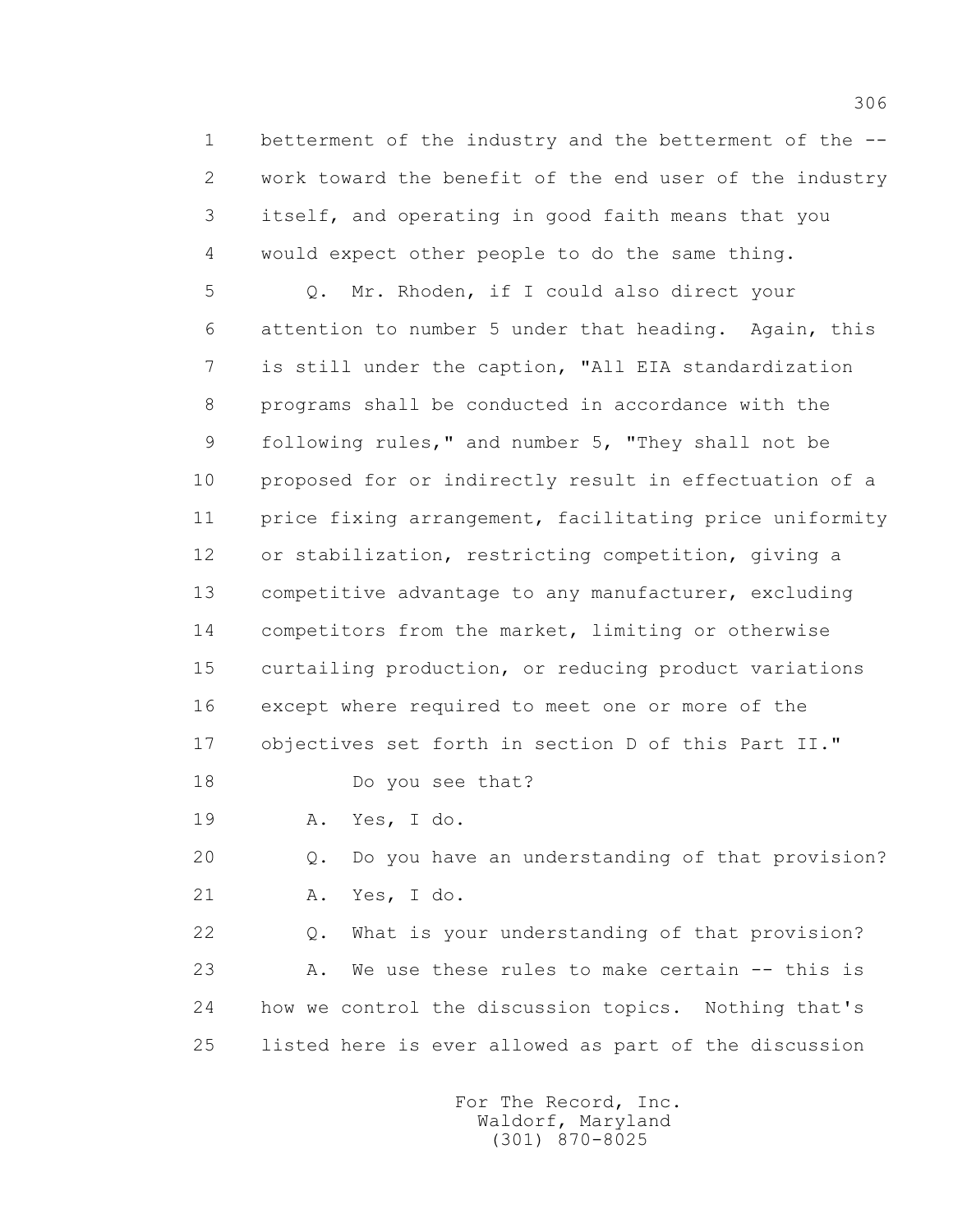1 inside of any JEDEC meeting, for instance, and this 2 basically makes certain that we uphold the law here.

 3 Q. Mr. Rhoden, what, if anything, did JEDEC do to 4 implement its goal of developing open standards?

 5 A. Well, in development of open standards, besides 6 the policies that you see listed here, we wanted to 7 make sure that -- to eliminate and make certain that 8 everybody can be available, we had certain policies in 9 place, and perhaps the most important is our patent 10 policy, to make sure that we have standards that we 11 produce that are open and available to everyone 12 involved.

13 Q. What is the JEDEC patent policy?

14 A. The JEDEC patent policy is essentially if you 15 have IP, IP that may relate to any of the discussions 16 that are going on inside JEDEC, that you are required 17 to disclose that IP to the people who are 18 participating.

 19 Q. Are there any other aspects to the patent 20 policy?

21 A. The disclosure is one aspect of it, and after 22 it's been disclosed, before additional discussion can 23 take place on that particular topic, assurances from 24 the IP holder have to come in a way that guarantees 25 unfair discrimination for the users of that. So,

> For The Record, Inc. Waldorf, Maryland (301) 870-8025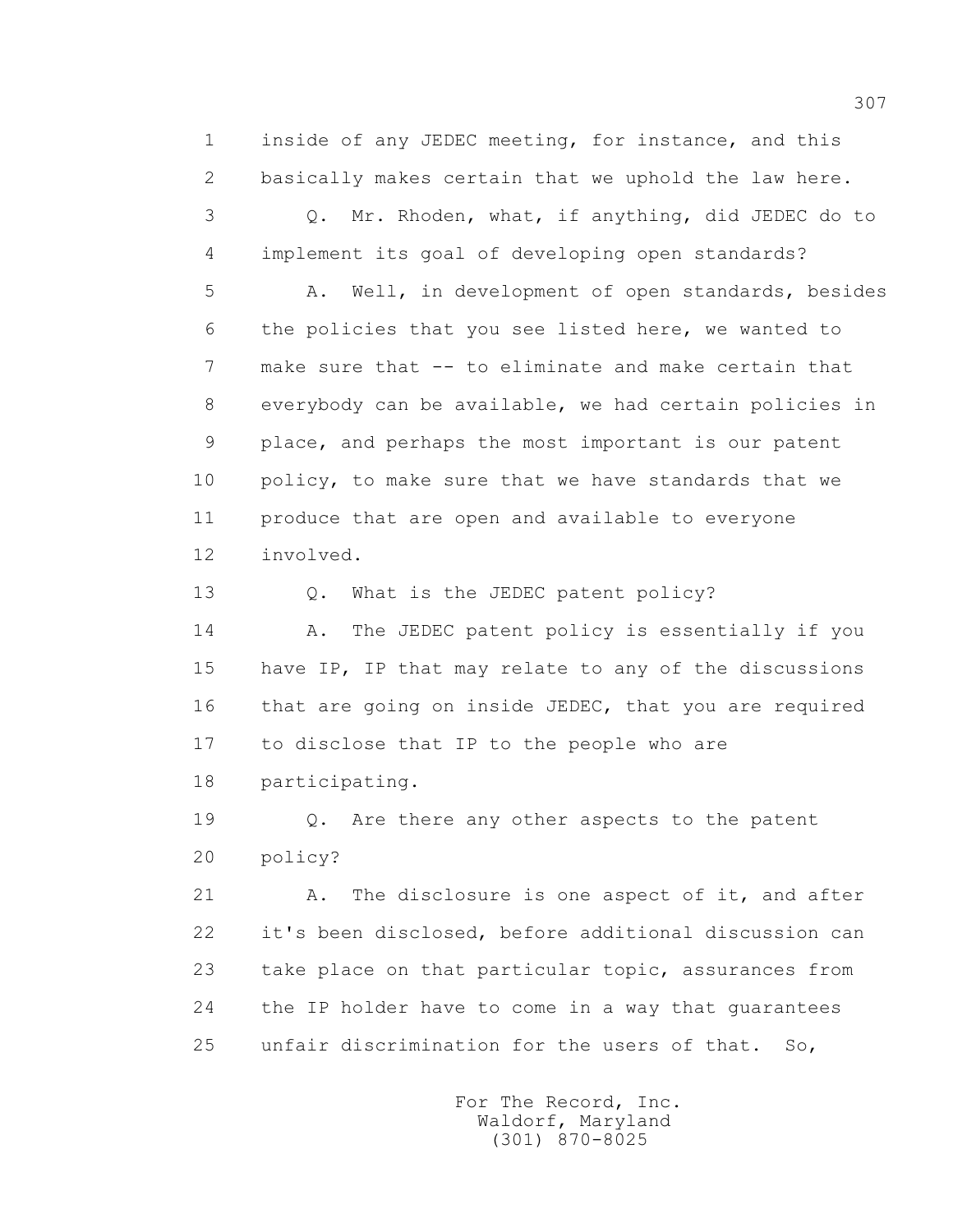1 there's -- I think there's two basic. You either offer 2 it for free to all of the people who are creating the 3 standards or you offer it on usual and 4 nondiscriminatory conditions for the industry. 5 MR. PERRY: Your Honor, can I just ask what 6 time period we're talking about here? 7 JUDGE McGUIRE: Sir, can you answer that? 8 THE WITNESS: The time period? 9 JUDGE McGUIRE: Yes. 10 THE WITNESS: The time period, it has been the 11 same for approximately the whole period of time I've 12 been a part of JEDEC. 13 BY MR. OLIVER: 14 Q. Mr. Perry actually asked my next question, 15 which is -- 16 JUDGE McGUIRE: You're clairvoyant, Mr. Perry. 17 MR. PERRY: Thank you. 18 BY MR. OLIVER: 19 Q. If I could ask simply about the time period for 20 a moment from late 1991 to 1996, and if the answer 21 would differ for any subperiods, please let me know, 22 but could you please describe the JEDEC patent policy 23 specifically with respect to time period between late 24 1991 and mid-1996? 25 A. Well, the JEDEC patent policy has been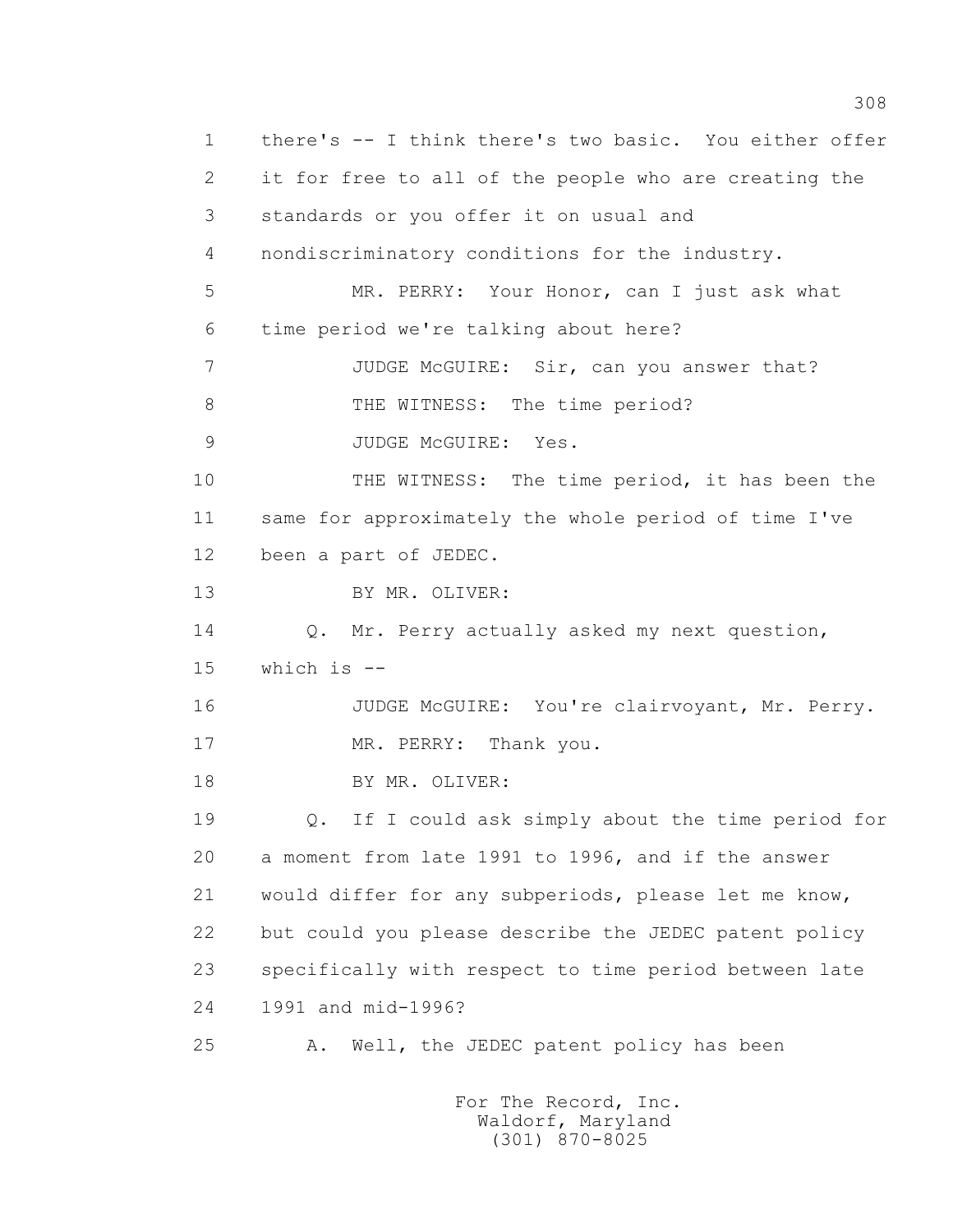1 basically the same throughout all of that. The only 2 thing that actually changed, we did update some 3 documents throughout that period of time, so some 4 wording perhaps could change, but the requirement for 5 disclosure has always been the same, and the disclosure 6 requirement applies to the people who hold the IP.

 7 It also applies to anyone who has knowledge of 8 it. So -- and we have multiple examples of that inside 9 of JEDEC, but these legal guidelines that you see here 10 would be the ones that would have been in effect 11 throughout that time period.

 12 Q. Looking again at the time period from late 1991 13 to mid-1996, what level of detail was required in a 14 disclosure?

 15 A. There are details. The level of disclosure, 16 you had to disclose that you -- well, as I say, anyone 17 who has knowledge of the IP is required to disclose it, 18 whether it's the holder or someone else, but once 19 that's been disclosed, before additional discussion can 20 proceed on those topics, it's necessary that the holder 21 of the IP provide assurances to the JEDEC committee 22 that they would be willing to license on reasonable, 23 nondiscriminatory or free.

 24 Q. Mr. Rhoden, if I could ask you to locate a 25 document bearing the Exhibit number CX-208 in front of

> For The Record, Inc. Waldorf, Maryland (301) 870-8025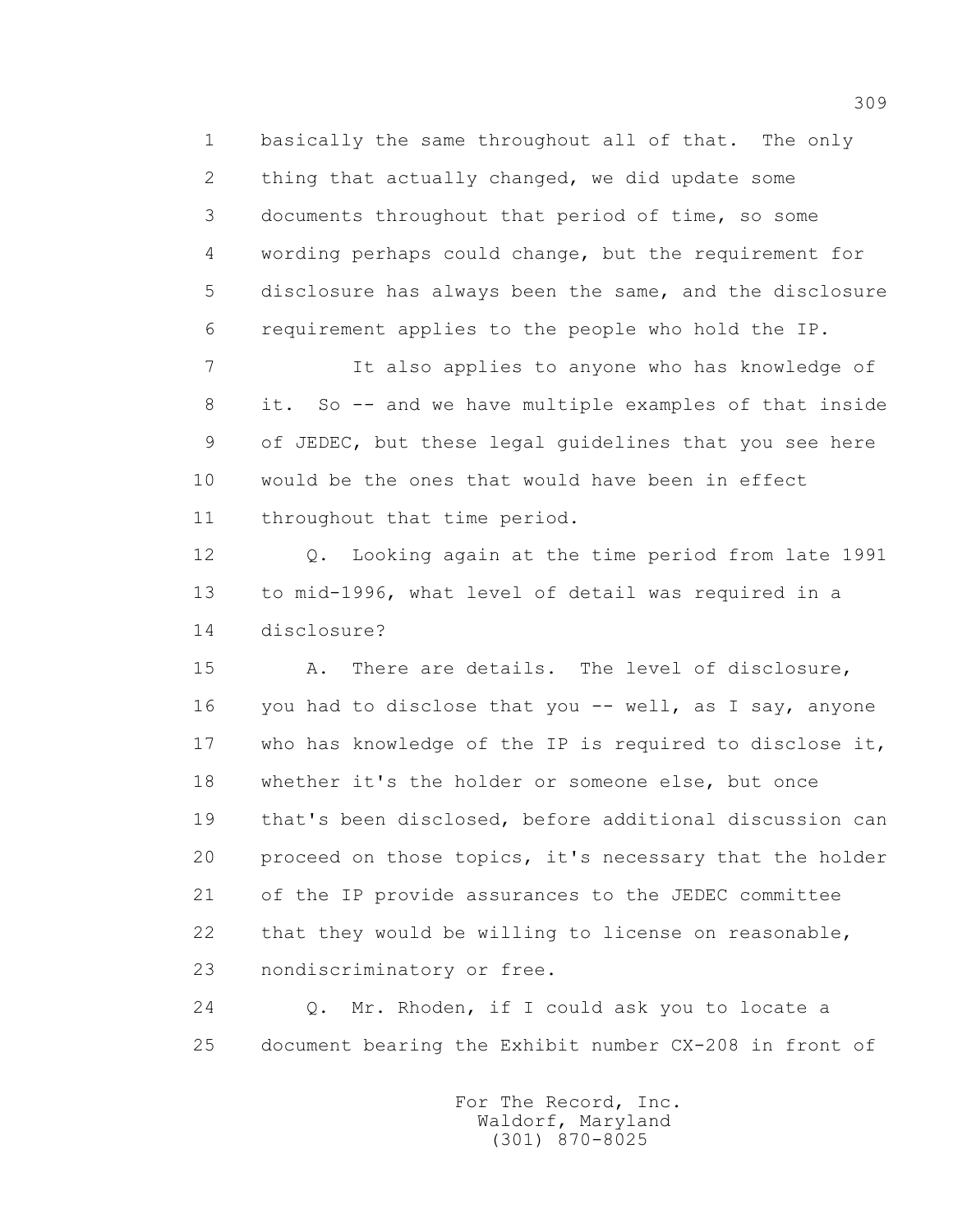1 you. It should bear the -- 2 A. 208? 3 Q. Yes, CX-208. 4 A. Okay. 5 Q. It should state JEDEC Publication, JEDEC Manual 6 of Organization and Procedure. 7 A. I have it. 8 MR. OLIVER: Actually, Your Honor, a quick 9 housekeeping matter. Before I proceed, at this time, 10 could I offer into evidence CX-302? 11 JUDGE McGUIRE: Mr. Perry, any opposition to -- 12 you said CX, did you say? 13 MR. OLIVER: Yes, I offer into evidence CX-302. 14 MR. PERRY: No objection. 15 JUDGE McGUIRE: All right, if there is no 16 objection, it shall be entered at this time. 17 Could I inquire, however, as to CX-1 and 2, 18 have they not been entered or -- 19 MR. OLIVER: I'm sorry, Your Honor? 20 JUDGE McGUIRE: This is CX-3? 21 MR. OLIVER: No, this is CX-302. 22 JUDGE McGUIRE: Oh, 302, I apologize. 23 MR. OLIVER: Yes. 24 JUDGE McGUIRE: Okay, right, offered and 25 entered at this time.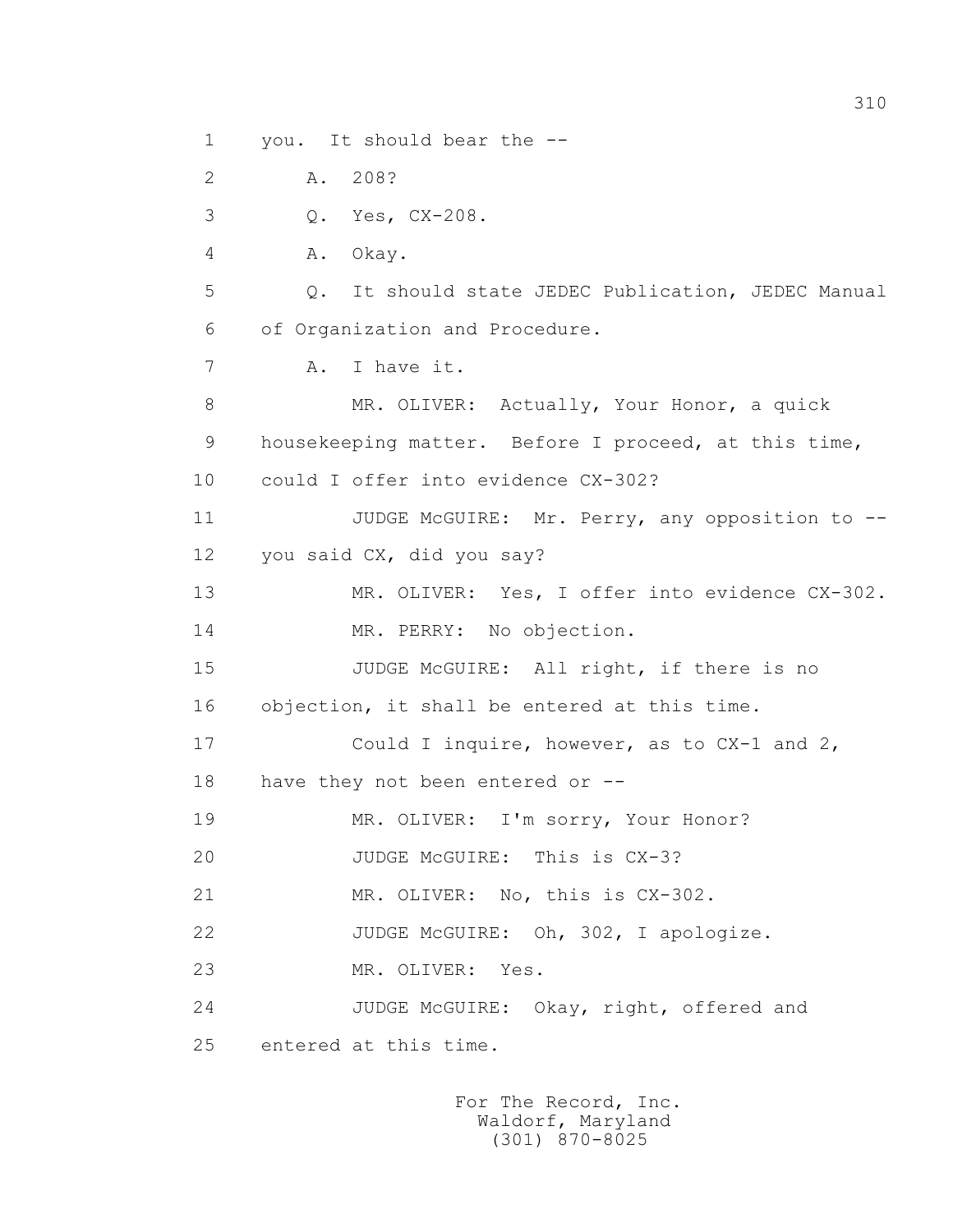1 (CX Exhibit Number 302 was admitted into 2 evidence.) 3 MR. OLIVER: Your Honor, at this time I would 4 also like to offer into evidence CX-204. 5 MR. PERRY: No objection. 6 JUDGE McGUIRE: If there is no objection, also 7 entered. 8 (CX Exhibit Number 204 was admitted into 9 evidence.) 10 BY MR. OLIVER: 11 0. Mr. Rhoden, do you have in front of you a 12 document bearing the exhibit number CX-208? 13 A. Yes, I do. 14 Q. Do you recognize this document? 15 A. Yes, I do. 16 Q. What is it? 17 A. This is the JEDEC Manual of Organization and 18 Procedure. We refer to it as 21, JEDEC Publication 21. 19 Q. By the way, Mr. Rhoden, do you recall seeing 20 this document while you were a participating member of 21 the 42.3 subcommittee? 22 A. Oh, certainly. All of the people that are 23 members of JEDEC would have access and would have seen 24 this document. 25 MR. PERRY: Your Honor, I'll move to strike

311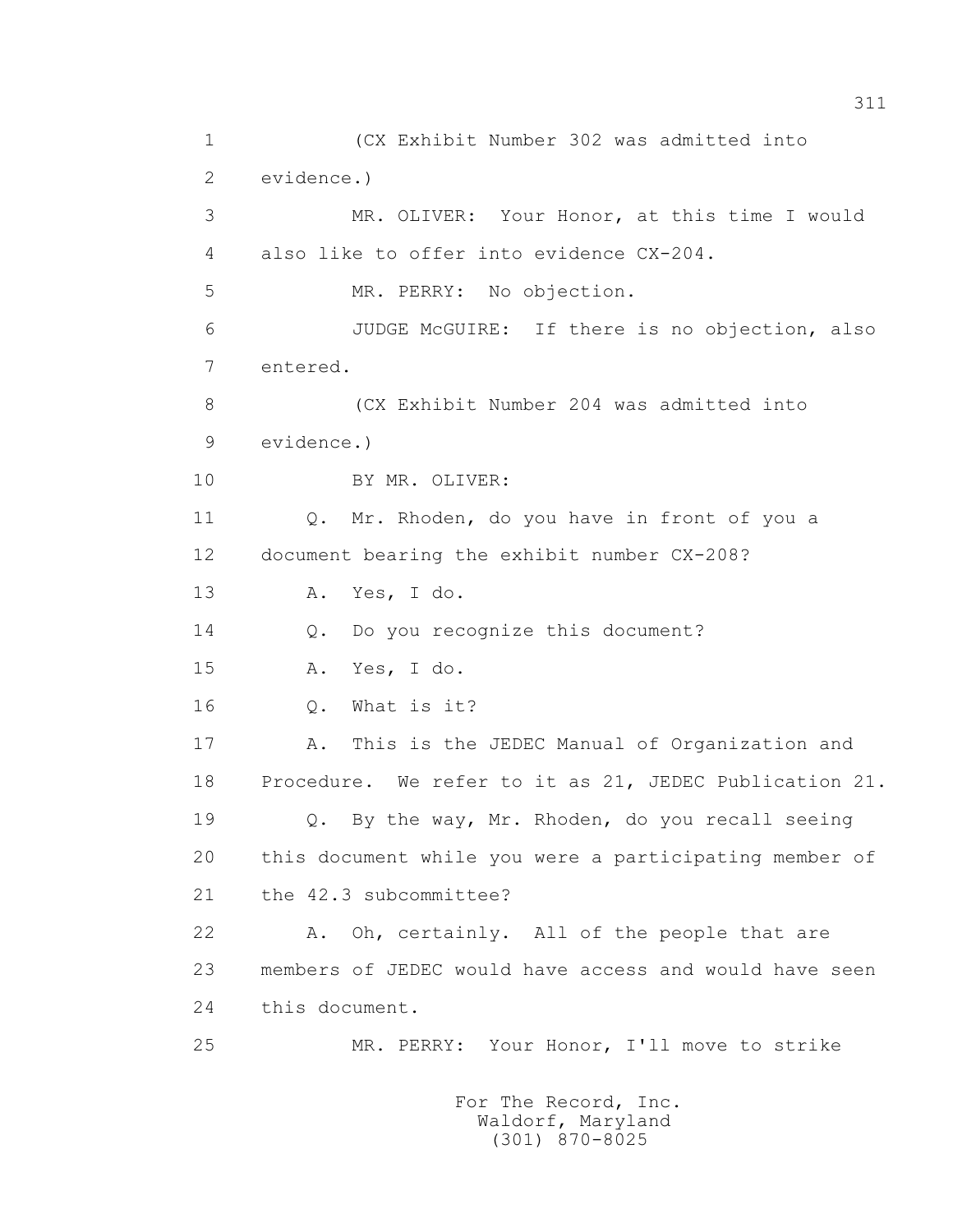1 what was nonresponsive and speculation in that last 2 part after he answered that he had seen it. 3 JUDGE McGUIRE: Restate the whole question, if 4 you could, Mr. Oliver, so I can hear again the answer. 5 BY MR. OLIVER: 6 Q. Yes, I asked whether you had seen this 7 document, CX-208, while you were a participating member 8 of the JC-42.3 subcommittee. 9 A. Yes, I saw it in two presentations at the 10 subcommittee. 11 O. Excuse me, you said that you saw it in -- 12 A. I did see it while I was at JEDEC and 13 through -- and in relation to JC-42.3, I saw this 14 document, and this was updated in October 1993, so 15 revisions were presented at the JC-42 subcommittee. 16 Q. How were revisions presented at the JC-42.3 17 subcommittee? 18 A. These would have been presented at that time 19 probably by Mr. Townsend or Mr. Gordon Kelley. Mr. 20 Kelley was the editor, if you will, of this document, 21 actually created it. So, one of the two of them, 22 perhaps both of them, certainly talked about it. 23 Q. Who would -- excuse me, who was Mr. Gordon 24 Kelley? 25 A. Gordon Kelley was the chairman of JC-42.3 at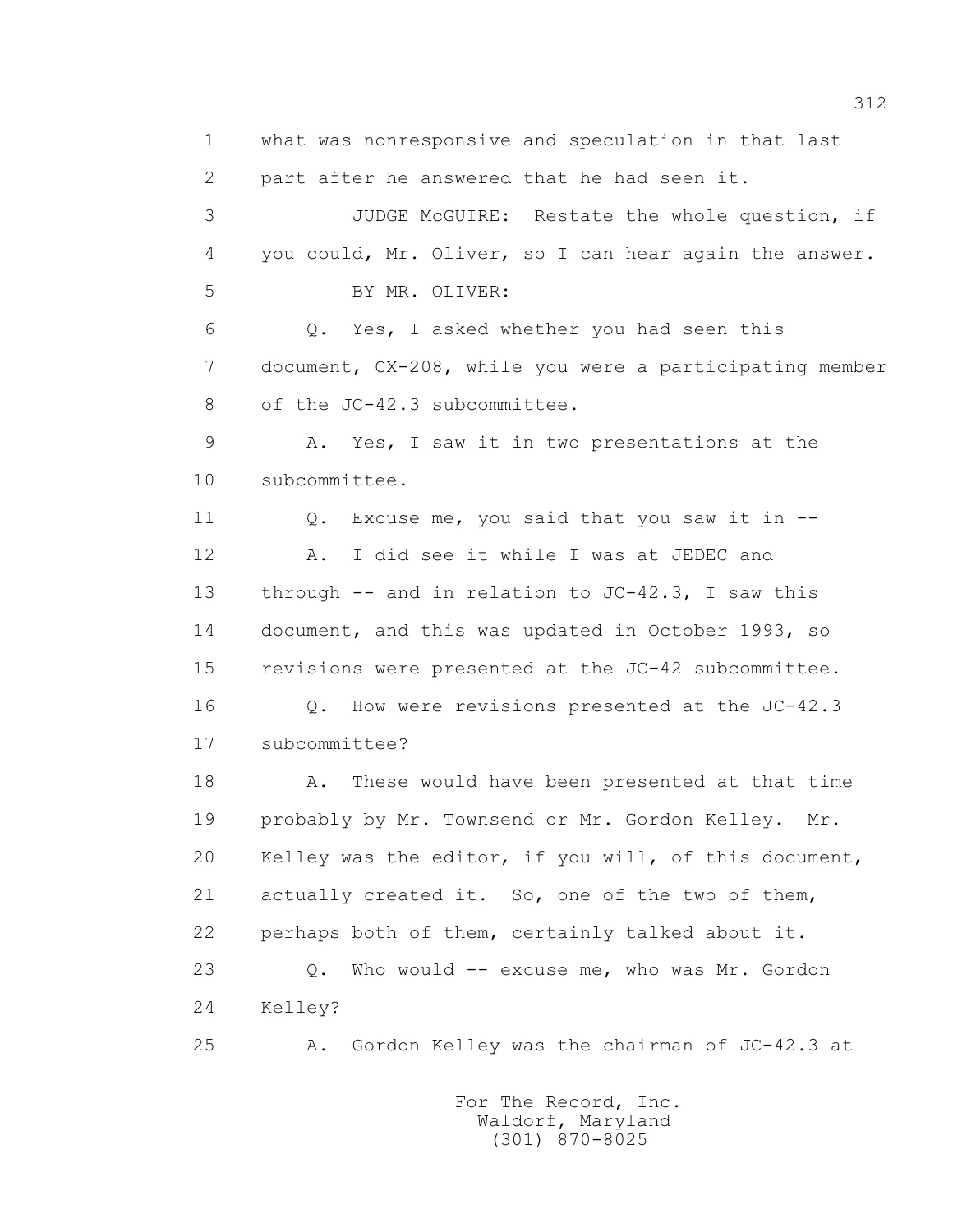1 that time. He was also in this same time frame, he -- 2 or sometime about this time, Mr. Kelley became part of 3 the JEDEC Council, and I'm not actually clear what his 4 position was, but he was the chairman of JC-42.3.

 5 Q. Do you have an understanding of the purpose of 6 CX-208?

 7 A. Yes. This is the manual that is for all of the 8 participants inside JEDEC to operate and for JEDEC 9 committees to operate under.

 10 Q. Did you ever hear Exhibit 208 referred to as a 11 chairman's manual?

12 A. Never.

13 Q. If I could direct your attention to page 18, 14 please.

15 A. Okay.

 16 Q. And specifically, I'd like to direct your 17 attention to the paragraph under Section 9, Legal 18 Requirements, under that, 9.1, Legal Guides, and to the 19 last sentence of that paragraph. It reads, "EIA Legal 20 Counsel can advise the Council and committees from time 21 to time concerning interpretation of legal guides." 22 Do you see that sentence? 23 A. Yes, I do. 24 Q. Now, in the 1993 to 1996 time frame, who was

25 EIA legal counsel?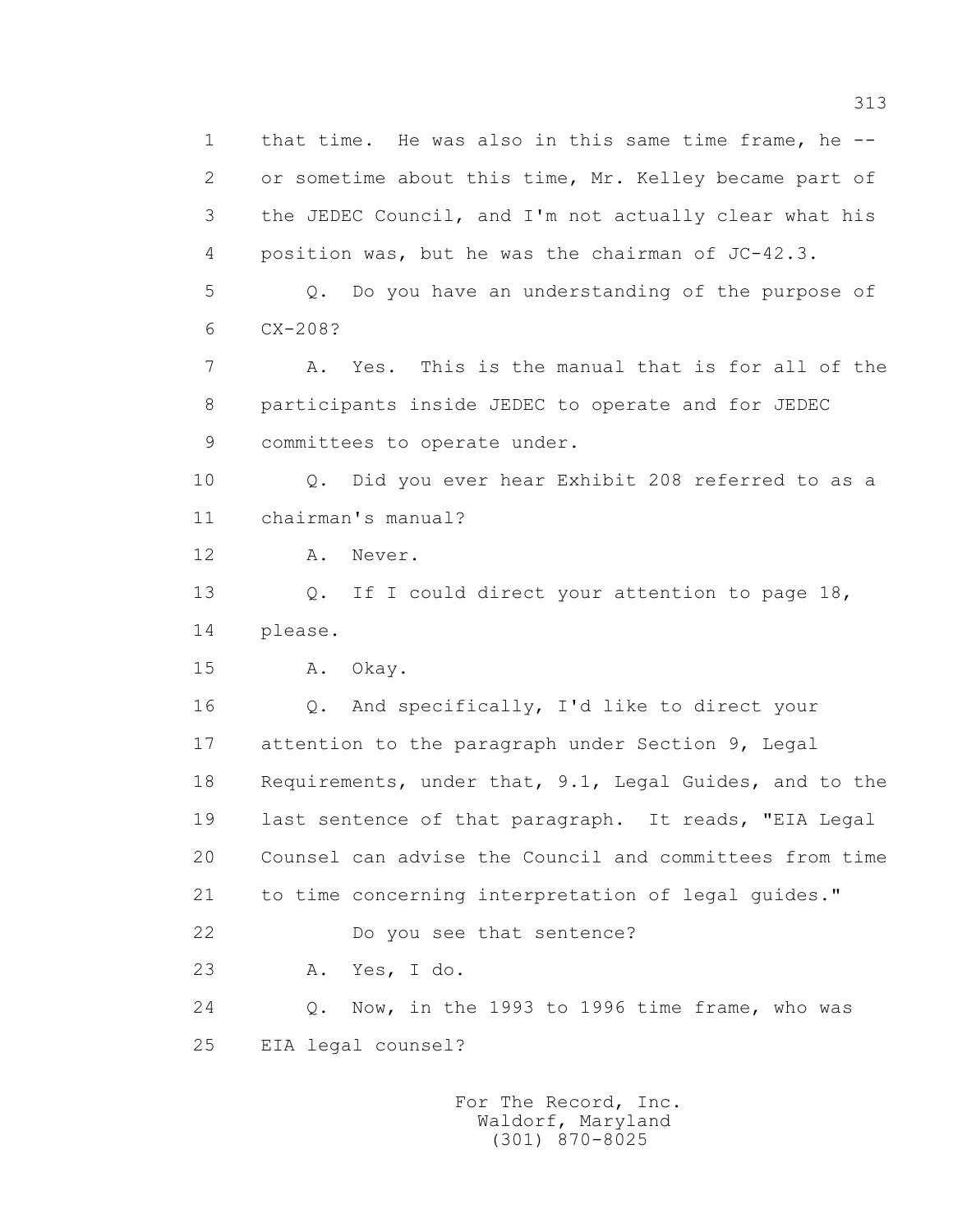1 A. That would have been John Kelly. 2 Q. Is Mr. John Kelly still EIA's legal counsel 3 today? 4 A. Yes, he is. 5 Q. Do you know if he holds any other positions 6 today? 7 A. Yeah, Mr. Kelly is also president of JEDEC. 8 Q. Mr. Rhoden, if I could direct your attention to 9 Section 9.3 at page 19. Under the caption 9.3, 10 Reference to Patented Products in EIA Standards, I 11 would like to direct your attention in particular to 12 the second sentence of that paragraph. "While there is 13 no restriction towards drafting a proposed standard and 14 terms that include the use of a patented item," two 15 asterisks, "if technical reasons justify the inclusion, 16 committees should ensure that no program of 17 standardization shall refer to a product on which there 18 is a known patent unless all of the relevant technical 19 information covered by the patent is known to the 20 formulating committee, subcommittee or working group." 21 Do you see that? 22 A. Yes, I do. 23 Q. Do you have an understanding of the meaning of 24 that sentence? 25 A. Yes, I do.

> For The Record, Inc. Waldorf, Maryland (301) 870-8025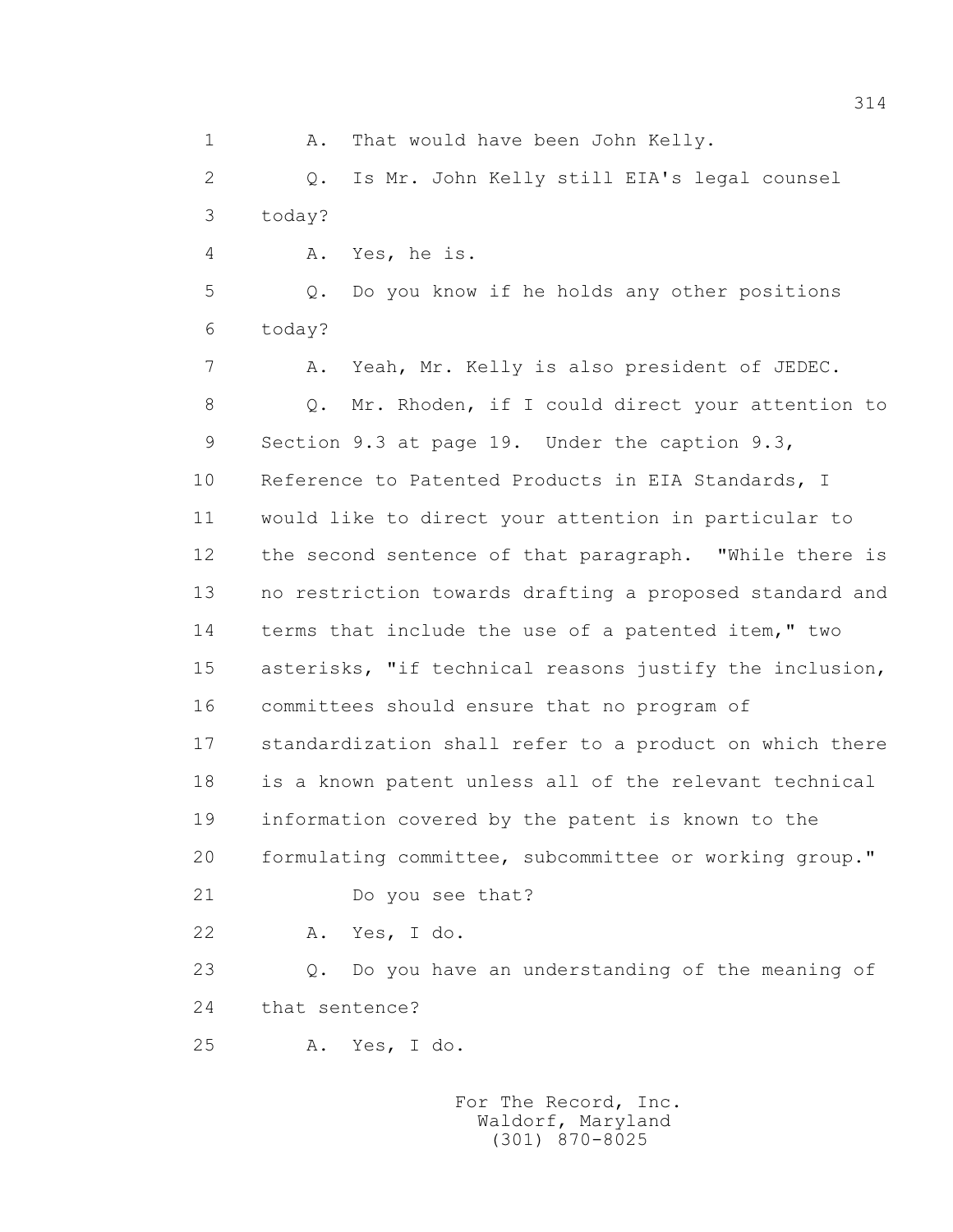1 Q. Could you please explain your understanding of 2 the meaning of that sentence? 3 A. Yes, this is -- this is what I said before, 4 the -- no discussion will continue if a patent or any 5 IP is disclosed inside the committee on work that's 6 taking place in the committee until there have been 7 assurances from the IP holder. 8 Q. Okay. After the term "patented item," there 9 are two asterisks. 10 A. Yes. 11 0. Do you have an understanding of what those 12 asterisks refer to? 13 A. Yes, that would refer to a footnote. 14 0. That would be the footnote at the bottom of the 15 page reading, "For the purpose of this policy, the word 16 'patented' also includes items and processes for which 17 a patent has been applied and may be pending"? 18 **A.** Yes. 19 Q. Is that right? 20 Do you have an understanding of the meaning of 21 that footnote? 22 A. Yes, I do. 23 Q. And what is your understanding? 24 A. That essentially the term "patent" inside of 25 JEDEC and inside of legal guidelines has always applied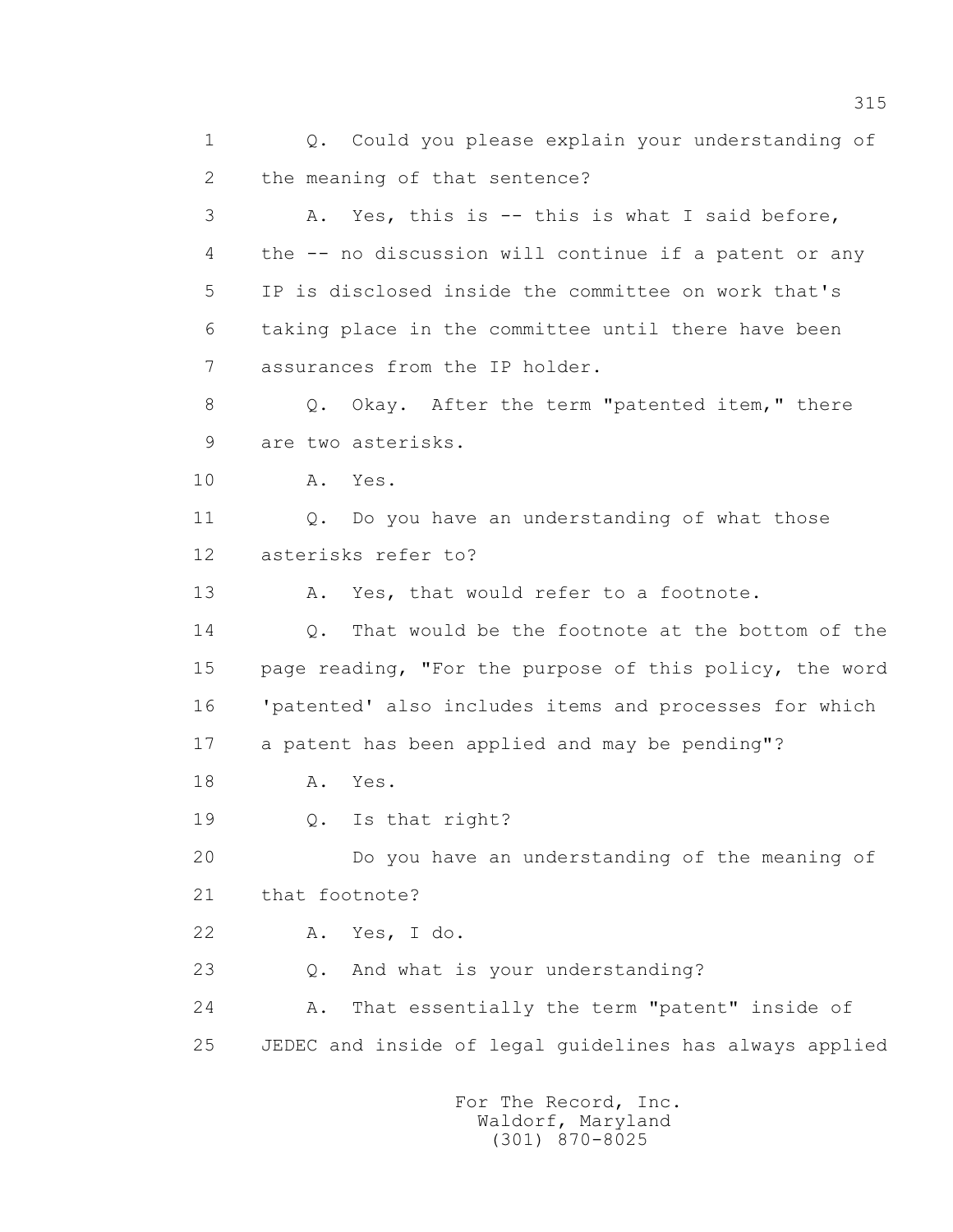1 to anything within the patent process, and the author 2 of this particular version wanted to make certain that 3 everyone knew and understood that there -- it applied 4 to all aspects of patent, patent applications and what 5 have you.

 6 MR. PERRY: Your Honor, again, I'll move to 7 strike his answer to the extent it refers to others' 8 understandings and the purpose of the author, as 9 opposed to his own understanding, which was the 10 question.

 11 JUDGE McGUIRE: Was that to your understanding 12 or to all others' understanding?

 13 THE WITNESS: It is my understanding and in 14 direct communication with the people who wrote it.

15 JUDGE McGUIRE: Then sustained to that extent.

16 MR. PERRY: Thank you, Your Honor.

 17 JUDGE McGUIRE: To the extent he just answered 18 that question, it's in, and I am going to entertain it. 19 I am going to entertain his answer as he just responded 20 to that last question.

21 Are you unclear, Mr. Oliver?

22 MR. OLIVER: I am unclear.

 23 JUDGE McGUIRE: All right, restate your answer 24 so that everyone is clear as to what the answer is 25 first.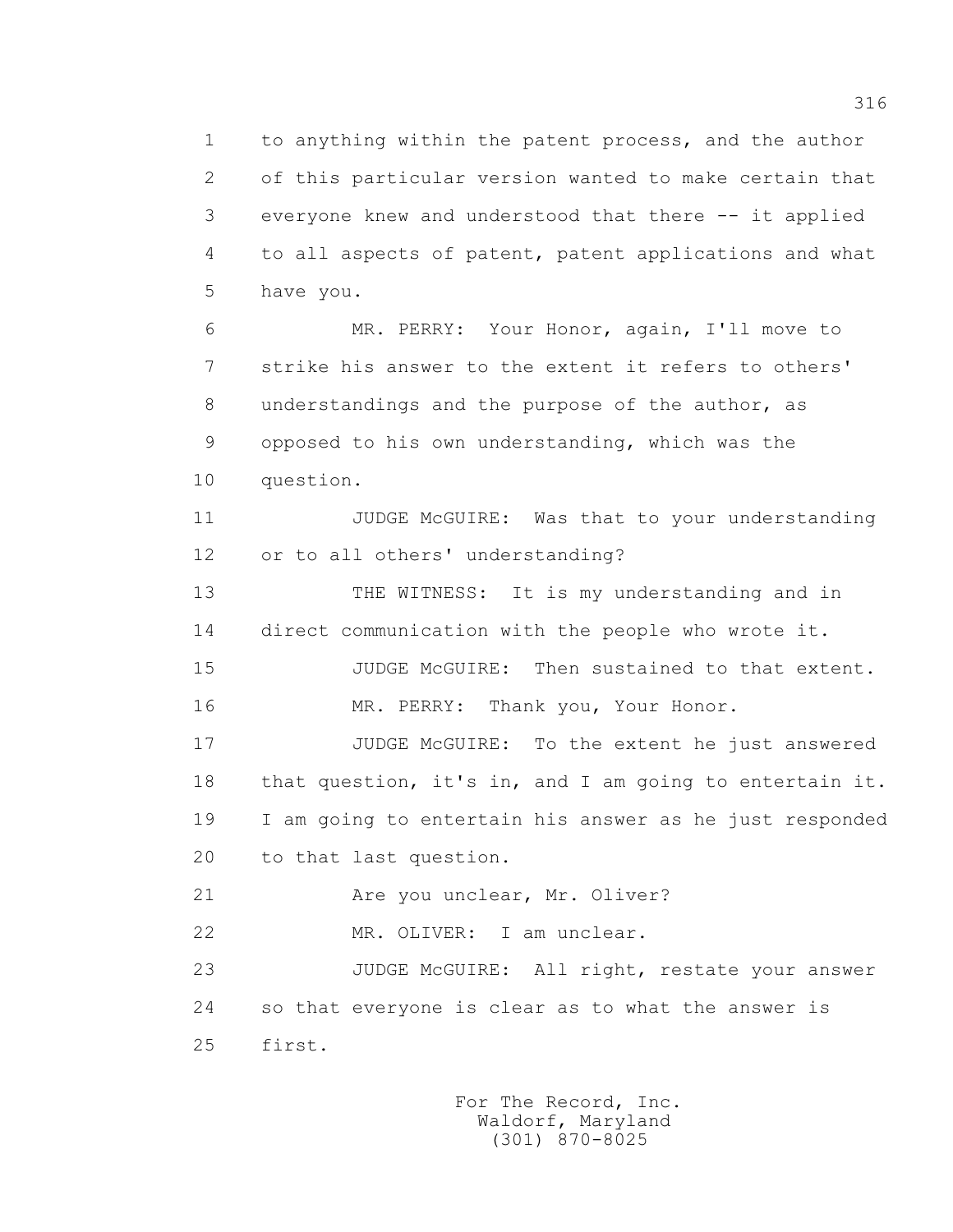1 THE WITNESS: Okay. Could you please reread 2 the question, and I'll try my best to answer it 3 directly? 4 JUDGE McGUIRE: Okay, court reporter, would you 5 read it. 6 (The record was read as follows:) 7 "QUESTION: Do you have an understanding of the 8 meaning of that footnote? 9 "ANSWER: Yes, I do. 10 "QUESTION: And what is your understanding?" 11 THE WITNESS: Okay, the understanding that I 12 have for the footnote that is here is that this 13 footnote was added to further emphasize for anyone 14 reading the document and to myself the word "patent" 15 has always applied to all things within the patent 16 process inside of JEDEC, and that's the explanation 17 that has always been given by myself inside of JEDEC 18 committees, and the footnote was added to add -- make 19 sure that everyone understood that the word "patent" 20 involved everything within the patent process. 21 BY MR. OLIVER: 22 Q. What do you mean by "everything in the patent 23 process"? 24 A. Essentially, if -- everything in the patent 25 process is -- if you -- the best way to answer it is if For The Record, Inc. Waldorf, Maryland

(301) 870-8025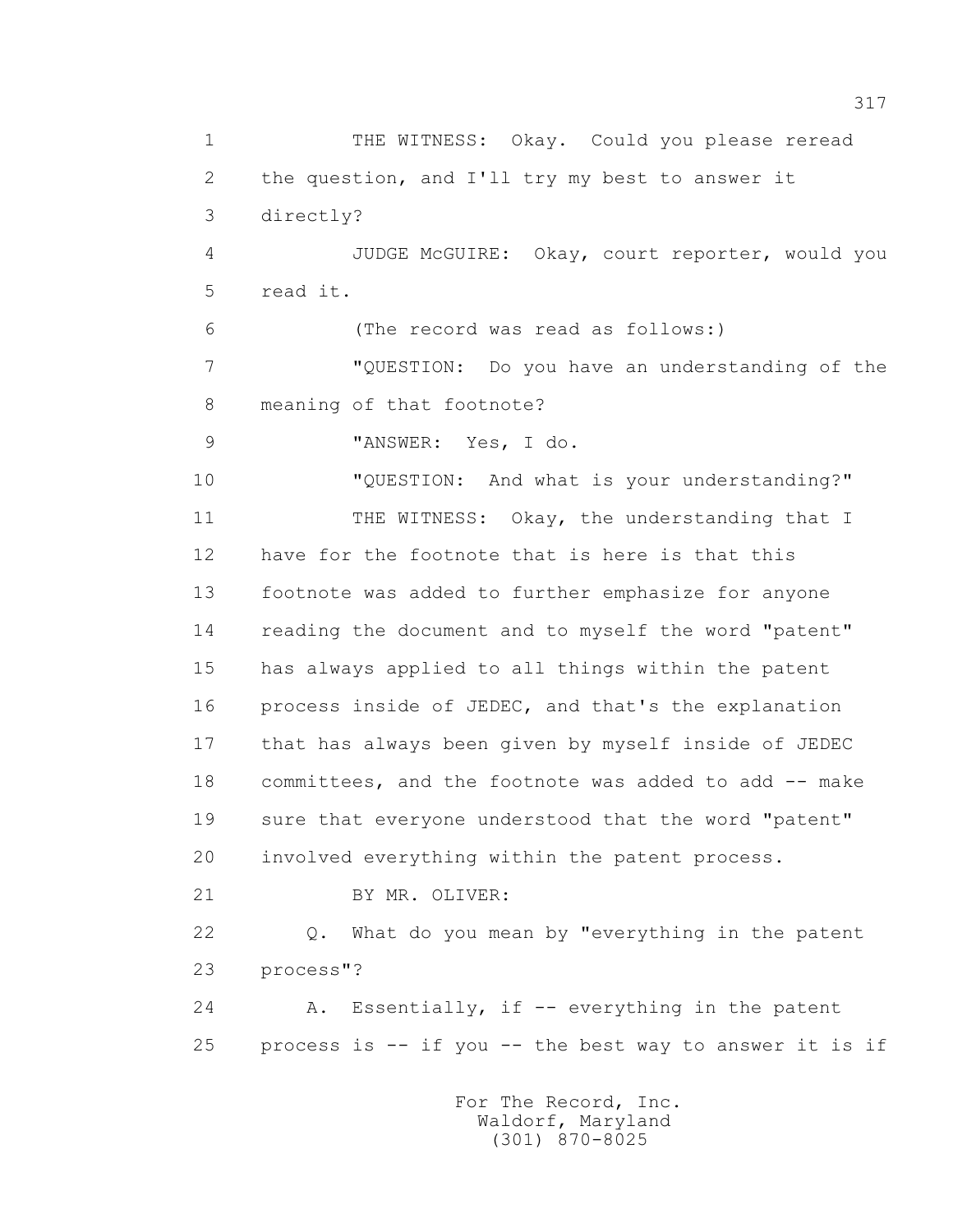1 you believe that you have ownership of it, then you are 2 obligated to disclose it. 3 Q. If I could direct your attention, please, to 4 Section 9.3.1 on that same page. 5 A. Okay. 6 Q. It bears the caption Committee Responsibility 7 Concerning Intellectual Property. 8 Do you see that? 9 A. Yes. 10 Q. If I could read the paragraph appearing under 11 that for you. "The Chairperson of any JEDEC committee, 12 subcommittee or working group must call to the 13 attention of all those present the requirements 14 contained in EIA Legal Guides, and call attention to 15 the obligation of all participants to inform the 16 meeting of any knowledge they may have of any patents, 17 or pending patents, that might be involved in the work 18 they are undertaking." 19 Do you see that sentence? 20 A. Yes, I do. 21 Q. And did you have -- strike that. 22 Between October 1993 and mid-1996, did you have 23 an understanding of the passage that I just read? 24 A. Yes. 25 Q. What was your understanding at that time of the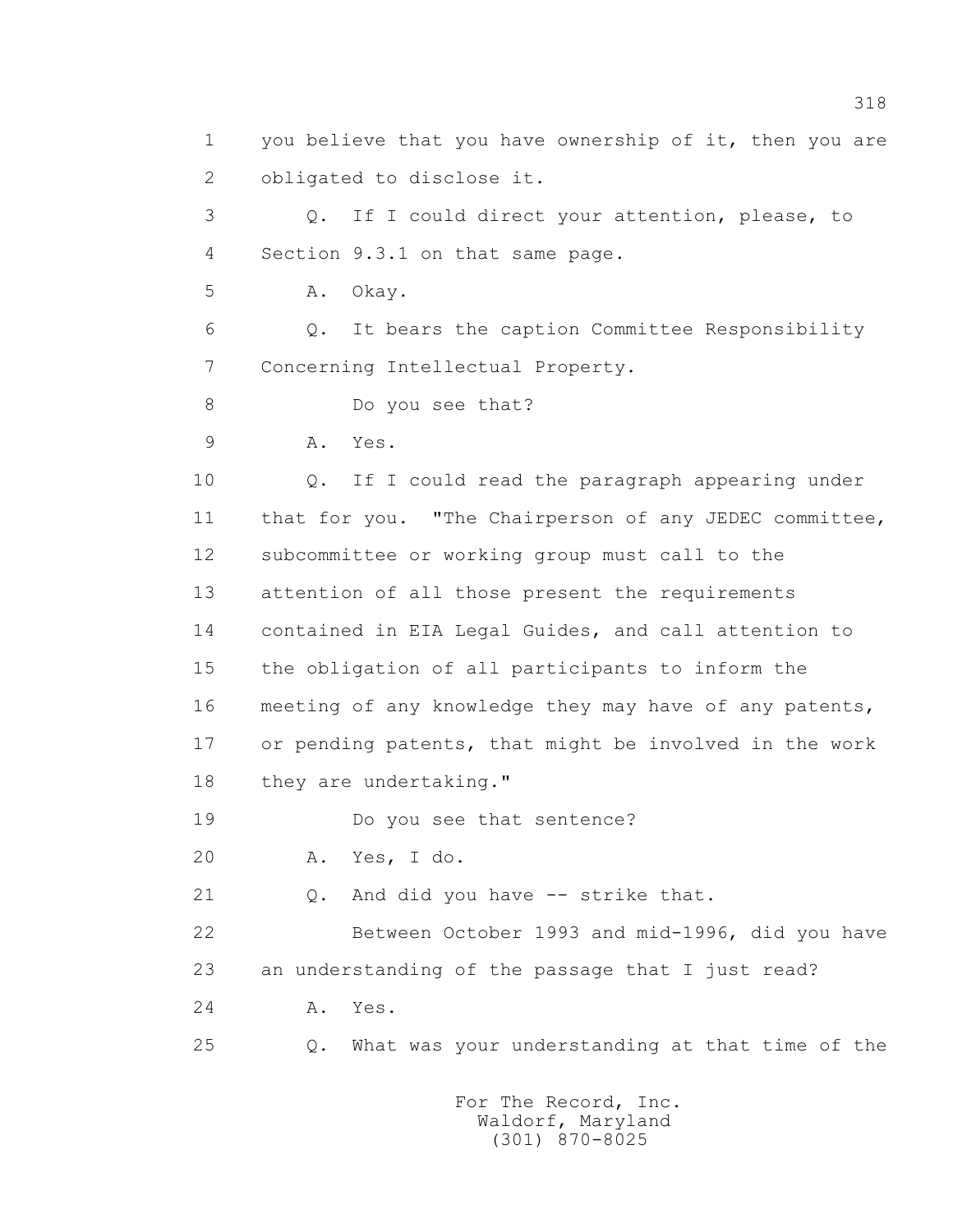1 term "the obligation of all participants"?

 2 A. The obligation of all participants is 3 essentially what we just talked about. It is the 4 requirement that you are obligated to disclose -- you 5 have an obligation to disclose everything that is in 6 the patent process. It must be disclosed. 7 Q. Did everybody at JC-42.3 subcommittee meetings 8 make proposals for standards? 9 A. Not everyone makes proposals, no, not even 10 today. 11 0. The term "the obligation of all participants," 12 did that refer only to people making presentations, or 13 did that refer to a larger group? 14 MR. PERRY: Objection to the extent you're 15 asking for beyond his understanding. 16 JUDGE McGUIRE: That's inferred in that 17 question. He's asking his understanding. So, 18 overruled. 19 THE WITNESS: It has always been my 20 understanding that the rule has applied to every 21 participant. It says every participant, is referred to 22 as every participant, and we -- the chairman and all 23 the people that produced this and all of the committees 24 always say every participant. 25 BY MR. OLIVER: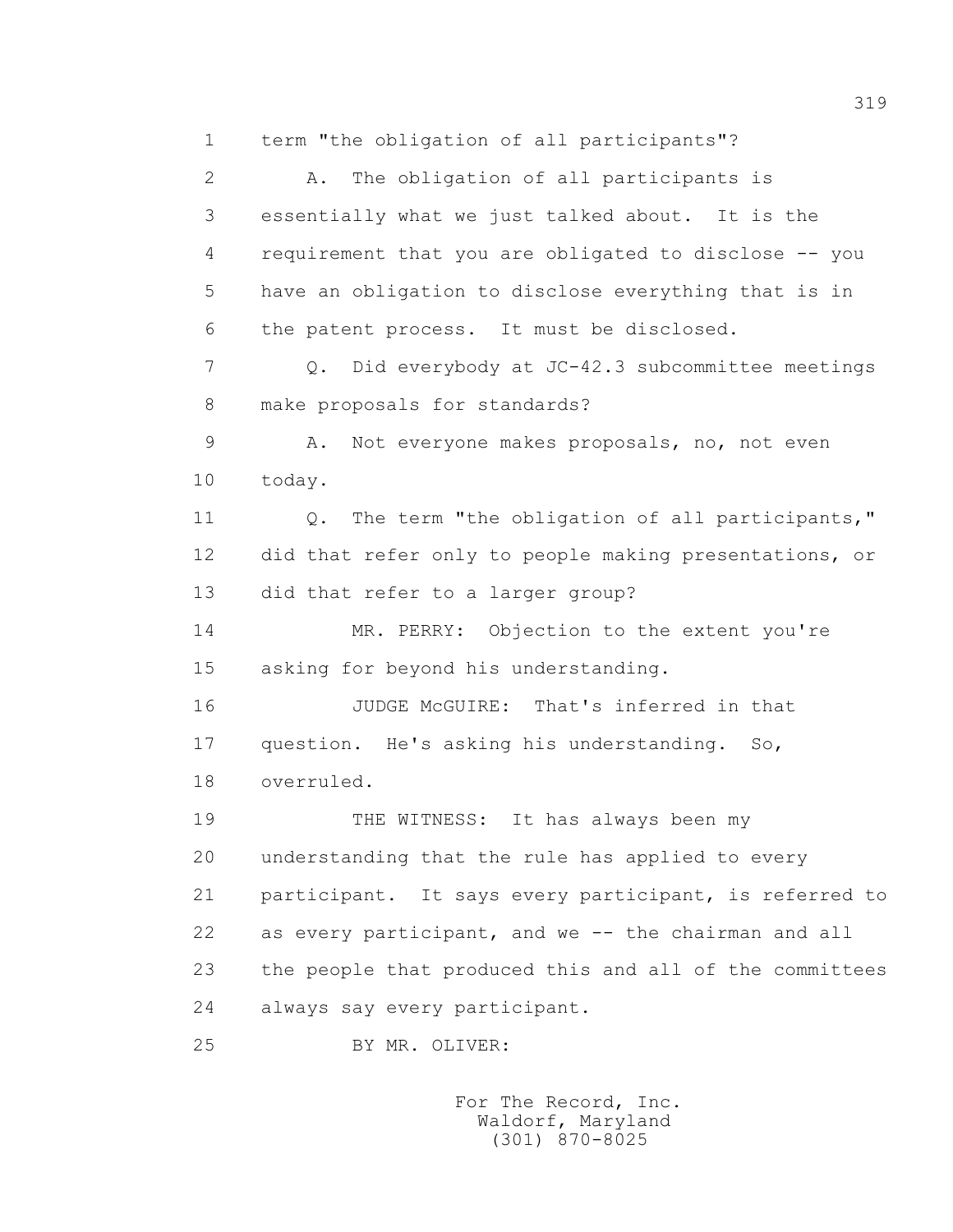1 0. I'm trying to clarify for the record the 2 definition, if you will, of the term "participant." 3 Did that refer just to people making presentations or 4 did that refer to some other group? 5 A. In -- the clarification of the term "every 6 participant," it's everyone who is a member either in 7 attendance or not in attendance, a quest, a -- whoever 8 is either in the room at the time discussions are held 9 or has access to any of the JEDEC information outside 10 of the meetings themselves. 11 Q. And if I could direct your attention to the 12 term "pending patents" in the phrase that we just read, 13 between October 1993 and mid-1996, did you have an 14 understanding of the term "pending patents" -- 15 A. Yes, I did. 16 Q. -- as it's used in this section? 17 A. Yes. 18 Q. What was your understanding of the term 19 "pending patents" at that time? 20 A. Once again, it's anything that's in the process 21 of -- of a patent, from disclosure all the way through 22 to the actual obtaining a patent. It's not pending 23 once it's been granted, so anything up to that process 24 regarding the invention itself. 25 Q. When you refer to "disclosure," what were you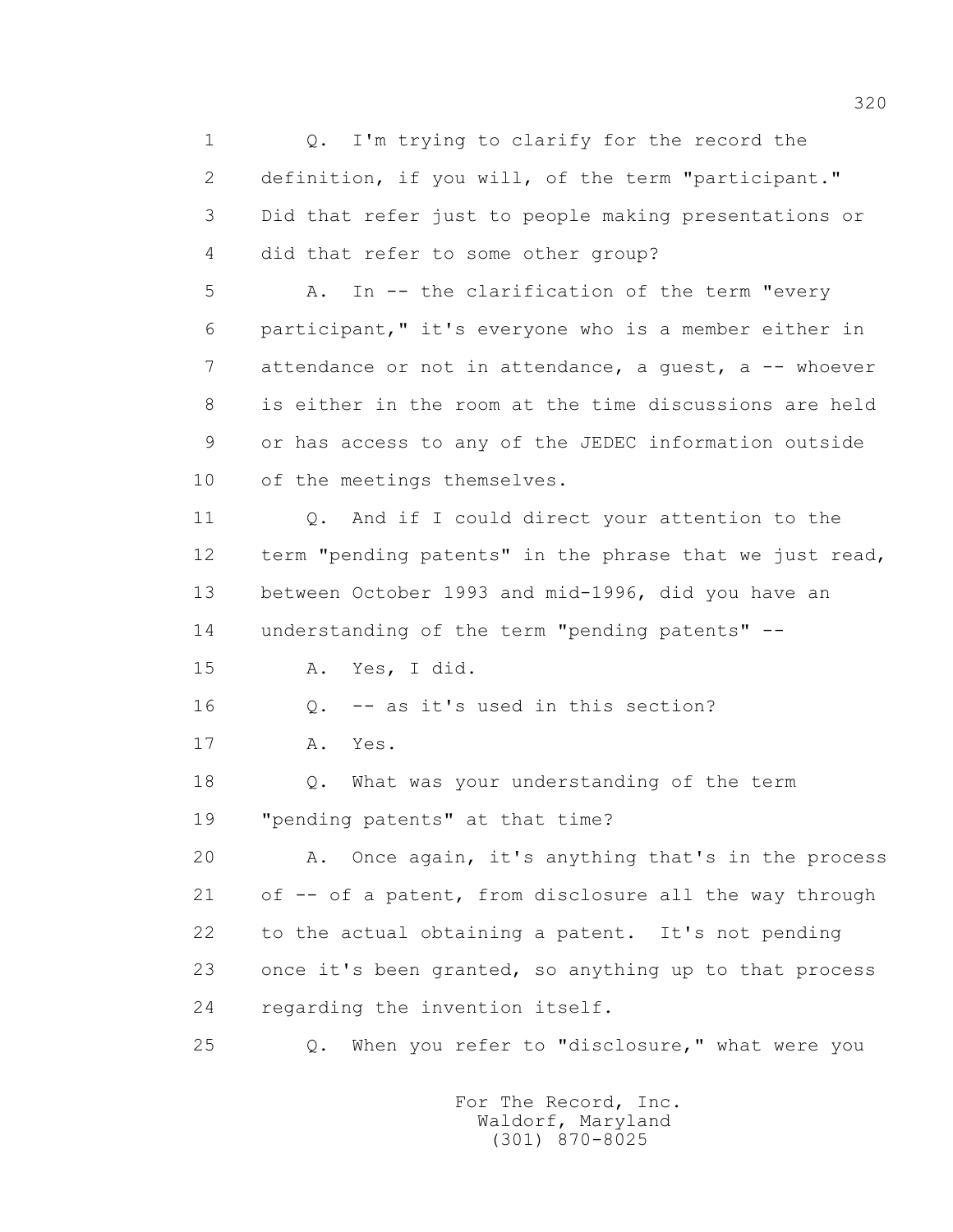1 referring to?

 2 A. The -- what I'm referring to is the requirement 3 of the participants inside JEDEC to make known to the 4 standards formulating committee their knowledge of 5 intellectual property. 6 Q. Are you familiar with the term "patent 7 application"? 8 A. Yes, I am. 9 Q. Would patent applications be included in your 10 understanding of the term "pending patents"? 11 A. Yes, it would. 12 Q. If I could direct your attention to the phrase 13 "might be involved" in the passage that I just read the 14 part of the passage, "that might be involved in the 15 work they are undertaking." 16 Do you see that? 17 A. Yes, I do. 18 Q. Between October 1993 and mid-1996, did you have 19 an understanding of the term "might be involved" as it 20 was used in that passage? 21 A. Yes, I did. 22 Q. What was your understanding? 23 A. My understanding has always been for this 24 particular passage that it -- if the intellectual 25 property has any relevance to the work that's going on,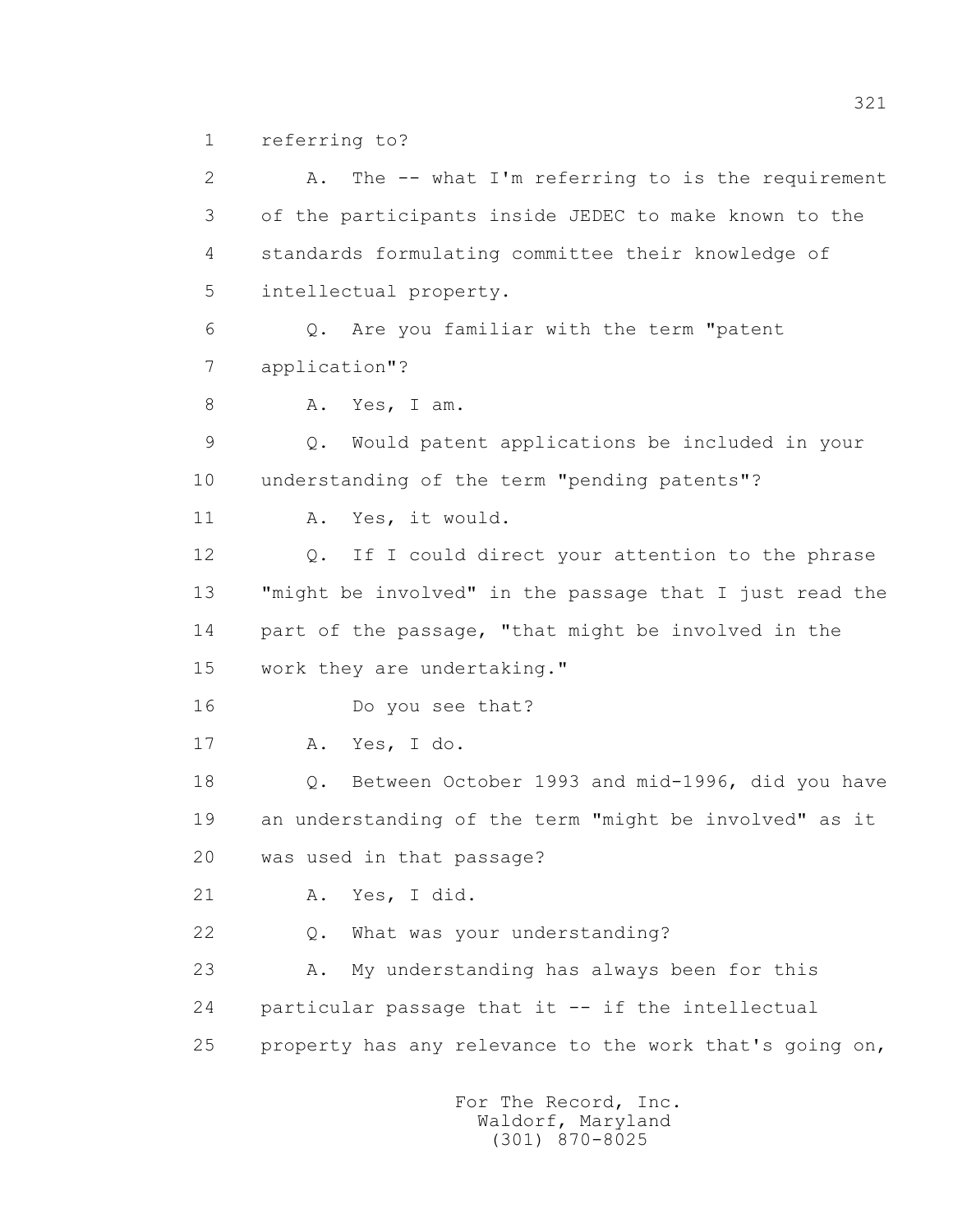1 it might be involved -- we're not asking the people 2 that are disclosing to actually try to do a 3 determination of whether it applies or doesn't apply. 4 We're saying if it's related, in the same general area, 5 then you must disclose it. You are obligated to 6 disclose it. 7 2. The passage that I read for you begins, "The 8 Chairperson of any JEDEC committee, subcommittee or 9 working group must call to the attention of all those 10 present." 11 Do you see that? 12 A. Yes, I do. 13 Q. In your experience attending JC-42.3 14 subcommittee meetings, did committee chairmen, in fact, 15 call attention to the obligation of all participants at 16 the meetings? 17 A. Yes, numerous times, often times many times per 18 day. At all meetings, there was discussion about this 19 type of activity, all that I can remember. 20 Q. Mr. Rhoden -- excuse me, Your Honor. 21 (Brief pause.) 22 MR. OLIVER: I'm sorry, Your Honor, I'm 23 experiencing some throat difficulties. 24 JUDGE McGUIRE: Take your time. 25 BY MR. OLIVER: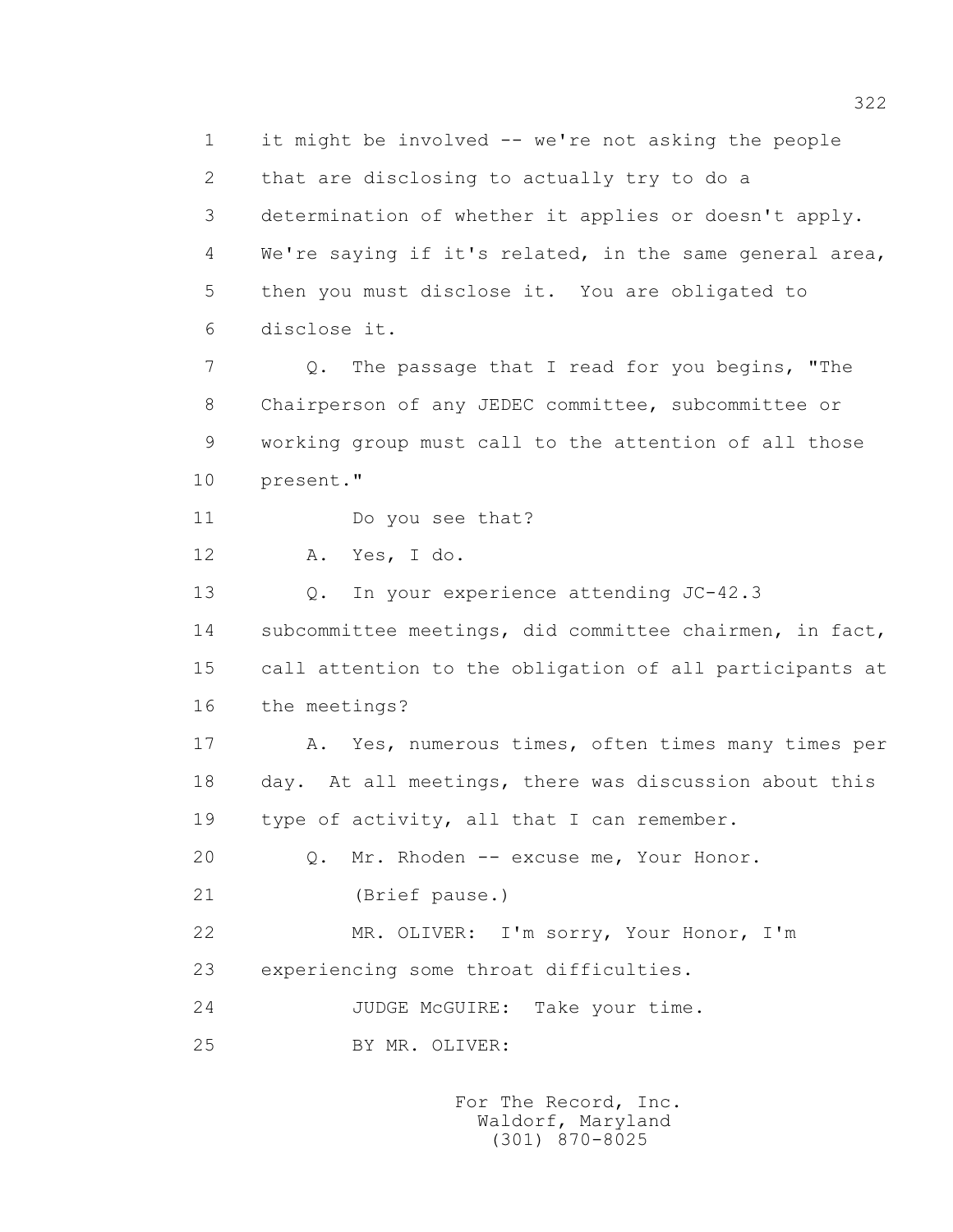1 0. Mr. Rhoden, if I could direct your attention to 2 page 29 of CX-208, please. This is a page that bears 3 the caption Appendix F, and titled at the top, F1, 4 Patent Policy Application Guidelines. 5 Do you see that page? 6 A. Yes. 7 Q. If I could direct your attention to the third 8 bullet point, please, which reads, "By its terms, the 9 EIA Patent Policy applies with equal force to 10 situations involving: 1, the discovery of patents that 11 may be required for use of a standard subsequent to its 12 adoption." 13 Do you see that? 14 A. Yes. 15 Q. Between October 1993 and mid-1996, did you have 16 an understanding of the meaning of that passage? 17 A. Yes. 18 Q. And what was your understanding at that time? 19 A. The EIA patent policy has applied to patents 20 even after the fact, those granted after the issuance 21 of a standard. So, the policy applied directly -- the 22 discovery of that IP information has always applied, 23 before and after. 24 Q. Now, focusing again on the time period from 25 late 1991 to mid-1996 -- and again, if your answer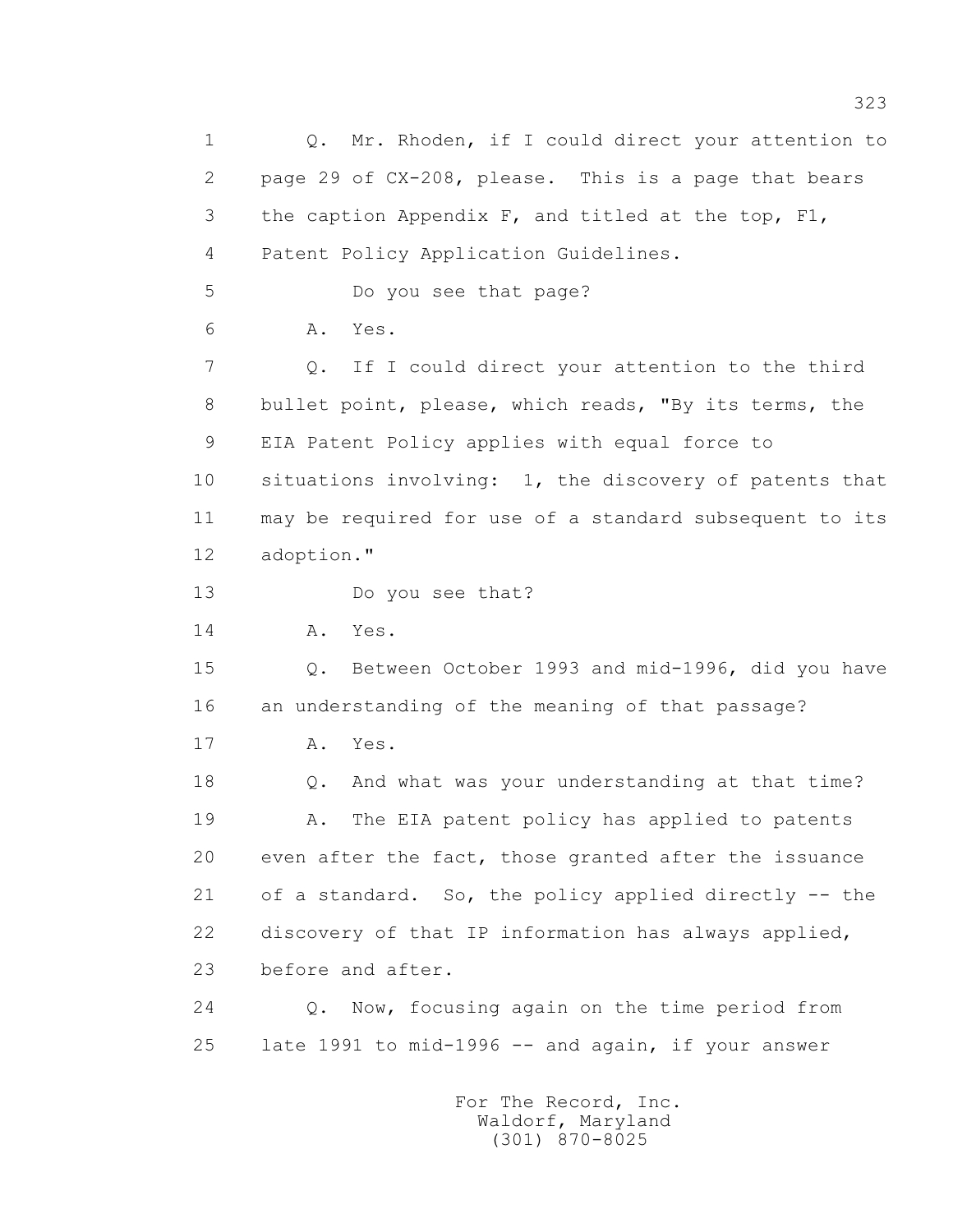1 differs for any subperiod during that time, please let 2 me know.

3 A. Okay.

 4 Q. During that time period, what steps, if any, 5 did JEDEC take to inform members of the patent 6 disclosure policy?

7 A. At every JEDEC meeting, every committee 8 meeting, there would be review of the JEDEC patent 9 policy. In every subcommittee, there would be a review 10 of every -- of the JEDEC patent policy, such that every 11 participant that was at all of these meetings could be 12 made aware.

 13 There were documents that were made available, 14 the standards, the Manual of Organization and 15 Procedures, that informed everybody about the patent 16 policy. And in addition, the sign-in log, the sign-in 17 sheet that everyone signs at every meeting when they 18 come in to a particular meeting also reiterates that 19 policy on the sign-in sheet itself.

 20 Q. Let's take those one at a time, if we could, 21 please.

22 I believe you mentioned presentations.

23 A. Excuse me?

 24 Q. I believe that you mentioned presentations. 25 A. Yes.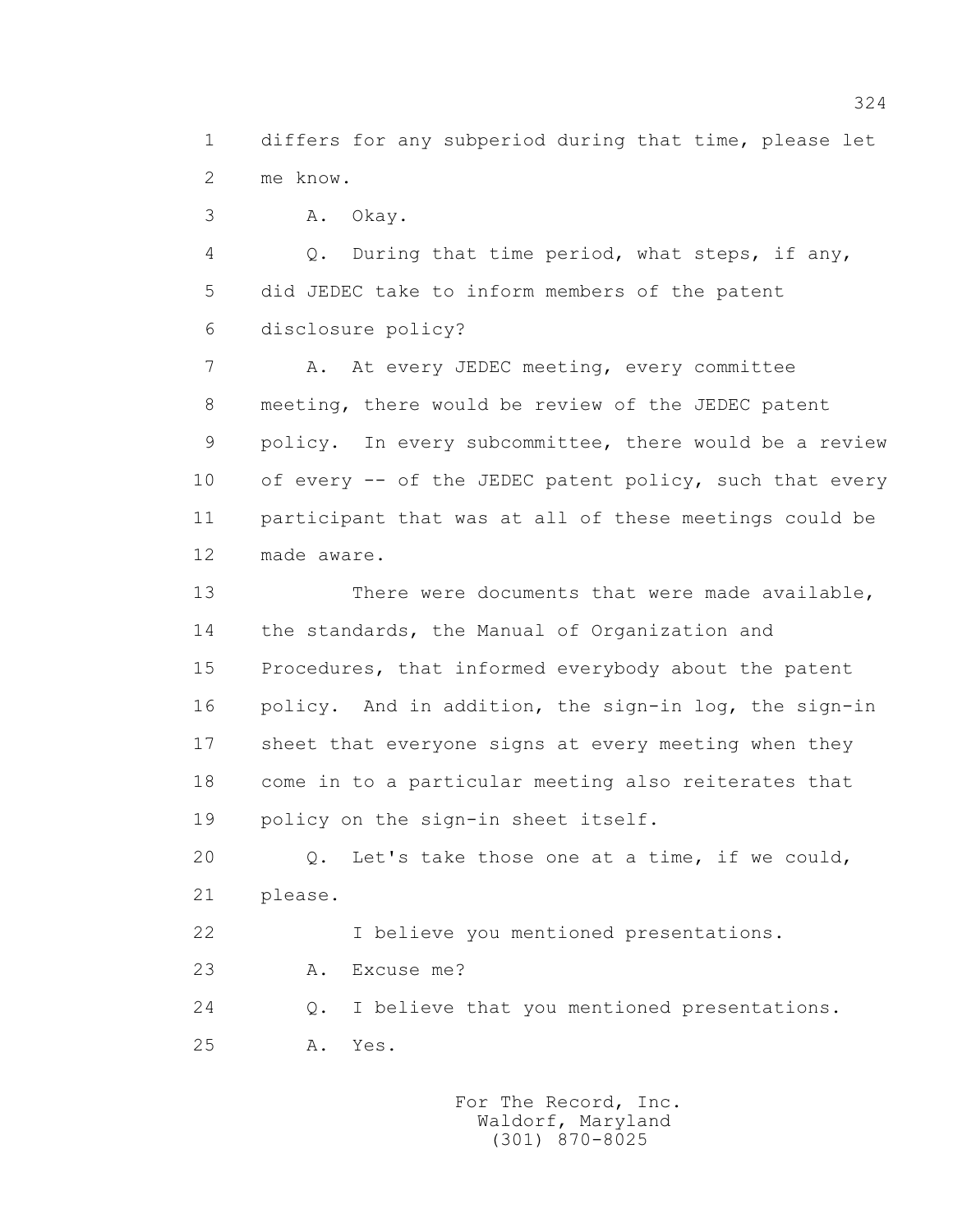1 0. At the JC-42.3 subcommittee, again, looking at 2 the time between late 1991 and mid-1996, who generally 3 made those presentations?

 4 A. Generally, during that period of time, it would 5 have been Mr. Jim Townsend who would have made those 6 presentations. He made presentations about the patent 7 policy. He also distributed copies of it, as well as 8 his notes about patents that he had been made aware of 9 through the course of the work inside JEDEC. He called 10 that his patent tracking list, which was a collection 11 of IP that had been disclosed, applications, patents 12 and things that -- perhaps IP that did not yet have any 13 kind of number or whatever. All that was disclosed, 14 and he called that the patent tracking list. That's 15 what he called it.

16 0. Who is Mr. Jim Townsend?

17 A. Well, Mr. Jim Townsend -- it's the late Mr. 18 Townsend now -- he was a long-term participant of 19 JC-42, actually one of the original members of JC-42.3, 20 and he was chairman of a number of past groups, a 21 number of committees and had -- and when Jim finally 22 passed away, he was the chairman of the JC-42 23 committee.

 24 MR. OLIVER: Excuse me, Your Honor, actually, 25 before we move on, at this time, could I offer into

> For The Record, Inc. Waldorf, Maryland (301) 870-8025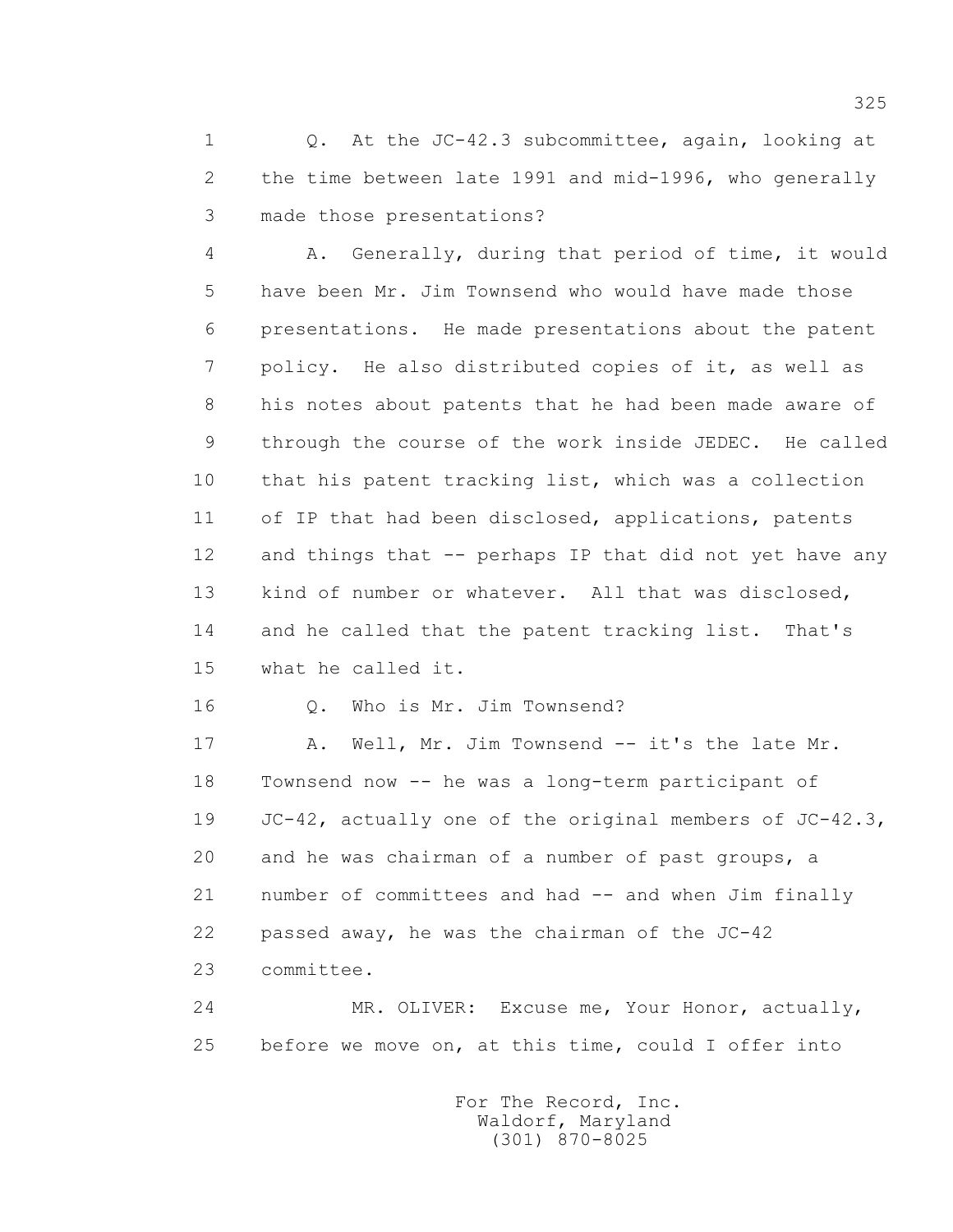1 evidence CX-208?

 2 JUDGE McGUIRE: Okay, Mr. Perry, any 3 opposition? 4 MR. PERRY: No problem, Your Honor, no 5 objection. 6 JUDGE McGUIRE: If not, it should be offered at 7 this time and entered into the record. 8 MR. OLIVER: Thank you. 9 (CX Exhibit Number 208 was admitted into 10 evidence.) 11 BY MR. OLIVER: 12 Q. Mr. Rhoden, could I ask you please to find 13 Exhibit CX-42 in the pile in front of you? It is going 14 to be one of the thicker documents. 15 A. CX-42 you said? 16 Q. Yes. Mr. Rhoden, it is actually I believe in 17 the other pile, the pile of thicker documents, the 18 meeting minutes underneath, I believe it's in that pile 19 there. 20 A. Okay, I think I see it here. I have it right 21 here. Okay, I have it. 22 Q. Okay, thank you. 23 Do you recognize CX-42? 24 A. Yes, I do. 25 Q. What is it?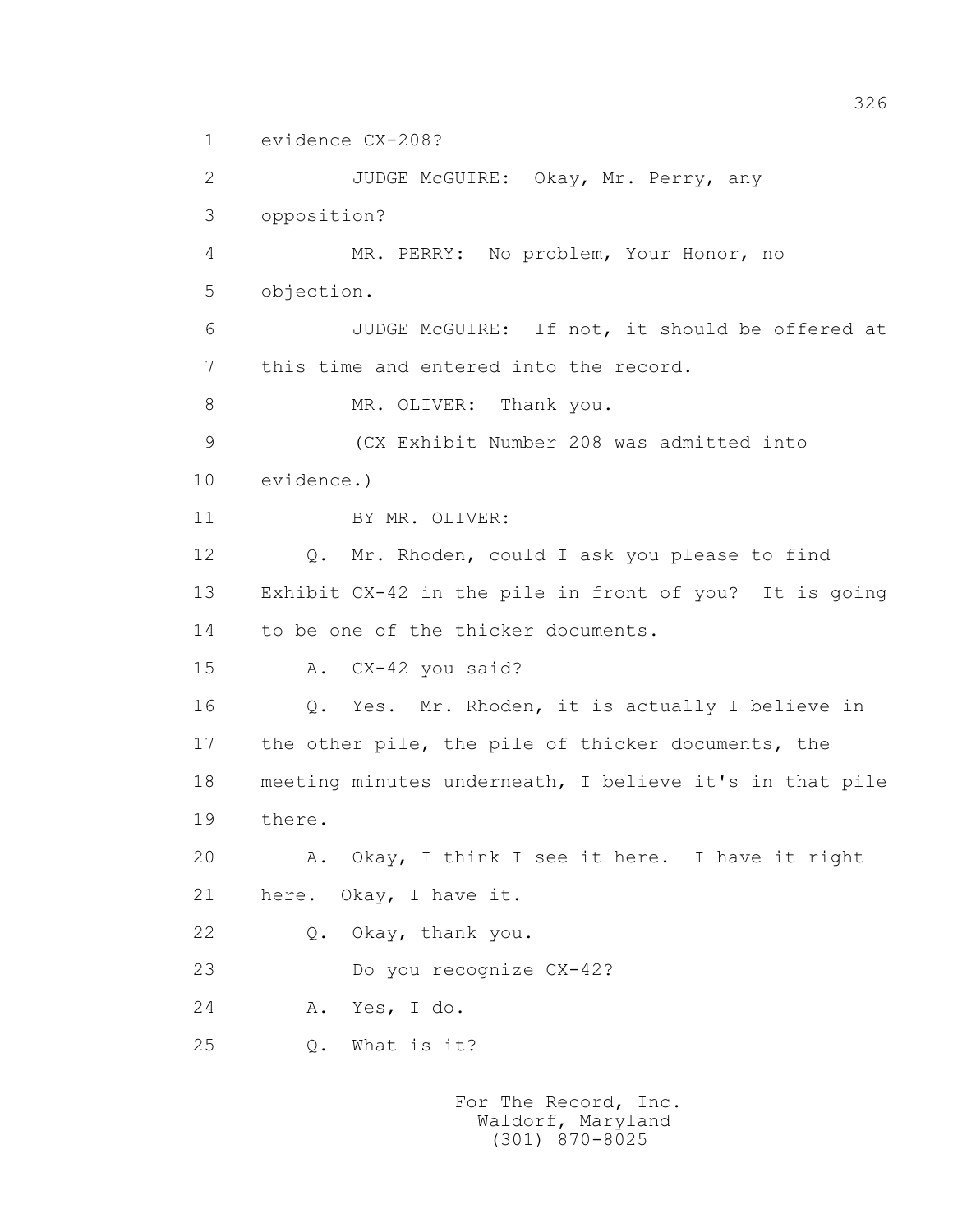1 A. This is meeting minutes from a JC-42.3 RAM 2 committee meeting from September of 1992. 3 Q. What are meeting minutes from the 42.3 4 subcommittee? 5 A. Meeting minutes are copies of the highlights 6 that take place in a committee meeting and the relevant 7 actions that were taken. It's sort of where we keep 8 the record of the decision-making process that takes 9 place inside of JEDEC. 10 Q. Who prepares these minutes? 11 A. This would be a staff member from JEDEC, in 12 this case it would have been Mr. Ken McGhee, 13 M-C-G-H-E-E. 14 Q. Mr. Rhoden, if I could ask you just to flip 15 through the first few pages of these meeting minutes, 16 you'll see that pages 1 through 12 appear to be 17 consecutive, if you will, then starting at page 13, 18 there's an Attachment A, and the documents beginning at 19 page 13 and going thereafter appear to be somewhat 20 different. 21 Could you please explain the -- I guess could 22 you please explain first what pages 1 through 12 23 consist of? 24 A. Yes, pages 1 through 12 are the -- is basically 25 a chronological reference of what was taking place in For The Record, Inc.

> Waldorf, Maryland (301) 870-8025

327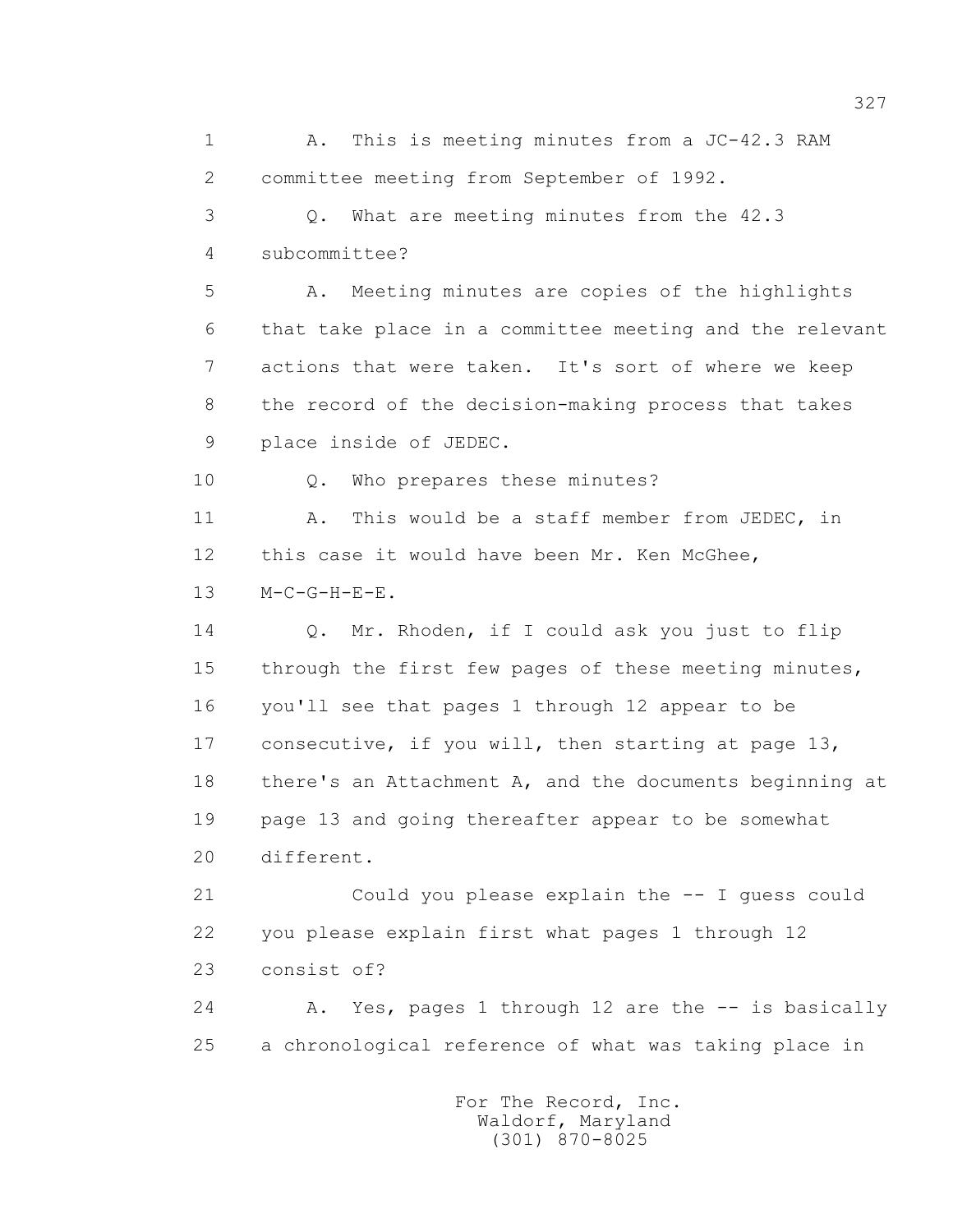1 the meeting, and by reference, it will then refer to 2 the rest of what's attached, which would be attachments 3 of presentations that were made at the meeting. This 4 is just a document of the highlights that took place in 5 the meeting.

 6 Q. When you said "this" in that last answer, you 7 are referring to the 12 pages?

 8 A. I'm sorry, pages 1 through 12 of the document 9 would be the key decision points, motions and votes and 10 the references to presentations would be documented in 11 these things we call minutes.

12 Q. I note there are quite a few additional pages, 13 appears to go to page 171. What do pages 13 through 14 171 consist of?

 15 A. Yeah, pages 13 through 171 are copies of 16 presentations that were made at the JEDEC meeting, at 17 this particular JEDEC meeting, and they are referenced 18 through the order presented in the previous 12 pages.

 19 Q. Who prepared the various documents appearing 20 between pages 13 and 171?

21 A. The preparation of the documents was handled by 22 many companies, the many member companies that were 23 involved. So, it's whoever was making a presentation 24 would have been the preparer or their company or 25 somebody else associated with them would have been the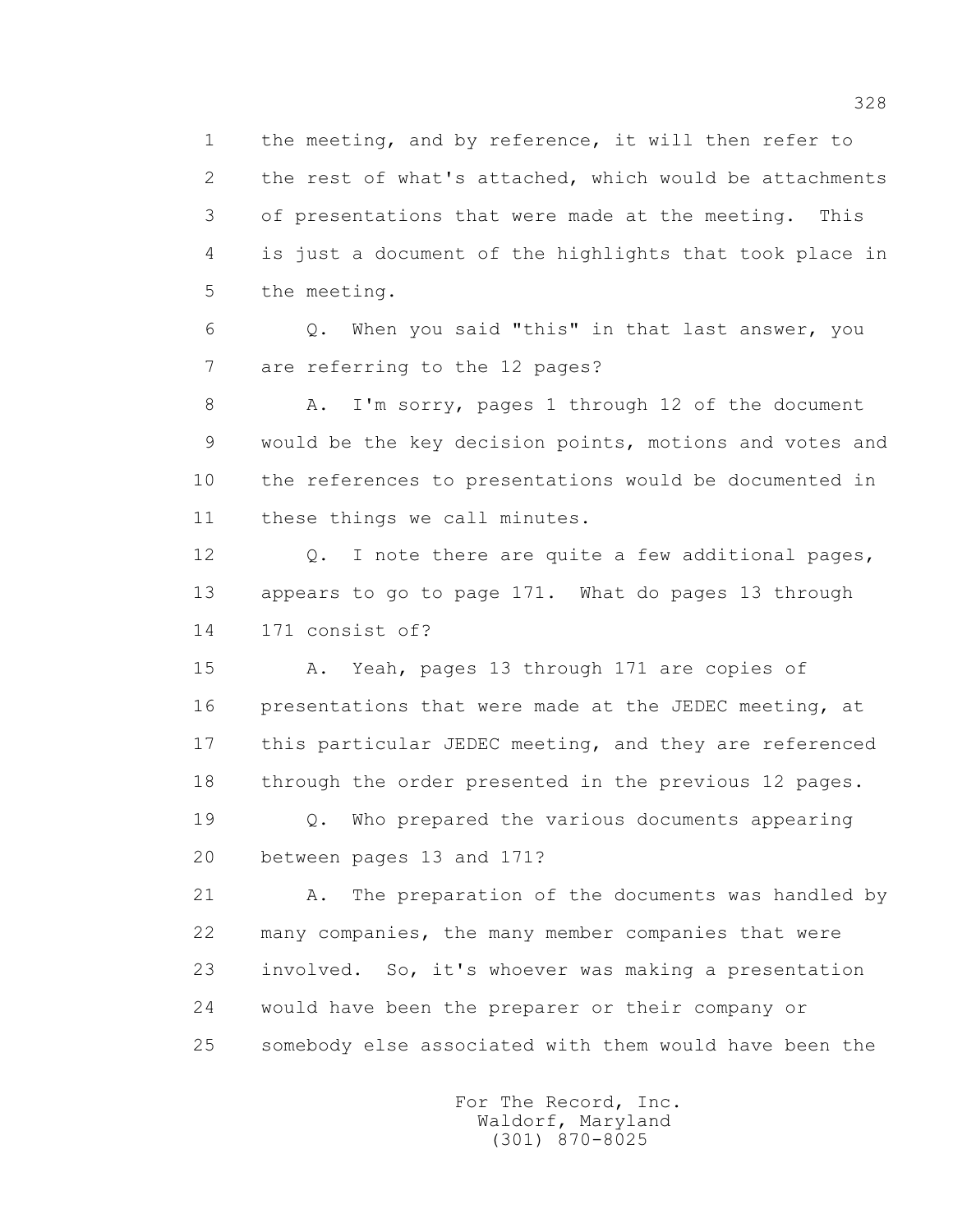1 preparer.

 2 A JEDEC staff person takes care of the first 12 3 pages. The rest of these are pages that were created 4 by member companies. 5 Q. So, in other words, each company making a 6 presentation prepares its own attachment for their 7 presentation? 8 A. That is correct. 9 Q. Is there always an attachment for a 10 presentation? 11 A. Not necessarily. Almost always I would say. 12 There have been times when people stand up and make -- 13 have verbal discussions, and sometimes those 14 unfortunately do not get reported. 15 Q. Okay. If I could direct your attention, 16 please, to page 3 of CX-42 -- 17 A. Okay. 18 Q. -- and specifically to item number 4. It 19 reads, "Patent Issues. Chairman Townsend reported on 20 the EIA patent policies and showed the patent tracking 21 list (See Attachment A)." 22 Do you see that? 23 A. Yes, I do. 24 Q. Does this reflect Mr. Townsend's presentation 25 of the patent disclosure policy that you described a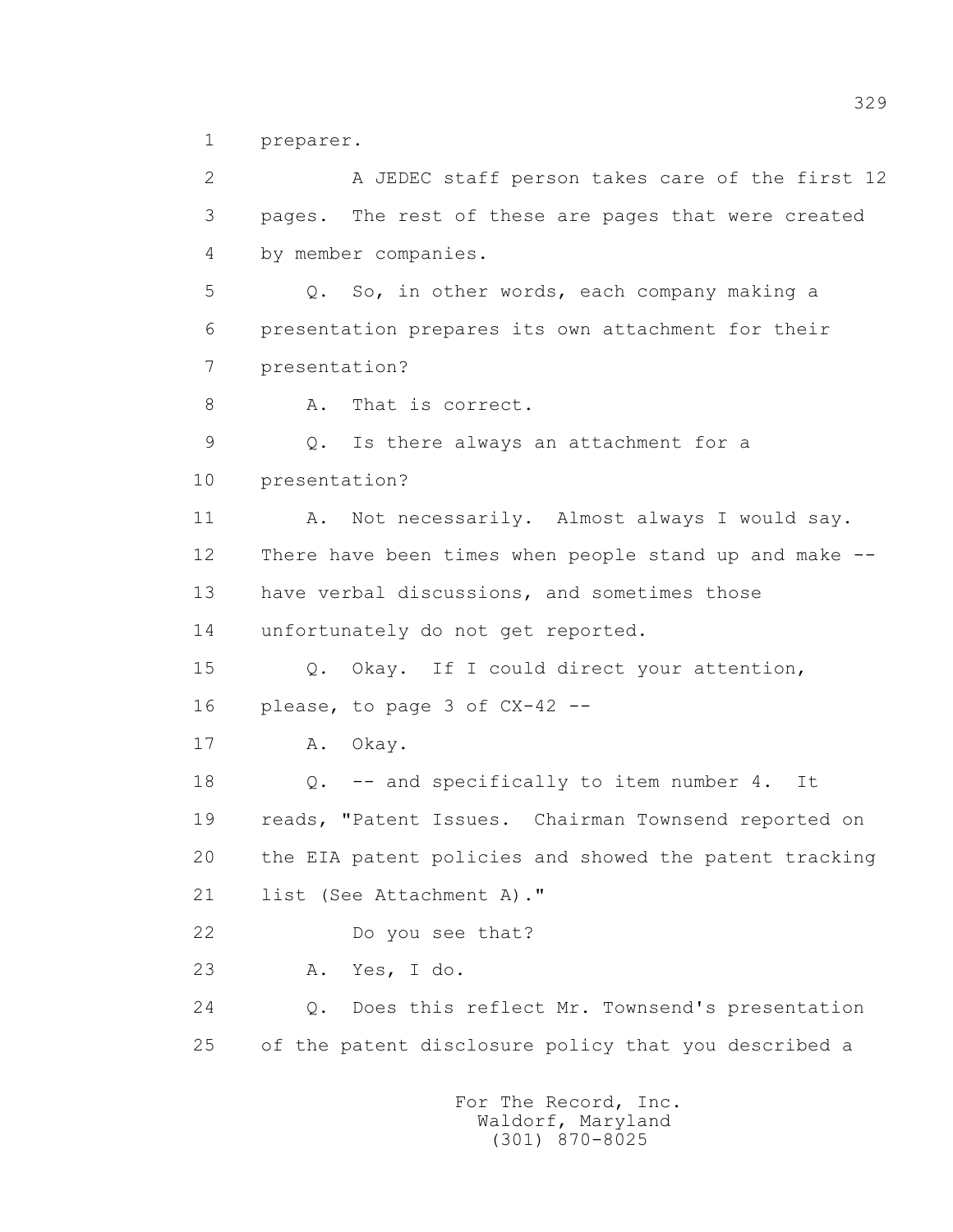1 few moments ago?

 2 A. Yes, this would have been one of Mr. Townsend's 3 presentations about the JEDEC patent policy and his 4 patent tracking list that he always made at the 5 meetings. 6 Q. How often did Mr. Townsend give this or similar 7 presentations? 8 A. He made this at virtually every meeting, 9 certainly every meeting that I -- that I can recall. 10 Q. How frequently, if at all, do you recall 11 sitting through Mr. Townsend's presentations? 12 A. Frequently, not -- perhaps not every time, but 13 certainly many times. 14 Q. What do you recall Mr. Townsend saying in these 15 presentations? 16 A. Mr. Townsend would reiterate the JEDEC patent 17 policy. He would show examples, and by example with 18 his patent tracking list, he would show a 19 representation of the patent policy at work, if you 20 will, to demonstrate to everyone that was there -- new, 21 old or otherwise, whether somebody was first attending, 22 people that had been there for a long time or 23 otherwise -- just so that everybody in the room became 24 completely aware of it. 25 Q. Do you recall whether Mr. Townsend ever made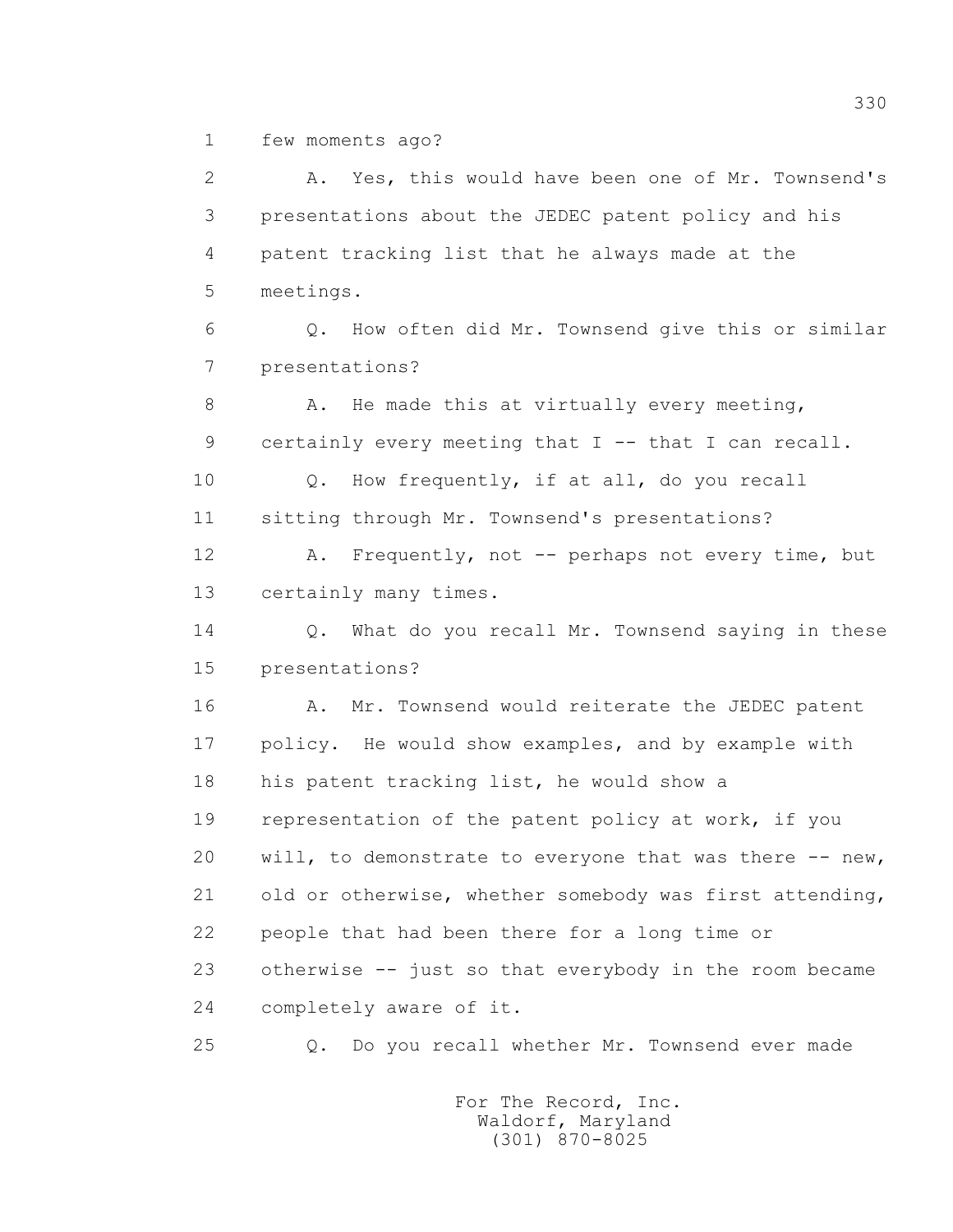1 any specific references to patent applications?

2 A. Yes, he did.

3 Q. Do you recall --

 4 A. Yes, I do recall, and yes, he did make 5 reference. I do recall that.

 6 Q. Do you recall what Mr. Townsend said about 7 patent applications?

8 A. Well, as I said, anything within the patent 9 process is how it was explained, how I used to explain 10 it, including everything involved in the creation of 11 IP. Essentially, if you believe you have ownership for 12 it, that's how he determined it. That's my 13 understanding.

 14 MR. PERRY: Your Honor, what I heard is that he 15 switched to what he always explained in his answer, and 16 I would move to strike that, and I think the question 17 was about what he heard from Mr. Townsend.

 18 JUDGE McGUIRE: I think his answer otherwise 19 speaks for itself, Mr. Perry.

20 MR. PERRY: All right, thank you.

21 JUDGE McGUIRE: Overruled.

22 BY MR. OLIVER:

 23 Q. Mr. Rhoden, just to be clear, I believe in your 24 previous answer you explained the role of patent 25 applications, if you will, in the patent process.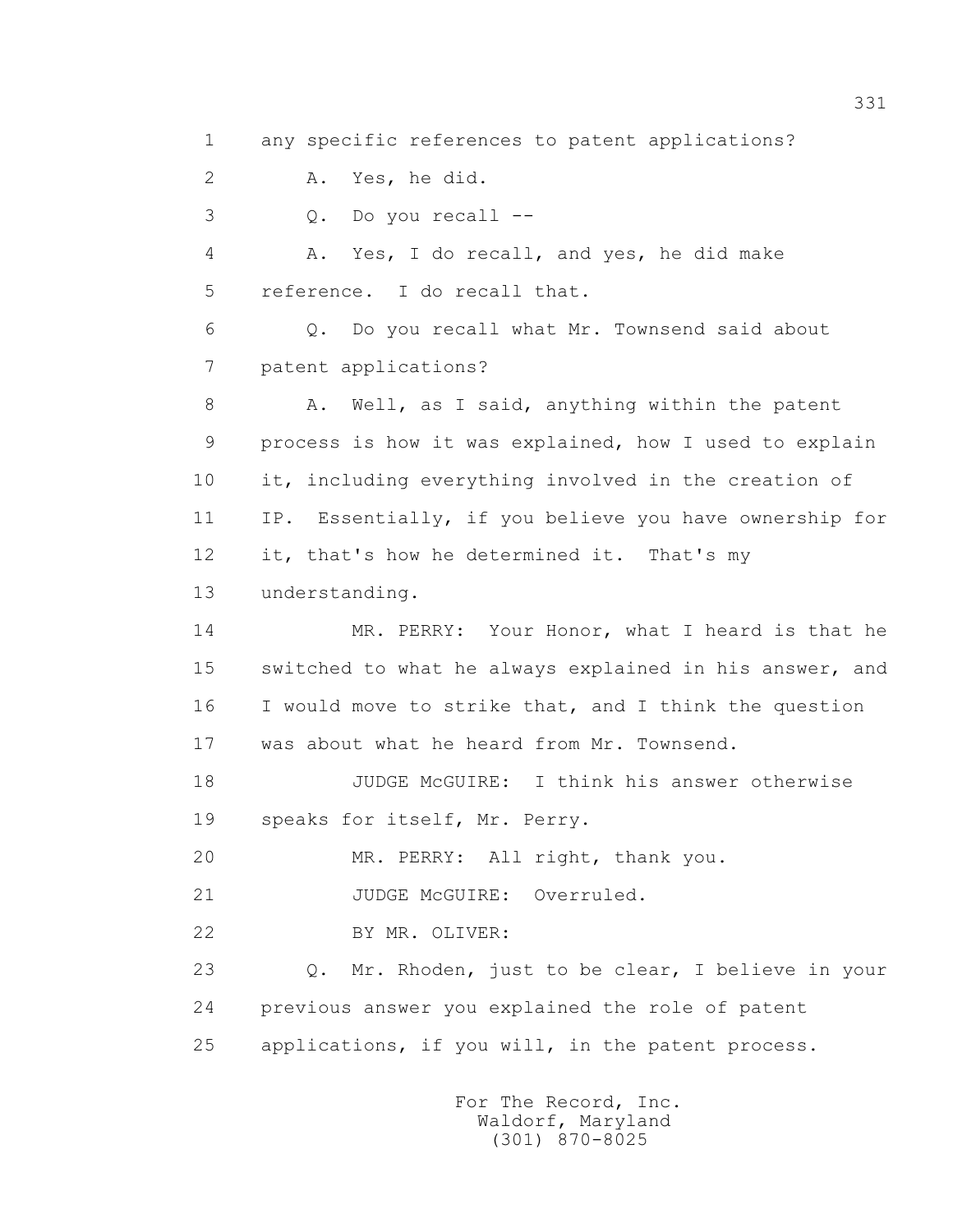1 What, if anything, did Mr. Townsend say with respect to 2 disclosure relating to patent applications? 3 A. Mr. Townsend would always make reference that 4 disclosure was required of patent applications. 5 Q. Mr. Rhoden, let's talk a little bit more about 6 the patent tracking list that I believe you referred 7 to, if I could direct your attention to CX-42, 8 Attachment A, page 13. 9 A. Okay. 10 Q. Do you recognize what appears as Attachment A 11 on page 13? 12 A. Yes, I do. 13 Q. What is that document? 14 A. This would have been Mr. Townsend's 15 presentation of the patent -- the patent policy and his 16 patent tracking list. 17 Q. When you say "this" would have been his 18 presentation, could you please identify which specific 19 pages you're referring to? 20 A. Okay, let me see the -- starting with page 13 21 and continuing through page 17, so it looks like 22 CX-42-13 through CX-42-17 would have been presentations 23 and detailed discussion by Mr. Townsend about patents, 24 patent policy, patent tracking list. 25 Q. Could I direct your attention, please, to page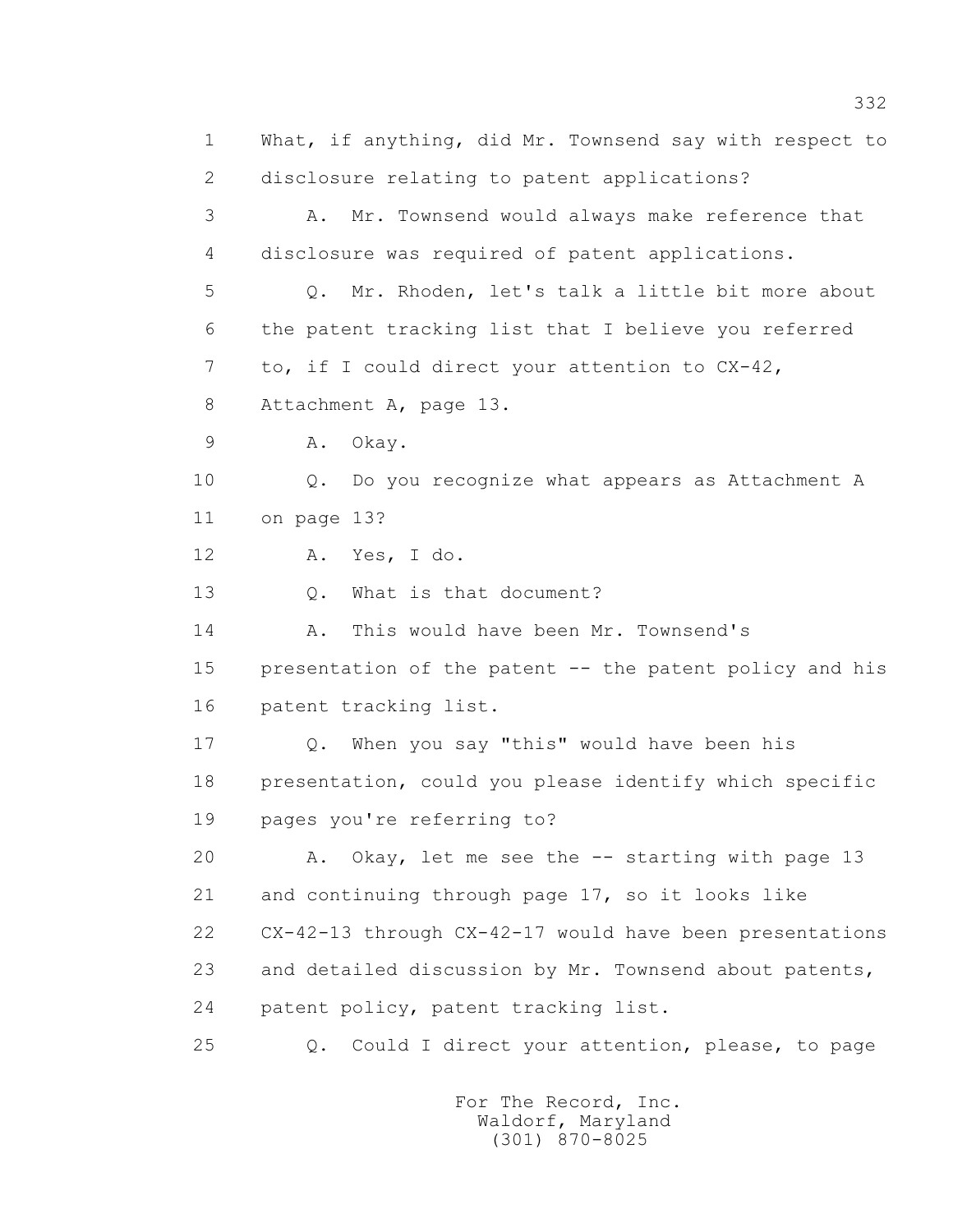1 16.

2 A. Page 16? Okay.

3 Q. It bears the caption Patent Issues to Track.

4 A. Yes.

5 Q. Do you see that page?

6 A. Yes, I do.

 7 Q. All right. Do you recognize that document? 8 A. Yes, I do.

9 Q. What is it?

 10 A. This was Mr. Townsend's personal notes about 11 issues that had been -- he had become aware of through 12 the disclosure about various IP relating to the work 13 going on inside JEDEC.

 14 Q. What, if anything, did Mr. Townsend do with 15 this document?

 16 A. He presented it and used it as an example for 17 how the patent policy was at work, and he kept this 18 list to distribute to everyone, to make companies aware 19 of it and make new members aware that this was the 20 policy, this was the policy at work.

 21 Q. If I could direct your attention to the 22 left-hand column that reads Patent Number, do you see 23 that?

24 A. Yes, I do.

25 Q. And underneath that is the item 3,771,145. Do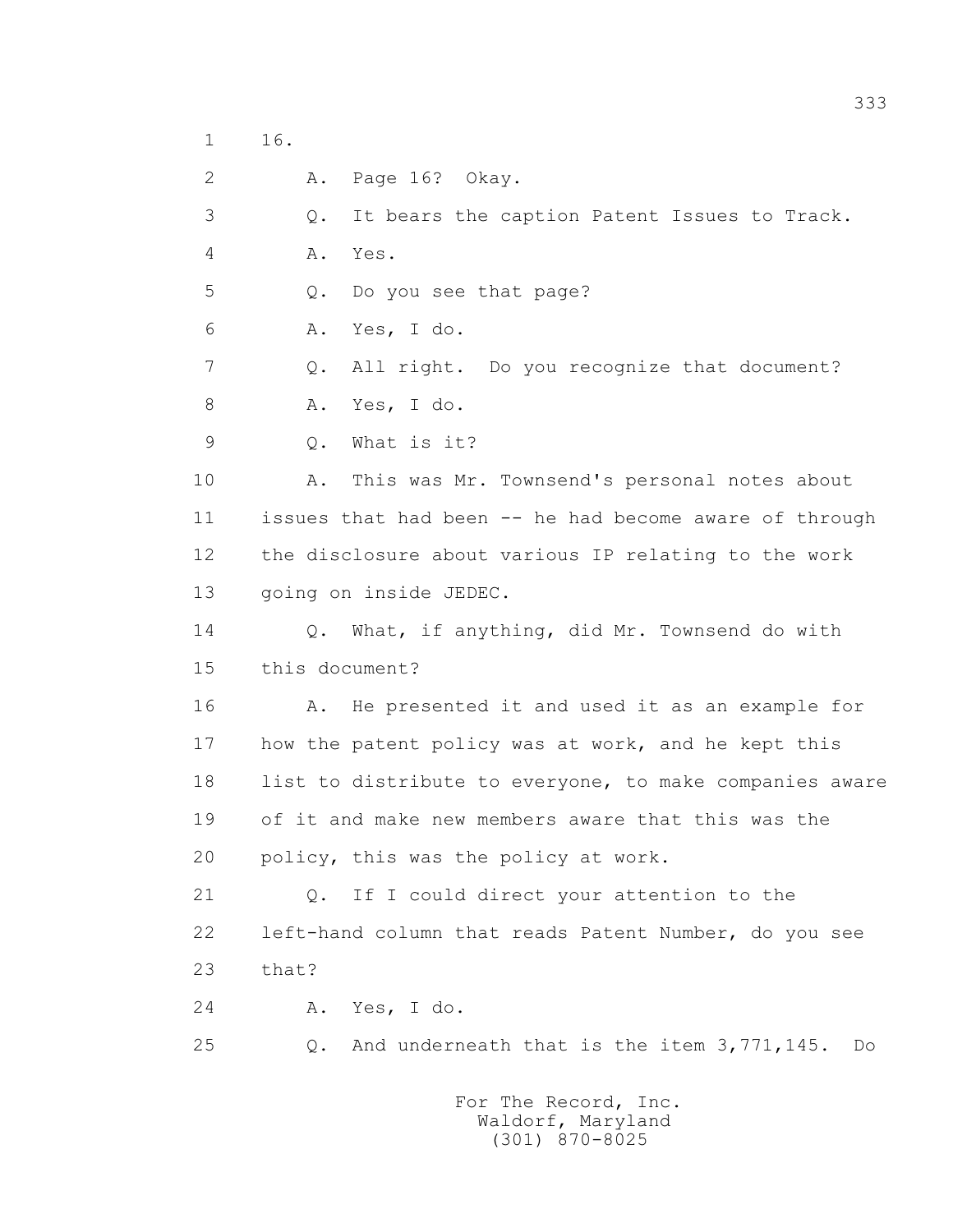1 you see that?

 2 A. Yes. 3 Q. Do you have an understanding of what that 4 number refers to? 5 A. Yes, this would -- this is actually a patent 6 number for an issued patent. 7 Q. If I could direct your attention two lines 8 further down on that same column, it reads "pending," 9 and reading across that line, it reads, "pending, 10 Fujitsu, VSMP, Fujitsu, 42.3." 11 Do you see that line? 12 A. Yes, I do. 13 Q. What does the word "pending" refer to in that 14 line? 15 A. "Pending" refers to a pending patent 16 application that had been disclosed. In this case, the 17 holder was Fujitsu, and the disclosure was also 18 Fujitsu. 19 Q. Now, is it your understanding that the document 20 entitled Patent Issues to Track appearing at pages 16 21 and 17 of CX-42 lists all patents and applications that 22 were disclosed during the 42.3 subcommittee up until 23 this time? 24 A. I do not have that understanding. This, again, 25 was Mr. Townsend's personal list, and I'm not sure that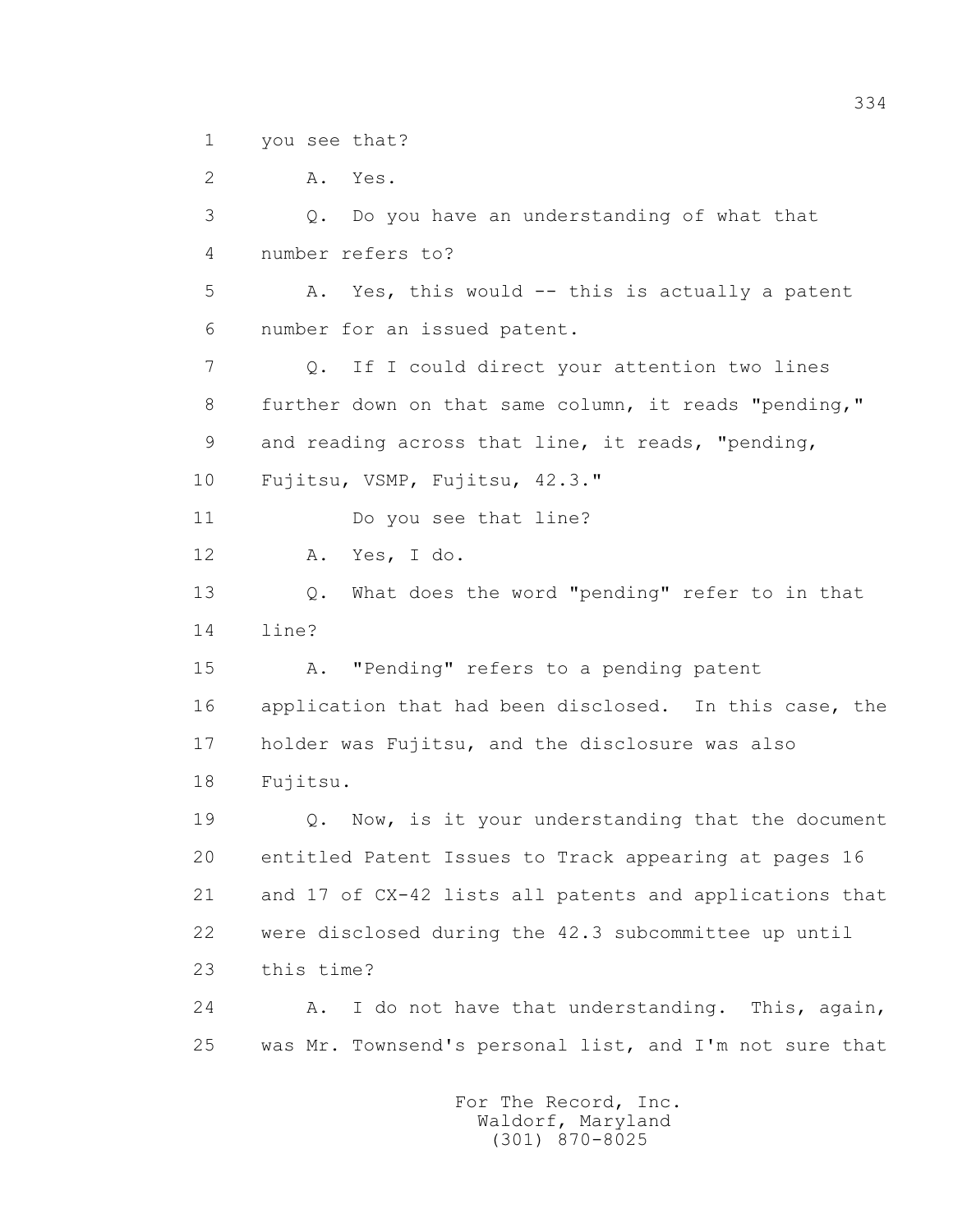1 everything was included in it.

 2 Q. If I could direct your attention back to page 3 13 of CX-42.

4 A. Okay.

 5 Q. A document that bears the title Toshiba 6 American Electronic Corporation, and there's an 7 address, phone number, fax number and appears to be a 8 list of recipients.

9 Do you see that document?

10 A. Yes, I do.

 11 Q. Can you please explain what this document is? 12 A. This first page was a fax list. Mr. Townsend 13 prior to meetings would also send this patent tracking 14 and patent policy issue, send out by fax to all of the 15 people on the list that you see here.

 16 Q. And do you have an understanding as to why Mr. 17 Townsend sent this out to the people on the list?

18 A. I received this particular one, and yes, I 19 received many other copies prior to being at meetings.

 20 Q. Do you have an understanding of why Mr. 21 Townsend sent this document out to the people on this 22 list?

 23 A. The -- Mr. Townsend wanted to make certain that 24 all of the people who had any kind of leadership role 25 inside of JEDEC had copies of it for themselves and for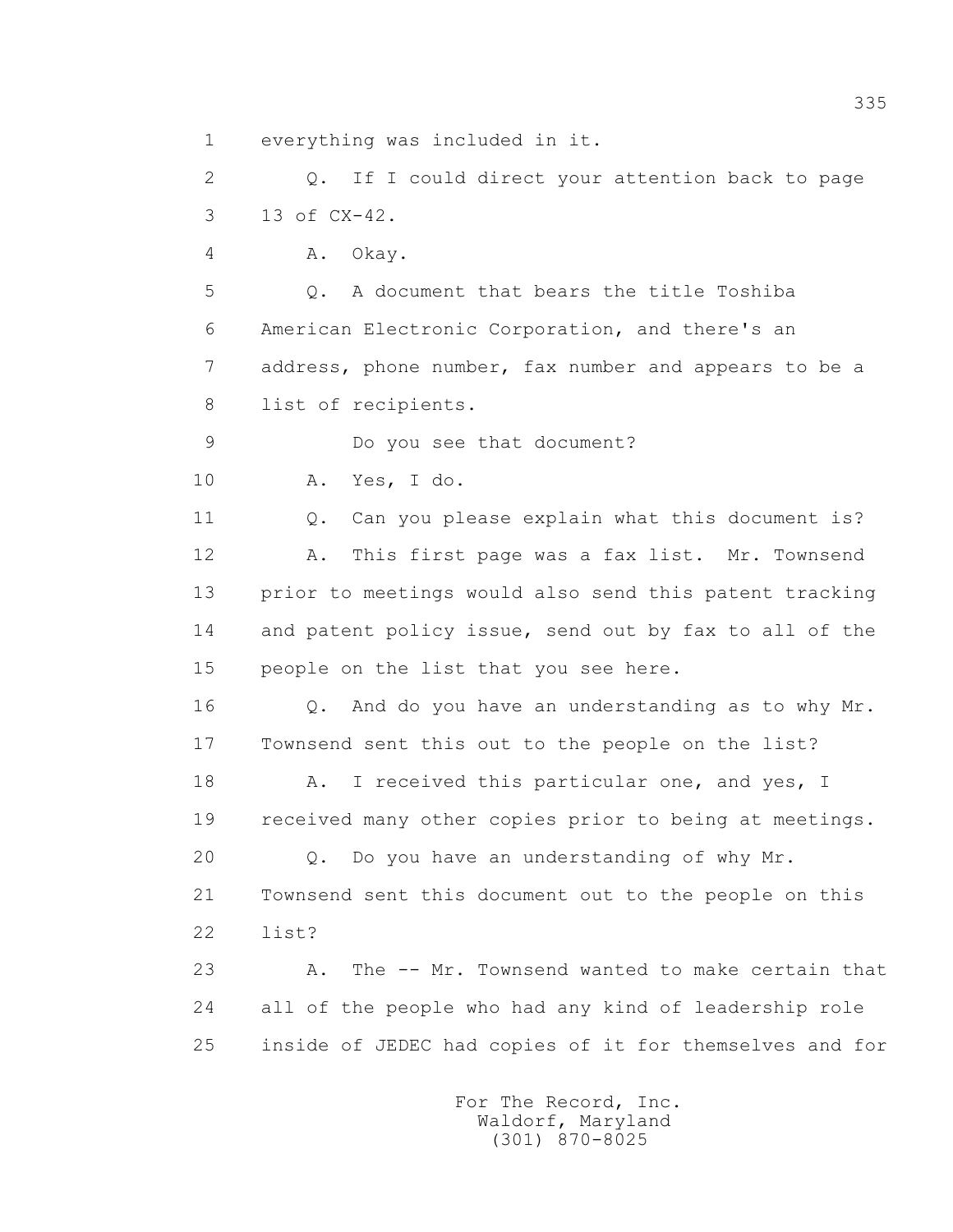1 their committees to distribute.

 2 Q. If I could direct your attention to the 3 beginning of the first paragraph of the text, it reads, 4 "Please refer to the existing rules of the EIA 5 governing patentable matters, which follow." 6 Do you see that? 7 A. Yes, I do see that. 8 Q. Do you have an understanding of the term 9 "patentable matters"? 10 A. Yes, I do. 11 Q. What is your understanding? 12 A. As I said, anything that would be in the patent 13 process. Essentially if you believe that you have 14 ownership of a particular topic or a particular item, 15 then that is what he's referring to. Patentable, 16 whether a patent had actually been applied or not. 17 MR. OLIVER: Well, I'll try to do it in logical 18 order this time, if I could now at this time offer into 19 evidence CX-42. 20 JUDGE McGUIRE: Mr. Perry? 21 MR. PERRY: No objection. 22 JUDGE McGUIRE: So entered. 23 (CX Exhibit Number 42 was admitted into 24 evidence.) 25 BY MR. OLIVER: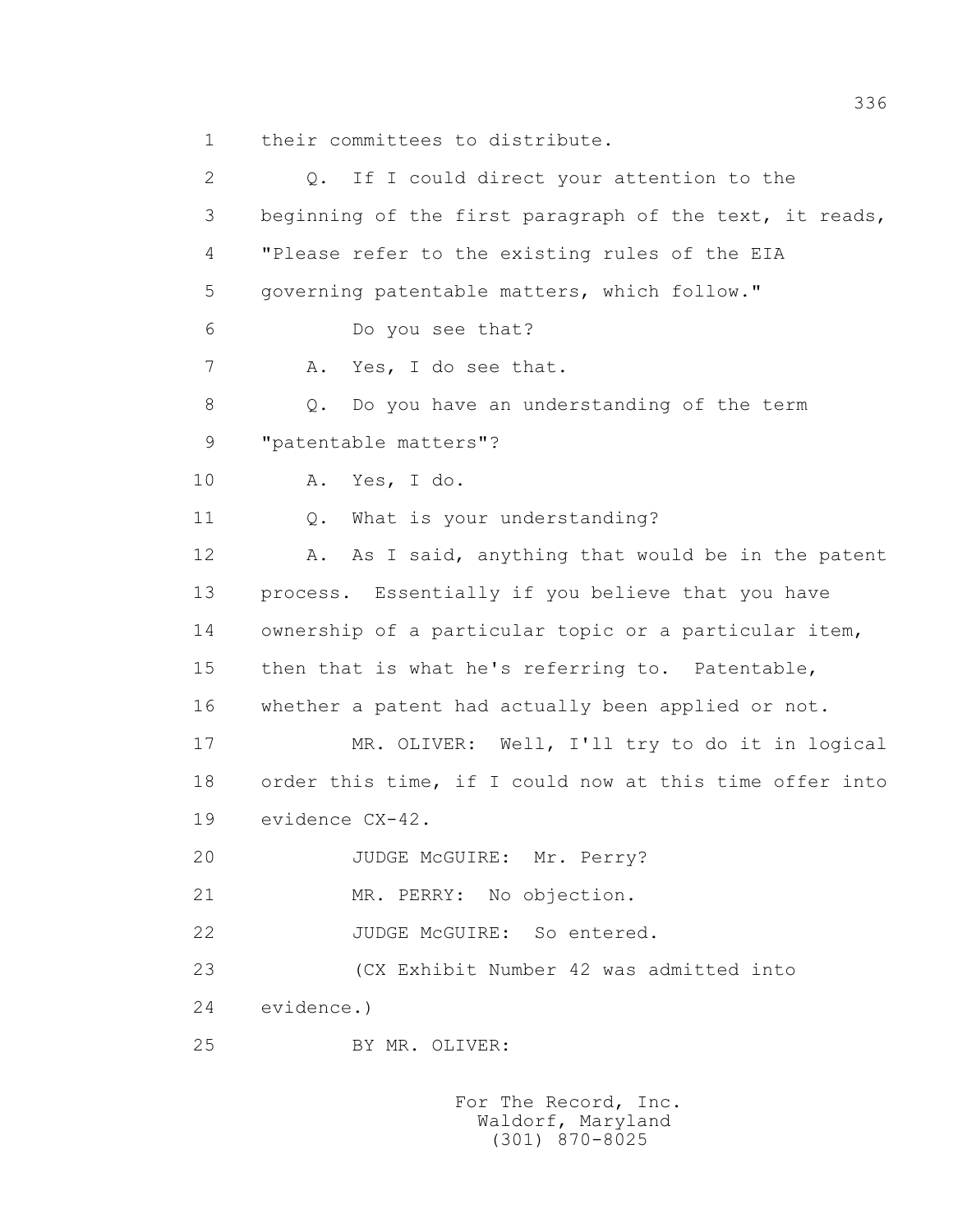1 Q. Mr. Rhoden, are you familiar with a so-called 2 new member orientation at JEDEC?

3 A. Yes, I am.

4 Q. What does that refer to?

 5 A. The new member orientation -- excuse me a 6 moment.

 7 The new member orientation inside -- in JEDEC 8 was -- there were a number of things, one of which was 9 a lunch that we would have at each of the JEDEC 10 meetings, and it still continues even today, for new 11 participants that attend JEDEC meetings, and they have 12 the opportunity then to at this lunch participate in 13 the lunch with other senior people within JEDEC, people 14 who have been attending, perhaps chairmen, perhaps just 15 long-term members, where they can ask whatever 16 questions that they would like to ask about JEDEC.

 17 And there was also an orientation about other 18 activities to try to help people learn the function of 19 the committees themselves, presentations, how you make 20 presentations, the format of them, that sort of thing.

 21 Q. Let me be clear about the time period. 22 Focusing on the time period between late 1991 and 23 mid-1996, did JEDEC conduct new member orientations 24 during that time period?

25 A. Yes, Mr. Townsend was -- this was one of his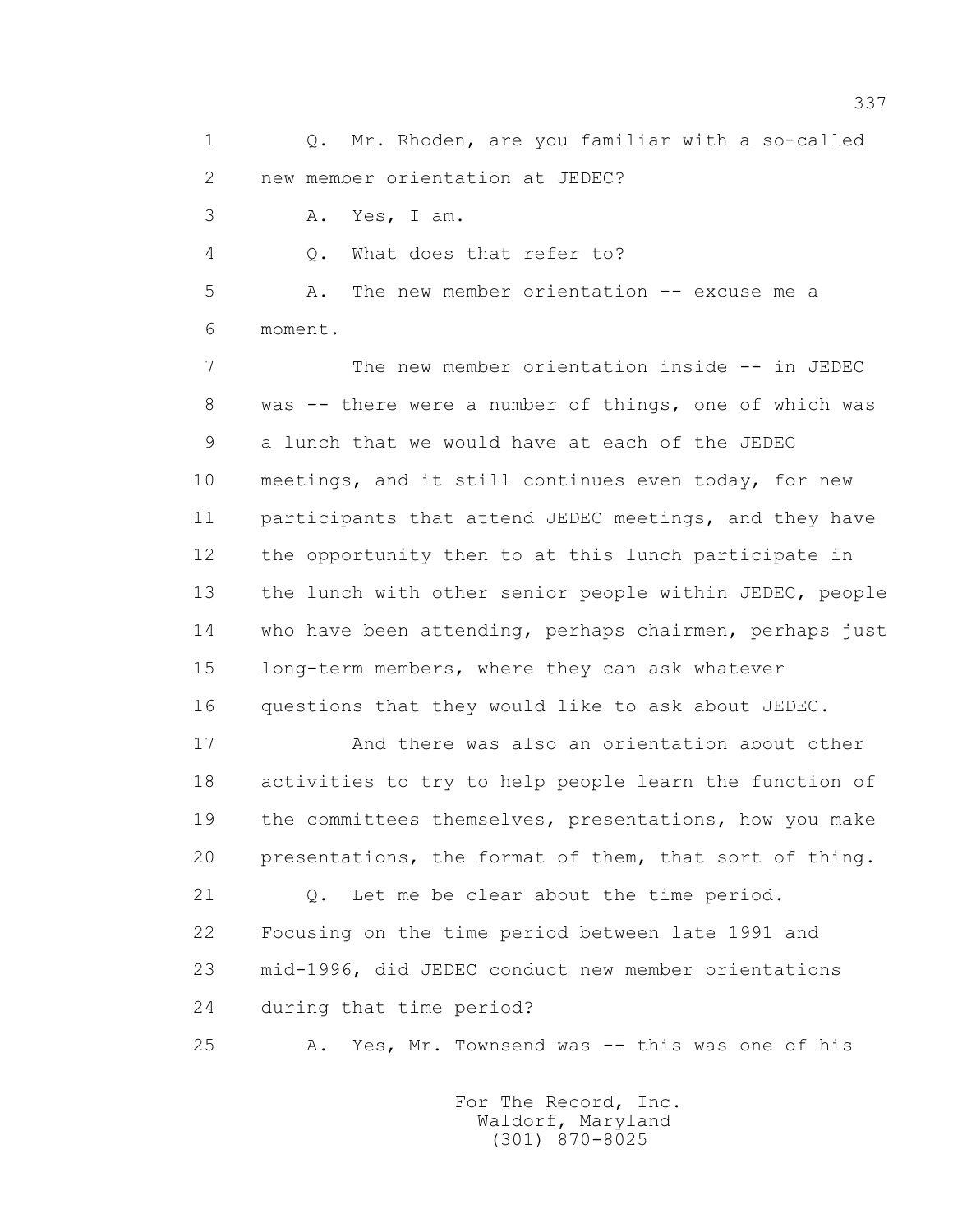1 passions, if you will. The passion for the patent 2 policy and the passion for helping new members. Since 3 he was one of the original members of the JC-42 4 committee, he had an in-depth knowledge of the need to 5 help new people coming in understand how and what was 6 taking place. So, yes, this activity took place at I 7 think almost every meeting.

 8 Q. And was this activity conducted at the JC-42.3 9 subcommittee level?

10 A. Yes. Actually, it was conducted throughout 11 the -- it would be a particular day or a particular day 12 through the week, and as part of his patent tracking 13 policy, often he would make other presentations to try 14 to help people come up to speed and then offer the 15 lunch and things afterwards to anybody who wished to 16 have additional information.

 17 Q. You referred to events during the week. Could 18 you explain what you meant by that, please?

19 A. Oh, of course. The JC-42 committee, as I 20 mentioned, is made up of multiple point committees, and 21 the meetings would occur sequentially such that we all 22 had the opportunity to attend each of the committee 23 meetings. And so the events that I'm talking about are 24 particular committee meetings. Some may take a whole 25 day, some may not, and they would be sequentially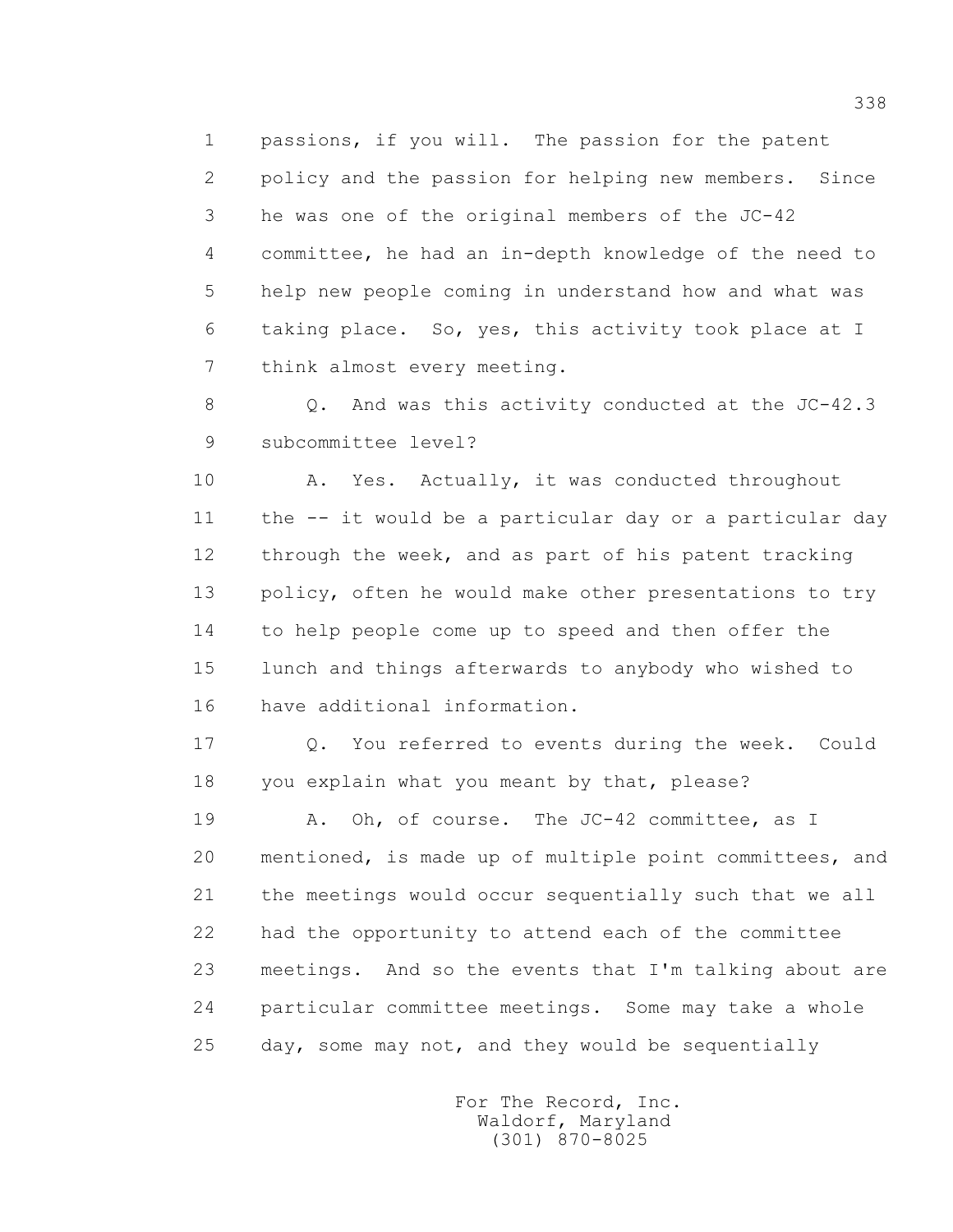1 organized, much the same way -- we still do it pretty 2 much the same way today.

 3 Q. Just to be clear, you are referring to the 4 meeting of the 42.1 subcommittee would occur, followed 5 by the meeting of the 42.2 subcommittee?

 6 A. It's not necessarily in order, 42.1, .2, .3, 7 but certainly there would be a relationship of 8 certainly the meeting of point committees. There would 9 be a meeting of JC-42.3, that would some block of time. 10 The meeting of JC-42.1 would be some other block of 11 time. And all of these would be -- the reference that 12 I'm using as these events would be committee meetings 13 that would take place during the course of the time 14 that we met for a few days or for a week.

 15 Q. By the way, was there much common membership 16 among the various pointed subcommittees within JC-42?

 17 A. Quite a bit. I would not say 100 percent. 18 That's one of the reasons that we made certain that we 19 repeated the patent tracking throughout each of the 20 subcommittees to make certain that everybody had the 21 opportunity to hear, ask questions, and the same thing 22 for the new member orientation. Mr. Townsend would 23 repeat his -- whatever message there, and he would 24 certainly make himself available for comment and 25 questions.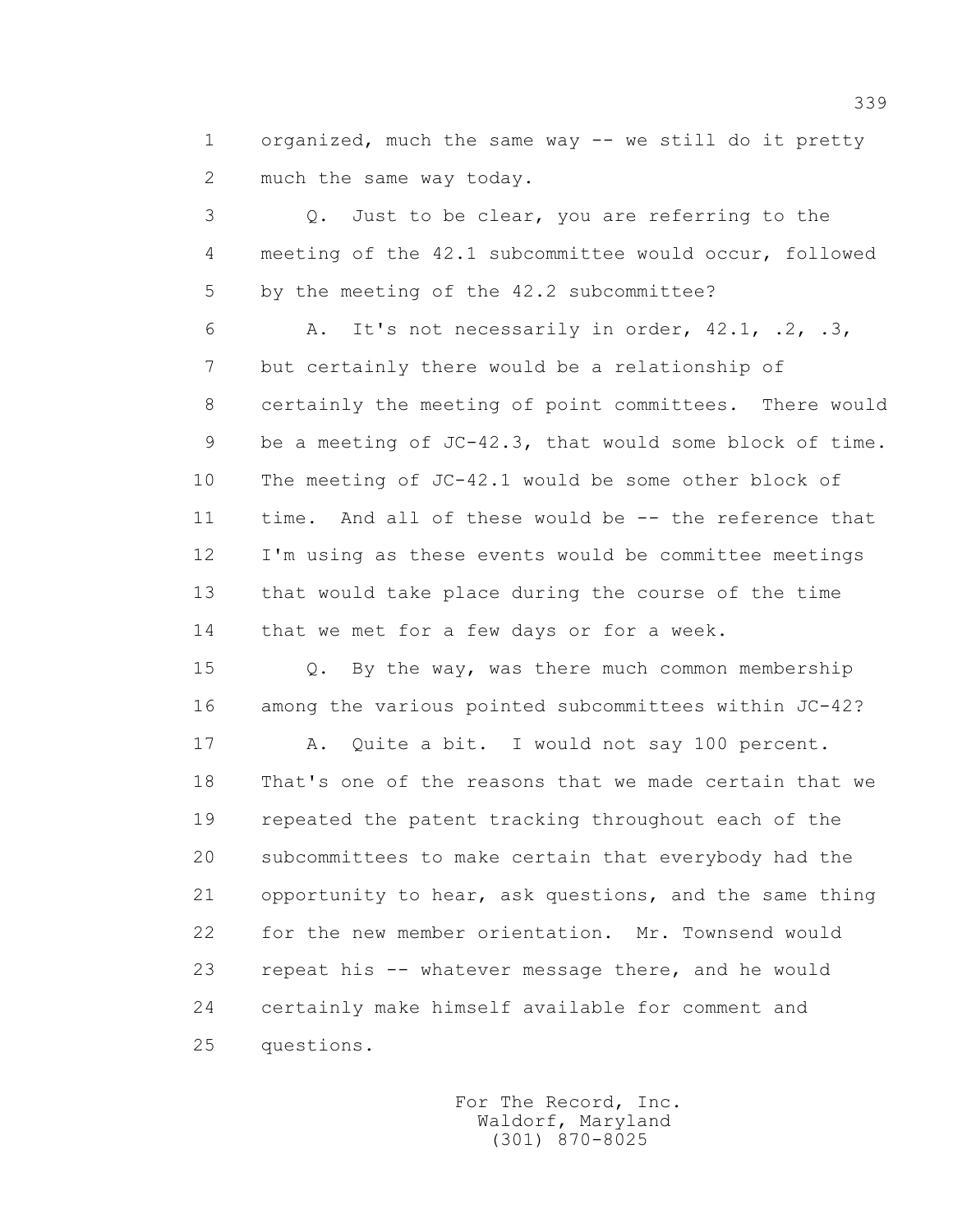1 0. Just to clarify for the record now, would it -- 2 would it be logical to assume, then, that many 3 companies or many individuals attending the 42.3 4 subcommittee might actually be in attendance at other 5 42 committee meetings for the course of a week or so? 6 A. Yes, that is correct. Many members still do 7 attend every single point committee or at least the 8 vast majority of them.

 9 Q. How many 42 committee meetings are there per 10 year?

11 A. Well, there are four regular meetings, once a 12 quarter, and depending upon the workload for the 13 committee, the amount of work that we have to do, we 14 often times hold special committee meetings in between 15 meetings, and so somewhere between four and eight. In 16 times of high activity, we will have eight meetings per 17 year and almost always have five. Four is a pretty 18 rare occurrence.

 19 Q. Was that also the case between late 1991 and 20 mid-1996?

 21 A. Yes, there were a lot of meetings during that 22 period of time.

 23 Q. By the way, looking again at late 1991 through 24 mid-1996, approximately how many members were there in 25 the 42.3 subcommittee?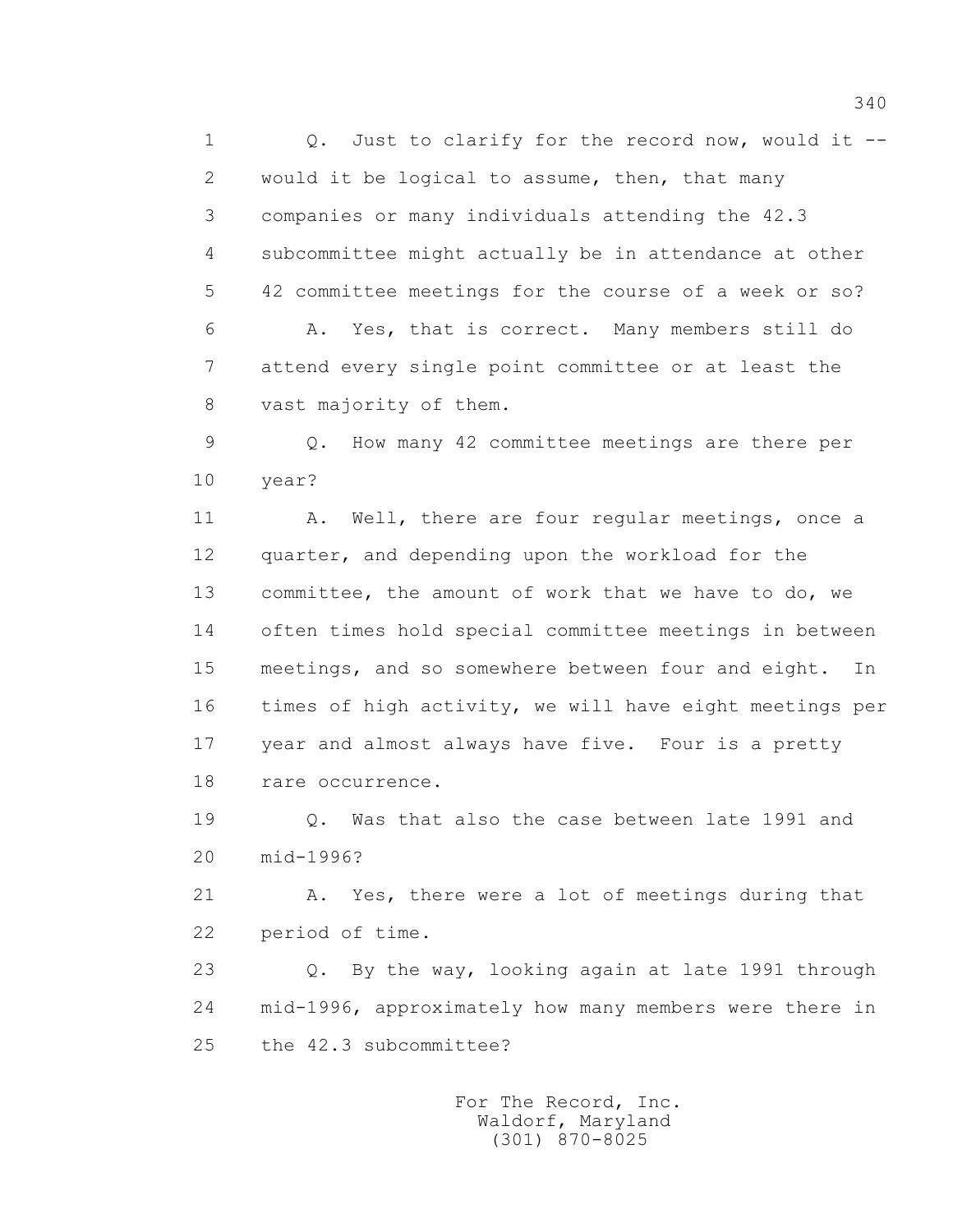1 A. The number of members, probably on the order -- 2 when we talk about members, there are member companies. 3 Many companies would send multiple people, so in a 4 typical room would be, say, 50, 60, 70 people or so, 5 but the number of member companies present would 6 usually be somewhere around 40 or 50, something like 7 that. 8 Q. Please correct me if I'm wrong, but would it be 9 fair to assume from what you've just said that there 10 might be 60 or 70 individuals attending meetings up to 11 a week per time four to five times per year? 12 A. Yes, that is correct. 13 O. Coming back now to the new member orientations, 14 did you ever participate in any new member 15 orientations? 16 A. Yes, on many occasions I did. 17 0. And what was your role? 18 A. My role as a long-term member and sometimes 19 chairman was to participate and help the new members in 20 their understanding of what took place inside JEDEC. 21 Q. What, if any, discussion of patent issues took 22 place at the new member orientations? 23 A. The patent issues would be reviewed to see if 24 anyone had any questions, but by that time usually 25 everyone had heard the patent presentation by Mr.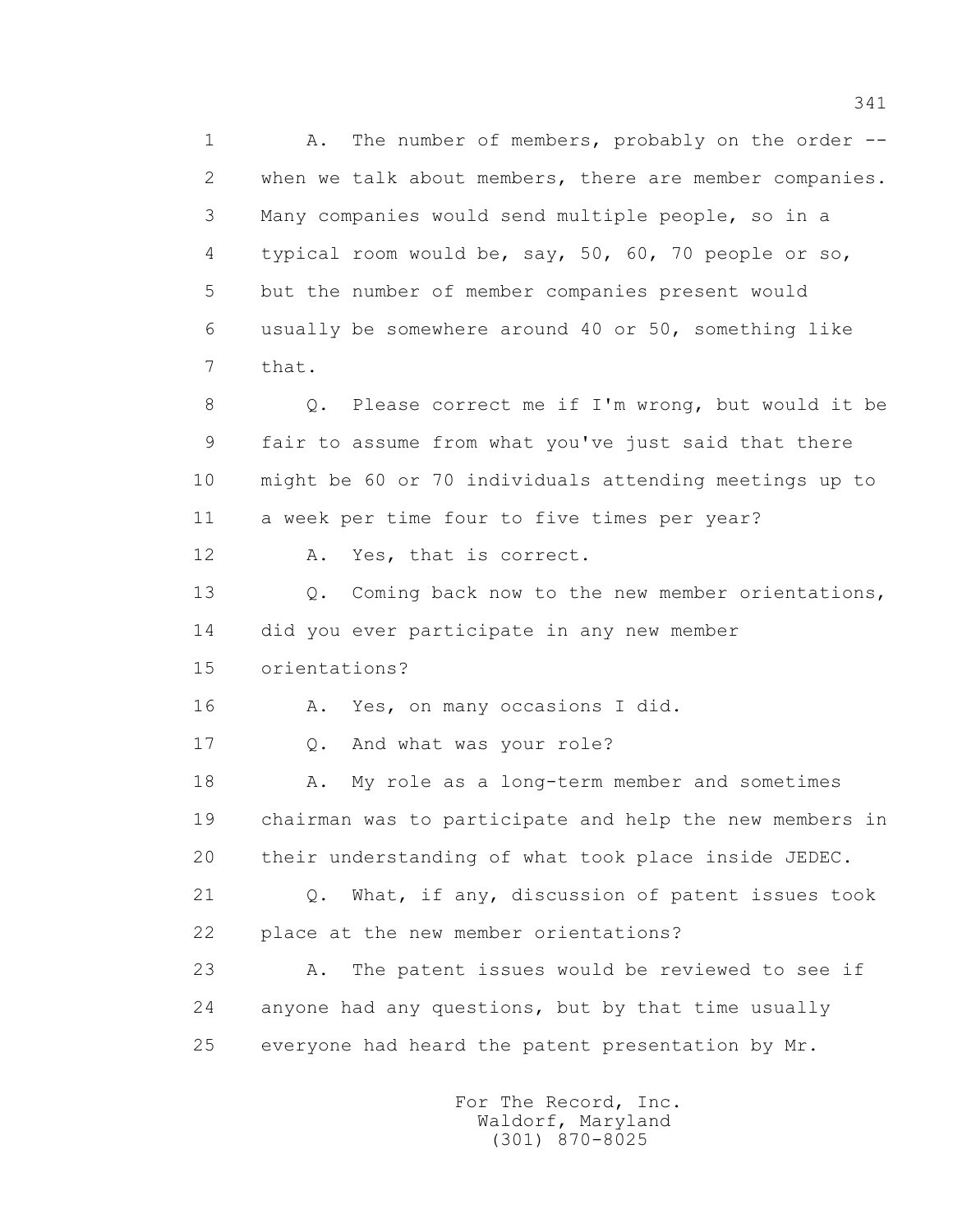1 Townsend, perhaps numerous times. So, it would -- it 2 occurred occasionally, but not often, with new members; 3 only if they had any kind of questions, obviously. 4 Q. Mr. Rhoden, if I could ask you to find CX-306 5 in the pile in front of you, I believe it should be in 6 the small pile. It should be a JEDEC sign-in sheet. 7 A. Okay, I've found it. I'm sorry. 8 Q. That's quite all right. 9 A. I'm trying to keep this straight, but it's a 10 pretty big stack of papers. I'm sorry. 11 Q. This is a document that bears a number of seals 12 across the top and underneath that reads Meeting 13 Attendance Roster. 14 Do you see that? 15 A. Yes, I do. 16 Q. Do you recognize this document? 17 A. Yes. 18 Q. What is it? 19 A. This is a sign-in sheet, and you can see the 20 JEDEC logo or the old logo at least in the upper 21 left-hand corner and the EIA logo in the middle of the 22 page. This is a sign-in sheet that we would use at 23 every meeting. People would sign in here, and this 24 would be transferred to the head of the minutes, would 25 be from a sheet like this.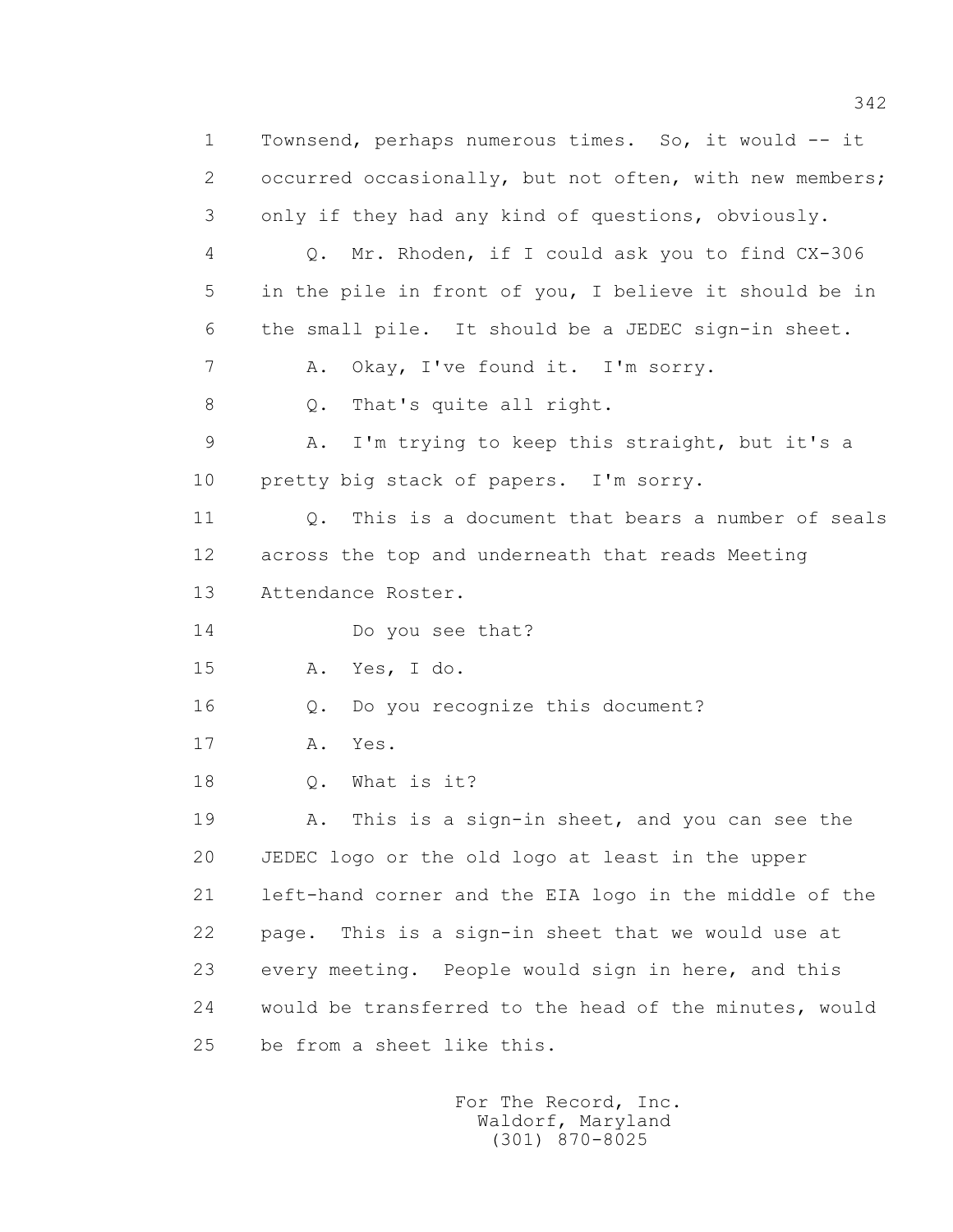1 Q. Between late 1991 and mid-1996, do you recall 2 signing a sheet similar to this?

 3 A. Yes, every attendant would have signed 4 something like this.

 5 Q. Just to be certain I understand, I believe you 6 said that the names are transferred from this sheet to 7 the minutes. Is that correct?

8 A. Oh, yes. Actually, the people sign in, and 9 then such that they are more legible, they are 10 transferred from or -- transferred from this sheet then 11 to the printed document, and you see at the head of all 12 of the meeting minutes, the names that appear at the 13 head of the meeting minutes would necessarily have 14 signed a sheet just like this to be transferred to that 15 point.

 16 Q. Let me direct your attention to the first page 17 of this document, please, and specifically to the 18 caption underneath the box reading Committee 19 Identification and Meeting Location but just above the 20 columns where it says, Name (Please Print).

 21 In that box it reads, "To all Participants: 22 Subjects improper for consideration under the EIA Legal 23 Guides shall not be discussed at this meeting or 24 elsewhere, see Part 1, General Guides (reverse side). 25 See Special Guides in Parts II and III for engineering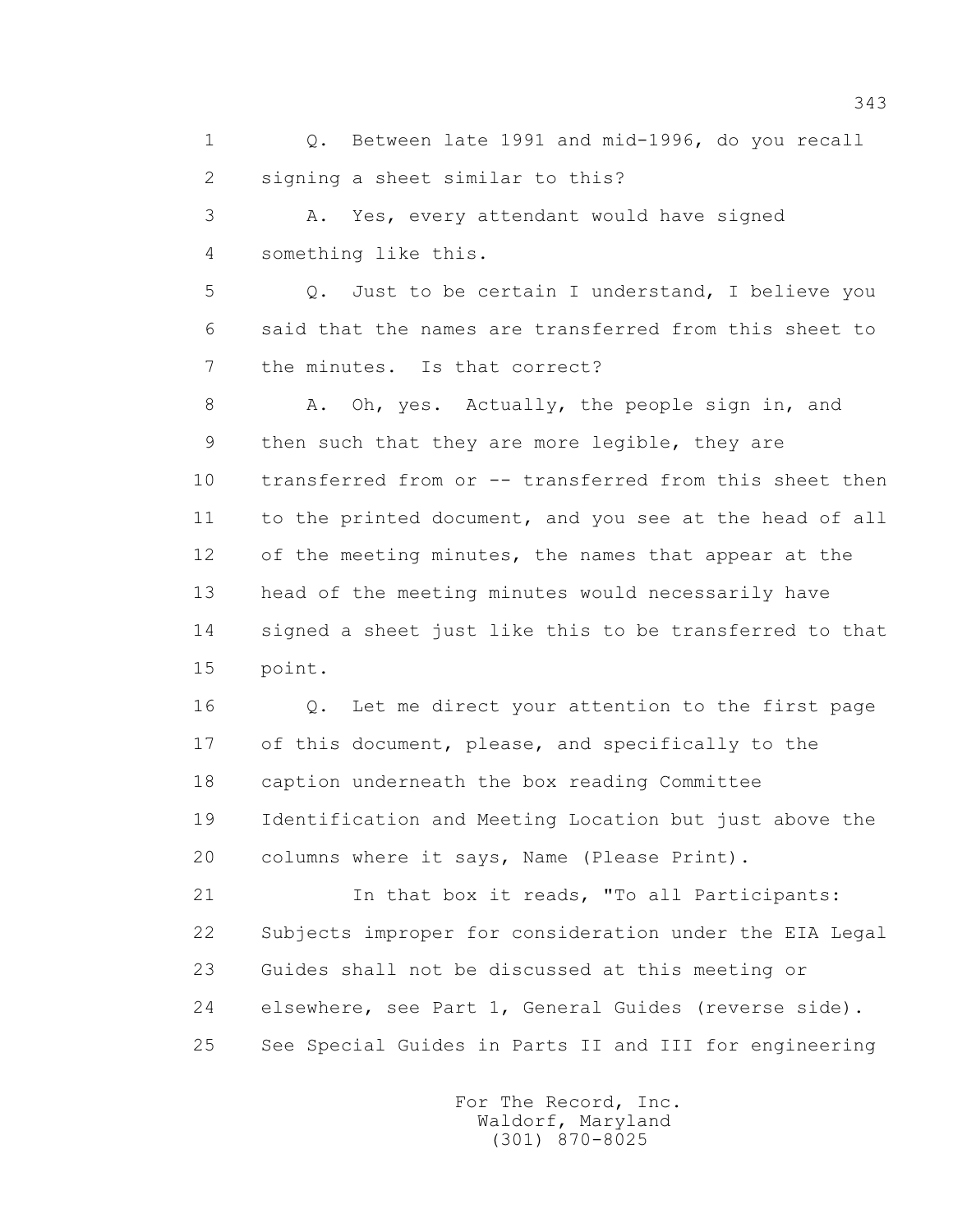1 standardization and marketing date programs, 2 respectively." 3 Then it continues, "Subjects involving 4 patentable or patented items shall conform to EIA 5 policy (reverse side). Consult the EIA General Counsel 6 about any doubtful question." 7 Do you see that? 8 A. Yes, I do. 9 Q. Now, between the time of late 1991 and 10 mid-1996, did you have an understanding of the term 11 "patentable or patented items" as used on this sign-in 12 sheet? 13 A. Yes, I did. 14 Q. What was your understanding at that time? 15 A. My understanding is anything that an individual 16 company claimed ownership, anything that they claimed 17 could be patentable, then that references the 18 patentable terminology that you see here, so that was 19 my understanding. 20 Q. That sentence reads, "Subjects involving 21 patentable or patented items shall conform to EIA 22 policy." 23 Did you have an understanding of what that 24 sentence meant? 25 A. Oh, certainly. That means that everyone had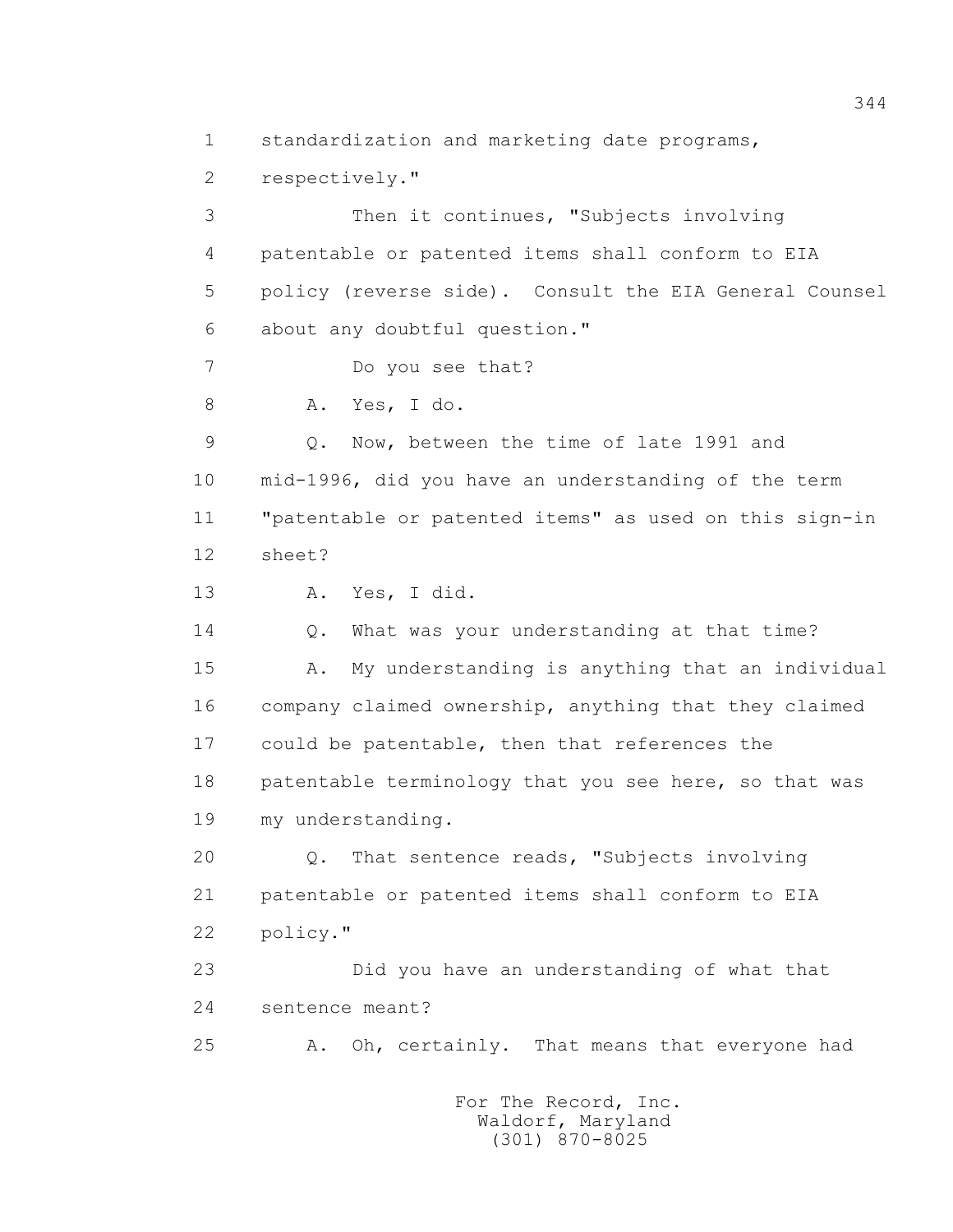1 the obligation to disclose. The patent policy is very 2 important to the operation of JEDEC, and so it's 3 repeated as many places as essentially we could put it, 4 here, the sign-in sheet, it's referred to in the 5 meetings, put on all the documents. 6 Q. And then the final part that I read, "Consult 7 the EIA General Counsel about any doubtful question," 8 again, between late 1991 and mid-1996, would that 9 reference also have been to Mr. John Kelly? 10 A. Yes, that would be to Mr. John Kelly during 11 that period of time. 12 Q. Mr. Rhoden -- actually, strike that, please. 13 Your Honor, at this time I would like to offer 14 into evidence CX-306. 15 JUDGE McGUIRE: Mr. Perry? 16 MR. PERRY: No objection. 17 JUDGE McGUIRE: So entered. 18 (CX Exhibit Number 306 was admitted into 19 evidence.) 20 BY MR. OLIVER: 21 Q. Mr. Rhoden, if I could ask you to locate JX-54 22 in front of you, it should be the EIA Style Manual. 23 A. Okay. 24 MR. OLIVER: Your Honor, could I request -- 25 THE WITNESS: I'm sorry, I'm having trouble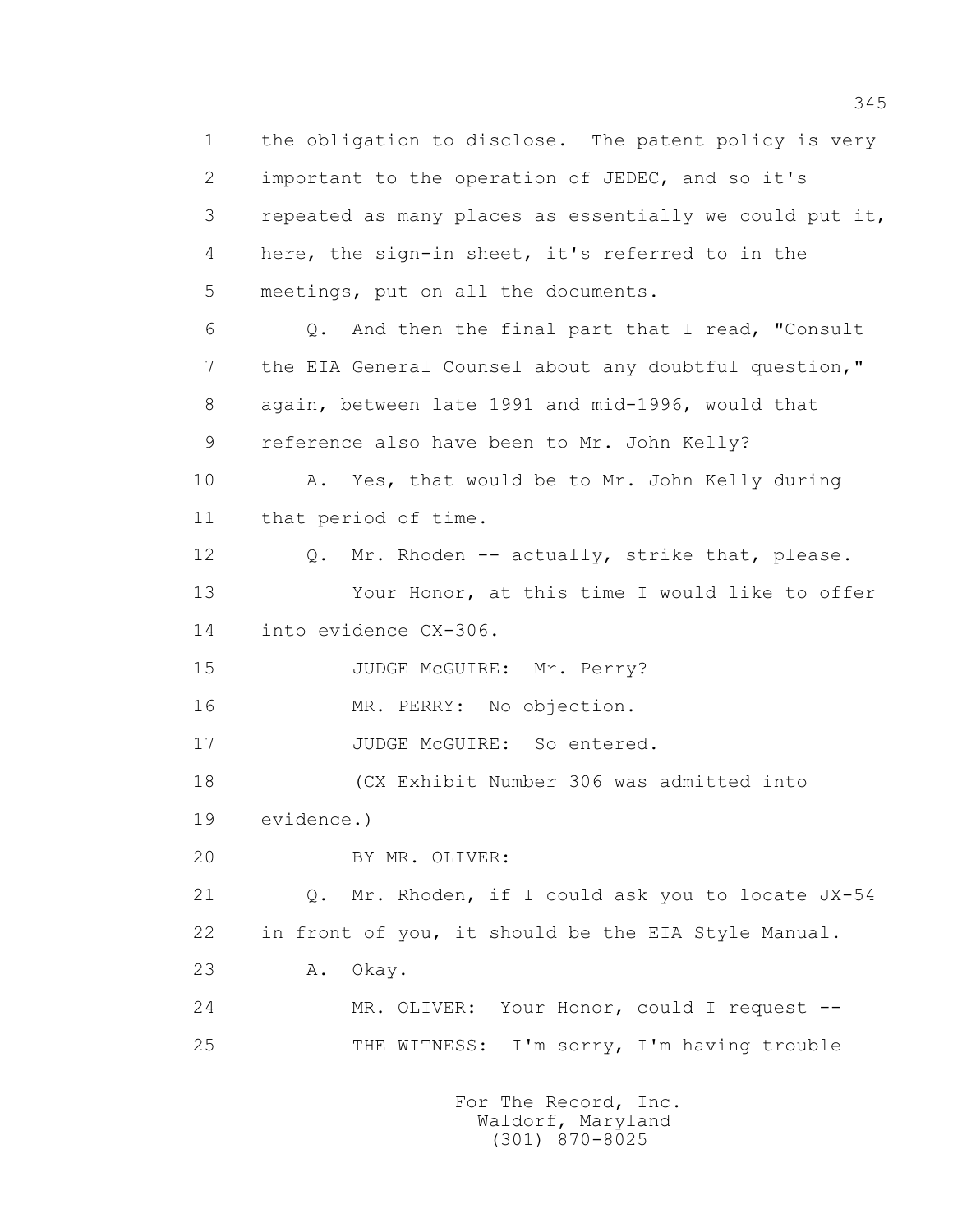1 finding it.

 2 MR. OLIVER: Could I request that one of our 3 attorneys help Mr. Rhoden find the document? 4 JUDGE McGUIRE: Yes, that would be fine. Go 5 ahead and approach. 6 MR. OLIVER: May I approach, Your Honor? 7 JUDGE McGUIRE: Go ahead. 8 MR. OLIVER: I apologize, Your Honor, if we 9 could have just a moment to locate that document. 10 MR. STONE: Your Honor, is it a problem if 11 while this is going on if I just leave and -- 12 JUDGE McGUIRE: Oh, go ahead. Is this a good 13 time to take a 10 or 15-minute break at this time? 14 MR. OLIVER: That would be fine, Your Honor. 15 JUDGE McGUIRE: Let's take a break. We will be 16 back here at quarter until 12:00. We are in recess. 17 (A brief recess was taken.) 18 JUDGE McGUIRE: This hearing is back in order, 19 and you may continue at this time, Mr. Oliver. 20 MR. OLIVER: Thank you, Your Honor. 21 BY MR. OLIVER: 22 Q. Mr. Rhoden, do you now have in front of you a 23 document marked as JX-0054? 24 A. Yes, I do. 25 Q. It should bear a caption EIA Engineering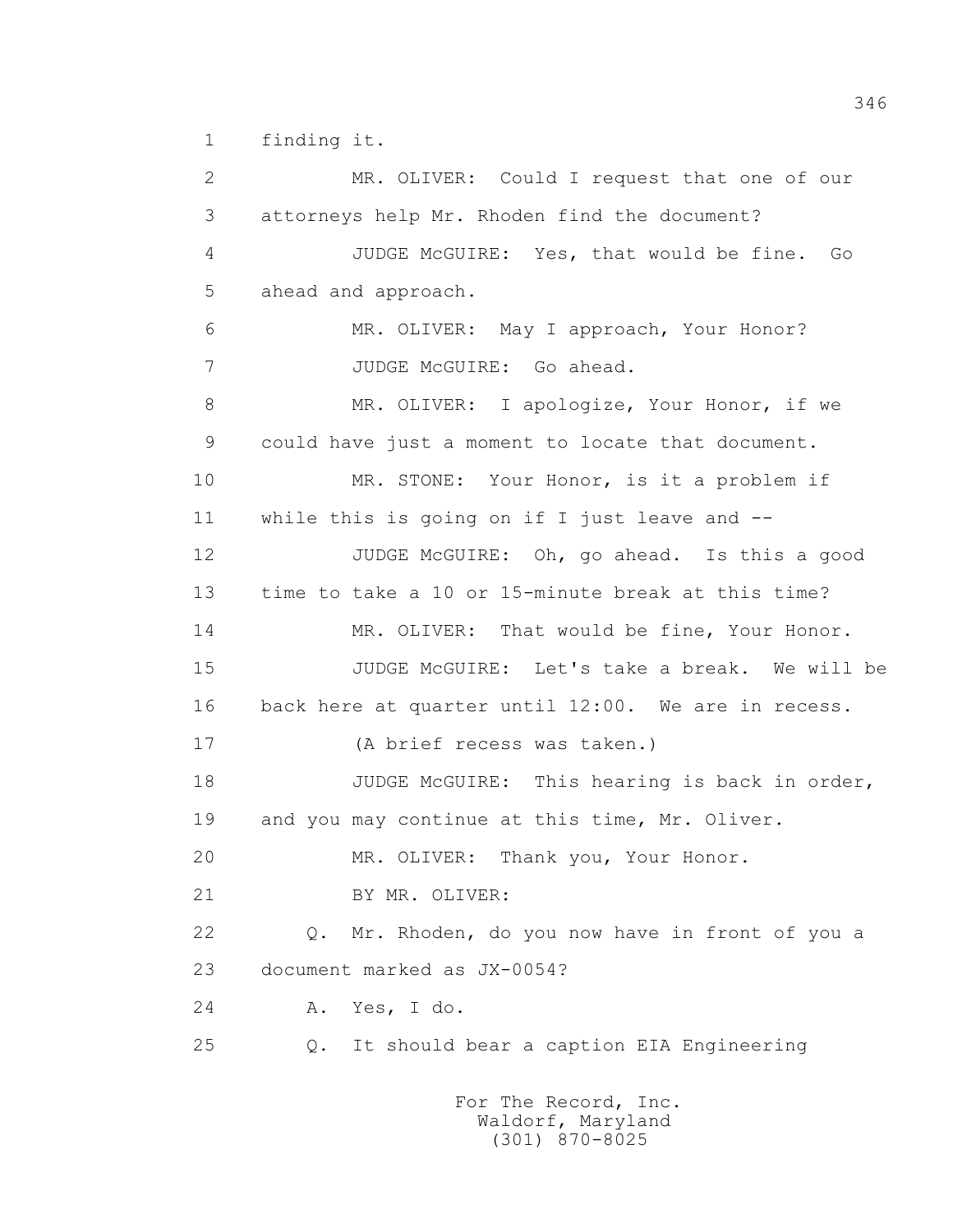1 Publication, Style Manual.

 2 A. Yes. 3 Q. Do you recognize this document? 4 A. Yes, I do. 5 0. What is this document? 6 A. This is the style manual for publications 7 created inside of EIA, EIA and also JEDEC, even though 8 at this time EIA/JEDEC -- JEDEC was a part of EIA 9 officially. 10 Q. How did you become familiar with this document? 11 A. This document is -- was provided to all the 12 people that were part of any of the JEDEC committees, 13 and I assume also for TIA and EIA, but I have no 14 knowledge about that. 15 Q. Now, if I could direct your attention, please, 16 to page 9 of JX-54. Towards the bottom of that page, 17 there's a caption that reads 3.4, Patented Items or 18 Processes. 19 Do you see that? 20 A. Yes, I do see it. 21 Q. If I could read a couple of sentences there for 22 you. "Avoid requirements in EIA standards that call 23 for the exclusive use of a patented item or process. 24 No program standardization shall refer to a patented 25 item or process unless all of the technical information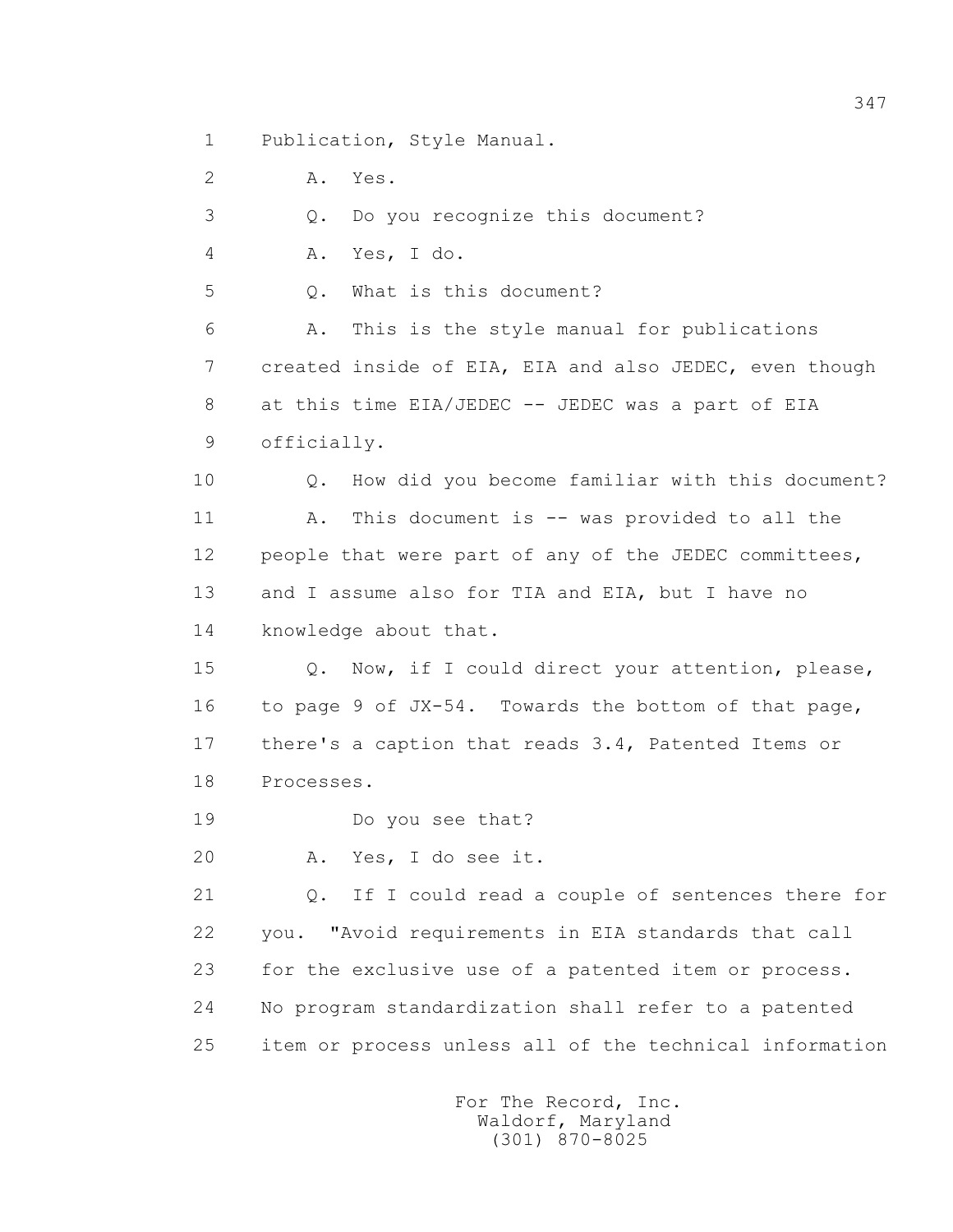1 covered by the patent is known to the formulating

2 committee or working group."

3 Do you see that?

4 A. Yes, I do.

 5 Q. Between late 1991 and mid-1996, did you have an 6 understanding of that passage?

7 A. Yes, I did.

 8 Q. What did you understand the term "no program 9 standardization shall refer to a patented item" to 10 mean?

11 A. As I referred before, the concept is -- of the 12 policy is that once disclosure has been made of any IP, 13 it is a requirement that discussion about that topic 14 cease until the guideline as you see written here is 15 actually met.

 16 In other words, the holder of the IP provided 17 the information, the technical information, and 18 necessarily the letter stating their willingness to 19 comply with the policy.

 20 Q. If I could continue reading that passage, it 21 continues, "and the committee chairman has received a 22 written expression from the patent holder that one of 23 the following conditions prevails: 1, a license shall 24 be made available without charge to applicants desiring 25 to utilize the patent for the purpose of implementing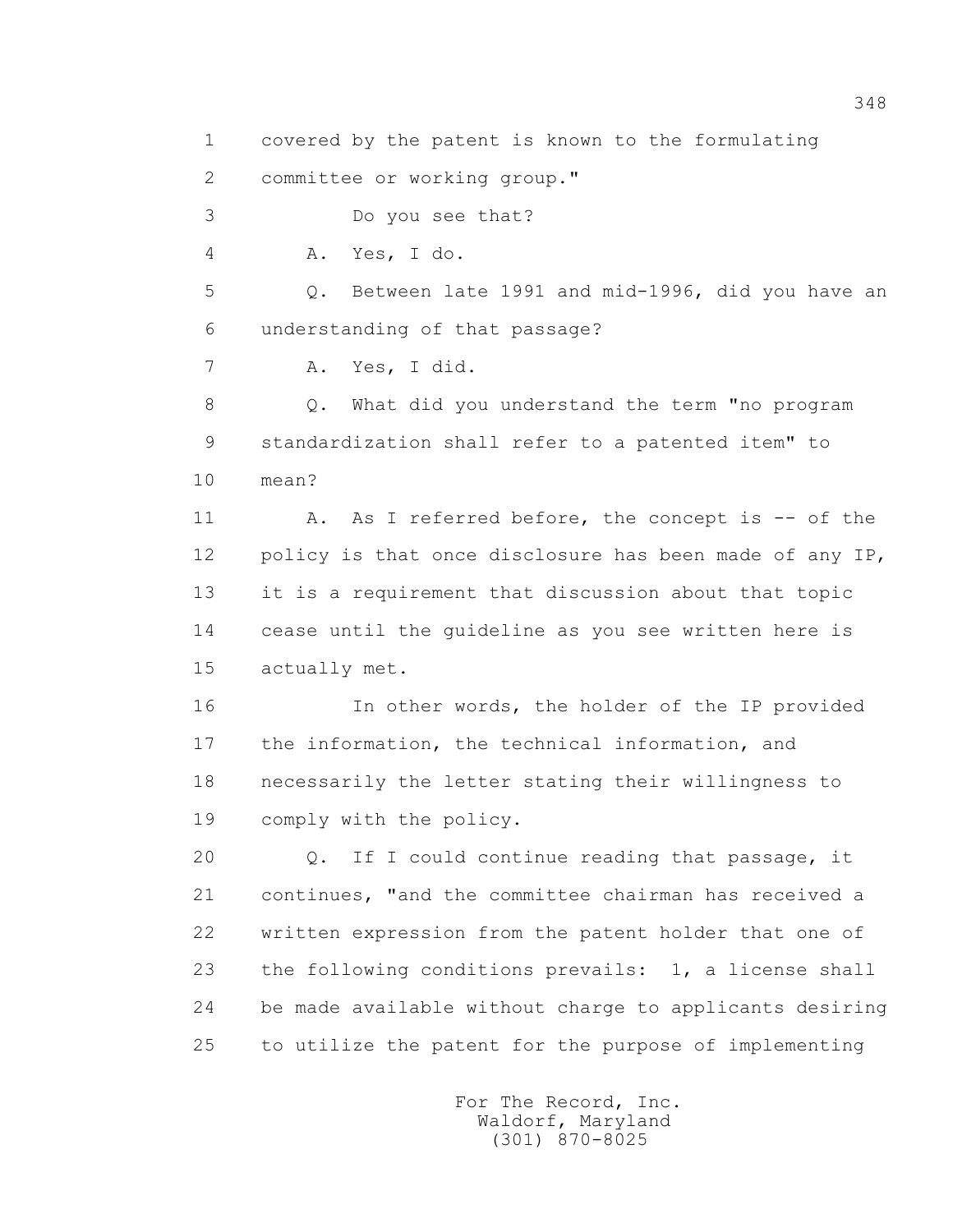1 the standard, or 2, a license shall be made available 2 to applicants under reasonable terms and conditions 3 that are demonstrably free of any unfair 4 discrimination." 5 Do you see that? 6 A. Yes, I do. 7 Q. Again, between late 1991 and mid-1996, did you 8 have an understanding of that passage? 9 A. Yes, I did. 10 Q. What was your understanding at that time of the 11 term "unfair discrimination"? 12 A. Well, essentially unfair discrimination would 13 refer to -- it -- perhaps it's better if I state it in 14 this way: It is a requirement that all people be able 15 to use the standards as they're created, and so unfair 16 discrimination would be if people were prohibited for 17 whatever reason from actually using or implementing a 18 standard that was created, so that's why this was a 19 requirement at that time. 20 Q. Between late 1991 and mid-1996, under what 21 circumstances, if any, would JEDEC members have 22 included a technology for standardization if they 23 understood in advance that the technology would not 24 have been offered to everyone on a non-discriminatory 25 basis?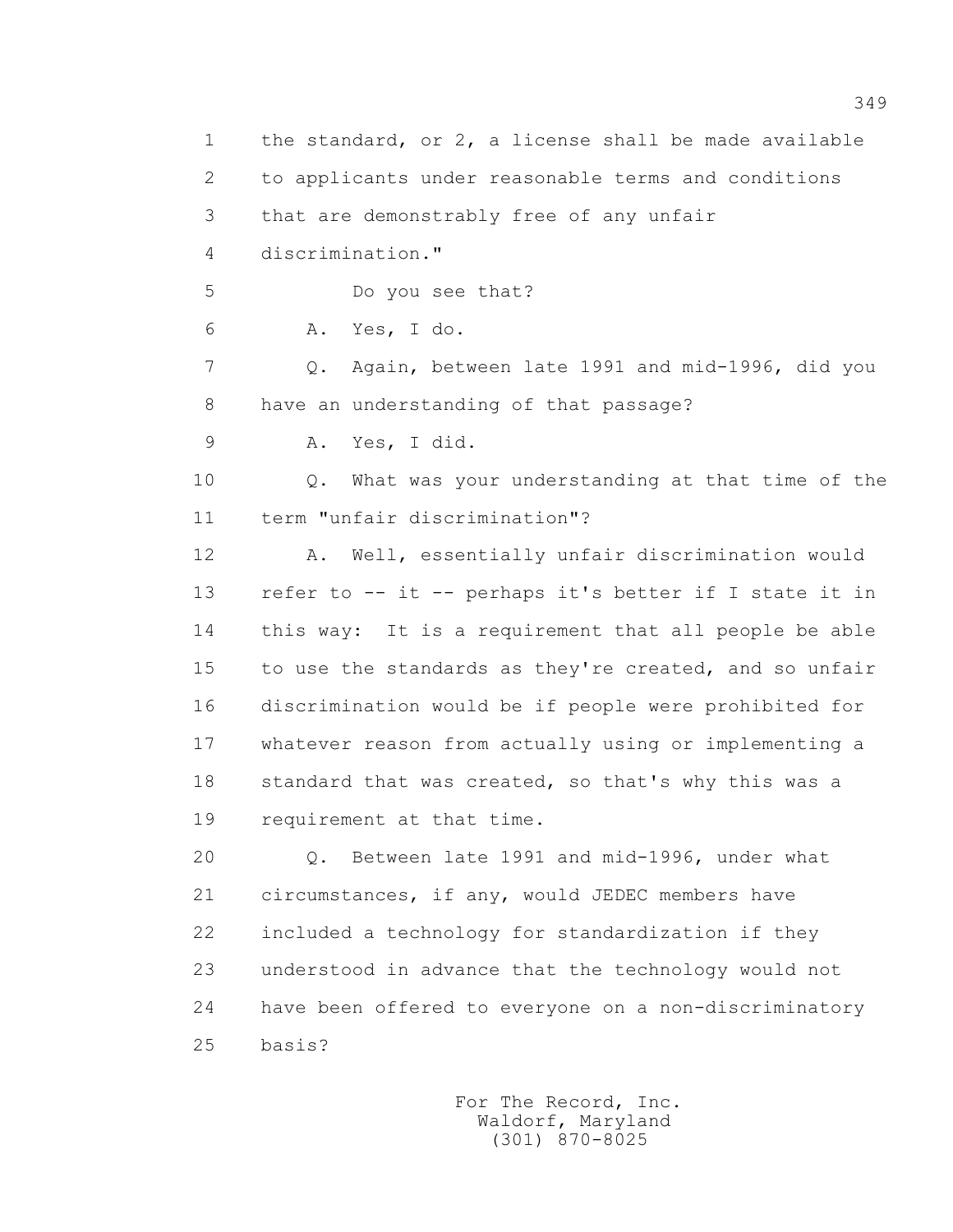1 A. There is no case -- 2 MR. PERRY: Excuse me, Your Honor, I would like 3 to object. I think that was calling -- lacks 4 foundation and calls for speculation unless we're 5 talking about his own understanding. 6 JUDGE McGUIRE: Overruled. 7 Sir, if you have any answer to that question, 8 you may go ahead and answer. 9 THE WITNESS: Yes, there is no case where the 10 patent process would have been included in a 11 standardization process if it was known and if the IP 12 holder was not willing to provide it on free or 13 nondiscriminatory terms. That would not happen. 14 BY MR. OLIVER: 15 Q. Thank you. 16 If I could ask you to find JX-28 in the small 17 pile in front of you, this should be a -- I'm sorry, I 18 take that back. It is in the large pile. It's a 19 December 1995 set of minutes. 20 A. Okay, you say it's JX-28? 21 Q. JX-28, yes. 22 A. Okay. 23 JUDGE McGUIRE: All right, just so I'm clear 24 here, tell me what exactly is in JX-28 at this point. 25 MR. OLIVER: Excuse me?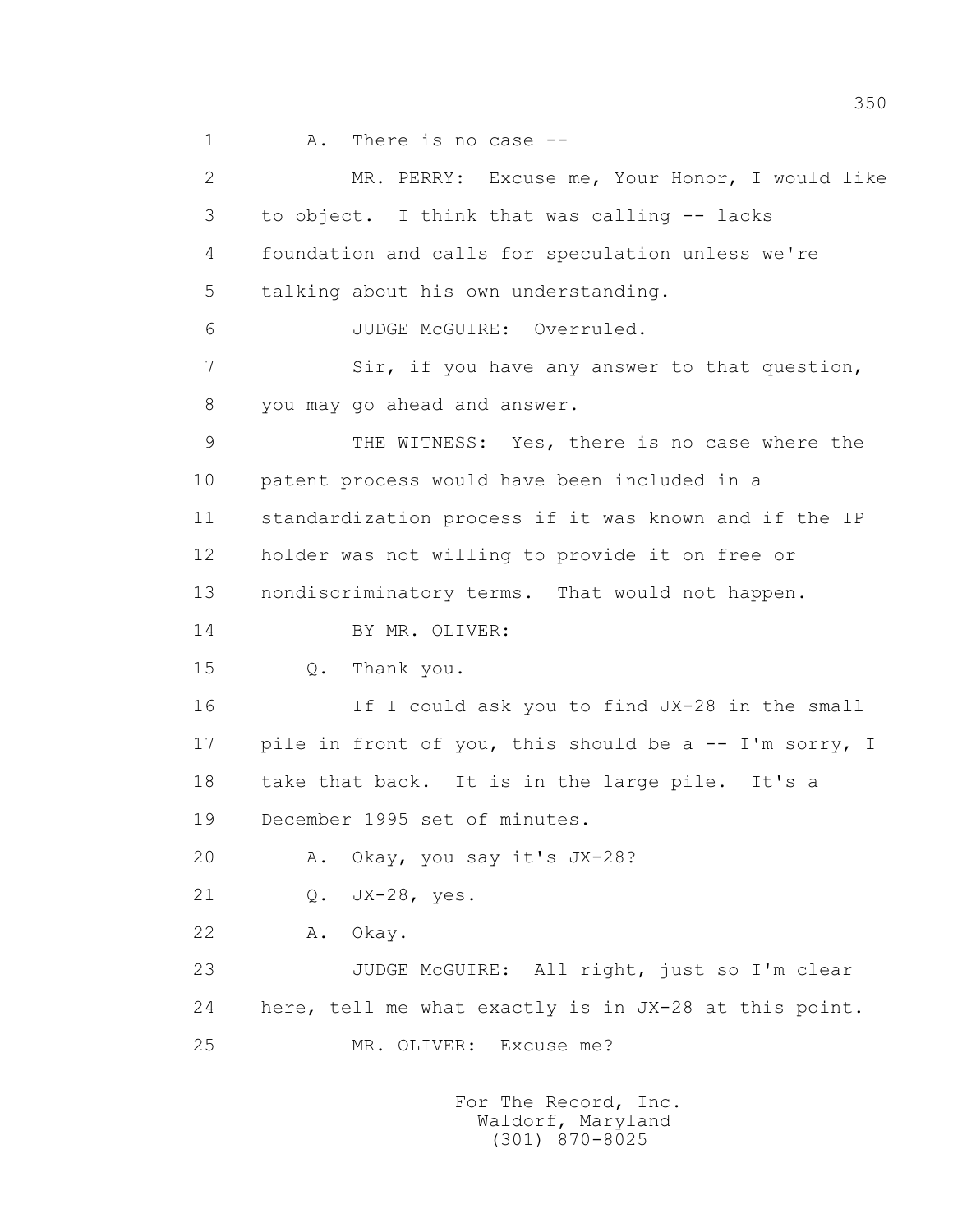1 JUDGE McGUIRE: What is JX-28 that we're 2 referring to now? 3 MR. OLIVER: JX-28 is a set of the minutes from 4 the December 1995 meeting of the JC-42 -- 5 JUDGE McGUIRE: As opposed to what we talked 6 about earlier between the parties as being a joint 7 exhibit, is that -- I just want to be sure there's no 8 confusion here. 9 MR. OLIVER: This is one of the joint exhibits 10 that we have identified as JX -- 11 JUDGE McGUIRE: Okay, but it hasn't been 12 offered up until this point, is that correct, because I 13 know we had the agreement, and that agreement has been 14 vacated as of this morning, so I just want to be clear 15 so we know where we're headed. 16 MR. PERRY: This is a separate proof, Your 17 Honor, of mostly JEDEC minutes, where several weeks 18 ago, in fact, we agreed to give JX designations to a 19 set of minutes that -- 20 JUDGE McGUIRE: Okay, I just want to be clear 21 so it's not confused ultimately with any other items of 22 evidence that are going to be marked JX or joint 23 exhibits, but it is a joint exhibit, right? 24 MR. OLIVER: Yes, Your Honor. 25 MR. PERRY: Yes, Your Honor, and I don't think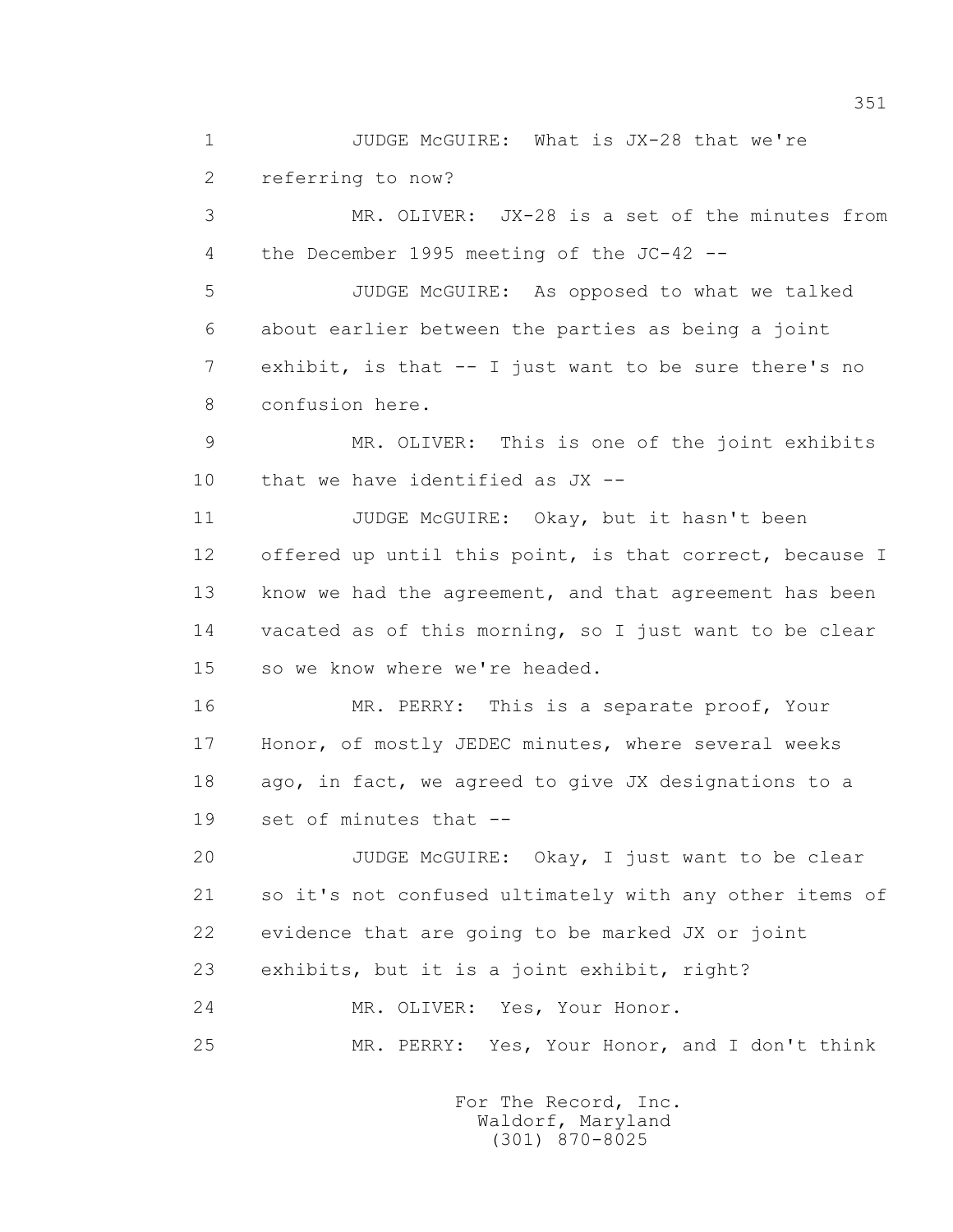1 actually the practical requirements of remarking 2 everything means that we're ever going to have any more 3 JX, just because the courtroom is full of RX and CX. 4 JUDGE McGUIRE: Okay, I understand. 5 (Discussion off the record.) 6 JUDGE McGUIRE: Okay, can we comment on that? 7 Have these been offered and entered through this point 8 either through agreement of the parties that is not 9 included in the April 29th agreement, but was there an 10 earlier agreement through the parties that these should 11 be entered into evidence? 12 MR. PERRY: There was an earlier agreement that 13 there would be no objection made if they were offered. 14 I don't believe we discussed that they would all come 15 in at once. 16 JUDGE McGUIRE: Right, and I am not asking they 17 all come in at once, but I guess at some point, then, 18 if you are going to have this offered, then it needs to 19 be offered, right, and then there will be no 20 opposition, I assume. 21 MR. PERRY: Correct. 22 JUDGE McGUIRE: Because this is not -- as of 23 this time, it hasn't been offered. You may have an 24 understanding, but it hasn't been offered. 25 MR. OLIVER: Okay.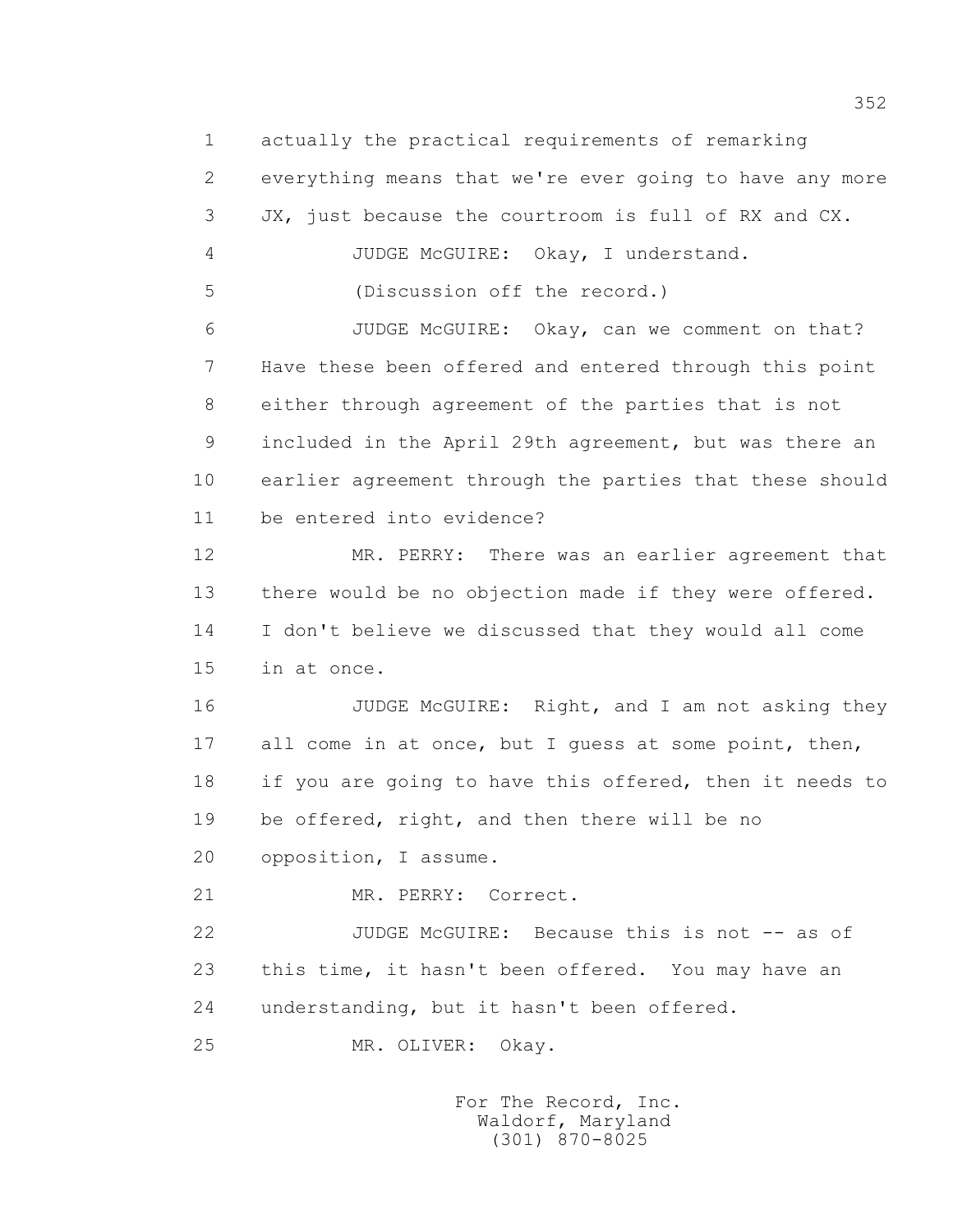1 JUDGE McGUIRE: Okay? 2 MR. OLIVER: Yes, thank you, Your Honor. 3 With that in mind, at this time, we would like 4 to offer JX-54 for admission into evidence, please. 5 JUDGE McGUIRE: Mr. Perry, any objection? 6 MR. PERRY: No objection. 7 JUDGE McGUIRE: If not, so entered. 8 (JX Exhibit Number 54 was admitted into 9 evidence.) 10 BY MR. OLIVER: 11 Q. Mr. Rhoden, do you have JX-28 in front of you 12 now? 13 A. Yes, I do. 14 Q. Do you recognize this document? 15 A. Yes, I do. 16 Q. What is it? 17 A. This document is JC-42.3 DRAM committee meeting 18 minutes from December 1995. 19 Q. If I could direct your attention to page 49 of 20 JX-28. 21 A. Okay. 22 MR. OLIVER: Excuse me one moment, Your Honor, 23 please. 24 (Brief pause.) 25 BY MR. OLIVER: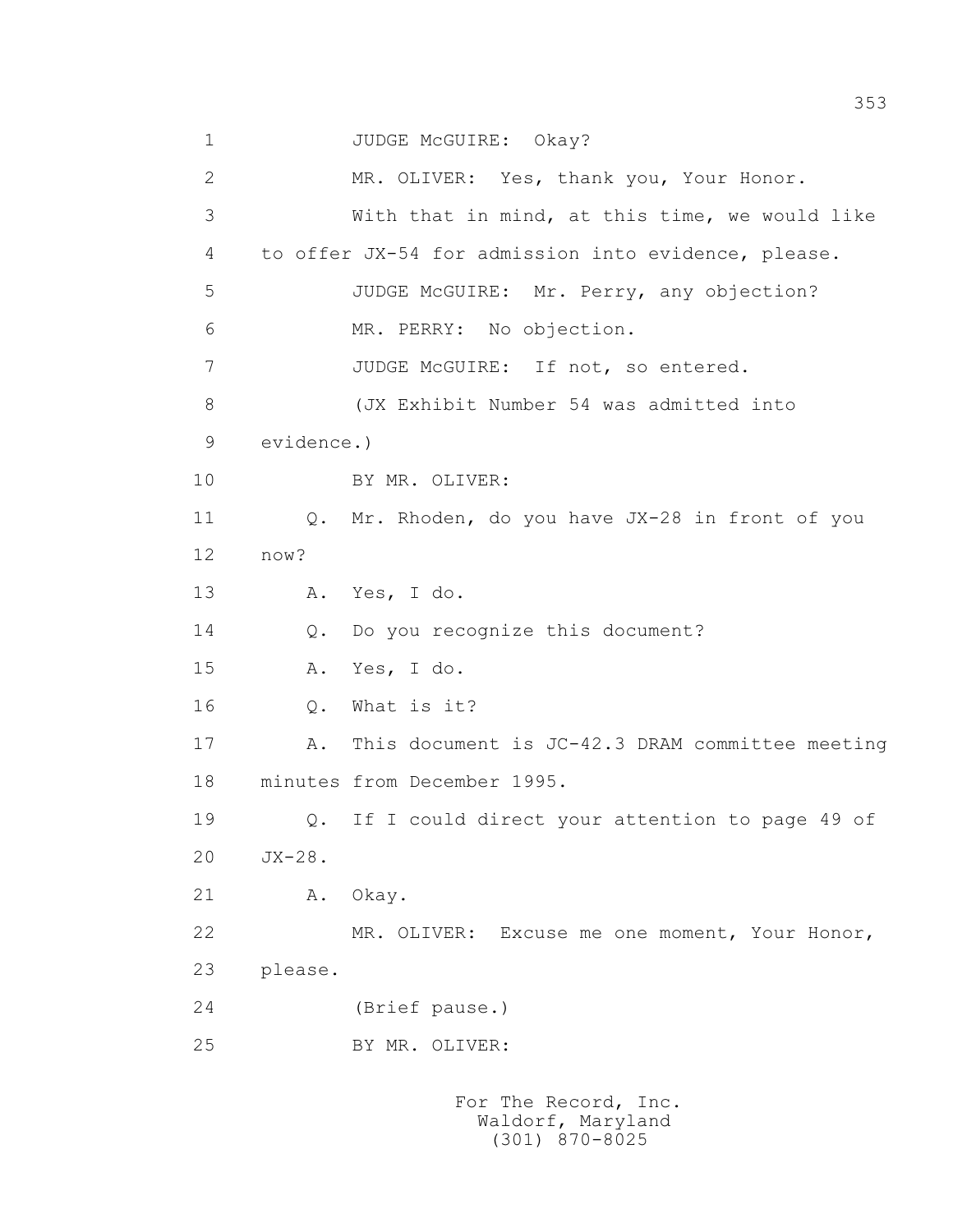1 Q. My apologies, Mr. Rhoden, if I could actually 2 ask you to set that document aside. 3 A. Okay. 4 Q. And instead, if you could please locate JX-59. 5 A. Okay. 6 Q. This should be a small document bearing a JEDEC 7 caption at the top and seals at the top. 8 A. JX-59? 9 Q. Yes. 10 A. Okay, I have it. 11 0. Okay, JX-59 is a document, it says JEDEC Solid 12 State Products Engineering Council at the top with 13 seals on the left and right-hand side. 14 Do you see that? 15 A. On the right-hand side? Yes. 16 Q. The seals on both the left and right-hand side 17 of the caption? 18 A. Yes, I do. 19 Q. And then a few line downs, it says, "Committee 20 ballot, JC-42.3-92-85, item number 376.3." 21 Do you see that? 22 A. Yes, I see that. 23 MR. PERRY: Your Honor, I didn't seem to get 24 that, if I could just look at it or get another copy. 25 MR. STONE: I have it, Mr. Perry.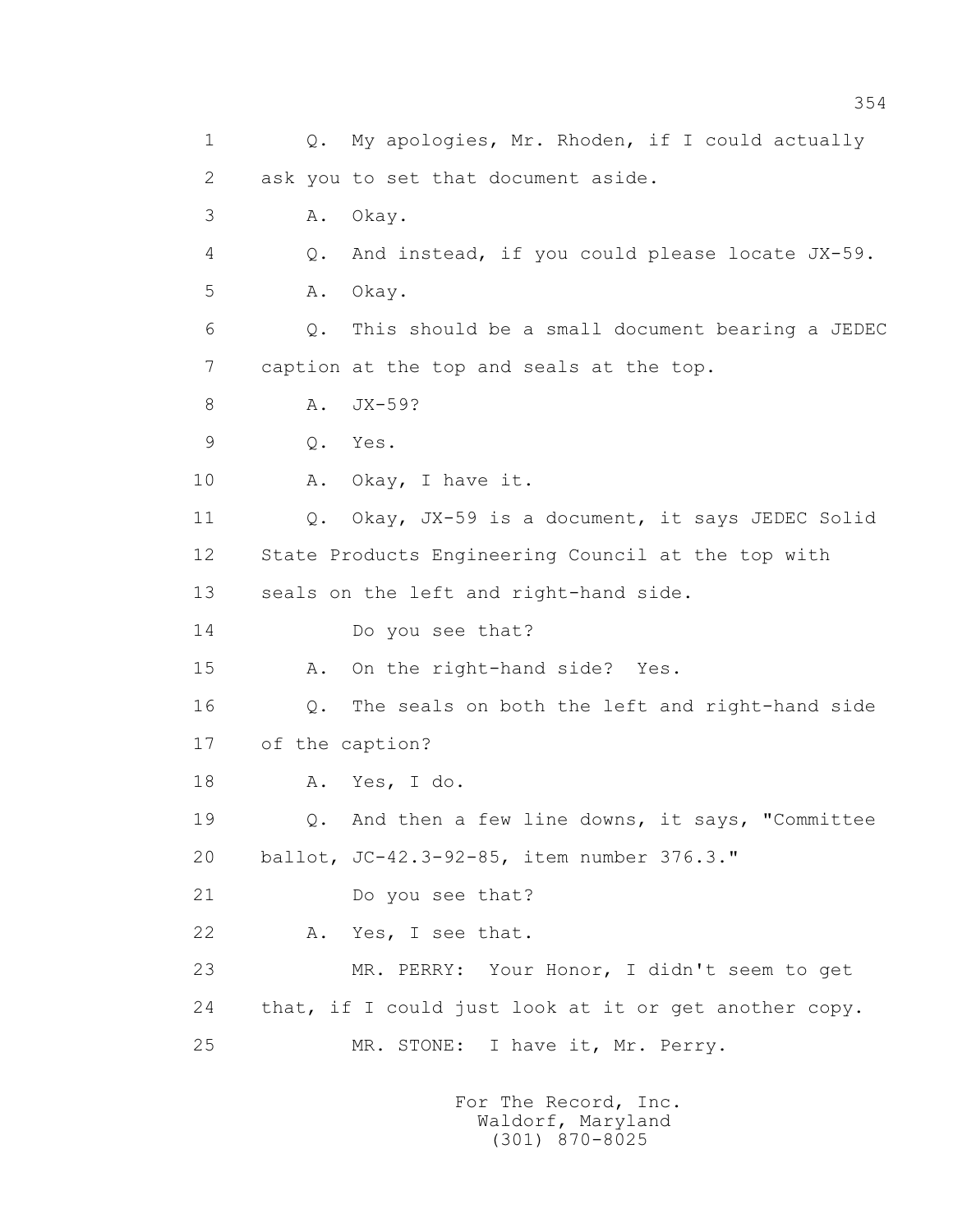1 MR. PERRY: I have got it. Thank you. 2 JUDGE McGUIRE: Go ahead. 3 BY MR. OLIVER: 4 Q. Mr. Rhoden, do you recognize JX-59? 5 A. Yes, I do. 6 Q. What is it? 7 A. This is a committee ballot from the committee. 8 0. What was the use of committee ballots? 9 A. This is -- when we would be heading down the 10 process of making decisions inside of JEDEC, this would 11 be one of the steps that would be involved in that 12 process. We would issue a committee ballot. 13 O. If I could direct your attention to page 2, 14 please. 15 A. Page 2, okay. 16 0. And if you see, starting about a quarter way 17 down the page, there are some blank lines to the 18 left-hand side with writing to the right. Do you see 19 that? 20 A. Yes, I do. 21 Q. And about five lines down, there's a blank 22 line, and next to that it reads, "If anyone receiving 23 this ballot is aware of patents involving this ballot, 24 please alert the Committee accordingly during your 25 voting response."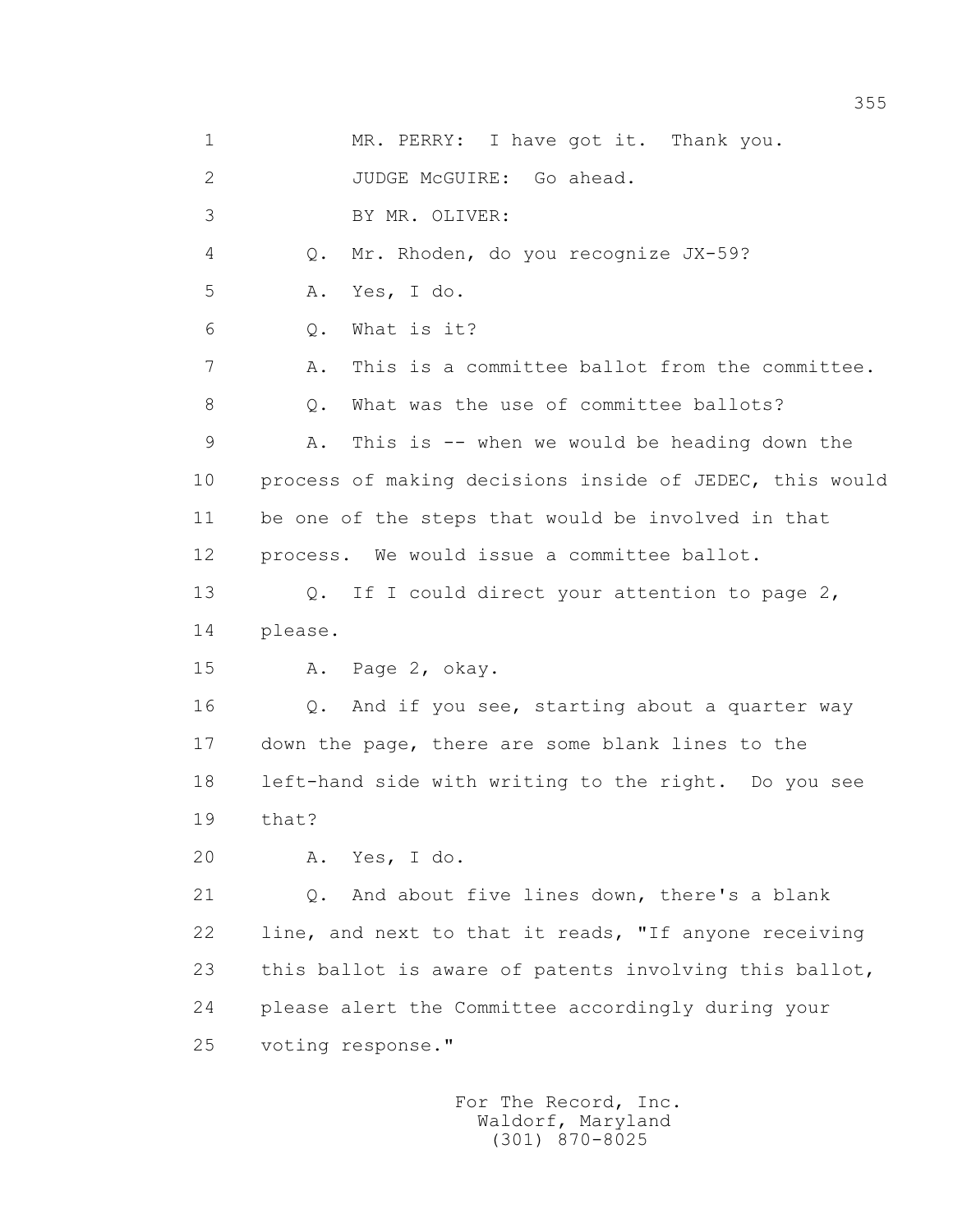1 Do you see that? 2 A. Yes, I do. 3 Q. Do you recall seeing language of that sort on 4 ballots between late 1991 and mid-1996? 5 A. To my knowledge, I think I've seen this on 6 every ballot that I've ever looked at. 7 Q. Between 1991 and 1996, did you have an 8 understanding of the language that I just read? 9 A. Yes, I do. 10 Q. And again, based on your understanding between 11 1991 and 1996, what was your understanding of the 12 language that I just read? 13 A. This is the reiteration of the JEDEC patent 14 policy requiring disclosure of any IP relating to work 15 going on in reference to this particular matter. 16 Q. Between 1991 and 1996, was it your 17 understanding that this marked the point in time at 18 which an IP holder was required to disclose? 19 A. No, it was not. My understanding always was as 20 early as possible. That's the way it has always been 21 stated and the way we have always used it. You are 22 required as soon as -- as soon as you have knowledge of 23 a discussion taking place, a presentation, discussion, 24 ballot, whatever, as soon as you become aware that a 25 topic is being discussed for which you know that there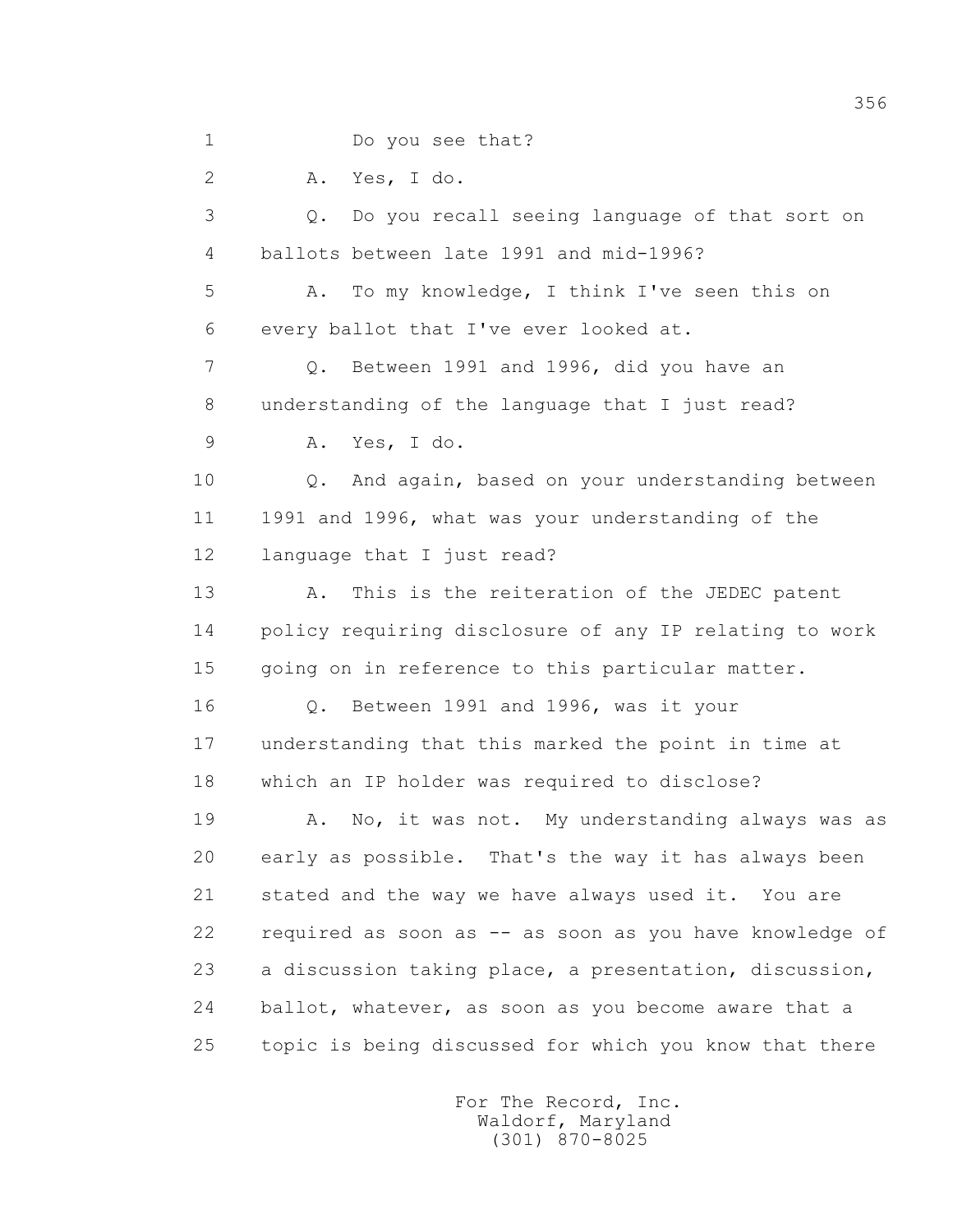1 is IP, you are obligated to disclose.

 2 JUDGE McGUIRE: Can we ask -- let me interject 3 just for my edification here. When you're talking 4 about any IP, just for the context of your testimony, 5 what are you talking about? 6 THE WITNESS: When I'm talking about IP, Your 7 Honor, I'm talking about anything for which a patent 8 could be applied, is applied, is granted, anything 9 within the realm of the patent process as we've 10 referred to it many times. Our process has always used 11 the term "patent" to apply to the patent process, if 12 you will. 13 JUDGE McGUIRE: Okav. 14 MR. OLIVER: Your Honor, at this time I would 15 like to offer into evidence JX-59. 16 MR. PERRY: No objection. 17 JUDGE McGUIRE: So entered. 18 (JX Exhibit Number 59 was admitted into 19 evidence.) 20 BY MR. OLIVER: 21 Q. Mr. Rhoden, I'd like to shift gears somewhat 22 now and focus on the work of the JC-42.3 subcommittee 23 during the early 1990s. 24 Could you explain in very general terms what 25 standardization work the JC-42.3 subcommittee was doing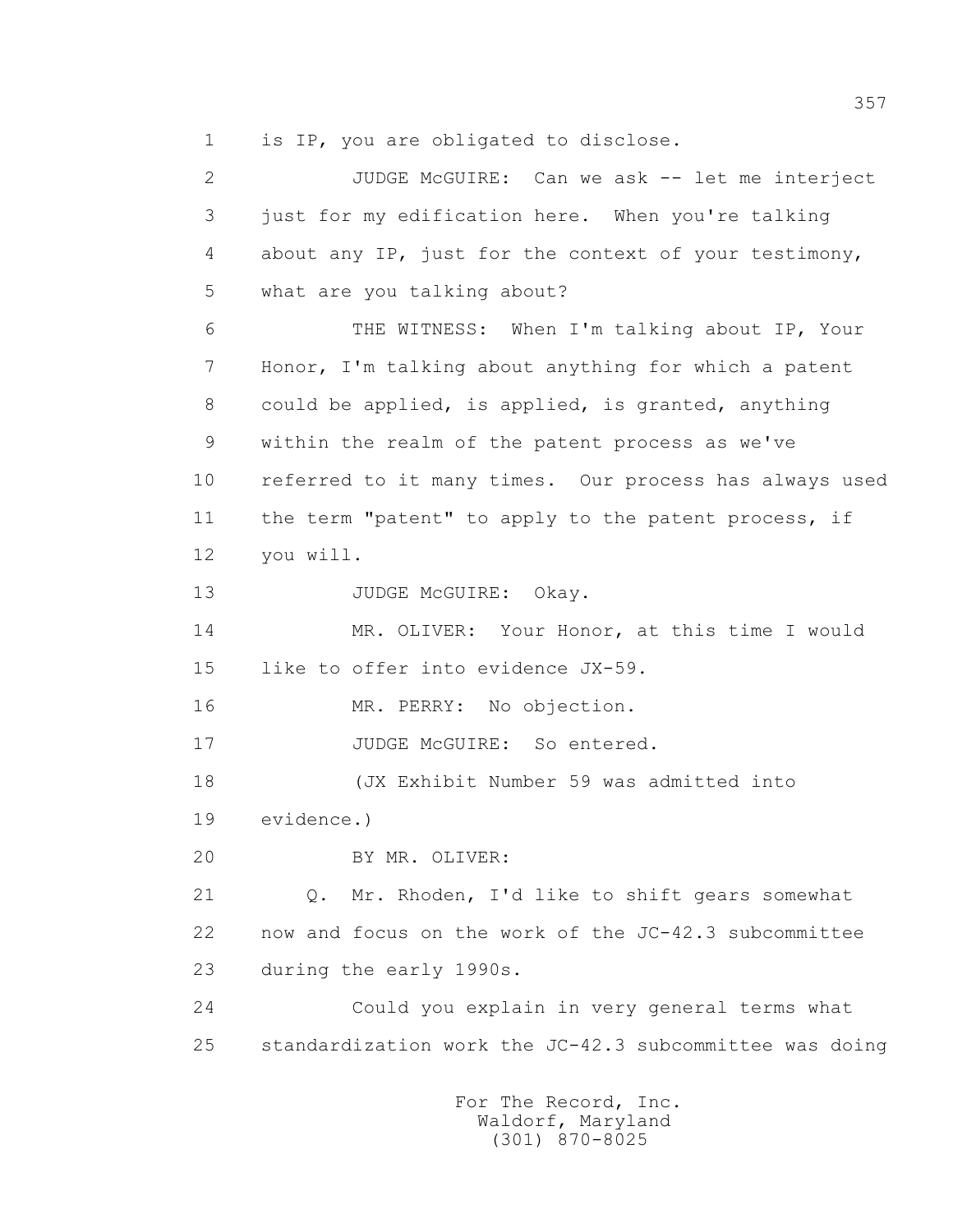1 in the early 1990s?

| $\mathbf{2}$ | Well, a number of things, but perhaps one of<br>Α.      |
|--------------|---------------------------------------------------------|
| 3            | the most significant things that we were involved in at |
| 4            | the time was the development of the standard for what   |
| 5            | is now known in the industry as Synchronous DRAM.       |
| 6            | Why was the JC-42.3 subcommittee working on a<br>$Q$ .  |
| 7            | standard for Synchronous DRAM?                          |
| 8            | Well, as I stated before, the user community<br>Α.      |
| 9            | places demands on the industry about -- demands for     |
| 10           | performance, price -- performance, features for a given |
| 11           | memory, and so the objective at the time was to develop |
| 12           | a next generation or a -- as is usually the case inside |
| 13           | of JEDEC, an evolutionary improvement to what we were   |
| 14           | already producing.                                      |
| 15           | So, we were -- set about in the process of              |
| 16           | improving what we already had to make it more           |
| 17           | applicable to systems, if you will, computers of the    |
| 18           | future. I would venture to say that all the computers   |
| 19           | in this room probably have SDRAM in them.               |
| 20           | In order to understand the work of the JC-42.3<br>Q.    |
| 21           | subcommittee at that point, it might be more -- it      |
| 22           | might be helpful at this point to talk a little bit     |
| 23           | more about how memory actually works.                   |
|              |                                                         |

 24 Could you explain in brief terms how memory 25 stores and retrieves information?

> For The Record, Inc. Waldorf, Maryland (301) 870-8025

358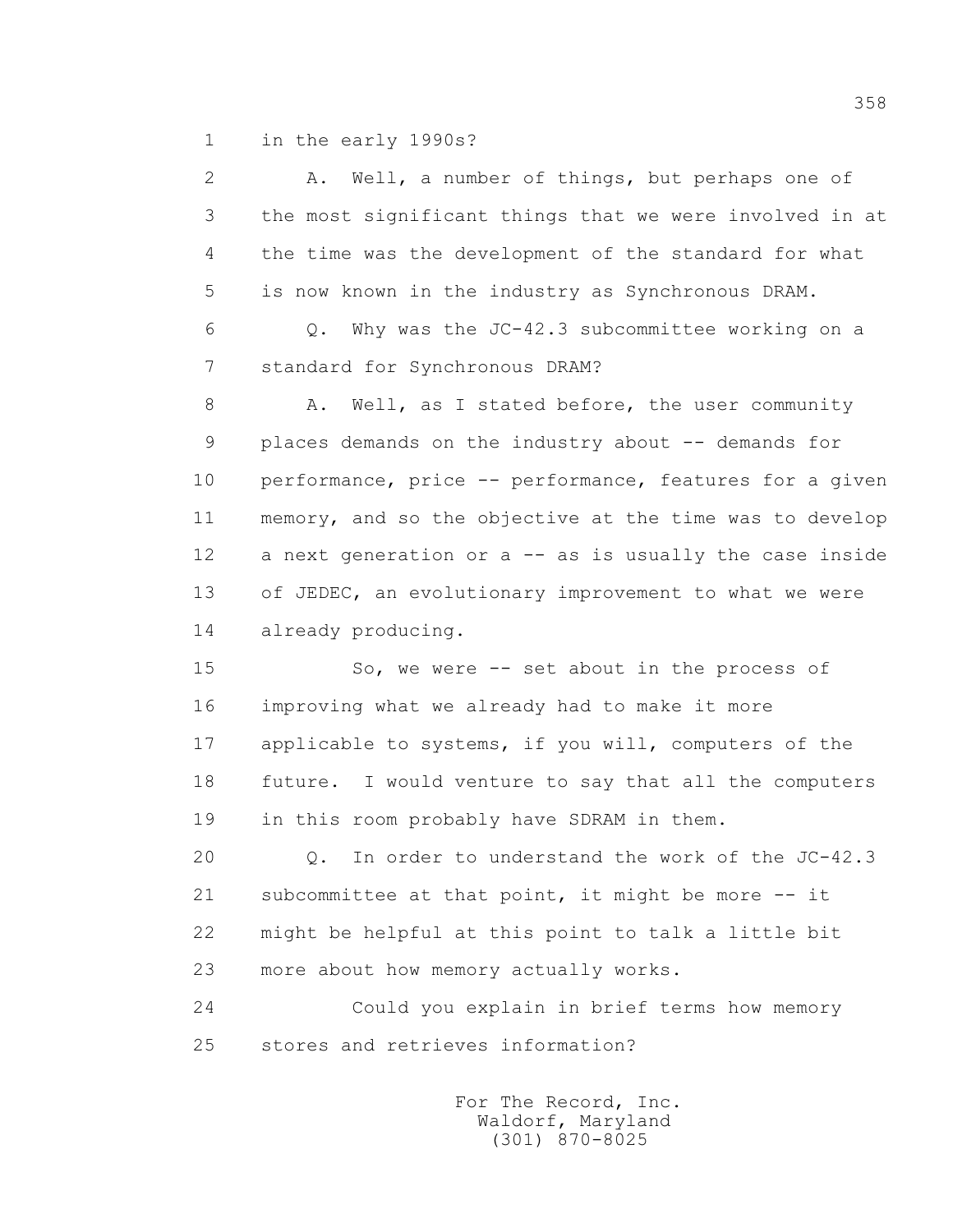1 A. Well, yes. Perhaps it would be helpful if we 2 used -- I think there are some demonstratives that also 3 reference this, basically the inside cells of the 4 memories themselves. 5 Q. Okay. 6 MR. PERRY: Your Honor, I am going to let Mr. 7 Detre sit in my spot while we deal with this, pursuant 8 to what Mr. Stone was talking about the other day. 9 JUDGE McGUIRE: That's fine. 10 MR. DETRE: Thank you. 11 BY MR. OLIVER: 12 Q. Mr. Rhoden, what does this first demonstrative 13 show? 14 A. I'll try my best not to put anybody to sleep. 15 I know engineers have a tendency to do that. 16 The -- this is the fundamental cell, and by 17 cell, it's sort of the lowest level piece of a DRAM, a 18 dynamic RAM, and what you see here is how the cell 19 itself actually is organized. The information -- it 20 actually winds up being a voltage, high voltage or low 21 voltage -- is stored in the cell capacitor, and the 22 cell capacitor is the memory storage element, and 23 access to that memory storage element is made by the 24 word line that you see going horizontal across the top, 25 and that activates a transistor that you see that then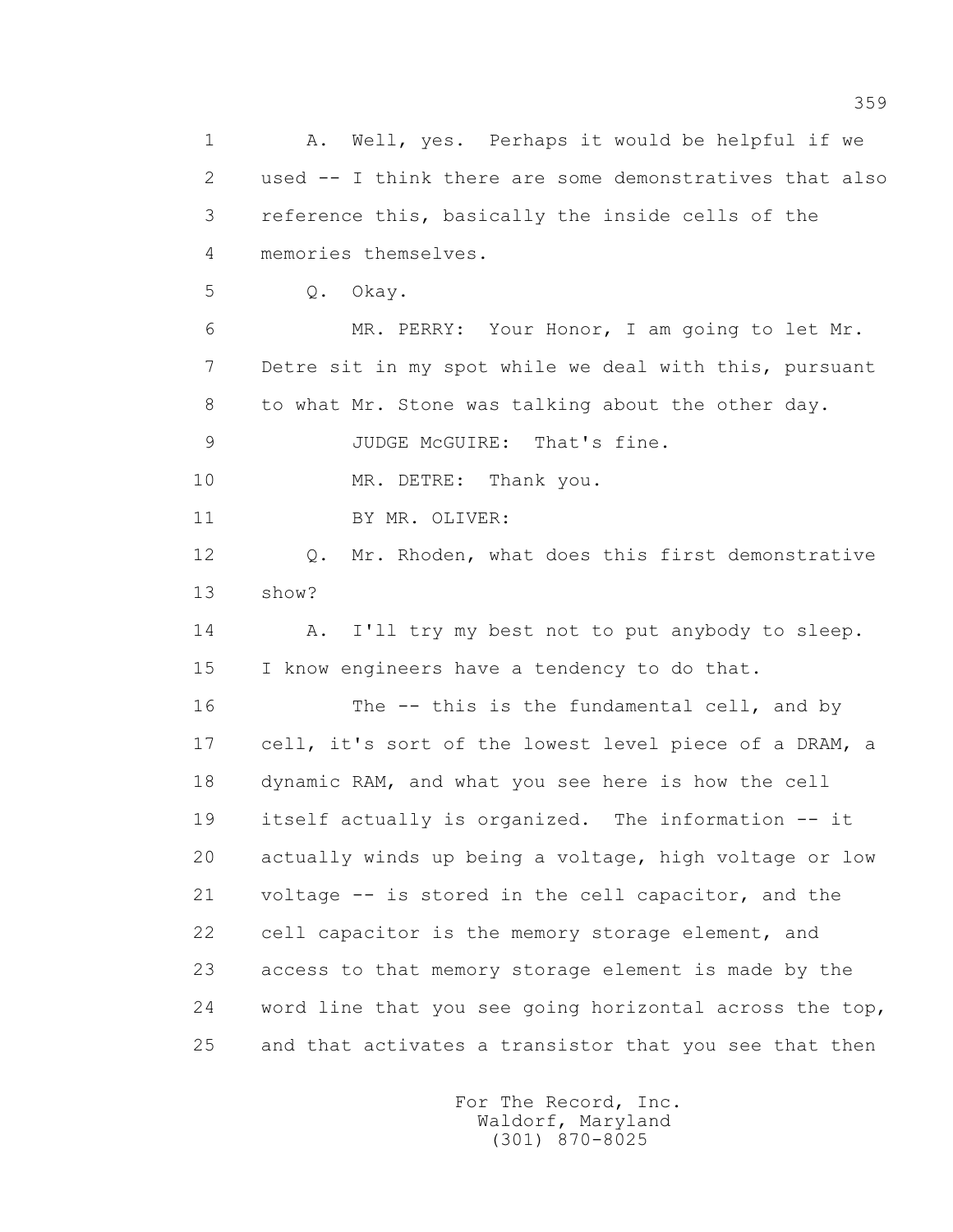1 transfers that voltage that is on that capacitor,

 2 either high or low, to the vertical line that you see, 3 which is called the bit line, sometimes called column, 4 sometimes called bit line, and that is the fundamental 5 operation of a memory cell.

 6 Now, if you go to the next demonstrative, not 7 to give you a headache, but what you see is this is -- 8 it's an X/Y array. By X/Y, I mean it's a

 9 two-dimensional array, where the horizontal lines are 10 those same row lines that you saw in the previous 11 demonstrative, and the vertical lines are the column 12 lines or the bit lines that you saw in the previous, 13 and in every location.

 14 Now, you can think about this in terms of a 15 device that has a million storage elements, there would 16 be a million of these cells. Obviously we don't have 17 room for a million on the display.

 18 Q. Focusing on the time period of the early 1990s 19 just very, very roughly now, what magnitude of the 20 number of cells would have been contained in memory at 21 that time?

22 A. Along back in the 1990s, we were working on -- 23 in and about that time, relative, about 16 million -- 24 16 megabits, which is -- a megabit is a -- it's a power 25 of two, so it's not quite a thousand. It's 1024. So,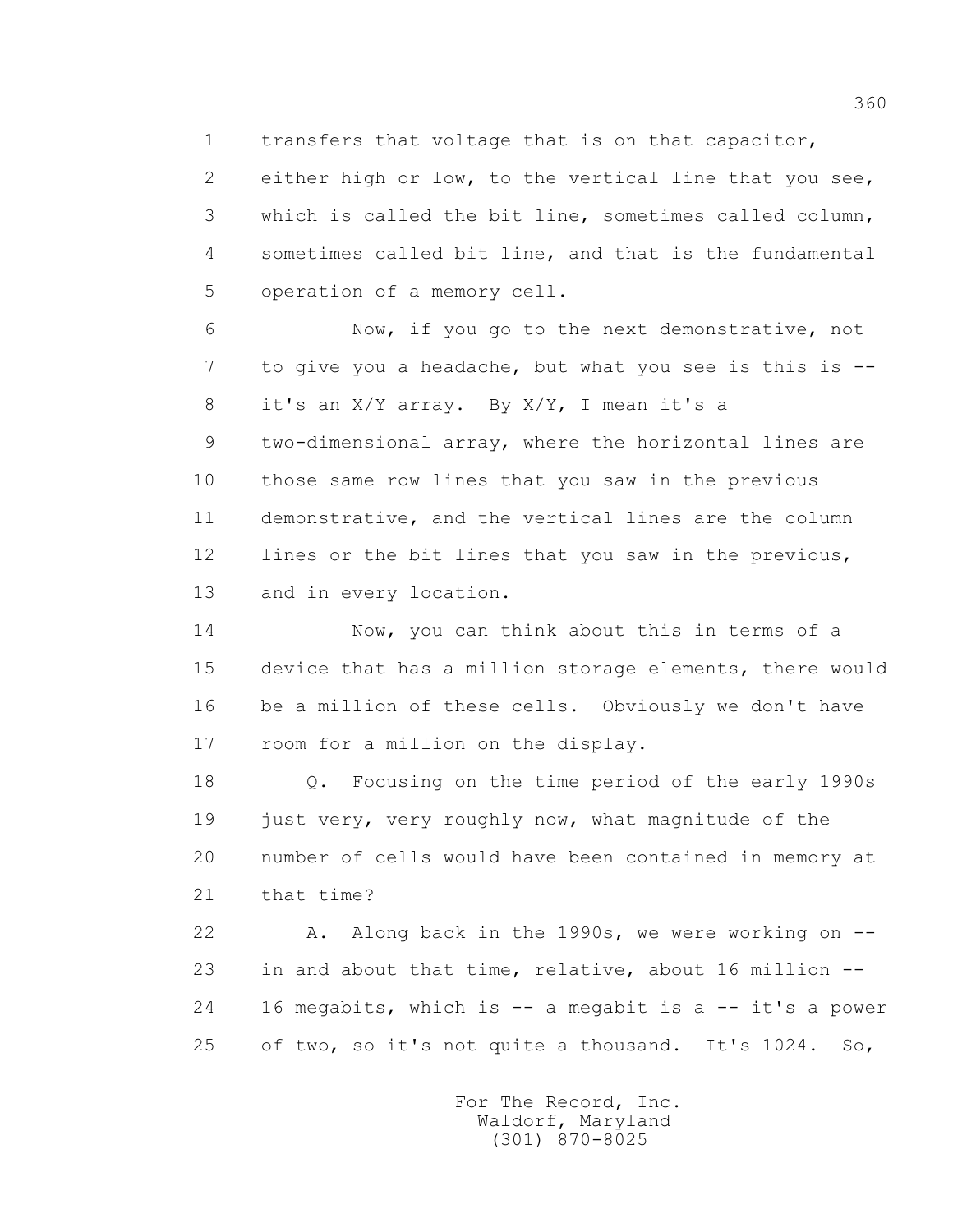1 it's a little bit more than 16 million bits of

 2 information would be the level that we would be working 3 at at that time.

 4 Q. Would that mean roughly 16 million cells in 5 a -- in memory?

6 A. Yes, it would.

7 Q. Mr. Rhoden, how does -- how does a system get 8 information into and out of the memory cells?

 9 A. Well, the -- you have the cell array here, and 10 then this must be connected to the outside world in 11 some way, and if you go to the next demonstrative, we 12 can show a little bit about -- this is a representation 13 of that same array. The X/Y dimension's still the 14 same, the same row lines and the same bit lines or 15 column lines, as they're called in the array.

16 Now, connected to that, we have to apply some 17 address, and there's two types of address. Since we 18 have a two-dimensional array, we have something that we 19 need to apply that would be the row address and 20 something that we apply that would be the column 21 address, and you can see that connected to the outside 22 world that we saw before, we have the address lines, 23 and those address lines inside the device are 24 translated into a row address location and also a 25 column address location, and each of those is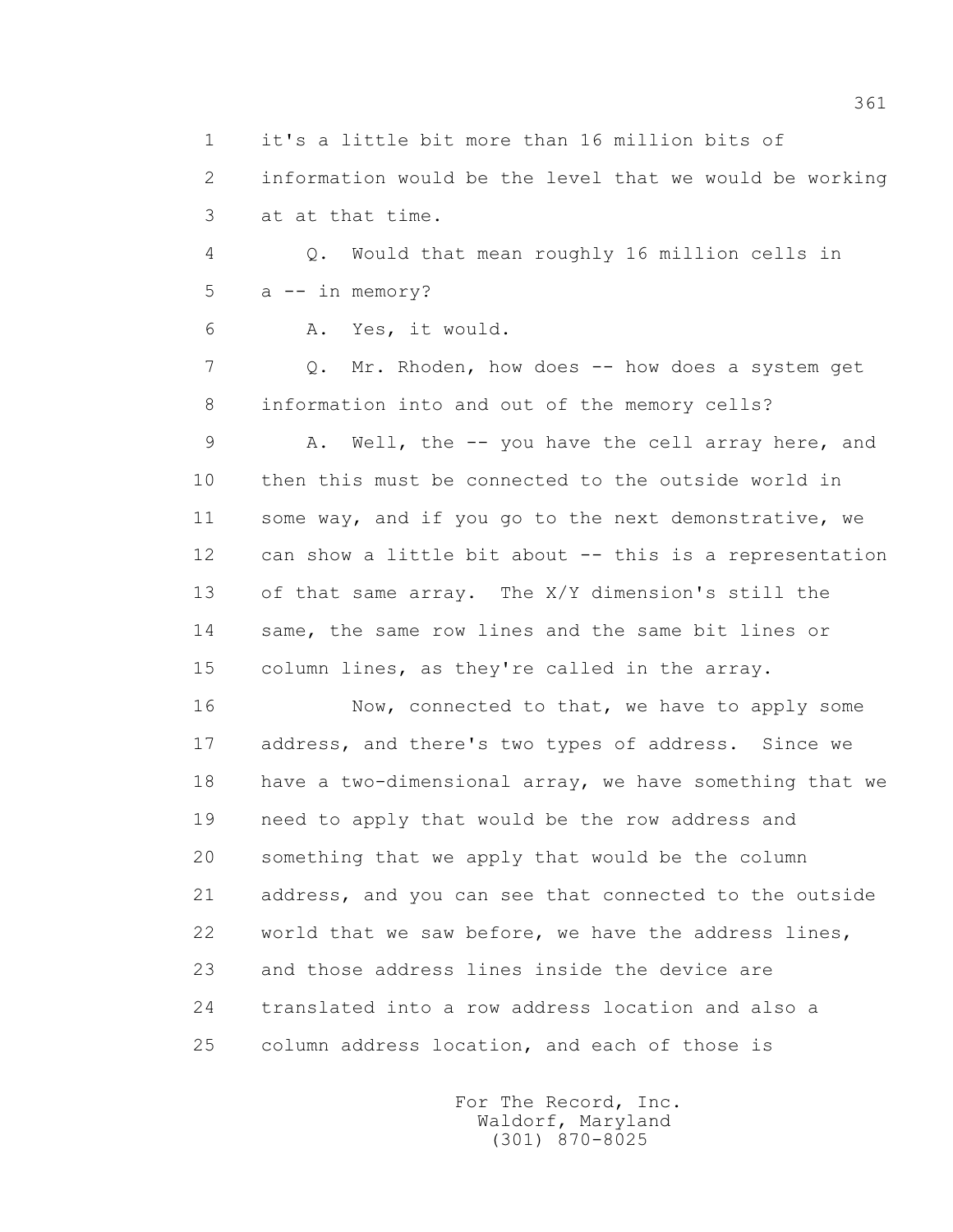1 independently captured, if you will, by a strobe line.

 2 So, there would be a strobe line, we refer to 3 it as, row address, strobe, clock, whatever you like, 4 that would capture the row address, at which time the 5 address information could change to a different 6 address, and then there would be another line that 7 would be a column address strobe or column clock as is 8 often the case, and that would be used then to capture 9 the information into the column address.

 10 So, the row line would then highlight 11 something -- and I can show you the operation here. 12 What has to happen is when the row address comes in, it 13 will highlight a row line or word line, and remember, 14 this is going parallel across that array, so you have a 15 parallel array of all of these transistor cells, if you 16 remember the first cell that we looked at. Those are 17 then -- information is placed out on the bit lines, 18 column lines, and those are captured in the sense 19 amplifier.

 20 Now, the sense amplifier, the name that you see 21 there, the terminology, is sensing the voltage. So, 22 you're trying to sense whether there was a high voltage 23 or a low voltage for each of those column locations. 24 And then finally, if you are trying to access 25 this information, you provide the row address, as you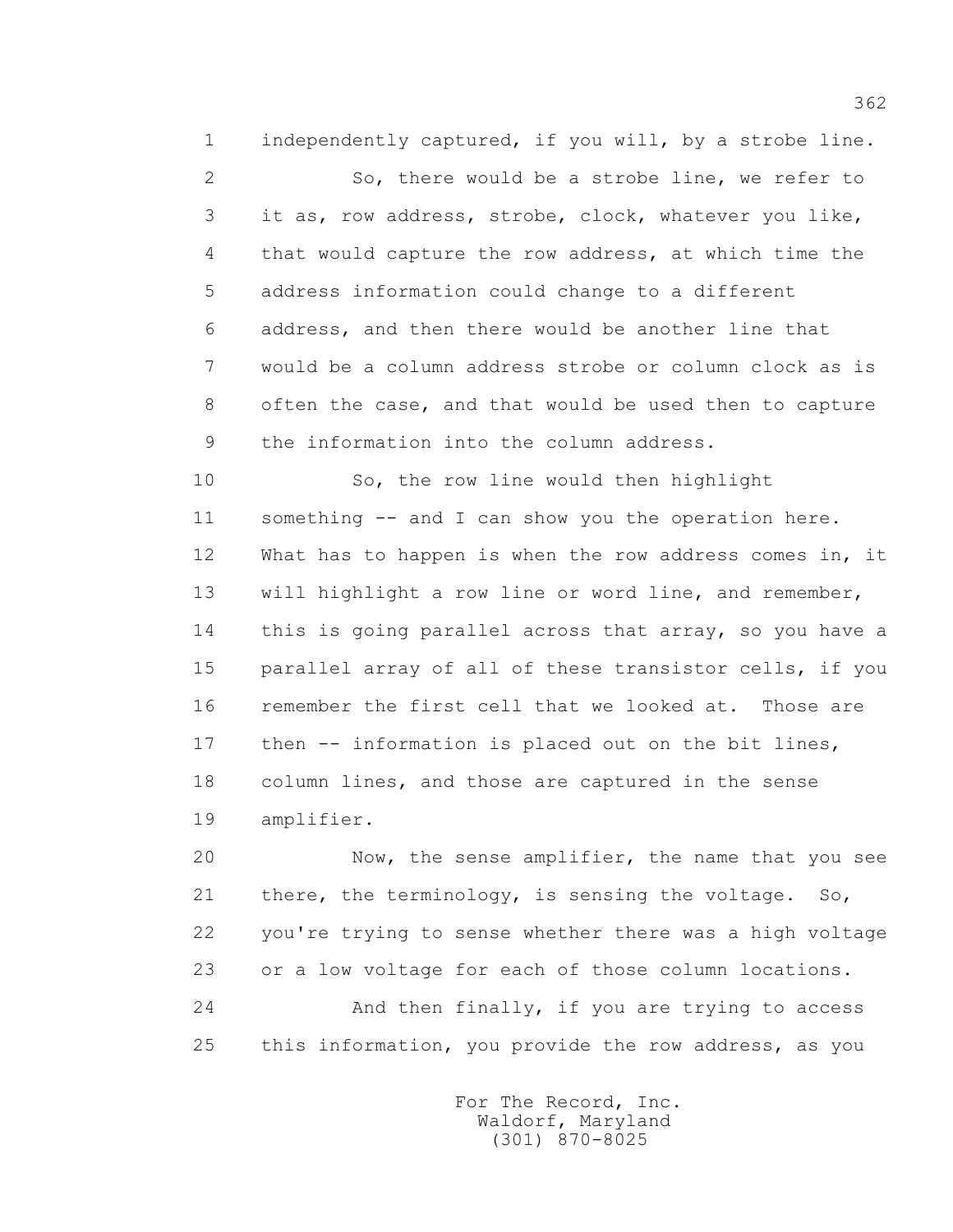1 see highlighted there. Then the column address will 2 transfer everything in that row down to the sense 3 amplifiers. The next operation would be the column 4 address that would come in and pinpoint a particular 5 location in the sense amplifiers, and you would enable 6 that, and that would become the definition of the X/Y 7 physical location for a given location in memory. 8 And then on a read, this would then be 9 broadcast out the device in the sense of data out. So, 10 what I've just walked you through here is a simplified 11 description of the read operation of a memory array. 12 You have the array, the row address, column 13 address, sense amplifiers and then data that goes out. 14 Q. Okay, thank you. 15 A. I hope I didn't put anybody to sleep. 16 MR. OLIVER: Your Honor, at any point during 17 this discussion, I invite you to ask any questions that 18 you -- 19 JUDGE McGUIRE: Sure, I won't hesitate. I will 20 do that. 21 THE WITNESS: Okay. 22 BY MR. OLIVER: 23 Q. Is it possible to back up the slides and run 24 through that one more time, please? We are going to 25 try to go through this one step at a time, if you could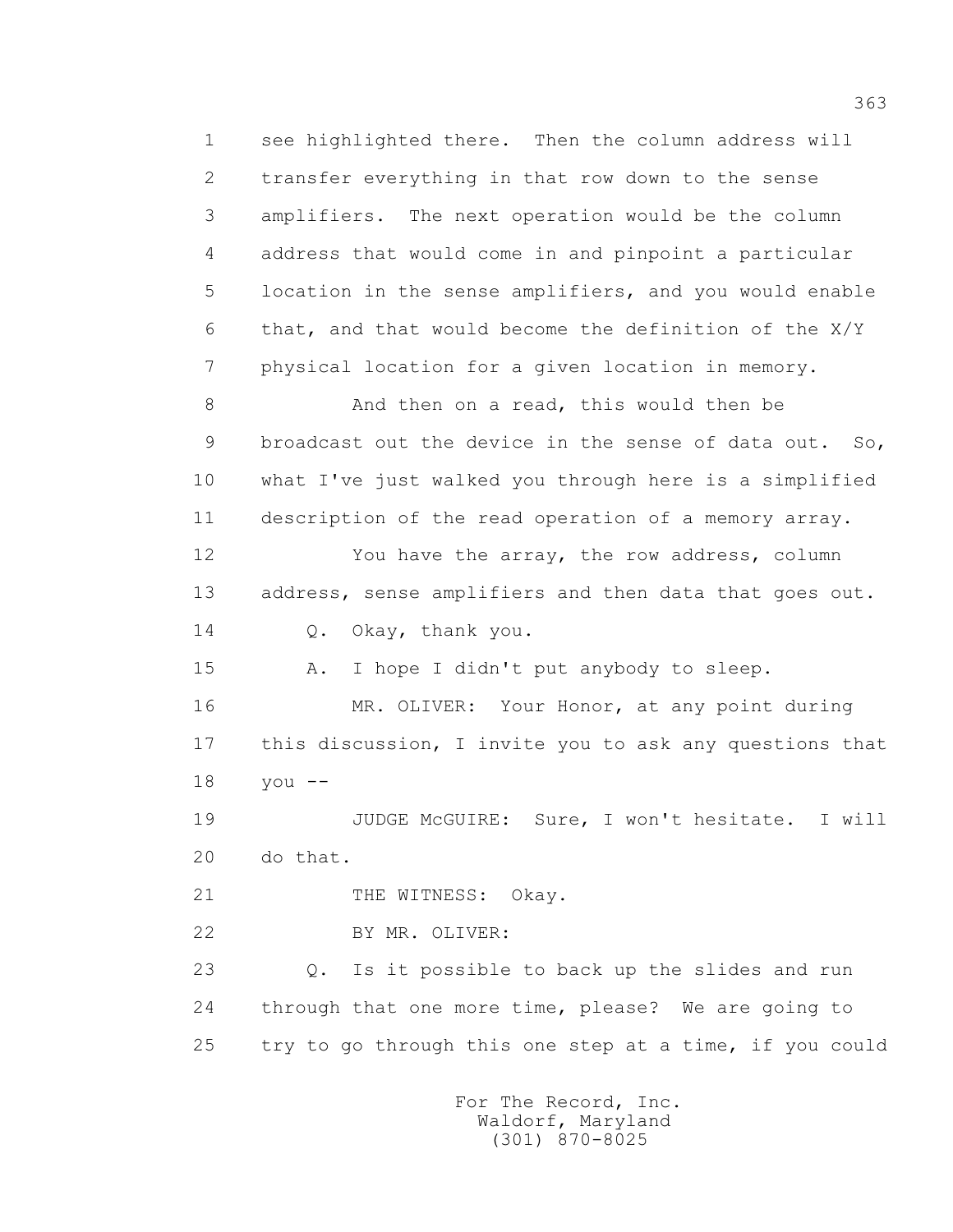1 bring up the next slide. Then I believe the next slide 2 after this, there's a horizontal red line that 3 appeared.

 4 Again, what does that red line refer to? 5 A. The red line would refer to -- the row address 6 would have been captured at that point in time, and the 7 row address, once it is captured, it would apply an 8 enable voltage, if you will, on the row line that we 9 saw for the cells that connected horizontally across 10 there, and that would enable all of the transistors 11 that would transfer the bit information in the cell out 12 to the bit line or column line.

13 0. Okay. Then the next demonstrative, I believe, 14 showed some green lines that were between the 15 horizontal red line and the sense amplifier.

16 **A.** Yes.

 17 Q. Could you please explain what's represented by 18 those green lines?

19 A. Yes, this would be the transfer of this 20 information. Once a row line has been enabled, then 21 the transferred information would occur onto the bit 22 lines, and those bit lines then would be transferred 23 into the sense amplifiers, and it would sense the 24 voltage and make the decision whether to capture a zero 25 or one, because high voltage and low voltage, you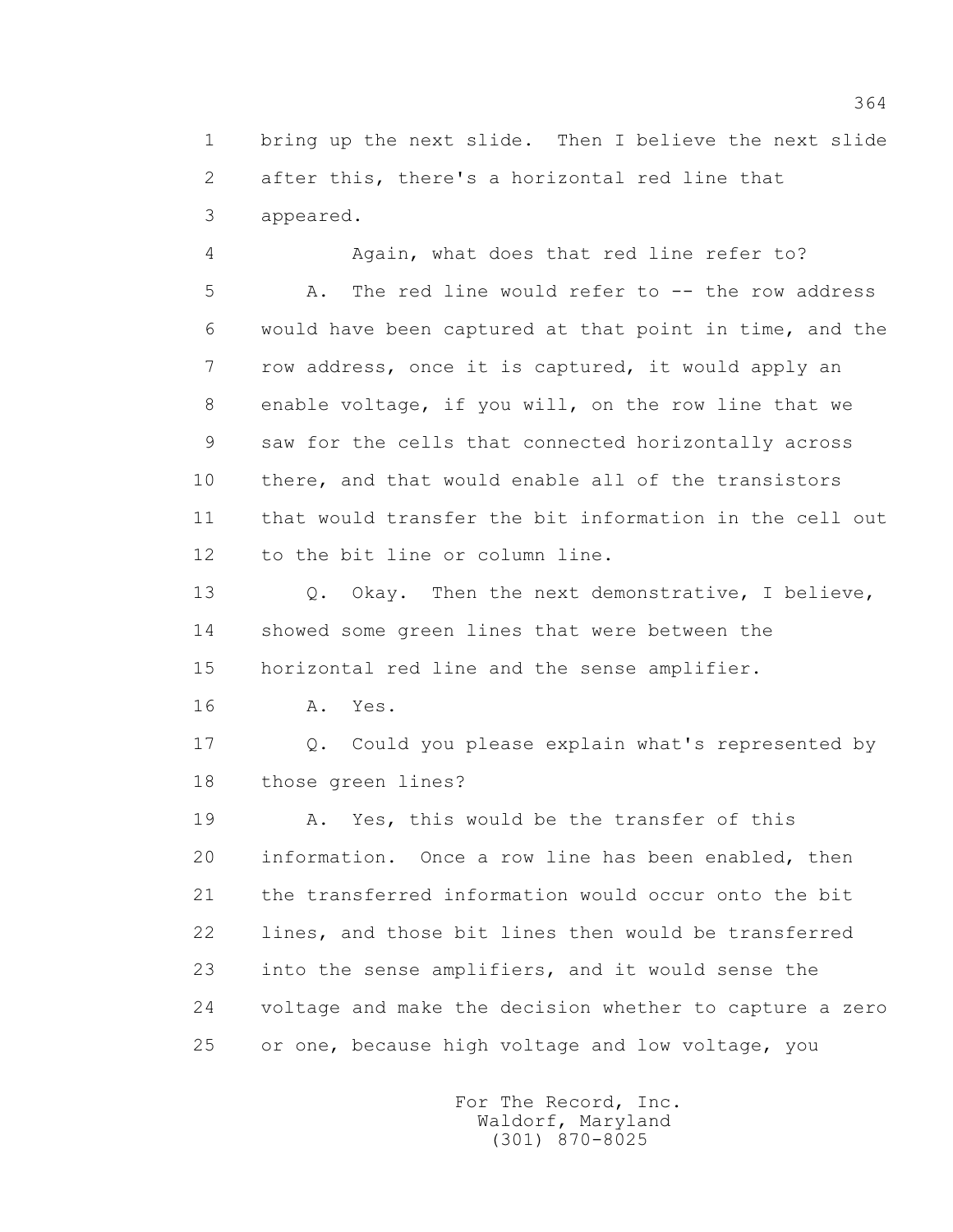1 designate a one or a zero.

 2 Q. By the way, are you familiar with the term 3 "RAS," R-A-S?

4 A. Yes, I am.

5 Q. What is RAS?

 6 A. RAS is the row address strobe. It would be -- 7 it's often been referred to as the row clock. It would 8 be the signal that would actually capture the row 9 address into this row address element that you see at 10 the side of the array, the left-hand side of the array.

11 0. Okay. Now, once the data is on the sense 12 amplifiers, what happens next?

13 A. Well, once you have data on the sense 14 amplifiers, it's necessary to select which of this 15 parallel large block of data that you're trying to 16 capture, either to write it or to read it, either one, 17 and you highlight that by applying a column address, 18 and a column address then highlights, as you see in the 19 demonstrative here, the particular locations -- the 20 particular sense amplifier, that's what they're called, 21 that would pick a particular bit.

 22 We have an X/Y array, and we pick a row of 23 them, which is a horizontal series of them, and from 24 that we pick a particular one. That's the basic 25 operation.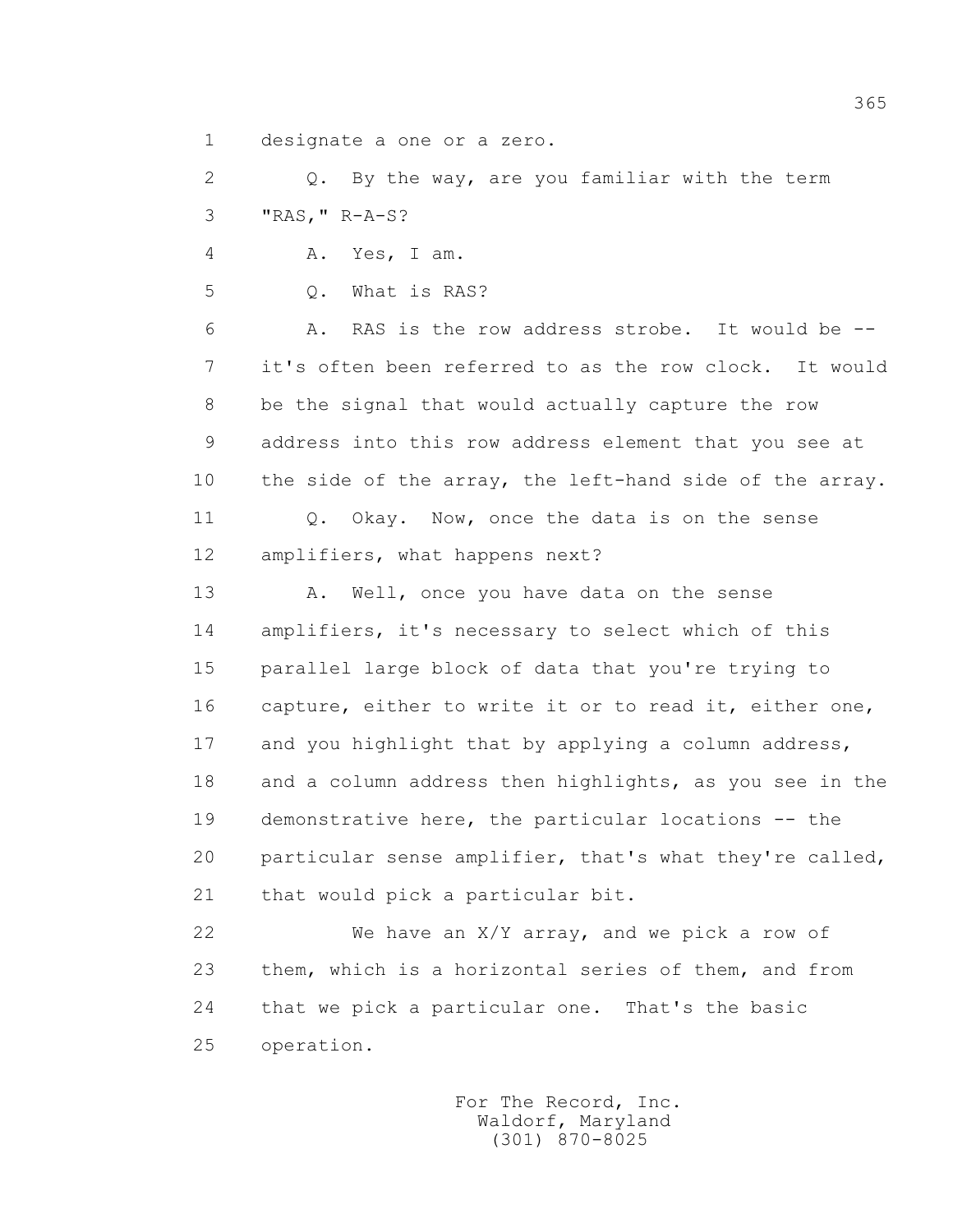1 0. It's a bit difficult to see from here, but it 2 looks as though there's a red line between the column 3 address block and the sense amplifier block? 4 A. Yes. 5 Q. What does that red line depict? 6 A. The column address would be a column address 7 decoder, if you will. It would be an address that 8 would be applied that would select a particular line. 9 Q. And I also see a red circle on the sense 10 amplifier. What does that represent? 11 A. That means that that particular sense amplifier 12 has been enabled to connect that sense amplifier to the 13 data output lines of the device. 14 Q. Okay. What is the next step in a read 15 operation? 16 A. In the read operation that's shown here, the 17 next step would be that data is connected to the data 18 output lines, and the data then goes out of the device. 19 The only difference between a read and a write is 20 exactly the same operation, except the data goes in the 21 opposite direction. 22 Q. I'll follow up on that in just a moment. 23 A. Okay. 24 Q. First, you say the data goes out. Where does 25 the data go to?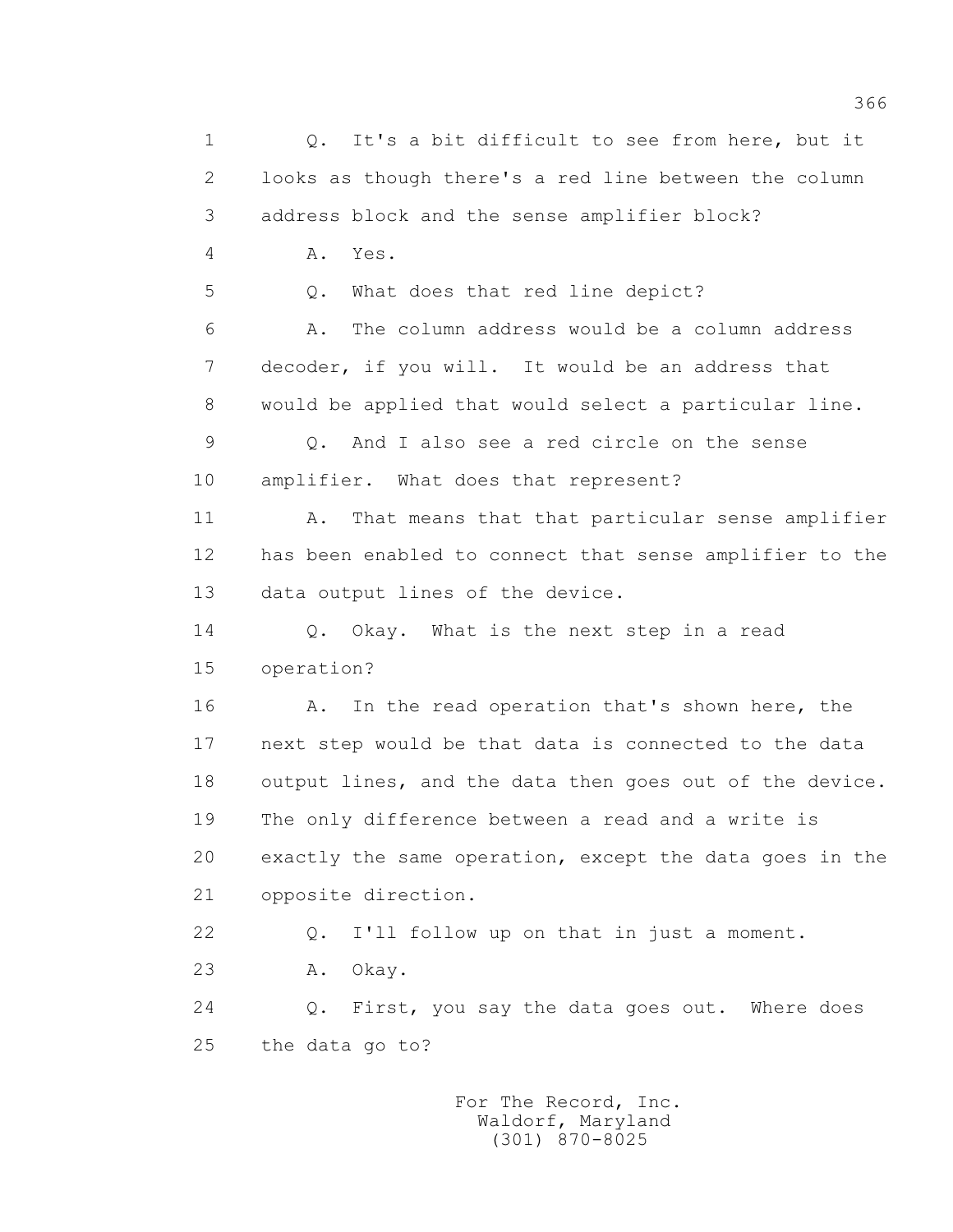1 A. The data would go then out onto the memory bus, 2 the interconnection, if you will, between the device 3 itself and the memory controller.

 4 Q. Can you explain in a little bit more general 5 term what a write operation is?

 6 A. A write operation -- remember, I explained DRAM 7 itself is just a scratchpad. It's a place where you 8 are going to store information, and then you are going 9 to later go back and retrieve it, and the write 10 operation is the operation that actually takes 11 information from within usually the CPU, but it could 12 originate anywhere, it could be -- it's information 13 that's in the computer that you wish to store for later 14 use.

 15 So, you take that operation, you do -- follow 16 much the same process that we just described, and the 17 data comes into the DRAM device and is stored in a 18 memory cell.

 19 Q. And in general terms, what is a read operation? 20 A. And a read operation is the reverse of that, 21 which would be the retrieval of that same information 22 that you previously stored.

 23 Q. Mr. Rhoden, are you familiar with the concept 24 of asynchronous memory?

25 A. Yes, I'm familiar with the term.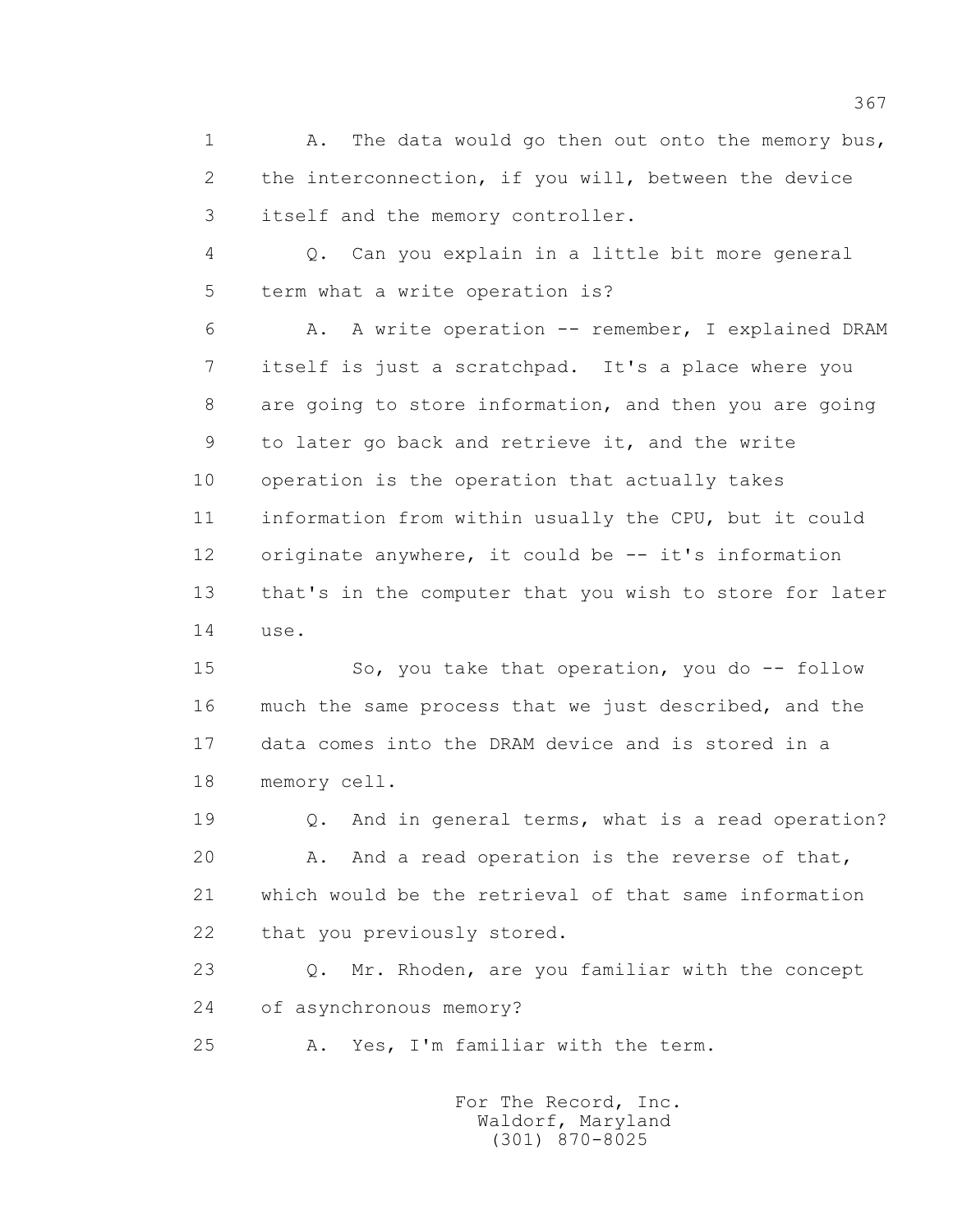1 0. What is your understanding of asynchronous 2 memory?

 3 A. Well, asynchronous memory is a term that has 4 been used to describe memory organized much the same 5 that you see right here where the information about row 6 address, column address, they're actually clocked in 7 with a row clock and a column clock that we call RAS 8 and CAS, but those blocks are not continuous free 9 running. By that I mean they do not continue in a 10 periodic fashion. These would be applied only when 11 necessary or when required.

 12 Q. Mr. Rhoden, you actually referred to the term 13 "CAS." What does that mean?

14 A. CAS is the partner, if you will, to what we 15 previously described as RAS, and that would be the 16 column address strobe, also known as column clock 17 sometimes. The column address strobe is that control 18 information that provides the captured -- the request 19 to capture the column address into the column address 20 location that you see on the drawing here.

 21 Q. Just to further clarify RAS and CAS, when, if 22 at all, in this diagram would the row access strobe be 23 involved?

 24 A. The row access strobe would be involved in the 25 row address.

> For The Record, Inc. Waldorf, Maryland (301) 870-8025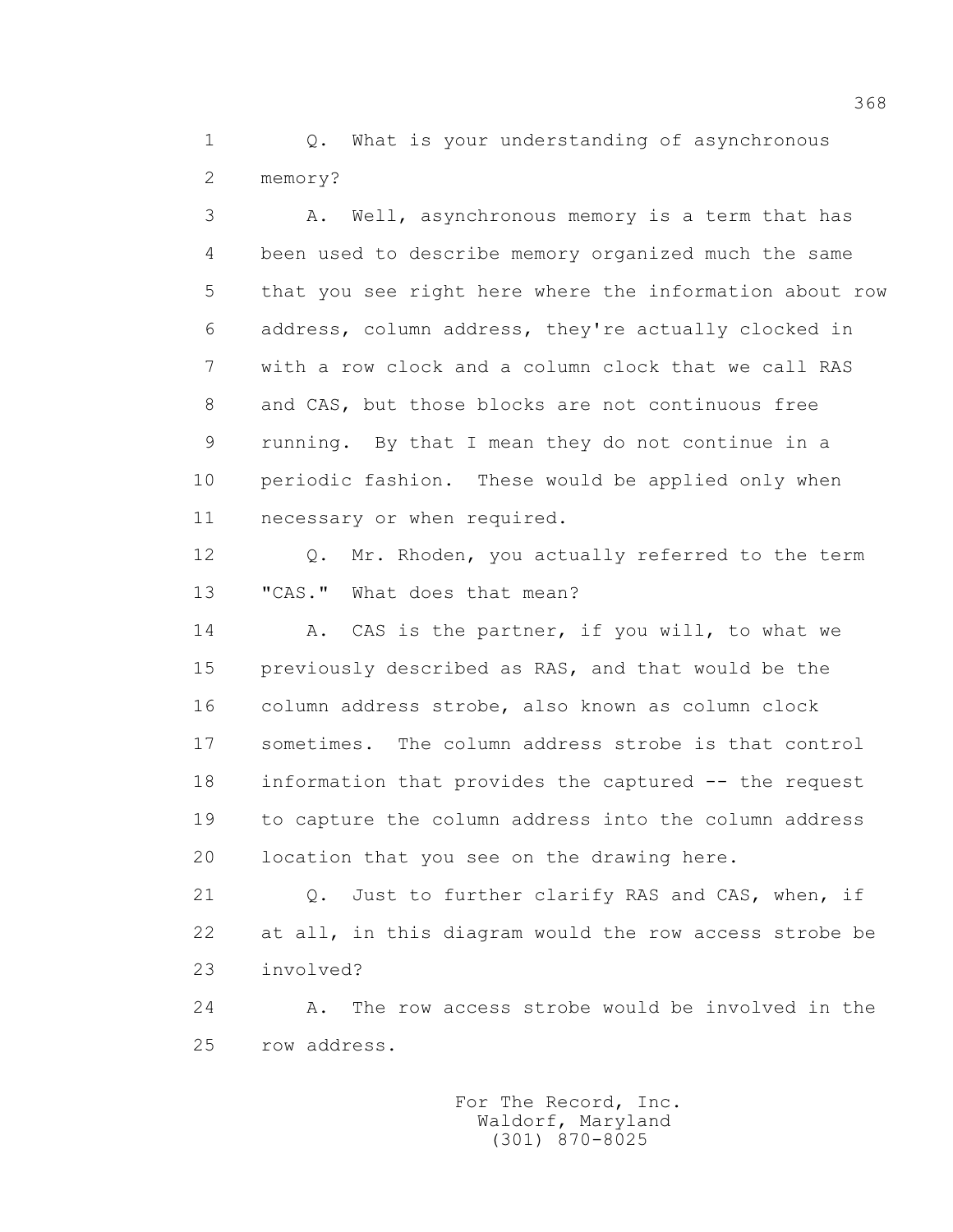1 0. In other words, at the time the row address is 2 sent to the memory?

3 A. That is correct.

 4 Q. And when, if at all, would the column access 5 strobe be involved?

 6 A. It would be involved at the column address, 7 which would be the column address strobe, the column 8 address at the bottom of the page there.

 9 Q. By the way, these demonstratives have depicted 10 identification of a row address followed by 11 identification of a column address. Did it ever happen 12 the other way around? Did it ever start with the 13 column?

14 A. Well, I'm sure it has happened for some 15 engineers, but that's not the normal operation of the 16 device. That would be a mistake, I'm afraid. You have 17 to enable the row before you can actually access the 18 column address itself.

 19 Q. Could one assume from that that the row access 20 strobe would fire before the column access strobe?

 21 A. Yes, in normal operation of the device, that's 22 correct.

 23 Q. Mr. Rhoden, you've described asynchronous 24 memory. Are you familiar with the concept of 25 Synchronous DRAM?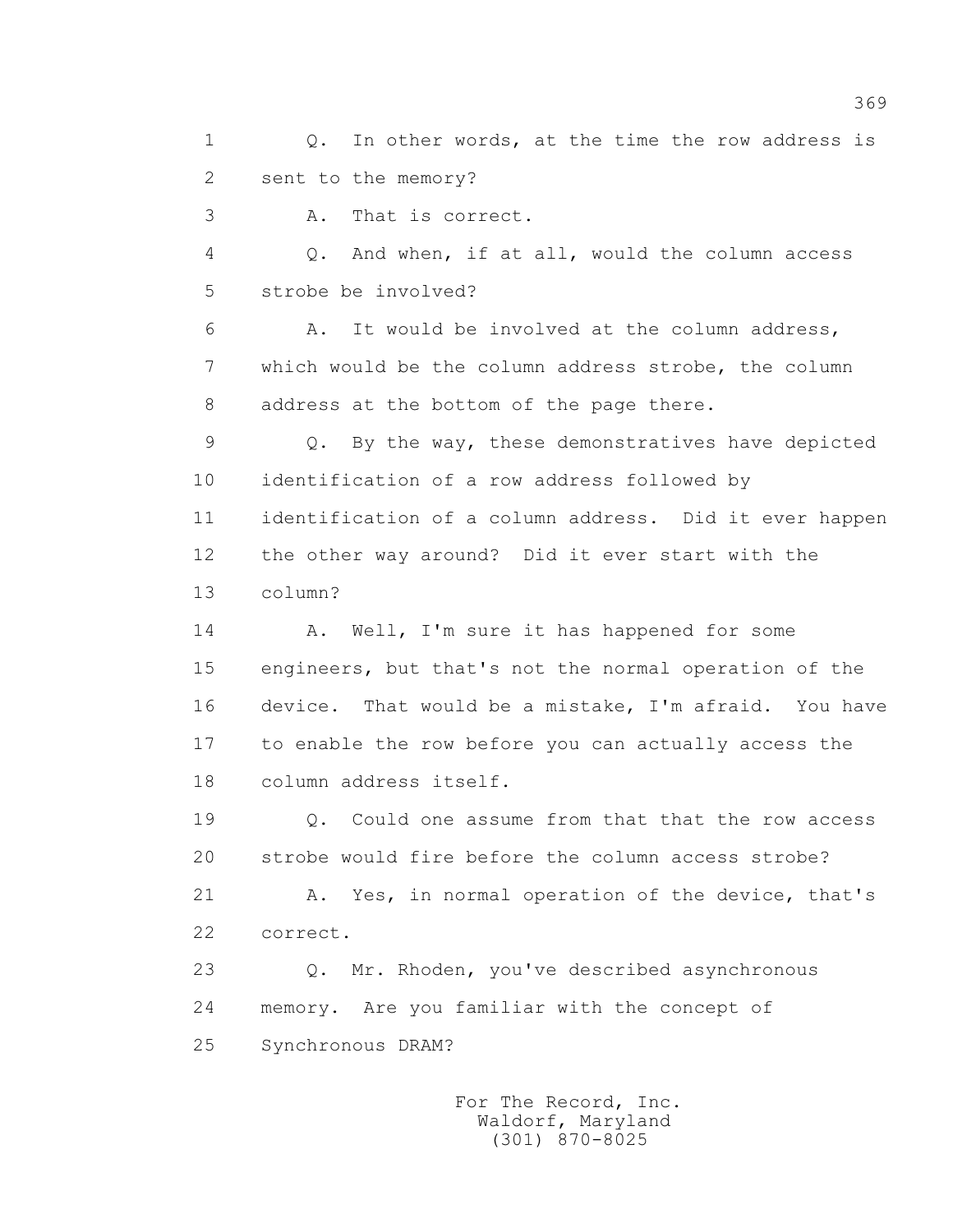1 A. Yes, I am.

 2 Q. What does Synchronous DRAM mean to you? 3 A. Synchronous DRAM actually brings an additional 4 signal onto the device to actually gate information. 5 It is merely a clock to break up the access into 6 periodic time elements. By that I mean small sections 7 of time. I think we may have a demonstrative even of 8 that.

 9 MR. DETRE: Your Honor, for clarification, 10 perhaps when we're talking about Synchronous DRAM we 11 could just clarify whether we're talking about 12 Synchronous DRAM as developed at JEDEC or the general 13 category of Synchronous DRAM.

14 JUDGE McGUIRE: Can you answer that, Mr. 15 Rhoden?

16 THE WITNESS: Well, as I explained, the term 17 that's used in the industry that we call asynchronous 18 just applies to this block that you see here. The row 19 and the column are both clock, and so in a sense, they 20 are -- by technical definition, they are synchronous 21 devices.

 22 However, we have used the term when you apply a 23 continuous free running clock into a device, that also 24 in the terms of the JEDEC definition is when we have 25 called it synchronous, SDRAM.

> For The Record, Inc. Waldorf, Maryland (301) 870-8025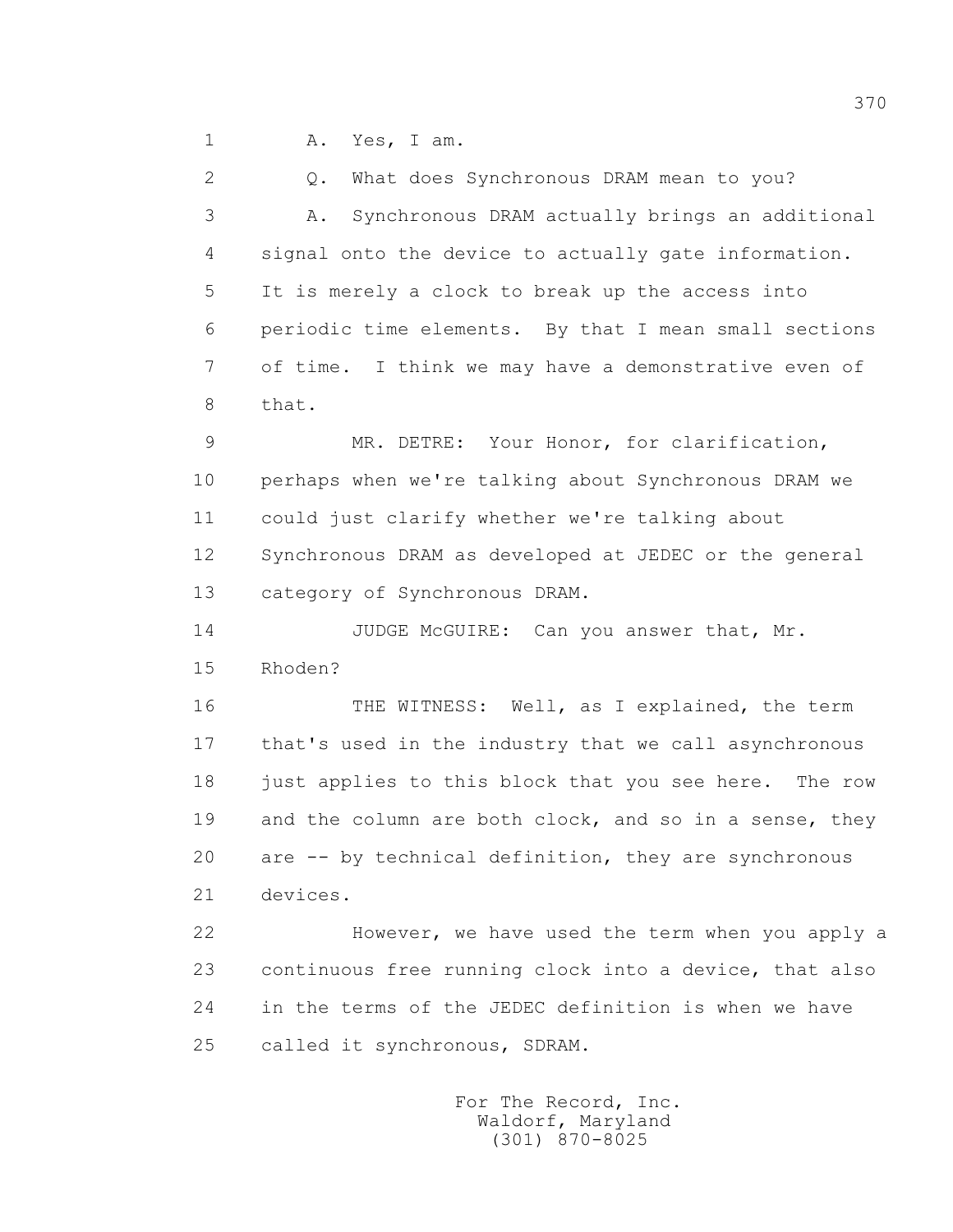1 JUDGE McGUIRE: Does that clarify it for you, 2 Mr. Detre?

 3 MR. DETRE: Partially, Your Honor. I mean, I 4 think as you heard yesterday, there is something that 5 was developed in JEDEC called an SDRAM, which stands 6 for Synchronous DRAM and refers to a specific device, 7 and then there's the general concept of synchronicity 8 of DRAMs.

9 JUDGE McGUIRE: So, what's your question now? 10 Are you asking him if he's talking about only that that 11 applied to the JEDEC, or in general?

 12 MR. DETRE: That's the question, and I'm not 13 sure that Mr. Rhoden made that clear.

14 JUDGE McGUIRE: Can you answer that in a very 15 cogent style?

16 THE WITNESS: Well, I'll try.

 17 As I said, in textbook definition, all of these 18 memories that we're talking about are synchronous; 19 however, when we talk about applying a single

20 continuous free running clock, we are talking about the

21 JEDEC definition of an SDRAM, okay?

22 JUDGE McGUIRE: That's fine.

23 Go ahead, Mr. Oliver.

24 BY MR. OLIVER:

25 Q. Mr. Rhoden, you referred to a clock. Are you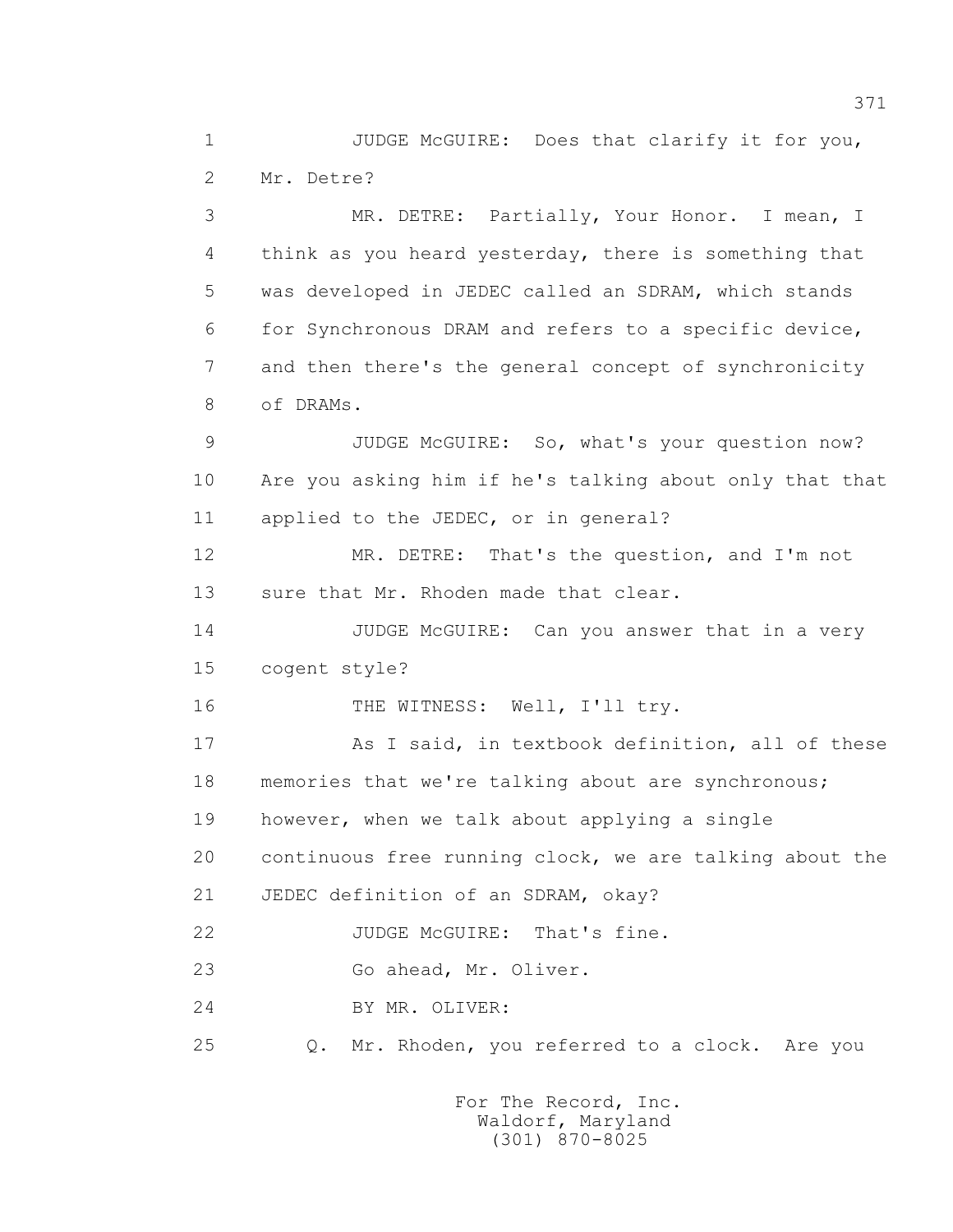1 familiar with the term "system clock"?

2 A. Yes, I am.

3 Q. What does a system clock refer to?

 4 A. A system clock is typically the clock found on 5 the motherboard that all elements of the computer would 6 operate within. So, they would be timed from the 7 system clock, whether it be the DRAM, the micro -- the 8 memory controller, the CPU, they all have some basis in 9 the fundamental system clock.

 10 Q. Do all operations occur at the same time? 11 A. Certainly not. There is a -- in the DRAM, we 12 just talked about a sequence, and so there are a 13 sequence of operations that occur at -- in periods of 14 time, sequentially, some things in parallel, but most 15 operations occur in some sense of sequential operation.

 16 Q. Can you explain how a write operation 17 transpires in connection with a system clock?

18 A. Yes, I -- that's the -- the write operation -- 19 perhaps there's a demonstrative that might help us 20 here.

 21 We have in this particular picture, kind of to 22 refresh what we had before -- in a way we're all like 23 DRAMs, because we all need to be refreshed a little 24 bit -- so the refresh is the same clock lines, control 25 lines, address lines and a representation of some data

> For The Record, Inc. Waldorf, Maryland (301) 870-8025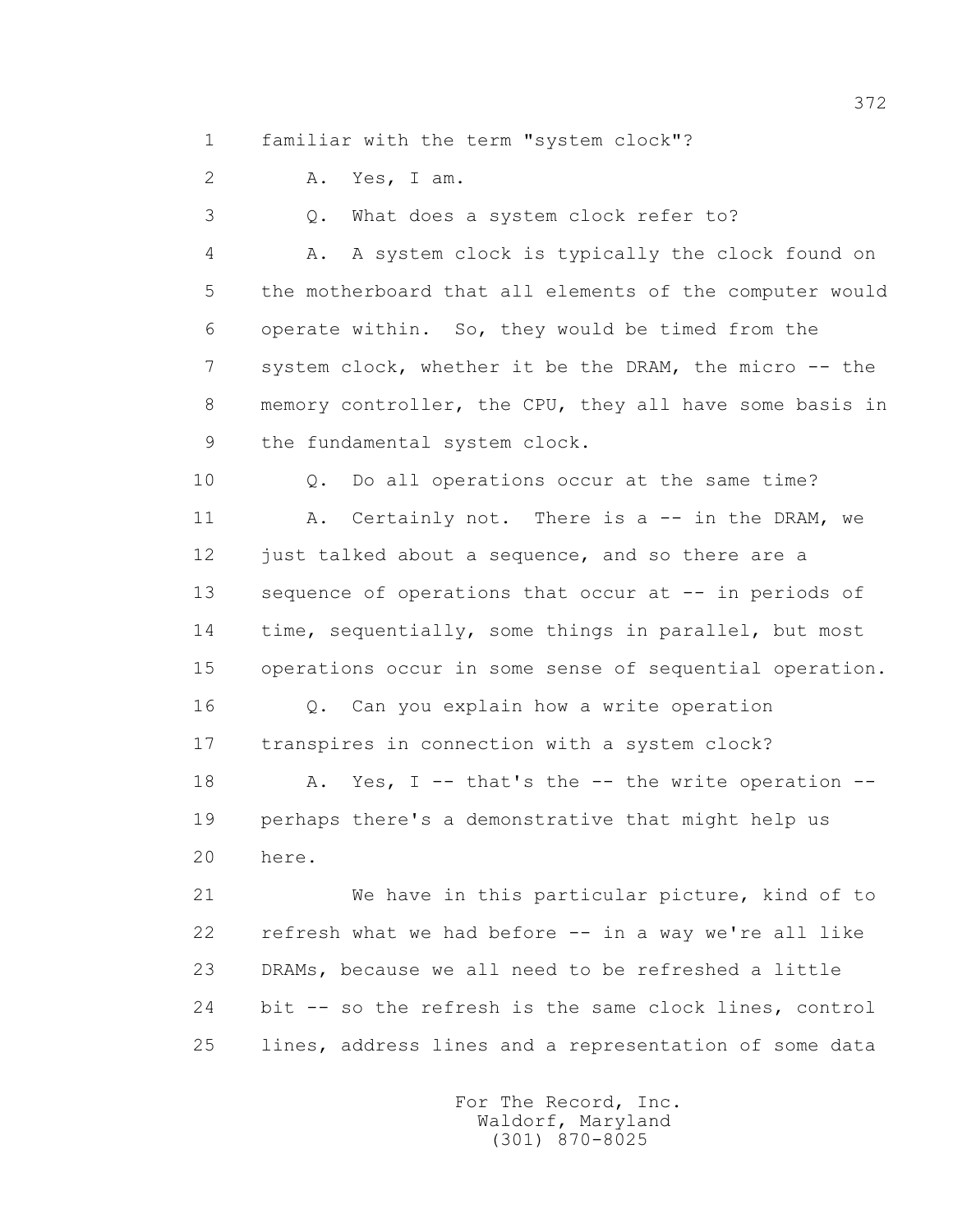1 lines here between a memory controller and a single 2 device, and we use this for demonstrative. 3 This is the same memory bus that we showed 4 before connecting the memory controller and that memory 5 module that we used earlier, okay? And under the pin 6 names and definitions, you see exactly what we're -- 7 the clock and CAS -- excuse me, chip select, RAS, CAS 8 and finally write enable. 9 Q. Mr. Rhoden, would it be fair to say that this 10 document is somewhat simplified for the audience? 11 A. This diagram has been extremely simplified to 12 try to make it easily understandable for an audience 13 such as this. 14 Q. Do you think the demonstrative is helpful to 15 explain the basic concepts? 16 A. I think it is, yes. 17 Q. Could you use this demonstrative to explain how 18 the write operation occurs with a system clock? 19 A. Yes, the write operation would -- let me first 20 give you an explanation, and then I think we have some 21 animation that will show it. 22 First what would happen is we get the row 23 address, followed by a column address with data, and 24 that's how the write operation would occur. Would you 25 like to see a demonstration of that or is that -- is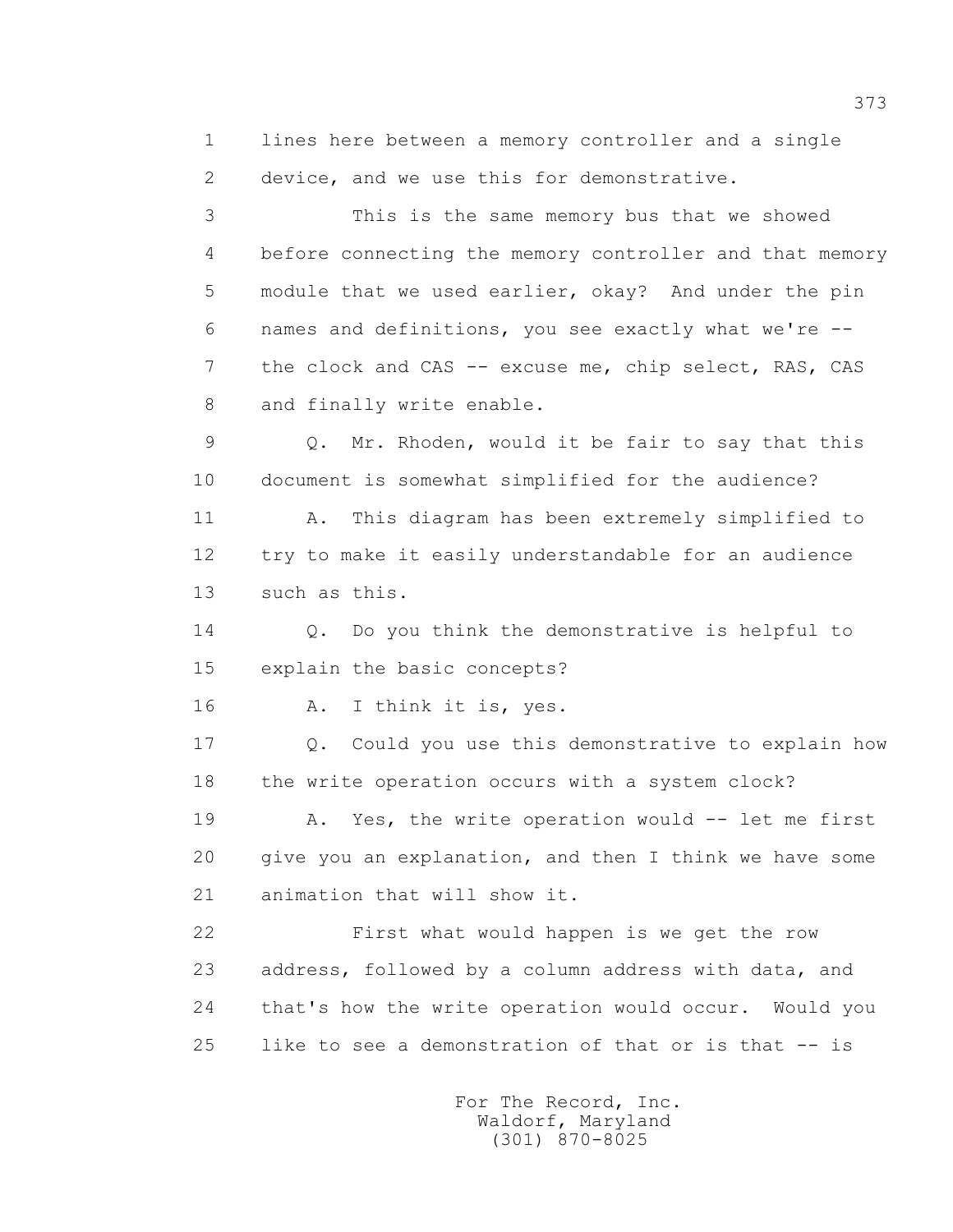1 that sufficient?

2 Q. One second, please.

3 A. Okay.

 4 Q. I'm sorry, Mr. Rhoden, could you please explain 5 how the write operation works?

 6 A. Okay, the write operation itself would be -- 7 some information would go across for the RAS line -- 8 okay, here's a demonstration of exactly how a write 9 operation would occur in the industry standard SDRAM.

 10 Coincident with the clock, you see signals that 11 are the chip select and the RAS line from the control 12 signals on the left, in the BL. In addition to that 13 you see in the red, which are the address lines 14 remember, the address, which it would be -- say that 15 that is the row address. So, row address corresponds 16 to the chip select and RAS, and if we -- I think this 17 will animate so we can show that we are first sending 18 this across, and you will see that we have a burst 19 length of four.

 20 And followed by the RAS -- so, now the SDRAM 21 has captured information from the row address, and a 22 couple of clock periods later or so, we would get 23 information that would come coincident with the column 24 address, and if you could stop that for a moment, as 25 soon as it gets here -- right there.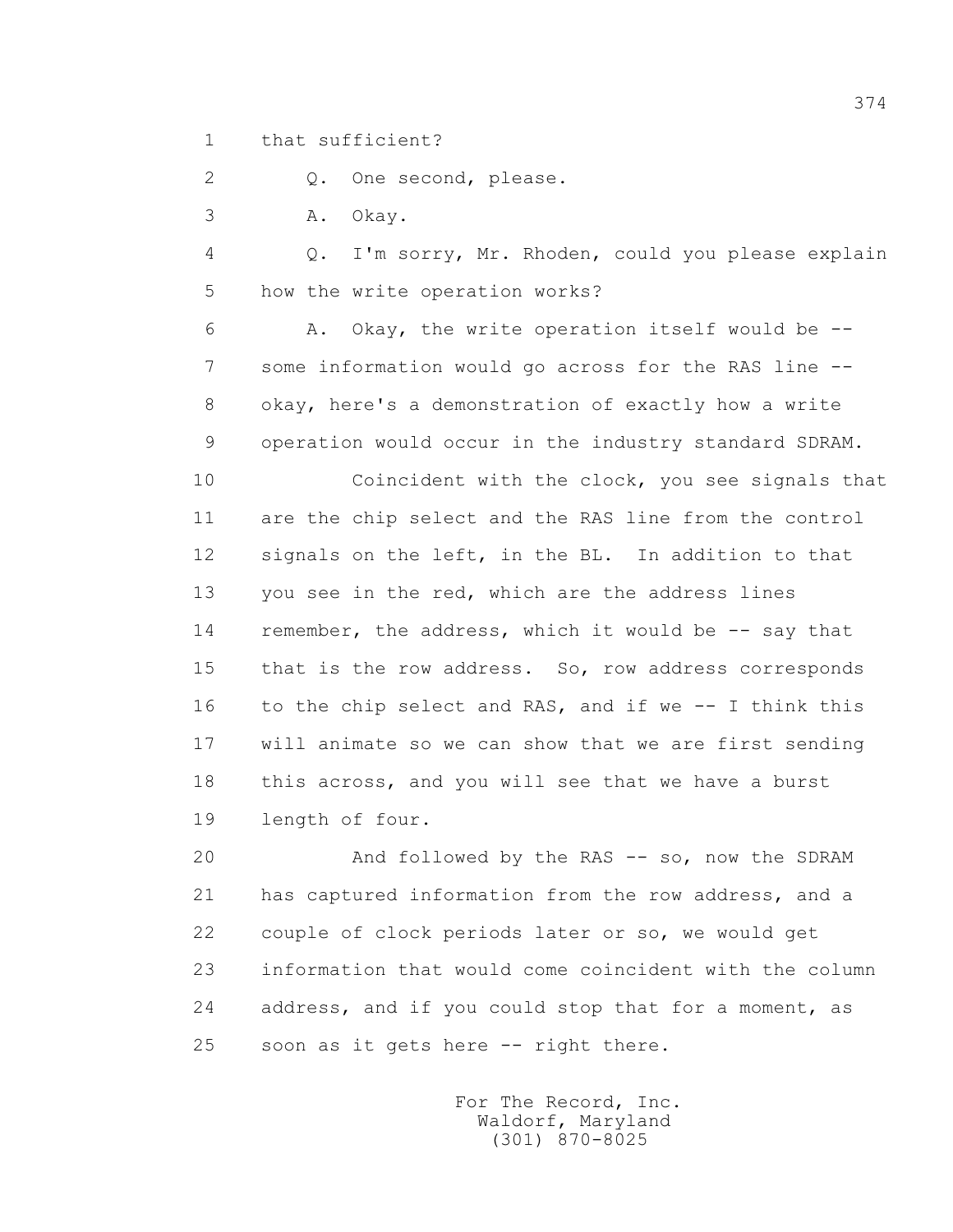1 Now you see that the control lines are slightly 2 different than before. You see, once again, the chip 3 select, and this time it's not the RAS line, but it is 4 the CAS line that's asserted, and also the write 5 enable, to say that this is the column address, and 6 it's also a write. So, the column address along with 7 the write. I have the column information that's 8 accompanied with this. I have -- also, in this case I 9 have the data that's coming across on the data line. 10 Since it is a write, I'm sending data to the SDRAM 11 rather than retrieving it from.

 12 And you can continue this, and you'll see what 13 happens, it goes ahead, and now this is data that goes 14 into the SDRAM that would subsequently be stored into 15 the cell.

 16 Now, because this is a burst length of 17 four -- if you will stop it for a moment -- this also 18 indicates a burst. You will see this is SDR write, 19 burst length of four underneath the subheading 20 underneath Synchronous DRAM. SDR write, burst length 21 of four, also has a continuous burst of data that's 22 followed, which would be four groups or four columns of 23 data that would come coincident with a single address. 24 And so if you run that, you can see, you had 25 the first one that has already gone, you have the

> For The Record, Inc. Waldorf, Maryland (301) 870-8025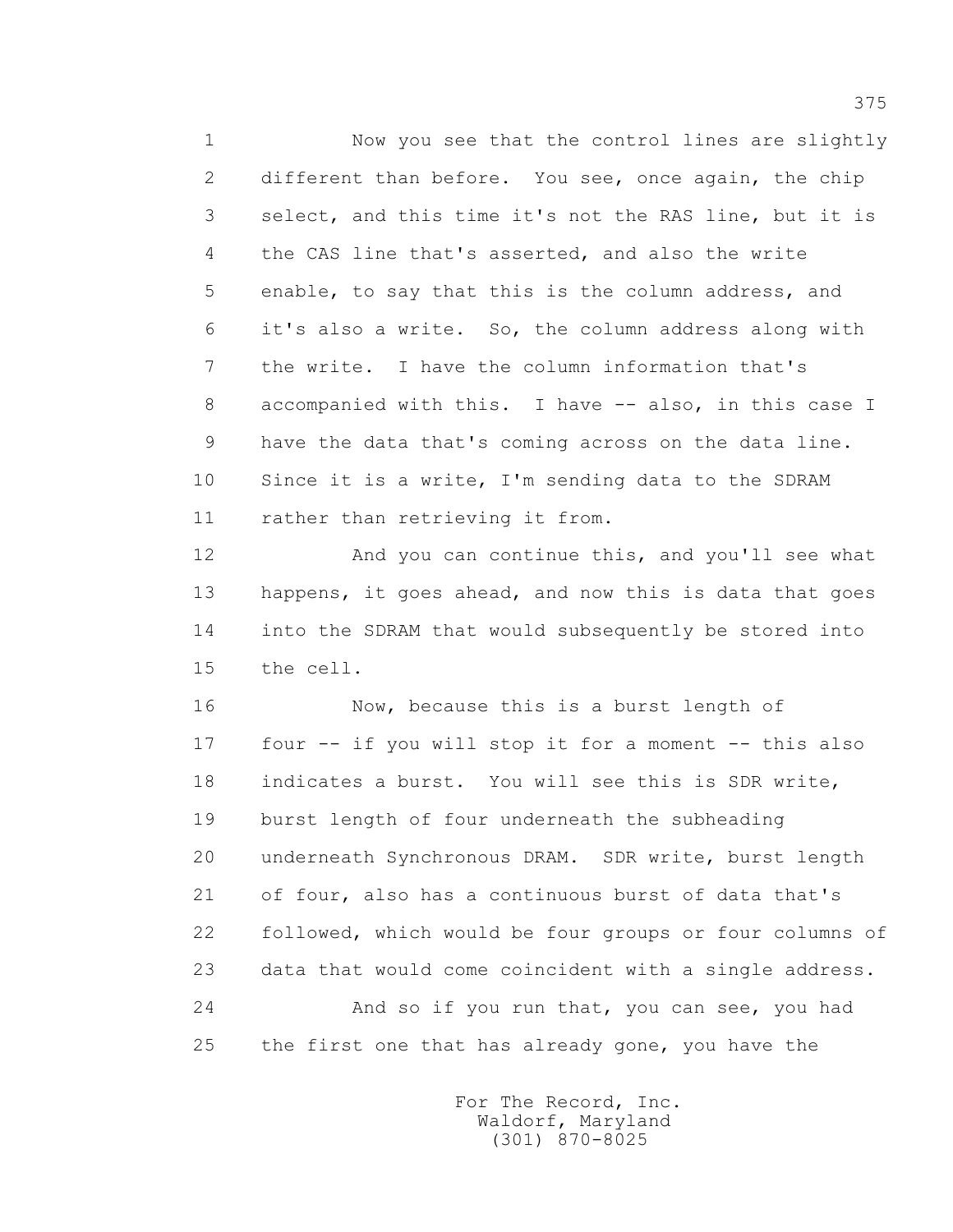1 second one, and each one of these would correspond to a 2 clock edge that comes into the device, and you see now 3 the third, and ultimately you'll see the fourth as 4 well. 5 And this has been slowed down by about a 6 billion to one, so you get some concept of how fast 7 this is happening. 8 JUDGE McGUIRE: Thank you for that, how fast it 9 happens. 10 THE WITNESS: Okay. 11 BY MR. OLIVER: 12 Q. Mr. Rhoden, you just covered an awful lot in 13 that description. 14 A. I'm sorry. 15 Q. It's very helpful, but you did cover an awful 16 lot. Could you perhaps break it down piece by piece? 17 First, once again, the blue line that we see at 18 the top is the clock line. Is that right? 19 A. That is the clock line, yes. 20 Q. Okay. Now, we've seen a square figure moving 21 from left to right across that blue line. 22 A. Yes. 23 0. What does that refer to? 24 A. The square figure moving from left to right is 25 just a -- it's a pictorial representation that the For The Record, Inc.

 Waldorf, Maryland (301) 870-8025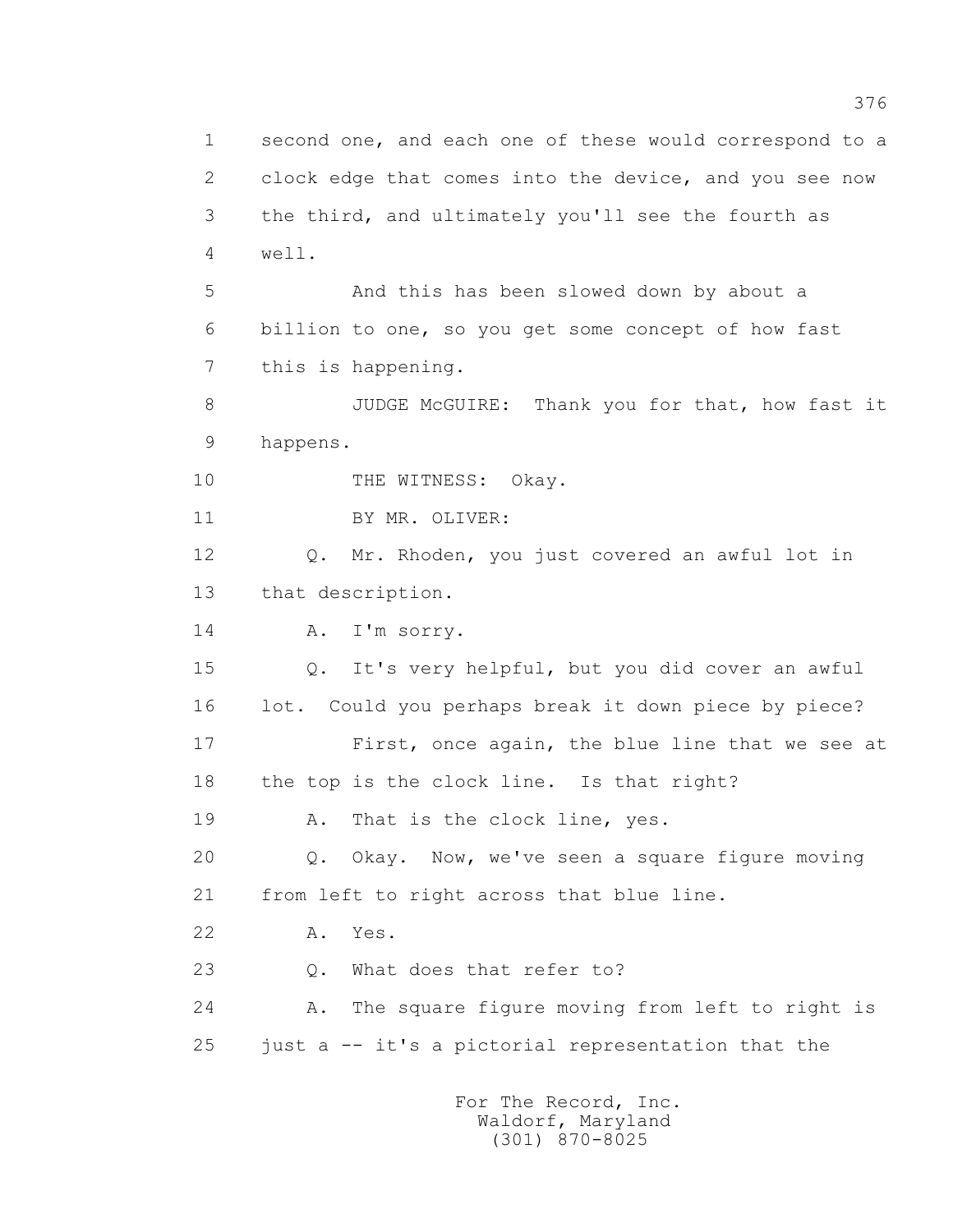1 clock is actually traveling in that direction.

 2 Q. Are you familiar with the term "edge" of a 3 clock?

 4 A. Yes, and this is -- as you see here, this is an 5 edge. As a matter of fact, this is what we call the 6 rising edge. The rising edge would be the one where it 7 transitions up, versus the falling edge where it 8 transitions down.

 9 Q. When you say transitions up, transitions from 10 what up to what?

11 A. Oh, okay. In all of the signals that operate 12 within the computer, the typical interface is between 13 voltages, and so in the clock line here, this would be 14 from a low level voltage to a higher level voltage, 15 perhaps near zero, perhaps near three volts. The 16 actual voltage is not important. It's from a low level 17 voltage to a higher level voltage is how we describe 18 the transition. So, if I'm transitioning from a low 19 voltage to a high voltage on a particular signal, 20 that's how I determine the rising edge, and the edge is 21 when that condition occurs, but once it's high, it's 22 stable, and once it's low, it's also stable, but at the 23 transition, the transitions are the ones that are 24 important to us.

25 Q. Now, you also referred to an SDR. What does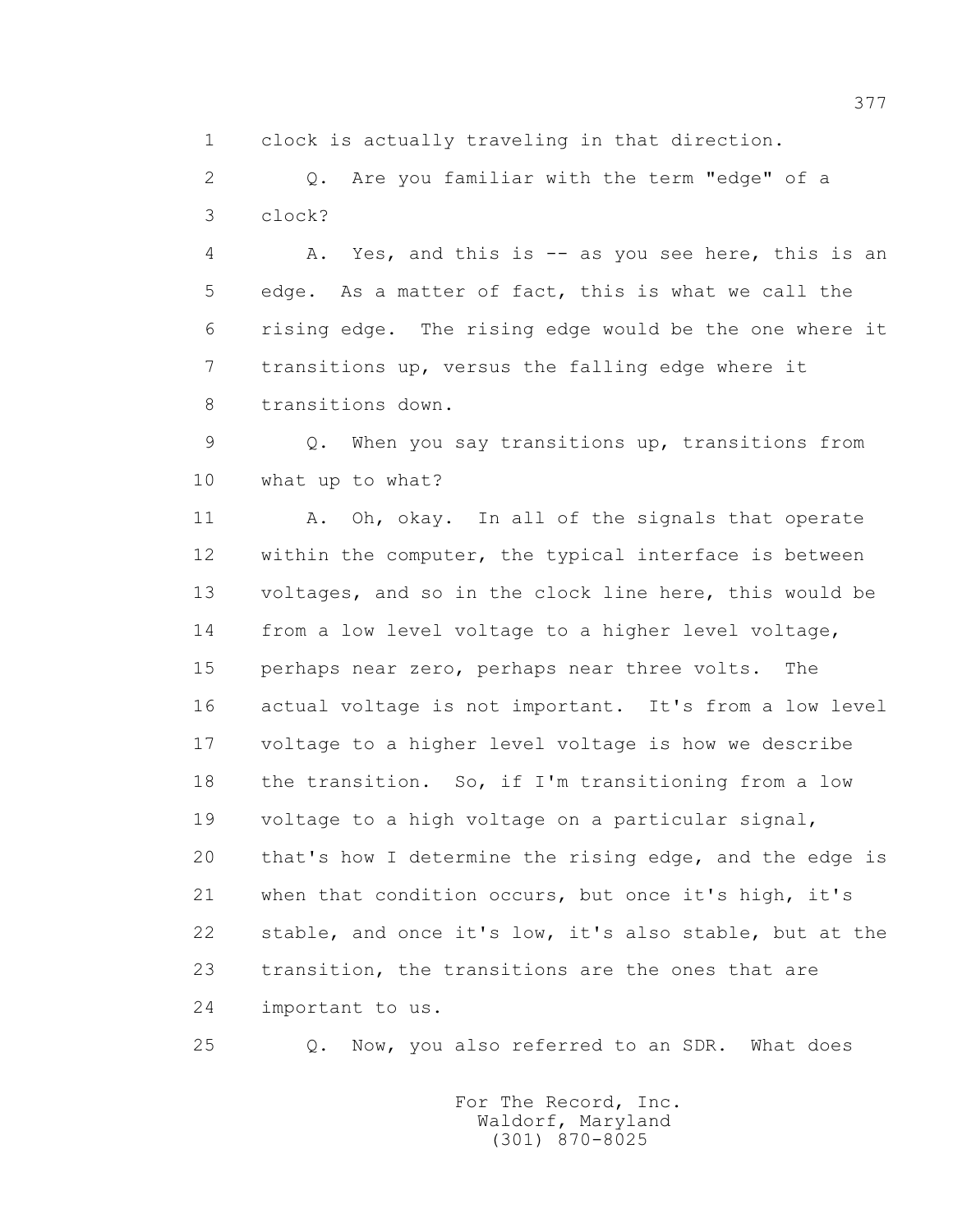1 that mean?

| $\mathbf{2}$  | SDR is just an industry acronym that we use for<br>Α.   |
|---------------|---------------------------------------------------------|
| 3             | single data rate. So, the clock is actually going to    |
| 4             | have a piece of data for every clock period. So, it's   |
| 5             | a single rate as it refers to the clock period itself.  |
| 6             | Q. Now, I believe you said that all operations          |
| 7             | take place in time with an edge of the clock. Is that   |
| 8             | correct?                                                |
| $\mathcal{G}$ | That is correct.<br>Α.                                  |
| 10            | Now, in SDR, do operations take place in<br>Q.          |
| 11            | conjunction with the rising edge or the falling edge or |
| 12            | both?                                                   |
| 13            | In SDR, the operations take place in terms of<br>Α.     |
| 14            | the rising edge of the clock.                           |
| 15            | MR. OLIVER: I propose to run the demonstrative          |
| 16            | one more time. Do you have any other questions you'd    |
| 17            | like to ask before we do that?                          |
| 18            | JUDGE McGUIRE: No, you're doing fine on that            |
| 19            | point, so no, but go ahead and run it again.            |
| 20            | BY MR. OLIVER:                                          |
| 21            | Q. Okay, if we could perhaps run the demonstrative      |
| 22            | one more time, and again, if you could explain what is  |
| 23            | happening as we see it.                                 |
| 24            | Okay, you can see the row address along with<br>Α.      |
| 25            | the rising edge of the clock and the row address        |
|               | For The Record, Inc.                                    |

Waldorf, Maryland (301) 870-8025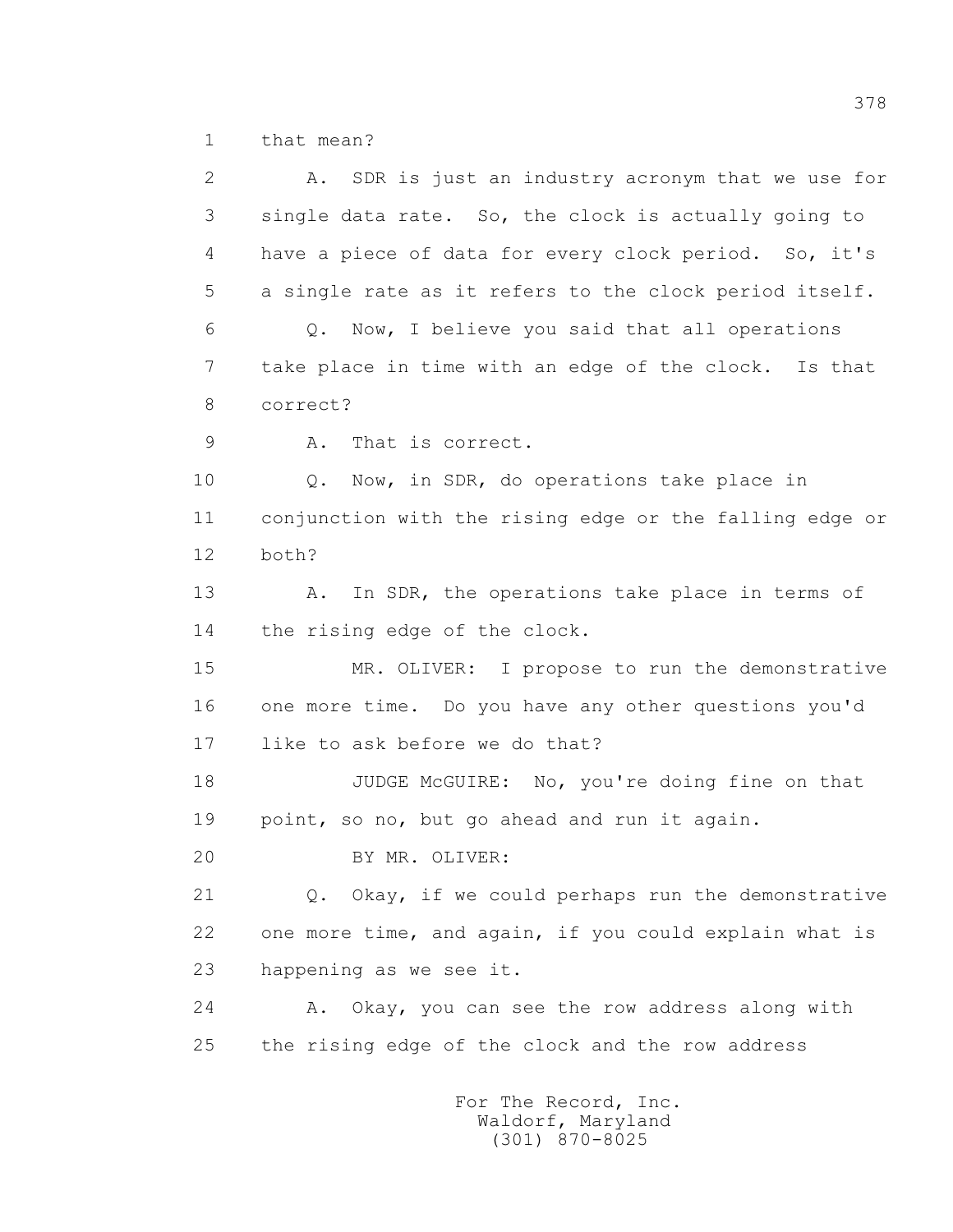1 strobe. There's a time period later, some time period 2 that you will apply the column address, and the time 3 period later in this particular representation appears 4 two clock cycles later.

 5 And along with that, you see the rising edge 6 and the column address, and the column address comes 7 coincident with the data also for the first piece of 8 data. And then on every subsequent rising edge for a 9 burst length of four, you see data that continues 10 across the device, from the controller into the DRAM 11 itself.

 12 Q. And that's what we see here as the rising edge? 13 A. And that's what you see. You're seeing write 14 data transition from the memory controller into the 15 SDRAM itself.

16 Q. And that was just defined by --

17 A. And I think you will have one more. So, this 18 should be the fourth piece of data in burst that goes 19 across. Now, in a real time system -- viewing this, 20 you have to, in order to be able to see it, you have to 21 capture it such that you can view it after the fact, 22 because this is happening literally billions of times, 23 very quickly.

 24 Q. Now, you've also referred to burst length. 25 A. Yes.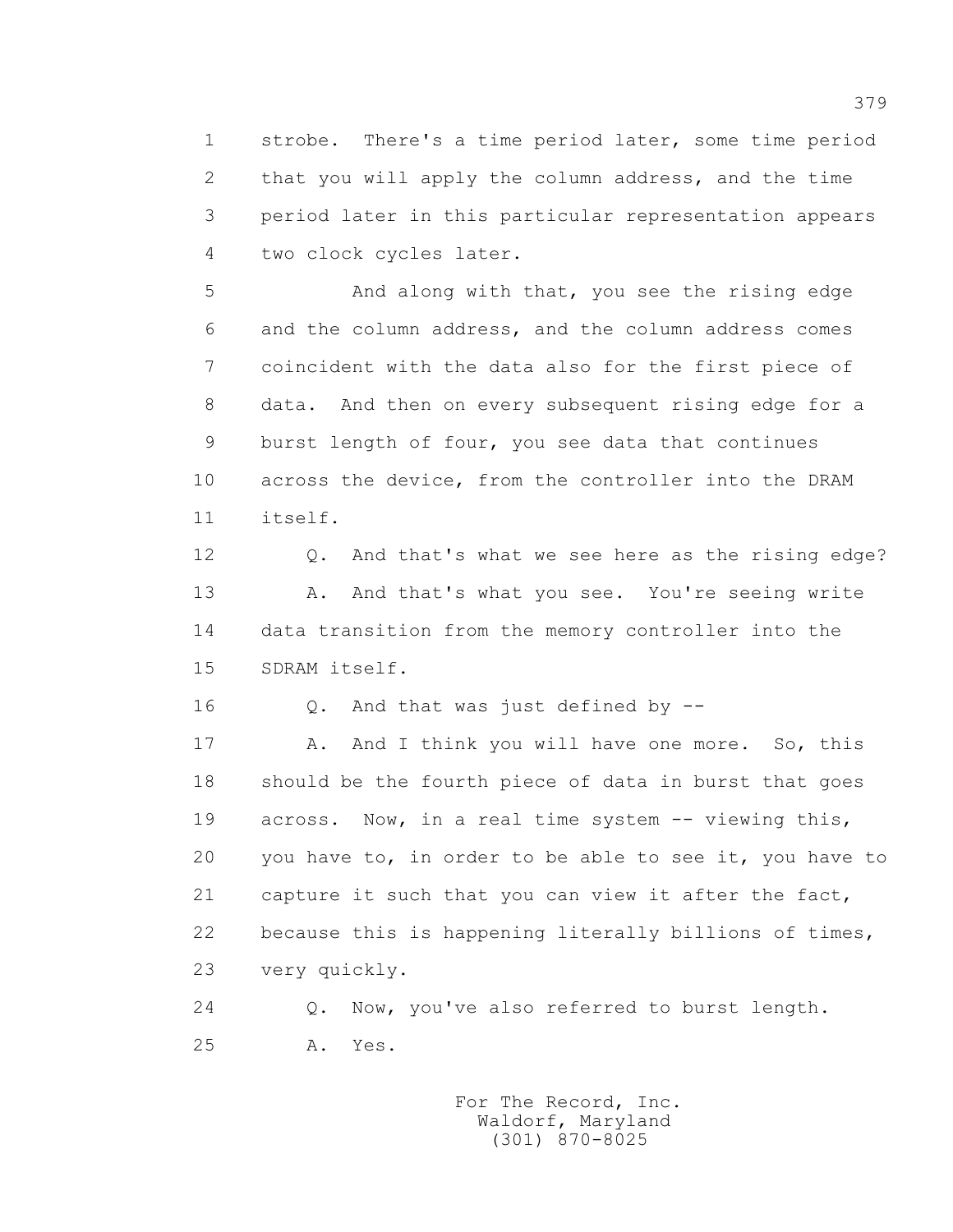1 0. Could you explain again, please, what that 2 means?

 3 A. Yes. Actually, the burst length itself -- you 4 see, this is SDR, which is a single data rate, SDRAM. 5 The right burst length would say that the burst length 6 itself, that's how many blocks of data come connected 7 one with the other associated with a given address. In 8 this case, it's four. So, we saw four sequential 9 blocks of data transition into the device.

 10 Q. Are there typical values for burst length in a 11 JEDEC-compliant SDRAM?

12 A. Yes, in SDRAM, there's -- well, three that are 13 commonly used and there are some others that are 14 available as well, but the three that are commonly used 15 would be a burst length of two, which you would have 16 two blocks of data that go along with a particular 17 operation; four, which is just what you've seen here; 18 and also eight, eight would be just more of the same. 19 You'd just see more data continuing after the single 20 column address.

 21 Q. Okay, we've looked at a write operation. Could 22 you explain how a read operation works?

23 A. The -- yes, the read operation is actually very 24 similar to the write operation, and I think we have a 25 demonstrative that will show that. And fundamentally,

> For The Record, Inc. Waldorf, Maryland (301) 870-8025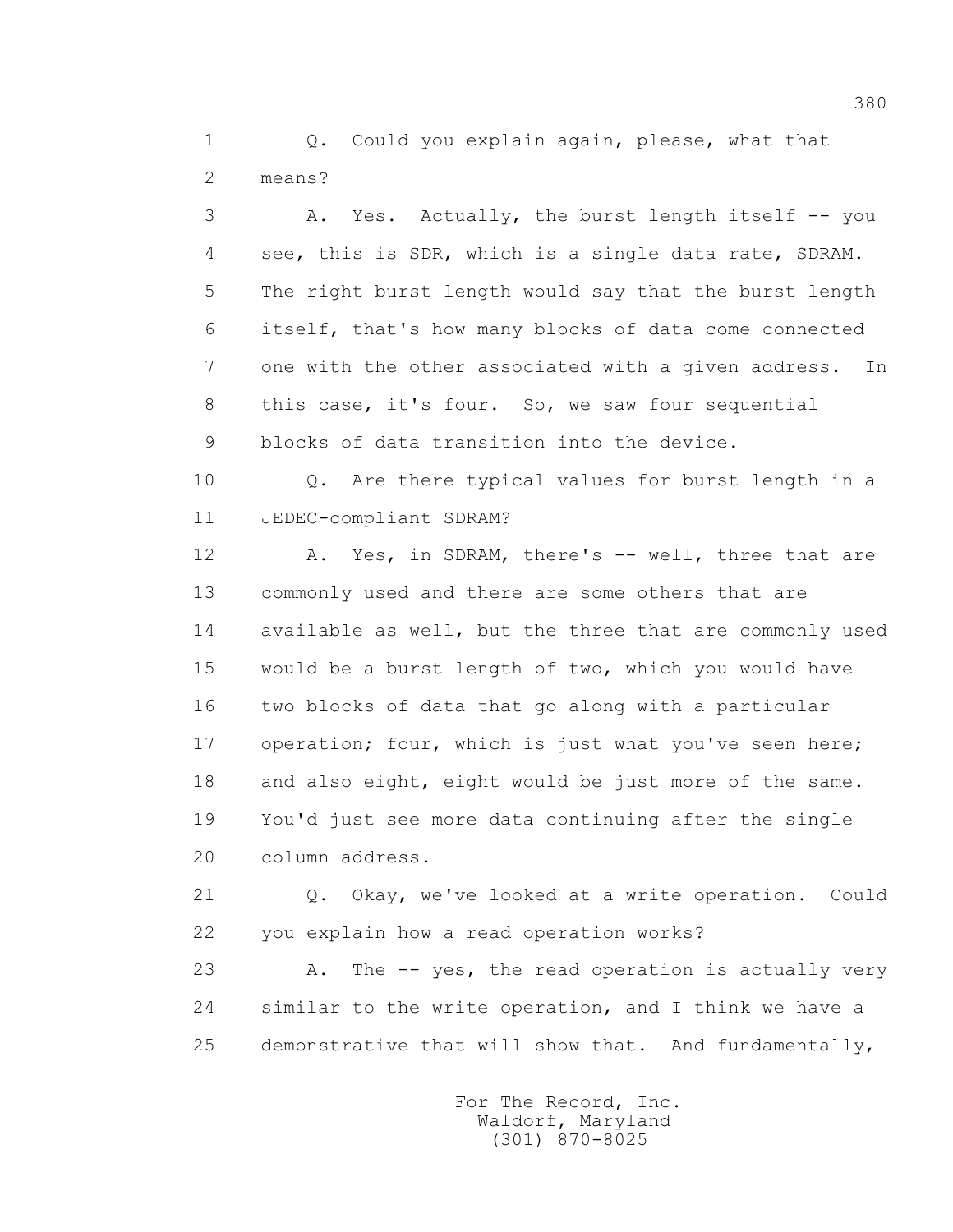1 the read operation is the same in terms of the address 2 and control, with the single difference being that 3 we're performing a read instead of a write, and so we 4 won't indicate that by the write line, and that's 5 appropriate.

 6 Would you like to play it so you can see it at 7 this time?

8 Q. Yes, please.

 9 A. Okay, you see here the read is the same -- the 10 row address part is exactly the same, followed by some 11 period of time later, and I'll ask you to stop it when 12 the column address shows up here in a moment. And in 13 the read operation, what's different is the control 14 information -- if you'll stop that for a moment. You 15 see here that we have that same chip select, we have 16 that same CAS, the same column select line, the same 17 rising clock and the same column address.

 18 There's two things that are different here 19 compared to the read -- excuse me, compared to the 20 write. The read is different. And first of all, 21 you'll see the final control signal that's listed here, 22 which is the write enable signal, is not asserted, and 23 since it's not asserted -- if it's asserted one way, 24 it's a write. If it's asserted the other way, it's a 25 read. So, in some senses, people call this the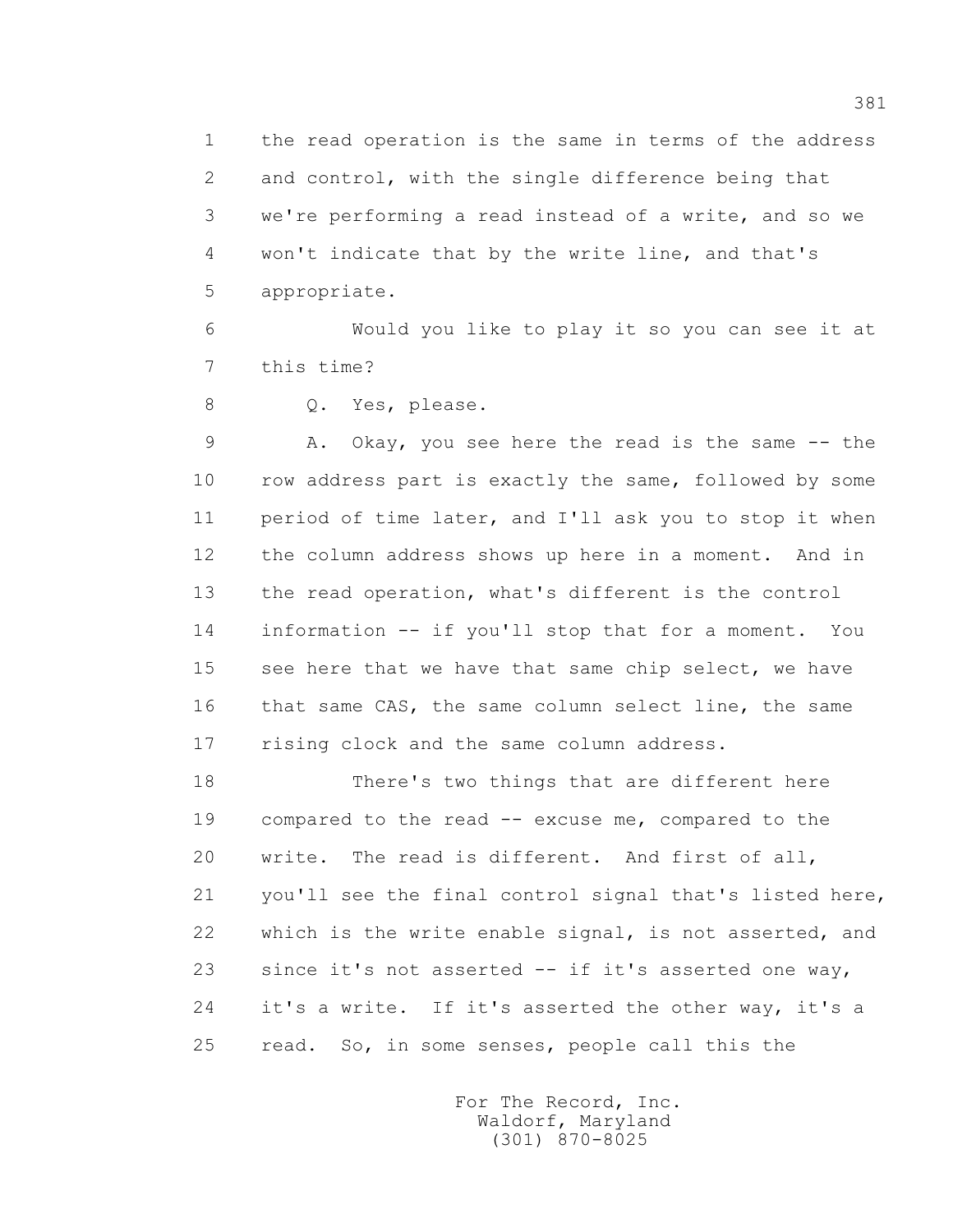1 read/write line. We just call it the write enable 2 line, but there's a long history for why you select 3 particular signals.

 4 But what's different in addition to that, 5 there's also no data, because remember, we're trying to 6 read data, so the memory controller does not have 7 knowledge of what data it wants. It is making a 8 request now of the SDRAM. So, if you'll continue this, 9 you can see -- but before you continue it, let me draw 10 your attention, up underneath Synchronous DRAM, you see 11 an SDR - read, burst length of four, same as before, 12 and you see the terminology that says CAS latency of 13 two, and CAS latency of two is an indication of when 14 the data will become available at the output end.

 15 So, CAS latency of two will say how long do we 16 wait after we send the command before we can expect to 17 start seeing data on the bus, okay? So, if you 18 continue it, you will be able to see that. So, now, 19 the request has gone into the SDRAM, and so I'm going 20 to wait a couple of clocks later before I can expect 21 that I will see data coming back to the memory 22 controller, and you'll see, as this edge arrives, you 23 see data coming back, and if you stop it there, you 24 will see that the data is back right as the clock is 25 arriving, the point being that's your two clock

> For The Record, Inc. Waldorf, Maryland (301) 870-8025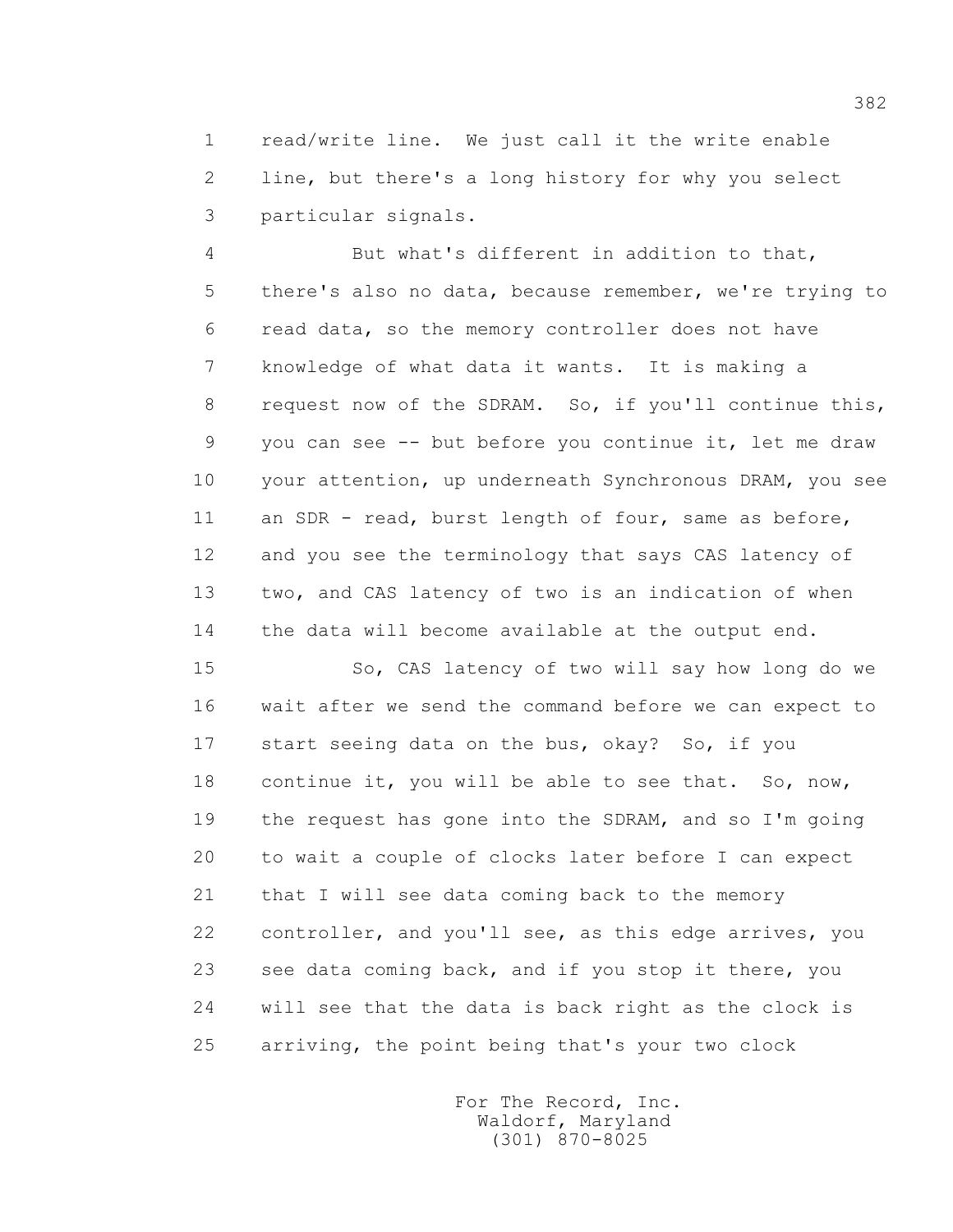1 periods.

| $\overline{2}$ | Now, if you continue, you'll see the same thing           |
|----------------|-----------------------------------------------------------|
| 3              | you saw before, except the data now is going in the       |
| 4              | opposite direction. For the write, it goes from the       |
| 5              | memory controller into the SDRAM, remember, we were       |
| 6              | jotting something down. And now we've decided to go       |
| 7              | back and look at our notes, and we're going back and      |
| 8              | we're extracting that note that we wrote down. You can    |
| 9              | think of it the same way that all of you in the room      |
| 10             | use your yellow pad, except this is green, not yellow.    |
| 11             | So, then you'll see burst length of four, and             |
| 12             | once you see four pieces of data go along -- and notice   |
| 13             | that these come across one piece of data for each clock   |
| 14             | period, and that's -- a complete transition of clock,     |
| 15             | from high to low to high again, that would be a -- from   |
| 16             | high to low to high, that full clock period, okay?        |
| 17             | You just anticipated my next question, so --<br>Q.        |
| 18             | I'm sorry.<br>Α.                                          |
| 19             | -- when you refer to a clock period, then that<br>Q.      |
| 20             | would include one rising edge and one falling edge.<br>Is |
| 21             | that right?                                               |
| 22             | That's correct. The clock period includes a<br>Α.         |
| 23             | full period of one that's high and a full period of one   |
| 24             | that is low also.                                         |
| 25             | Perhaps we could run this one more time, and<br>Q.        |
|                |                                                           |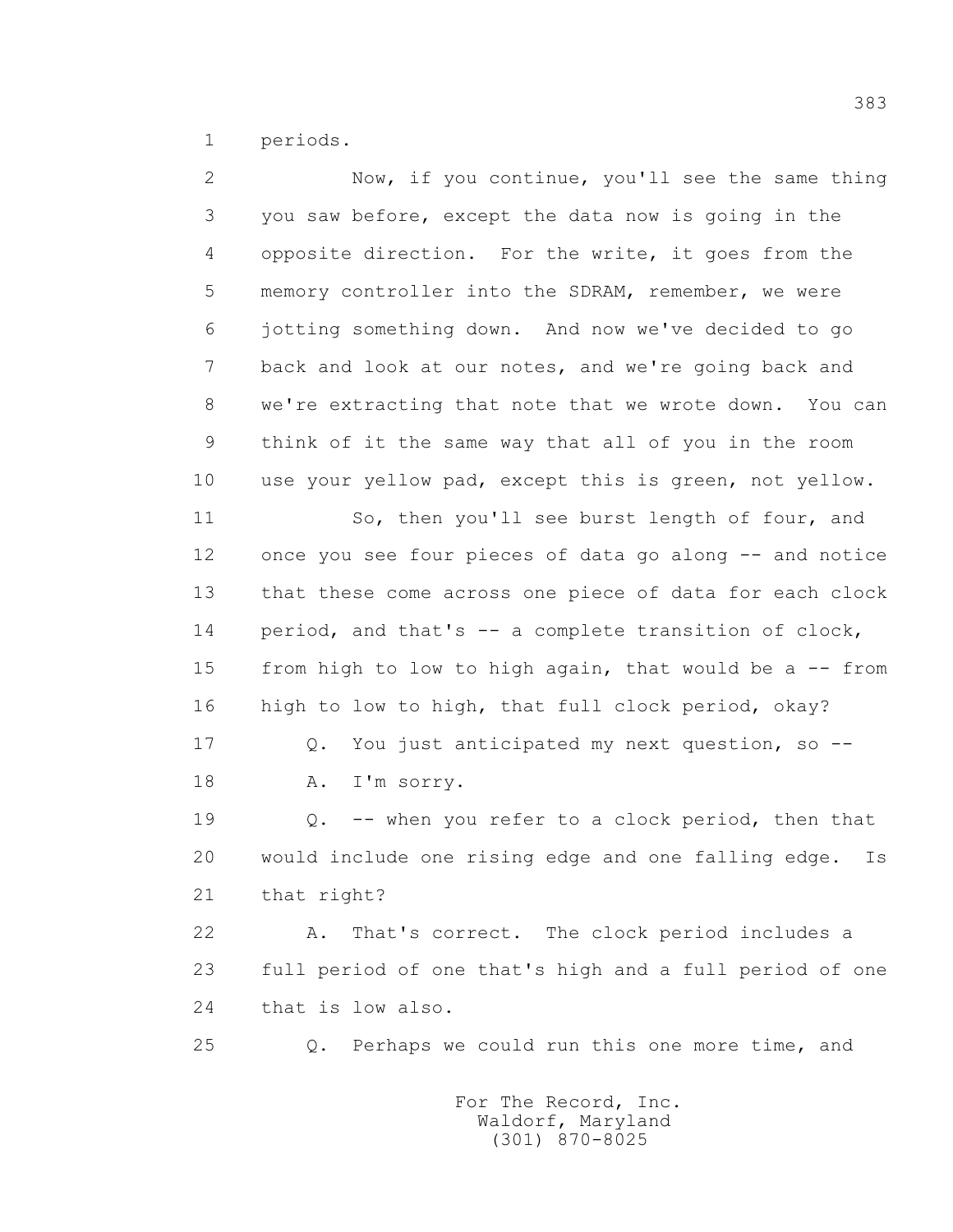1 perhaps you could just identify for us the beginning of 2 the first, the second, the third clock cycles, et 3 cetera.

 4 A. Okay. So, you see here, this is the first 5 clock cycle, and we now have a clock that's low, and so 6 we're now in the middle of the cycle as the clock is 7 transitioning to low, and now we will have the 8 beginning of the next clock period, so we have a full 9 clock period that's transitioned at this time. And we 10 are going to see one more clock period where transition 11 is low and then back to high --

12 0. And then we have number three here?

13 A. Only two, two so far.

 14 Q. Would this be the third -- the beginning of the 15 third clock cycle?

 16 A. This would be the beginning of the third clock 17 cycle, that's correct. And then this would be the 18 beginning of the fourth that you're seeing here in a 19 moment. And at the beginning of the fifth is when you 20 would expect to see information out on the bus that 21 comes back. So, that's at the beginning of the fifth 22 is when it is broadcast on.

 23 Now, obviously these lines are moving in real 24 time, and the illustration is set up so you can see the 25 direction of flow. You cannot see this operation with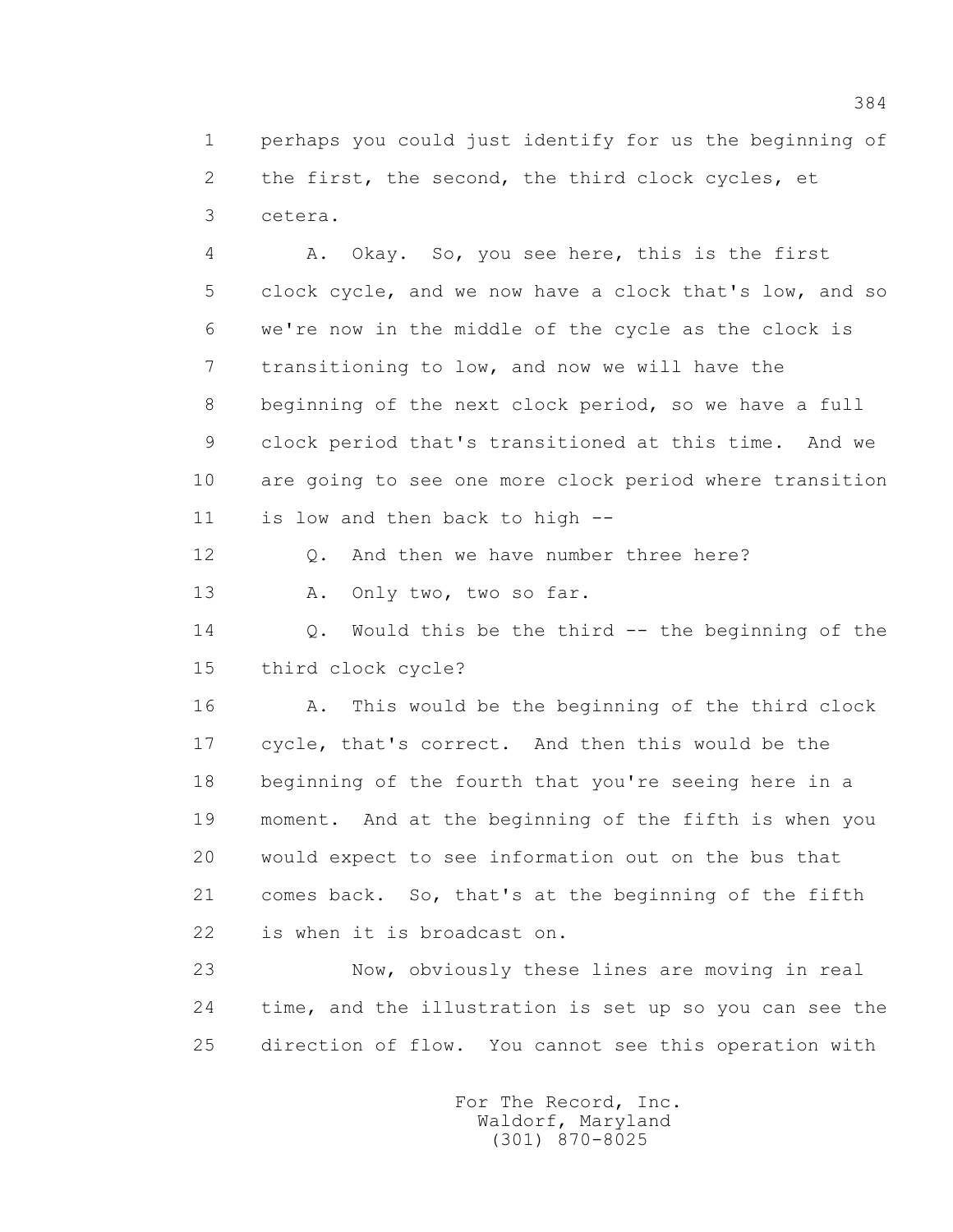1 the naked eye. You need some kind of demonstrative or 2 some kind of tool to help you see this, but this is 3 exactly what's happening inside all of these computers 4 right now.

 5 Q. Now, could you please explain CAS latency one 6 more time in the context of this moving animation?

 7 A. Yes, and CAS latency is that period of time 8 from when the column address arrives at the SDRAM and 9 when the data shows up. It's a relative number that 10 says if it's two, then there's basically two periods of 11 clock before the data becomes available. If it's 12 three, then there would be three periods of clock. And 13 period, remember, is a rising and a falling, so you get 14 both. So, CAS latency two or CAS latency three would 15 appear -- would represent full clock cycle differences, 16 okay?

 17 Q. In other words, an example such as this with 18 CAS latency two --

19 **A.** Yes.

 20 Q. -- if the column address information was sent 21 at the beginning of the third clock cycle, then the 22 data would arrive back at the beginning of the fifth 23 clock cycle. Is that right?

 24 A. That's the general way to look at it, yes. 25 Q. Perhaps we could run this one more time, and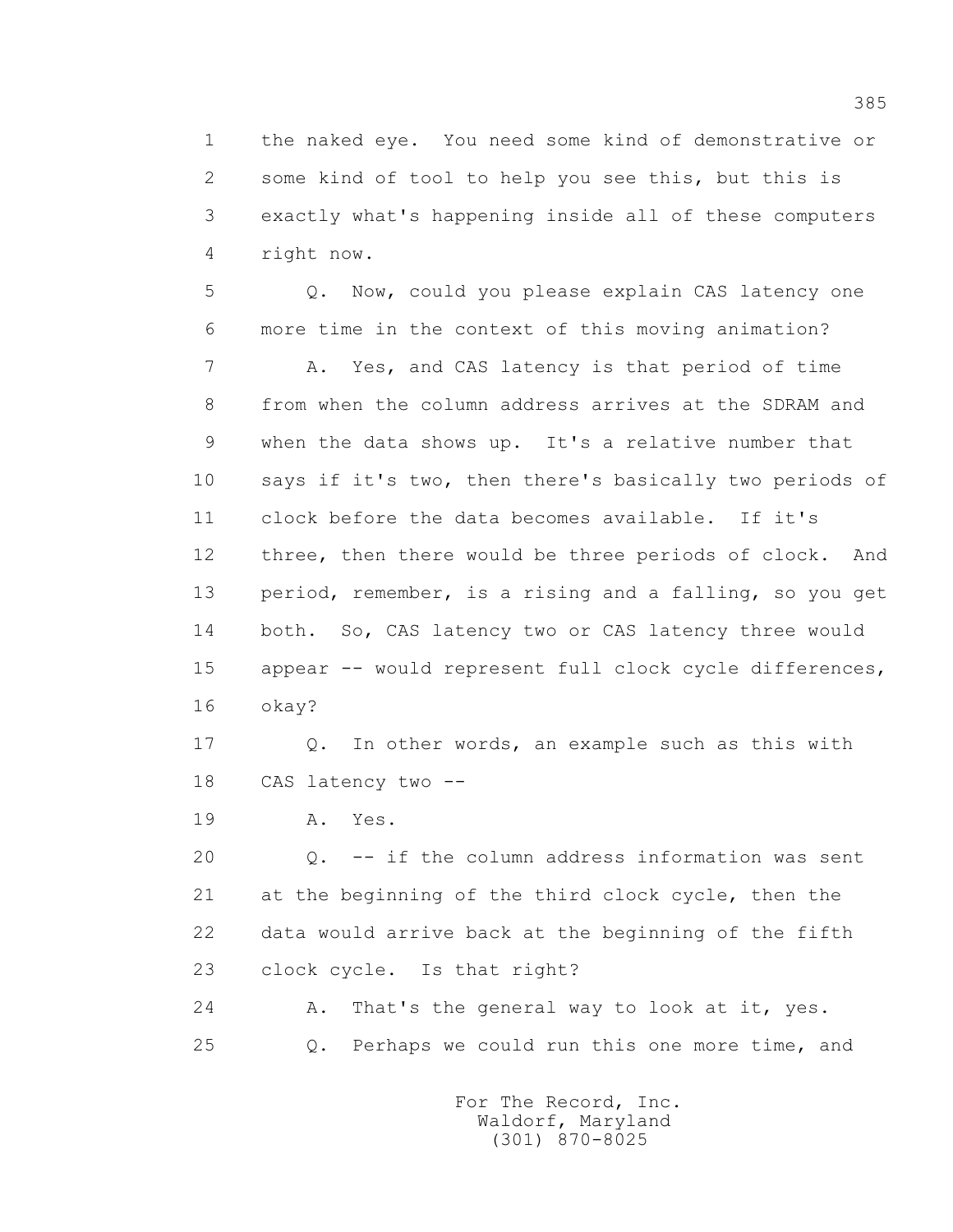1 then if you could perhaps explain that latency period 2 as it transpires.

 3 A. Okay, so we see the row address, followed -- 4 now, this one also shows, it's a couple of clock cycles 5 later, where it went between the row address and the 6 column address, but that has no relationship to CAS 7 latency. CAS latency is strictly the relationship 8 between the column address and the data, not the 9 relationship between the row and column address.

 10 So, from this period of time, you can count two 11 clock cycles until you can expect to see data back at 12 the controller itself. And so you see a full period go 13 to the device, and in the -- toward the middle of the 14 cycle is where the data comes out and actually arrives 15 at the controller at the time that you see the 16 information being -- the clock transition there. So, 17 that is a two clock period transition.

18 And after that, the data arrives every clock 19 cycle, once per clock cycle for a single data rate. 20 That's a term I'm sure you'll use a lot.

21 0. I believe that we also have a demonstrative 22 that would show a CAS latency three.

23 A. Okay. Now, this is the same type of thing, and 24 you'll notice that the first part of this is going to 25 be exactly the same. So, if we run this demonstrative,

> For The Record, Inc. Waldorf, Maryland (301) 870-8025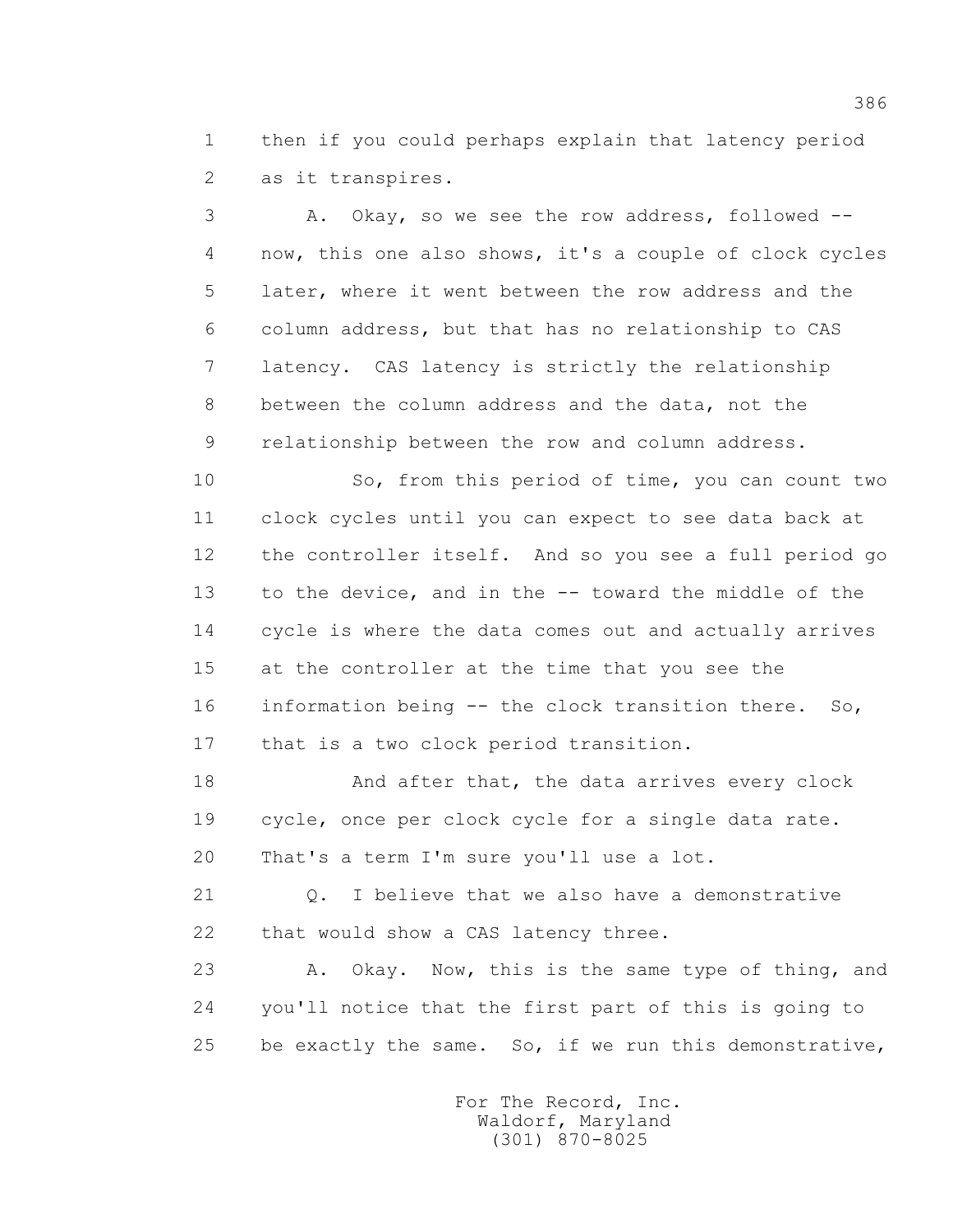1 you will see that row address goes in the same time 2 frame that it went before, and then column address is 3 going to go in the same time frame that you saw before. 4 Okay, go ahead and run it.

 5 So, row address transitions on a clock edge, 6 and in our representation, a couple of clock cycles 7 later is when the column address -- this is pretty 8 typical for a system. Now, the column address does not 9 have to be two cycles later, it could be more or in 10 some cases even less, but after I arrive with the 11 column address, then we will have CAS latency of three. 12 We'll predict how long it is between the arrival -- 13 now, stop it for a moment.

 14 Now, this edge is going to initiate something 15 inside the SDRAM, and inside the SDRAM, what you're 16 going to see is the initiation for how long it takes 17 now for the data to come back out. What we saw before 18 was two, so this time you can count to three, and if 19 you get longer than -- the CAS latency would just get 20 longer, longer or shorter. So, go ahead and continue.

 21 You see latched here, and if you count clock 22 periods, so we now have for midway through, and all the 23 way through one period, and we will go through a second 24 period. This is a CAS latency two.

25 Q. Ah, okay.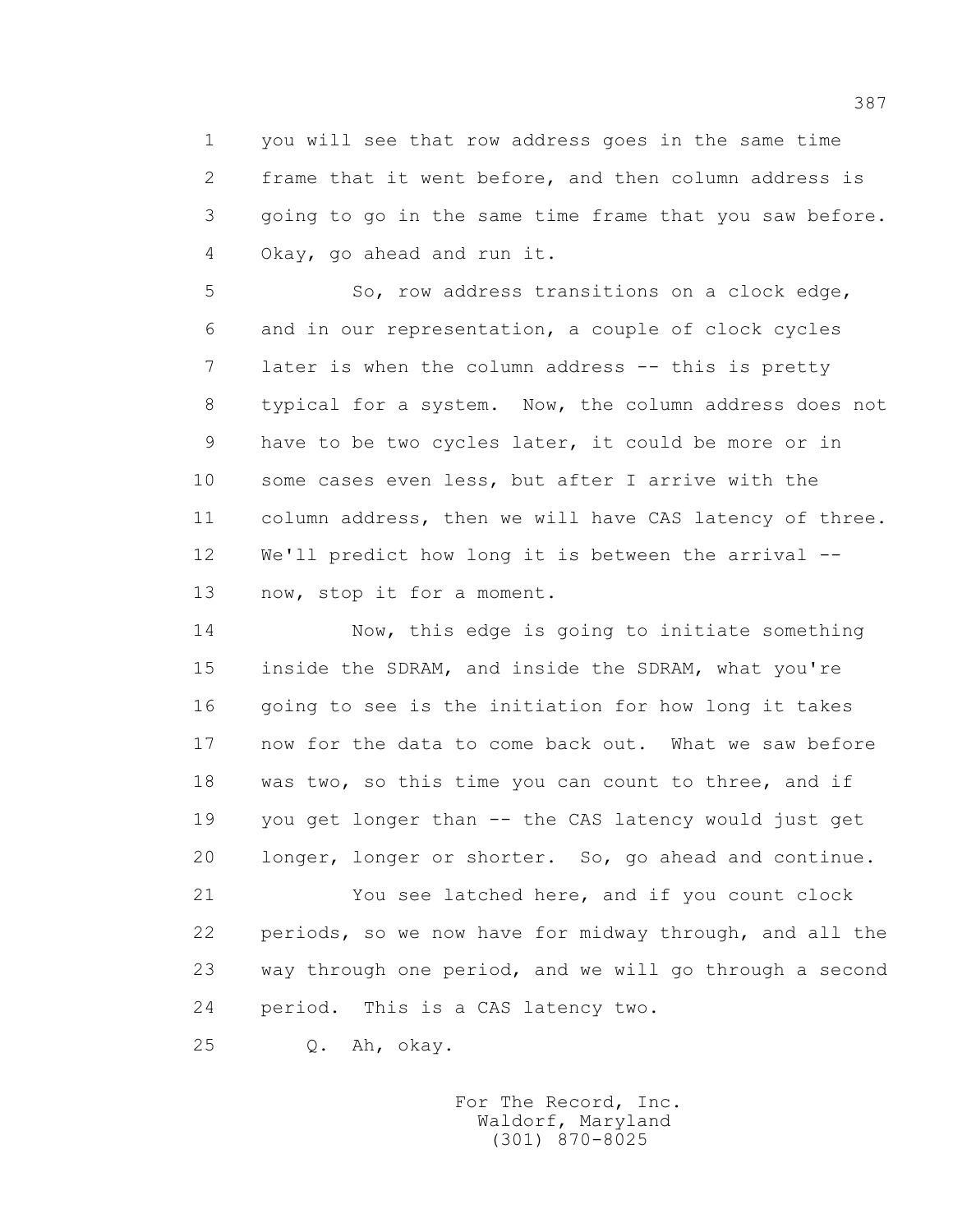1 A. Okay? Sorry, there is a mistake in the 2 demonstrative. I'm sorry about that. So -- 3 Q. So, if that were truly a CAS latency three, 4 there would have been one additional clock period -- 5 A. That's right, there would be an additional 6 clock cycle before you saw information. I -- 7 Q. Okay. Now, do we have a demonstrative that 8 would explain a burst length of eight? 9 A. Yes, burst length of eight would be the same 10 kind of thing, except you're going to have eight pieces 11 of data, and I think you also have that if you'd like 12 to see it. 13 JUDGE McGUIRE: I'm not sure we have to go 14 through that at this point. 15 THE WITNESS: Okay. 16 MR. OLIVER: Okay. 17 THE WITNESS: You have -- oh, sorry. Any 18 questions, I'd be glad to go through them. 19 JUDGE McGUIRE: I don't have any at this point. 20 THE WITNESS: Okay. 21 BY MR. OLIVER: 22 Q. Okay, Mr. Rhoden, are you familiar with the 23 concept of a dual edge clock? 24 A. Yes, I am. 25 Q. What does that refer to? For The Record, Inc.

 Waldorf, Maryland (301) 870-8025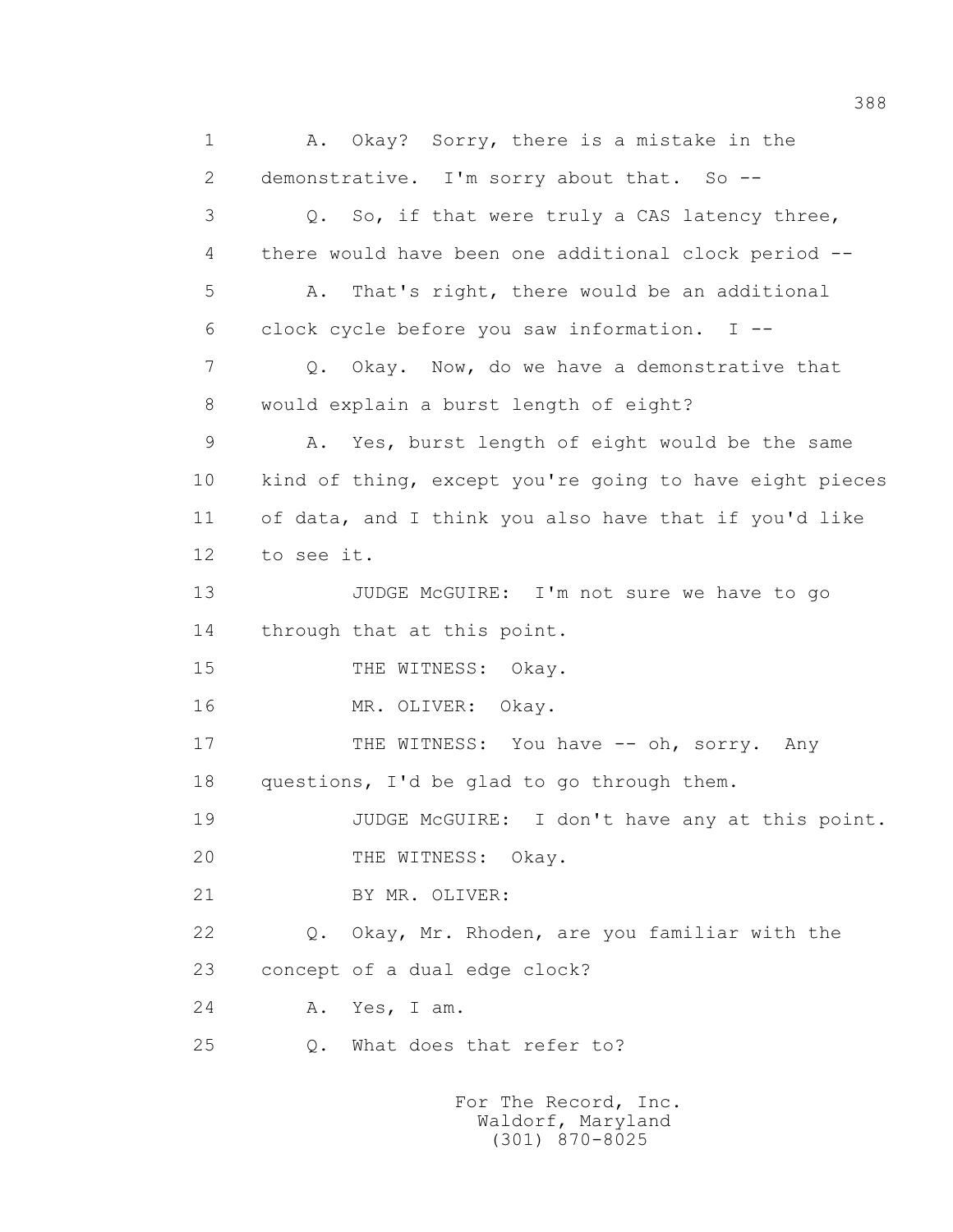1 A. Well, the concept of dual edge clock is, as we 2 described, the clock itself has two edges, the rising 3 edge and it also has a falling edge, and there's a 4 concept associated -- a dual edge clock, all clocks are 5 dual edge clocks. Now, if you take dual edge clock and 6 add something else to it, then it may mean something. 7 Q. Are you familiar with the concept of DDR SDRAM? 8 A. Yes, and in DDR SDRAM, the dual edge clock -- 9 the difference between the single data rate and the 10 double data rate is strictly at the data level. Data 11 actually transitions on both the rising edge and on the 12 falling edge of the clock itself, and that is 13 representative. So, you have a dual edge clock. 14 So, instead of transitioning -- data 15 transitioning once per clock period, as we talked about 16 before, you now get data twice per clock period. You 17 get it on the rising edge and on the falling edge. So, 18 you get two data phases or two pieces of data for every 19 clock you go through. 20 Q. And do you have a demonstrative that shows 21 that? 22 A. Yes, I believe we do have a demonstrative of 23 that. Back up, you had it right. One more time. No? 24 There. 25 You see here that the Synchronous DRAM's double

> For The Record, Inc. Waldorf, Maryland (301) 870-8025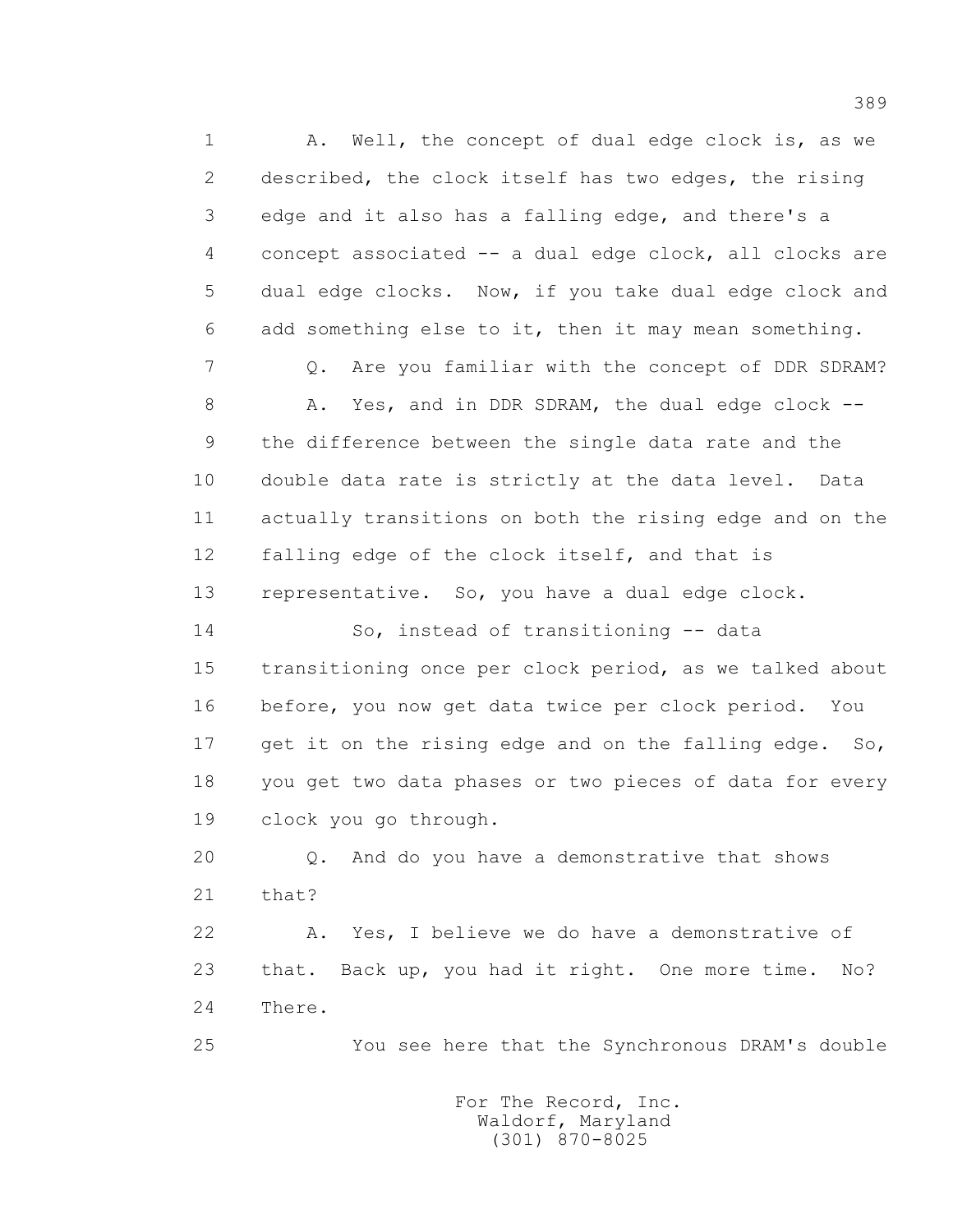1 data rate, everything about it is essentially the same. 2 In fact, all of the control is the same, because the 3 same -- the control itself operates in the same way. 4 You'll notice on the left there is an additional 5 signal, and that's the DQS. The DQS is actually going 6 to tell us the timing of what's going on on the data 7 line itself. It's a strobe to indicate the -- when 8 data is actually -- it travels with data, so it's a 9 clock, if you will, of the data itself.

 10 Okay, I think you can run this. What you will 11 see is -- except I think -- can you halt this for a 12 moment? I think you need to advance the slide one more 13 time so you can see the relationship of DQS. So, go 14 back -- oh, go ahead and cancel the animation, if you 15 will and advance one foil until we have -- no? Okay, 16 back up. We can -- we can go with this. Go back now 17 to the DDR that you had. That's fine.

 18 From this point, you can get the view what's 19 actually happening with the double data rate. The 20 double data rate is actually data transitioning across. 21 You notice that the rising edge is when information 22 about the row address transitions. The same thing is 23 true about information transitioning for the column 24 address. Notice that it always occurred on the rising 25 edge. So, double data rate from a control and address

> For The Record, Inc. Waldorf, Maryland (301) 870-8025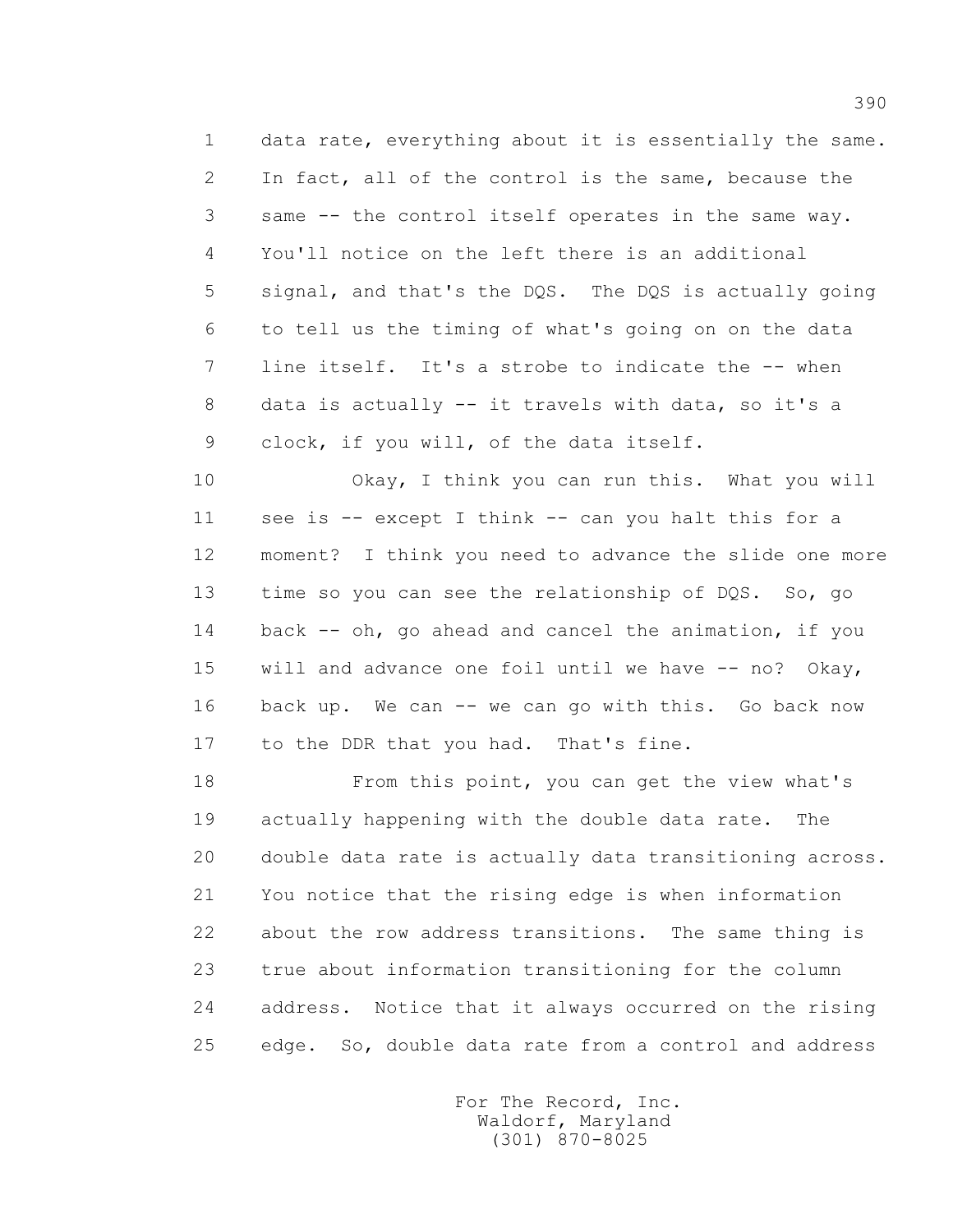1 perspective is identical.

 2 Now, what's different is that this is a read, 3 and so during the read, what we're going to see is 4 after a period of two clock cycles later, we will see a 5 CAS latency. After the two clock cycles of CAS 6 latency, we see the data strobe line indicate that data 7 is coming, and as the clock transitions -- now, stop it 8 for a moment. What you can see is a clock transition 9 of from low to high of the data strobe. We're now not 10 looking at the clock, we're looking at the strobe, 11 because the strobe is going with the data, in the same 12 direction of the data. Okay, continue for a second. 13 Now, on the next transition of the data strobe,

 14 you see another piece of data. So, stop it for a 15 second. Notice that this is a falling edge. So, on 16 the data strobe on the rising edge and the falling 17 edge, you have data, and this is coming with this 18 clock, this data strobe clock that comes along. This 19 is an intermittent data signal -- excuse me, strobe 20 signal. And we talked about strobe when we talked 21 about row address and column address.

 22 And if you continue, then you'll see the burst 23 length of four transitions in two clock cycles instead 24 of one -- excuse me, instead of four. Okay, that's the 25 completion.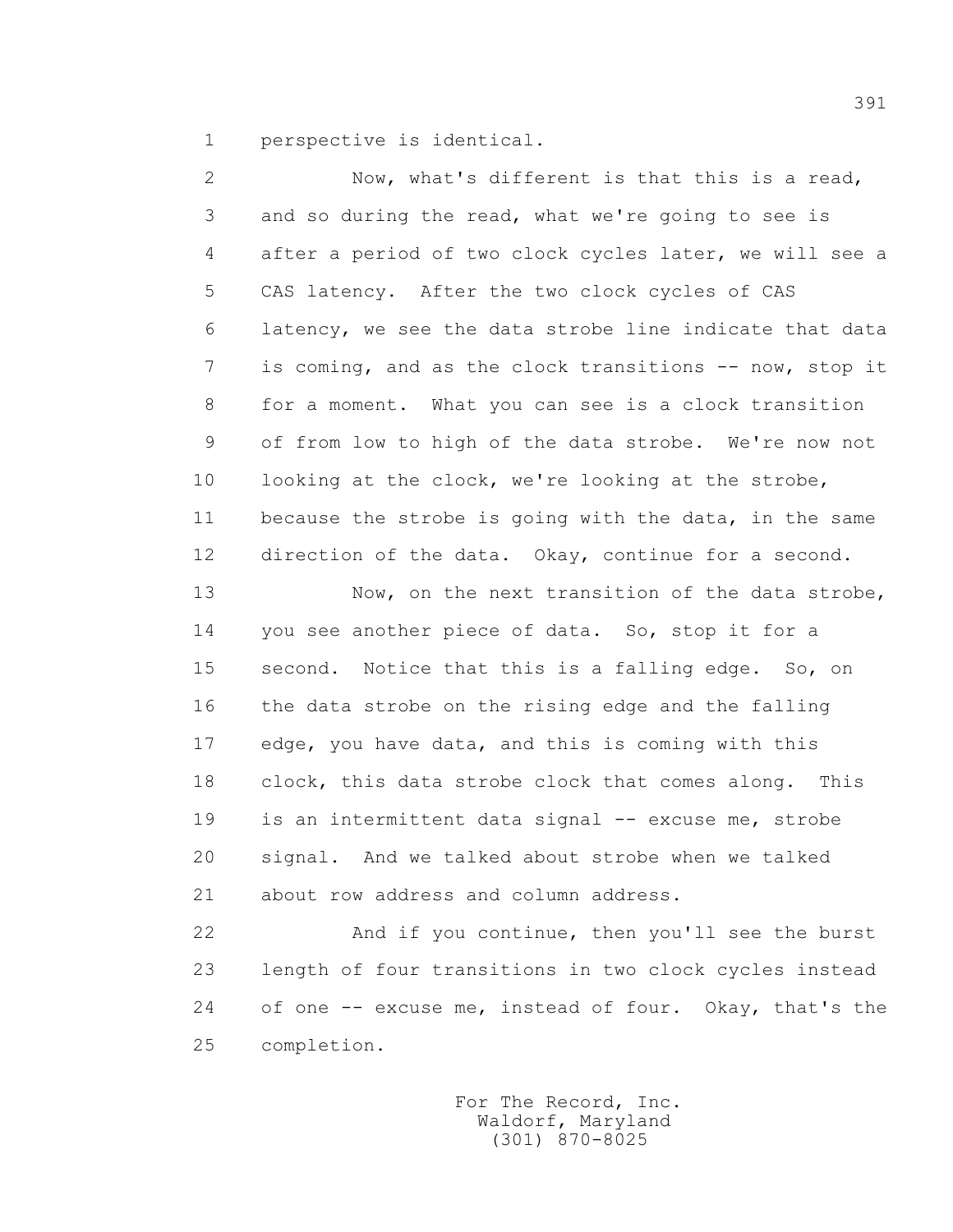1 MR. OLIVER: Your Honor, any questions about 2 dual edge clock for -- 3 JUDGE McGUIRE: No. 4 THE WITNESS: I'm sorry if I put anybody to 5 sleep. 6 JUDGE McGUIRE: I'm sure there are questions, 7 but I'm not prepared to ask them. 8 THE WITNESS: Okay, I'm sorry. 9 BY MR. OLIVER: 10 Q. Mr. Rhoden, are you familiar with the concept 11 of programmable burst length? 12 A. Yes, I am. 13 Q. What does programmable burst length mean? 14 A. Programmable burst length would indicate that 15 you could selectively change the length of the burst 16 inside a device through a number of ways, perhaps using 17 a register inside the device. 18 Q. Do you have any demonstratives that would help 19 illustrate that? 20 A. I believe there are some demonstratives here 21 that have -- that can show us where the register might 22 be. If we look here at burst length, you see the same 23 basic operation, that the DRAM itself hasn't changed in 24 a lot of years, and if you go with the programmable 25 burst length -- perhaps go to the next one.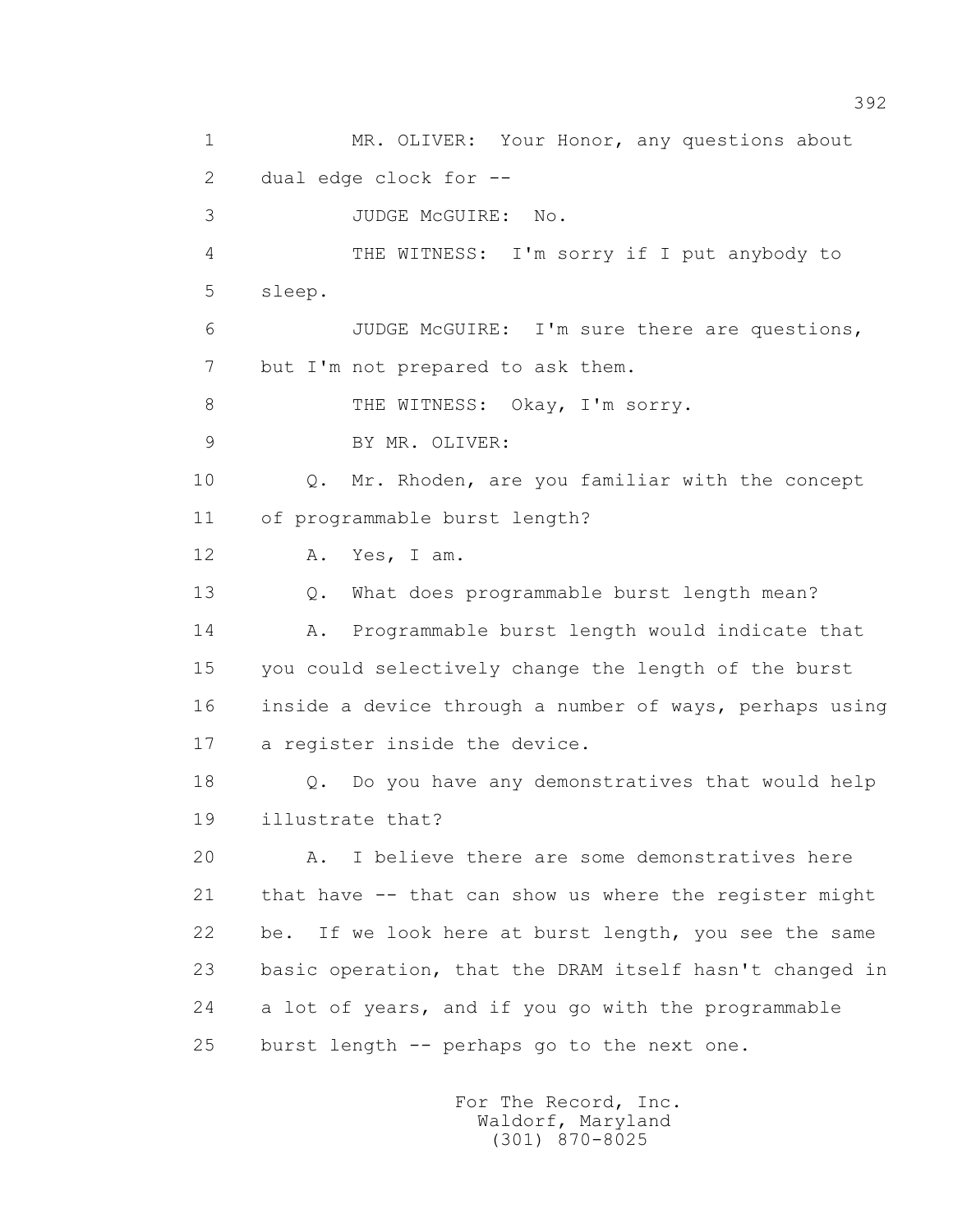1 Yes, what you can see here is that there is a 2 mode register in the upper left-hand corner, and the 3 mode register itself would contain information, and 4 that information would indicate what the value -- what 5 the length of the burst would be. 6 There's some circuitry that's also referenced 7 there, probably a little difficult to see in the blue, 8 as to how the burst might actually function, but the 9 key thing is that you would be able to change the 10 length from two to four to eight merely by changing the 11 data in the register device itself. 12 Q. In a typical system using an SDRAM, how 13 frequently would that system change the burst length? 14 A. Probably never. Most I would say typical 15 systems never change it. 16 Q. Mr. Rhoden, are you familiar with the concept 17 of programmable CAS latency? 18 A. Yes, I am. 19 Q. Can you please explain what that means? 20 A. I think we also have a demonstrative to show 21 the same thing. It's going to look very much the same 22 as the other, because it's in effect in the SDRAM 23 exactly the same register. It's merely different bit 24 locations within that same register, and the 25 programmable CAS latency changes the amount of time

> For The Record, Inc. Waldorf, Maryland (301) 870-8025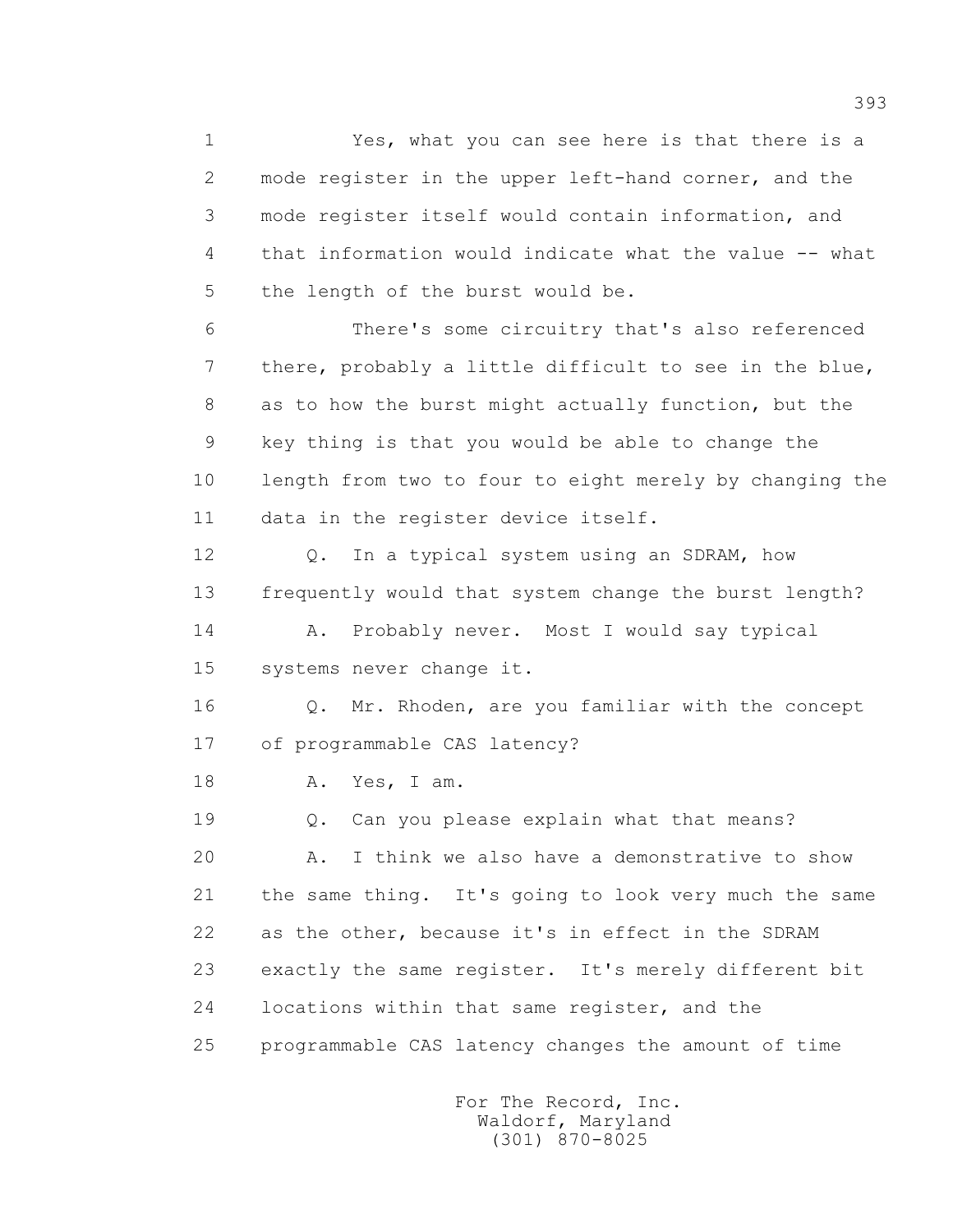1 between when data is requested and data is applied at 2 the output or received at the controller, and the same 3 kind of thing operates here. 4 We have programming and changing. You can go 5 from -- the typical SDRAM is a CAS latency of two or 6 three. Other values have existed. 7 MR. OLIVER: Could you give me one moment, 8 please, Your Honor? 9 JUDGE McGUIRE: Sure. 10 (Brief pause.) 11 BY MR. OLIVER: 12 Q. Mr. Rhoden, I believe that you said earlier 13 that the various diagrams that we've been looking at 14 are somewhat simplified, shall we say? 15 A. Oh, overly simplified in some respects, but the 16 point being that they're very simple, to where you can 17 actually understand the operation. That's the main 18 point. 19 Q. There's another demonstrative that's on the 20 screen now. Can you please explain what this 21 demonstrative shows? 22 A. Yes, this demonstrative is an indication of a 23 little higher level, a little more complex drawing, 24 although still very simple, where you have those same 25 control, clock, address lines connected to memory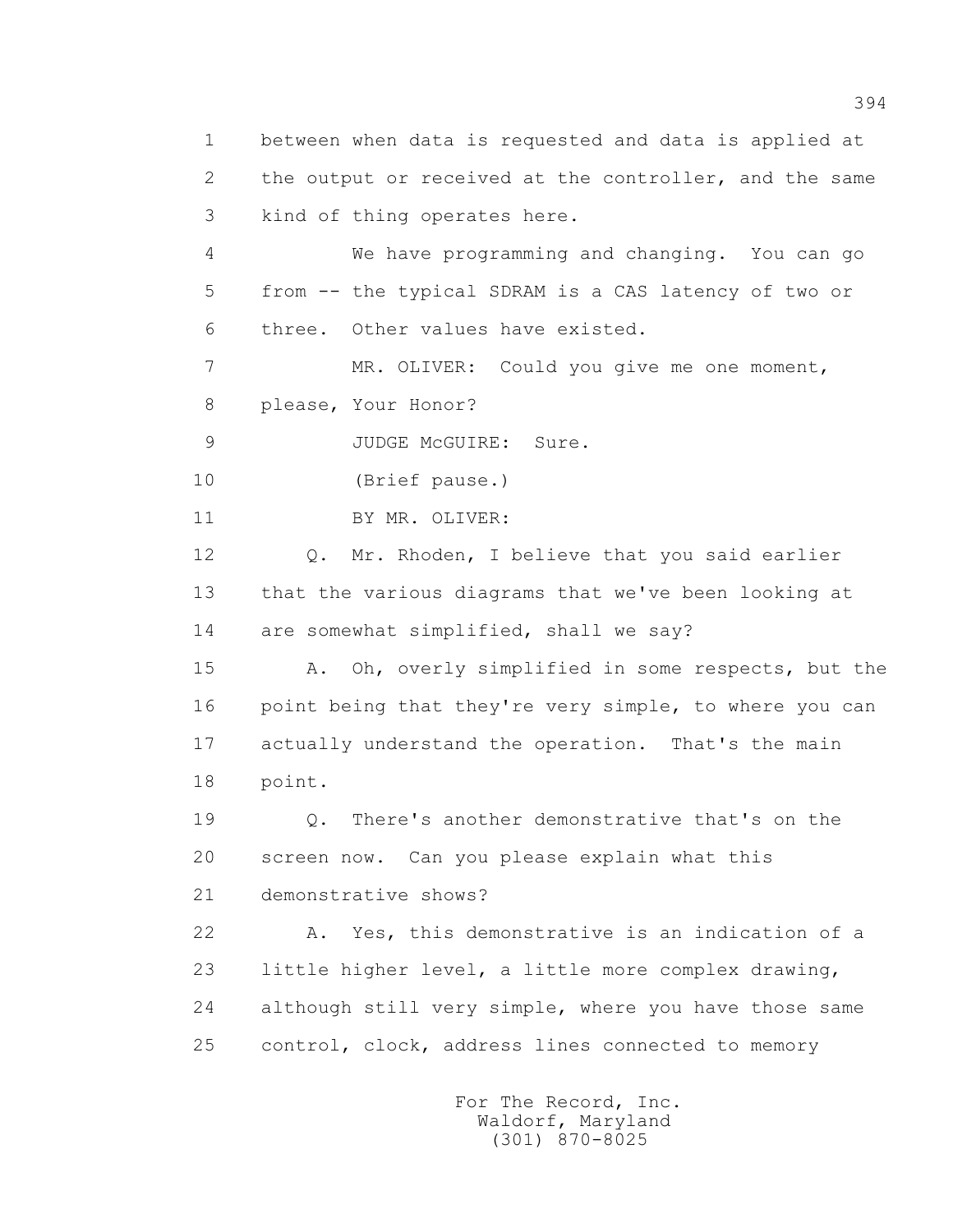1 modules now, because in a real system, you would be 2 using modules rather than individual devices in a 3 typical case, and you would see a wide range of data 4 bits, because then data bits, since I'm communicating 5 with multiple DRAMs at the same time, I will have, by 6 definition, multiple data bits coming back at the same 7 time in parallel.

 8 And so in this particular picture, you see four 9 devices, and each one of these devices could correspond 10 to 16 bits. That's been our example that we've been 11 using, we've been using 16-bit data devices, and so it 12 would take four of those devices operating together to 13 produce 64 bits of data information. And so they work 14 much the same way, except now they're communicating 15 with four devices and they operate at the same time and 16 produce the information.

 17 And likewise, you can see the module D1 and 18 module D2, I can communicate with either module. So, I 19 can request or store information to either location, to 20 or from either location.

 21 Q. Could you summarize for us very briefly what 22 the different color lines are on here?

 23 A. Yes, the different color lines are the same 24 colors we've been using this morning. The blue again 25 is the clock. The yellow is the control lines, that's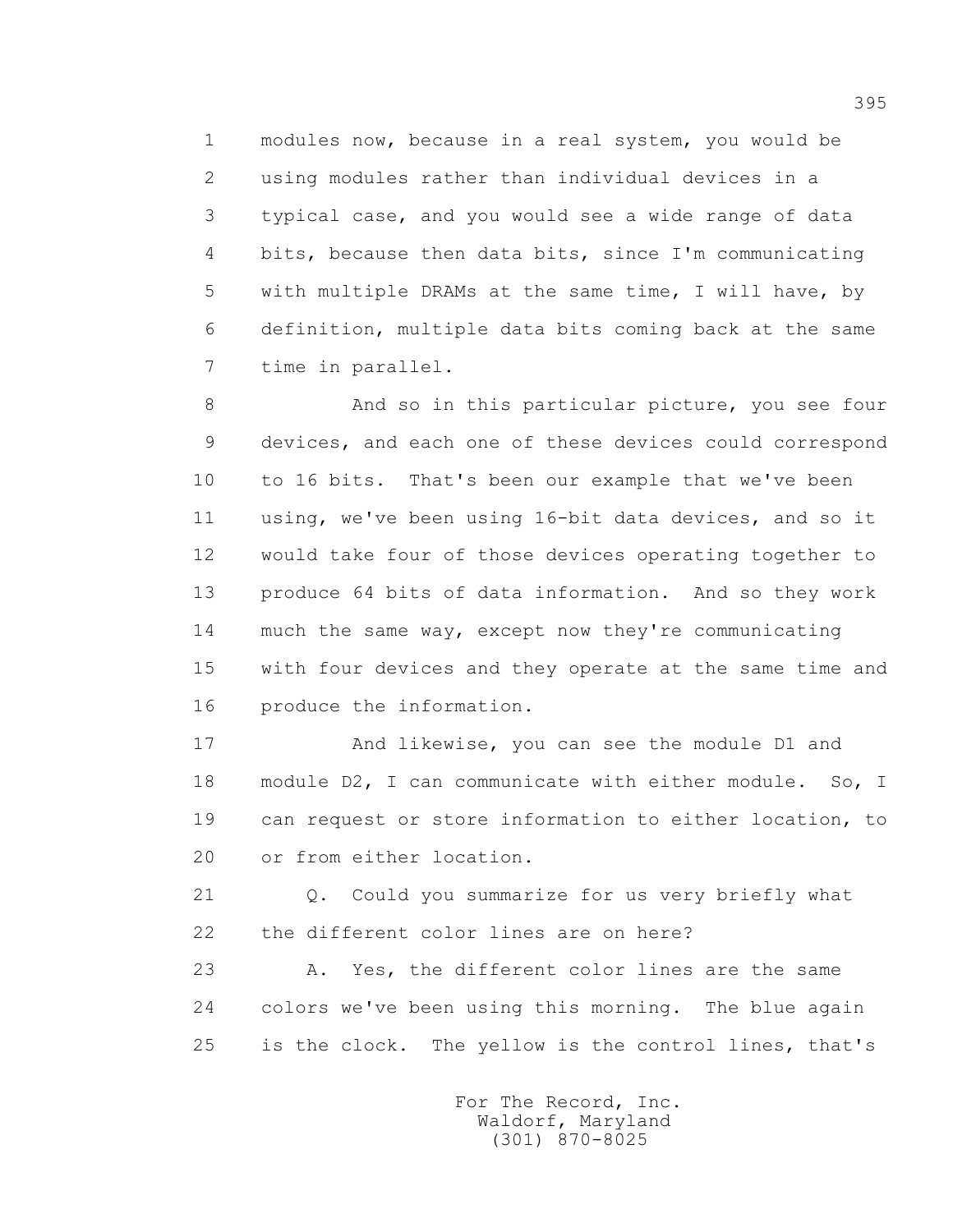1 the ones where we're making the decision about what 2 type of operation. The red itself is the address 3 lines, where we're deciding which addresses we're 4 trying to access either for read or write. And the 5 green that you see here are -- the green lines are 6 representing the actual data lines in the system 7 itself. 8 Q. Mr. Rhoden, let's shift gears a little bit here 9 and turn to the Rambus system. Let me ask you first, 10 when did you first hear of Rambus? 11 A. It would have been in probably about 1990 or 12 so. 13 Q. I'm sorry, can you repeat that? 14 A. About 1990 or so, perhaps a little before that. 15 Q. At some point in time during the early 1990s, 16 did you gain any familiarity with the Rambus 17 architecture? 18 A. Yes, I did gain some familiarity. 19 Q. Can you please explain how that came about? 20 A. I was working at Hewlett Packard at the time, 21 and Rambus came to Hewlett Packard to give us a 22 presentation about this new memory that they were 23 developing, new memory that they had. So, that's where 24 I gained my first information about Rambus. 25 Q. If I could ask you some questions about the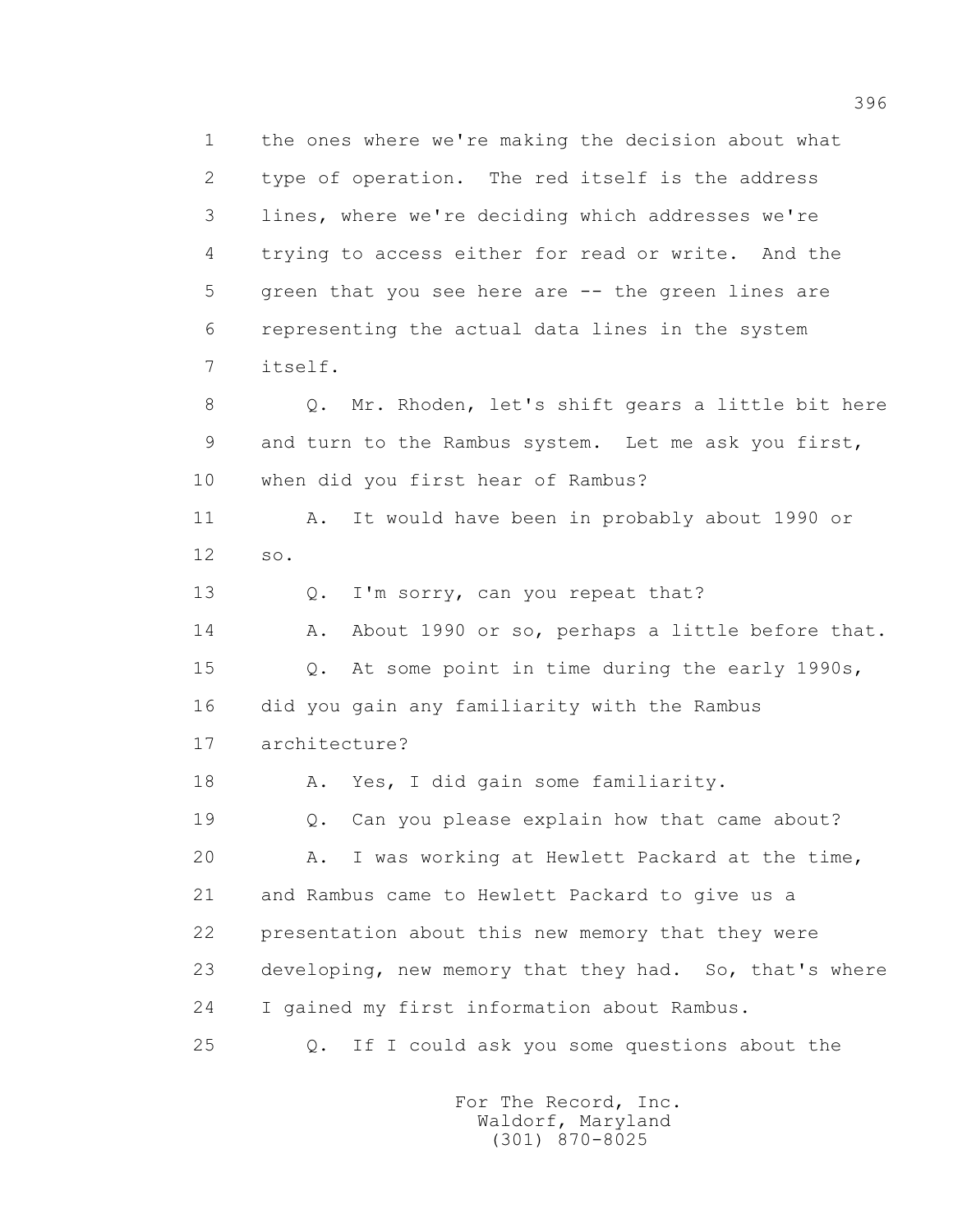1 Rambus architecture based upon your level of knowledge 2 at that time gained in part through that meeting, if 3 you could answer my following questions on that basis? 4 A. I will try, yes. 5 MR. PERRY: Your Honor, I don't know your 6 preference. I was just wondering if this might be a 7 good time for a lunch break. We're switching into a 8 different -- 9 JUDGE McGUIRE: That thought had entered my 10 mind. Do you have some idea as to how soon you want to 11 break? When is a good time? This might be a good time 12 to break if we're getting off on a whole new area, but 13 it's up to you, Mr. Oliver. It's your case. 14 MR. OLIVER: This would be a fine time, Your 15 Honor. 16 JUDGE McGUIRE: Yeah, I think it would be, and 17 I appreciate that, Mr. Perry. 18 Then why don't we break until I think 2:30, and 19 at that time we'll have court reconvene. We are now in 20 recess. 21 (Whereupon, at 1:00 p.m., a lunch recess was 22 taken.) 23 24 25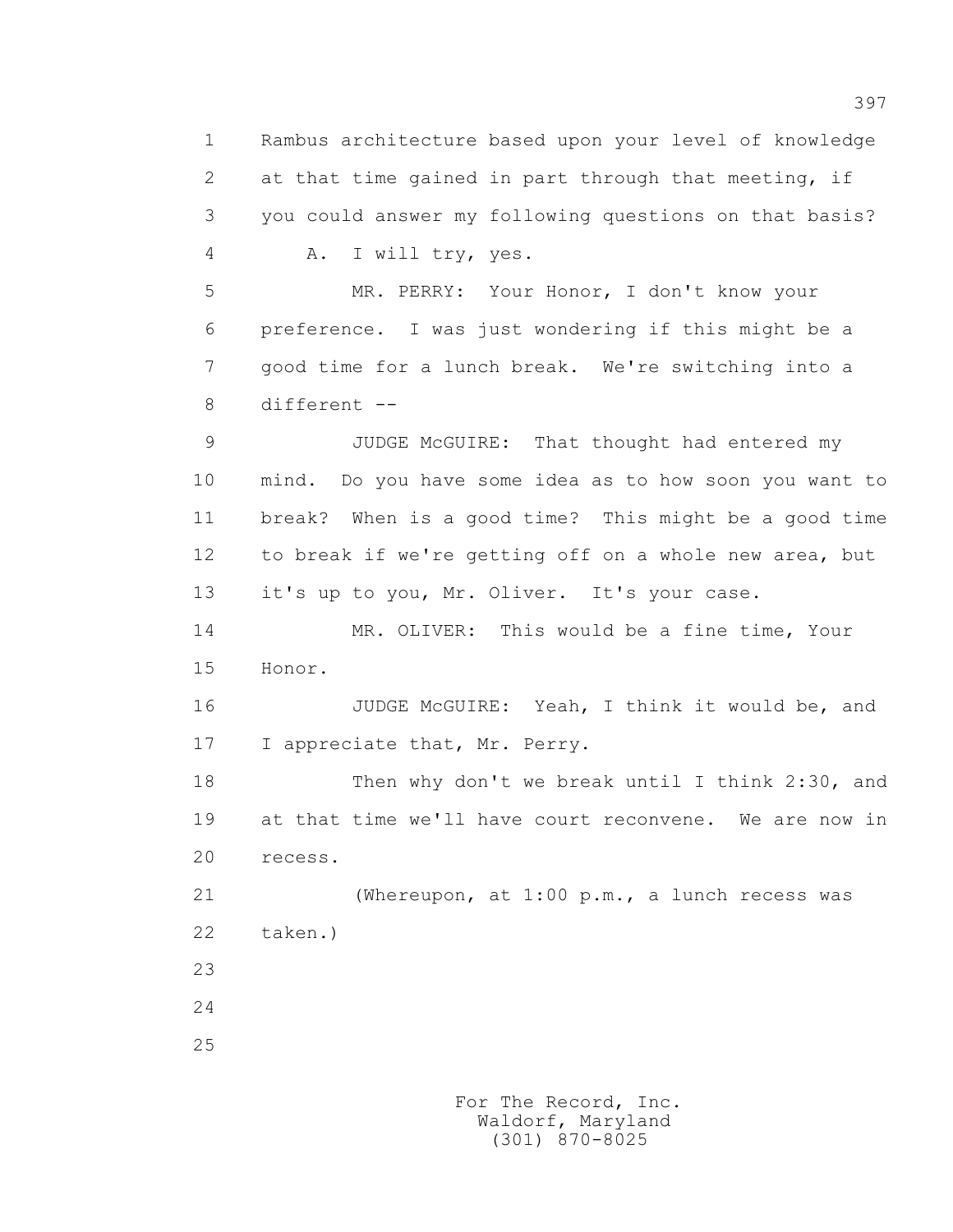1 AFTERNOON SESSION 2 (2:30 p.m.) 3 JUDGE McGUIRE: This hearing is now in order 4 and reconvened at 2:30 p.m. 5 At this time, you may proceed, Mr. Oliver. 6 MR. OLIVER: Thank you, Your Honor. 7 BY MR. OLIVER: 8 Q. Before the lunch break, we had been looking at 9 SDRAM memory modules and had begun to talk about RDRAM. 10 Do you recall that, Mr. Rhoden? 11 A. Yes, I do recall. 12 Q. Perhaps to refresh our recollection, could we 13 bring back up the demonstrative we had on the SDRAM  $14$  module? 15 A. Okay. 16 Q. Mr. Rhoden, could you explain once again what 17 these lines demonstrate? 18 A. Yes, this is a memory subsystem, memory 19 controller and memory modules with the bus that 20 interconnects them with the clock line in blue, the 21 control lines in yellow, the address lines in red and 22 the data lines in green. 23 Q. And Mr. Rhoden, I believe that before the lunch 24 break you had testified that while you were at Hewlett 25 Packard, you had heard a presentation by Rambus of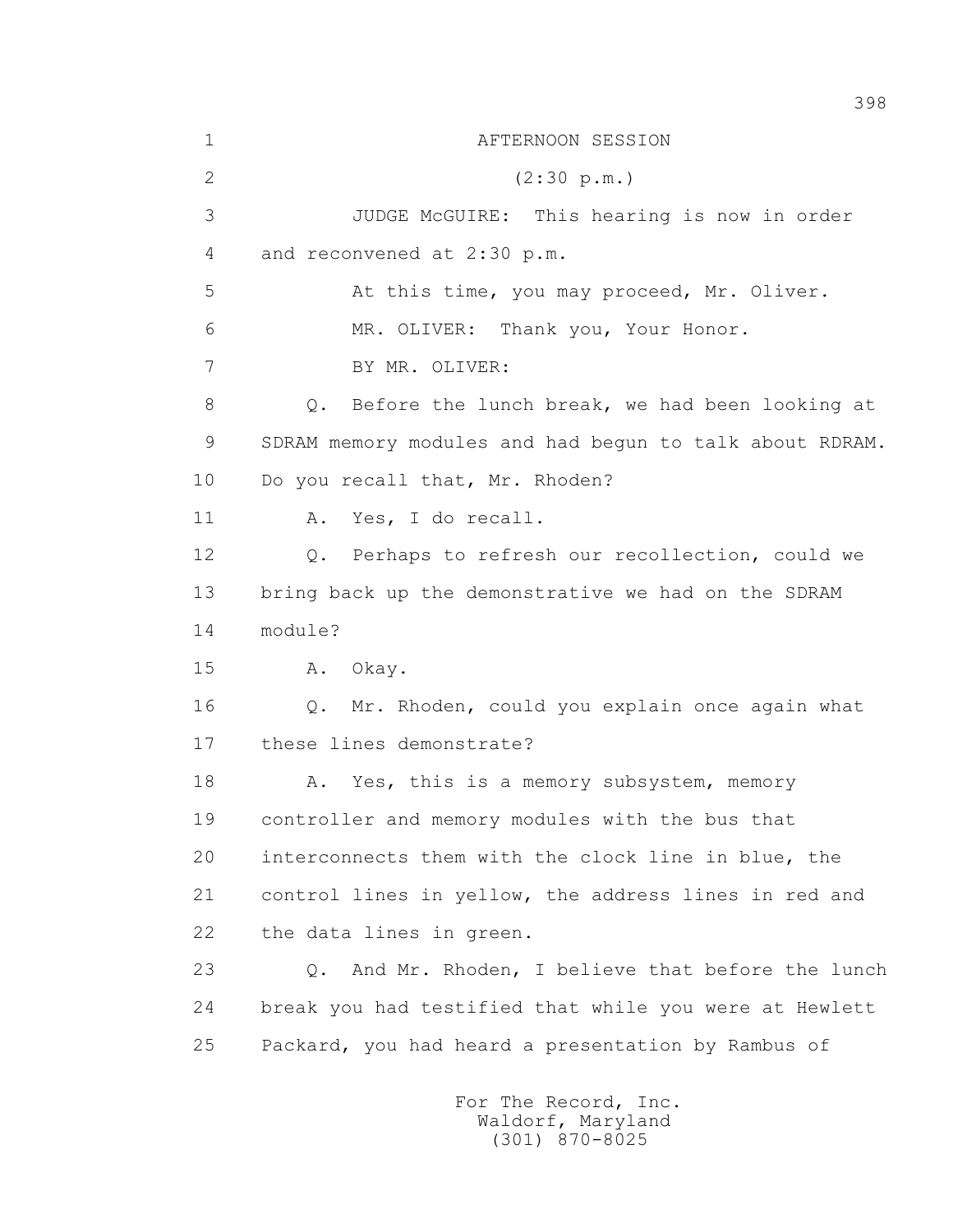1 their technology. Is that right?

 2 A. Yes, I did. 3 Q. And roughly what time period was that again, 4 please? 5 A. This would have been about 1990, in that time 6 frame. 7 Q. If you could answer the following questions 8 based on your understanding of the Rambus technology in 9 the early to mid-1990s, please. 10 A. Certainly. 11 Q. During the early to mid-1990s, were you 12 familiar with Rambus' memory architecture? 13 A. During the 1990s? 14 Q. Yes. 15 A. Yes, as a result of a visit, yes, I was. 16 MR. DETRE: I'll object, Your Honor, on the 17 basis of foundation. We have only heard about one 18 presentation that he saw in 1990, nothing about the 19 mid-1990s. 20 JUDGE McGUIRE: Could you clarify that 21 question? Otherwise, that is sustained. 22 BY MR. OLIVER: 23 Q. Between the presentation you've spoken about 24 and mid-1996, did you have occasion to learn more about 25 the Rambus architecture?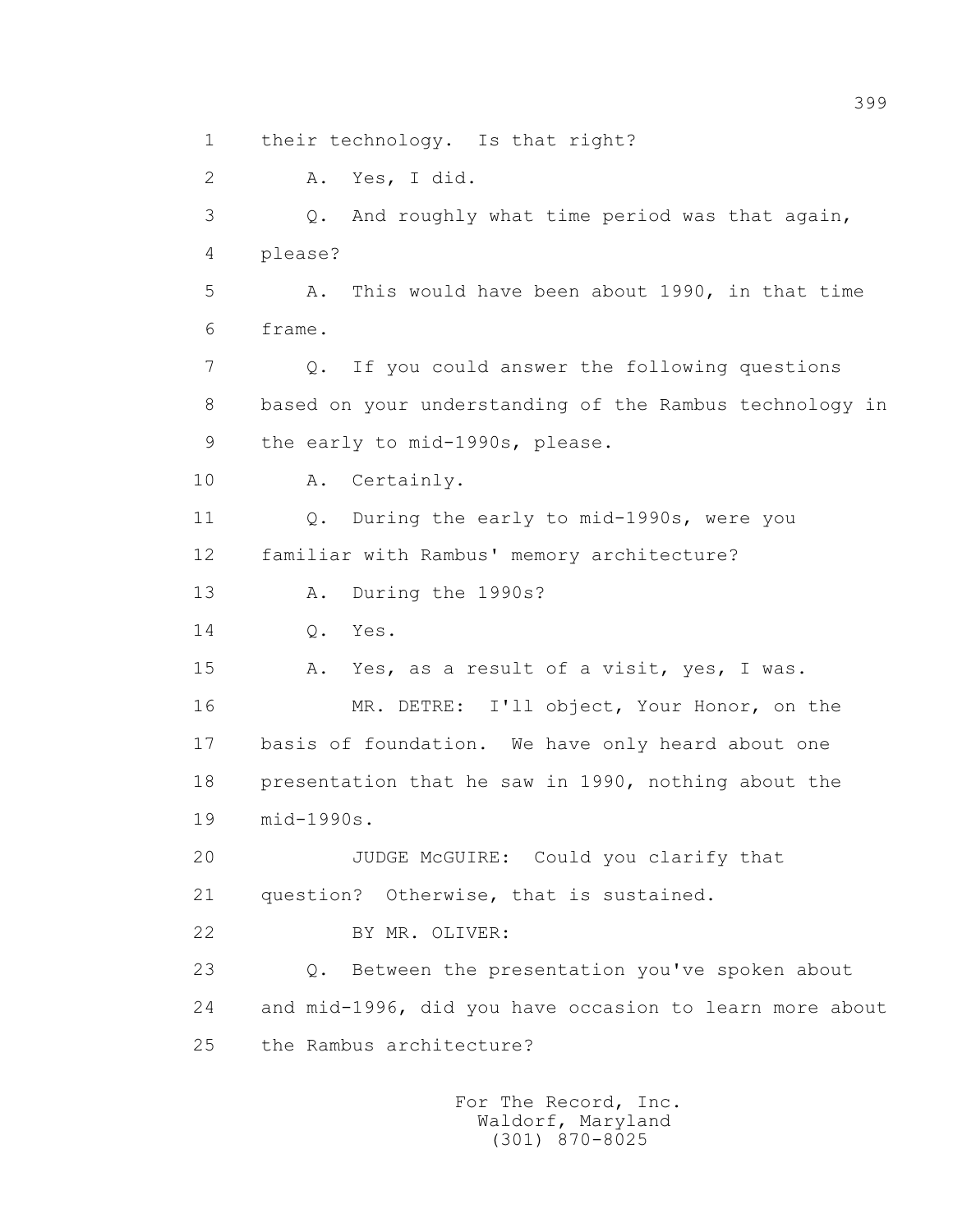1 A. Not a great deal, no, sir.

 2 Q. Between the time period of 1991 and 1996, did 3 you have an understanding of the Rambus architecture? 4 A. Yes, I did. 5 Q. Are you familiar with the term RDRAM? 6 A. Yes, I am. 7 0. What does RDRAM mean? 8 A. RDRAM was the term coined by Rambus, Rambus 9 DRAM, for their particular flavor of DRAM that they 10 were designing. 11 0. How, if at all, does RDRAM differ from the 12 memory module that we've been looking at? 13 A. Actually, in quite a number of ways. I think 14 we do have a demonstrative that will show some of that, 15 and the most obvious difference, as you can see, that 16 the signals that we've been treating as address, data 17 and control are now all shared across the same narrow 18 bus, and the clock is now a loop clock that goes out 19 and back. So, it's physically different from the one 20 in its implementation of how information is actually 21 propagated in the system. 22 Q. You referred to a narrow bus. What did you 23 mean by that? 24 A. Oh, the width of the bus is eight bits, eight 25 lines in this particular case, and the original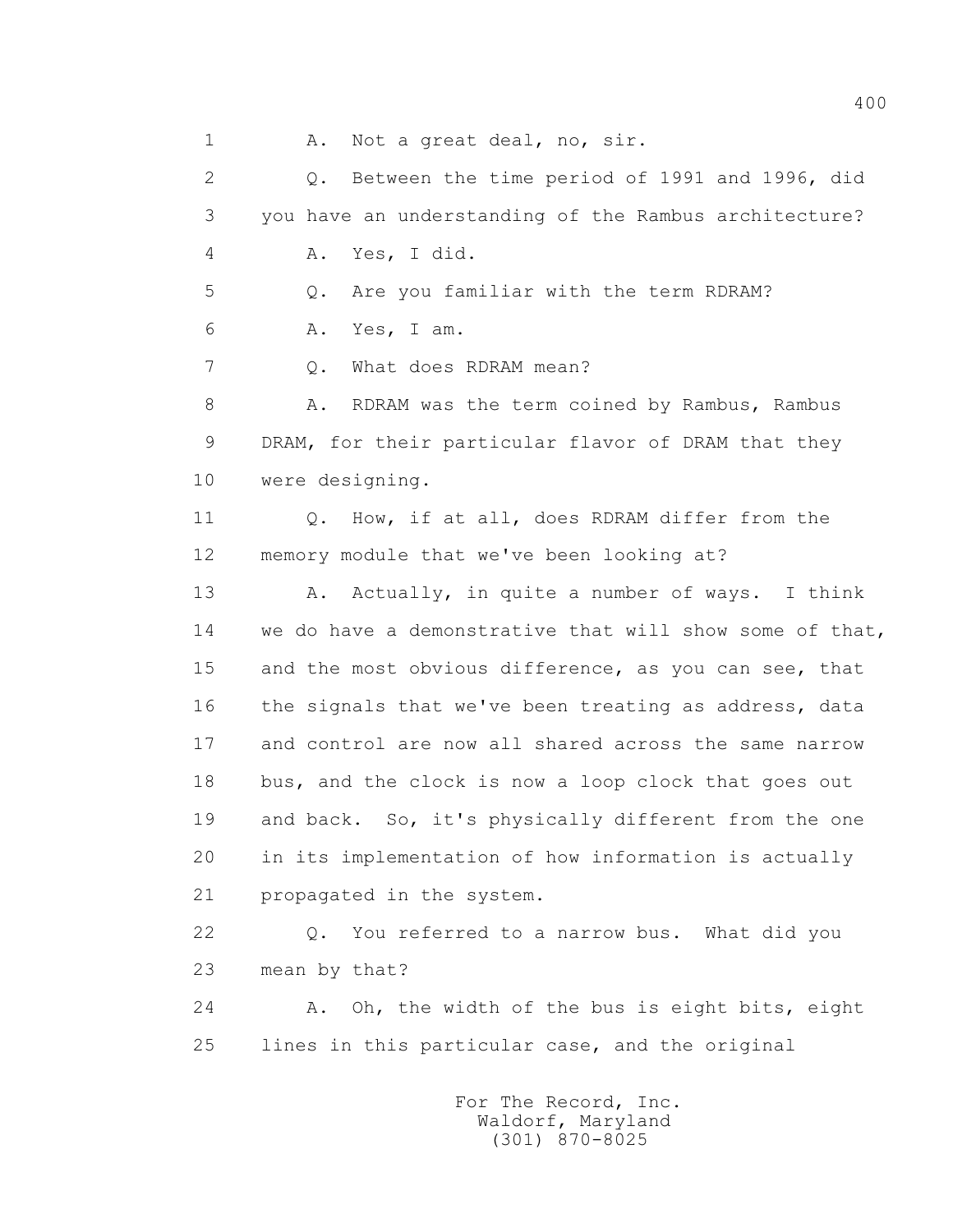1 approach was to use only eight bits to do all

 2 functions, address, data and control across the same 3 function -- across the same lines.

 4 Q. How would that compare with the typical number 5 of bits in a typical SDRAM system?

 6 A. Well, a typical SDRAM has dedicated address 7 lines, dedicated data lines and dedicated control lines 8 to do those functions in a parallel way, and the bus 9 typically is wider in terms of the pin count, the 10 number of bits that are involved in the communication. 11 Q. How much wider would a typical SDRAM bus be?

12 A. A typical SDRAM bus would be over 100 pins, 100 13 to 120 pins, something like that.

14 O. Now, I notice that the bus lines on this 15 demonstrative have multiple colors. Can you explain, 16 please, what that represents?

17 A. The demonstrative is actually attempting to 18 illustrate that address, data and command all share the 19 same lines, such that there's no longer a red line 20 dedicated to address, there is no longer a yellow line 21 dedicated to control and no longer a green line 22 dedicated to data. They all share the same exact 23 lines, and they -- the term that we use in the industry 24 is multiplex. They interleaved, if you will, all of 25 the different functions onto the same lines.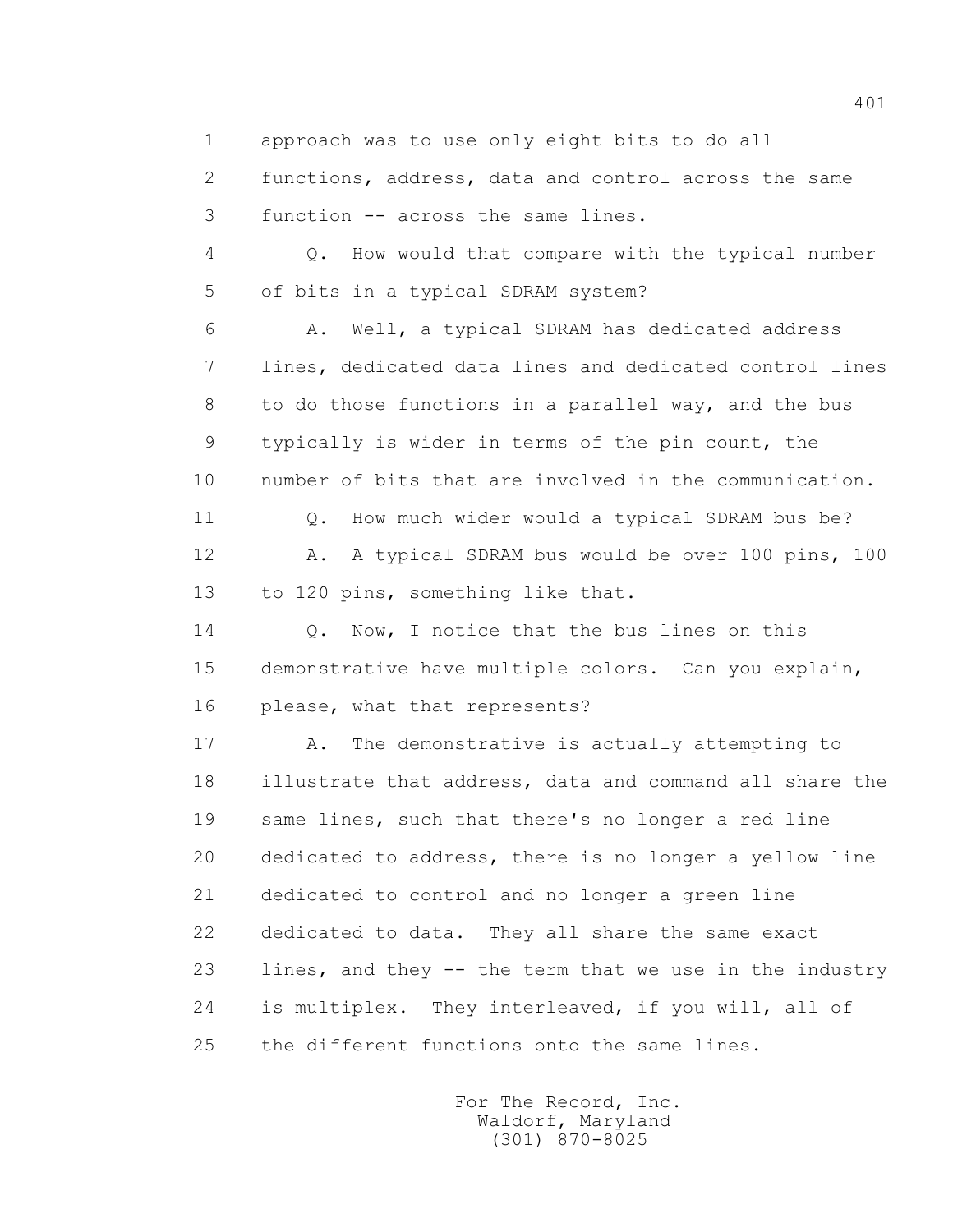1 Q. Did you understand the RDRAM architecture to be 2 a multiplexed architecture?

 3 A. Yes, I did, called multiplexed bus and packet 4 protocol is the two terms that were very common in use 5 at that time.

 6 Q. I'm sorry, could you repeat that, please? 7 A. Multiplexed in terms of the signals themselves 8 and packet based in that all of the information was 9 accumulated into something that is referred to as a 10 packet. It's just a terminology that's used in the 11 industry to describe an architecture like this.

 12 Q. Could you please explain in a bit more detail 13 how the Rambus packet-based system worked?

 14 A. Yeah, I think there's also some more 15 demonstratives to give you some information. This 16 would show on successive clock cycles, you can see that 17 the address and control or a read operation would go 18 into the RDRAM from the memory controller, all shared 19 on the same lines, at different intervals of time. 20 Sometimes it would be address, sometimes it would be 21 command. This is just a simplified approach showing 22 it.

 23 Q. What do the red and yellow boxes indicate? 24 A. The red and yellow boxes, those that are red 25 indicate address information, those that are yellow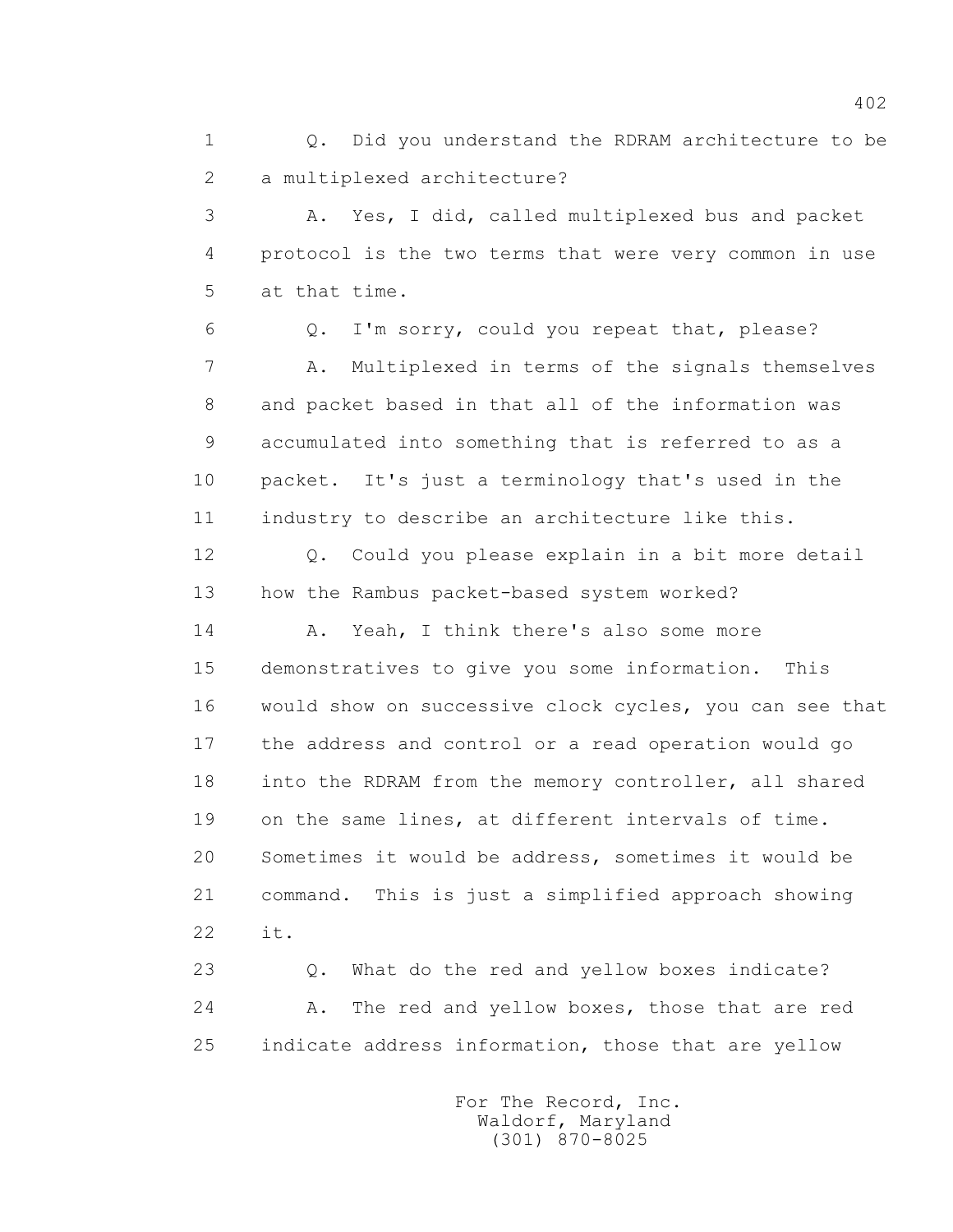1 indicate control information, and the vertical lines 2 that actually separate the boxes would indicate 3 different intervals of time. So, in other words, the 4 first interval would have some red and some yellow. 5 The second interval might have all yellow. The third 6 interval may also have all yellow. This would be the 7 type that we would call a packet of information. So, 8 on successive clock cycles, we would see different 9 pieces of information.

 10 Q. What would happen with the data in a read 11 operation?

12 A. Well, this is a read request, and so the read 13 request would then go into the RDRAM, and the read data 14 would come back at a later time. I think there's 15 the -- yeah, at some later time than the read, which 16 would be also a packet of data, would then be returned 17 back to the memory controller across those same exact 18 lines. So, the sharing of the lines means sometimes 19 the lines are being used for address, sometimes they're 20 being used for control, sometimes they're being used 21 for data.

 22 Q. And how would a write operation work on the 23 RDRAM architecture?

24 A. How would a write operation?

25 Q. A write operation.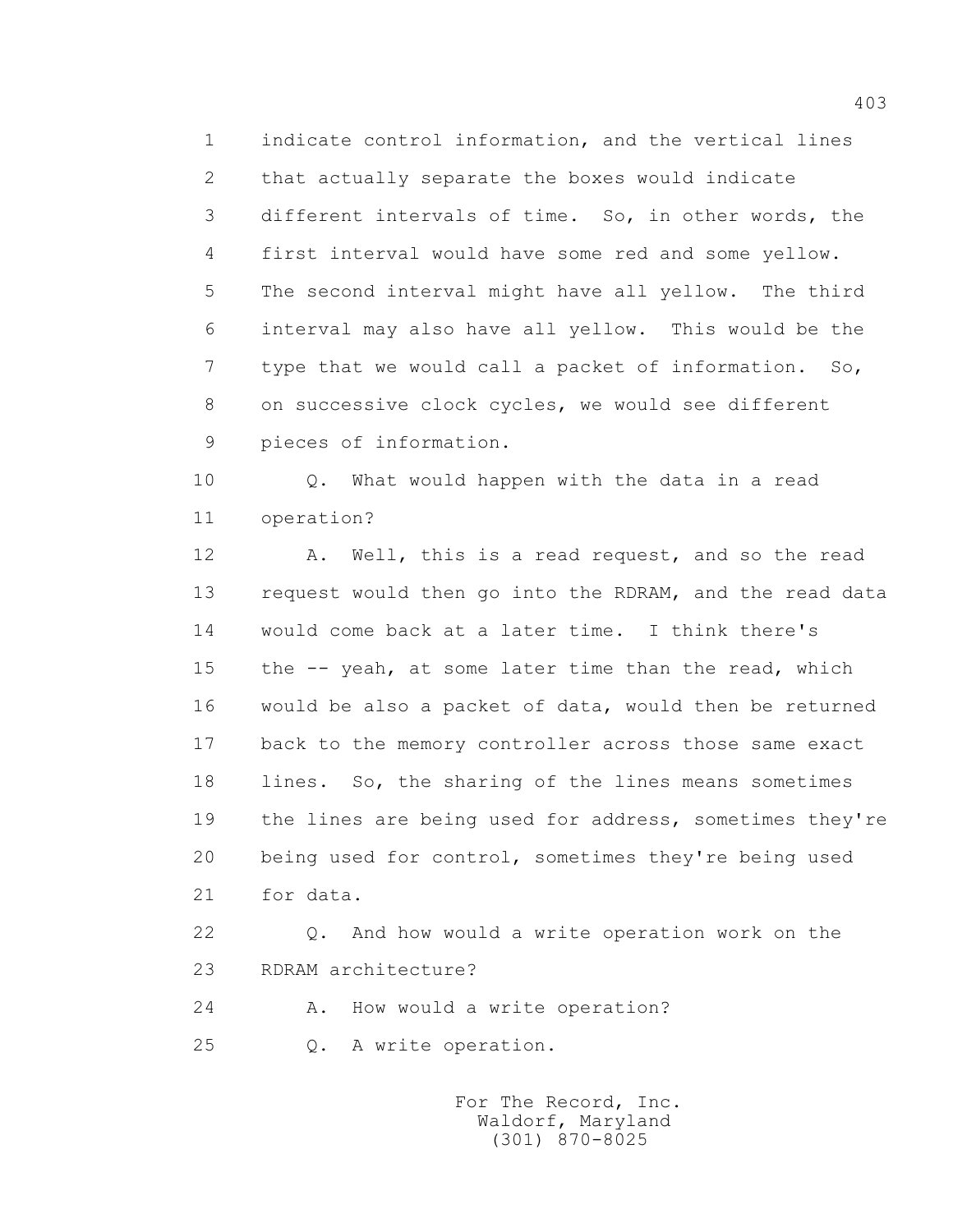1 A. I think the next demonstrative will actually 2 show that, where the packet itself would just be larger 3 and the address, control and data would be handled on 4 successive clocks, if you will, within the system.

 5 Q. Now, you also mentioned the Rambus clocking 6 system. Could you explain that in a bit more detail, 7 please?

8 A. Yes, this clock that you see here is a -- you 9 see there is what they call an early clock and a late 10 clock, which is a round trip. Some people refer to it 11 as a loop clock, and I think there's a demonstrative 12 that actually will show how that works. It goes from 13 a -- you see the term bus master. It's also a memory 14 controller, if you want, but it's basically 15 information -- you see the outbound clock comes out the 16 top, and it loops around and travels back, and 17 necessarily the little clocks that you see would 18 indicate that the data arrived at each of the 19 locations, each of the DRAM devices at a different 20 time, and then internally the RDRAM would use the 21 relationship between both the inbound and the outbound 22 clock to determine what function they would do or how 23 they would synchronize.

 24 Q. Now, did the Rambus architecture use modules of 25 any form?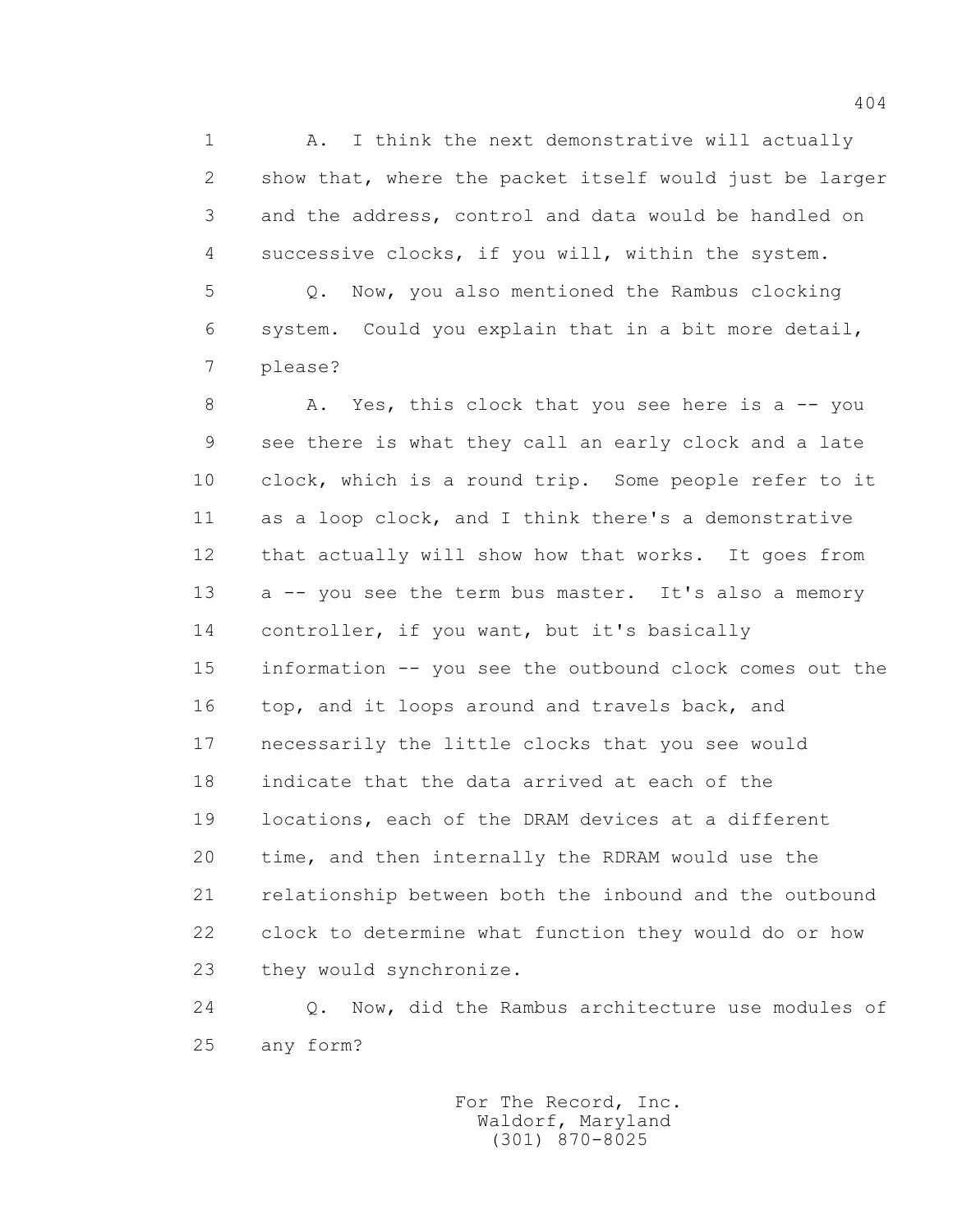1 A. They have had modules, yes, later, and I think 2 we have an example of the modules themselves.

 3 Q. Can you explain what the multi-colored lines 4 depict here?

 5 A. Sure. This is the same thing that you've seen 6 before, CPU, memory controller, along with the chipset 7 and the other functions, and from the memory controller 8 into the RDRAM modules is a bus that goes up into the 9 module, through the module itself, exits the module, 10 goes to the next module, and continues in a more or 11 less serial fashion. And the Rambus DRAMs themselves 12 attach directly to the connections on these modules, 13 and they communicate with one device at a time.

 14 Q. We had earlier looked at a demonstrative that 15 showed eight bus lines. Would there be more bus lines 16 in the case of a Rambus module?

17 A. There would be less.

18 0. Excuse me?

 19 A. Would there be more? Please restate your 20 question.

 21 Q. Yes. Earlier we saw a demonstrative showing 22 eight bus lines. In the case of a Rambus module, would 23 there be more bus lines?

 24 A. Not necessarily. It would be eight, and all of 25 the information would be contained in that packet of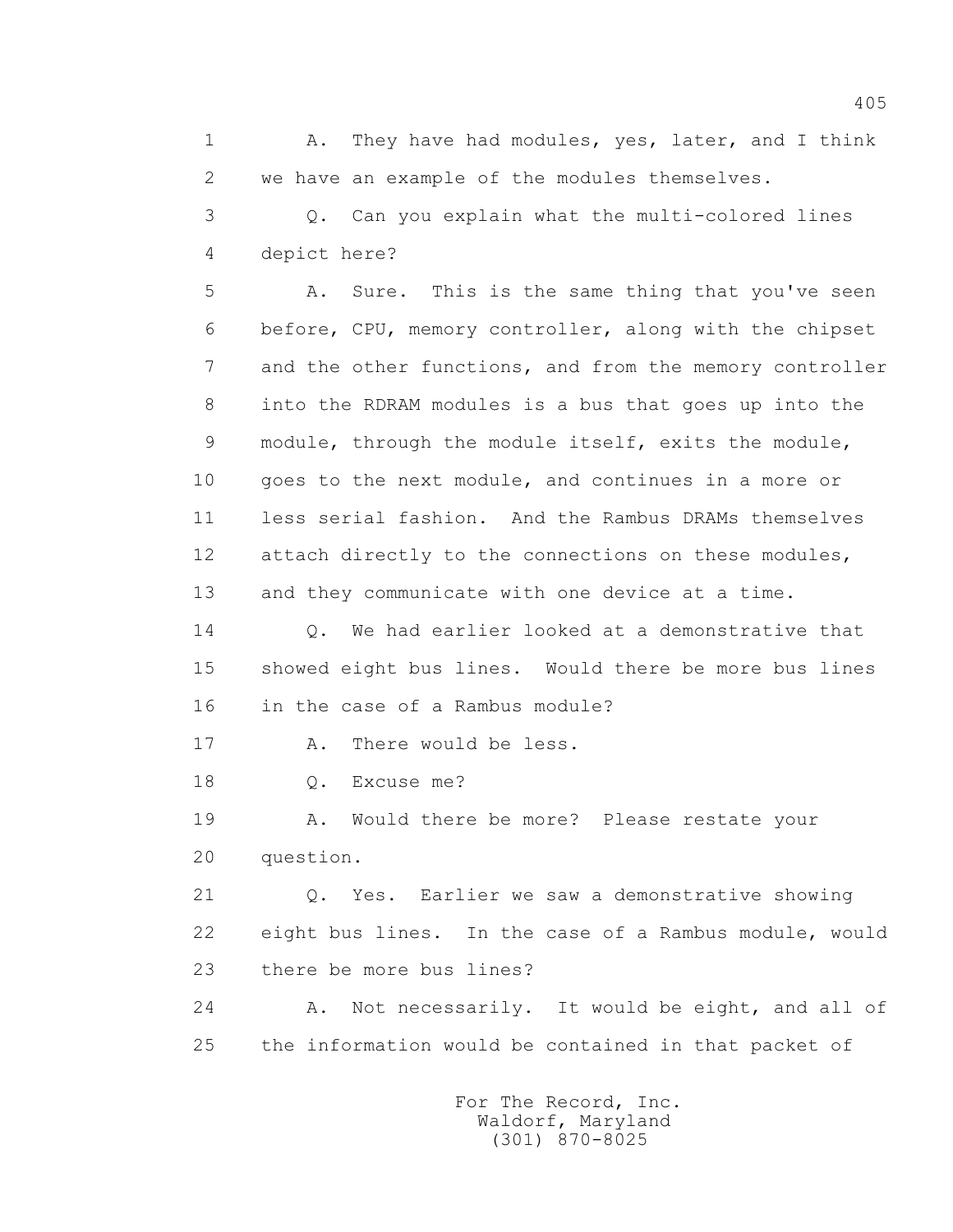1 information. So, it would be a -- if you want, a 2 narrow bus. All of the information for particular 3 DRAMs would all be contained in that. 4 MR. OLIVER: Your Honor, you've survived the 5 memory introduction today, but before I move on, do you 6 have any questions that you would like to ask? 7 JUDGE McGUIRE: No, I do not at this time. 8 Thank you. 9 THE WITNESS: Okay. 10 BY MR. OLIVER: 11 0. I'd like to shift gears now and talk about some 12 of the presentations that were made at JEDEC. Before 13 we do, however, I would like to talk briefly about the 14 JEDEC procedure that was followed in setting standards. 15 First, Mr. Rhoden, based on your time 16 participating in the JEDEC 42 committee, do you have an 17 understanding of the procedure that was followed by the 18 JEDEC 42.3 subcommittee in setting standards? 19 A. Yes, I do. 20 0. Can you please explain that procedure briefly? 21 A. Yes. I -- there's -- it is in one of the 22 presentations that we have if you would like a 23 pictorial view of it, but the procedure itself is 24 essentially discussions will take place inside a JEDEC 25 meeting, and from the discussions, presentations are

> For The Record, Inc. Waldorf, Maryland (301) 870-8025

406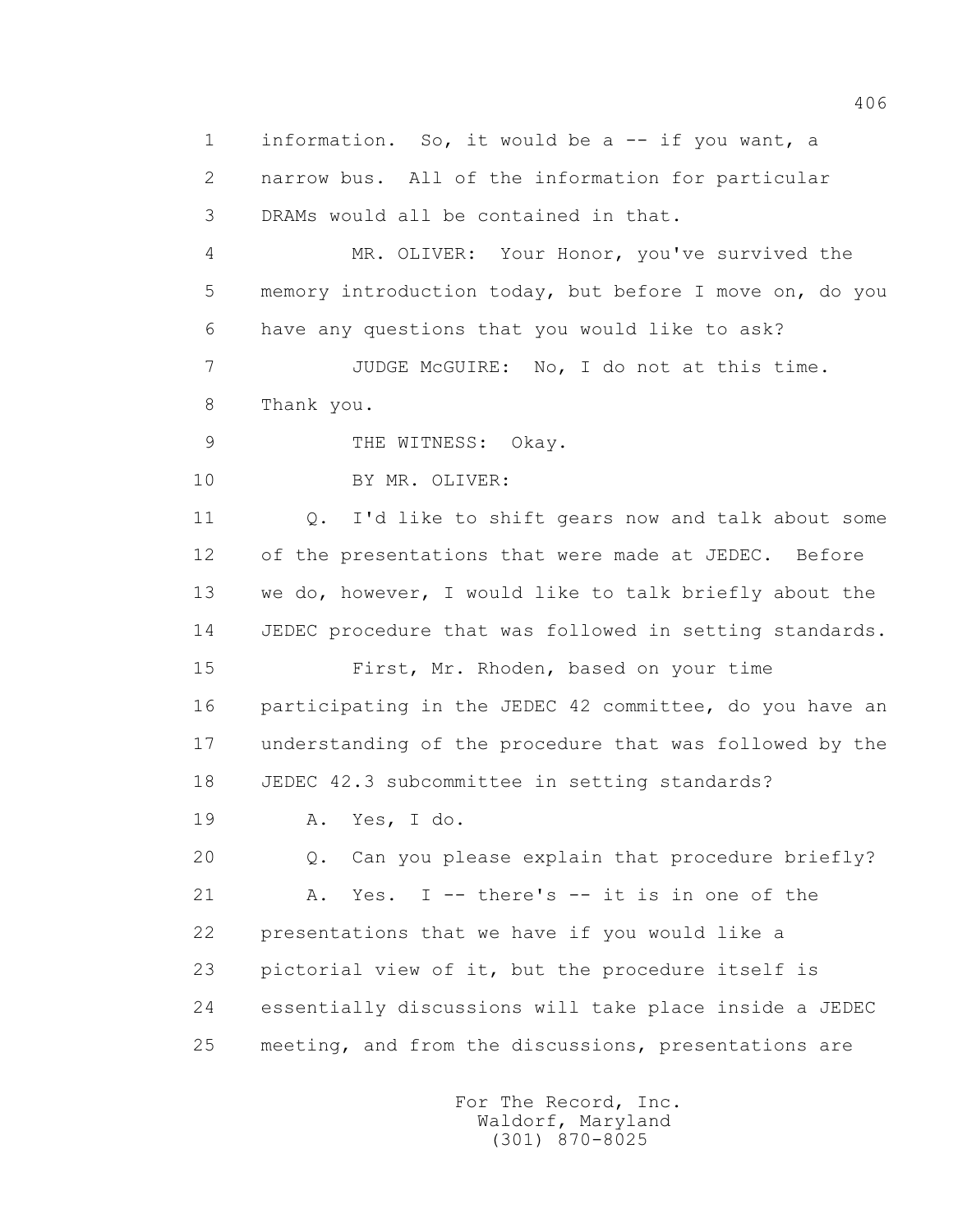1 generally created either after the discussion, during 2 the discussion, sometimes before the discussion takes 3 place. When someone has an idea that they'd like to 4 bring into the committee, they will bring in a 5 presentation, and then we will make presentations, and 6 based on the presentations -- and the committee may 7 generate other discussions and may also generate the 8 development of other presentations for that matter. 9 Our procedure that we follow inside of the 10 JC-42 committee is we typically have a first

 11 presentation, then followed by -- after some review, 12 follow that by a second presentation, at which time we 13 would decide if we want to have a ballot or not have a 14 ballot, a ballot to decide additional information or 15 what level of support.

16 And from that, if the ballot were to pass, then 17 we would move that ballot perhaps on to the final 18 review process, which would be a procedural review to 19 make sure that due process was followed at -- at that 20 time it was the JEDEC Council, now it's the JEDEC board 21 of directors.

 22 Q. Mr. Rhoden, if I could ask you to find CX-302 23 in front of you. It's a document we looked at this 24 morning.

25 A. Yes. Yes, I have it.

 For The Record, Inc. Waldorf, Maryland (301) 870-8025

407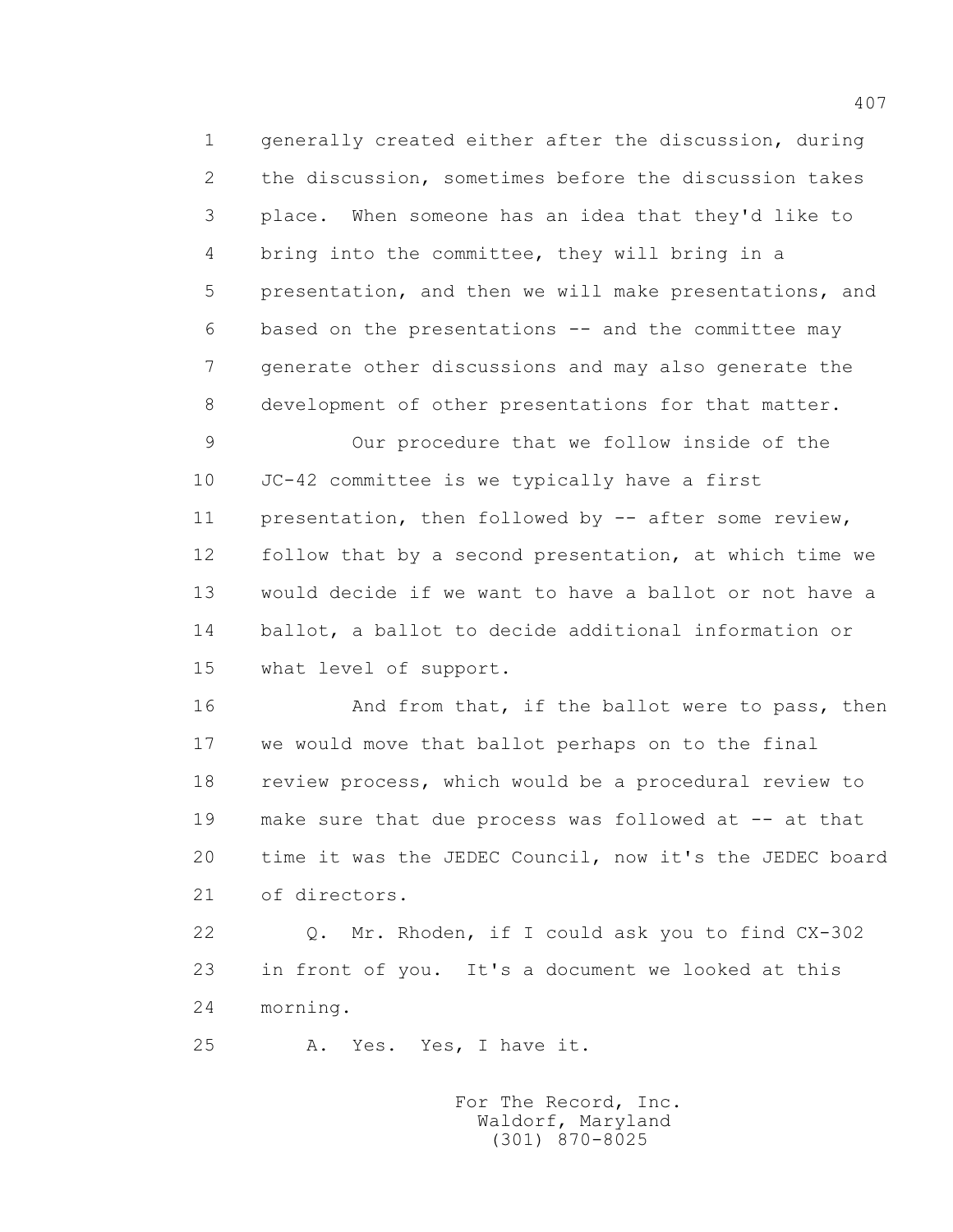1 Q. And if I could ask you to turn to page 23.

2 A. Okay.

 3 Q. Can you please explain what this page depicts? 4 A. Yes, this was an indication actually of some of 5 the work that took place around -- in the development 6 of DDR memory.

 7 Q. I see at the top Development Name DDR II. What 8 does that refer to?

 9 A. DDR II was the second generation of DDR memory, 10 and DDR was just a second generation of SDR memory, 11 that these are based -- within JEDEC, we follow the 12 process of evolutionary progress. So, there's some 13 thousand things that go into the making of a particular 14 DRAM, and we tend to change just a few, maybe a 15 handful, maybe -- sometimes two or three, sometimes 16 four or five, but that's the typical process, is we 17 just evolve one to the next, to the next, with as 18 little changes as possible, because it's much easier to 19 bring the whole industry along when you make minor 20 changes.

 21 Q. Would it be fair to say, then, that DDR II was 22 a -- was intended to be a standard that would come 23 after the DDR SDRAM standard?

 24 A. By definition, I mean, what DDR was originally 25 called by a lot of the people that worked on it, we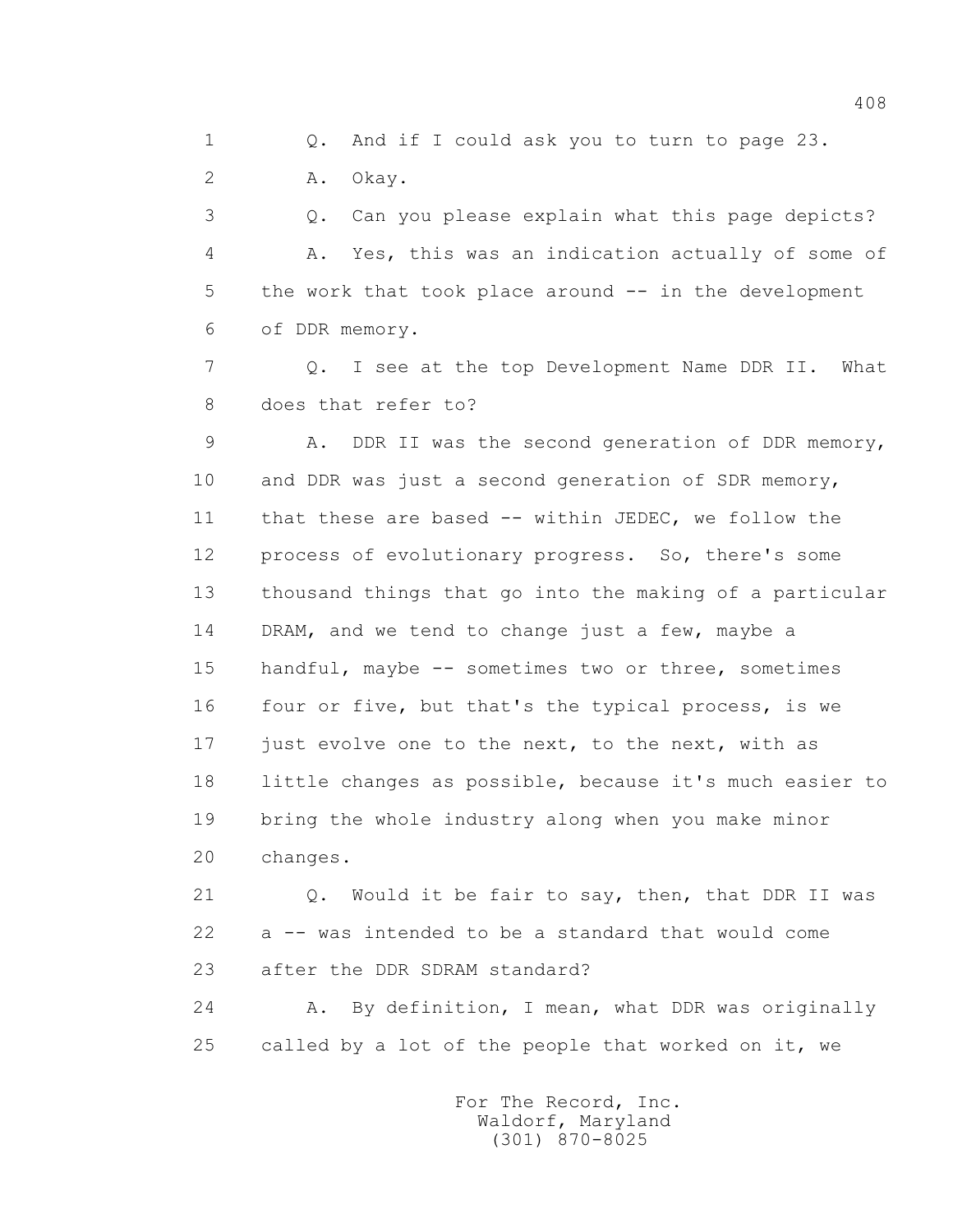1 called it SDRAM II, and it wasn't until Fujitsu 2 actually coined the term DDR that we came up with a

 3 different name, called it DDR as opposed to SDR II or 4 something like that.

 5 Currently, DDR II, the next revision, if you 6 will, is called DDR II for lack of a better name. If 7 somebody comes up with a better name, I'm sure we'll 8 name it again.

 9 Q. By the way, does your diagram here indicate 10 that the standard-setting work for the DDR II standard 11 started in late 1999?

12 A. Oh, actually, not at all. The -- we had a -- 13 there's always future work that goes on inside of 14 JEDEC, and through that future work, especially even -- 15 it was very formalized even in the DDR II time frame. 16 We had a future DRAM task group, and the task group 17 itself was tasked with the idea of coming up with the 18 next generation of memory.

 19 As always, you start out with a bunch of ideas, 20 a slate, and what you're going to do with it, and that 21 took place much before 1999. What happened in 1999 22 was, as a result of all of the work that was taking 23 place in the JEDEC task group, the decision was made 24 that indeed the industry, the users, the suppliers all 25 wanted to base the next generation memory off of the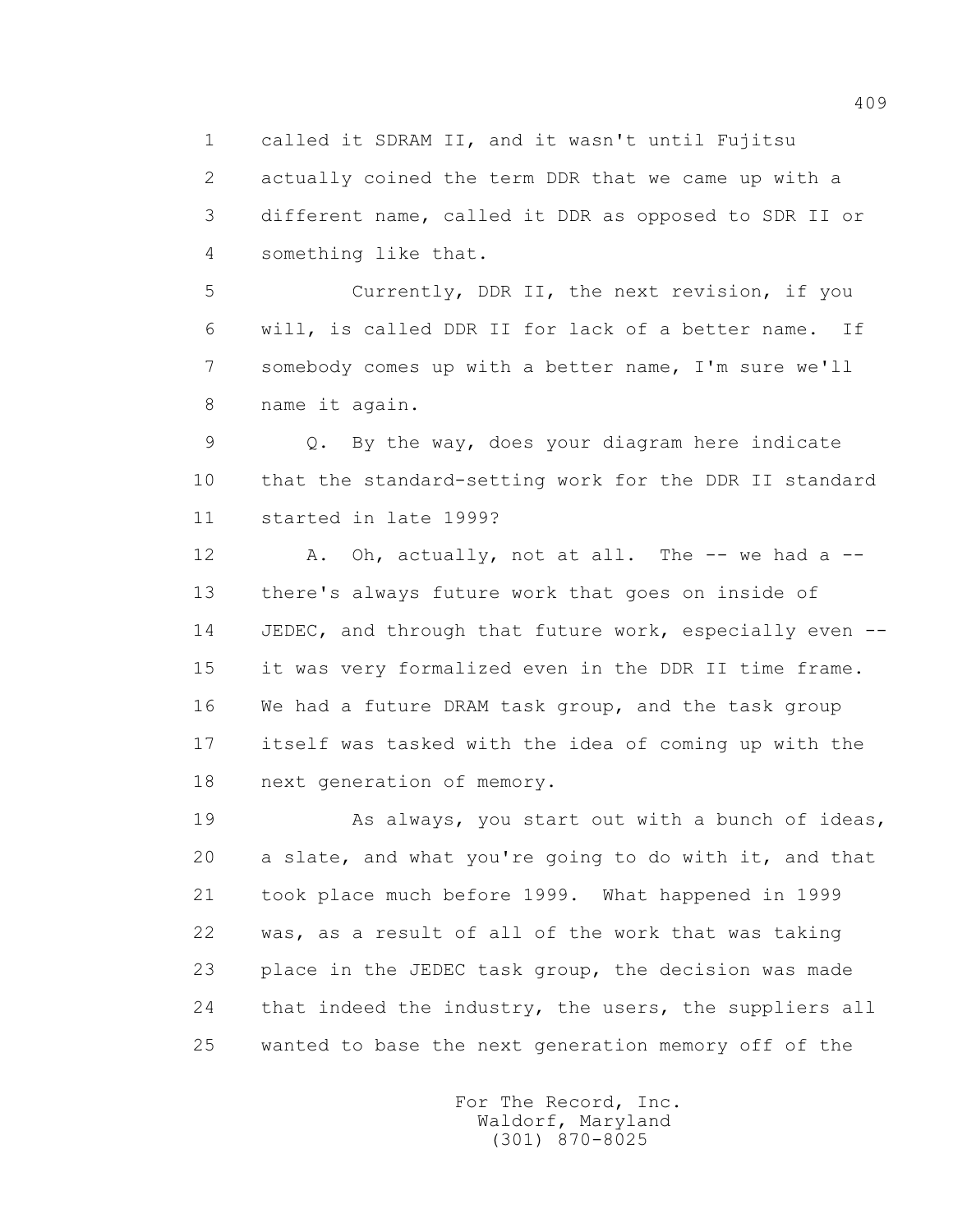1 current generation memory, because as I explained, it's 2 extremely painful to try to come in and change too many 3 things at one time.

 4 And so, the decision was made that we would use 5 DDR as the baseline, and so all of the work that had 6 taken place for the couple of years prior to that would 7 then wind up starting with this as a baseline, if you 8 will, starting point, and then we would take the rest 9 of the work that took place in that task group and feed 10 it into other areas, if you will.

11 0. If I could direct your attention to the box 12 appearing between the first presentations and second 13 presentations, it reads, "Simulate & Revise."

14 Do you see that?

15 A. Yes, I do.

16 0. What did that refer to?

17 A. Actually, if you see the legend down in the 18 lower left, you'll see that this box is highlighted 19 such that this is actually engineering work. The white 20 boxes are work that takes place inside JEDEC, and 21 simulate and revise is something that engineers would 22 undertake to investigate the validity of the proposals, 23 and so we would do a first presentation, people would 24 go away and try putting some examples together, and 25 simulate is actually a software way to try things out.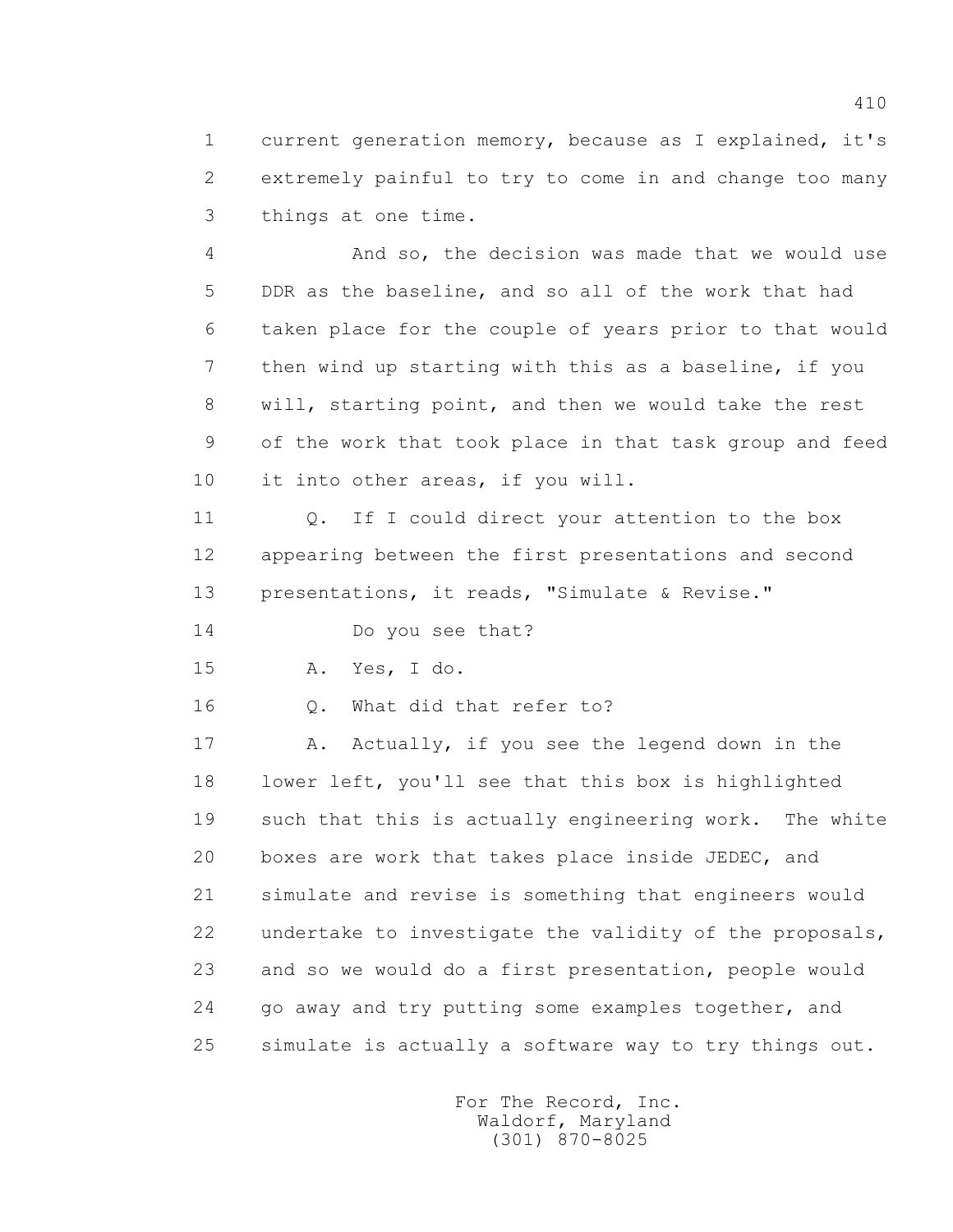1 There are a lot of software programs that allow 2 us to experiment, and experimentation would have been 3 done through software programs to see if the proposals 4 had merit or needed further modification. So, that 5 would be simulate and revise those first presentations, 6 and then we would go to the second.

 7 Q. If I can ask you to go to the box after second 8 presentations, it reads, "Simulate & Validate," and 9 what did that refer to?

 10 A. By the time you're getting to second 11 presentations, things should be in a little bit more 12 firm order, and so the revisions would only be if you 13 found it necessary to fix something, because you've 14 made some basic decisions by that time, and so you 15 would simulate and validate. What you would take is 16 the second presentations and continue simulations, 17 through software again, and through a level of software 18 further down that would actually validate that these, 19 indeed, were reasonable decisions to be taken -- to be 20 making, and proceed then to the ballot process.

 21 Q. Now, when you prepared this document, you 22 indicated that you expected the standard to be 23 published in 2002. Is that right?

24 A. Yes, I did.

25 Q. And was the DDR II standard, in fact, published

 For The Record, Inc. Waldorf, Maryland (301) 870-8025

411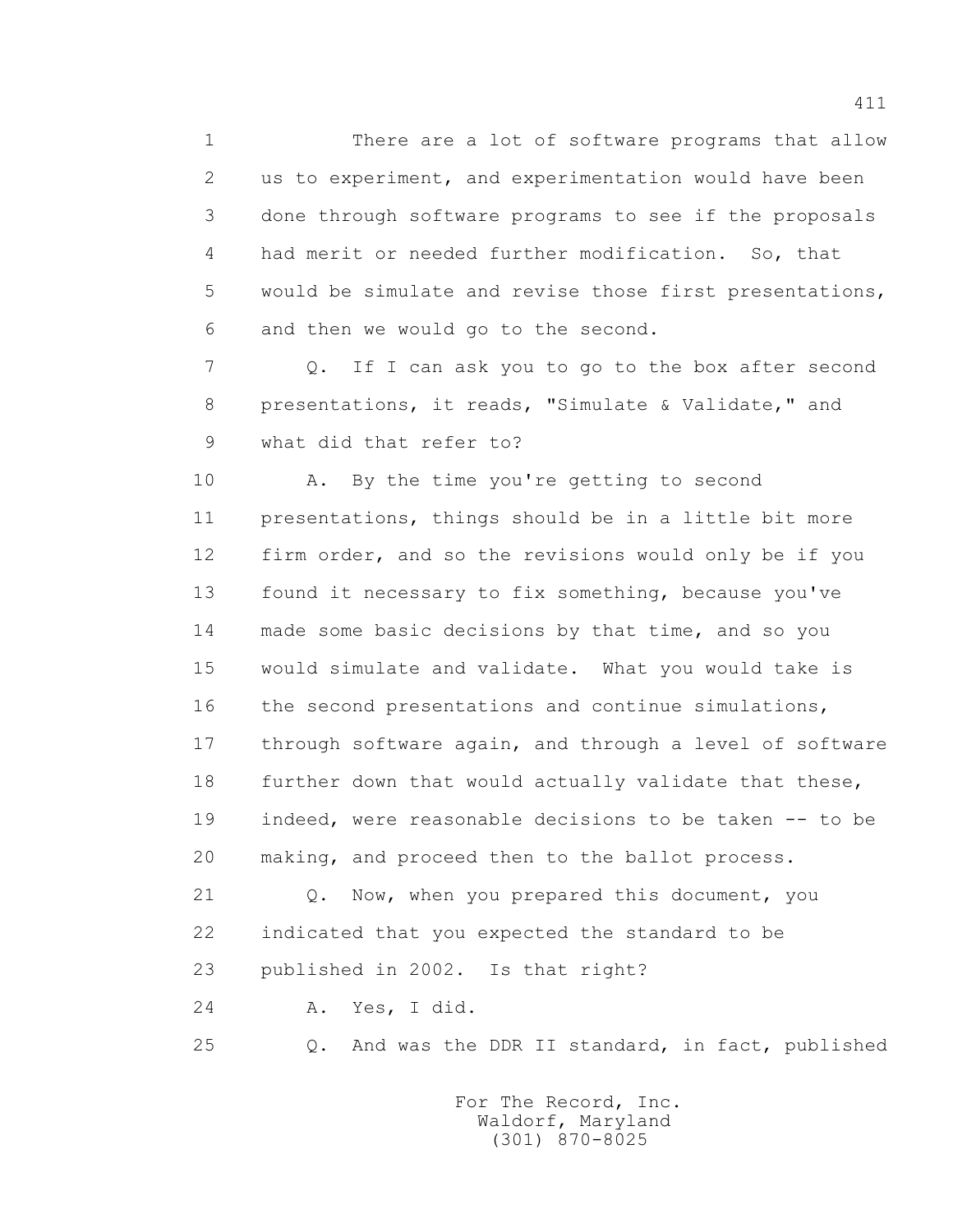1 in 2002?

 2 A. Well, it was published in 2002 to JEDEC 3 members. It's not yet complete for publication, but 4 it's very close right now for publication to the rest 5 of the world. The published -- we're going through the 6 final -- actually, we are in the last white box, if you 7 will, with the final spec revision of what's going on. 8 So, the final spec is not yet available to the general 9 public. 10 Q. If I understand correctly, then, is it your 11 testimony that work on the DDR II standard started 12 before the fourth quarter of 1999 and is still not yet 13 published? 14 A. Yes, that -- exactly. It started quite a bit 15 before that. 16 0. Ouite a bit before that? 17 A. Well, I think we would have to look at the 18 record to show exactly when. As we're working on 19 feature sets, we tend to pick those feature sets that 20 appear to be reasonable at the time that we're creating 21 a standard, and often times things that we choose not 22 to include in a particular revision, we just hold 23 around and use later. That's a very typical process, 24 we do that, and so some of the things that were 25 proposed for DDR II started many years before, but the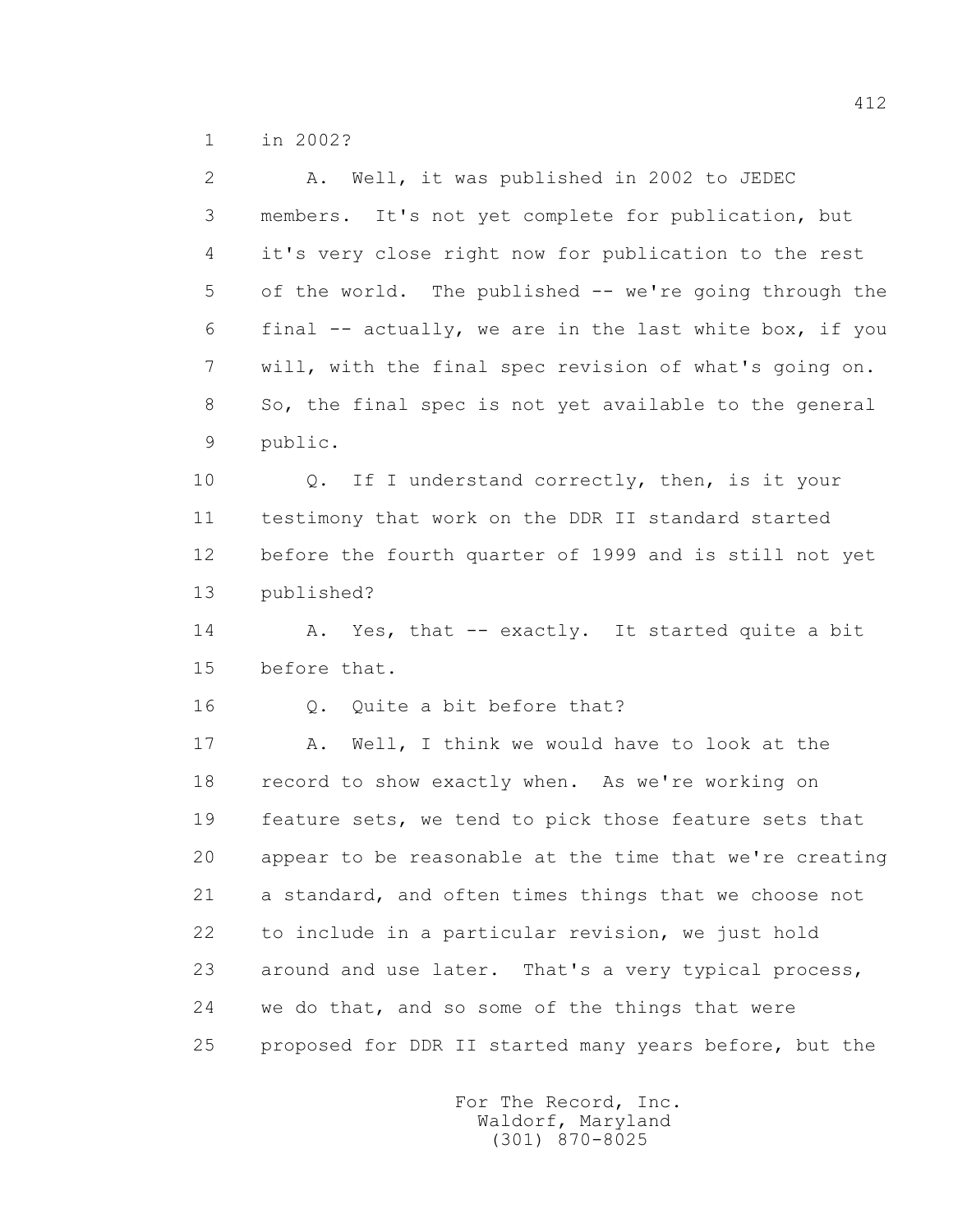1 activity of the task group that actually was charged 2 with creating a next generation for this started a 3 couple of years before that.

 4 Q. Now, is that time frame unusual for JEDEC 5 standards?

 6 A. No, it's not, not for a complete revision like 7 this.

 8 Q. Why does it take so long to develop a JEDEC 9 standard?

10 A. Well, the JEDEC process doesn't take very long. 11 The -- I mean, part of what this slide is telling you 12 is that the JEDEC steps themselves are pretty simple 13 and straightforward. It is the actual engineering 14 effort that takes place in the shaded boxes, that's 15 where the real work is. That's what takes the most 16 amount of time, and that takes months and often times 17 years.

 18 The ones where you see proto test and build, 19 you are actually physically building systems to try 20 this out, and it takes a good deal of time to do that. 21 JUDGE McGUIRE: Sir, let me interject and ask a 22 question. You testified earlier that in this process, 23 there's a lot of competition to get out these things on 24 time, because everything is happening so quickly. 25 THE WITNESS: That's right.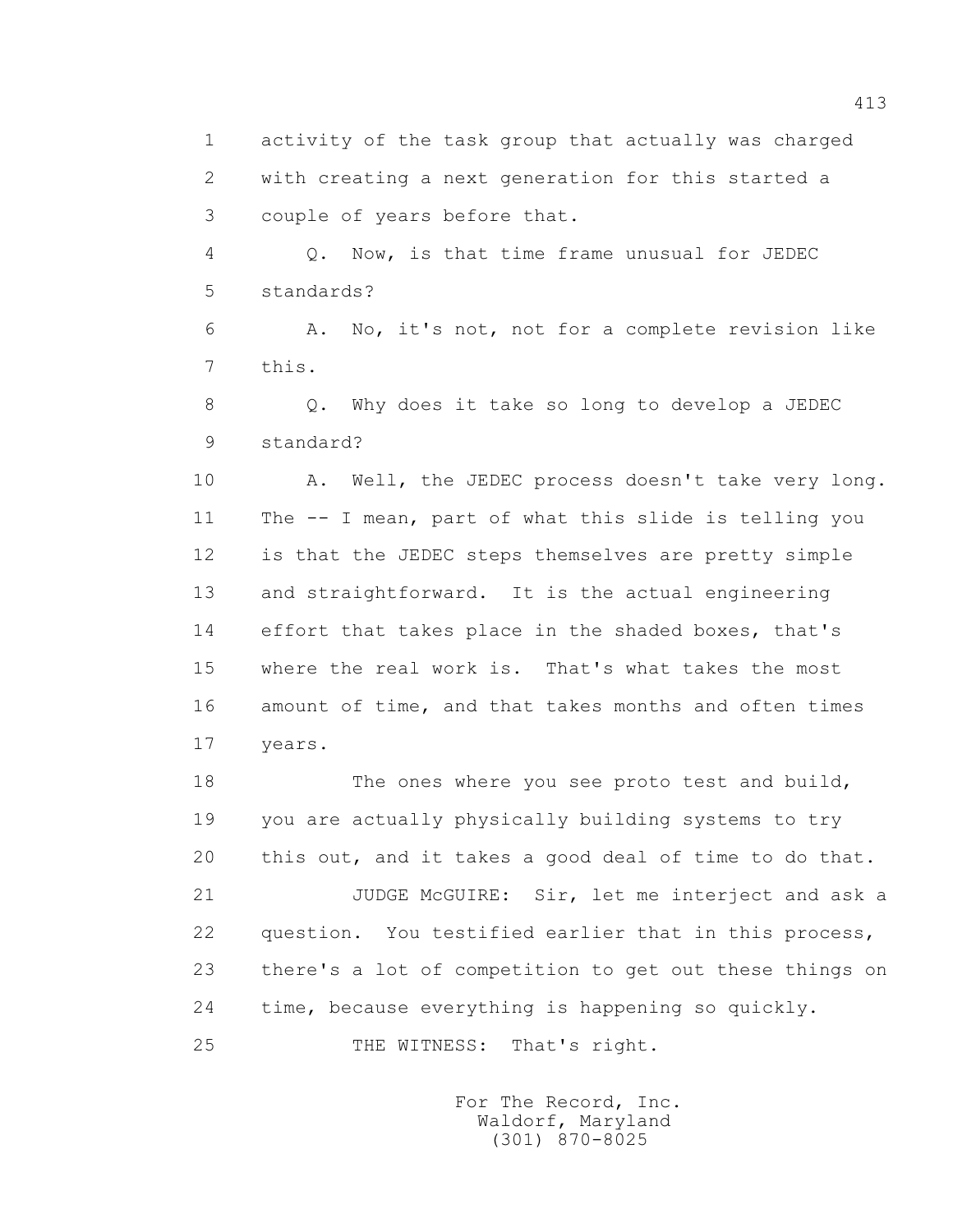1 JUDGE McGUIRE: How does that comport with what 2 you just said about at times this takes years for these 3 to evolve into a standard?

 4 THE WITNESS: It's a very good question, Your 5 Honor. The -- the -- we always are faced with a 6 trade-off, and the objective is to get things out as 7 soon as possible, and the "as possible" usually has 8 more to do with the engineering than it does the actual 9 process.

10 The JEDEC process itself -- many years ago, 11 perhaps the process itself took as long as a couple of 12 years. Now the process itself is very short, I mean a 13 matter of a few months now. And so, what we've done is 14 we've removed the process itself from the bottleneck, 15 and now the bottleneck is actually the engineering 16 itself.

17 I mean, that was when I indicated -- I said 18 now, if we could just speed up the technology. The 19 technology development itself -- some things we can 20 propose, we can conceive, but until it's actually 21 available for us to build, until fabs are actually 22 built and constructed, and these things take years to 23 build, we cannot complete the process.

24 BY MR. OLIVER:

25 Q. Mr. Rhoden, with respect to the JEDEC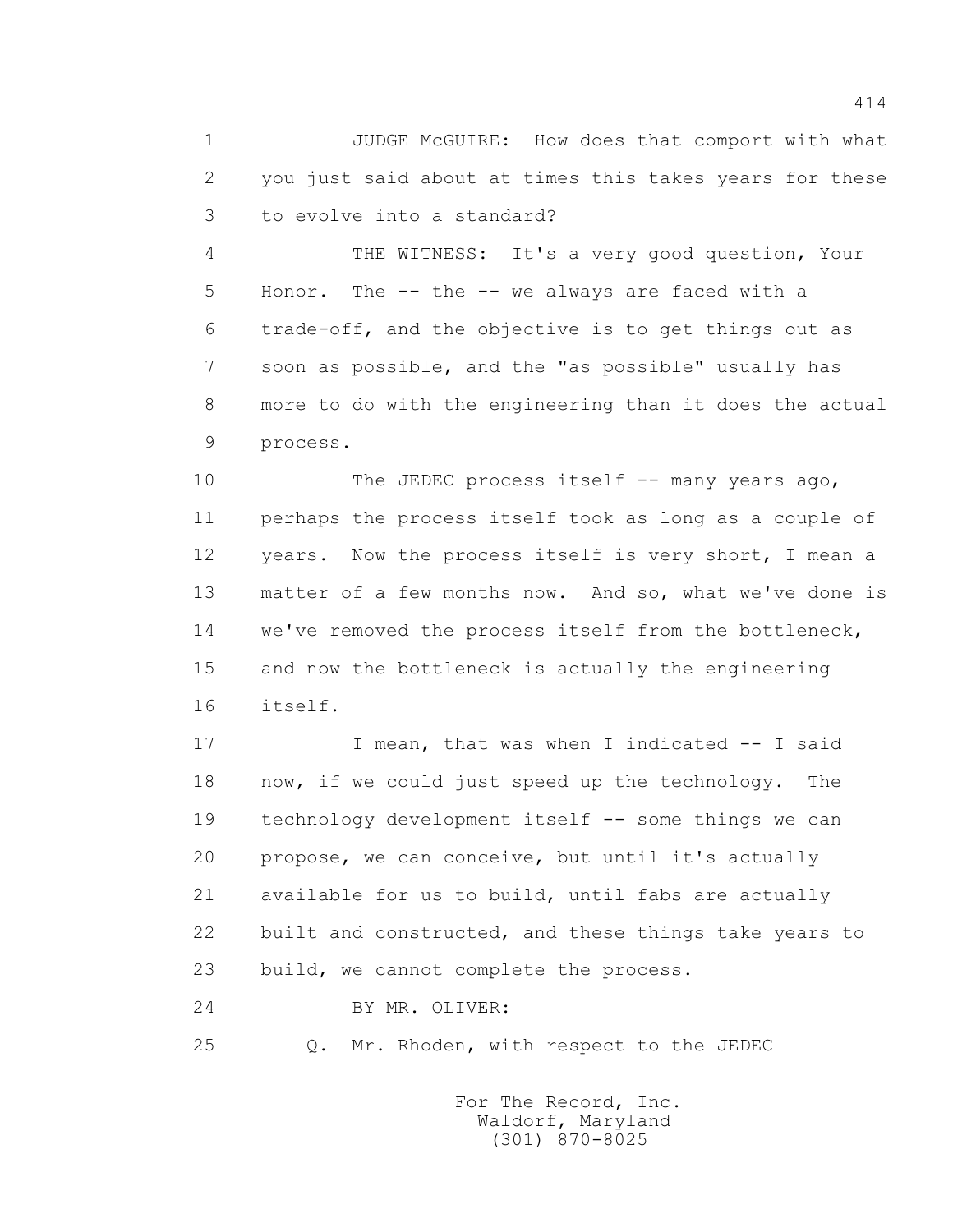1 standard-setting process, do most members have similar 2 ideas as to what features they would like to see in 3 standards or is there sometimes difference of opinions?

 4 A. Oh, it's almost always a difference of opinion. 5 Q. Can you explain what factors might lead to 6 differences of opinion?

7 A. Well, differences -- when we're working on a 8 particular device or whatever, there will be proposals 9 that are made that come from usually a number of 10 different companies. Sometimes multiple proposals or 11 multiple ideas, if you will, come from a particular 12 company, but more often than not, it comes from a 13 variety of companies.

 14 So, you will have several different proposals 15 that will be made inside JEDEC as to what path we 16 should take for the next improvement cycle, if you 17 will, of what we're working on.

18 Q. What effect, if any, do such differences of 19 opinion have on the timing that you've been describing?

 20 A. Well, the differences of opinion are something 21 that people have to investigate to see if particular -- 22 if the particular proposals are viable or if they -- it 23 usually winds up being that engineers themselves come 24 up with the ideas, so they're almost always reasonable 25 ideas, and it's just a question of then deciding which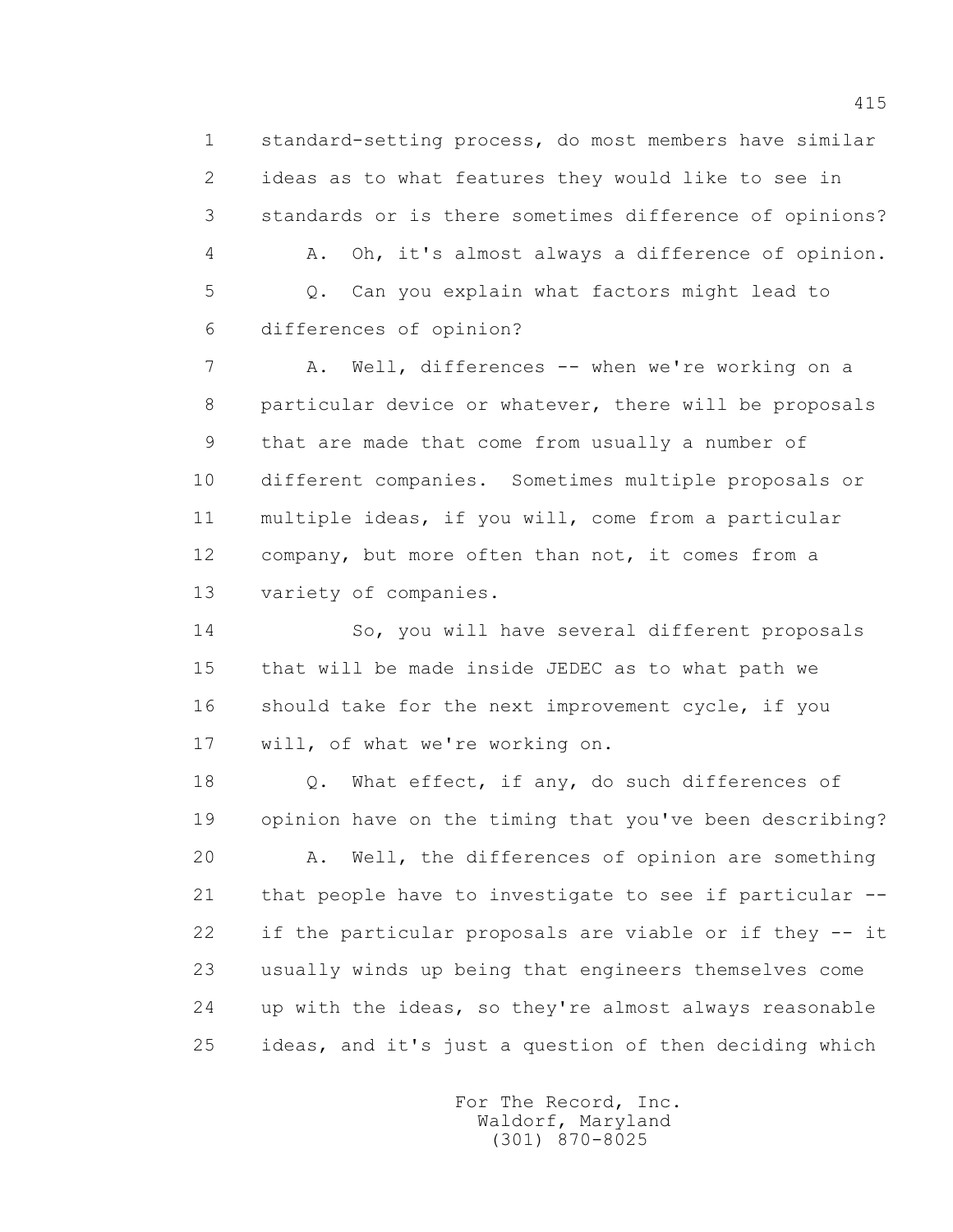1 path they're going to take.

| $\mathbf{2}$   | Q. Mr. Rhoden, if I could ask you to find JX-10 in         |
|----------------|------------------------------------------------------------|
| 3              | front of you. That should be a set of meeting minutes      |
| 4              | from the December 1991 meeting. It will be in the          |
| 5              | large stack in front of you.                               |
| 6              | Okay, I have it. It was easy, it was on top.<br>Α.         |
| 7              | Mr. Rhoden, do you recognize JX-10?<br>Q.                  |
| 8              | Yes, I do.<br>Α.                                           |
| $\overline{9}$ | What is this document?<br>Q.                               |
| 10             | This is a meeting minutes for the JC-42 DRAM<br>Α.         |
| 11             | committee from December 1991.                              |
| 12             | Were you present at this meeting?<br>Q.                    |
| 13             | Yes, I was.<br>Α.                                          |
| 14             | Q. Is there a way to tell from the document that           |
| 15             | you were present?                                          |
| 16             | A. Yes, actually, the -- as we talked about the            |
| 17             | sign-up sheet, we take the names from the sign-up          |
| 18             | sheets, and they are translated to the names that you      |
| 19             | see at the front, by members, by others present, and it    |
| 20             | goes across a couple of different pages that you see       |
| 21             | here. The first two pages are primarily people that        |
| 22             | attended the meeting.                                      |
| 23             | Now, as of December 1991, was the JC-42.3<br>$Q_{\bullet}$ |
| 24             | subcommittee working at that time on developing a          |
| 25             | standard for SDRAM?                                        |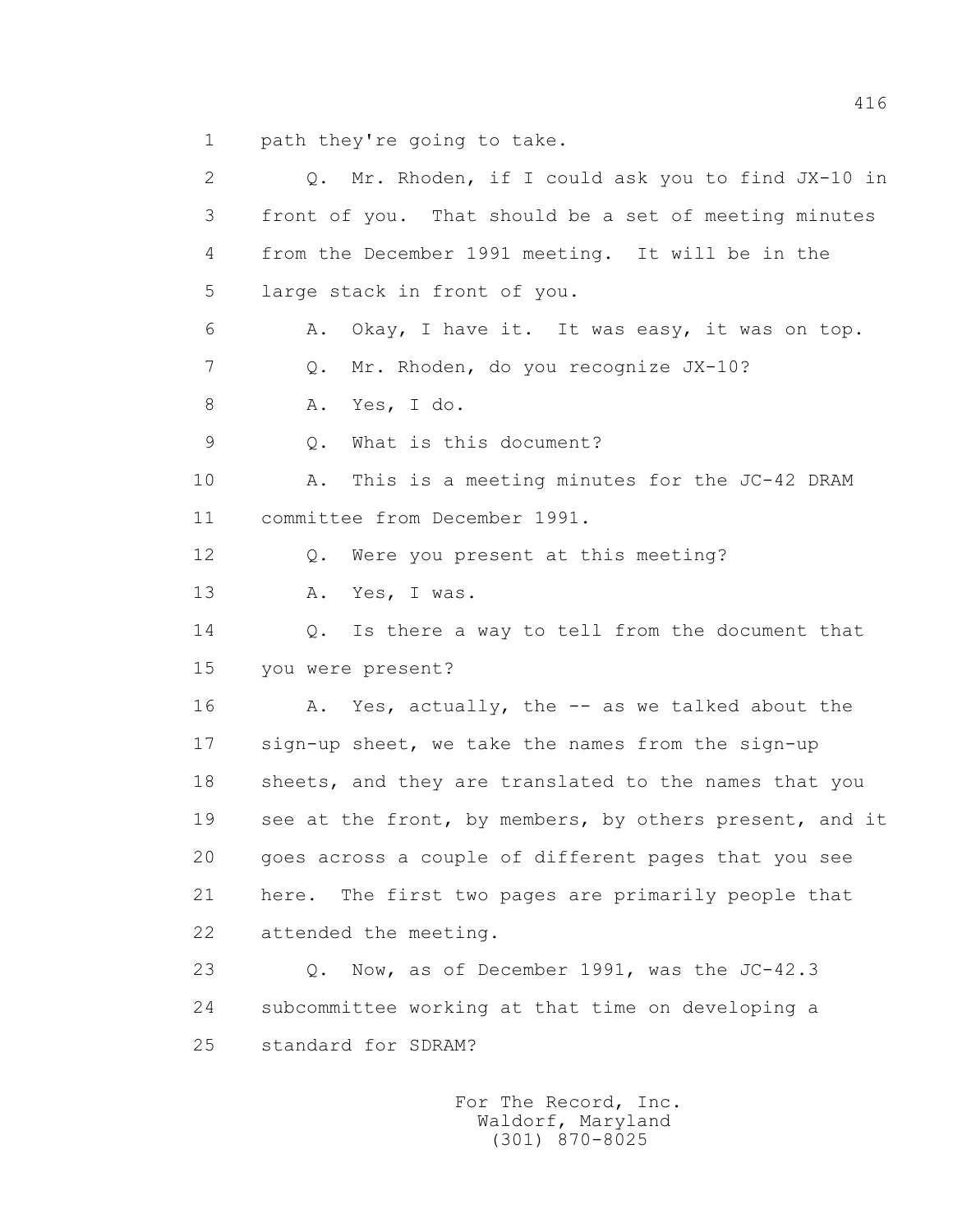1 A. Yes, they were. They had been working for some 2 time on it.

 3 Q. Do you recall what methods were being proposed 4 at that time to determine CAS latency and burst length? 5 A. Well, actually, there were a number of methods 6 that were under discussion at that time, and the -- as 7 proposed by a variety of companies, and in this time 8 frame, there would have been several different 9 proposals, probably contained in these minutes I'm 10 sure. 11 Q. Could I direct your attention to page 4, 12 please, and specifically to item 4.8, which reads, "TI 13 Sync DRAM." 14 Do you see that? 15 A. Yes, sir, I do. 16 Q. And underneath that, it says, "TI showed a 17 revised presentation (See Attachment I)." 18 A. That's correct. 19 Q. Do you recall what this presentation was about? 20 A. Yes, this would have been TI's opinion about 21 what we should be doing for the next generation memory 22 device, and it would be contained in these meetings in 23 Attachment I. 24 Q. Could I ask you to turn to Attachment I, 25 please. I believe it's at page 56.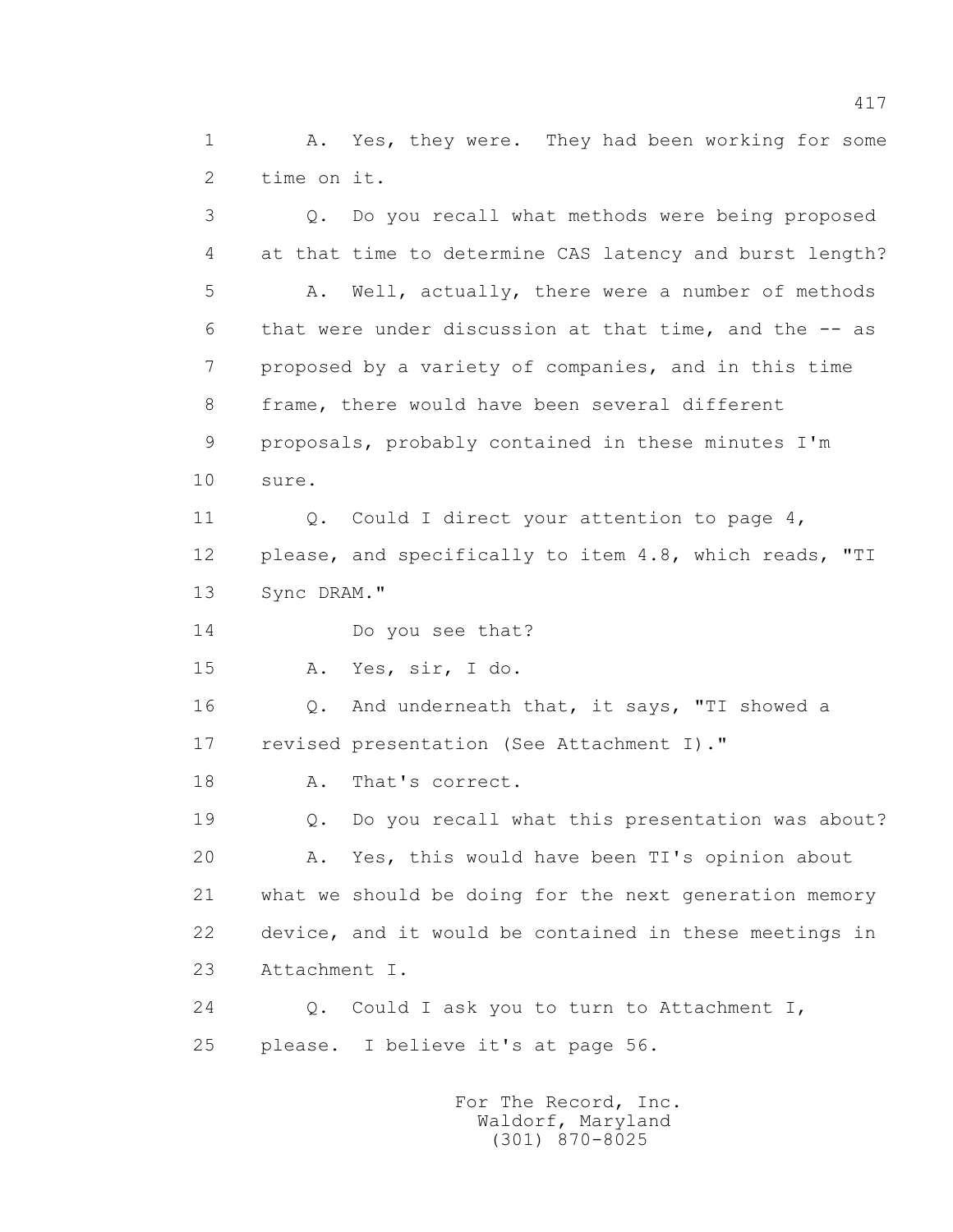1 A. Yes, page 56, yes.

 2 Q. Is that, in fact, the Texas Instruments 3 presentation that was referenced in point 4.8? 4 A. Yes, it is. This would be the referenced item 5 from the minutes. 6 Q. Now, in this Texas Instruments presentation, 7 how was Texas Instruments proposing to determine the 8 CAS latency value and burst length value? 9 A. Well -- 10 MR. DETRE: Objection, Your Honor. There has 11 been no foundation laid that this witness knows what TI 12 was proposing. 13 JUDGE McGUIRE: I think that's sustained. 14 Could you requestion -- 15 MR. OLIVER: Yes, Your Honor. 16 BY MR. OLIVER: 17 Q. Mr. Rhoden, were you present at the December 18 1991 JC-42.3 meeting? 19 A. Yes, I was. 20 Q. Were you present when Texas Instruments 21 presented their proposal? 22 A. Yes, I was. 23 Q. Did you observe that presentation at the time? 24 A. Yes, I did. 25 Q. How was Texas Instruments proposing to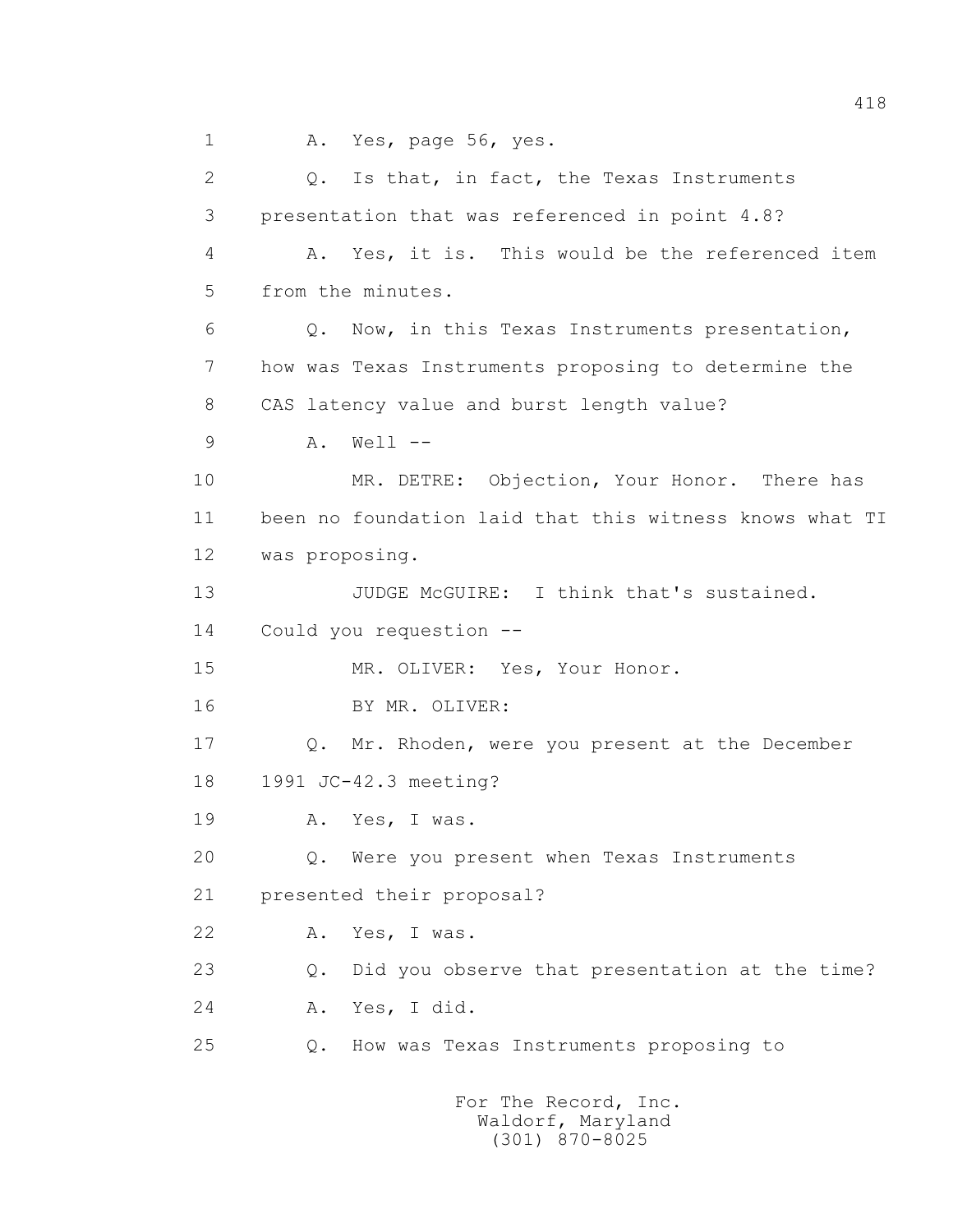1 determine the CAS latency and the burst length in their 2 presentation?

 3 A. The -- as you can see from their presentation, 4 under the second main bullet item, they say, "Features 5 to be programmed in the WCBR cycle." WCBR, it was an 6 earlier definition of what we later changed to be the 7 mode register set cycle. And underneath that you will 8 see several bullets, the last of the four bullets up 9 there says, "Data clock latency," and data clock 10 latency was a term that was used at that time that we 11 later changed to be CAS latency. It's just a choice of 12 terms that everybody has a -- at first has perhaps many 13 different ideas of what name to call it, and Texas 14 Instruments called it data clock latency, and 15 ultimately we decided that the standard terminology 16 would be CAS latency.

 17 Q. So, does that indicate, then, that Texas 18 Instruments was proposing a programmable CAS latency? 19 A. That is correct, they were proposing to use a 20 register to program the value for CAS latency.

 21 Q. Now, with respect to burst length, how was 22 Texas Instruments proposing to determine the burst 23 length?

24 A. In the same fashion. You can see they say, 25 "Features to be programmed into the WCBR cycle." In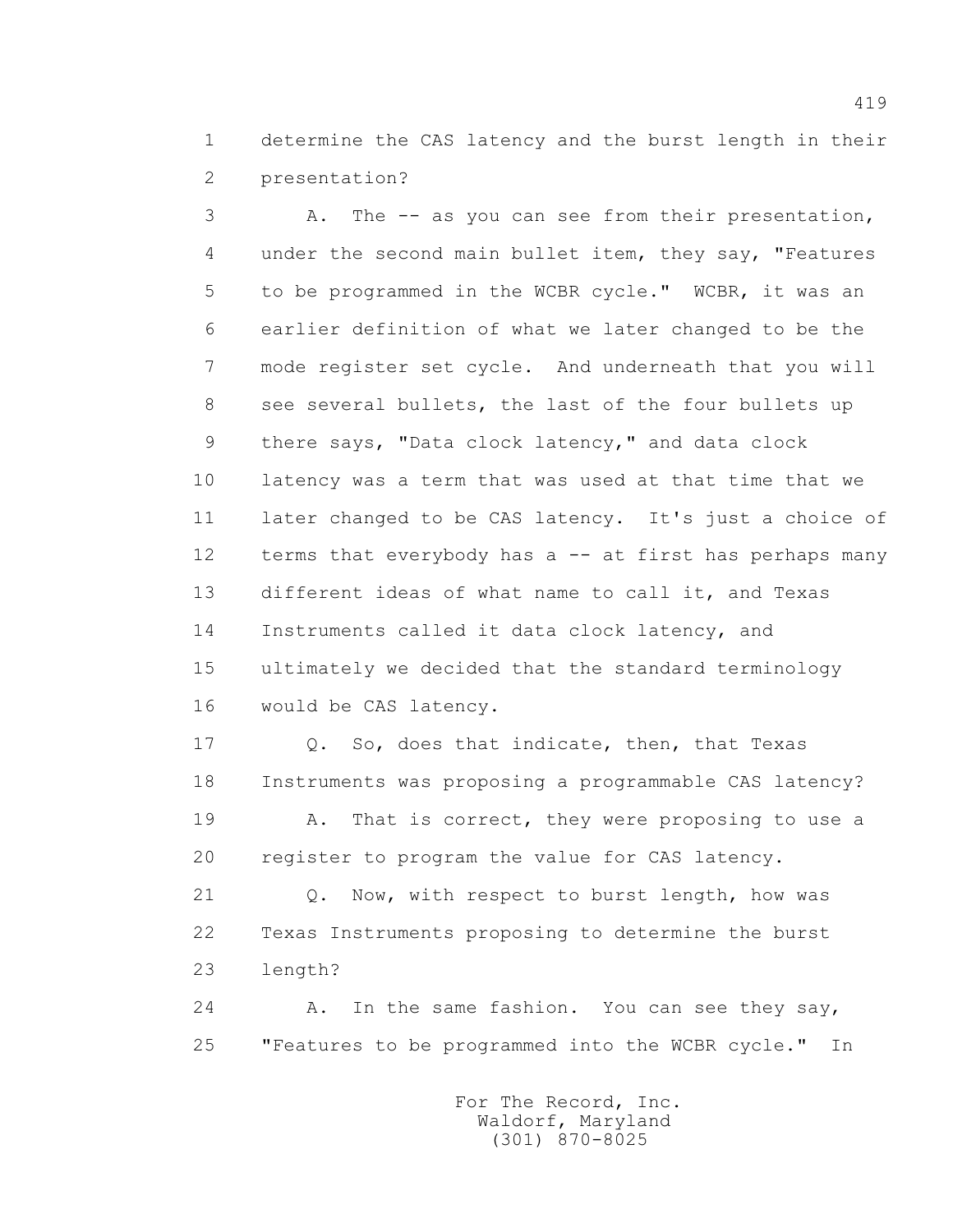1 the second bullet item, you see wrap length, and wrap 2 length is actually the term that Texas Instruments used 3 at the time. Later that was changed to be burst 4 length, and it's strictly a terminology. Wrap is one 5 term that was used at the time. It's the same thing. 6 They were proposing that we program this in with a 7 particular register through the WCBR cycle. 8 Q. Now, Mr. Rhoden, I would like to reference 9 9.3.1 of the -- I'm sorry, strike that, please. 10 Mr. Rhoden, based on your understanding of the 11 JEDEC disclosure policy at that time, was this 12 presentation work the type that would trigger a 13 disclosure obligation? 14 A. Certainly it would. 15 Q. If I could ask you to turn back to the minutes 16 at page 4. If I could direct your attention to item 17 4.9. 18 A. Okay, I see that. 19 Q. It reads, "Toshiba Sync DRAM." 20 Do you see that? 21 A. Yes, I do. 22 0. What does that reference refer to? 23 A. That refers to another Synchronous DRAM 24 presentation, this time made by Toshiba, and it would 25 be contained in item J of the appendix or attachments,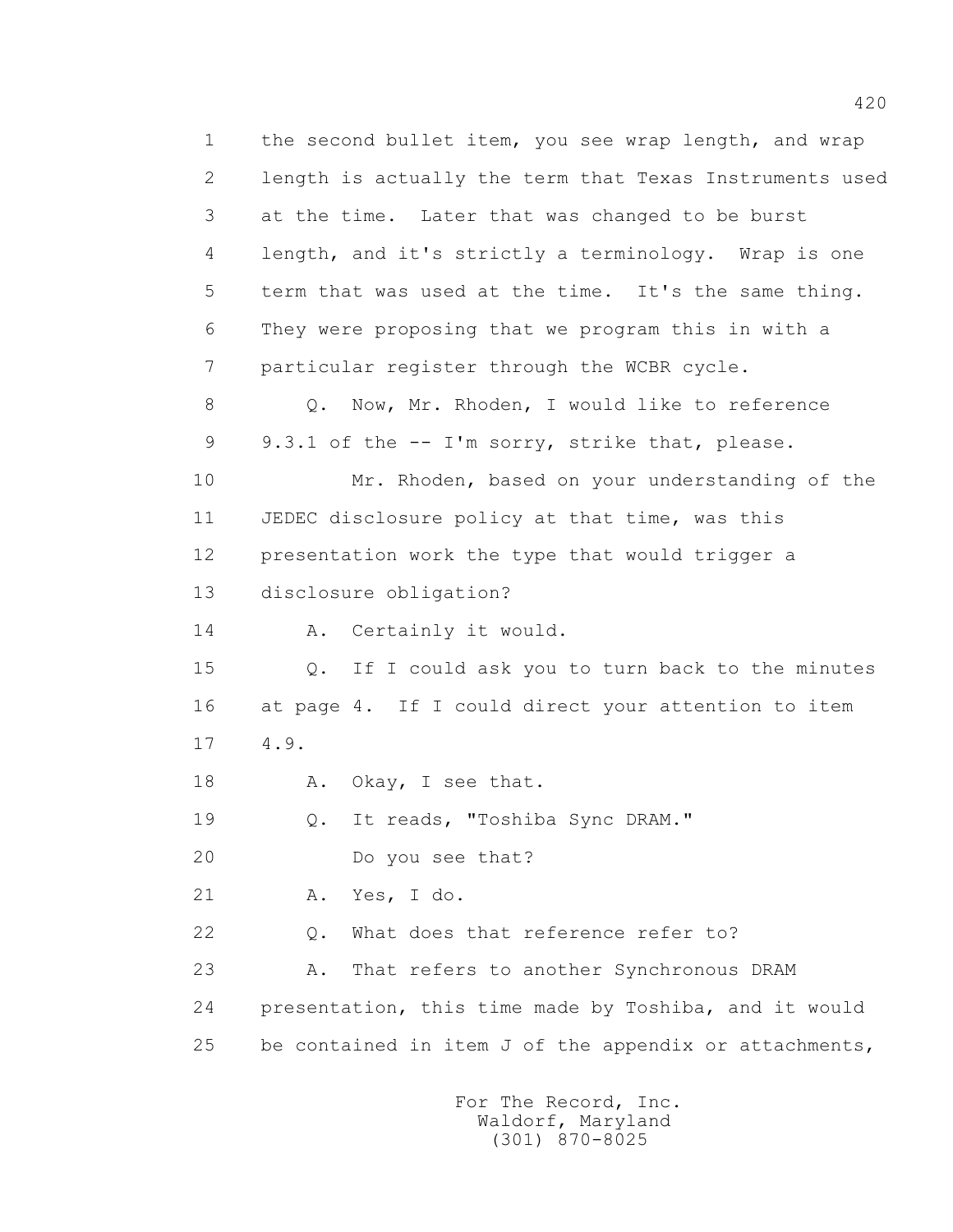1 excuse me.

 2 Q. Now, were you present at the JC-42.3 3 subcommittee meeting when Toshiba made its 4 presentation? 5 A. Yes, I was. 6 Q. And did you observe that presentation? 7 A. Yes, I did. 8 Q. Do you recall what that presentation was about? 9 A. Yes, I do. 10 Q. What was the presentation about? 11 A. It was about Toshiba's proposal for the feature 12 set and methodologies to be used for the next 13 generation Synchronous DRAM. 14 Q. If I could ask you to turn, please, to page 66. 15 A. Sixty-six? 16 Q. Yes. 17 A. Yes, I see it. I have it. 18 Q. All right. Is that the Toshiba presentation 19 that was referenced in item 4.9? 20 A. Yes, it is. 21 Q. Now, how was Toshiba proposing to determine CAS 22 latency and burst length? 23 A. Actually, if you look to the next page, you can 24 see that Toshiba actually had more than just a list of 25 what they wanted to do. They showed exactly the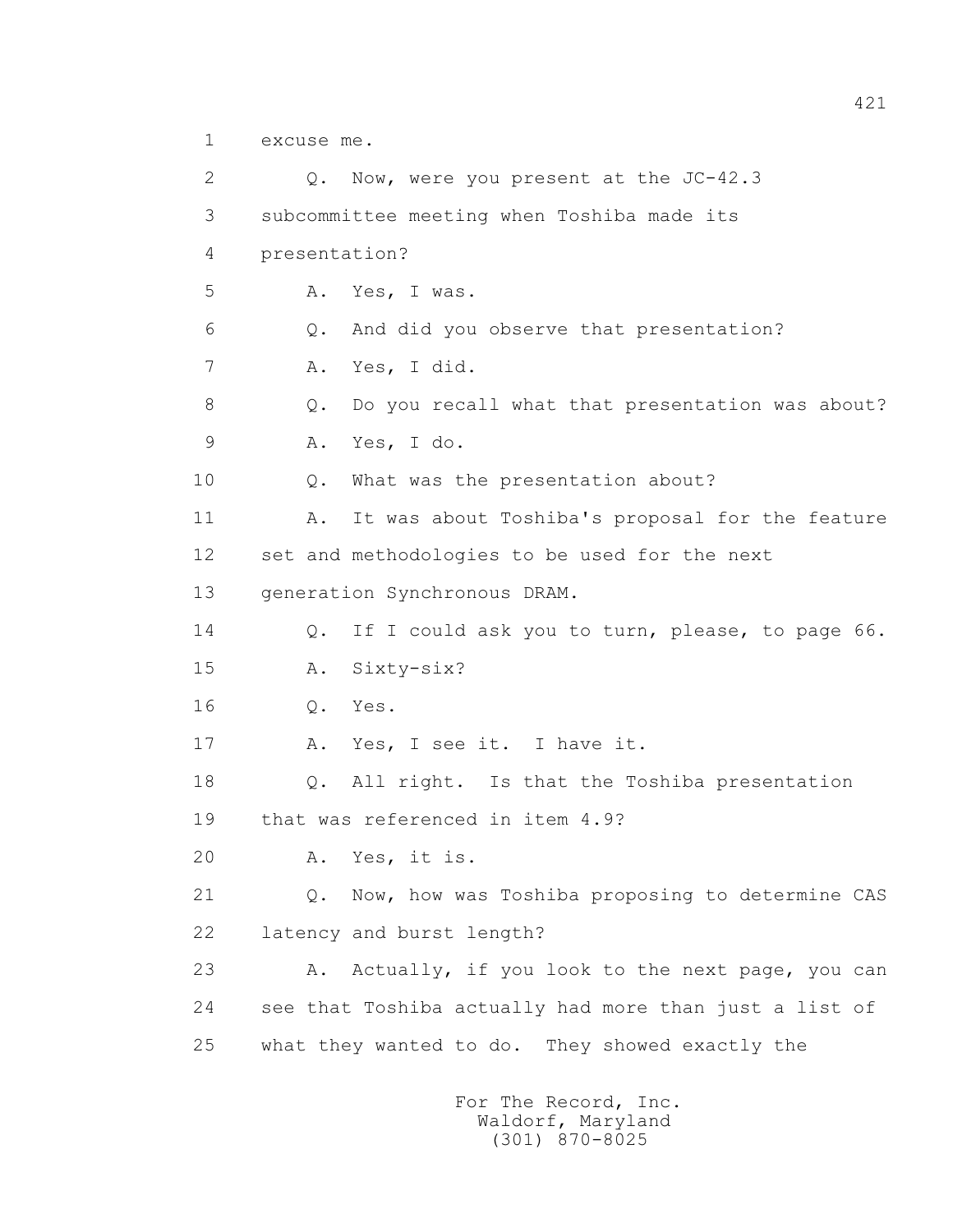1 methodology. Again, they're saying synchronous mode 2 set proposal, so mode set cycle later became known as 3 mode register set. The timing diagram that you see 4 there is actually the same as the one that TI had 5 proposed, which was the -- TI called WCBR, but it is 6 the same function.

 7 And then Toshiba actually proposed a register 8 description that's right below that. You see the mode 9 field description, and then all of the list. Once 10 again, they were proposing that it be done by a 11 programmable register.

 12 Q. When you were referring to the timing diagram, 13 were you referring to the lines underneath number 1, 14 mode set cycle?

 15 A. Yes, I'm sorry. The timing diagram is the 16 normal engineering term, and you'll see the period of 17 clock that -- the clock goes up and down, basically the 18 series of squares indicates time periods that we saw in 19 operation before, and you see the signals, the RE, CE 20 and W, which were -- the ones that we saw before would 21 be RAS, CAS and write enable. This is RE, CE and W, 22 just again, a different terminology being proposed at 23 this time until it was finally selected.

 24 Q. So, the timing diagram would be those five or 25 so next to the CLK, RE, et cetera?

> For The Record, Inc. Waldorf, Maryland (301) 870-8025

422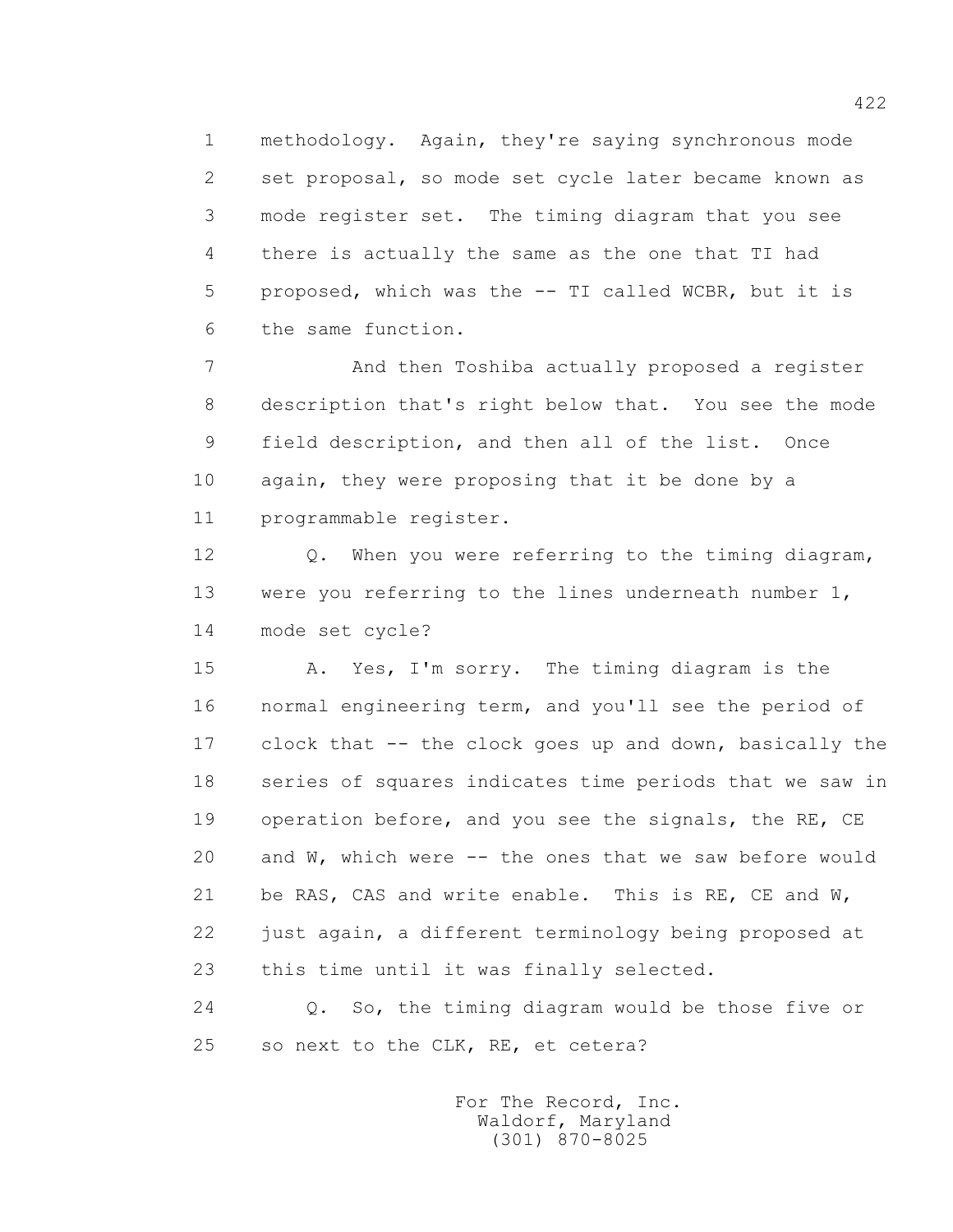1 A. That is correct.

 2 Q. And you also referred to a mode field 3 definition. Were you referring to the series of boxes 4 that are in a line below caption number 2? 5 A. Yes, I was. 6 Q. If I could direct your attention, underneath 7 the heading Field, there's a term that I believe reads 8 "module length." 9 A. Yes. 10 Q. Do you see that? 11 A. Yes, I do. 12 Q. What does that refer to? 13 A. Modulo length is -- a modulo is another word 14 that is used in the industry for wrap or also later 15 burst. They were talking about sequentially accessing 16 data, and modulo was the methodology that -- it's a 17 term that -- there's so many terms in engineering that 18 have very similar meaning, and this is one of those 19 that -- whether you call it wrap or whether you call it 20 modulo, it just depends on which company you come from 21 usually. It's basically the same thing. 22 Q. Now, if I can direct your attention to the 23 right-hand side, it says, "Mode, 1 bit, 2 bits, 4 bits, 24 8 bits." 25 Do you see that?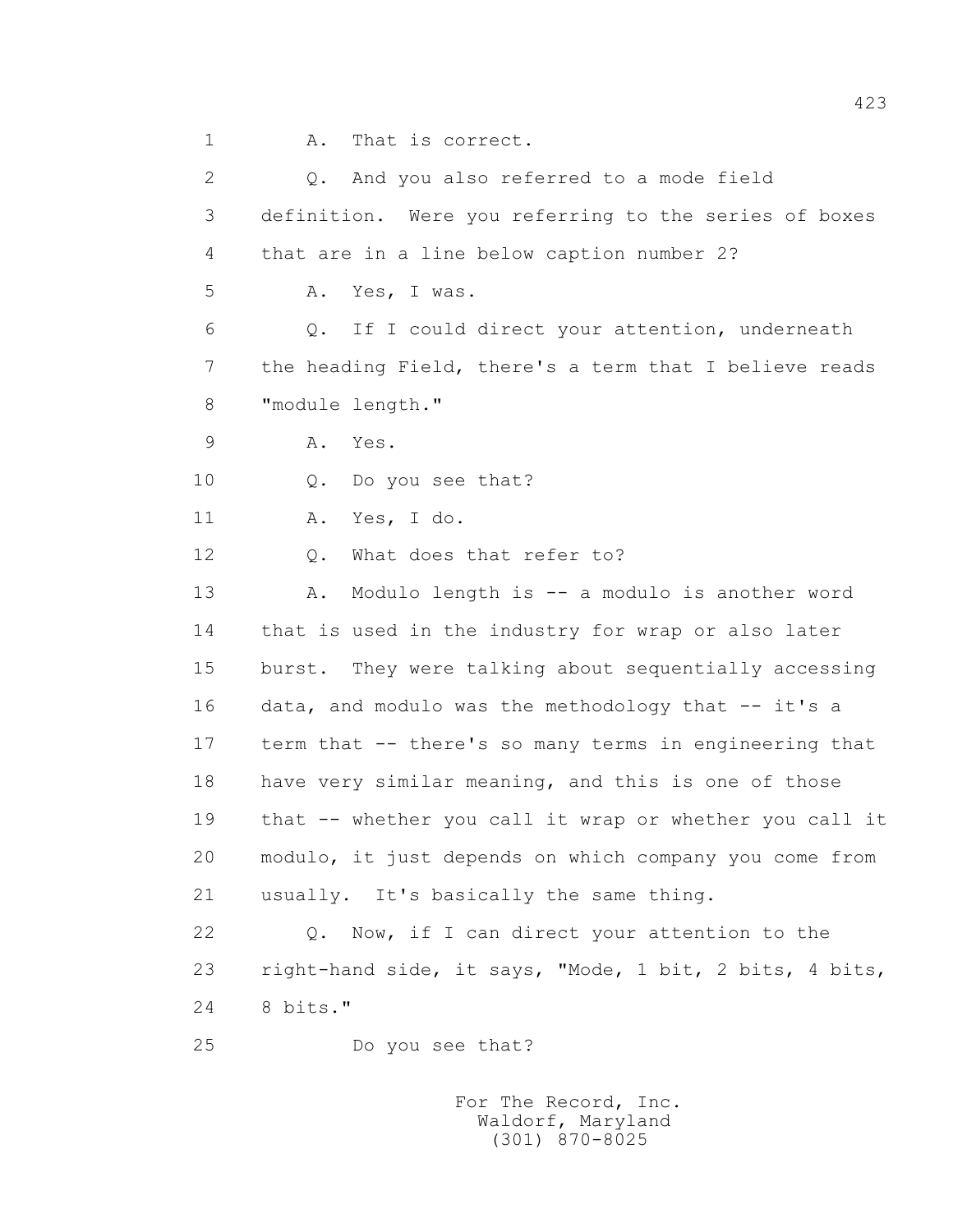1 A. Yes, I do.

2 Q. What does that indicate?

 3 A. From what we've seen this morning, that would 4 be a burst length of one, a burst length of two, a 5 burst length of four and a burst length of eight. Two, 6 four and eight are the ones ultimately adopted. 7 Q. And how did Toshiba propose to differentiate 8 between the one, two, four and eight? 9 A. By programming values into the mode register 10 fields listed as the M. You see the last four bits, 11 A0, A1, A2, A3, would be listed in Ms, and by changing 12 those four bits, you would be able to program what they 13 called modulo, which is ultimately burst length. 14 Q. If I could direct your attention three lines 15 further down in the Field column, it reads "latency." 16 Do you see that? 17 A. Yes, I do. 18 Q. What was Toshiba proposing with respect to 19 latency? 20 A. Toshiba was proposing latency, later became 21 called CAS latency, and as you'll recall, TI called it 22 a data clock latency, proposing programming the values 23 into this same mode register to control how many cycles 24 actually were involved in the -- basically the data 25 out, the term that we later called CAS latency.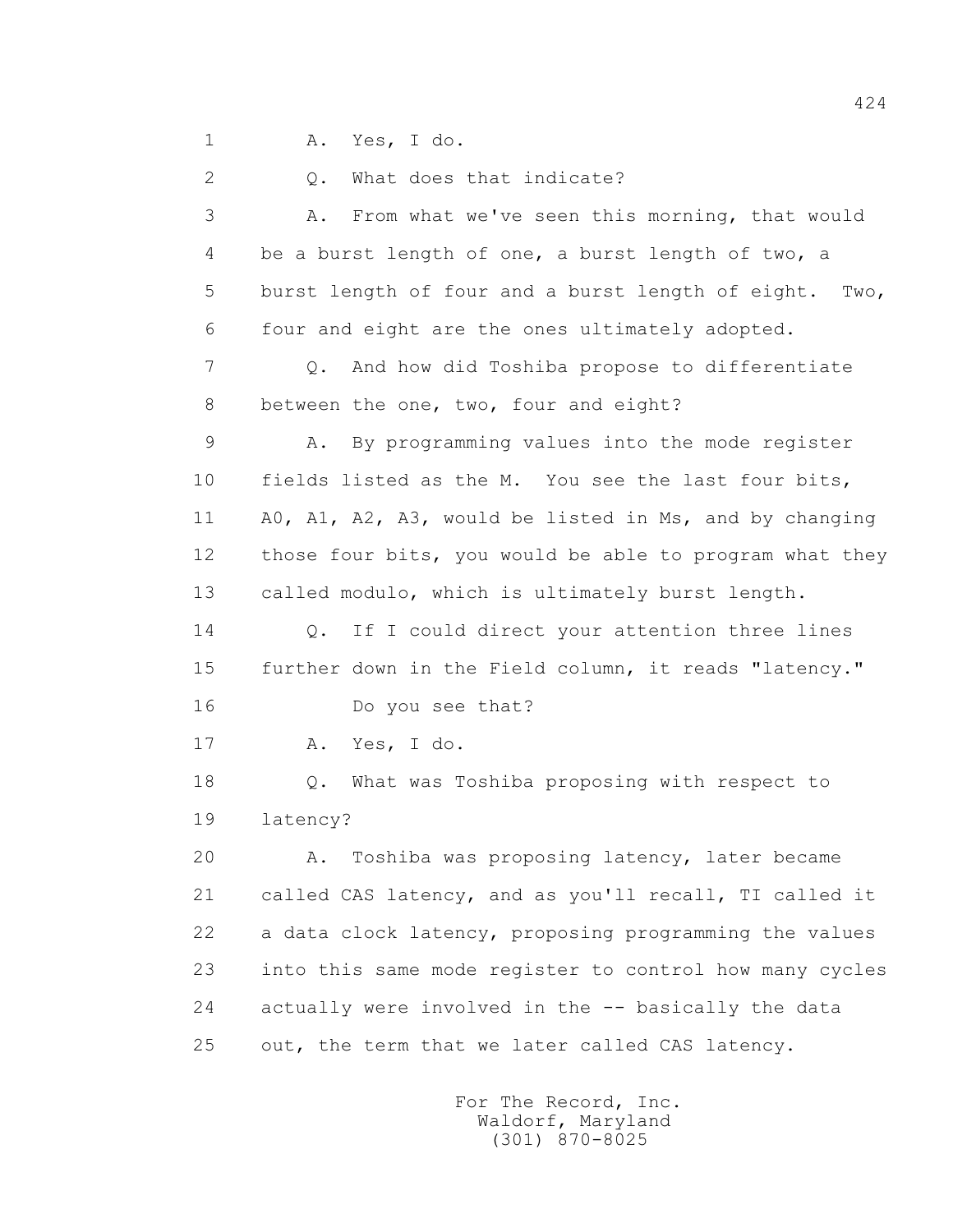1 Q. Mr. Rhoden, if I could ask you to turn back to 2 page 5 of JX-10. 3 A. Okay. 4 Q. And if I could direct your attention to 4.10 at 5 the top of that page. 6 A. I see it. 7 Q. It's difficult to read, but I believe it reads, 8 "Samsung 16M Sync DRAM." 9 Do you see that? 10 A. Yes, I do. 11 0. What did that refer to? 12 A. This was a presentation that Samsung made at 13 the meeting for their proposal as opposed to Toshiba 14 and TI about how we would implement the next generation 15 Synchronous DRAM. 16 Q. Were you present at the JC-42.3 subcommittee 17 meeting when Samsung made this presentation? 18 A. Yes, I was. 19 Q. Did you observe that presentation? 20 A. I did. 21 Q. Do you have an understanding as to what that 22 presentation was about? 23 A. Yes, it is Samsung's proposal about 24 implementation of Synchronous DRAM. 25 Q. If I could ask you to turn, please, to page 70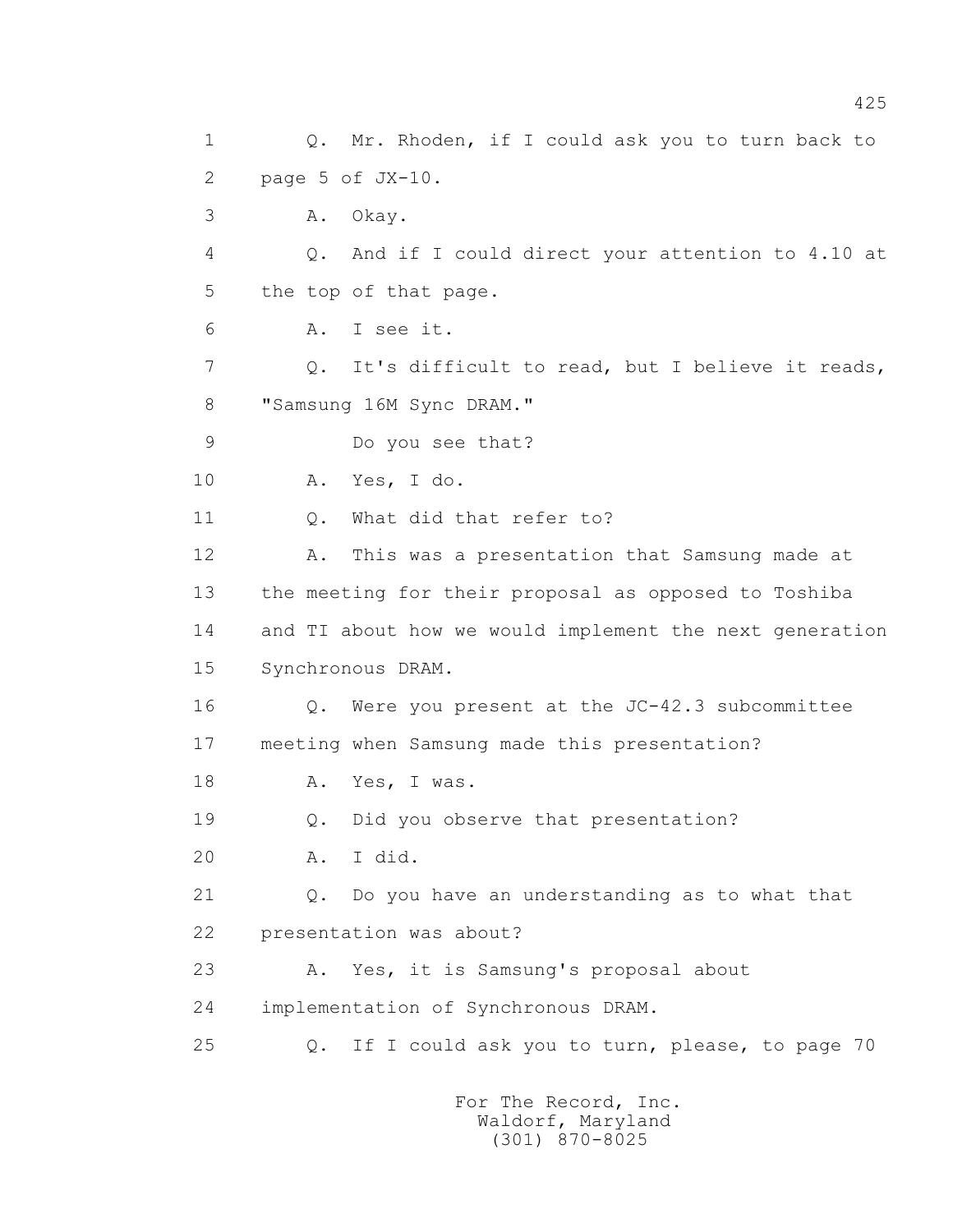1 of the minutes.

2 A. Okay.

3 Q. Is that, in fact, Samsung's proposal?

4 A. Yes, it is.

 5 Q. How was Samsung proposing to determine the 6 burst length and latency value?

 7 A. Well, actually, as you can see here, Samsung 8 was in favor at this time of a very simple operational 9 device, and they were proposing -- on the first half of 10 the slide, you'll see the first bullet, second bullet, 11 third bullet and fourth bullet, they were proposing 12 that we create a device that would exist common on the 13 same die. The last two bullet items, fast page and 14 static column mode or fast page mode and static column 15 mode would have been at that time the existing memories 16 common in the industry, and they were proposing that on 17 that same die that they could add additional feature 18 sets.

 19 One would be a synchronous eight-bit wrap mode 20 with a clock pin, and the other would be a synchronous 21 burst mode with a clock pin, and they were proposing to 22 select between these as a manufacturing option, metal 23 mask or whatever you like. So, while these would exist 24 on the same die, they would select it at manufacturing, 25 which function they would actually ship.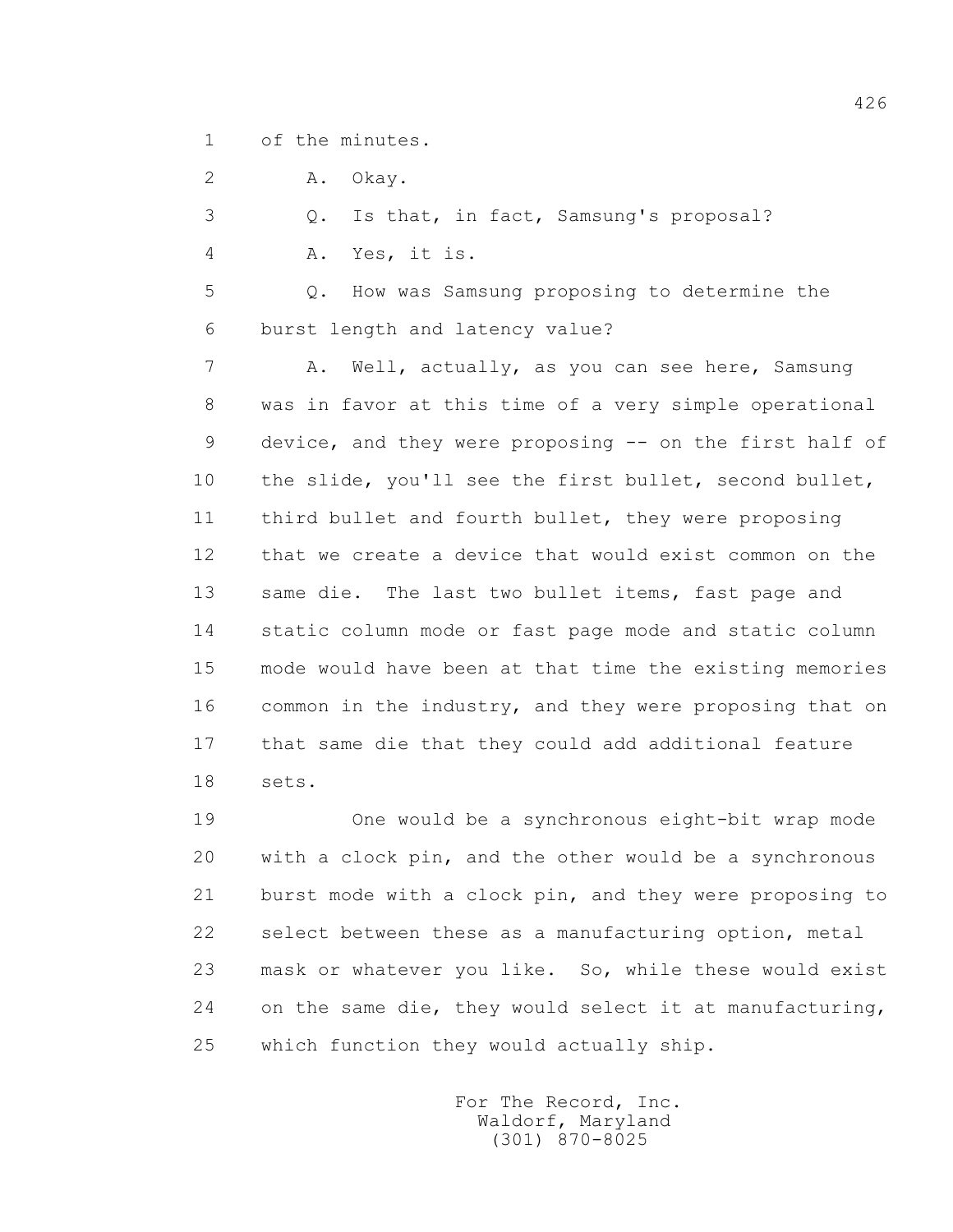1 0. How did Samsung propose to select which item 2 would ship?

 3 A. That would be a manufacturing option, probably 4 be either a metal mask or a bonding option, and let me 5 explain what that is. Metal mask would be if they 6 changed a particular layer in the design, in the 7 manufacturing process. If it was a bonding option, 8 then it would be a given die, and they would actually 9 connect wires inside their package to select which 10 function actually operated in the device. 11 O. Would that also be known as fixed option? 12 A. Oh, certainly, it would be fixed, because it 13 would only come out in one way. 14 Q. If I could direct your attention to the next 15 page, the bottom of page 71, and the last line of that 16 slide reads, "Fuse option for serial and interleaved 17 wrap mode." 18 Do you see that? 19 A. Yes, at the bottom of the page, I see. 20 Q. What was Samsung proposing with respect to the 21 fuse option for serial and interleaved wrap mode? 22 A. Samsung was proposing using a fuse option to 23 actually select between the type of burst mode, whether 24 it was interleaved burst mode or whether it was 25 sequential burst mode, and it's not important, but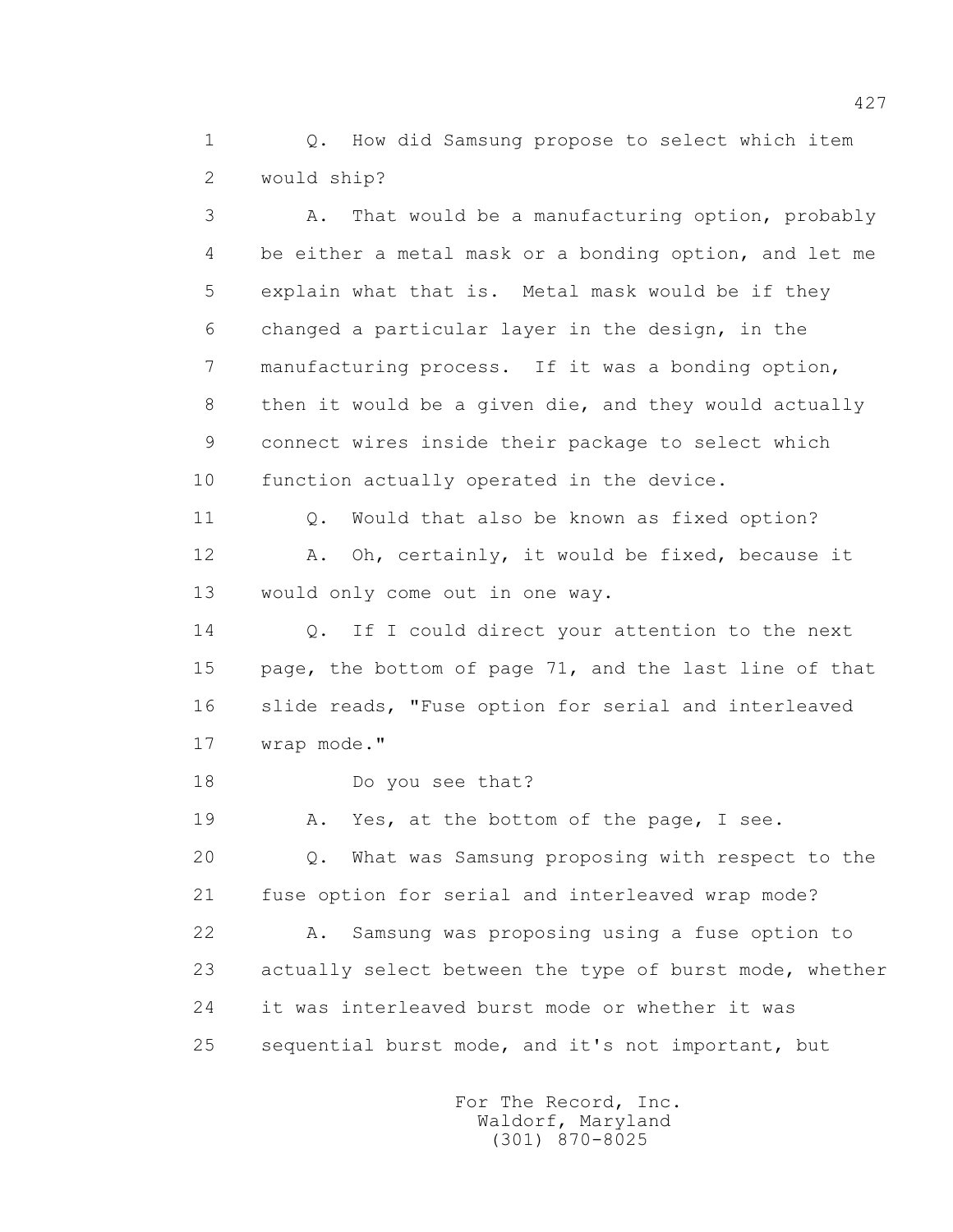1 the -- which one is which, just that they were two 2 different modes of operation of the device, and they 3 were proposing for selecting between those two 4 different burst options. They were proposing using a 5 fuse to do that. 6 Q. How would a manufacturer use a fuse to select 7 between those options? 8 A. Well, a fuse is a pretty common -- 9 MR. DETRE: Objection, Your Honor. We have had 10 no foundation that the witness is expert in any kind of 11 manufacturing. It's not clear to me whether he's still 12 recalling now or -- 13 JUDGE McGUIRE: Overruled. I'll entertain the 14 answer if you have one. 15 THE WITNESS: Thank you. 16 The -- fuses are very common in DRAM, and fuses 17 are common in perhaps many devices, but certainly in 18 DRAM. Fuses are a common element that's used to select 19 particular functions. Inside DRAMs that are shipped 20 today, they use fuses to select bad bits or good bits. 21 When they're testing a device, if they find a block 22 that's bad, they would use a fuse to actually block 23 that bad one out, and they always build the devices 24 with some extra hanging around, and they will then 25 program it such that they can replace the bad one for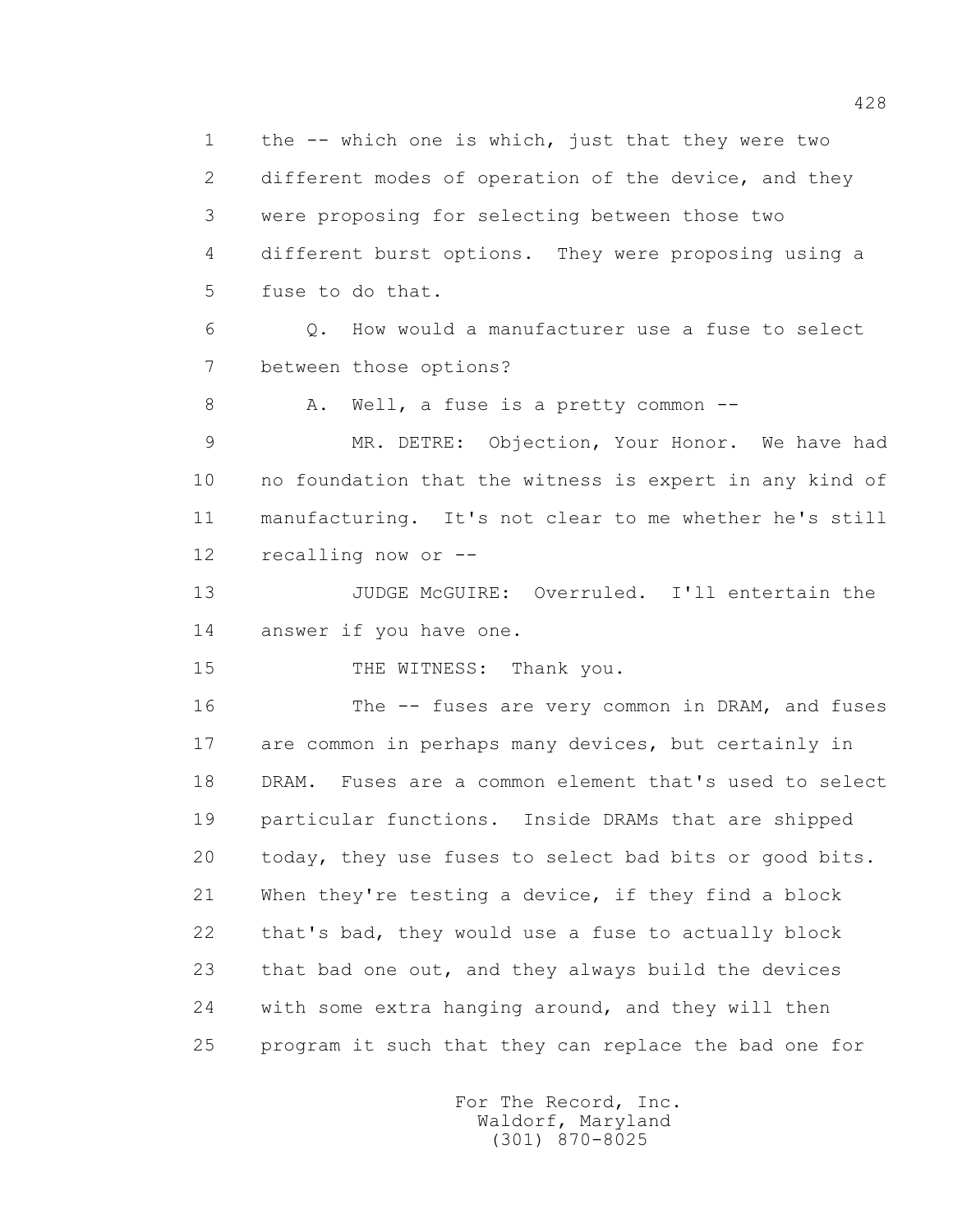1 the good one.

| $\mathbf{2}$ | So, fuses were pretty common at this time,              |
|--------------|---------------------------------------------------------|
| 3            | still are very common, and they were proposing using a  |
| 4            | fuse similar to the ones that were in common use at the |
| 5            | time and still today to actually select this option.    |
| 6            | BY MR. OLIVER:                                          |
| 7            | In late 1991 and early 1992, did you have an<br>Q.      |
| 8            | understanding as to whether it would have been possible |
| 9            | to use fuses to determine the CAS latency and the burst |
| 10           | length?                                                 |
| 11           | $A. I --$                                               |
| 12           | MR. DETRE: Objection, Your Honor. I think               |
| 13           | that Mr. Oliver is now getting into expert testimony    |
| 14           | from the witness and his opinion on what might have     |
| 15           | been possible, and Mr. Rhoden hasn't been designated as |
| 16           | an expert.                                              |
| 17           | JUDGE McGUIRE: Overruled.                               |
| 18           | THE WITNESS: As I said, fuses were a very               |
| 19           | common function that existed in all the memory at that  |
| 20           | time, so fuses would have been an easy selection, and   |
| 21           | Samsung was very much in favor of it, because it would  |
| 22           | be -- it would provide a simple device.                 |
| 23           | BY MR. OLIVER:                                          |
| 24           | Do you recall whether any JC-42.3 subcommittee<br>Q.    |
| 25           | members proposed to use fuses to determine either CAS   |
|              |                                                         |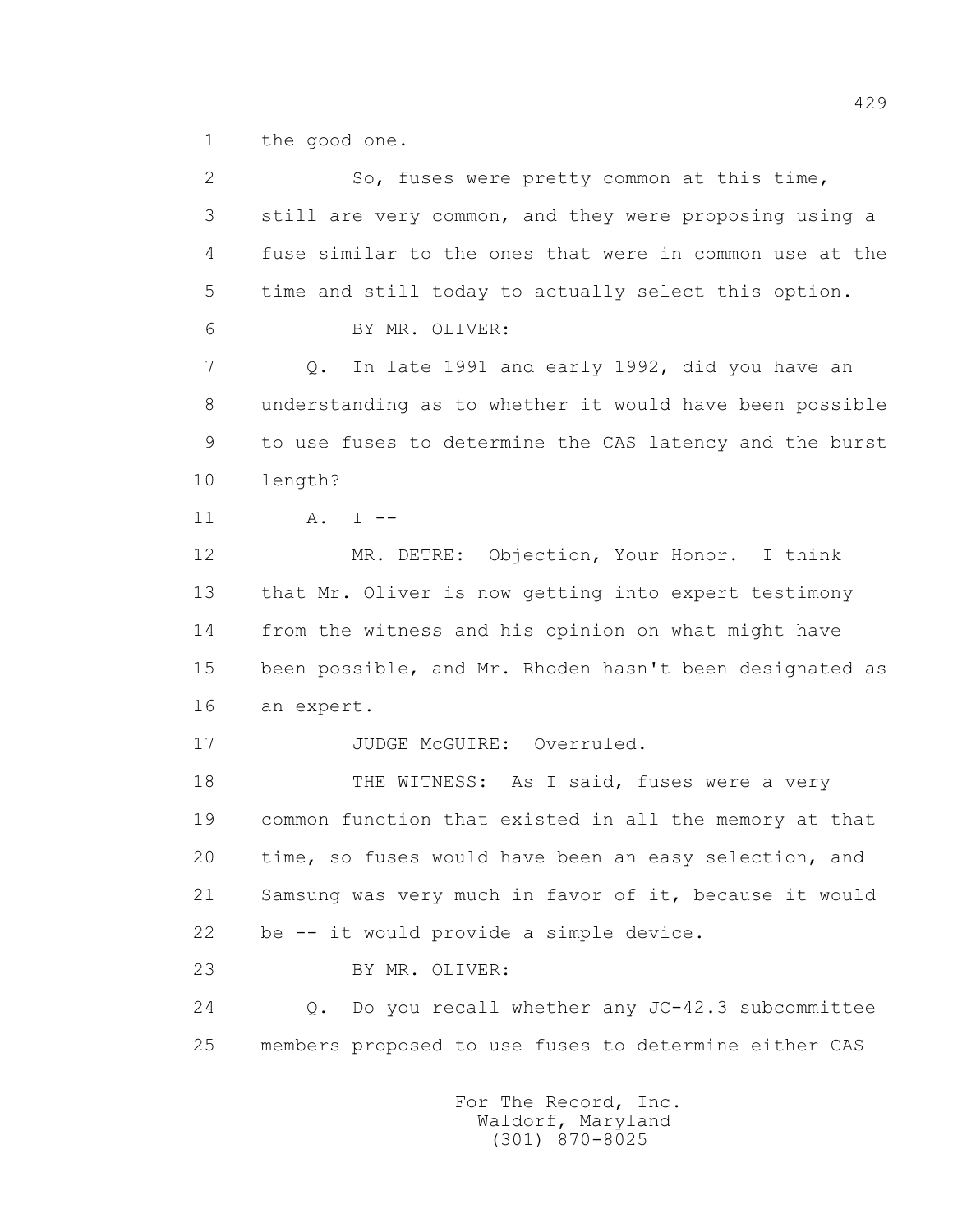1 latency or burst length?

 2 A. The discussion certainly took place. I was the 3 discussion leader for most of the SDRAM throughout its 4 development, and a fuse was one of the options that was 5 considered for a very long time, until we finally 6 settled on the register. So, yes, indeed, many people 7 did. 8 Q. By the way, would -- in terms of how use of 9 fuses was being discussed within 42.3 at the time, was 10 that being discussed as an alternative to programming 11 CAS latency or burst length through the mode register? 12 A. Certainly it would be, yes. 13 Q. If I could ask you to turn back to page 5 of 14 the minutes, please, and if I could direct your 15 attention to the second item, the 4.11, beginning with 16 Mitsubishi. 17 Do you see that? 18 A. Yes, I see it. 19 Q. What did this item refer to? 20 A. This item referred to the Mitsubishi proposal 21 for Synchronous DRAM, and their proposal would be 22 contained in the attachments, item L it looks like. 23 Q. Were you present at the 42.3 subcommittee 24 meeting when Mitsubishi gave this proposal? 25 A. Yes, I was.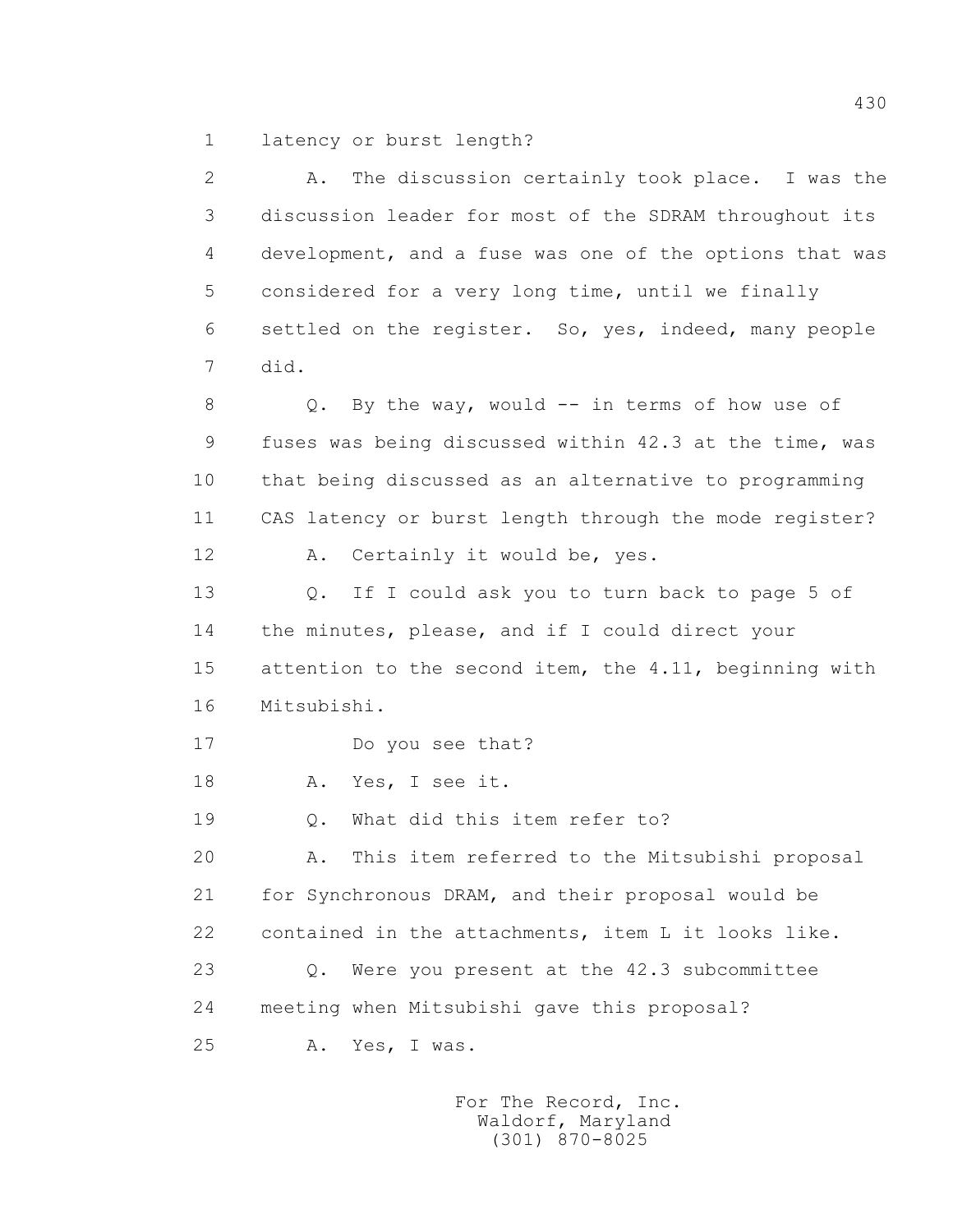1 Q. Did you observe the Mitsubishi presentation? 2 A. Yes, I did. 3 Q. Now, what did the Mitsubishi presentation 4 involve? 5 A. Mitsubishi -- I can actually turn to it if you 6 like, but Mitsubishi actually made a proposal slightly 7 different. Mitsubishi was in favor of using pins to 8 select the options as opposed to fusible links or 9 programmable registry. 10 Q. Okay, let's go ahead and turn to that proposal. 11 I believe it appears on page 74. 12 Can you explain what in the Mitsubishi 13 presentation would set forth their proposal for using 14 pins? 15 A. Excuse me? 16 Q. Could you please point out which portion of the 17 written Mitsubishi presentation explains their proposed 18 use of pins? 19 A. Okay, sure. The -- if you look at the table at 20 the top of their page here, it lists at the top of the 21 first column, it says Pin, and at the top of the second 22 column it says Function, and you'll notice that there's 23 a clock pin, there's something they call a BT pin, 24 which they label outside as a burst mode. There's a WP 25 for wrap mode, and there's a WT for wrap type, and each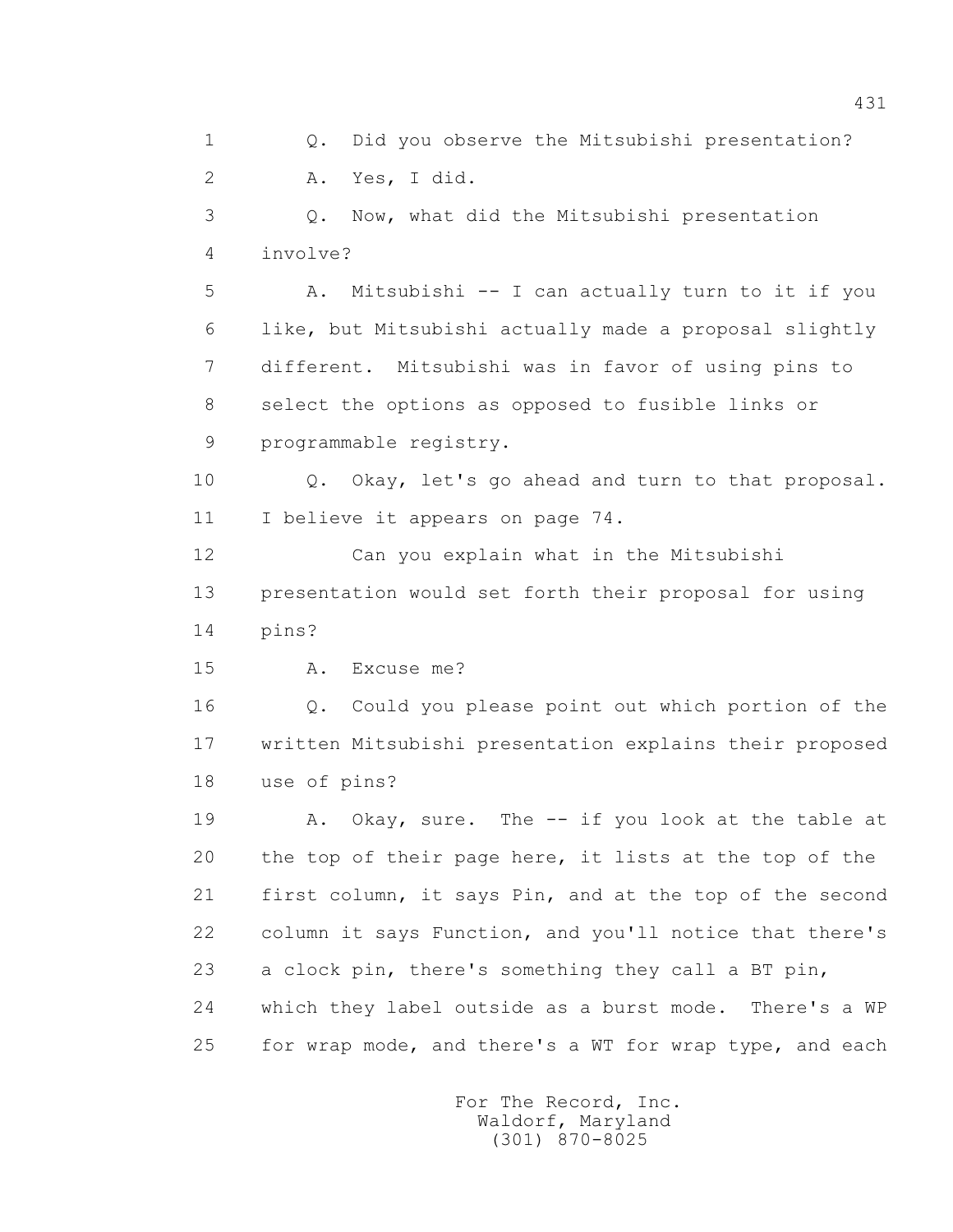1 one of them are defined.

 2 What they were proposing was the use of these 3 pins, in other words, adding additional pins to the 4 device itself to actually control the functions of the 5 burst length, the burst type and the -- the -- as you 6 can see over here, it says the burst mode -- that all 7 of them are shown in the function itself, what type --8 and they call it -- once again, I'm using the term 9 burst, and I apologize, because burst and wrap -- since 10 they mean the same to me, I apologize. 11 They're using the term selects wrap mode, but 12 wrap and burst are synonymous terms in the discussion 13 of SDRAM. 14 Q. Can you explain in a bit more detail how 15 Mitsubishi was proposing to use pins to set the burst 16 length, for example, or the wrap length? 17 A. Certainly. They were proposing just taking 18 pins, available pins that were on the device, and using 19 those pins to generate the type of function and the 20 type of operation for the devices themselves. These 21 would be external pins to the device. 22 Q. Mr. Rhoden, if I could direct your attention to 23 the box in the lower left-hand corner of the page, page 24 74. 25 A. Yeah, I just managed to mess it up. Sorry.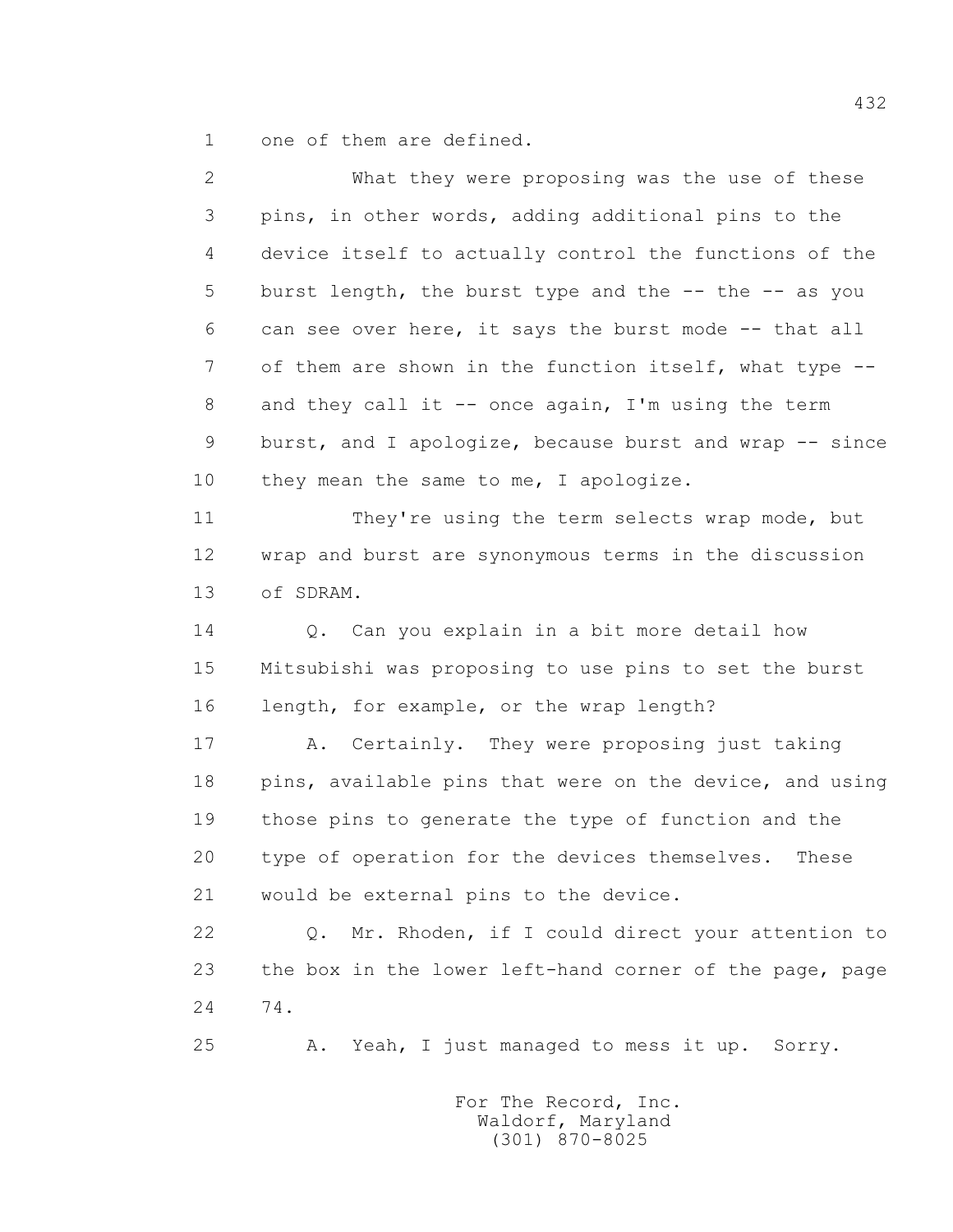1 Okay, the box at the lower left hand, yes. 2 Q. Do you see there's a heading BT, a heading WP, 3 and a heading Mode? 4 A. Yes. 5 Q. Do you see that? 6 Then underneath BT, for example, there's Hs and 7 Ls. 8 A. Yes. 9 Q. What does that refer to? 10 A. The -- since these are external pins to the 11 device, this table refers to, if you connected these, 12 the H would represent a high voltage level, the L would 13 represent a low voltage level. So, I have external 14 pins with a device, and if I connect, for instance, 15 both of the pins to a high voltage level, then I would 16 be in the mode of normal operation. If I connected the 17 two pins both to low, then you could look at the bottom 18 and you could see that I would be in a four-bit wrap 19 operation. And the one above that, if you want to see 20 it, says with BT, the first signal of H, and WP, the 21 second signal low, you would be in an eight-bit burst 22 operation -- wrap, sorry. 23 Q. Based on what you testified earlier, would it 24 be fair to say, then, that the L-L would refer to a 25 burst length of four?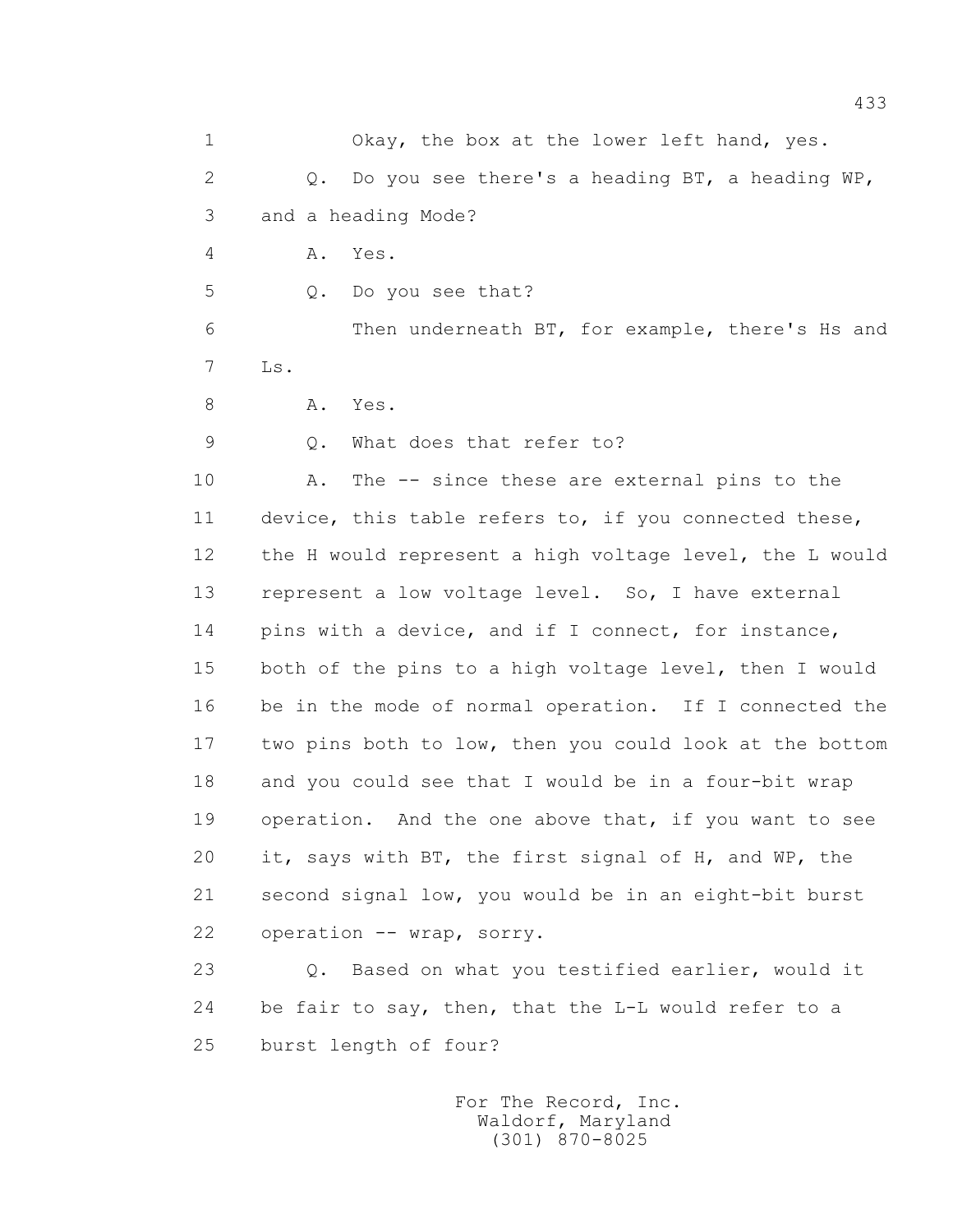1 A. That is correct.

 2 Q. And H-L would refer to burst length of eight? 3 A. That is correct.

 4 Q. Okay, we've discussed now use of programmable 5 features in mode register to set CAS latency and burst 6 length, use of fuses to separate -- to determine the 7 burst type as well as discussions of fuses involving 8 CAS latency and burst length.

9 A. Right.

 10 Q. And use of pins to set CAS latency and burst 11 length. Is that right?

12 A. That is correct.

 13 Q. Were there any other methods of determining CAS 14 latency or burst length that were being proposed at any 15 time period during late 1991 or early 1992?

 16 A. Yes, during committee discussions, there's -- 17 as is often the case, if you give ten engineers a 18 problem, you'll probably get 12 or 14 solutions, and 19 the same is true inside the discussions inside the 20 committee. People were proposing a number of other 21 approaches to the same type of thing. All we're trying 22 to do is set a mode of operation for the device, and 23 since most of them would operate in that particular 24 mode constantly in any given system, the actual 25 methodology had a lot more flexibility about what you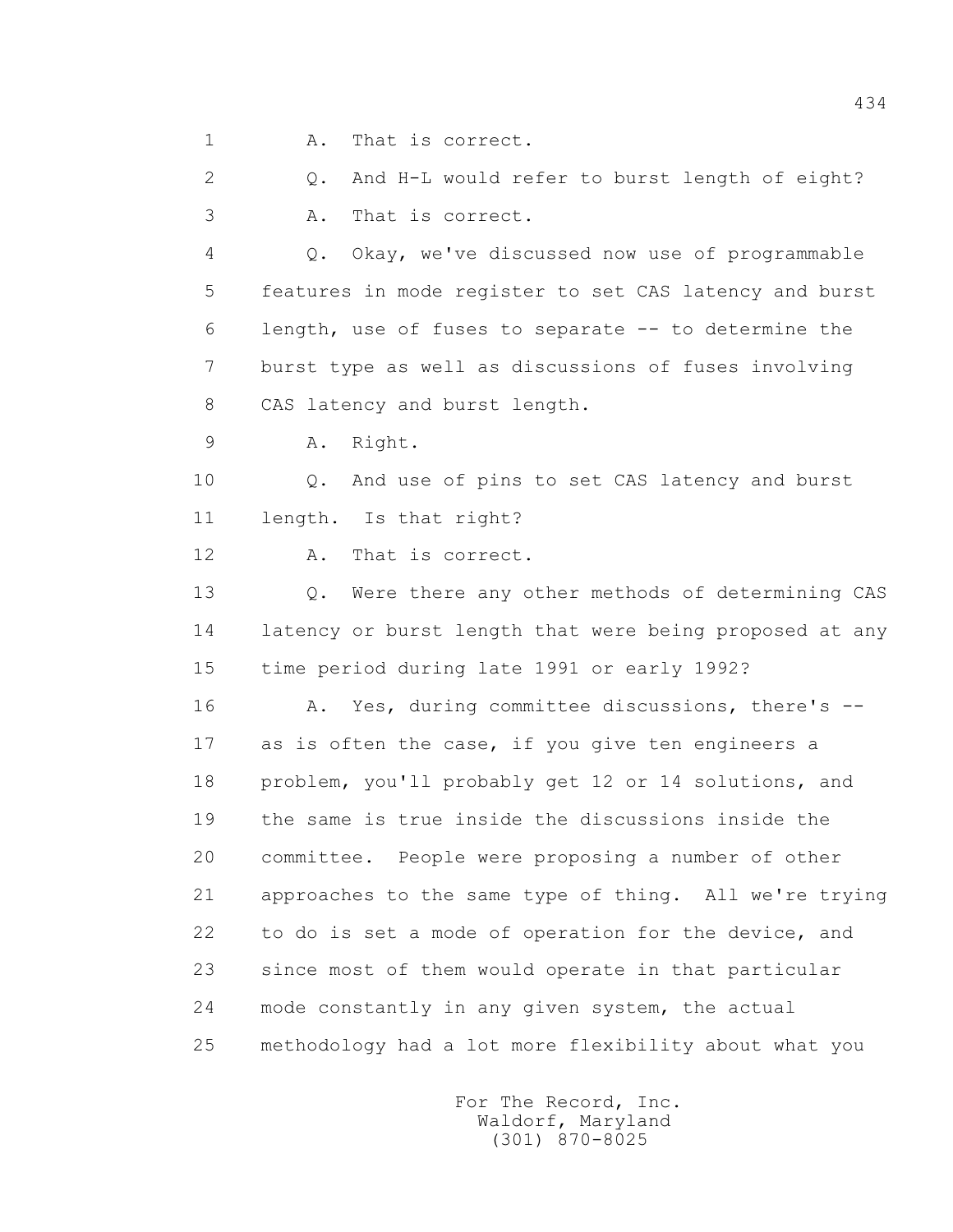1 could select and how you could use it, because it was 2 just a static condition that you would put the part in, 3 and so -- I'm not sure I can remember all of them, but 4 there were certainly a wide variety of them. 5 Q. If I could direct your attention now to page 5, 6 item 4.12. 7 A. Okay. 8 Q. This reads, "IBM Synchronous DRAM versus HST 9 Toggle." 10 Do you see that? 11 A. Yes, I do. 12 Q. What does this refer to? 13 A. This would be a presentation made by IBM and 14 contained in Attachment M, that's a presentation they 15 would have made before the committee. 16 Q. By the way, it refers to Mark Kellogg. Who is 17 Mark Kellogg? 18 A. Mark Kellogg is a long-time member, a very 19 active member, within JEDEC that works for IBM. 20 Q. Now, were you present at the 42.3 subcommittee 21 meeting at the time of Mr. Kellogg's presentation? 22 A. Yes, I was. 23 0. Did you observe that presentation? 24 A. Yes, I did. 25 Q. What did it involve?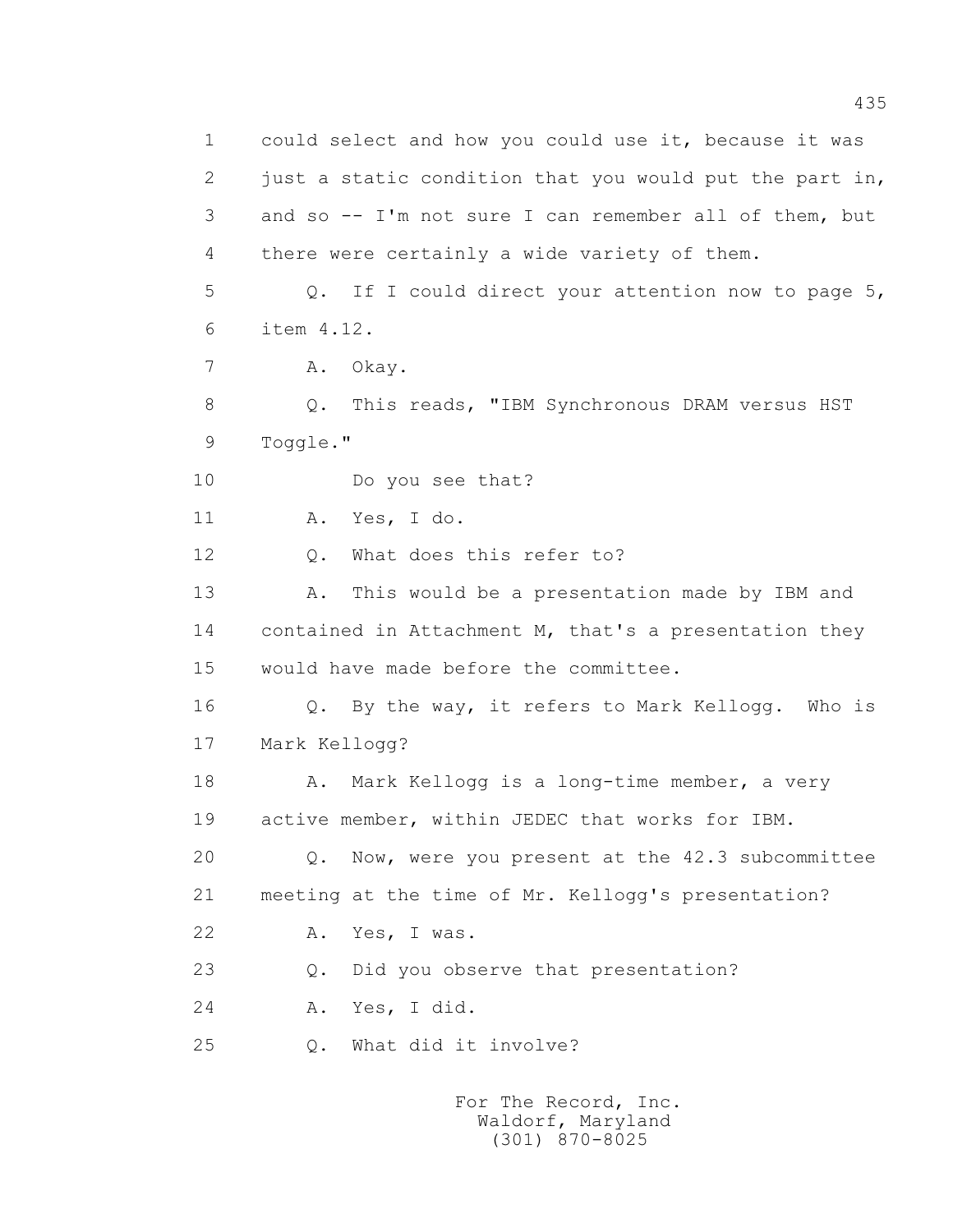1 A. Mr. Kellogg was actually proposing a 2 functionality that IBM had utilized in some of their 3 own devices as a proposal for controlling data and data 4 flow, and high-speed toggle is the terminology that was 5 used, which says -- it says HST toggle, but if you 6 actually unfold the acronym, it would read "high-speed 7 toggle toggle" here, so sorry for the confusion, but 8 HST mode is what it is. 9 Q. Okay, if I could ask you to turn to Attachment 10 M, which is at page 84, please. 11 A. Okay. 12 Q. Is that the presentation that Mr. Kellogg made? 13 A. Yes, it is. 14 Q. Can you explain, please, what Mr. Kellogg was 15 proposing by high-speed toggle? 16 A. High-speed toggle was the use of a signal on 17 the DRAM to control data on both edges of the clock. 18 They were using the CAS clock to actually cycle data on 19 both edges of the clock, and they did this in devices 20 that they shipped in earlier machines, and they were 21 proposing that we include that for use in our future 22 DRAM as a method for achieving higher performance, 23 which was one of the things that we were working toward 24 at the time. 25 Q. When you refer to both edges, are you referring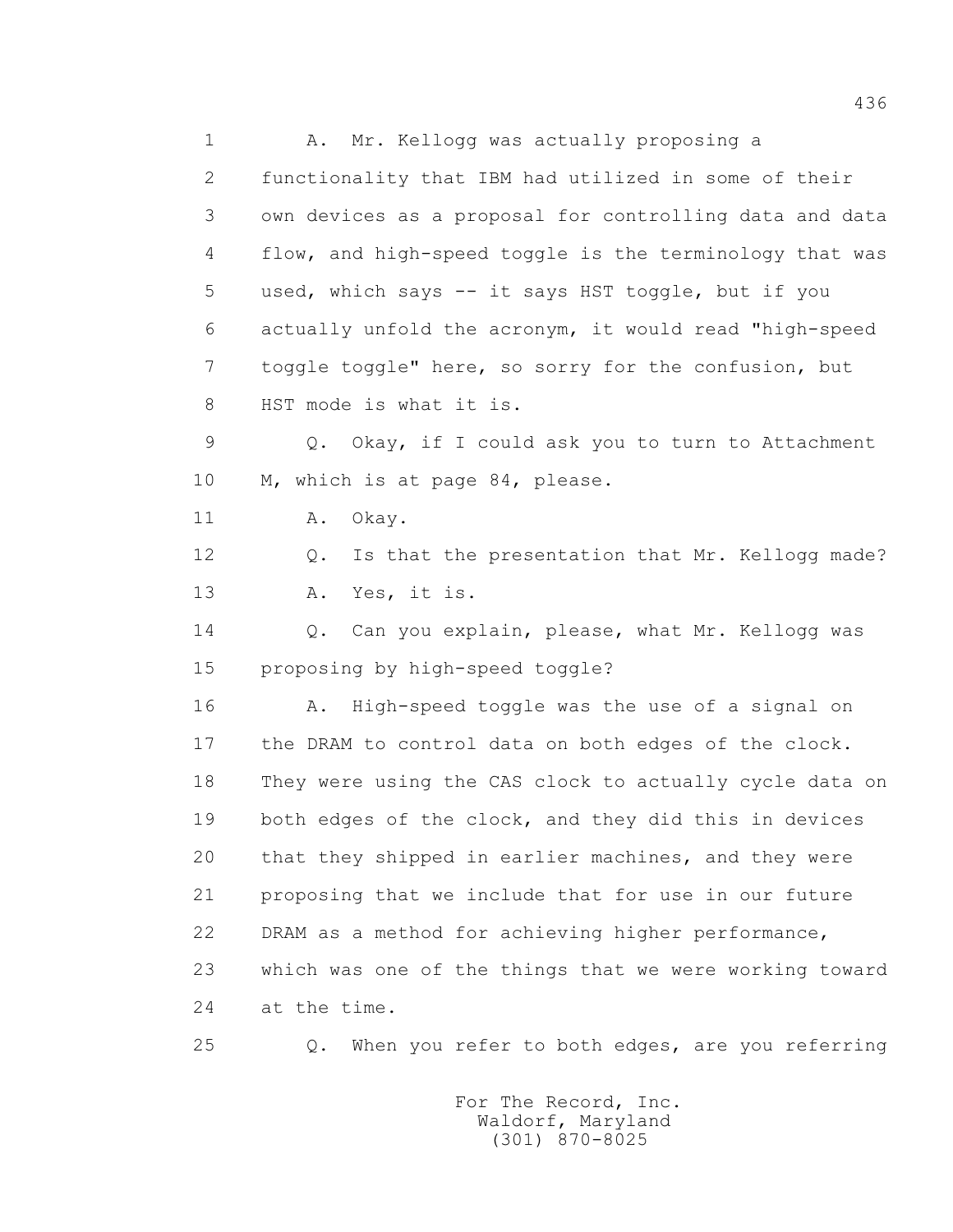1 to a rising edge and a falling edge?

2 A. Yes, I am. I'm sorry.

 3 Q. Now, was IBM proposing a synchronous device or 4 asynchronous device or was it something different?

 5 A. Well, in terms of data, it was a synchronous 6 device because of the nature of how -- remember I said, 7 I said it's a CAS clock. It's a function that's 8 fundamentally synchronous. So, as we would toggle the 9 CAS signal, column, clock, whatever -- whichever name 10 you want to call it, you would get data out on -- from 11 the rising edge and from the falling edge in a 12 synchronous fashion.

 13 Q. So, just to be clear, the data is coming out of 14 the rising edge and falling edge of what?

 15 A. Rising edge and falling edge of the signal. 16 Some people would call it the HST signal, some call it 17 the CAS signal, some call it the CE signal or the CAS 18 clock.

19 **Q.** Now, was the CAS signal in constant operation? 20 A. In this case, no, it was not.

 21 Q. In a Synchronous DRAM that has a system clock, 22 is the clock in constant operation?

 23 A. The system clock is in constant operation, that 24 is correct.

25 Q. Would it be fair to say that that is a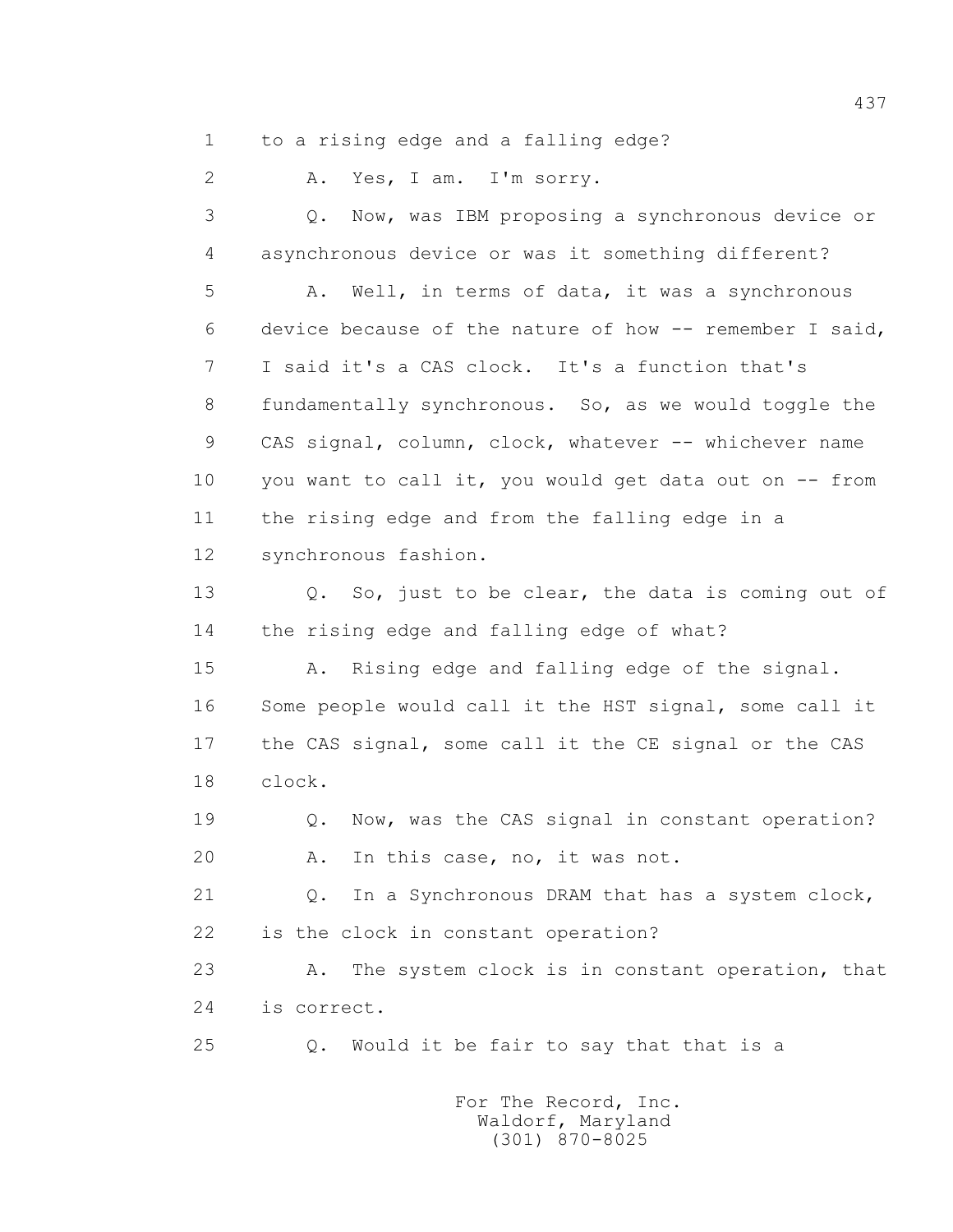1 distinction between the IBM high-speed toggle mode and 2 the dual edge clock?

 3 A. Well, sort of, except in -- actually, in DDR, 4 the data clocking signal is actually the data strobe 5 signal, which is not continuous free running. It 6 operates much the same as high-speed toggle does. It's 7 a temporary signal, but in terms of having -- are 8 the -- does the high-speed toggle chip that IBM 9 produced have a free running clock, no, it did not, and 10 did it have a CAS clock, yes, it did.

 11 Q. If you could characterize whether high-speed 12 toggle mode was fairly similar, fairly different or 13 somewhere in between with respect to dual edge clock. 14 How would you characterize it?

 15 MR. DETRE: Objection, Your Honor, vague and 16 calls for opinion testimony.

 17 JUDGE McGUIRE: Overruled. I think he's 18 qualified to answer the question.

 19 MR. STONE: Your Honor, can I ask you to 20 clarify, are we going to have opinion testimony from 21 people who are not designated as experts? That's not 22 something we contemplated, and I guess in taking 23 discovery, it's not something we expected we would 24 confront. We expected opinions would be proffered from 25 those designated as experts, and if all of the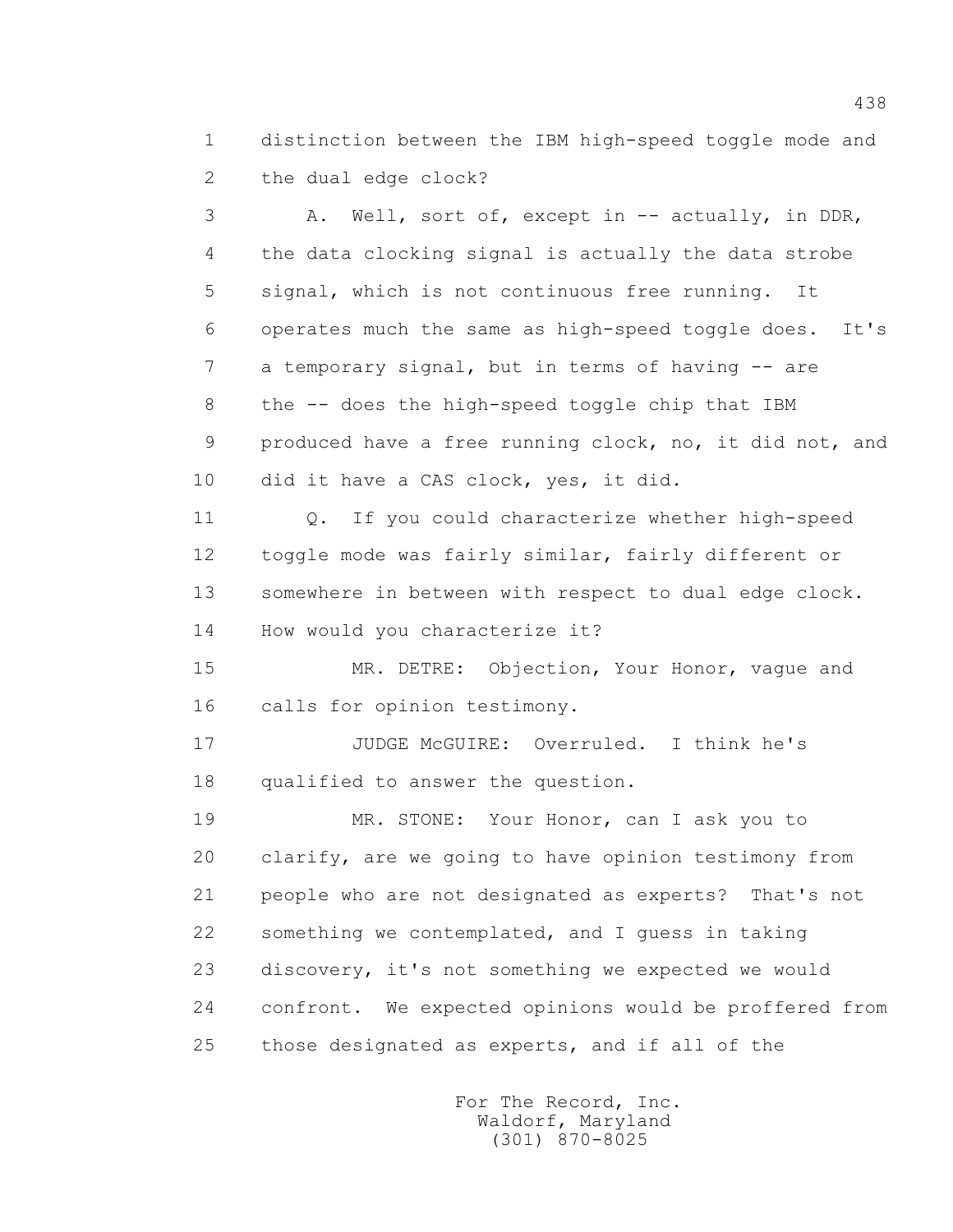1 witnesses can give their opinions because they have the 2 expertise but weren't so designated, it does a little 3 bit change the nature of what we had expected, and I 4 just wanted to see if I could clarify that scope -- 5 JUDGE McGUIRE: Well, I'm a little confused 6 here as to whether he's giving opinion evidence or it's 7 based on his perception at the time. Now, if we can 8 state the question again, then I will at that point 9 reconsider. 10 MR. OLIVER: Yes, thank you, Your Honor. I 11 should be more precise with my question. Thank you. 12 BY MR. OLIVER: 13 Q. Based on your observations of the IBM 14 presentation of high-speed toggle at that time, 15 characterizing your understanding, did you understand 16 the high-speed toggle proposed by IBM to be similar to 17 a dual edge clock, different from a dual edge clock or 18 somewhere in between? 19 A. It's actually almost identical. 20 MR. DETRE: Objection, Your Honor. The dual 21 edge clock that Mr. Rhoden testified about in DDR was 22 much, much later, so this question really could not be 23 based on his observations at the time that he was 24 observing the high-speed toggle. Unless later he 25 somehow did this comparison, this is pure opinion

> For The Record, Inc. Waldorf, Maryland (301) 870-8025

439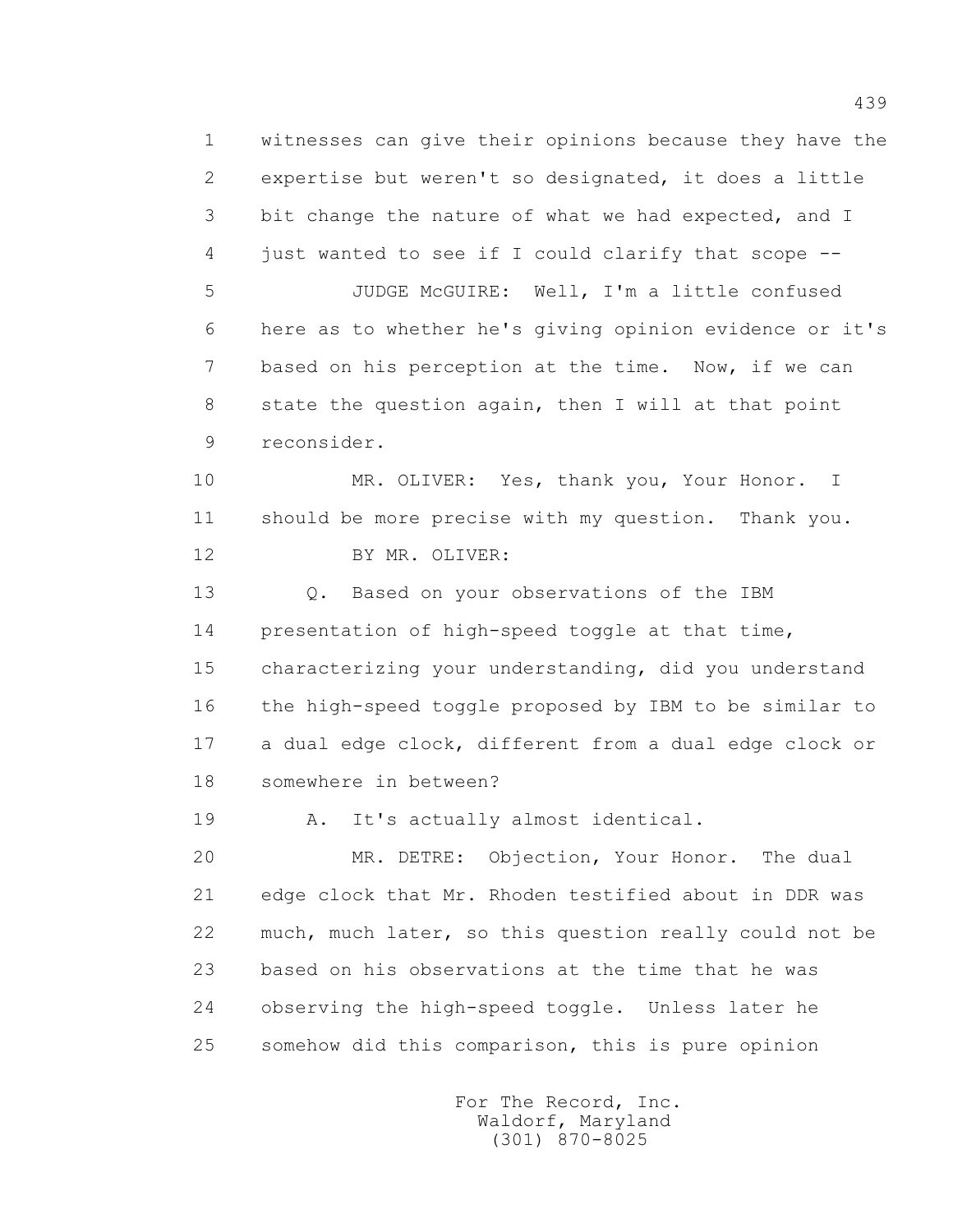1 testimony he's being asked for now.

2 JUDGE McGUIRE: Sustained.

3 BY MR. OLIVER:

 4 Q. Mr. Rhoden, could you find document CX-34, 5 please. I'm sorry, Mr. Rhoden, it's a set of meeting 6 minutes from the May 1992 meeting. It would be in the 7 large stack of documents.

8 A. CX-34, okay, I have it.

9 Q. Do you recognize CX-34?

10 A. Yes, I do.

11 0. What is it?

 12 A. This would be meeting minutes, and it's meeting 13 minutes from the JC-42.3 DRAM committee from May 1992.

14 Q. Did you attend that meeting?

15 A. Yes, I did.

 16 Q. If I could direct your attention, please, to 17 page 30 of these minutes.

18 A. Page 30?

19 Q. Yes.

20 A. Okay.

21 Q. It states in the upper right-hand corner,

22 "Attachment E."

23 A. Attachment E?

24 Q. Attachment E as in Edward?

25 A. Yes, I do have Attachment E, yes.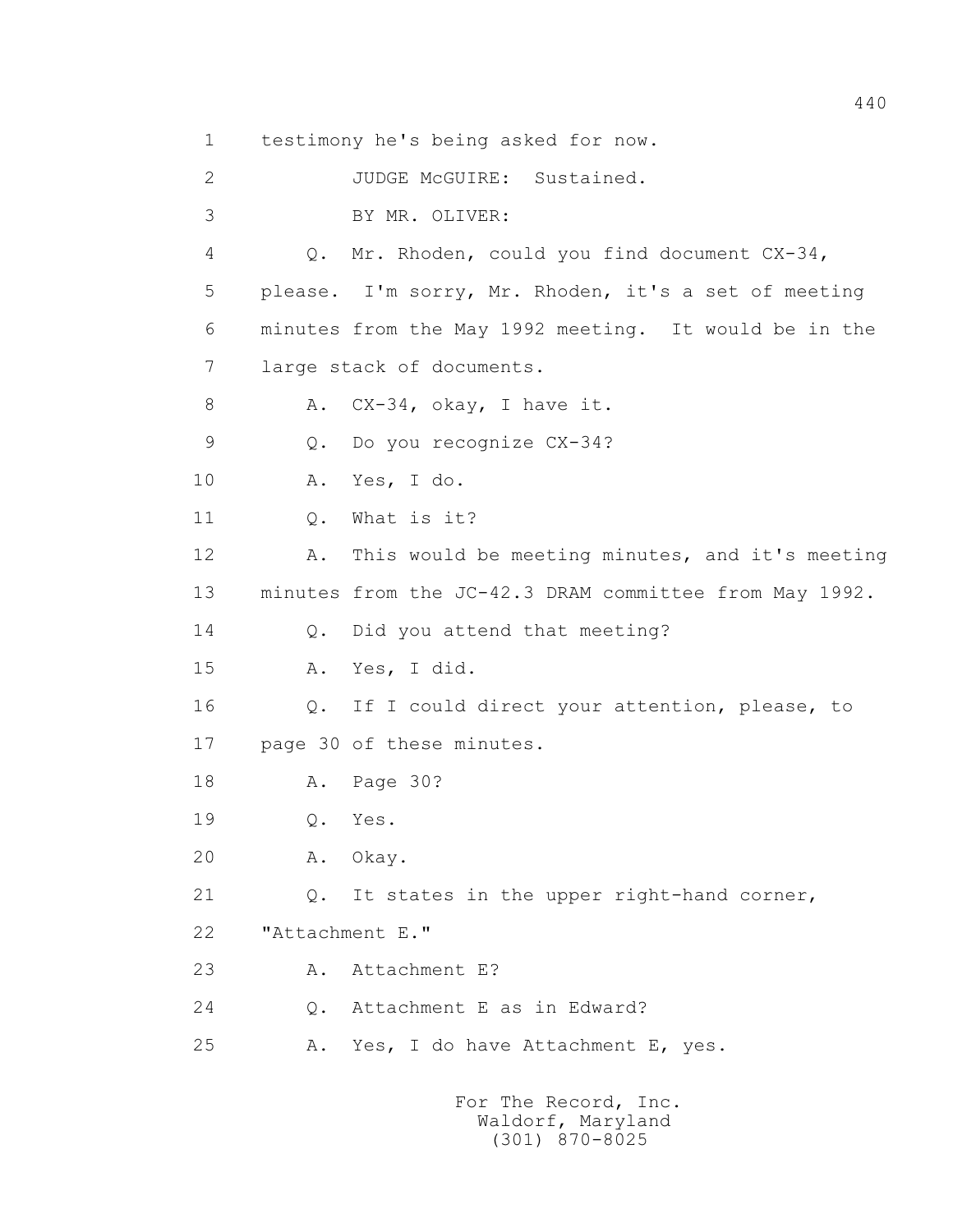1 0. Do you recognize this document?

2 A. Yes, I do.

3 Q. What is this document?

 4 A. This is a report from Mr. Gordon Kelley about a 5 special meeting that took place at -- as I explained, 6 when we have a lot of activity, we have special 7 meetings in between regular meetings, and we always try 8 to take those special meetings and report back into the 9 regular meetings. This would have been one of those 10 reports.

 11 Q. If you could please flip through the next few 12 pages and identify which pages constitute the report 13 from the special meeting.

14 A. The -- it would be -- okay, it would be from 15 CX-34-30 to CX-34-37 would be that report.

16 Q. Thank you.

 17 Were you present at this special meeting? 18 A. Yes, I was.

 19 Q. And when did this special meeting take place? 20 A. This special meeting took place in Dallas. 21 I -- I believe it was reported in the April time frame. 22 Q. Okay, the date here reads April 14, 1992. 23 A. Yeah, I can almost read it. April 14th, yes, 24 okay.

25 Q. If I could direct your attention to page 32,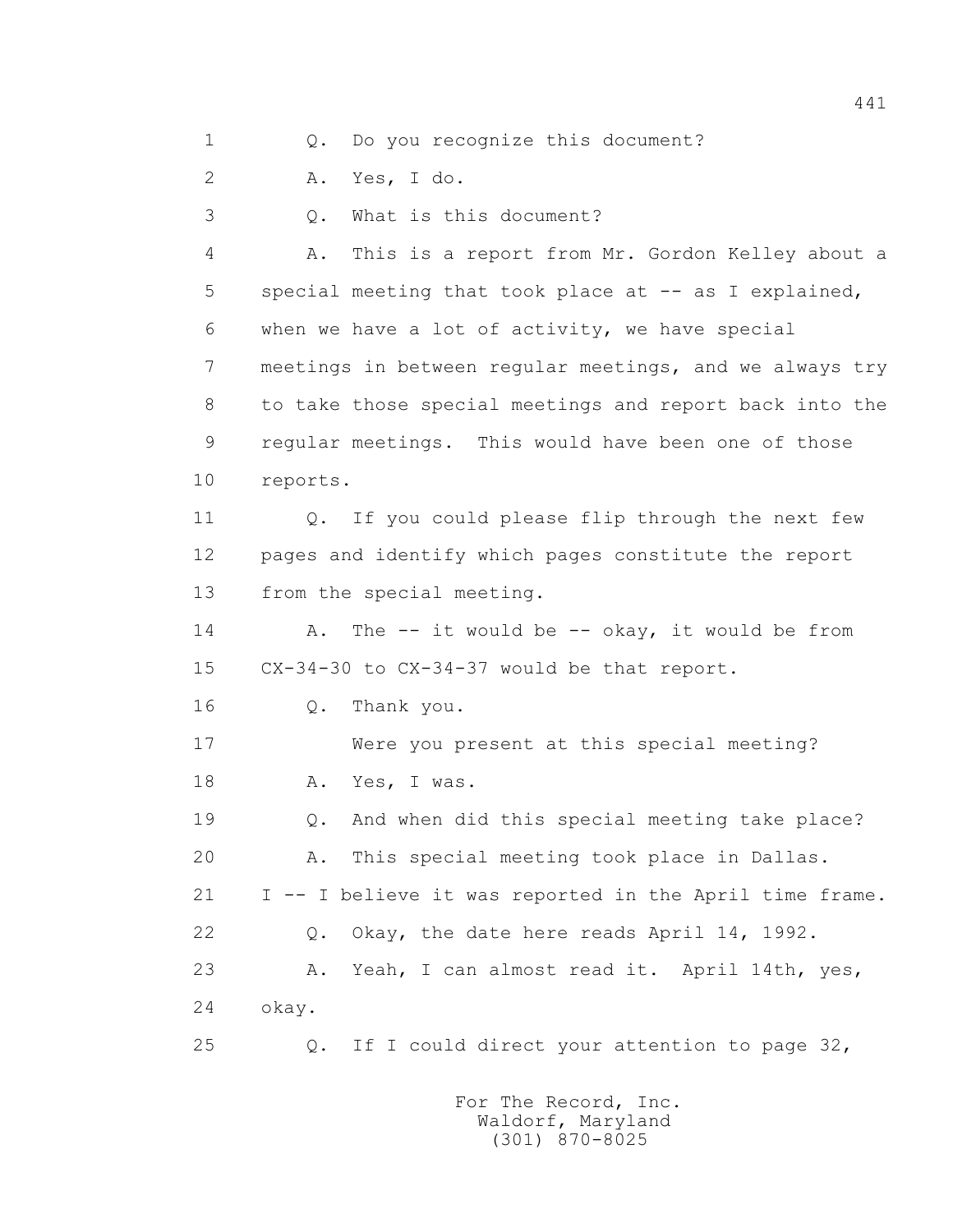```
 1 please.
```
 2 A. Thirty-two, okay. 3 Q. And looking at the item 1.D, and next to it, it 4 reads, "IBM." 5 A. Yes. 6 Q. My apologies, these documents are difficult to 7 read. They're the best we could do. 8 A. I'll do the best I can. 9 Q. It reads 1.D, "IBM: (William Hardell - 10 Austin)." 11 Who is Mr. Hardell? 12 A. This is -- did you say 1.D, as in dog? 13 Q. Yes. 14 A. Okay, William Hardell, yes, I see it. 15 Q. Who was Mr. Hardell? 16 A. Mr. Hardell was an IBM employee who worked in 17 the IBM facility in Austin, Texas. 18 **Q.** Now, underneath that there are a number of 19 stars with what appear to be some features next to 20 them. 21 A. Okay. 22 Q. What is represented by that? 23 A. This -- the number of stars that are actually 24 referenced here would be the proposal by IBM about what 25 they would like to see in next generation SDRAM. I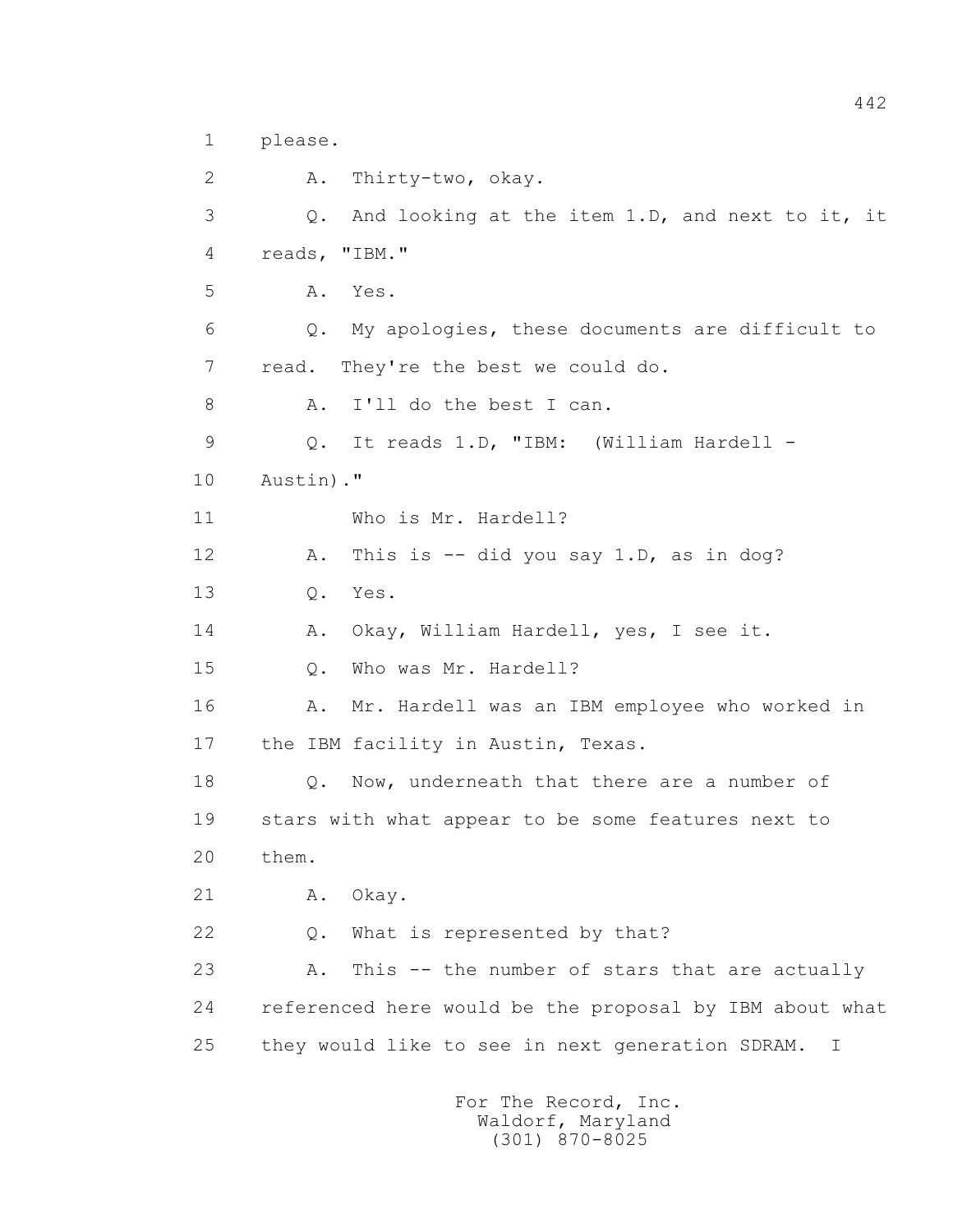1 think this would have been a proposal that he would 2 have made at the special meeting. 3 Q. All right. Were you present at the special 4 meeting when he made the proposal? 5 A. Yes, I was. 6 Q. And did you observe the proposal? 7 A. Yes, I did. 8 Q. If I could direct your attention to the first 9 star underneath Asynchronous RAS/CAS, underneath that 10 it reads, "Dual edge clock." 11 Do you see that? 12 A. Yes, I do. 13 Q. What was Mr. Hardell proposing regarding dual 14 edge clock? 15 A. He was proposing using both edges of the clock 16 for the transition of data and information inside the 17 Synchronous DRAM. 18 Q. How, if at all, did this presentation from Mr. 19 Hardell differ from the presentation of Mr. Kellogg in 20 December 1991? 21 A. In a lot of ways, they are very similar, except 22 in Mr. Hardell's case, he wanted to operate the whole 23 device on the dual edge clock, such that it would be a 24 free running clock. 25 Q. Excuse me, it would be what?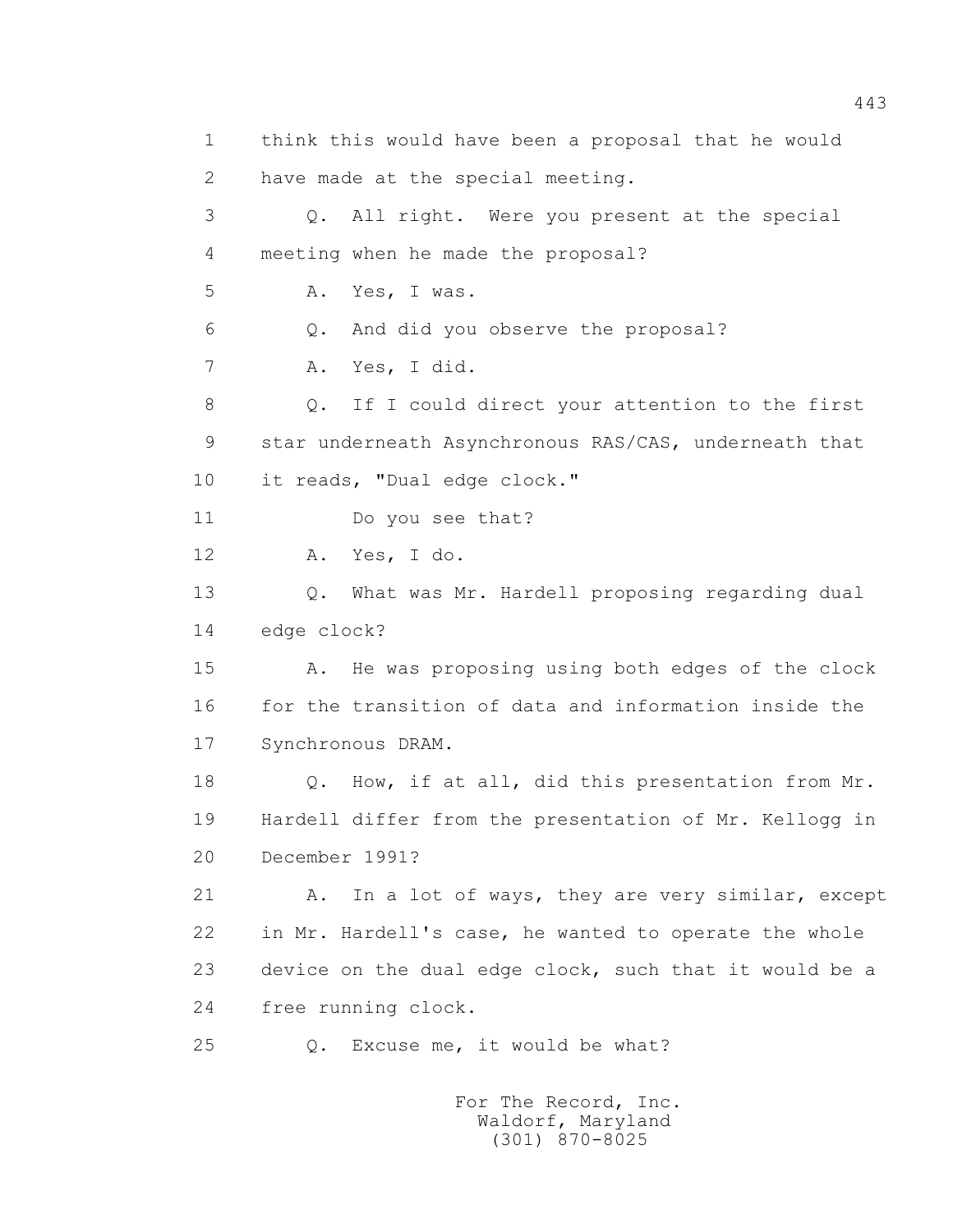1 A. It would be a free running clock in Mr. 2 Hardell's case. 3 Q. What differences, if any, existed between the 4 dual edge clock proposed by Mr. Hardell and the 5 clocking scheme ultimately adopted within the DDR 6 standard? 7 MR. DETRE: Objection, calls for opinion 8 testimony. 9 JUDGE McGUIRE: Sustained. 10 BY MR. OLIVER: 11 Q. Mr. Rhoden, were you involved in the JC-42.3 12 subcommittee at the time that 42.3 subcommittee adopted 13 the DDR SDRAM standard? 14 A. Adopted -- excuse me? 15 Q. Were you active in the 42.3 subcommittee at the 16 time that the 42.3 subcommittee voted to adopt the DDR 17 SDRAM standard? 18 A. Yes, I was. 19 Q. Did you vote on various proposals with respect 20 to the DDR SDRAM standard? 21 A. I was involved in all of the activities of the 22 committee at that time, yes. 23 Q. Did you vote on the proposal to use a dual edge 24 clock in the DDR SDRAM standard? 25 A. The -- the voting whether to use the DDR or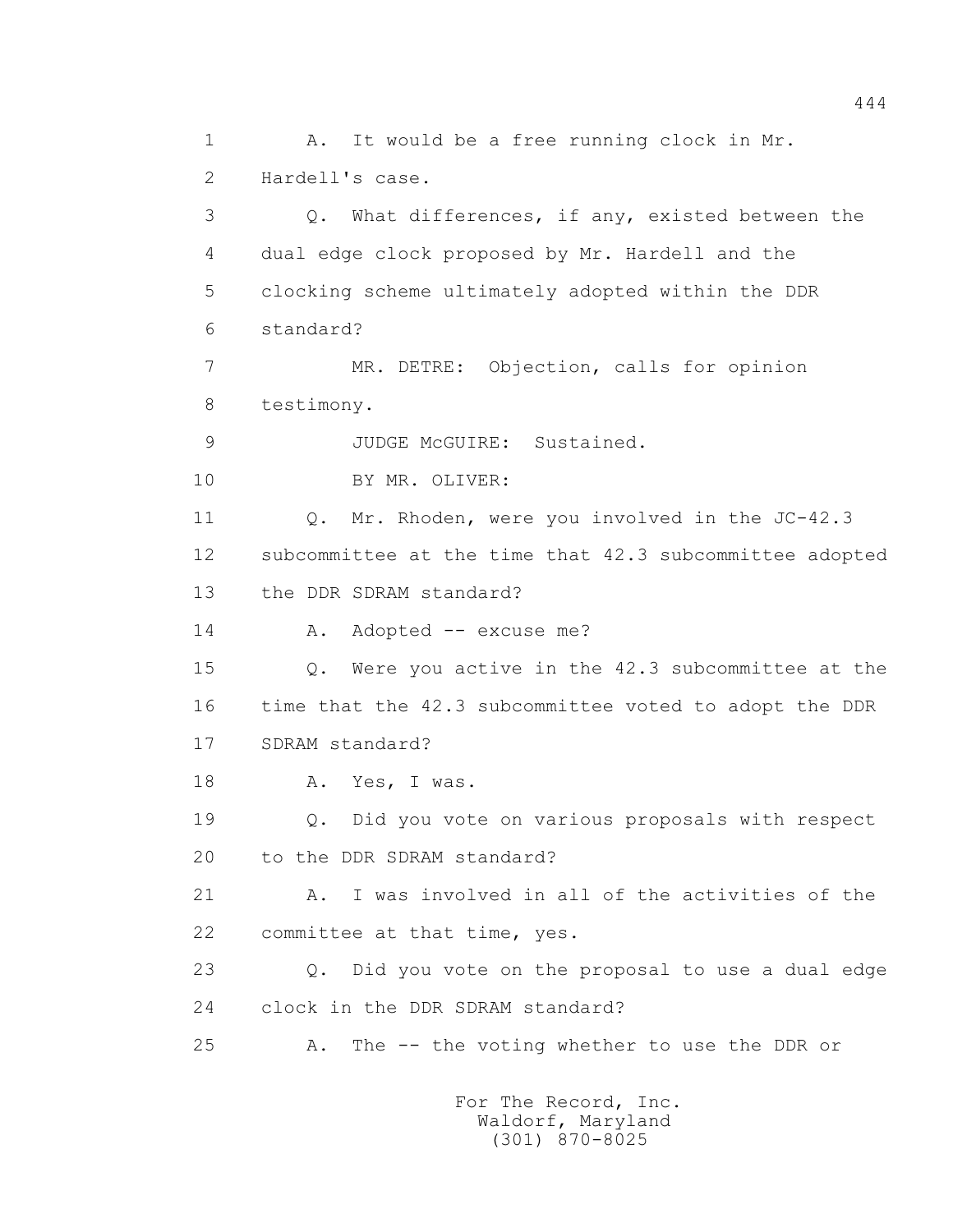1 not, at the time I was coordinating development between 2 multiple companies, and so normally I would lead the 3 discussion, and as leader, I would often choose not to 4 vote such that I did not bias the outcome, but I was 5 the leader of the discussion, so yes, I was involved. 6 Q. Were you familiar with the ballots proposing to 7 use a dual edge clock in the DDR SDRAM system? 8 A. Yes, I was. 9 Q. And did you have an understanding of the dual 10 edge clock being proposed in the DDR SDRAM system? 11 A. Yes, I did. 12 Q. Based on your understanding of dual edge clock 13 being proposed for the DDR SDRAM standard at that time 14 and based on your understanding of Mr. Hardell's 15 presentation in April 1992, what differences, if any, 16 do you understand there to be between the dual edge 17 clock being proposed, as you understood it, in the 18 ballot for the DDR SDRAM standard and Mr. Hardell's 19 presentation? 20 MR. DETRE: Objection, Your Honor, calls for 21 opinion testimony. The witness is being asked to make 22 a comparison today. It is not based on any comparison 23 he made in the past.

 24 JUDGE McGUIRE: That one's overruled. I think 25 the way he asked that is utterly proper.

> For The Record, Inc. Waldorf, Maryland (301) 870-8025

445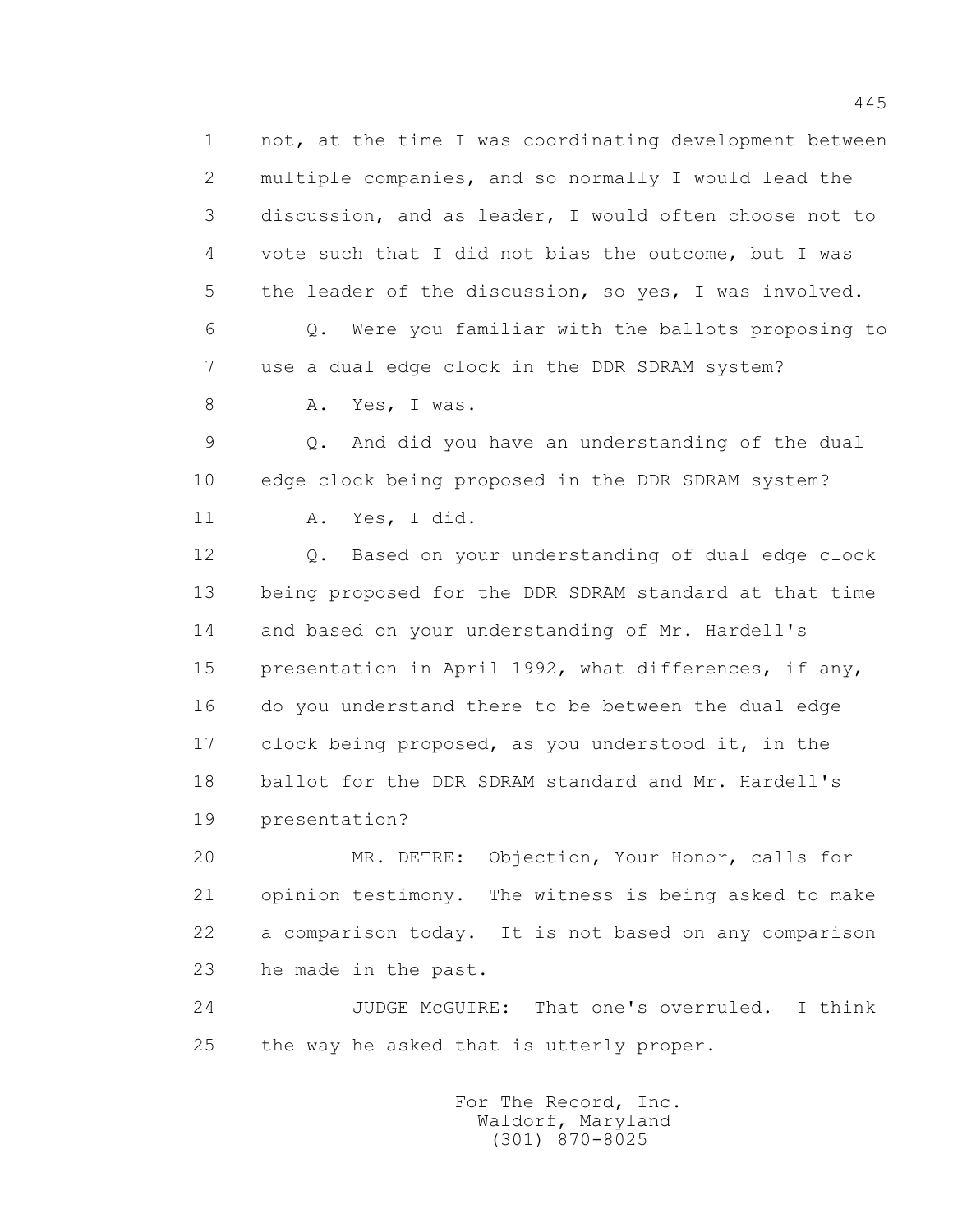```
 1 You can answer. 
 2 THE WITNESS: The differences was almost none.
 3 What Mr. Hardell was proposing is essentially what we 
 4 ultimately wound up with in the standard for DDR. 
 5 MR. OLIVER: Could I have just a moment, Your 
 6 Honor, please? 
 7 JUDGE McGUIRE: Go ahead. 
 8 (Counsel conferring.)
 9 BY MR. OLIVER:
 10 Q. Mr. Rhoden, could you please find JX-59? It's 
 11 a JEDEC ballot that I believe you looked at this 
 12 morning. 
 13 A. Okay. 
 14 MR. PERRY: Did you say 59? 
 15 MR. OLIVER: Fifty-nine, yes. 
 16 MR. PERRY: Thanks. 
17 THE WITNESS: Okay, I have it.
18 BY MR. OLIVER:
 19 Q. And you recall that we discussed this ballot 
 20 this morning? 
 21 A. Yes, I do. 
 22 Q. Could you please explain what this ballot 
 23 involved? 
 24 A. The subject of this ballot, as you see at the 
 25 top of the page, is the "Proposed Standard for 16
```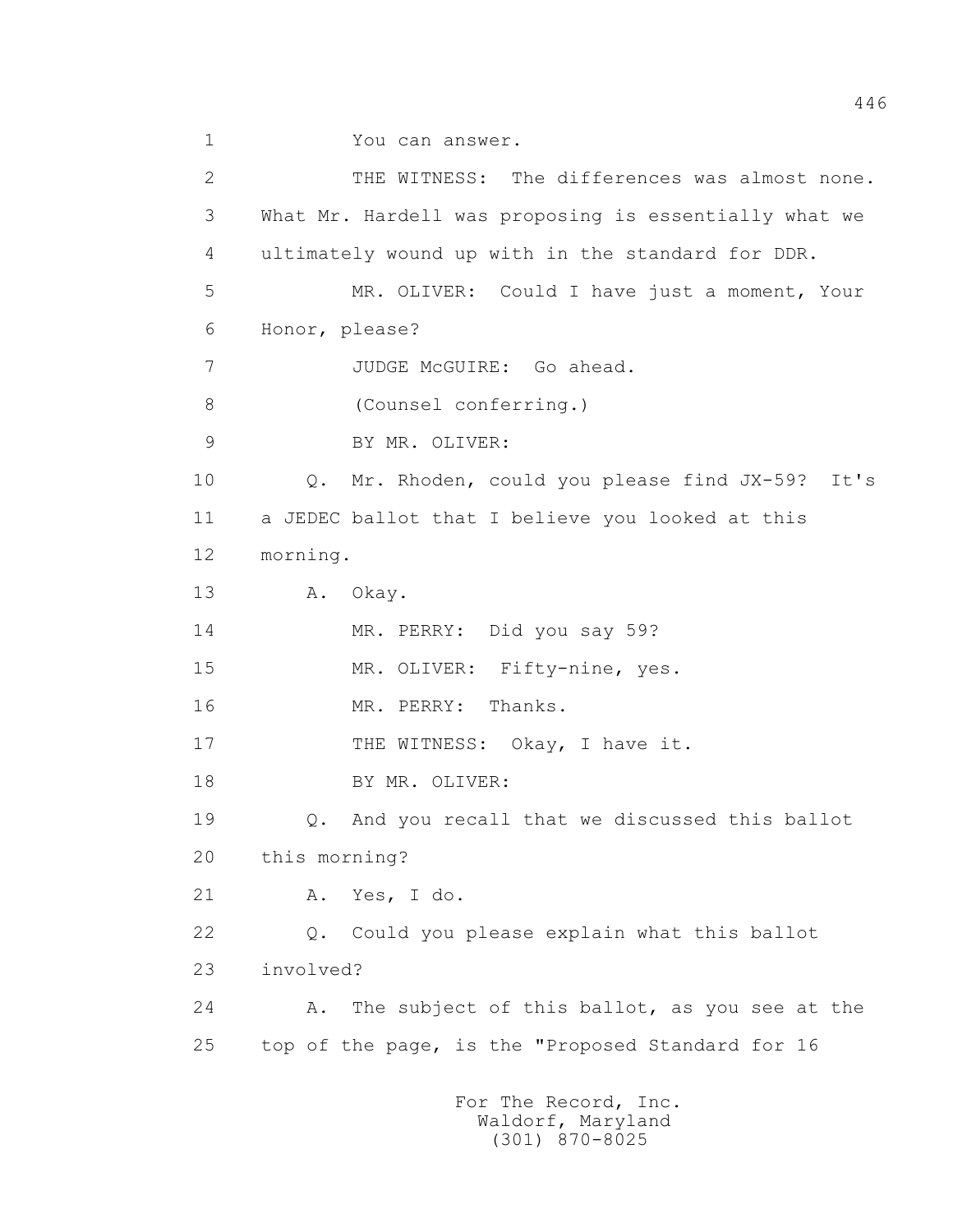1 megabit X 4 Synchronous DRAM mode register."

2 0. What does that mean?

 3 A. Oh, I'm sorry, it means a great deal to me but 4 not to you. I apologize.

 5 The mode register itself was a programmable 6 method for setting the mode of operation of the device, 7 and there's a series of functions that we included 8 inside of that mode register as programmable functions, 9 and that's what this ballot would have been about.

 10 Q. Where within this ballot would that proposal be 11 explained?

12 A. It would be in the ballot material, probably 13 the latter pages. In this case it's the last of the 14 few pages that you have here. So, it's 59-03 -- 15 JX-59-03.

 16 Q. Could you please explain what is being set 17 forth on JX-59, page 3?

18 A. Yeah, this is actually engineering shorthand, 19 if you will, to indicate a register that you see -- 20 under the heading Mode Register, you see an  $X/Y$  -- 21 excuse me, you see a series of boxes that have values 22 in them labeled from 11 down to zero, which would be 23 particular bits within that register, and the -- 24 there's one register, the top part would indicate the 25 entry into a test mode, and the second one right below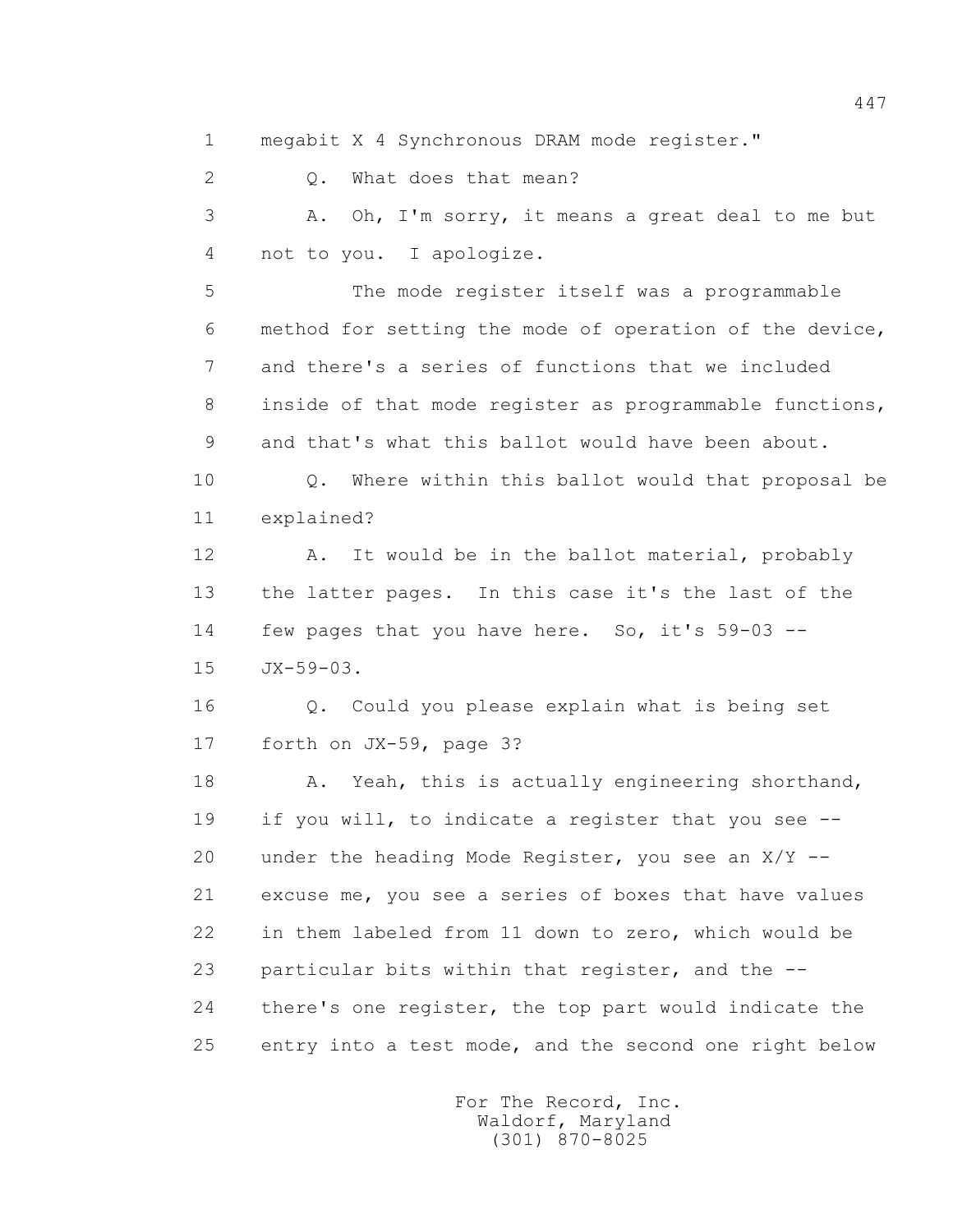1 it would indicate programmability of the device in 2 other modes.

3 And one of the things that they would -- so, 4 the horizontal is a representation of the register, and 5 the lines that are connected to the boxes that you see 6 here indicate the function represented as programmed by 7 those bits within that register. So, at the top you 8 see wrap length, and remember I said wrap length and 9 burst length are the same thing. The second one, WT, 10 wrap type, burst type, the same thing. And the bottom 11 is latency mode, and latency mode and CAS latency are 12 the same thing.

 13 In fact, in this particular table, it's 14 actually labeled CAS latency above the -- in the table 15 at the bottom right-hand corner of the ballot itself.

 16 Q. Just to be clear, how was the ballot proposing 17 that the latency mode would be set?

18 A. The latency -- the latency mode in this ballot 19 is proposed to be set by a programmable register, the 20 mode register.

 21 Q. And how is the ballot proposing that the wrap 22 length would be set?

 23 A. The wrap length/burst length would be set by 24 programming a value into the mode register, a 25 programmable register.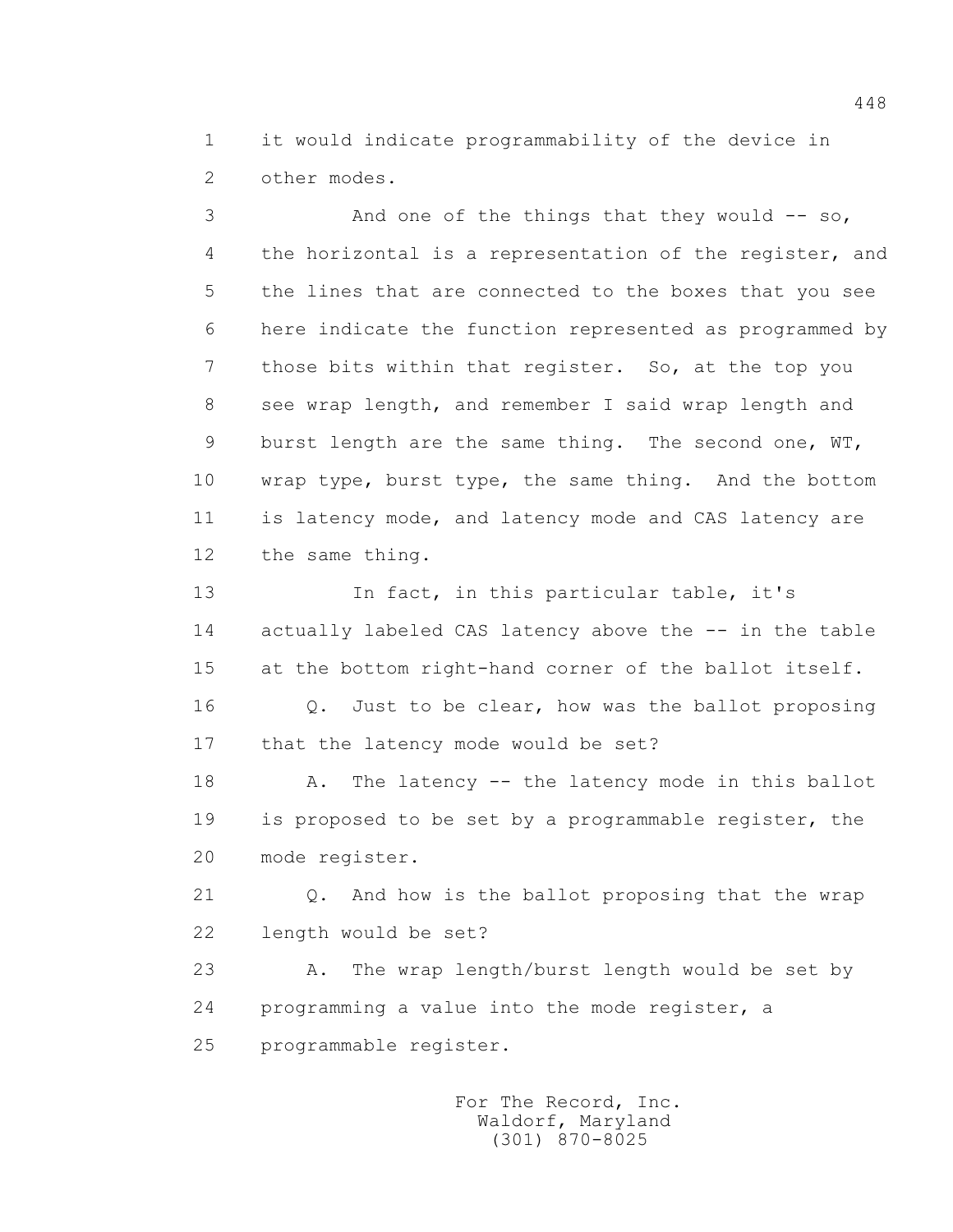1 0. Can you please explain briefly the events that 2 led up to the JC-42.3 subcommittee issuing this ballot? 3 A. Sure. The committee itself actually discusses, 4 as you saw, the many different options that you see, 5 and in the process of standardization, we can't really 6 have a plethora of approaches on how to support -- how 7 to approach something. The concept is to just pick 8 one. And so, the committee picked one to move forward, 9 and this was the item that they picked to move forward. 10 So, the committee would pick one. Somebody 11 would basically recommend that they send something out 12 for ballot. That's what happened. Somebody 13 recommended that they send this out for ballot, and 14 then someone else would second, we would take a vote, 15 send it out for ballot, and then actually vote on it. 16 0. When was this ballot sent out? 17 A. You can see this ballot would have gone out in 18 June 1992. 19 Q. Can I ask you to please find JX-13 in front of 20 you, please? It's another set of minutes from July 21 1992. 22 A. Okay. Thank you for telling me what type. It 23 helps me find the pile. 24 MR. OLIVER: Actually, Your Honor, I realize 25 I'm getting a little ahead of myself here, if I could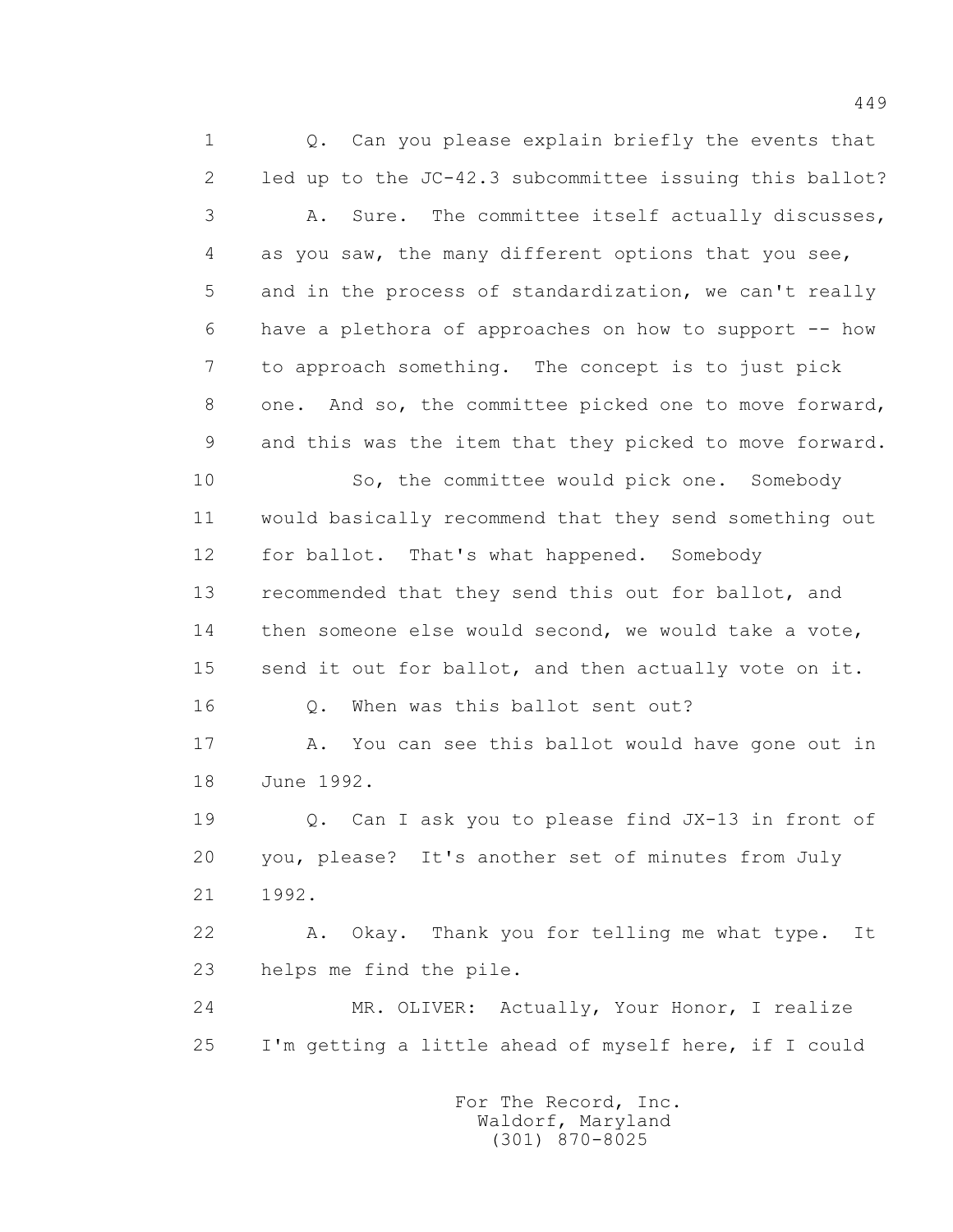1 just take this moment to offer into evidence first 2 JX-10. 3 JUDGE McGUIRE: Any objection, Mr. Detre? 4 MR. DETRE: No objection. 5 JUDGE McGUIRE: If not, it's so entered. 6 (JX Exhibit Number 10 was admitted into 7 evidence.) 8 MR. OLIVER: Your Honor, could I also offer 9 into evidence CX-34, the meeting minutes from May 1992? 10 MR. DETRE: No objection. 11 JUDGE McGUIRE: Any objection? So entered. 12 (CX Exhibit Number 34 was admitted into 13 evidence.) 14 BY MR. OLIVER: 15 Q. Mr. Rhoden, if I could direct your attention 16 back to JX-13. 17 A. Okay, I have it. 18 Q. And do you recognize this document? 19 A. Yes, I do. 20 Q. What is it? 21 A. This would be meeting minutes from JC-42.3, 22 DRAM committee, from July 1992. 23 Q. Were you present at this meeting? 24 A. Yes, I was. 25 Q. If I could direct your attention, please, to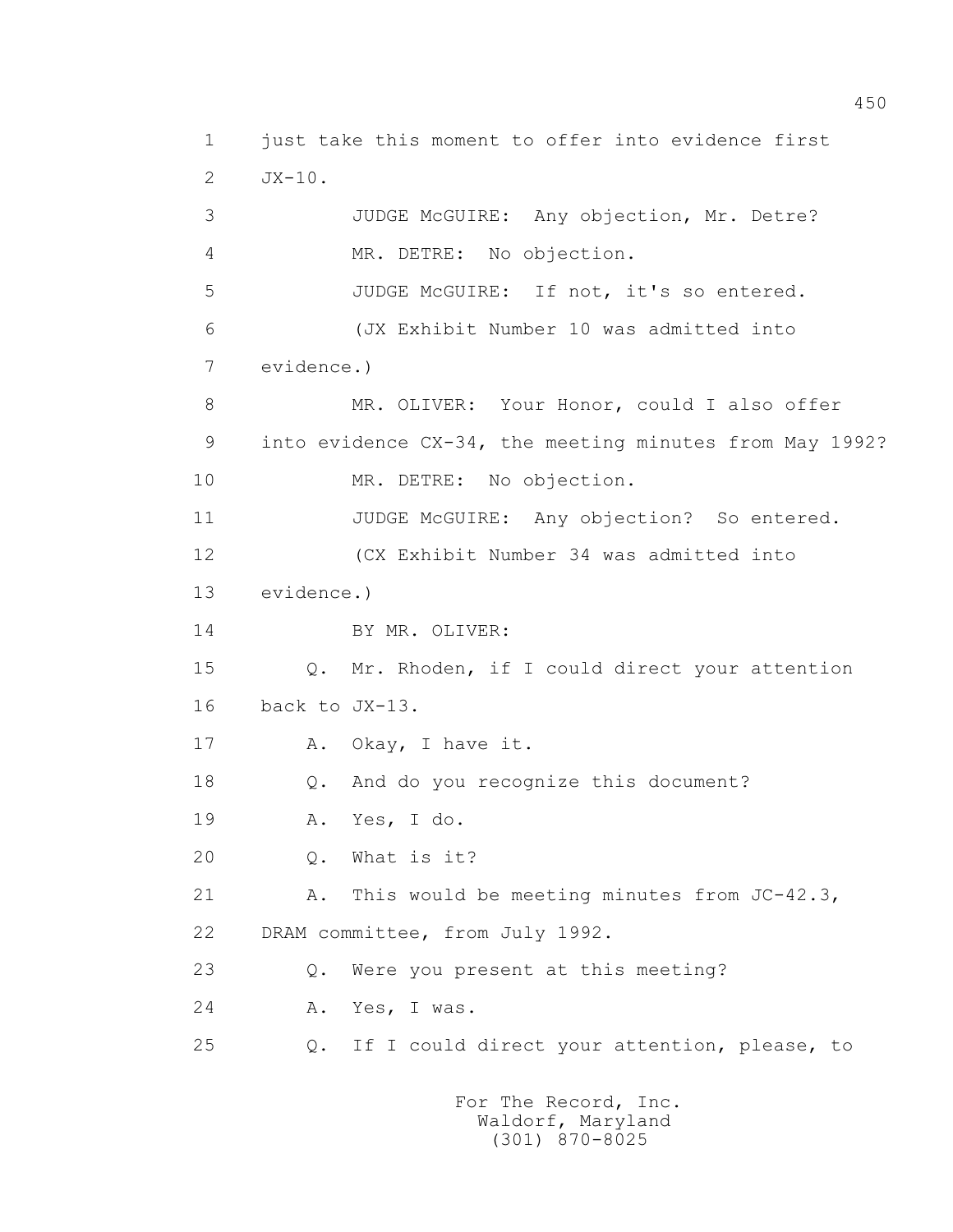1 page 9, do you see item 16 on that page, DRAM Ballot 2 Counts?

3 A. Yes, I do.

4 Q. What does that item refer to?

5 A. In the minutes, we record -- when we have sent 6 out a ballot and it has been voted on, we try to record 7 the pertinent information about the discussion of that 8 ballot in the minutes, and so this would have -- the 9 ballot count, we would go through the subsequent things 10 under -- the DRAM ballot count would have been ballots 11 that were -- had been issued from either the previous 12 meeting but were issued to be counted at this meeting.

 13 Q. Now, the ballot reflected in JX-59, was that 14 counted at the July 1992 meeting?

 15 A. Let's see, this is the -- it probably would 16 have been. Let me -- I'm looking for -- inside the 17 minutes, we have to look for the JC -- the ballot 18 number. Ballot number 85, and I'm --

 19 Q. If I could direct your attention to paragraph 20 16.3 on page 10.

 21 A. Okay, thank you. Yes, it is that -- the mode 22 register ballot.

23 Q. Did the mode register ballot pass?

24 A. Yes, it did, the -- you see the vote count was 25 14 yes, five no and seven abstentions, and the voting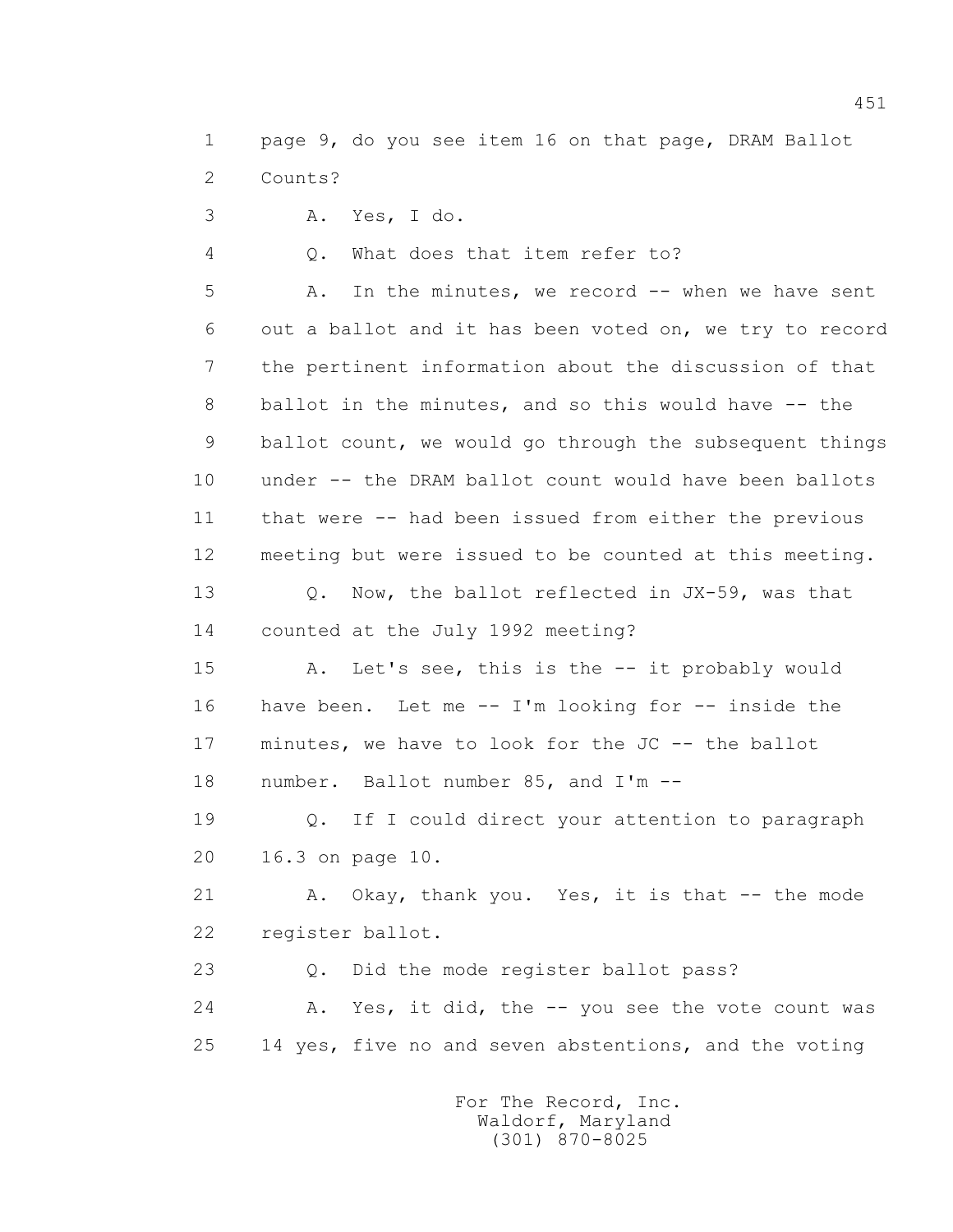1 requirement inside of JEDEC is two-thirds. That means 2 we have to have twice as many yes as to we do nos, and 3 we do in this case, so the ballot did pass.

 4 Q. So, if there is a vote with more than 5 two-thirds majority, does that mean that the ballot 6 then automatically passes?

7 A. That -- yes. I mean, the ballot actually 8 passes when the vote count is two-thirds.

 9 Q. Is there any further procedure that's taken? 10 A. Yes, inside the committee, we take the further 11 procedure to discuss and resolve the -- or at least -- 12 I think perhaps the best term instead of resolve, we 13 discuss and address all of the comments that had been 14 made. Whether the comments were made in respect to a 15 yes vote or a no vote or an abstain vote, anybody can 16 make a comment on a ballot if they want to, and we make 17 certain that we address the comments before proceeding 18 further with the ballot.

 19 Q. Why is JC-42.3 certain to address the comments 20 before proceeding?

21 A. We did address the comments, yes.

 22 Q. Why does the JC-42.3 subcommittee address the 23 comments before proceeding?

 24 A. Oh, I understand. Addressing the comments is 25 part of the due process. In the standardization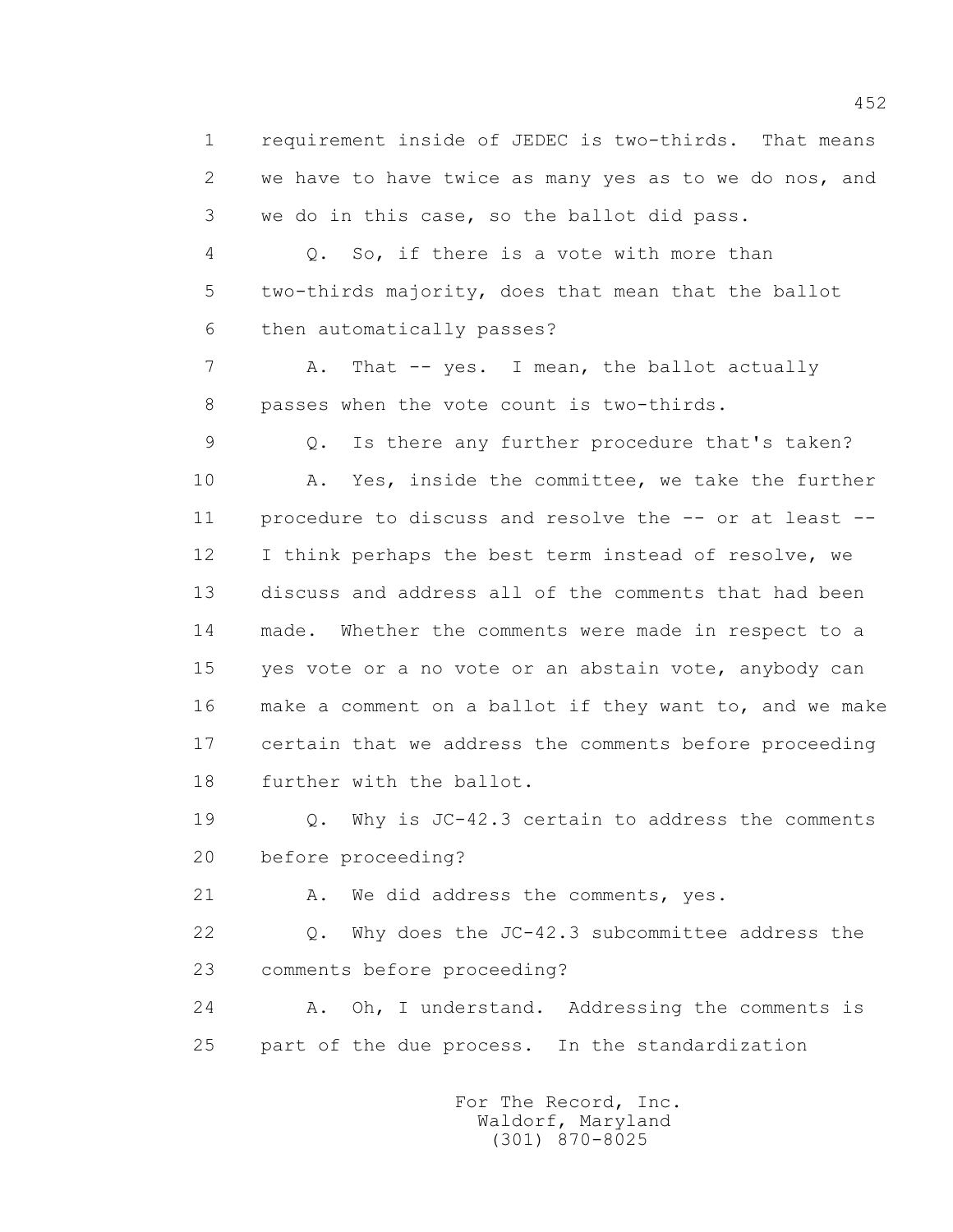1 procedure, we want to make certain that we give 2 everybody the opportunity to speak and participate in 3 the standardization process itself. 4 Q. If I could direct your attention back to page 5 10, under item 16.3, it reads, "The vote was: 14 yes, 6 5 no, 7 abstentions. The no votes were from Compaq, 7 Hitachi, IBM, Rambus and TI." 8 Do you see that? 9 A. Yes, I do. 10 Q. Now, do you recall whether there was any 11 discussion of the -- of any comments from Rambus? 12 A. Yes, there was. 13 Q. What do you recall about those discussions? 14 A. Well, the discussions actually would have been 15 listed in here. You see they -- the companies, Compaq, 16 IBM and Rambus, made the same comments to a previous 17 ballot that had already been discussed and counted, and 18 since they made the same comments, then we would verify 19 in the meeting that the same comments and the same 20 resolutions for those comments still applied, both with 21 the committee and with the people who had made the 22 comments. 23 Q. If I could direct your attention to page 9. 24 A. Okay. 25 Q. Underneath the heading 16.1.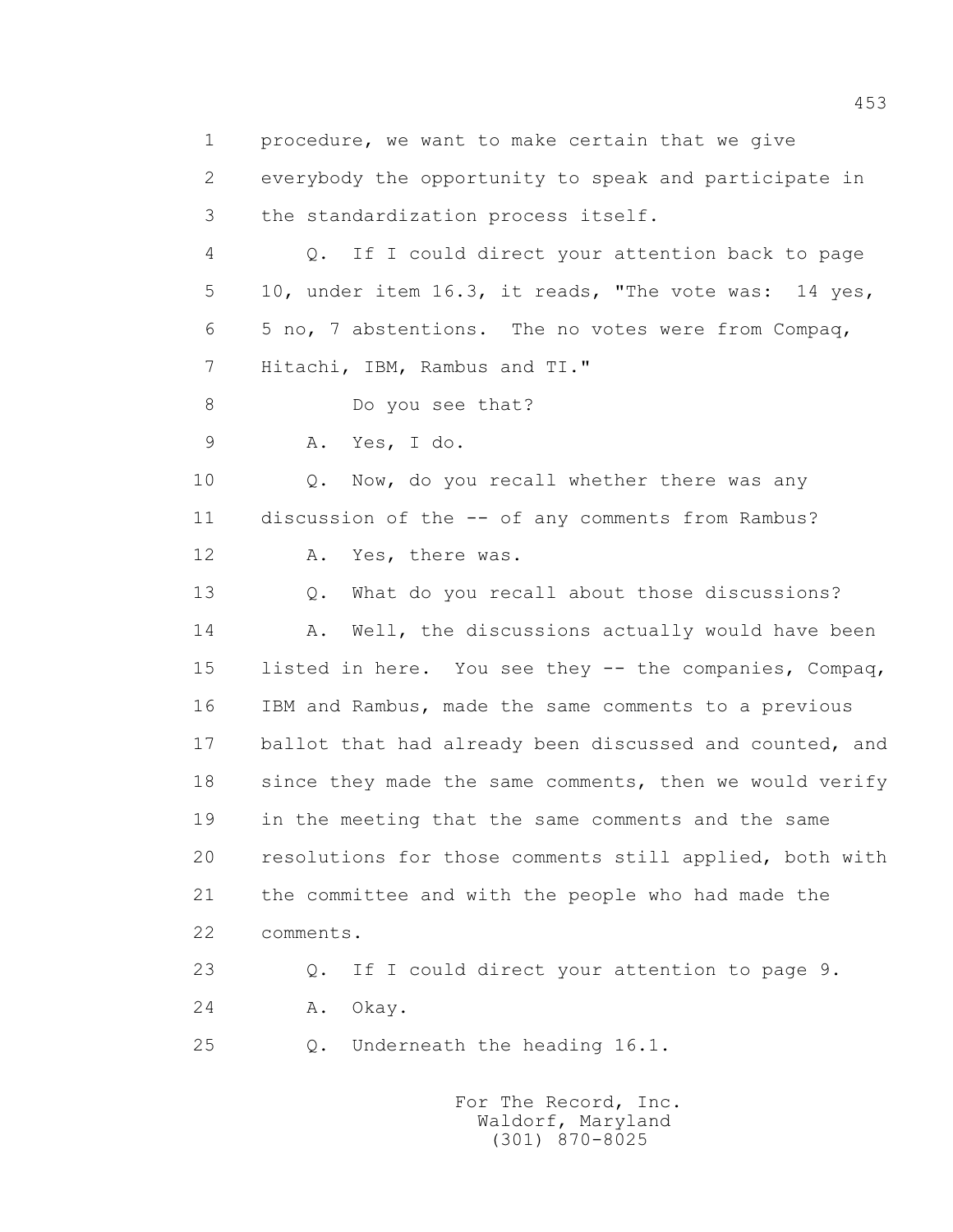1 A. Okay.

 2 Q. About the fifth paragraph down beginning 3 "Rambus," do you see that? 4 A. Yes, yes, I do. 5 Q. Does that reflect the Rambus comments? 6 A. Yes, it does. 7 Q. And those are the Rambus comments that you were 8 referring to a moment ago? 9 A. That is correct. 10 Q. Now, following consideration of the various no 11 votes on the mode register ballot, what happened next 12 with respect to the mode register ballot? 13 A. Yes, for this particular ballot, we had agreed 14 that we would collect a series of ballots and send them 15 to the next -- the final due process review that took 16 place at the JEDEC Council -- the standardization 17 actually takes place in the committee, and the council 18 then reviews to make certain that we have followed due 19 process, that, in fact, we have made sure that all 20 comments are addressed, that everybody had the 21 opportunity to speak, and that all of the documentation 22 is in place to justify issuing a standard. So, that's 23 the type of additional review that would take place at 24 this time.

25 And so this mode register ballot would -- could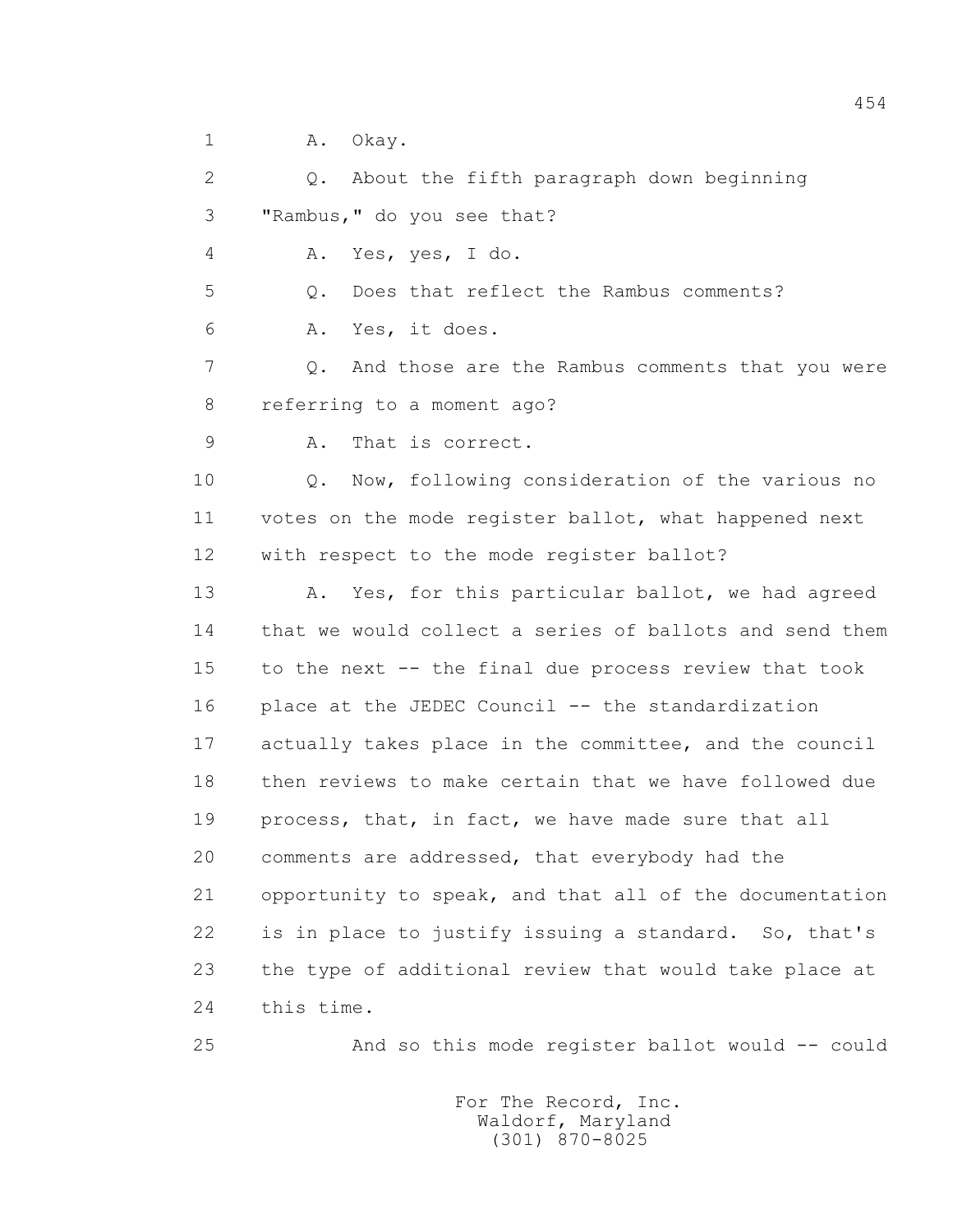1 have been sent at this time, because it has passed the 2 committee, but in this particular case, I think what we 3 did is we decided to hold it and send it with a group 4 of other ballots that were pending, that some had 5 passed, and we sent the rest of them on in March 1993. 6 That's when we sent the group of 15 that were the early 7 fundamental definition of SDRAM. 8 Q. And that group was sent in March of '93, did 9 you say? 10 A. Yes, it would have been. It did happen at that 11 time. 12 Q. If I could direct your attention, please, to 13 JX-56. 14 A. What -- 15 Q. This is a JEDEC standard, a fairly thick 16 document. 17 A. Okay, 56, okay. I have it. 18 MR. OLIVER: Your Honor, I realize I'm getting 19 ahead of myself again. Could I at this time offer into 20 evidence JX-13, please? 21 JUDGE McGUIRE: Any opposition, Mr. Detre? 22 MR. DETRE: No objection. 23 JUDGE McGUIRE: If not, so entered. 24 (JX Exhibit Number 13 was admitted into 25 evidence.)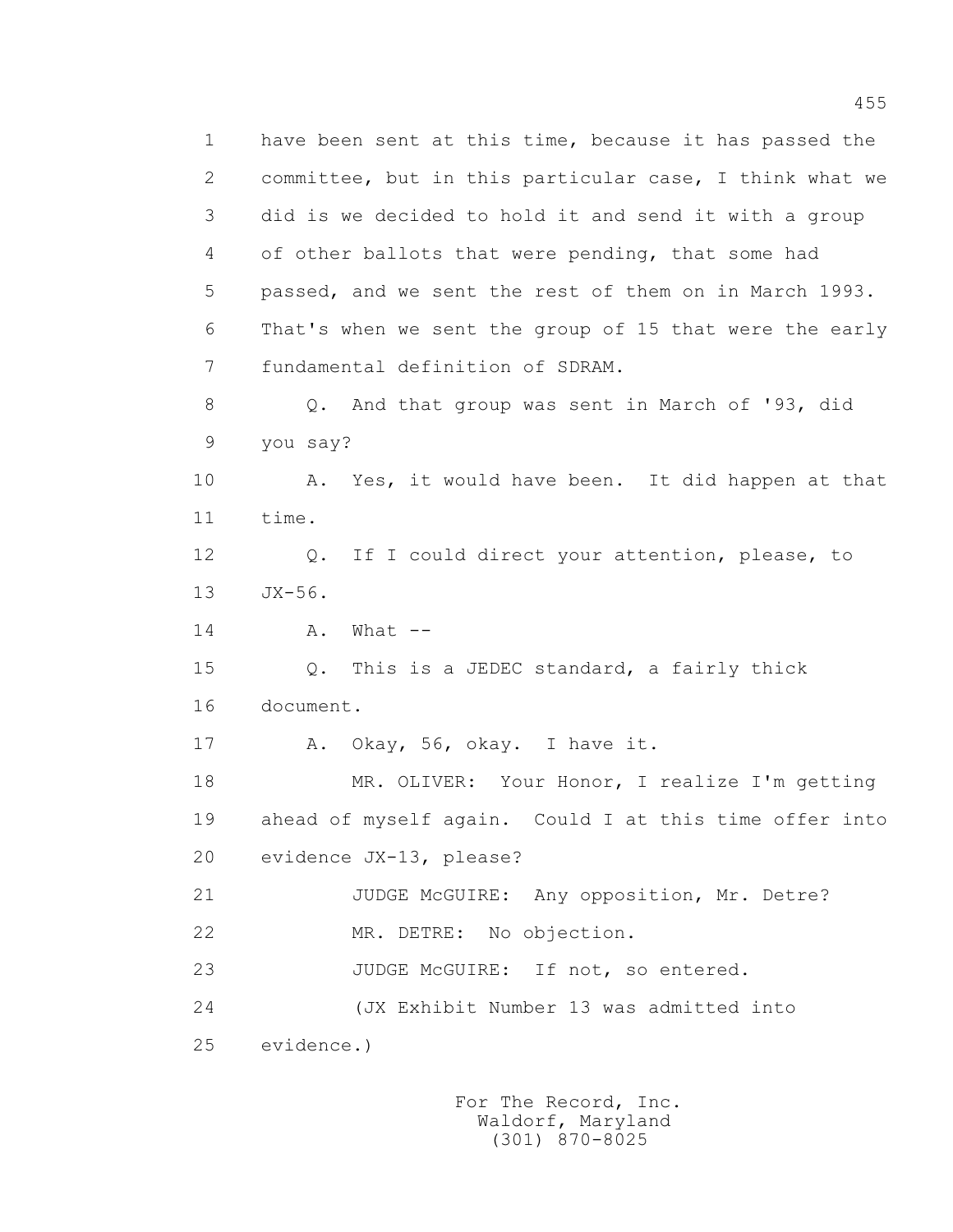1 BY MR. OLIVER:

2 Q. Mr. Rhoden, do you recognize JX-56?

3 A. Yes, I do.

4 Q. What is it?

 5 A. JX-56 is actually the JEDEC standard for memory 6 and memory-related modules, devices, that sort of 7 thing. It's a -- we refer to it as 21-C.

 8 Q. If I could direct your attention to the middle 9 of the first page next to JEDEC Standard Number 21-C, 10 it reads, "Release 4."

11 What does that refer to?

12 A. We would pass standards that -- standards 13 inside of JEDEC occur basically every time there's a 14 ballot process, there is a standard, and those 15 standards would then be collected and published 16 occasionally, and because of the size of the 17 document -- it's now, of course, much larger than this, 18 and even this time it was pretty large -- so we would 19 make publishing of this an occasional process, and 20 Release 4 would be the fourth release of 21-C with the 21 revisions that would be contained at that time.

 22 Q. Mr. Rhoden, does JX-56 include concepts of 23 programmable CAS latency and programmable burst length? 24 A. Yes, it does, and they are under the -- under 25 the definitions -- under the specifications for SDRAM.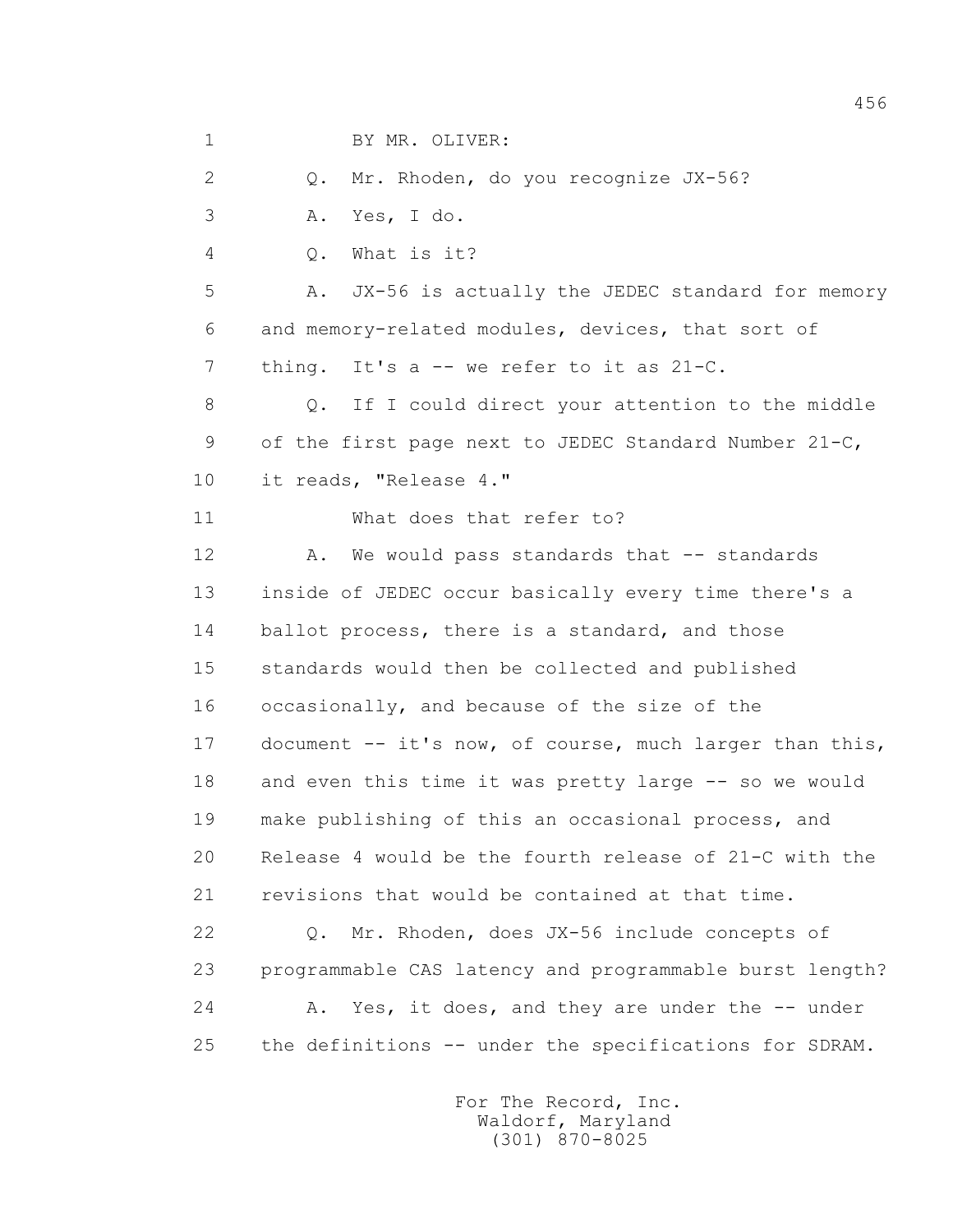1 Q. Where would we find those features in Release 2 4? 3 A. It would be under subsection 3.11, I think -- 4 I'm sorry, I don't have the page number for you. 5 Q. Mr. Rhoden, if I could direct your attention, 6 please, to page 114. 7 A. 114, okay. I have 114. 8 Q. What is set forth on page 114 of JX-56? 9 A. Yes, this is actually the definition of the 10 SDRAM mode register, and we see the similarity to the 11 ballot that was previously discussed. 12 Q. Does this include programmable burst length? 13 A. It does. 14 0. And where do you see that? 15 A. It's -- the programmable burst length is listed 16 here under Burst Length in the top table, if you will, 17 about the middle of the page there, you will see burst 18 length in the left column and then bits identifying and 19 then what BT-0 and -- the burst type is listed as. 20 Q. Does this also reflect programmable CAS 21 latency? 22 A. It does that as well, and that's the bottom 23 table on the bottom right-hand side. You can see that 24 again it's a table that says latency mode at the right, 25 CL identifying the bit definitions, and then the CE

> For The Record, Inc. Waldorf, Maryland (301) 870-8025

457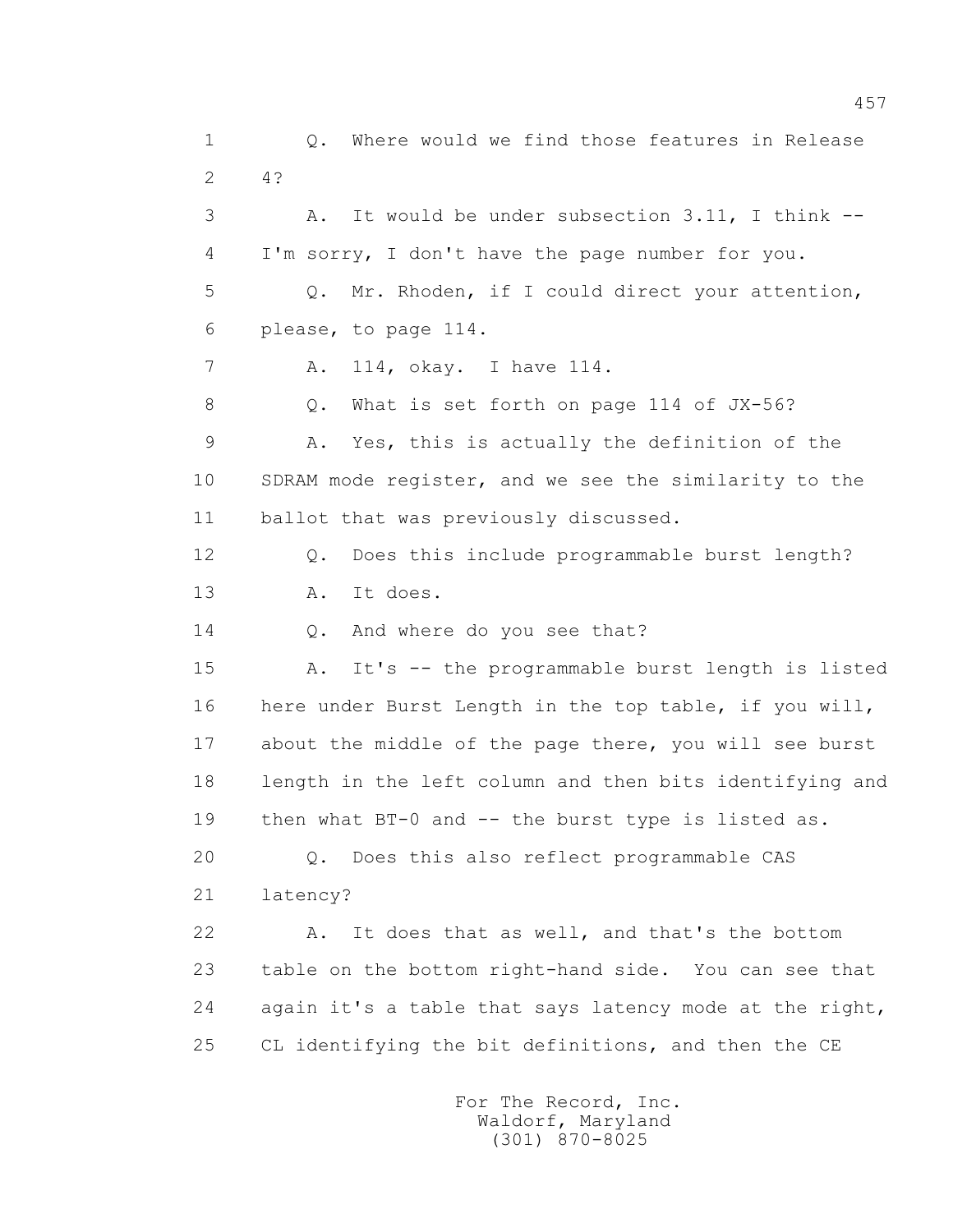1 latency that's listed in the column of 1, 2, 3 and 4, 2 which is -- since it's in parentheses, the 4 item is 3 optional. 4 MR. OLIVER: Your Honor, at this time I would 5 like to offer JX-56 into evidence. 6 JUDGE McGUIRE: Any opposition? 7 MR. DETRE: No objection, Your Honor. 8 JUDGE McGUIRE: So entered. 9 (JX Exhibit Number 56 was admitted into 10 evidence.) 11 MR. OLIVER: Your Honor, if I could interrupt 12 just for a moment just to ask your preferences with 13 respect to timing. We had hoped to try to finish with 14 Mr. Rhoden today and tomorrow. We had hoped to finish 15 our direct today or at the latest fairly early tomorrow 16 morning to permit them to try to finish their cross 17 tomorrow. 18 I do still have a moderate amount of material 19 to cover. I don't know what your preference -- 20 JUDGE McGUIRE: How much time do you think that 21 will take, to conclude your direct? 22 MR. OLIVER: I'm guessing two to two and a half 23 hours, Your Honor. 24 JUDGE McGUIRE: That's going to push us to 25 about 6:30. To me, it doesn't matter. It may be a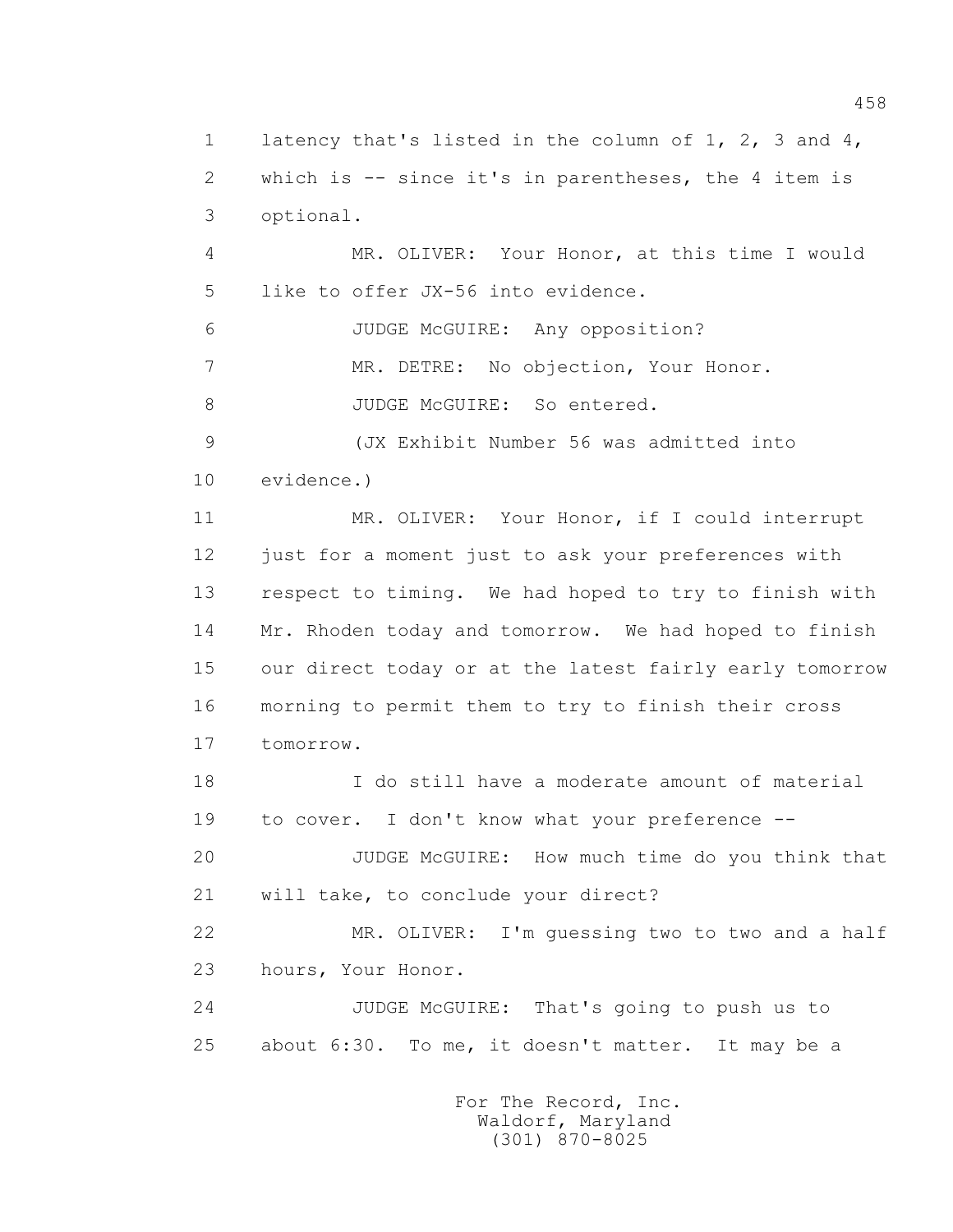1 good point to go ahead and take the next couple hours 2 and try to get this portion of his testimony I think 3 concluded, but if we could go another hour, then maybe 4 start off again in the morning with another hour or 5 hour and a half, then -- any comment by respondent? 6 MR. PERRY: I think that we would prefer the 7 latter proposal, but if Your Honor prefers -- 8 JUDGE McGUIRE: Okay, I think that makes sense 9 at this point. Is there some area that you could go 10 for perhaps another half hour or hour and then take a 11 break, or is this a time that you would like to do 12 that? 13 MR. OLIVER: Your Honor, if I could suggest 14 perhaps if I could take five minutes to try to focus on 15 what I could then do today -- 16 JUDGE McGUIRE: Okay, let's take a five-minute 17 break. 18 MR. OLIVER: Great. Thank you, Your Honor. 19 (A brief recess was taken.) 20 JUDGE McGUIRE: Okay, on the record. 21 BY MR. OLIVER: 22 Q. Mr. Rhoden, we left off after having discussed 23 the JEDEC SDRAM standard. Do you recall that? 24 A. Yes, I do. 25 Q. And I believe you testified that the final set

> For The Record, Inc. Waldorf, Maryland (301) 870-8025

459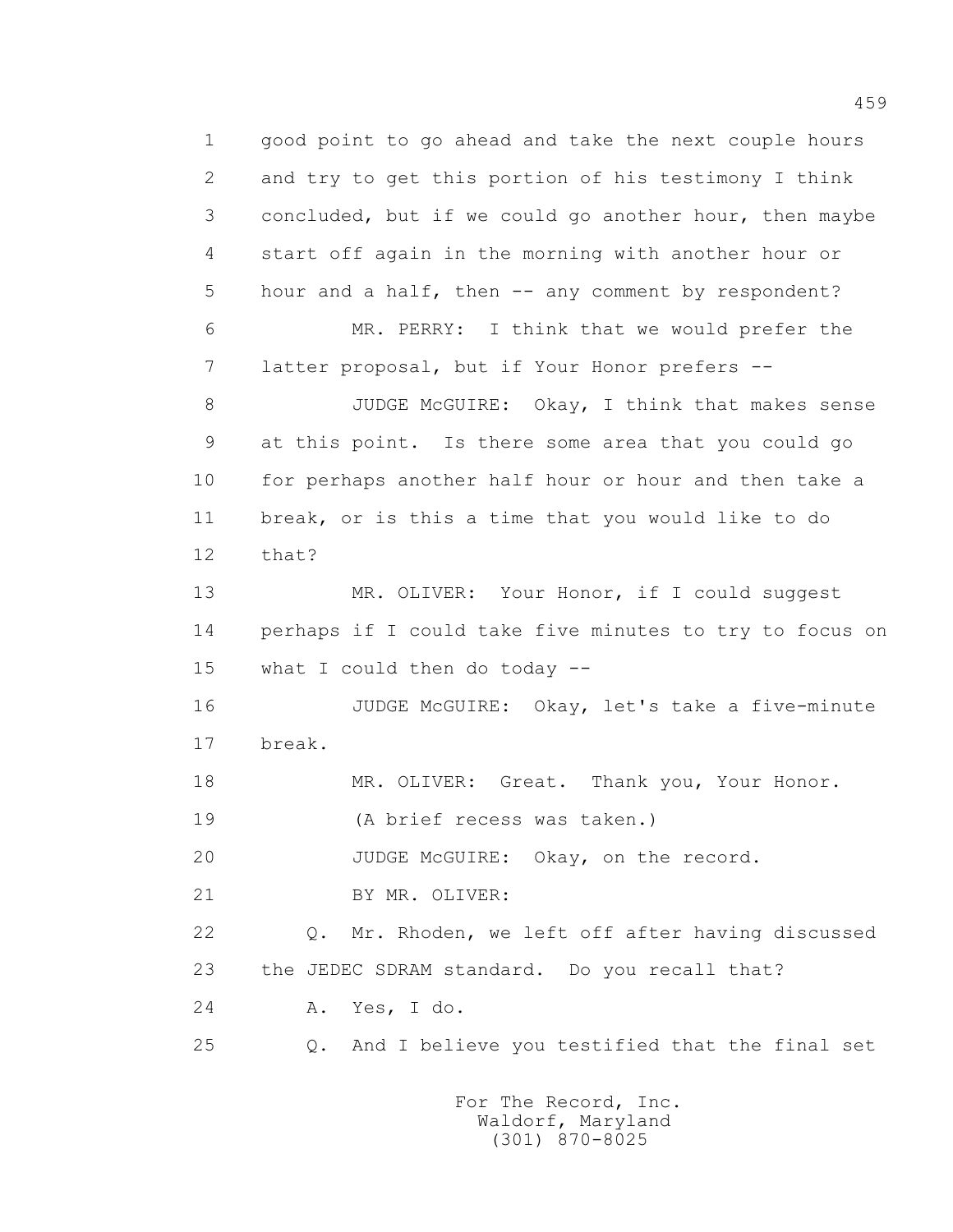1 of ballots on that was passed at the subcommittee level 2 in March of 1993. Is that --

3 A. That is correct.

 4 Q. Now, what standard-setting work, if any, did 5 the JC-42.3 subcommittee do between May of 1993 and 6 June of 1996?

7 A. Oh, a tremendous amount. The work -- inside 8 JEDEC, there is a continuous time line of activity. 9 Work -- it's -- while there are snapshots and we do 10 collect groups of ballots at times, the work is 11 continuous. We're always working on the improvements 12 to what we have, improvements to what we've seen before 13 and future generation of devices. So, that's three 14 things we're always working on.

 15 Q. Now, with respect to the SDRAM standard, what 16 would future generation devices refer to?

17 A. Well, we call them future generation DRAM --18 SDRAM, we call them -- well, as you've seen, the future 19 DRAM task group was one of the terms that we used for a 20 group of activity that we used. Sometimes it was 21 referred to as SDRAM II, sometimes it was just future 22 DRAM.

 23 Q. Did that eventually lead to a standard? 24 A. Eventually, all of the activity that's inside 25 JEDEC will typically lead to a standard, all the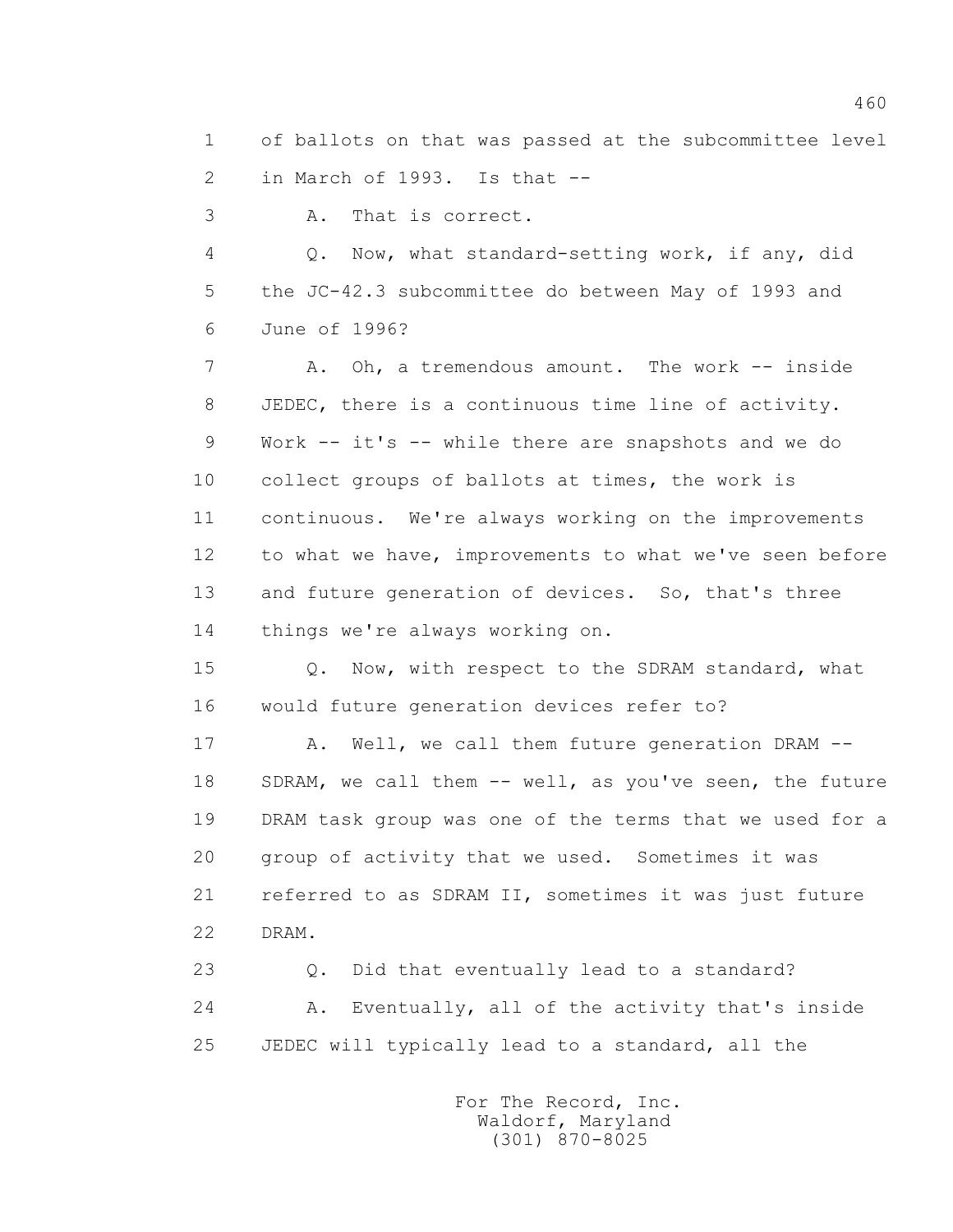1 presentations and all of the activity. It usually has 2 more to do with the timing and availability of process 3 technology than with the actual information flow that 4 takes place in JEDEC.

 5 Q. Let me be more specific. You had described 6 some of the standard-setting work that was being done 7 in the JC-42.3 subcommittee between May of 1993 and 8 June of 1996. Now, did the work that you are referring 9 to eventually lead to a standard?

10 A. Yes, it did.

11 Q. What standard did it lead to?

12 A. Well, the next generation standard would have 13 been the DDR standard that actually came out later. 14 The name DDR was not coined until late 19 -- I forget, 15 1996? Late 1996 is when the DDR standard came out.

 16 Q. Now, after the SDRAM standard was adopted, did 17 the JC-42.3 subcommittee begin to consider any other 18 features for the next generation standard?

19 A. Well, certainly. Actually, in the committee, 20 what usually happens is we take -- any time we've 21 completed a particular snapshot, if you will -- 22 remember, this is an evolutionary time line, and we are 23 continually changing and continually improving, if you 24 will, the devices, the modules, all of the things that 25 we're working with, and so through this continuous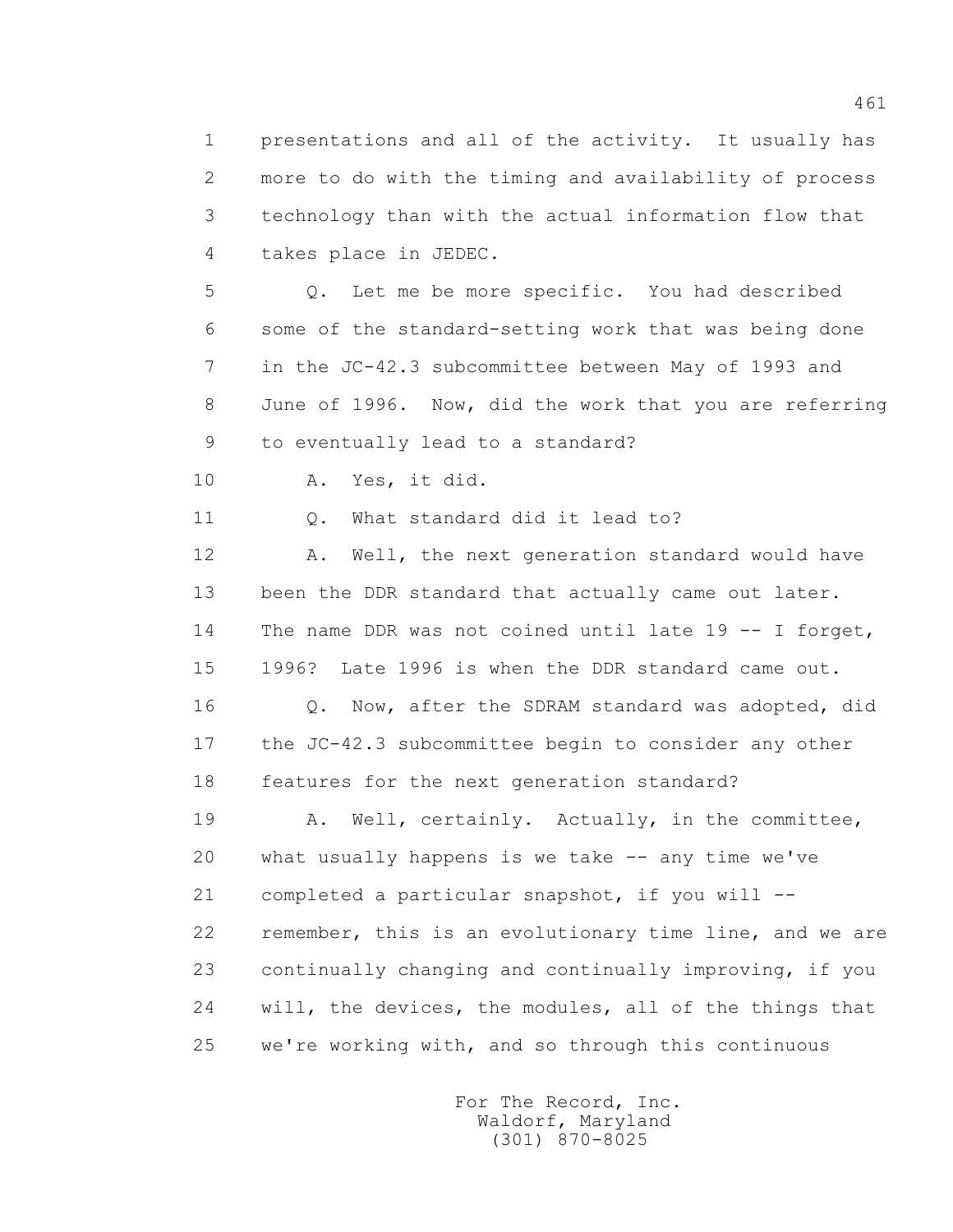1 evolutionary process, at points in time, we will ship 2 out things that are -- this seem significant at least 3 to the outside world but perhaps are not necessarily to 4 the members, and we will take groups of ideas or groups 5 of ballots, if you will, or groups of presentations and 6 coagulate those into a release like you saw here, 7 Release 4, and the things that we've been considering 8 we continue to consider, and then we add new things to 9 that. So, it is a -- do you understand what I mean by 10 the process is a continuing one in terms of 11 development?

12 Q. Thank you.

13 With respect to new features, if any, that were 14 being considered by the JC-42.3 subcommittee for 15 inclusion in the next standard, do you recall 16 discussion of any new features to be added?

17 A. Sure, the presentation by Mr. Hardell from IBM 18 had generated quite a bit of interest in the beginning, 19 and actually we came very close to including it in the 20 original SDRAM standard, and that's the one where we 21 talked about the dual edge clocking, and at the time, 22 for a number of different reasons, a lot of them had to 23 do with process technology, we decided to actually 24 postpone implementation of that until a later date. 25 So, that continued as part of the discussion.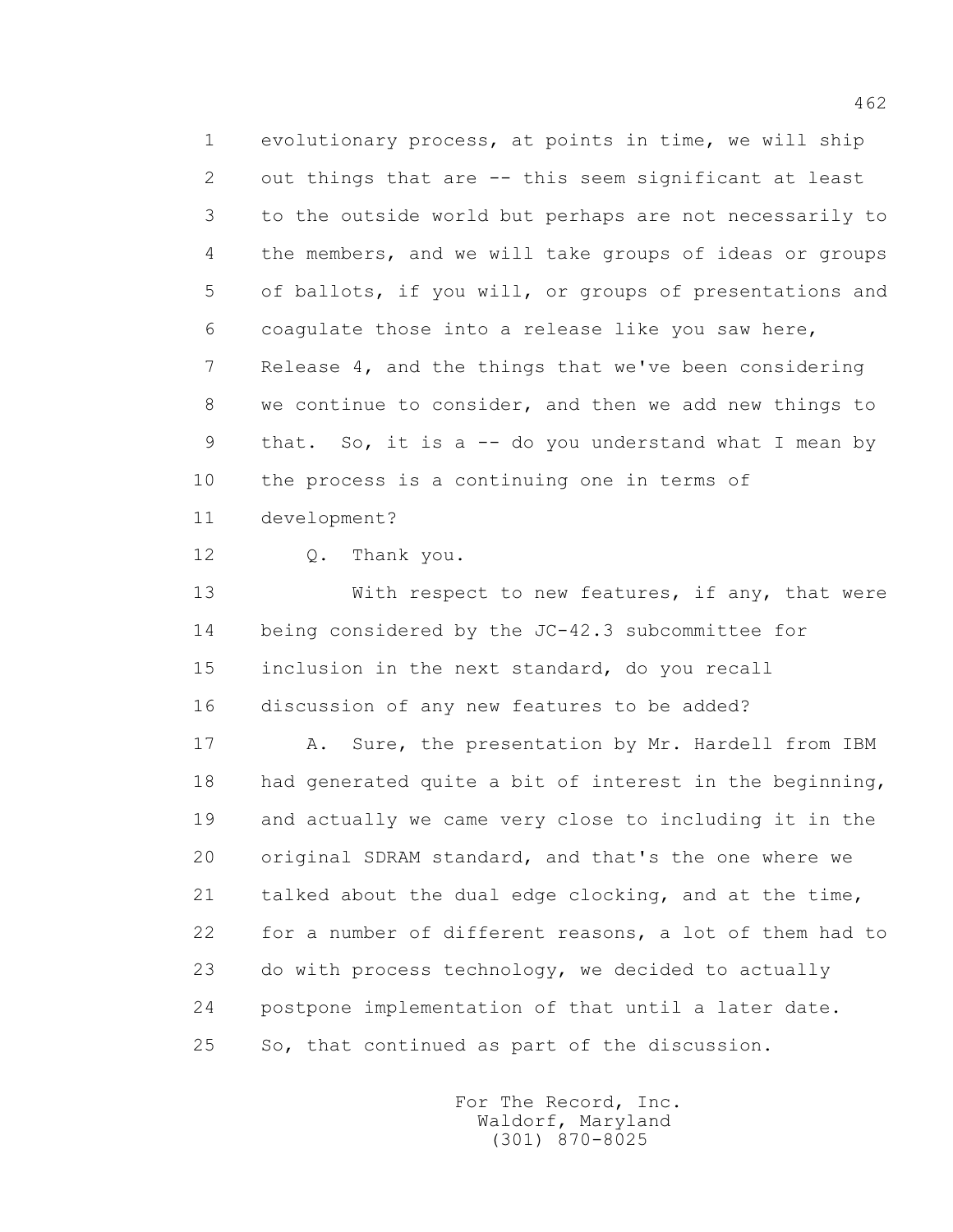1 There were also improvements to the latency, 2 write latency. Discussions took place of additions of 3 PLLs into the devices themselves. Many topics like 4 that were under discussion and discussed during that 5 time frame, and many of those wound up in DDR 6 ultimately.

 7 Q. By the way, just to follow up on one thing you 8 said, you referred to the decision not to include dual 9 edge clocking in the SDRAM standard. Could you give a 10 brief explanation based on your recollection as to why 11 it was decided not to include dual edge clocking in the 12 SDRAM standard?

 13 A. Yes, the dual edge clocking was a technology 14 that would have allowed us to use both edges of the 15 clock, and certainly IBM was already doing that with 16 devices that they were shipping at the time, and the 17 discussion inside the committee essentially centered 18 around, well, in the first place, we didn't need it, 19 because the performance of the memory was substantial 20 enough from a system perspective to be greater than the 21 need of the system, and so we said, well, since we 22 don't need it at this time, perhaps we don't need to 23 expend the effort.

 24 There were also some suppliers that -- their 25 process technology -- and this is actually the process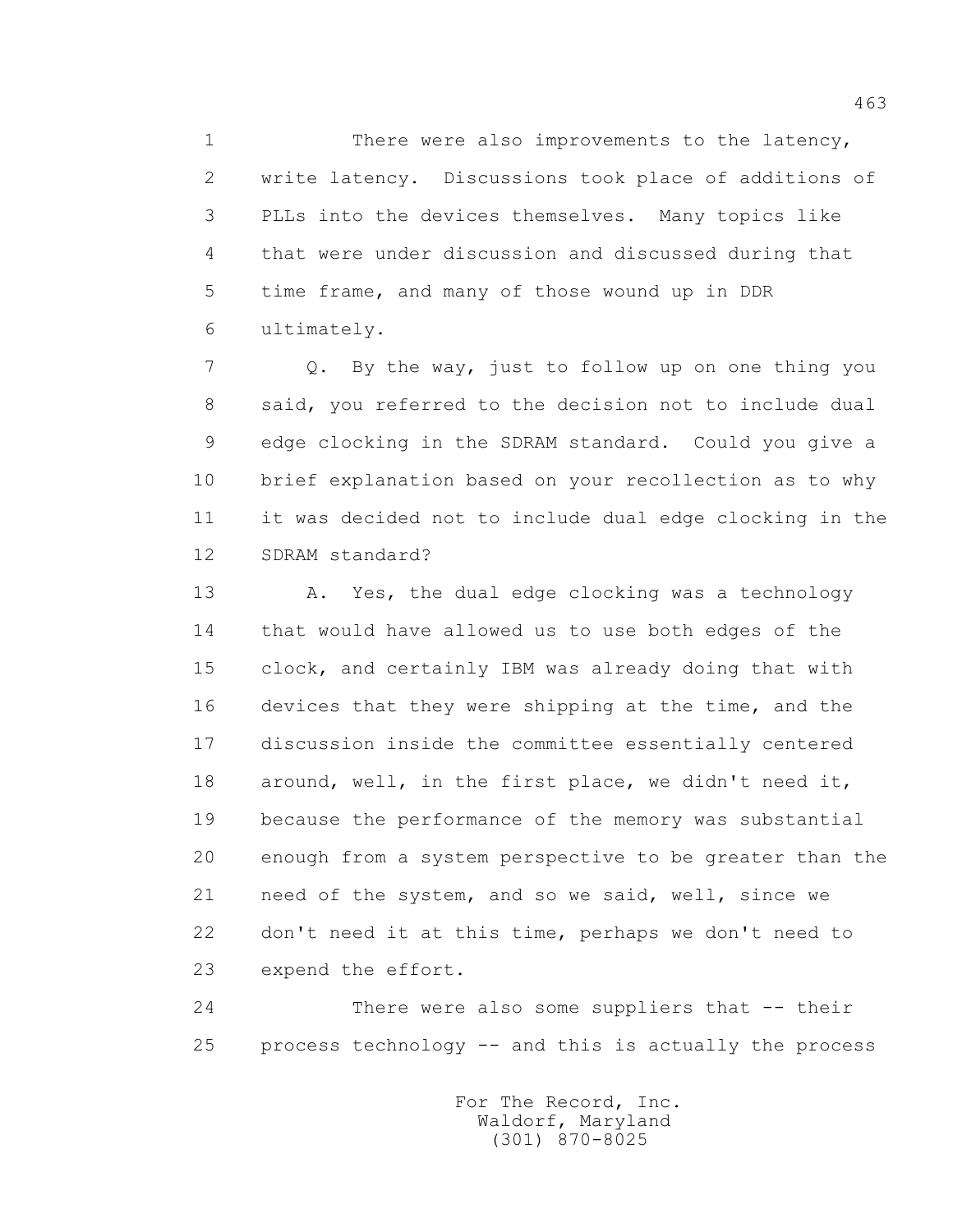1 technology in their fabs themselves -- that would have 2 had a greater degree of difficulty implementing it in 3 that time frame. They still needed to advance their 4 process. Obviously, IBM's process was more advanced 5 because they were already shipping that type of device, 6 and some of the others were as well, but to allow a 7 little bit of time, and for whatever reason, inside 8 JEDEC, we basically pick a path, and we try to pick a 9 path to get to a common agreement, a common standard, 10 and anything that's a good idea sticks around, and we 11 ultimately come back to it as well, and that's exactly 12 what happened with dual edge clock. 13 Q. Mr. Rhoden, if I could ask you to locate JX-21 14 in the documents in front of you. This is another set 15 of meeting minutes from September of 1994. 16 A. Twenty? 17 Q. JX-21. 18 A. Twenty-one, okay, I have it. 19 Q. Mr. Rhoden, do you recognize JX-21?

20 A. Yes, I do.

21 0. What is this document?

 22 A. This is a JC-42.3 DRAM committee meeting in 23 Albuquerque, New Mexico in September 1994.

24 Q. Were you present at this meeting?

25 A. Yes, I was.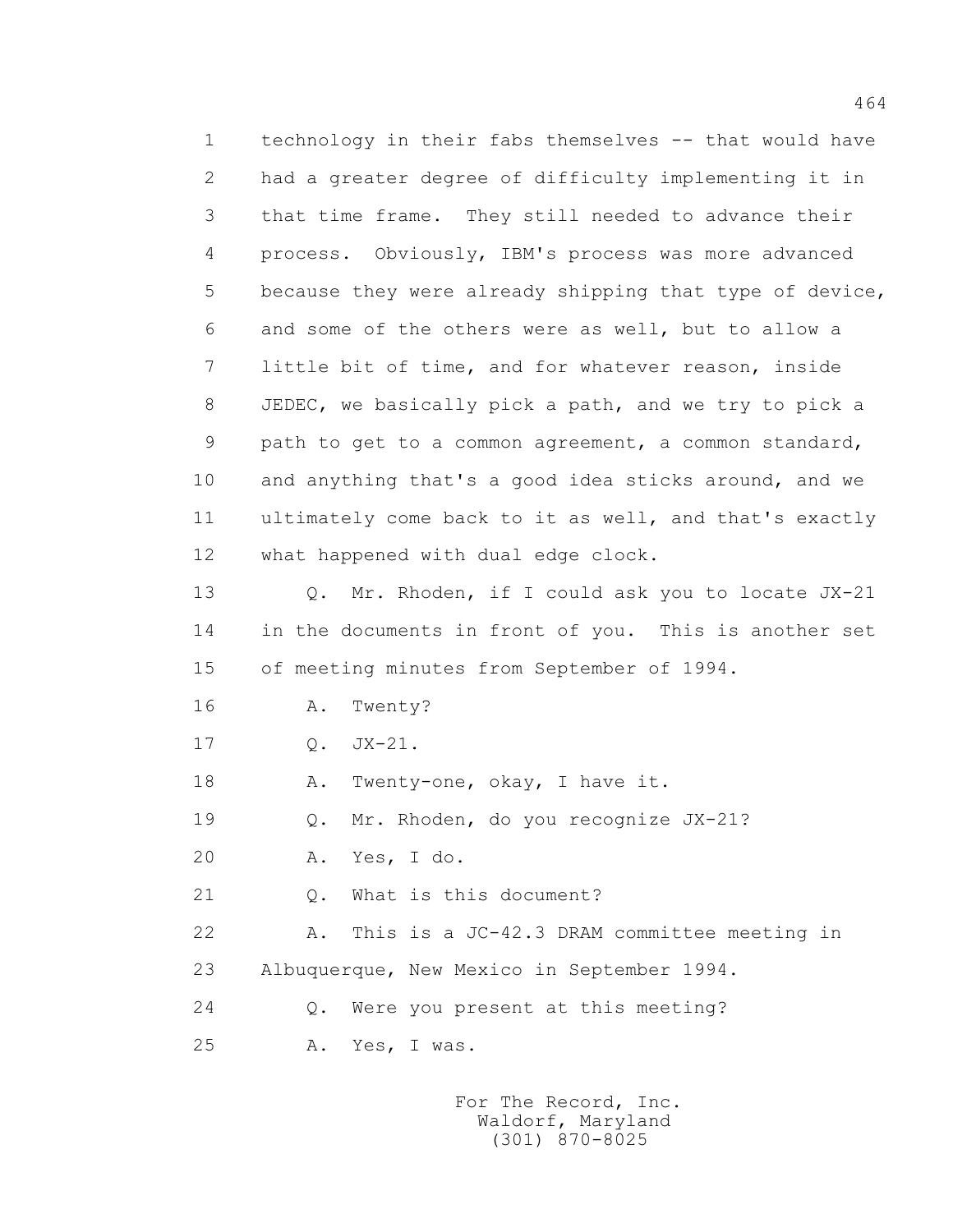1 0. If I could direct your attention, please, to 2 page 11 of JX-21 and specifically to item 11.3. It 3 reads, "NEC SDRAM Mode Register Item 639." 4 Do you see that? 5 A. Yes, I see it. 6 Q. What does that refer to? 7 A. That refers to a presentation that NEC made 8 about SDRAM mode register. It was a first showing, and 9 it's in Attachment AA. 10 Q. Were you present when NEC made this proposal? 11 A. Yes, I was. 12 Q. Did you observe the NEC presentation? 13 A. Yes, I did. 14 Q. If I could ask you to turn, please, to 15 Attachment AA. It should be page 86. 16 A. Thank you. Okay. 17 Q. Is Attachment AA, in fact, a copy of the 18 presentation that NEC made? 19 A. Yes, it is. 20 Q. What was NEC proposing? 21 A. NEC was proposing a new feature set and perhaps 22 about -- this is about number of banks, and one of the 23 things that they were proposing in this thing was 24 inclusion of some -- a single write operation, some low 25 power mode and also the inclusion of a PLL.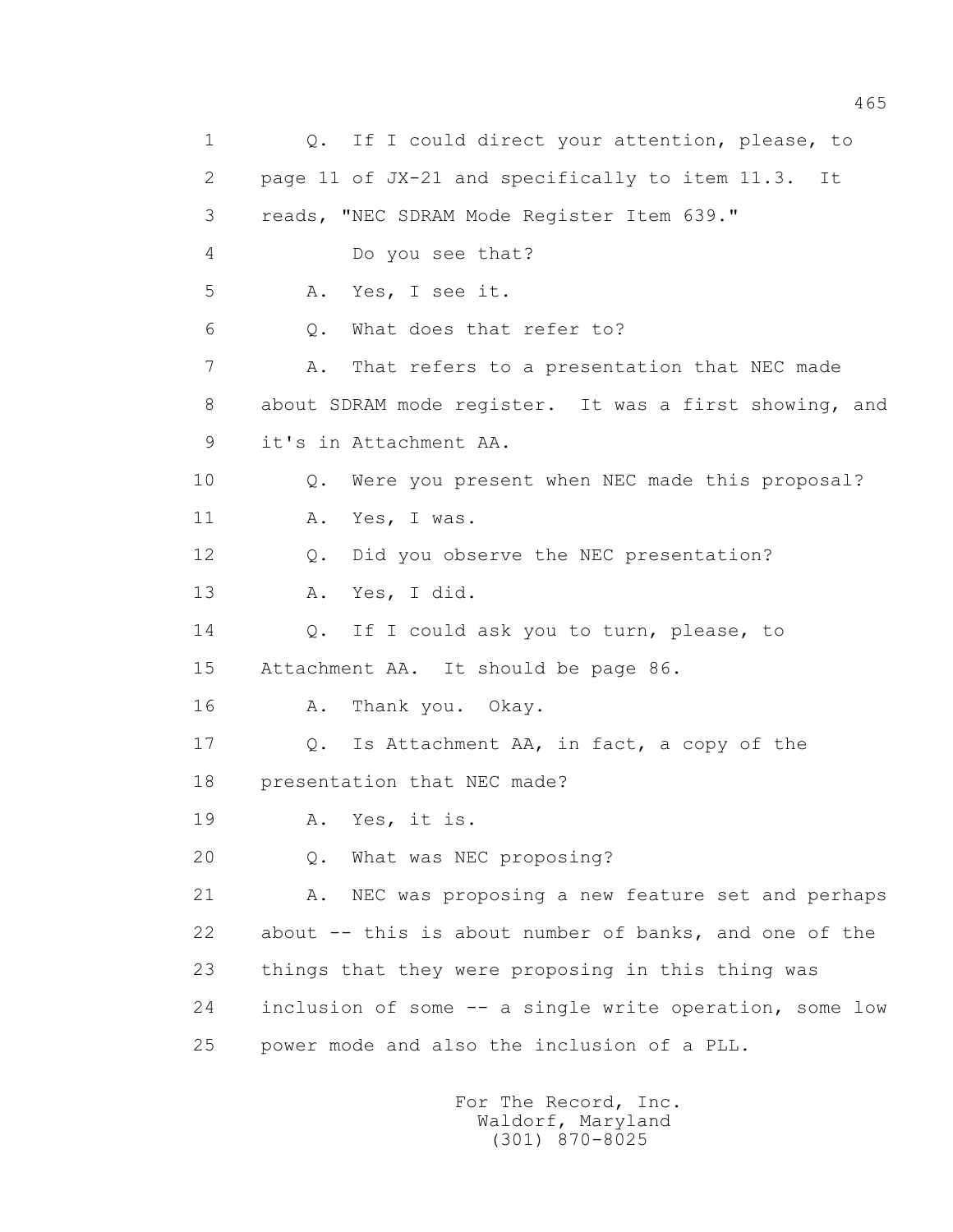1 Q. Was this presentation one that you would 2 characterize as a proposed improvement on the previous 3 standard or a proposal for a future generation standard 4 or something else?

5 A. Well, the answer in a sense is yes and yes, 6 because when a proposal is made, it's up to the 7 committee to decide where to put it, obviously, but a 8 proposal like this, when NEC made this proposal, their 9 intent was to actually implement this functionality in 10 whatever device, an existing device or a future device. 11 They were making the proposal as an improvement to what 12 we had today. So, it would be an improvement over a 13 given device, and you can call that a new device if you 14 like.

 15 Q. If I could direct your attention to page 91, 16 please.

17 A. Okay.

 18 Q. Based on your observation of the NEC proposal 19 at the time, what was your understanding of what NEC 20 was proposing with respect to PLL enable mode?

 21 A. NEC was proposing including a PLL on board the 22 chip to actually synchronize the phased relationship of 23 the internal clock to the external clock. You can see 24 the two boxes on the page there. The left-hand side 25 says without PLL and the right-hand side says with PLL.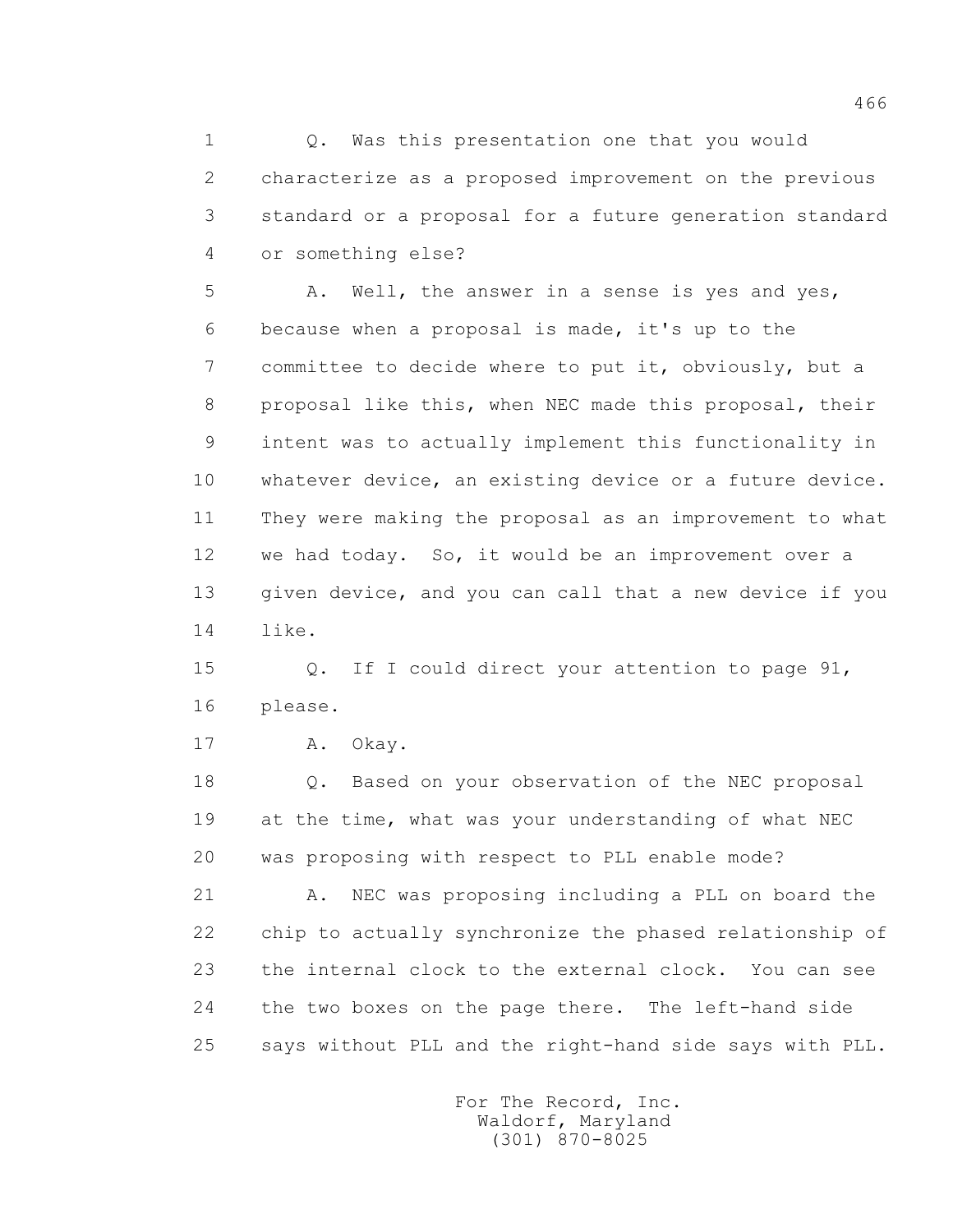1 0. At the time you observed this proposal, did you 2 have an understanding of the term "PLL"? 3 A. Yes, I did. 4 Q. What was your understanding? 5 A. The classic terminology for PLL is phased lock 6 loop, and in this case it was used to synchronize the 7 clocks. 8 Q. In September 1994 when you observed this 9 proposal, did -- were you familiar with the term 10 "delayed lock loop"? 11 A. Yes, I was. 12 Q. And based on your understanding in September 13 1994, what, if any, was the difference between a phased 14 lock loop and a delayed lock loop? 15 A. Well, in the implementation that NEC was 16 proposing, there was essentially no difference. They 17 were proposing something to allow the synchronization 18 of clock, so delayed lock loop and phased lock loop, we 19 have used both terms interchangeably inside JEDEC. 20 Q. Based on your understanding of the -- 21 MR. DETRE: Objection, Your Honor, I would like 22 to move to strike that last answer as speculation 23 unless it was based on something that NEC actually 24 said. It wasn't clear to me whether that was the 25 witness' opinion or whether this was actually based on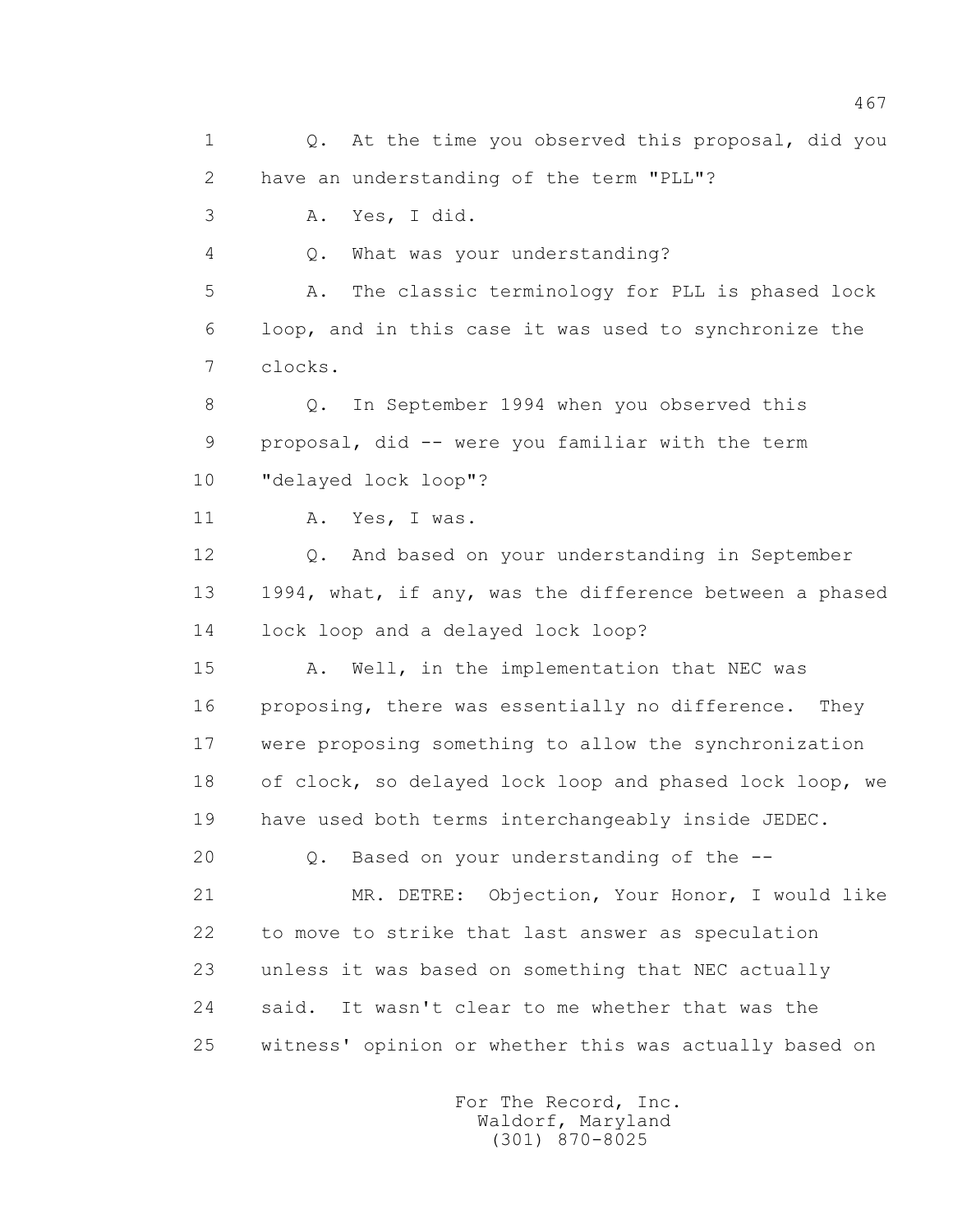1 his observation of the presentation.

 2 JUDGE McGUIRE: Well, let's clarify. Was that 3 based on your observation or as an opinion, because I 4 can't hear your opinion. 5 THE WITNESS: Well, actually, it's not my 6 opinion. I myself have made presentations about the 7 PLL/DLL being the same inside JEDEC, and the discussion 8 that took place about this at the time that NEC made it 9 used both terms, because that's all -- that's kind of 10 an ongoing discussion that's taken place inside JEDEC 11 for a long time. 12 JUDGE McGUIRE: Okay, so noted. You may 13 proceed. 14 BY MR. OLIVER: 15 Q. Mr. Rhoden, based on your understanding of the 16 JEDEC disclosure policy as of September 1994, did the 17 NEC presentation trigger any disclosure obligation? 18 A. Certainly, it was a presentation inside of 19 JEDEC, so yes, the requirement to disclose was 20 certainly there. 21 Q. Mr. Rhoden, if I could ask you next to turn to 22 Exhibit JX-26. It's another set of meeting minutes 23 from the May 1995 meeting. 24 A. Okay. Twenty-six, JX-26 you said? 25 Q. Yes.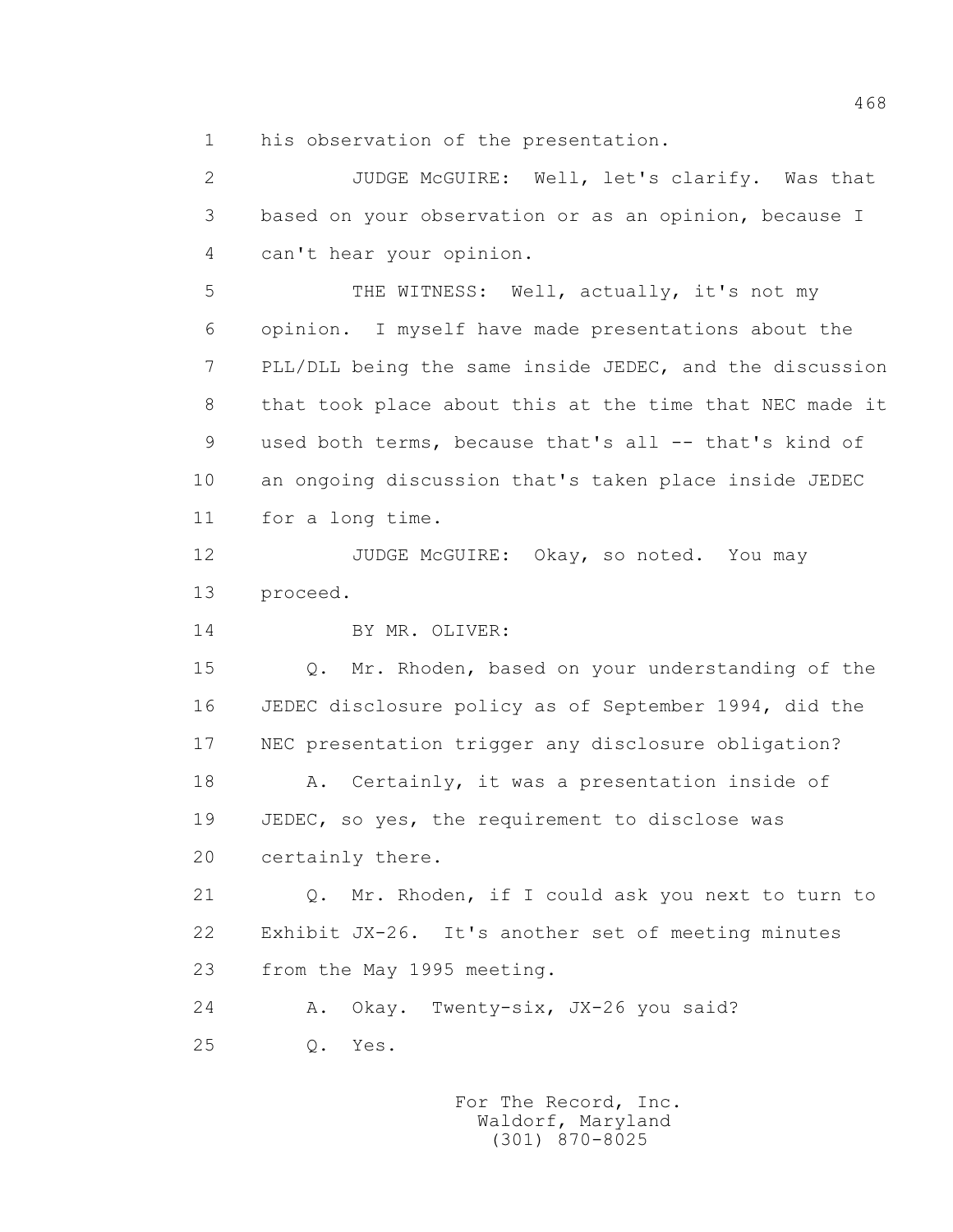1 A. Okay.

 2 MR. OLIVER: Actually, before I ask any 3 questions about that, Your Honor, at this time could I 4 offer into evidence JX-21? 5 JUDGE McGUIRE: Mr. Detre? 6 MR. DETRE: No objection, Your Honor. 7 JUDGE McGUIRE: So admitted. 8 (JX Exhibit Number 21 was admitted into 9 evidence.) 10 BY MR. OLIVER: 11 Q. Mr. Rhoden, directing your attention now to 12 JX-26, do you recognize this document? 13 A. Yes, I do. 14 0. What is it? 15 A. This is meeting minutes from JC-42.3 DRAM 16 committee in May of 1995. 17 Q. Were you present at this meeting? 18 A. Yes, I was. 19 Q. Could I ask you to turn, please, to page 10 of 20 JX-26. 21 A. Okay. 22 Q. If I could direct your attention down to 13.7, 23 it reads, "Hyundai SyncLink no item." 24 Do you see that? 25 A. The Hyundai SyncLink? Yes, I do.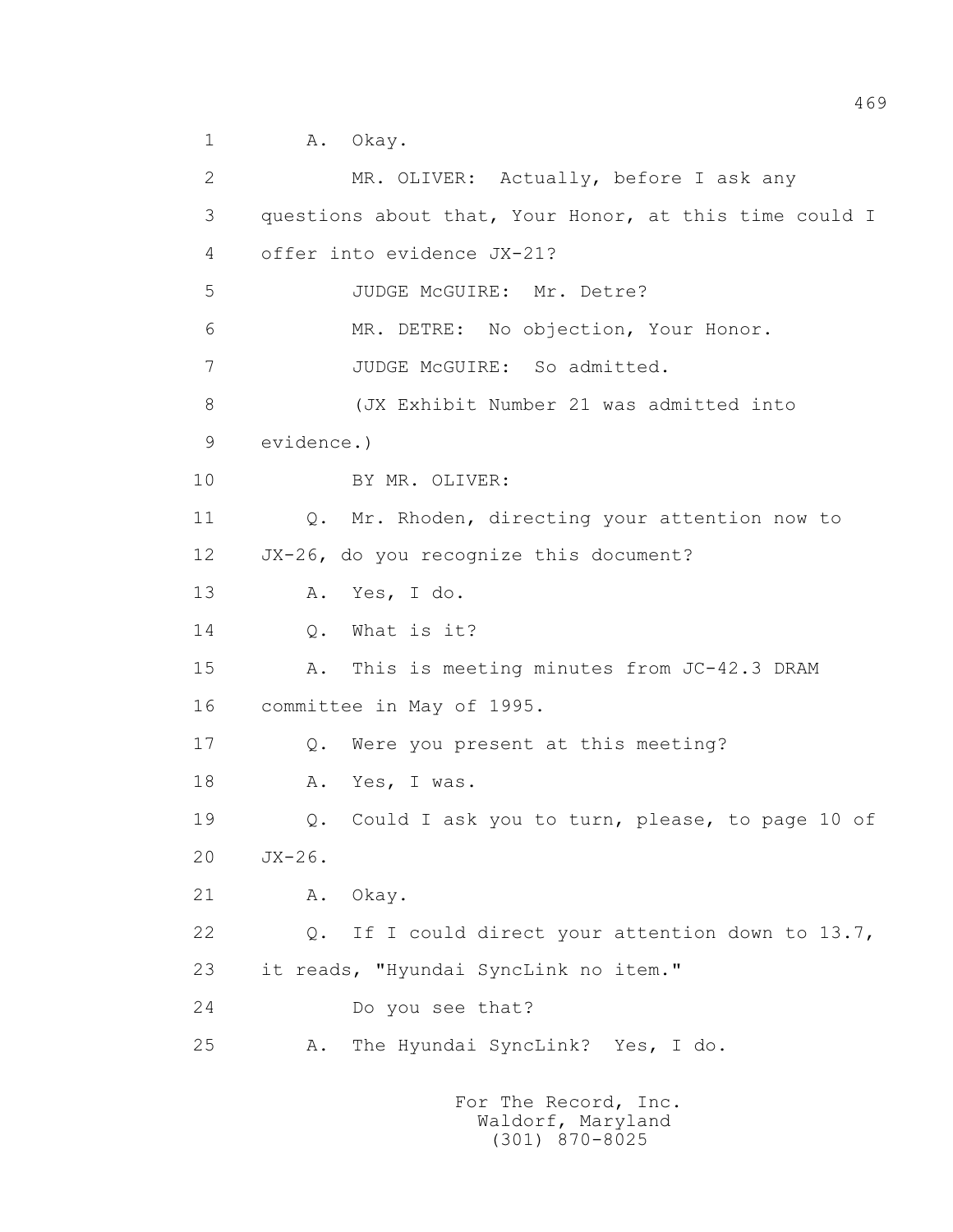1 Q. As of May 1995, did you have an understanding 2 of what SyncLink was? 3 A. Yes, I did. 4 Q. What was SyncLink? 5 A. SyncLink was a consortium of people involved in 6 the memory industry, and they were working to develop a 7 proposal for a future type of DRAM. 8 Q. If you see the paragraph that follows that, it 9 begins, "A presentation was made by Hyundai (see 10 Attachment Y)." 11 Do you see that? 12 A. Yes, I do. 13 Q. Were you present at the time that Hyundai made 14 a presentation on SyncLink? 15 A. Yes, I was. 16 Q. And did you observe that presentation? 17 A. Yes, I did. 18 Q. Mr. Rhoden, what do you recall about the 19 SyncLink presentation at the May 1995 JEDEC meeting? 20 A. Primarily that it was a high-level presentation 21 by Mr. Tabrizi. It was an overview of the proposals 22 for what came to be known as SLDRAM, they called it, 23 SyncLink DRAM at that time. 24 (Counsel conferring.) 25 BY MR. OLIVER: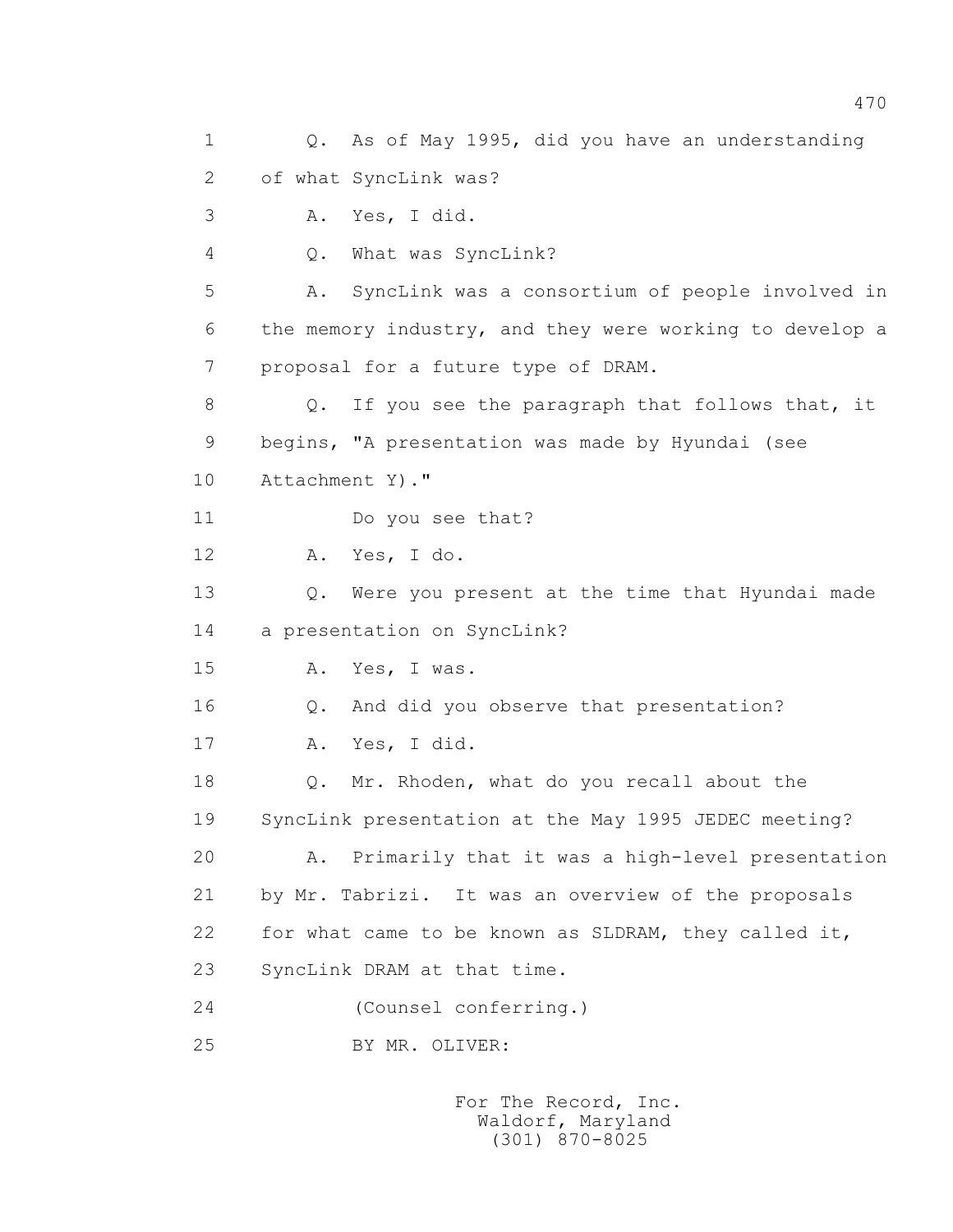1 Q. Mr. Rhoden, if I could ask you to turn to page 2 111, please. 3 A. Okay. 4 Q. This bears a caption at the top that reads, 5 "Mitsubishi Electric," and then under that it also 6 says, "64Mbit SyncLink SDRAM." 7 Do you see that? 8 A. Yes. 9 Q. Was the SyncLink referred to -- strike that. 10 Does this reflect a presentation made by 11 Mitsubishi? 12 A. Yes, it would. 13 Q. Were you present at the time that Mitsubishi 14 made its presentation? 15 A. Yes, I was. 16 Q. Did you observe that presentation? 17 A. Yes, I did. 18 Q. Was this presentation also involving SyncLink? 19 A. Yes, it was. 20 Q. What, if any, was the relationship between the 21 presentation by Mitsubishi and the presentation by 22 Hyundai? 23 A. They were about various aspects of the SyncLink 24 device. The Mitsubishi one here is actually a pin-out 25 presentation, and -- similar definitions.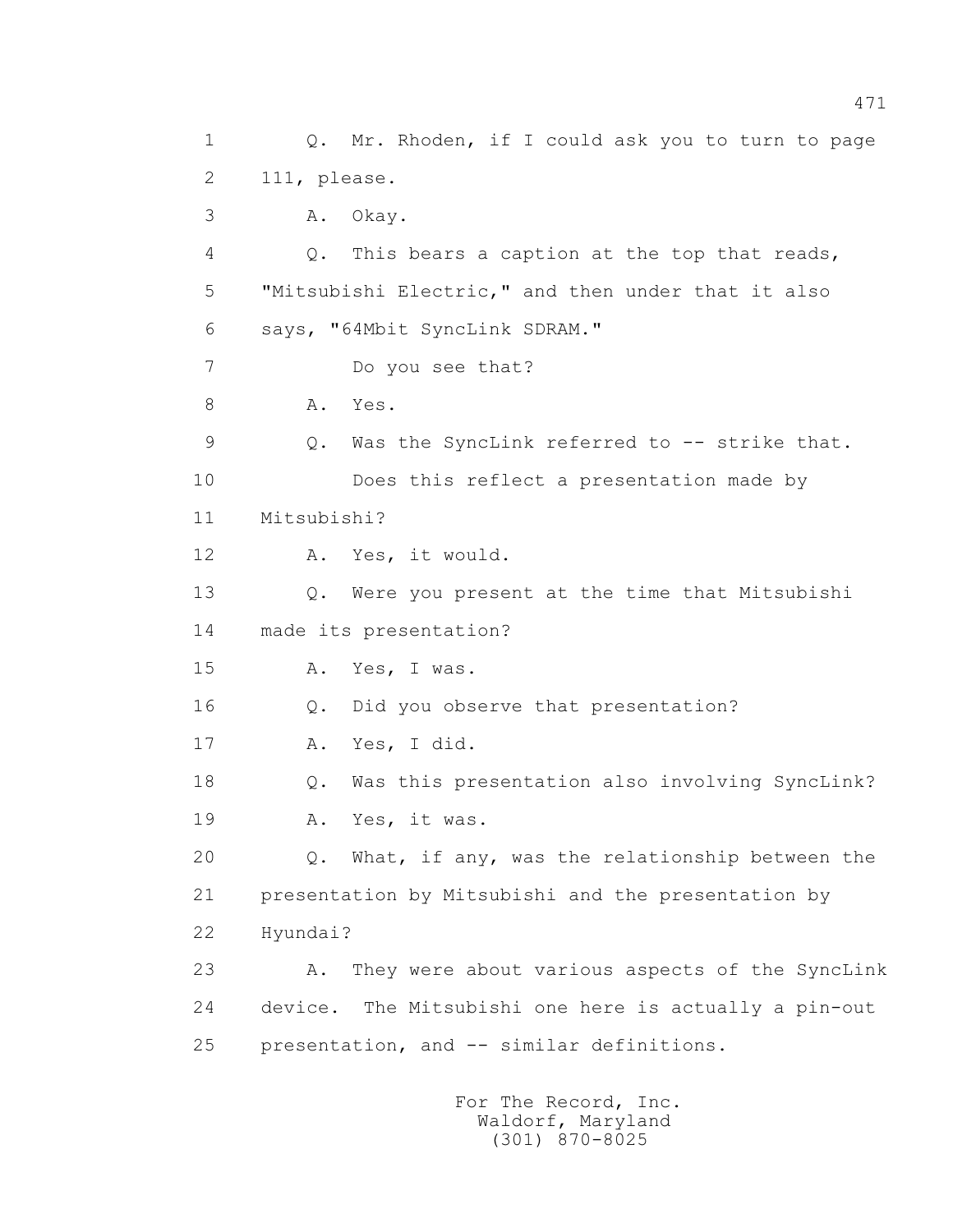1 Q. Mr. Rhoden, if I could ask you to turn to page 2 112, please.

3 A. Okay.

 4 Q. And particularly I'd like to direct your 5 attention to the language underneath Signal Name - 6 Definition. It reads, "Strobe-in, reference clock, 7 both edge for input, positive edge for output." 8 Do you see that? 9 A. Yes, I do. 10 Q. What was -- again, based on your observation at 11 the time, what was Mitsubishi proposing? 12 A. Mitsubishi was proposing here a reference 13 clock. Both edge for input is basically, if you want 14 to think about it, it's a dual edge input. Both edge 15 for input and positive edge for output, they were using 16 a combination, if you would. 17 MR. STONE: Your Honor, if you would ask the 18 witness to speak a little closer to the mike.

19 JUDGE McGUIRE: Mr. Rhoden, if you could speak 20 up, he can't hear you. I know it's getting towards the 21 end of the day, you're probably getting tired, but we'd 22 appreciate it.

23 THE WITNESS: I'm slouching back in my chair,  $24$  so  $-$ 

25 JUDGE McGUIRE: I think we all are at this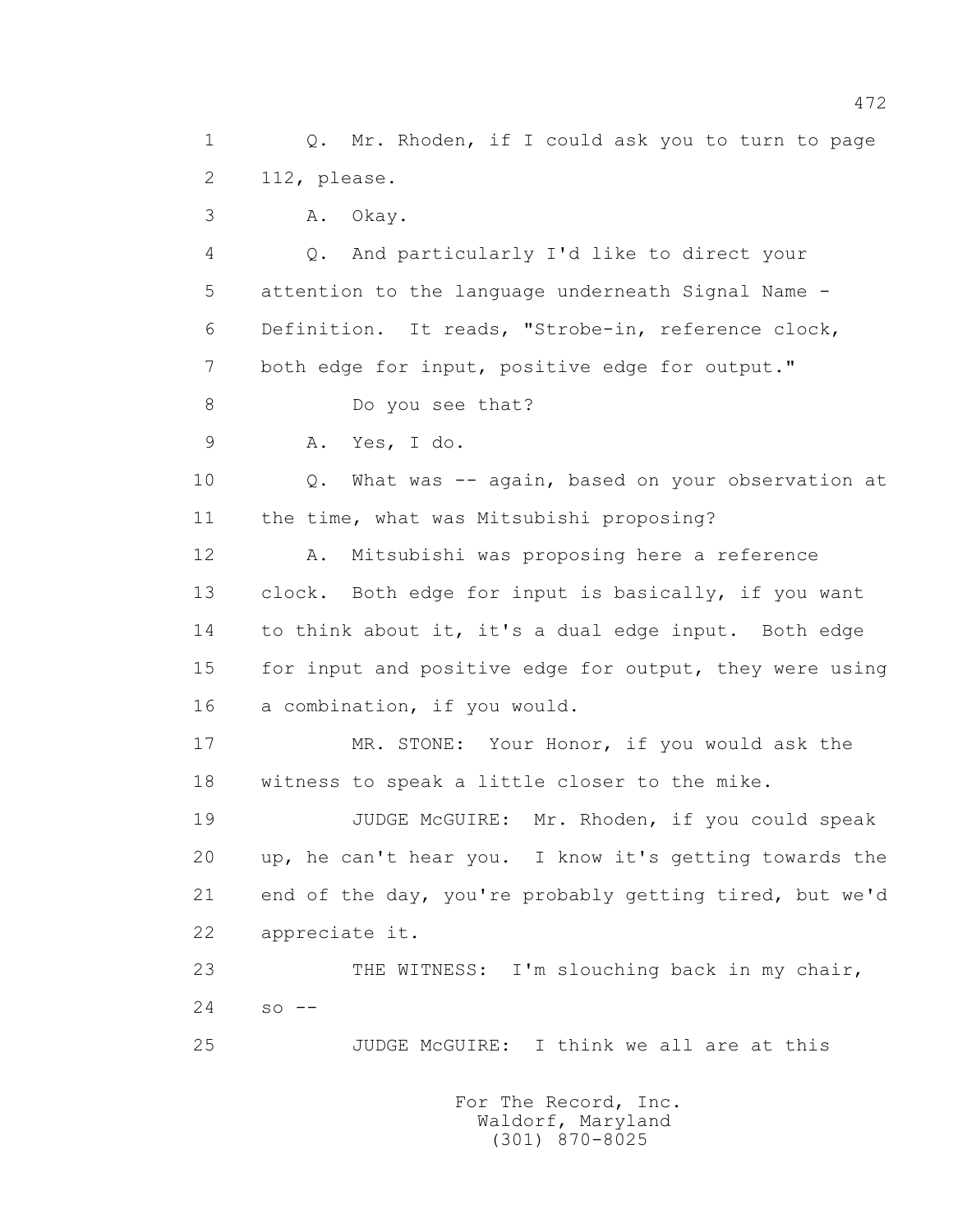1 point.

 2 BY MR. OLIVER: 3 Q. Mr. Rhoden, if I could direct your attention 4 back to page 10, please. 5 A. Okay, all right. 6 Q. Looking again at item 13.7 under Hyundai 7 SyncLink. 8 A. Okay. 9 Q. Looking now three lines down, part way through 10 that line, it begins, "The patent issues were a concern 11 in this proposal. It was stated that no known patents 12 exist on this proposal. It was intended to be an open 13 system." 14 Do you see that? 15 A. Yes, I do. 16 Q. Do you recall any discussion of that item at 17 the meeting? 18 A. There were -- there was a discussion that 19 people, since it was a new proposal that came in that 20 was fundamentally different in a lot of ways from the 21 kind of work that we had been doing inside JEDEC, 22 people were concerned that perhaps there might be 23 patent issue, and the discussion ensued about -- I 24 believe Mr. Tabrizi at this time, it is my 25 recollection, is that he was trying to inform the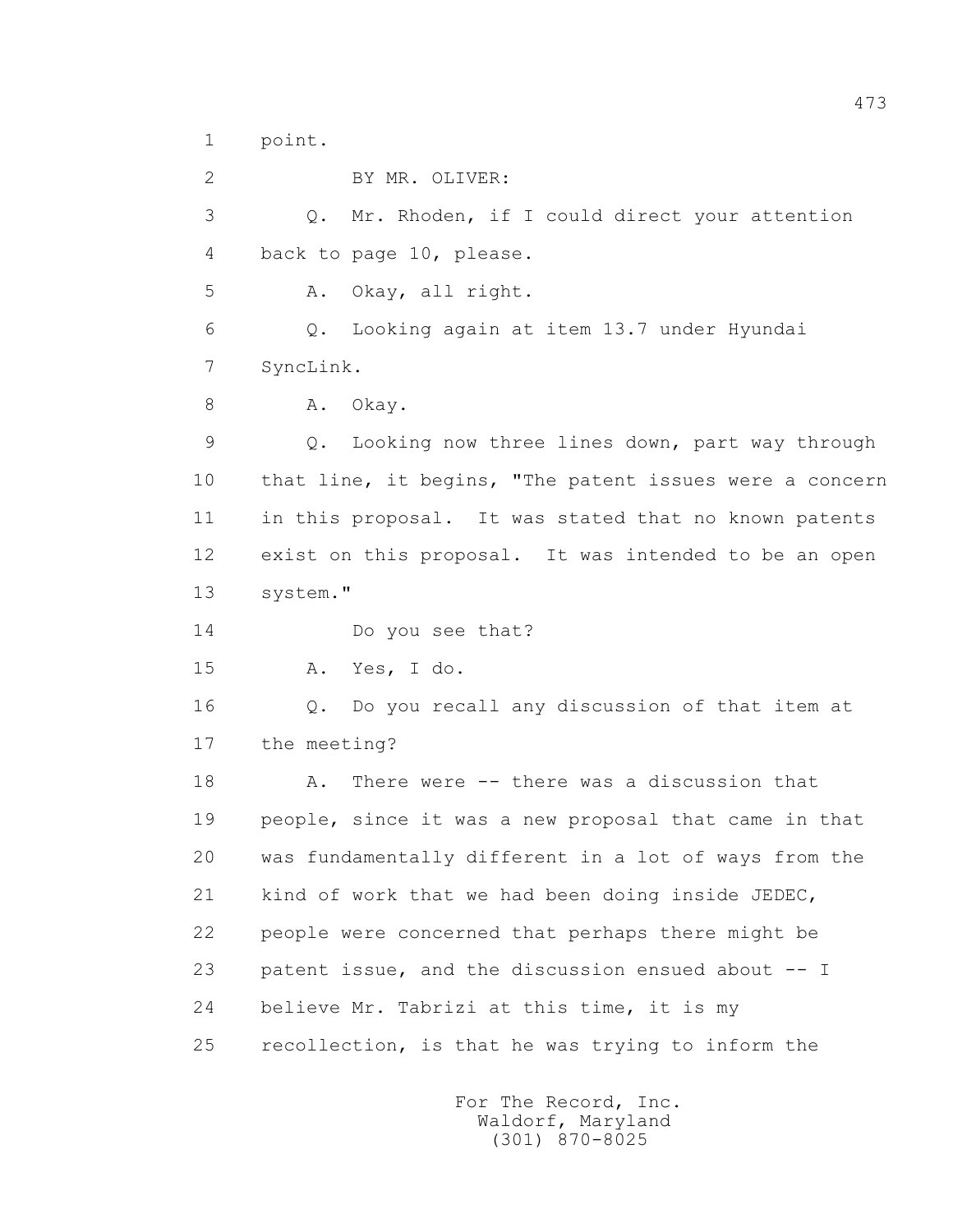1 committee that he was not aware of anyone else that had 2 any patents that might apply to this. 3 Q. Do you recall any discussion of Rambus in 4 connection with that patent discussion? 5 A. I do not. 6 Q. Did Mr. -- did Mr. Tabrizi give any explanation 7 as to why he thought that SyncLink would be an open 8 standard? 9 A. Well, part of the proposal when they brought it 10 into the JEDEC body was to make certain that everyone 11 understood and knew that the participants inside 12 SyncLink intended to follow the JEDEC patent policy and 13 develop an open standard. That was their stated 14 objective for a long time, and they made that perfectly 15 clear to all the people involved. 16 MR. OLIVER: I'm sorry, Your Honor, one minute, 17 please? 18 JUDGE McGUIRE: Go ahead. 19 (Counsel conferring.) 20 BY MR. OLIVER: 21 Q. Mr. Rhoden, if I could ask you to find JX-28, 22 please. This would be in the pile of meeting minutes. 23 This would be the December 1995 meeting. 24 A. Are we complete with 26 here? 25 Q. Excuse me, JX-28.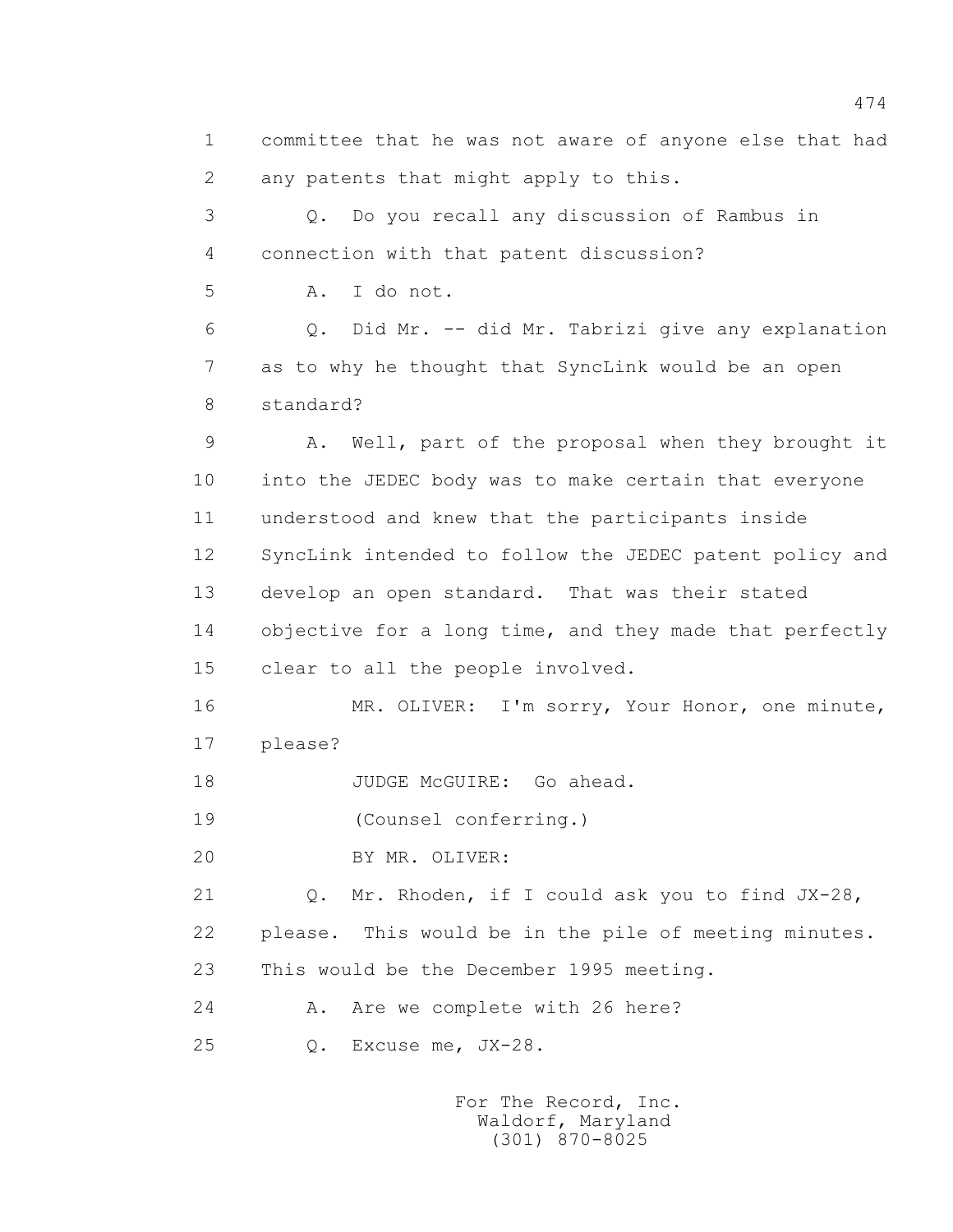1 A. Oh, JX-28, okay. Okay, I have JX-28. 2 MR. OLIVER: Actually, before I ask you any 3 questions, Your Honor, at this point, I would like to 4 offer into evidence JX-26, please. 5 JUDGE McGUIRE: Any opposition? 6 MR. DETRE: No opposition, Your Honor. 7 JUDGE McGUIRE: So entered. 8 (JX Exhibit Number 26 was admitted into 9 evidence.) 10 BY MR. OLIVER: 11 0. Mr. Rhoden, do you recognize JX-28? 12 A. Yes, I do. 13 Q. Were you present at this meeting? 14 A. Yes, I was. 15 Q. If I could direct your attention, please, to 16 page 6. 17 A. Okay. 18 Q. If I could direct your attention to the top of 19 the page, 8.6, SDRAM-Lite Survey Results. 20 Do you see that? 21 A. Yes, I do. 22 Q. As of December 1995, did you have an 23 understanding of what SDRAM-Lite referred to? 24 A. Yes, actually, SDRAM-Lite was a series of 25 proposals for modification to the existing SDRAM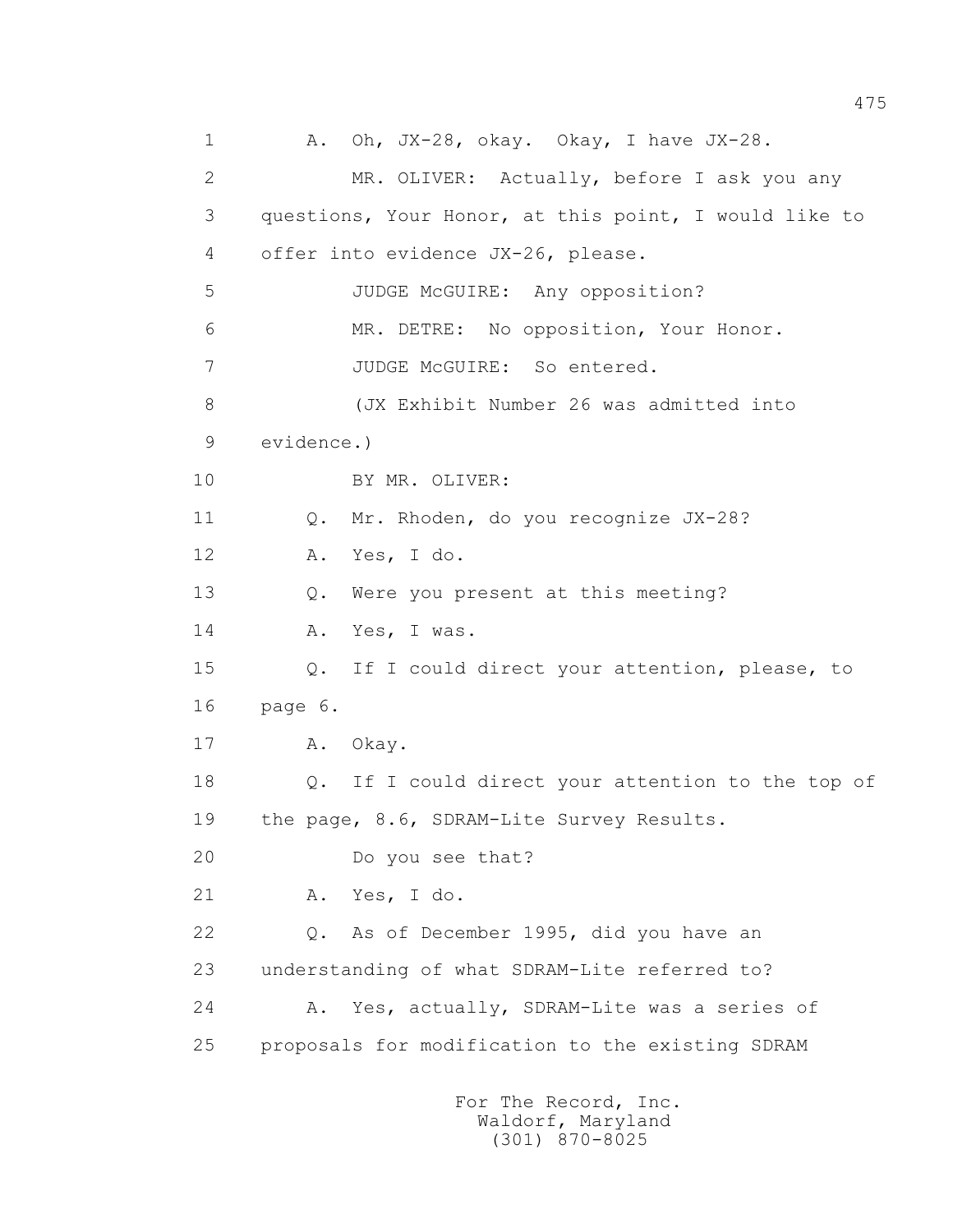1 standard for creation of a subset device, if you will, 2 to create a "lite," in the same way of light beer, but 3 in any event a lighter proposal.

 4 Q. What do you mean by a lighter proposal? 5 A. Well, with fewer -- a reduced feature set. By 6 reducing the feature set in some way, they would save 7 manufacturing costs through testing and through 8 capabilities.

 9 Q. Would the proposal have affected in any way 10 either the programmable CAS latency or programmable 11 burst length features of the SDRAM standard?

 12 A. Yes, sir, they were proposing that would be 13 fixed. That was one of the proposals that was under 14 consideration for SDRAM-Lite, was that they be fixed.

 15 Q. As of December 1995, did you have an 16 understanding why it was proposed to make those fixes?

17 A. Some of the suppliers were expressing an 18 interest that they wanted to pursue this avenue as a 19 way to reduce the cost of the device, because the 20 programmable nature added additional test costs, 21 because they had to test both features or three -- 22 however many features there were, they had to test all 23 of them that were programmable, and with a fixed 24 latency and fixed burst length device, then the amount 25 of testing of the device would be significantly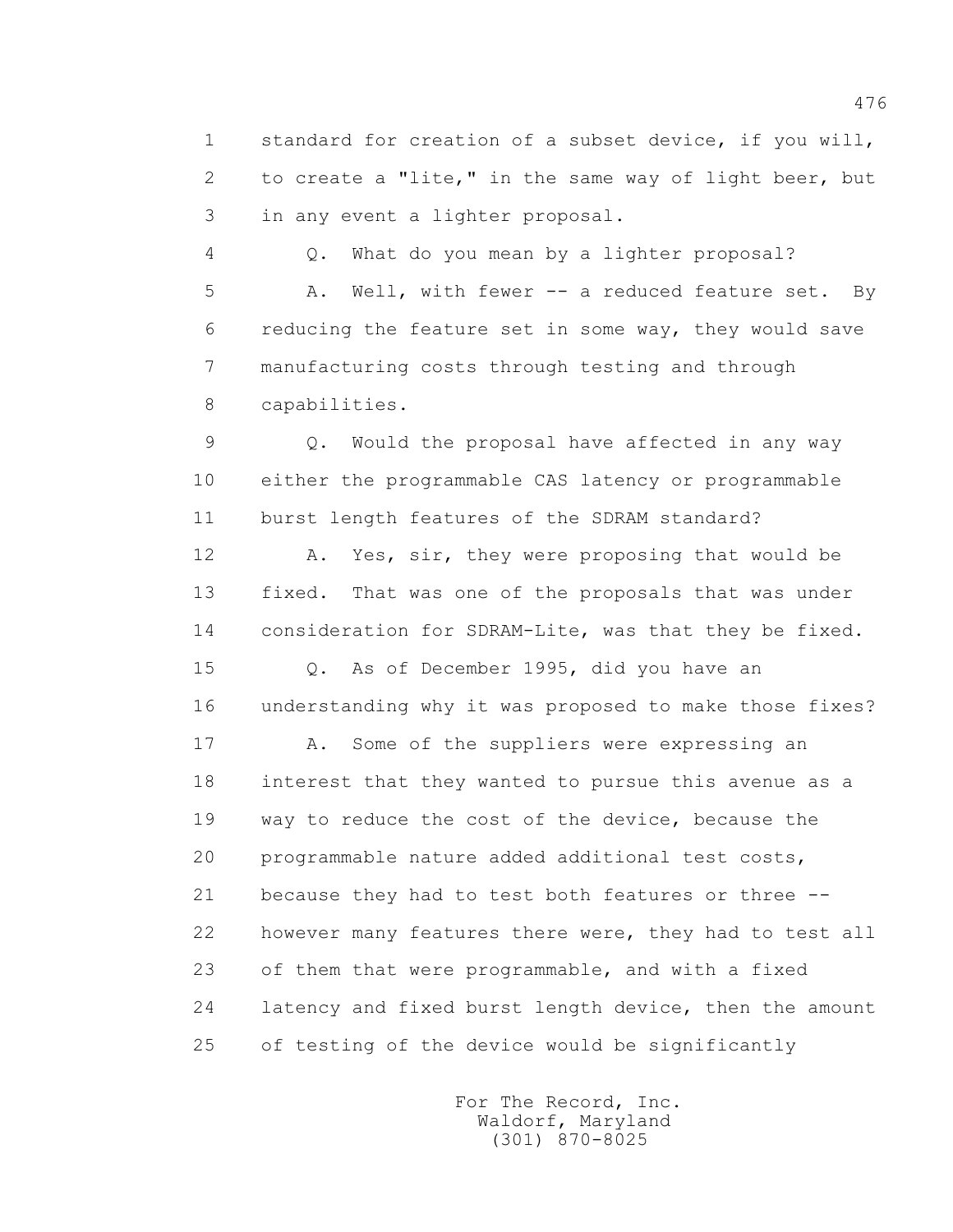1 reduced.

 2 Q. Mr. Rhoden, if I could direct your attention 3 again back to page 6, item 8.8, SDRAM Feature Survey 4 Ballot Results. 5 A. Yes. 6 Q. Do you see that? 7 A. Yes, I do. 8 Q. What does the SDRAM feature survey ballot refer 9 to? 10 A. The SDRAM feature survey ballot was a 11 discussion about future feature sets. In other words, 12 we just talked about SDRAM-Lite that was kind of 13 reducing the feature set. What we're talking about 14 with the SDRAM was enhancing the feature set or 15 modifying the feature set in a way for a future device. 16 0. If I could read the first sentence under that, 17 it reads, "MOSAID made a presentation on the results of 18 the survey." 19 Do you see that? 20 A. Yes. 21 Q. Were you present at the meeting at the time 22 that MOSAID presented the results of the survey ballot? 23 A. Yes, I was. 24 Q. Did you observe MOSAID's presentation about the 25 survey ballot?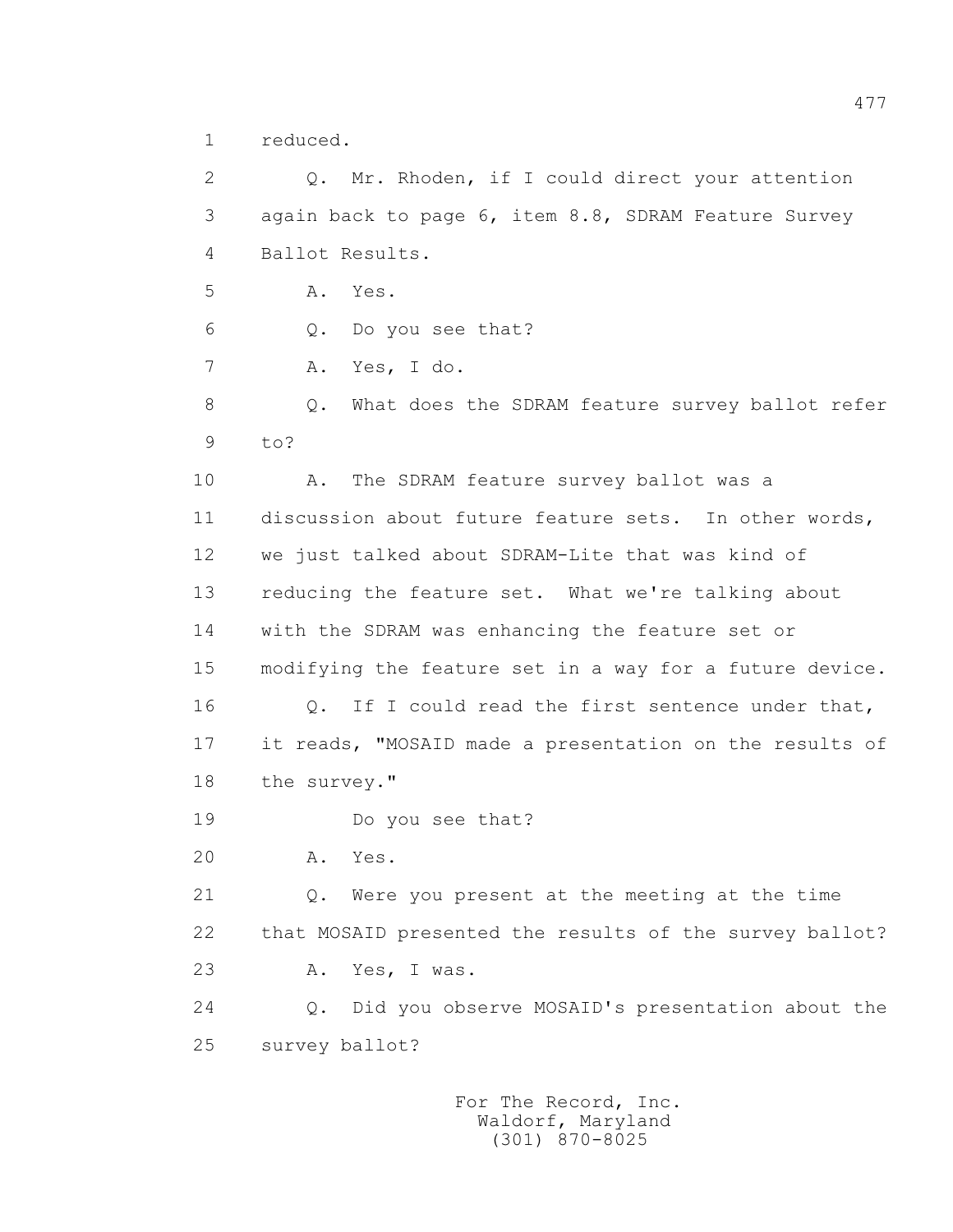1 A. Yes, I did.

 2 Q. If I could direct your attention, please, to 3 page 34.

4 A. Okay, I have it.

 5 Q. This is a page with the title Future SDRAM 6 Features Survey Ballot.

7 Do you see that?

8 A. Yes see it.

 9 Q. If I could direct your attention to the third 10 bullet point, "Take the Time to Do It Right." Based on 11 MOSAID's presentation of the discussion that you 12 observed at the time, did you have an understanding of 13 what was meant by "take the time to do it right"?

14 A. MOSAID was proposing that in creation of a next 15 generation device that we take our time, we use special 16 task group meetings and put a number of people together 17 to develop the next generation of device, and so take 18 your time to do it right was Mr. Allen's approach to 19 having the information -- having the feature set and 20 functionality of the next generation device go under a 21 lot of scrutiny for as long as it took to get it right, 22 so to speak.

 23 Q. Can I direct your attention to the last bullet 24 point on that page, please, "Create another Standard 25 that will Stand the Test of Time."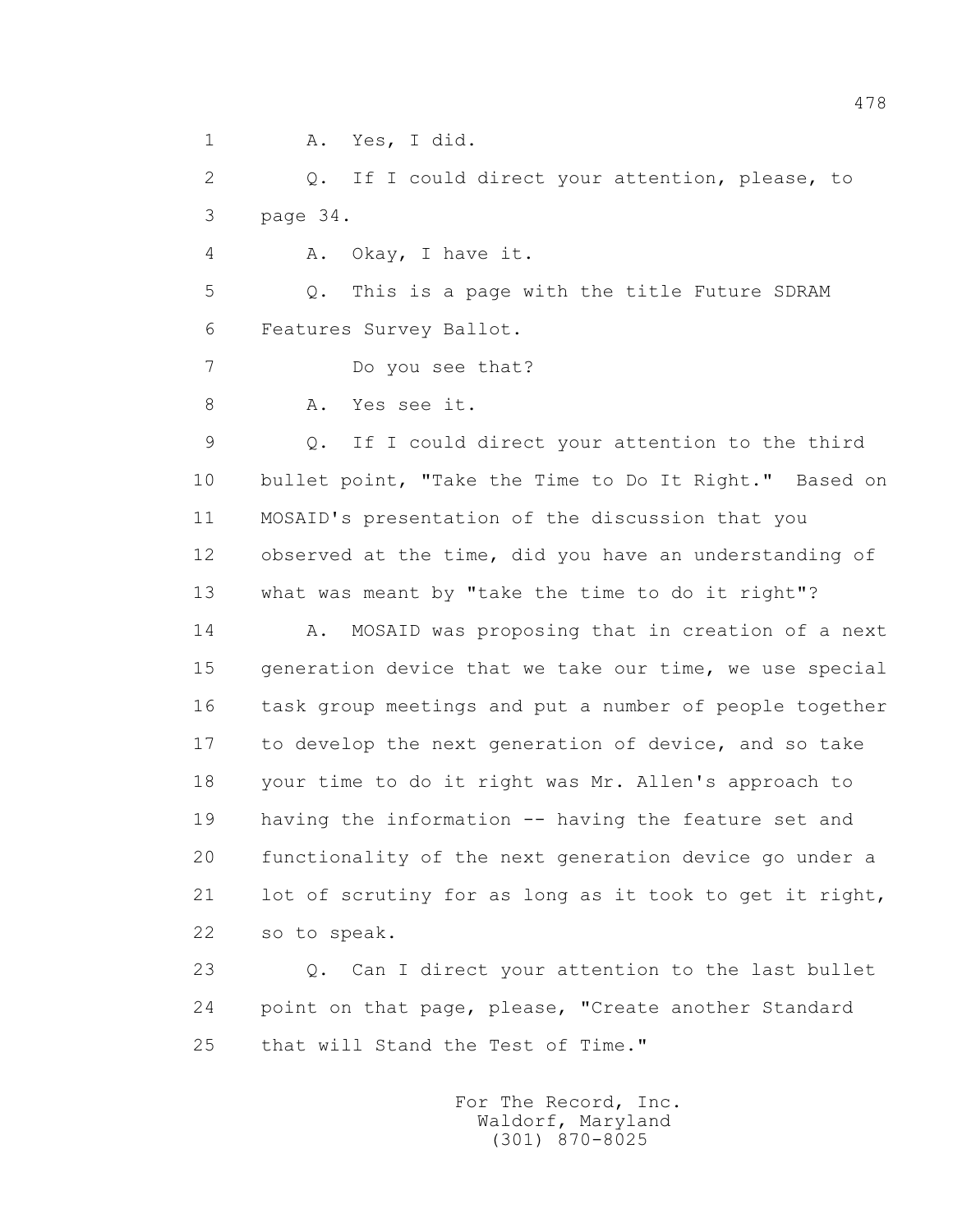1 Do you see that?

2 A. The last bullet item?

3 Q. Yes.

 4 A. Yeah, "Create another Standard that will Stand 5 the Test of Time"?

6 Q. Yes.

7 A. Yes, I see it.

 8 Q. Based on your observation of the presentation 9 of the MOSAID survey ballot and other discussions, did 10 you have an understanding of what was meant by "create 11 another standard that will stand the test of time"?

12 A. Yes, the intent of saying what was said here 13 was that it's essentially based on taking the time to 14 do it right. If you invest the proper amount of time 15 and the proper amount of resources, then you will 16 create something that is serviceable in the industry 17 for a long period of time, and so in that sense, stand 18 the test of time. Time in the electronics industry is 19 a relative term.

 20 Q. If I could direct your attention to the next 21 page, page 35. Under heading 4, Conclusions, 4.1, 22 Issues with Strong Support (>2/3)," do you see that? 23 A. Issues -- yes.

 24 Q. If I could direct your attention down about 25 nine bullet points down, it reads, "On chip PLL/DLLs to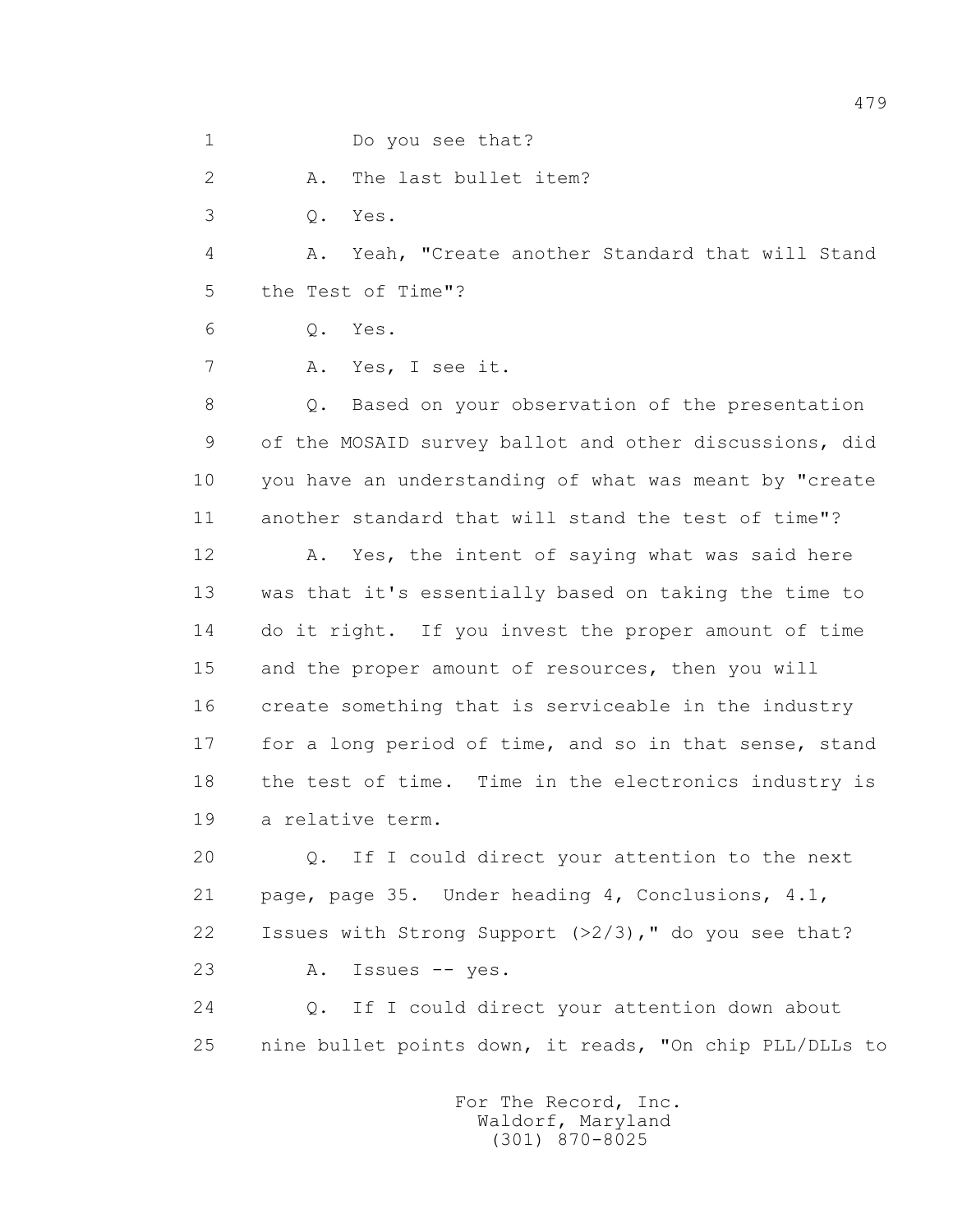1 reduce clock access time."

2 Do you see that?

3 A. Yes, I do.

 4 Q. I think before I ask the next question, before 5 this meeting, did you actually receive a copy of the 6 survey ballot?

 7 A. Yes. Before the meeting? Yeah, the way survey 8 ballots actually work is the survey ballots were sent 9 out along -- some period of time in advance. People 10 had the opportunity to look over them and make 11 comments, and survey ballots were intended to gather 12 information so we could gauge a sense of the direction 13 that we should take.

 14 Q. Did you review this survey ballot when you 15 received it?

16 A. Yes, I did.

 17 Q. Based on your review of the survey ballot and 18 the presentation by MOSAID on the results of the survey 19 ballot, as of December 1995, did you have an 20 understanding of the reference to on-chip PLL/DLLs to 21 reduce clock access time under 4.1?

22 A. Yes, I did.

 23 Q. What was your understanding at the time? 24 A. My understanding was similar, in fact, to the 25 presentation that had been made by NEC in earlier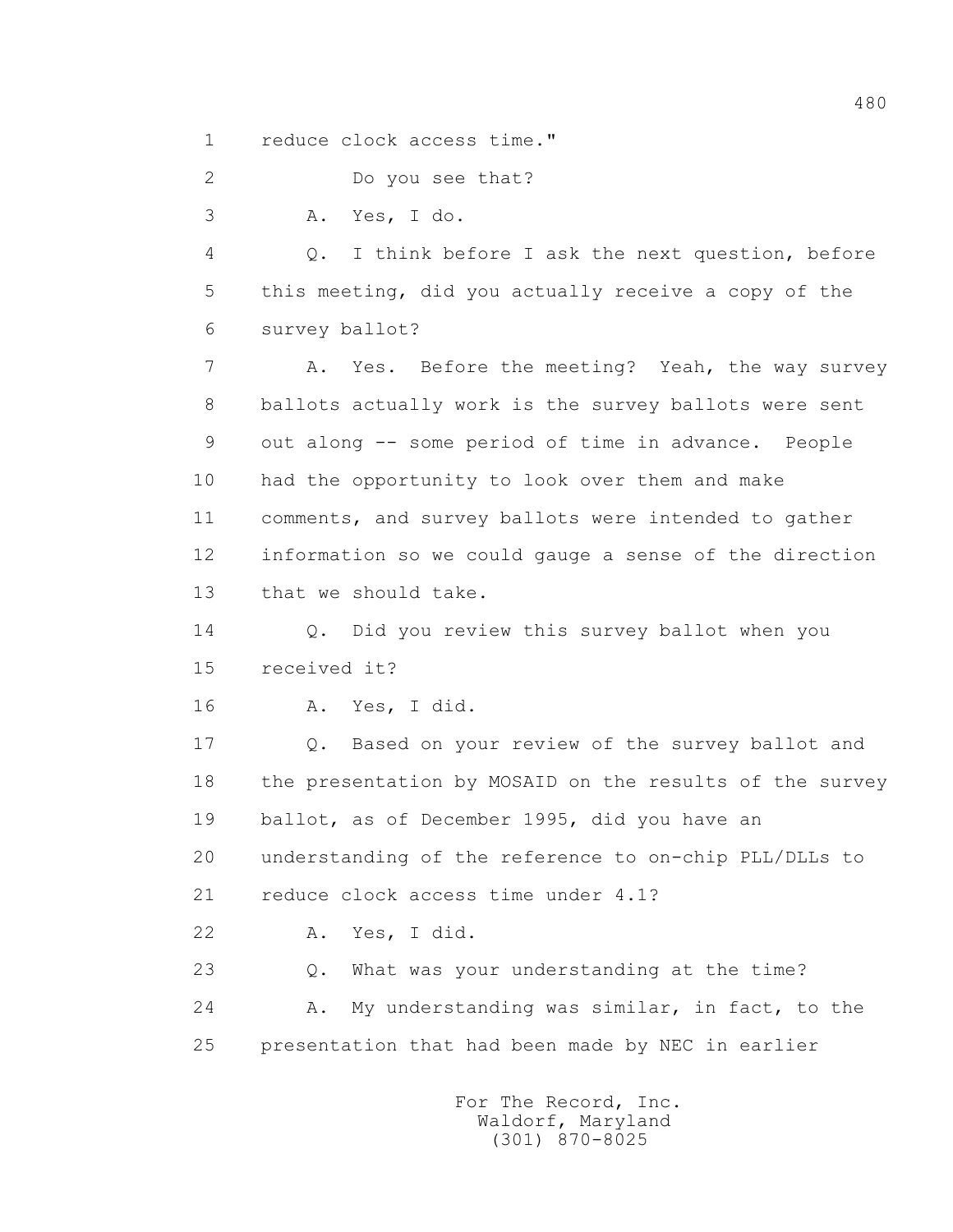1 presentations and discussed inside the committee. The 2 use of the PLL/DLL, and you see it here used as 3 interchangeable terms, because sometimes we would argue 4 about which term was which, and so finally we decided 5 it didn't matter. So, the PLL/DLL, as it's referenced 6 here, actually showed up as a method to allow us to 7 synchronize the internal clock of the device with the 8 external clock.

 9 Q. How did this particular feature get on the 10 survey ballot in the first place?

11 A. Well, everything that shows up in a survey 12 ballot is either from a presentation or from an earlier 13 discussion that takes place in JEDEC. Usually what 14 happens is feature sets come around, they come up 15 through discussions, and especially when it starts 16 taking an inordinate amount of committee time, we will 17 say, look, let's take some of these items, put them in 18 a survey ballot, and see if we can gauge the level of 19 support, see if we can identify a direction that we 20 might want to go. So, the short answer to your 21 question is this came from earlier discussions that 22 took place inside JEDEC.

 23 Q. If I could direct your attention back to page 24 6, please.

25 A. Page 6?

 For The Record, Inc. Waldorf, Maryland (301) 870-8025

481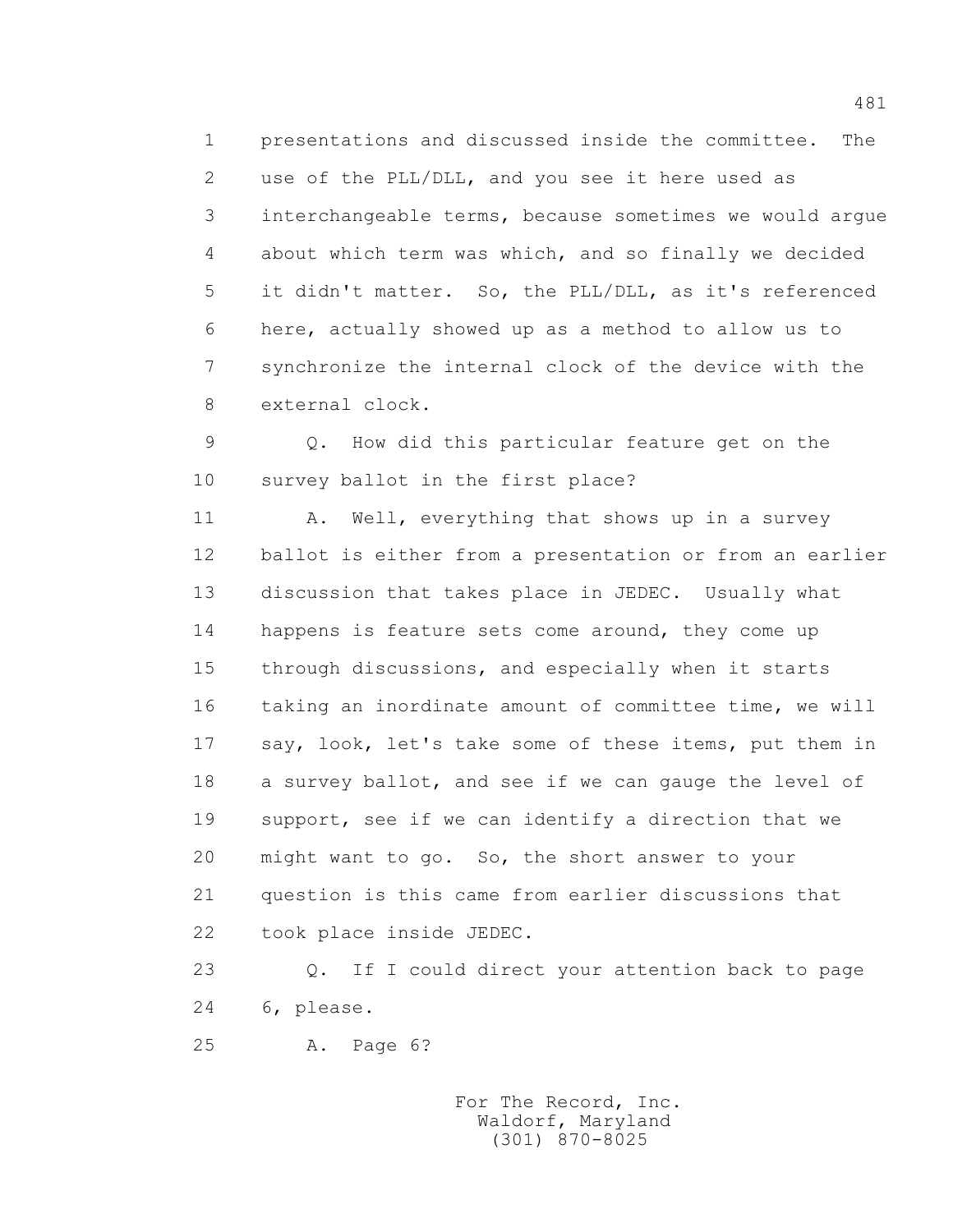1 Q. Yes.

2 A. Okay.

 3 Q. Again, under 8.8, SDRAM Feature Survey Ballot 4 Results, and after Attachment G, it reads, "MOSAID 5 noted that they had a patent pending on DLL and noted 6 that it was a particular implementation and may not be 7 required to use the standard." 8 Do you see that? 9 A. Yes, I do. 10 Q. Do you have an understanding as to how that 11 item came to be raised at a JEDEC meeting? 12 A. As is typically the case, somebody would stand 13 up and say, hey, look, we have some IP related to this 14 area, as Mr. Allen did in this case, and it would be 15 normally listed to where it can be referenced, and his 16 statement is it may be required -- it may involve the 17 work that's going on. His discussion about it was that 18 it was very specific, so it may only apply to a 19 particular implementation. 20 Q. If I could direct your attention again back to 21 page 35, please. 22 A. Okay. 23 0. Towards the bottom of the page, on 4.2, Issues 24 with Mixed Support, the fourth bullet point. 25 A. 4.2, okay.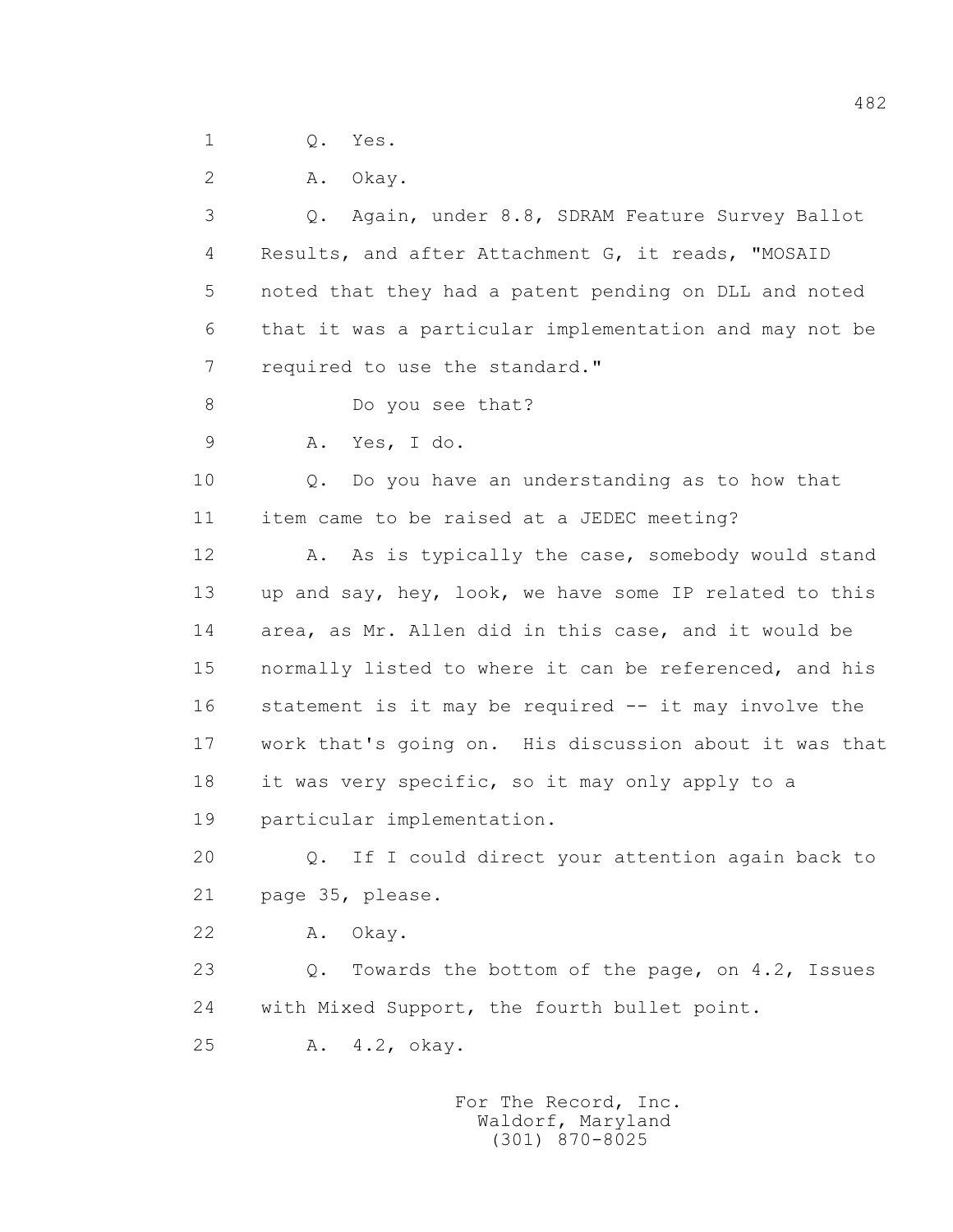1 0. The fourth bullet point reads, "Using both 2 edges of the clock for sampling inputs." 3 Do you see that? 4 A. Yes. 5 Q. Again, was that an item that you had seen in 6 the survey ballot itself? 7 A. That is correct. 8 Q. Based on your review of the survey ballot and 9 the presentation on the results by MOSAID that took 10 place in that meeting, did you have an understanding in 11 December 1995 what was meant by using both edges of the 12 clock for sampling inputs? 13 A. Yes, I did. 14 Q. Based on your understanding in December 1995, 15 what, if any, differences were contemplated by the 16 proposal to use both edges of the clock as included in 17 the survey ballot as opposed to the IBM presentation of 18 dual edge clock in April 1992? 19 A. Well, in operation -- and the utilization of 20 both edges of a clock to do work is -- is and was a 21 common discussion, and on the survey ballot and as 22 presented in Mr. Hardell's position from IBM, it's 23 extremely similar. If not exactly the same, certainly 24 similar. 25 MR. OLIVER: Your Honor, at this time, I would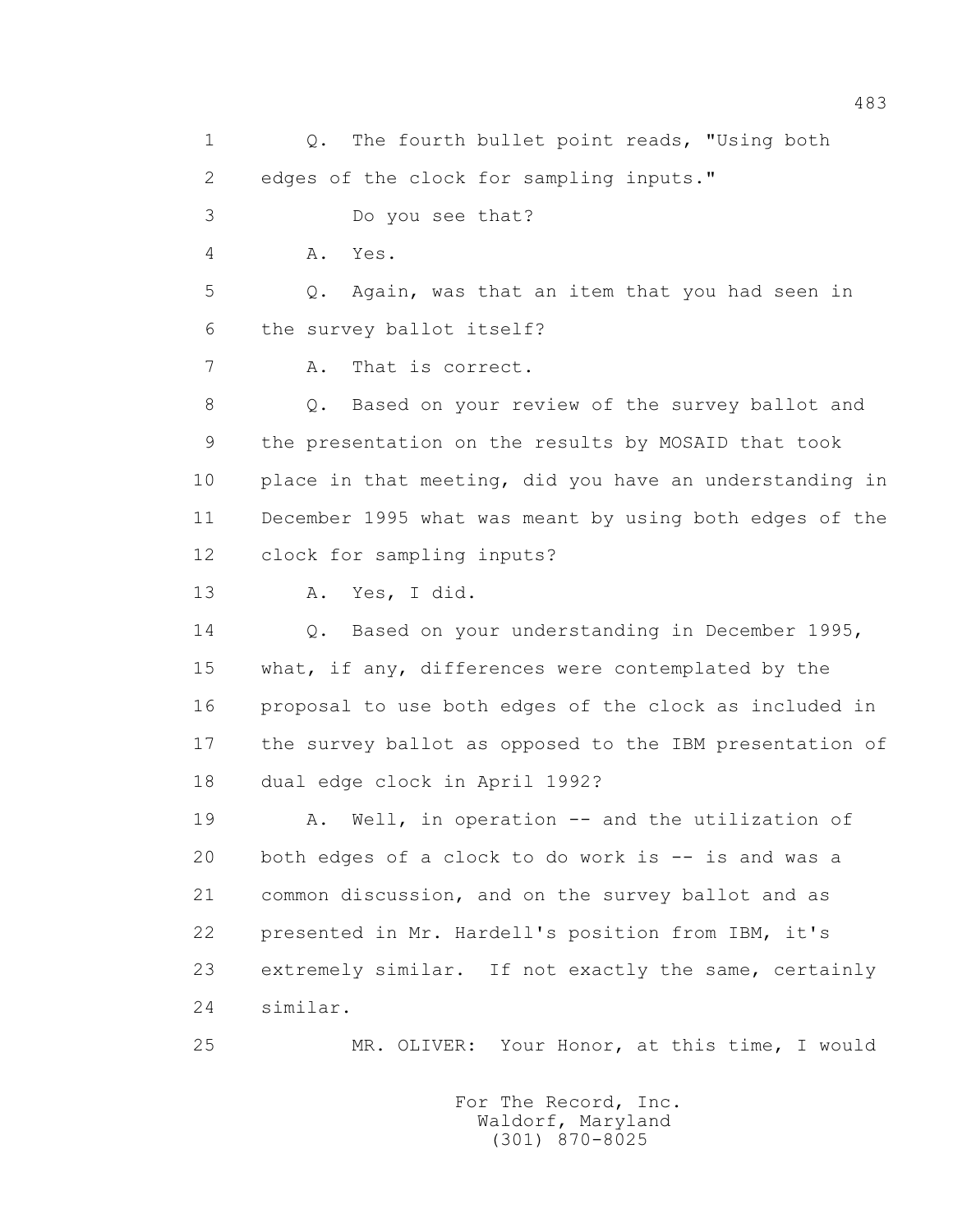1 like to actually on a timely basis offer JX-28 into 2 evidence, please. 3 JUDGE McGUIRE: Mr. Detre? 4 MR. DETRE: No objection. 5 JUDGE McGUIRE: So admitted. 6 (JX Exhibit Number 28 was admitted into 7 evidence.) 8 BY MR. OLIVER: 9 Q. If I could ask you to find JX-29 in your pile, 10 another set of meeting minutes, this time from a 1996 11 meeting. 12 A. Okay. 13 Q. Do you recognize JX-29? 14 A. Yes, I do. 15 Q. What is that document? 16 A. This is an interim committee meeting for the 17 JC-42.3 in January 1996. 18 Q. What is an interim meeting? 19 A. As I explained, we have four regularly 20 scheduled meetings per year, and often times during 21 high levels of activity, we schedule meetings in 22 between those other meetings, and this would have been 23 one of those meetings, sometimes called special 24 meetings, sometimes called interim meetings. They're 25 called interim because they're between two other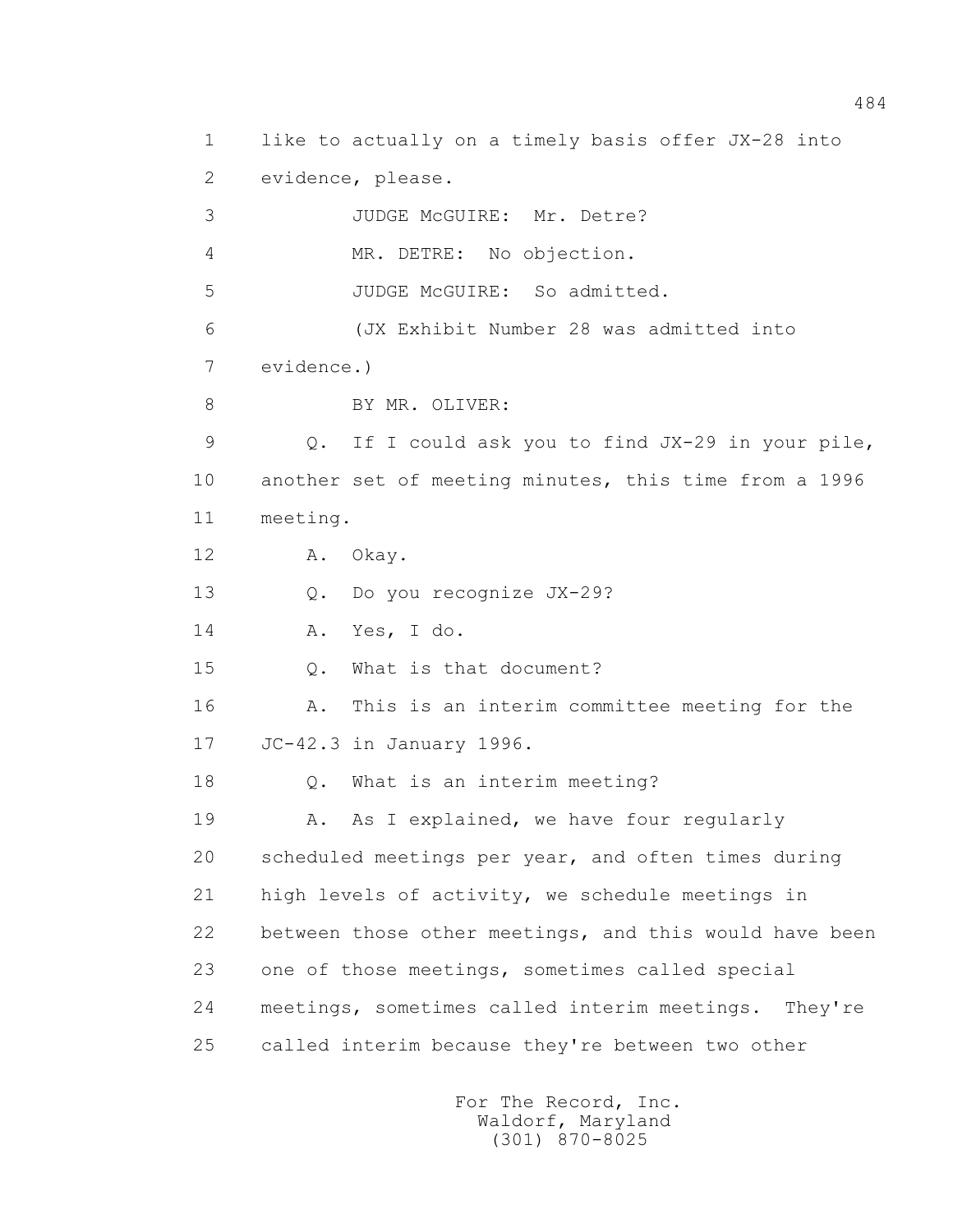1 meetings, two regular meetings.

 2 Q. Were you present at the January 1996 interim 3 meeting? 4 A. Yes, I was. 5 Q. I'd like to direct your attention, please, to 6 page 4 of JX-29. 7 A. Okay. 8 Q. Specifically, if I could direct your attention 9 to item 6.2, Micron Future SDRAM Clock Issues. 10 Do you see that? 11 A. 6.2, yes, I do. 12 Q. Now, what did this item refer to? 13 A. This would have -- this was a presentation made 14 by Micron at the meeting and would be included here in 15 Attachment F. 16 Q. Were you present at the meeting when Micron 17 made the presentation? 18 A. Yes, I was. 19 Q. Did you observe Micron's presentation? 20 A. Yes, I did. 21 Q. What was Micron's presentation about? 22 A. Micron's presentation was about the topic that 23 you see here, the SDRAM clock and issues that they had 24 with the clock itself. 25 Q. Could I ask you to turn to Attachment F,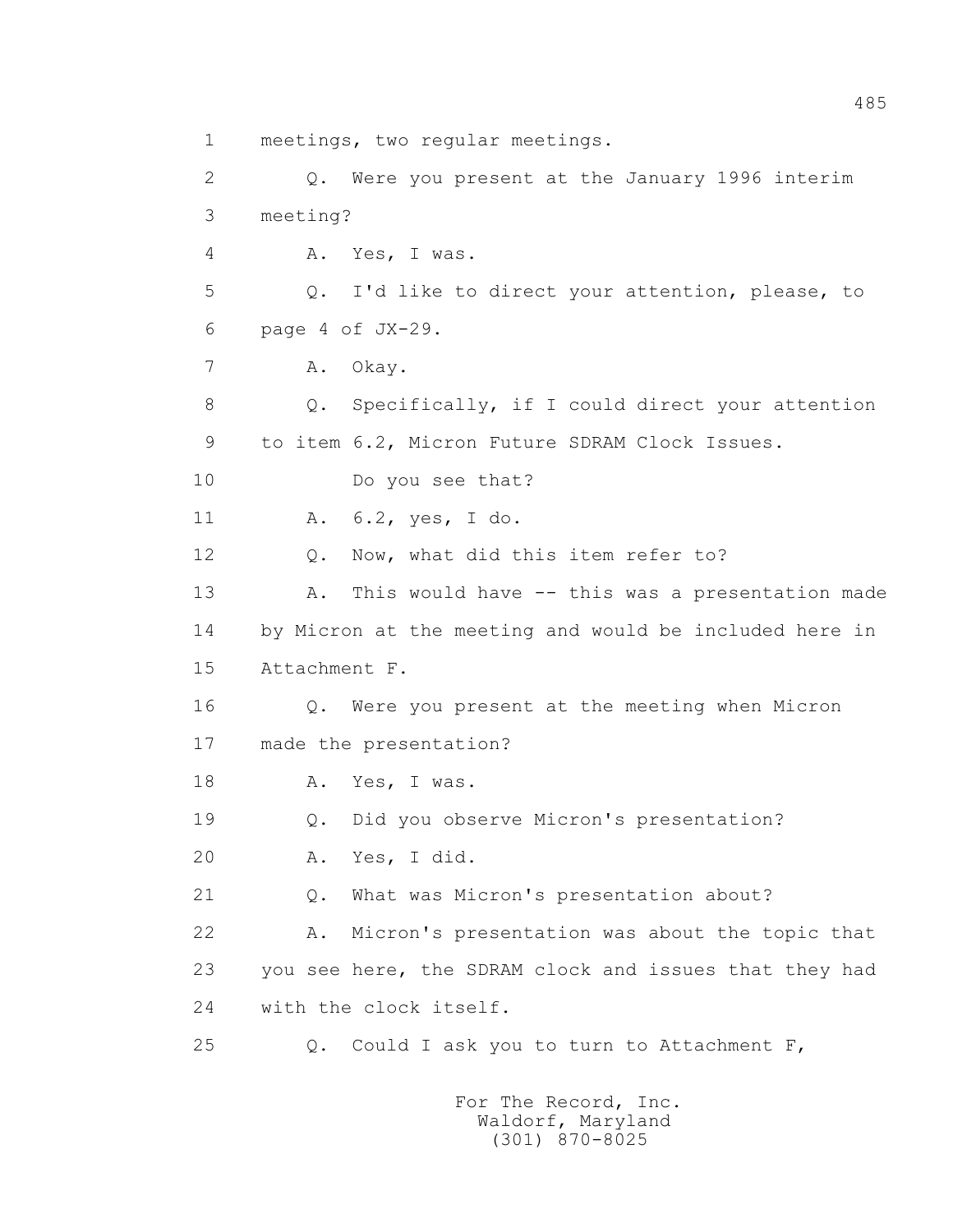1 please. I believe you'll find it at page 17. 2 A. I'm in the middle -- okay, 17. 3 Q. Is this the Micron presentation that was made 4 at the January 1996 meeting? 5 A. That is correct. 6 Q. Based on your observation of the presentation 7 and any related discussions, as of January 1996, did 8 you have an understanding of what was referred to by 9 PLL/DLL circuits? 10 A. Yes. 11 6. Could you please explain what your 12 understanding was as of January 1996? 13 A. That DLL/PLL circuits or that PLL/DLL, as it's 14 listed here, were circuits that were intended to be 15 used to adjust the phased relationship between the 16 outside clock of the device and the inside clock of the 17 device. 18 Q. Was Micron proposing to place the PLL/DLL 19 circuits on the DRAM chip or outside the DRAM chip or 20 elsewhere? 21 A. Well, actually, Micron was proposing that -- 22 they were identifying that there's two separate 23 approaches. There's another way to essentially do the 24 same type of thing. So, Micron was proposing an 25 alternative way.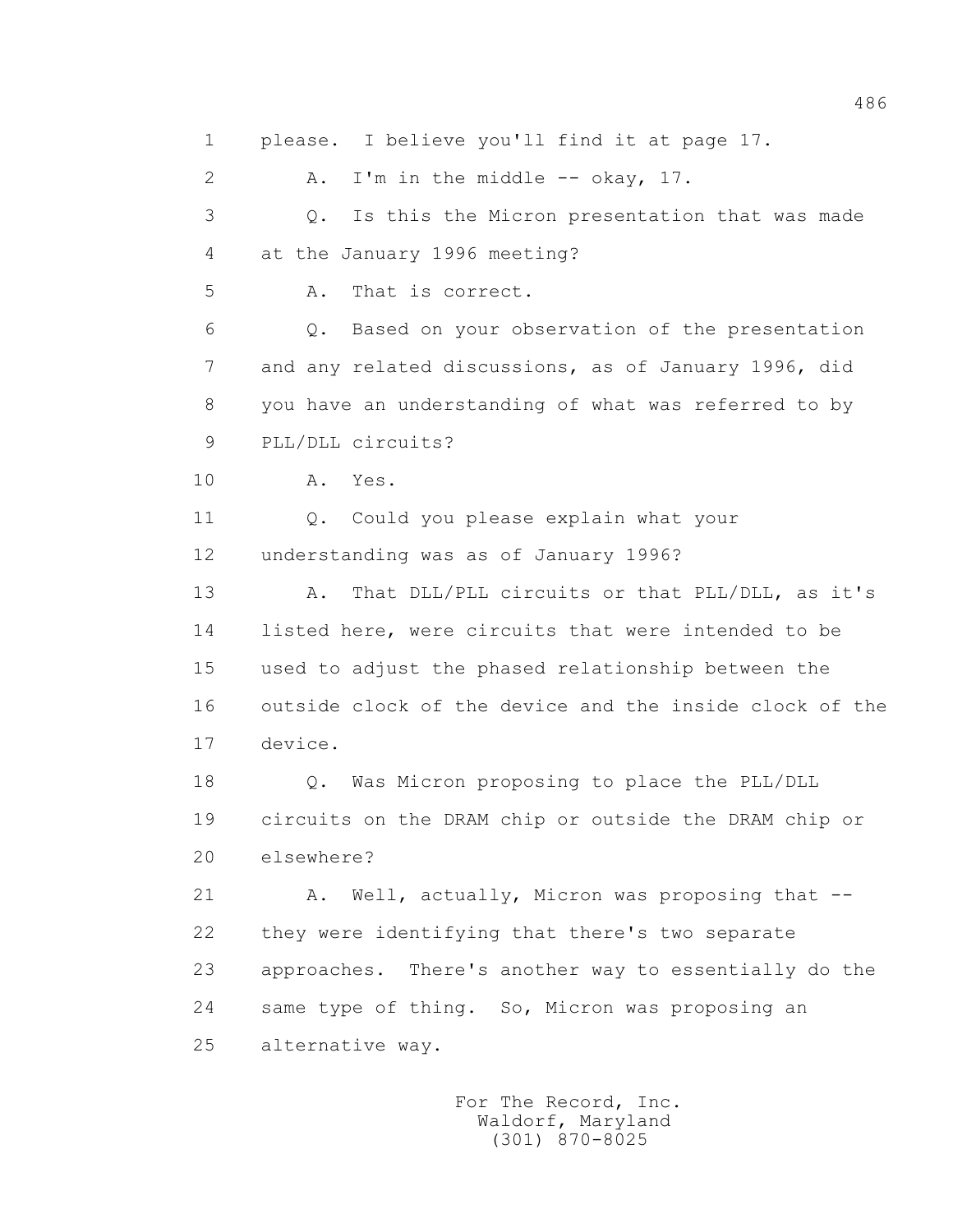1 0. Thank you, it was an imprecise question on my 2 part.

 3 The PLL/DLL circuit that Micron was referring 4 to in its comparison, was it referring to an on-chip 5 PLL/DLL or PLL/DLL located elsewhere?

 6 A. Oh, yes, it was an on-chip PLL/DLL that they 7 were referring to.

 8 Q. What was Micron actually proposing with its 9 presentation?

10 A. Well, as you can see, the first two page, they 11 say there's two different objectives, the PLL/DLL, and 12 they gave some description, and they show echo clock, 13 which is another methodology to accomplish

 14 synchronization of data, which was the ultimate goal of 15 the PLL/DLL.

16 0. What is an echo clock?

17 A. An echo clock is just another methodology of 18 creating some method to determine when data would be 19 arriving and data would be valid.

 20 Q. Was Micron proposing echo clock as an 21 alternative to on-chip PLL/DLL?

 22 A. That was part of the presentation they were 23 making. They were making a proposal so you could see 24 that there are issues with both of them, there's 25 advantages and disadvantages. I'm not sure that they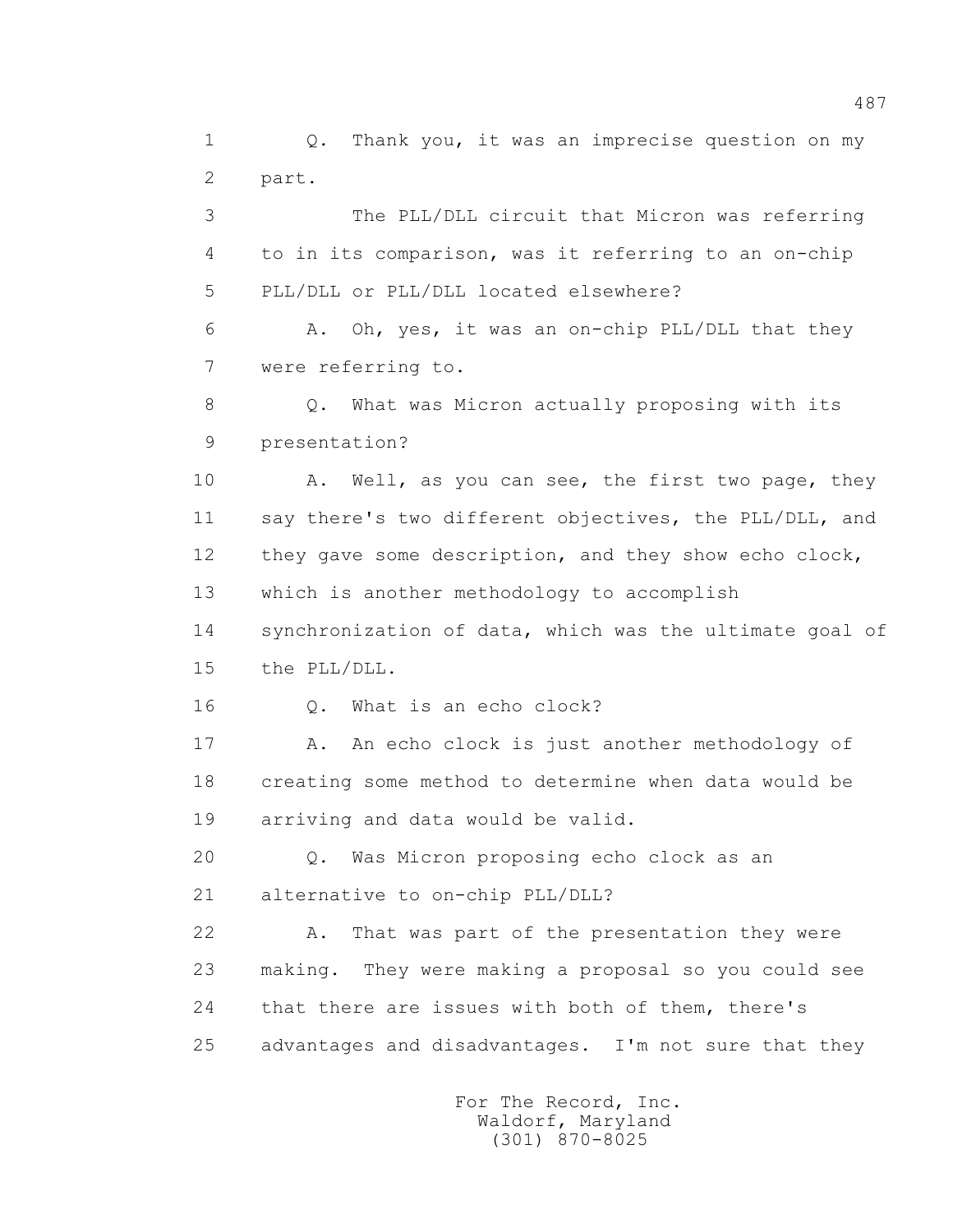1 necessarily said exactly which one they would like to 2 do, but certainly they -- by presenting the differences 3 here, they wanted to bring up the discussion such that 4 we could have it inside the committee.

 5 If you look at their conclusion foil at the 6 end, you can see that they -- they conclude that there 7 is some -- the word that they use is overwhelming. And 8 it's a recommendation, work added they said.

9 Q. You are referring to on page 22?

10 A. Yes, I am.

11 0. Now, based on your understanding of the JEDEC 12 disclosure policy as of January 1996, was it your 13 understanding that the Micron presentation at 14 Attachment F would have triggered the JEDEC disclosure 15 policy?

16 A. Certainly, any activity that takes place inside 17 the meeting, and this is a presentation that was made 18 in a meeting, and so certainly it would have triggered. 19 Q. You referred to any activity. Could you

20 explain that?

 21 A. Oh, discussions, presentations, ballots, 22 anything that's taking place inside the committee is 23 what will trigger -- when we're having a topic 24 discussed, and certainly they would be discussing about 25 presentations, because this would be somebody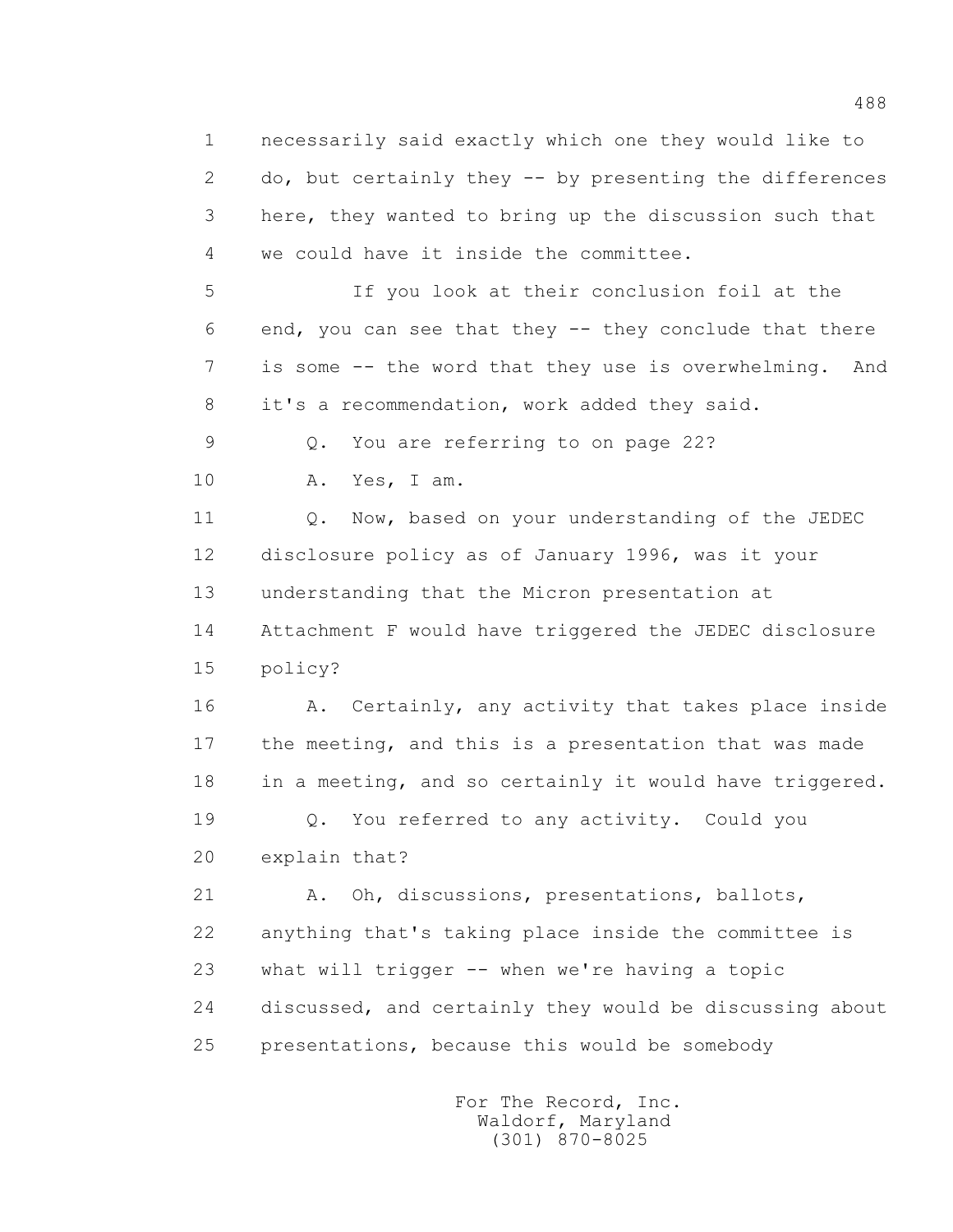1 physically standing up there and showing their work, 2 and a discussion would be taking place in the 3 committee. 4 MR. OLIVER: Your Honor, I'd like to offer 5 JX-29 into evidence. 6 JUDGE McGUIRE: Any objection? 7 MR. DETRE: No objection, Your Honor. 8 JUDGE McGUIRE: Entered at this time. 9 (JX Exhibit Number 29 was admitted into 10 evidence.) 11 BY MR. OLIVER: 12 Q. Mr. Rhoden, could I please ask you to find 13 JX-31 in the pile in front of you? It's another set of 14 meeting minutes, this time from March 1996. 15 A. I have it. 16 Q. Do you recognize JX-31? 17 A. Yes, I do. 18 Q. What is it? 19 A. This is meeting minutes from JC-42.3 from March 20 1996. 21 Q. Were you present at this meeting? 22 A. Yes, I was. 23 Q. If I could direct your attention to page 64, 24 please. 25 A. Okay.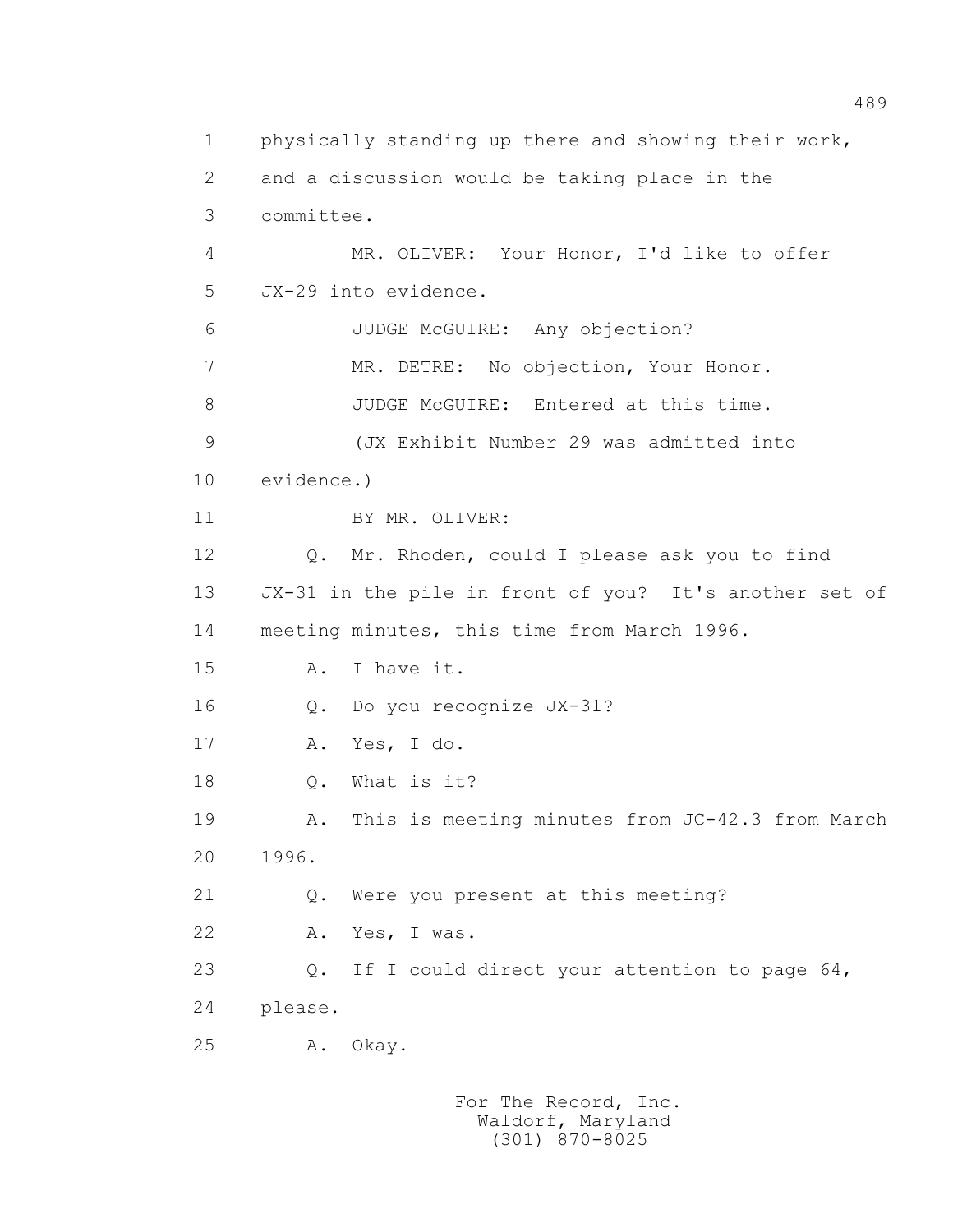1 Q. Do you recognize the document appearing at page 2 64?

3 A. Yes, I do.

4 Q. What is it?

 5 A. This is actually a presentation that I made 6 about future DRAM possibilities, proposals, if you 7 will. Feature sets, how's that?

 8 Q. When you made this presentation, were you 9 intending to direct this presentation towards a 10 revision of the past SDRAM standard or towards a future 11 standard?

12 A. Well, you could consider -- as -- recall, as I 13 said, when a presentation is made, the committee can 14 decide either way, but in terms of this particular 15 presentation, it was intended to be for a future DRAM 16 standard, because what you see here is a change in the 17 interface level. At the very top, under SDRAM 18 Features, it says LVTTL, and the next line over that 19 has the arrow that says SSTL3. That would be a change 20 of interface levels of the device and so necessarily 21 would indicate a new device.

 22 Q. If I could direct your attention to the caption 23 Function on the left-hand side. Do you see that?

24 A. Yes.

25 Q. Underneath that it says, "CAS latency."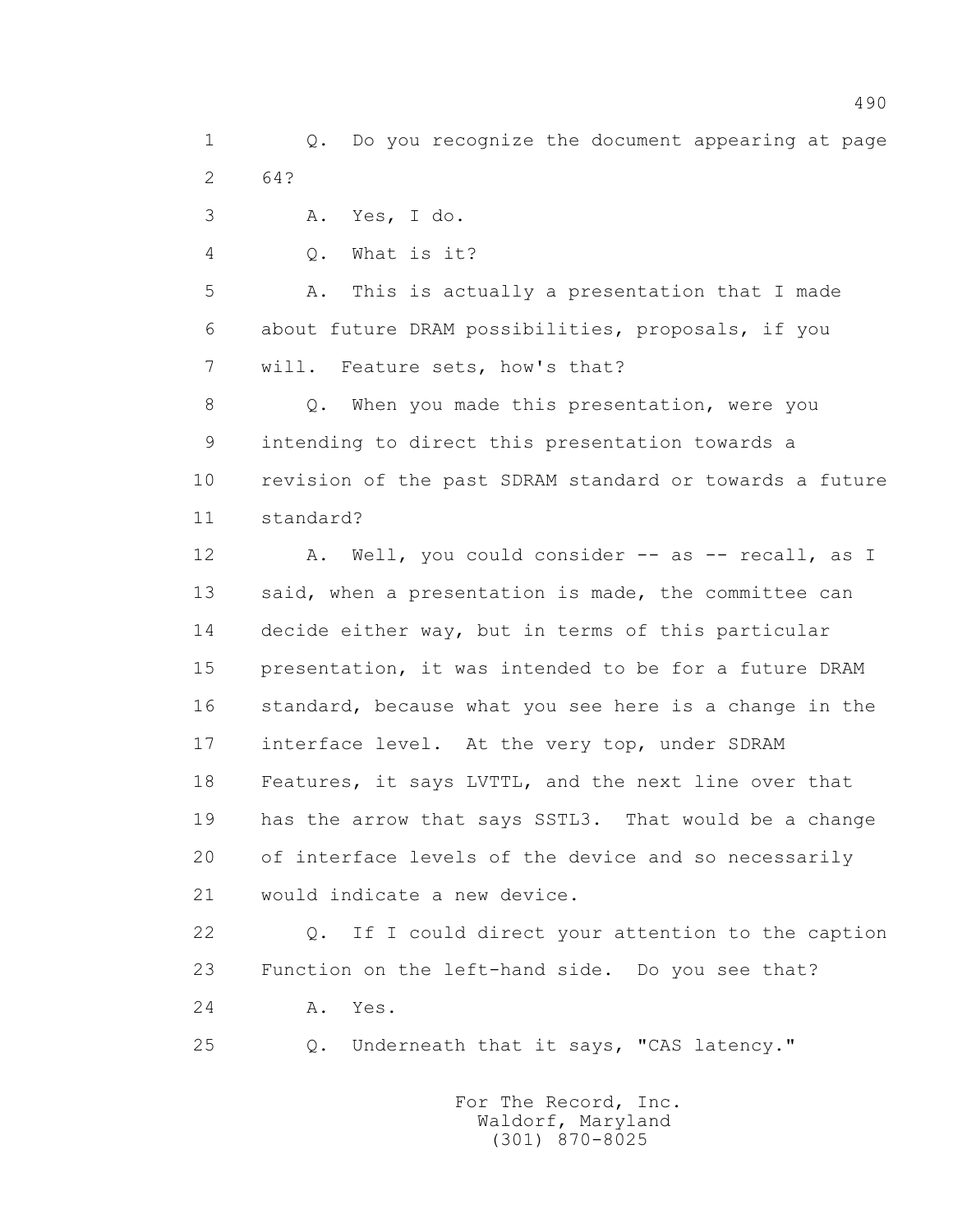1 Do you see that?

2 A. Yes, I do.

 3 Q. What were you intending to propose with your 4 reference to CAS latency there?

 5 A. It's actually showing CAS latency, we -- that 6 various frequencies of operation, perhaps we needed 7 more than the two values that we were then using, which 8 was two and three. Perhaps we would need to add three 9 and four, four and five, at future frequencies.

 10 Q. Did you propose any particular method of 11 determining the CAS latency?

12 A. I did not.

 13 Q. Did you have any understanding as to what the 14 method to determine the CAS latency likely would have 15 been?

16 A. Well, actually, in this case, by this time we 17 were already utilizing and shipping the programmable 18 mode register to determine CAS latency, so I didn't 19 include that here, because it was already assumed that 20 that's where we would handle it. I was merely 21 proposing some additional values that we consider.

22 Q. Just to be clear, it was assumed that 23 programmable CAS latency would be continued for use in 24 the next standard, is that what you're saying? 25 A. Oh, yes, certainly.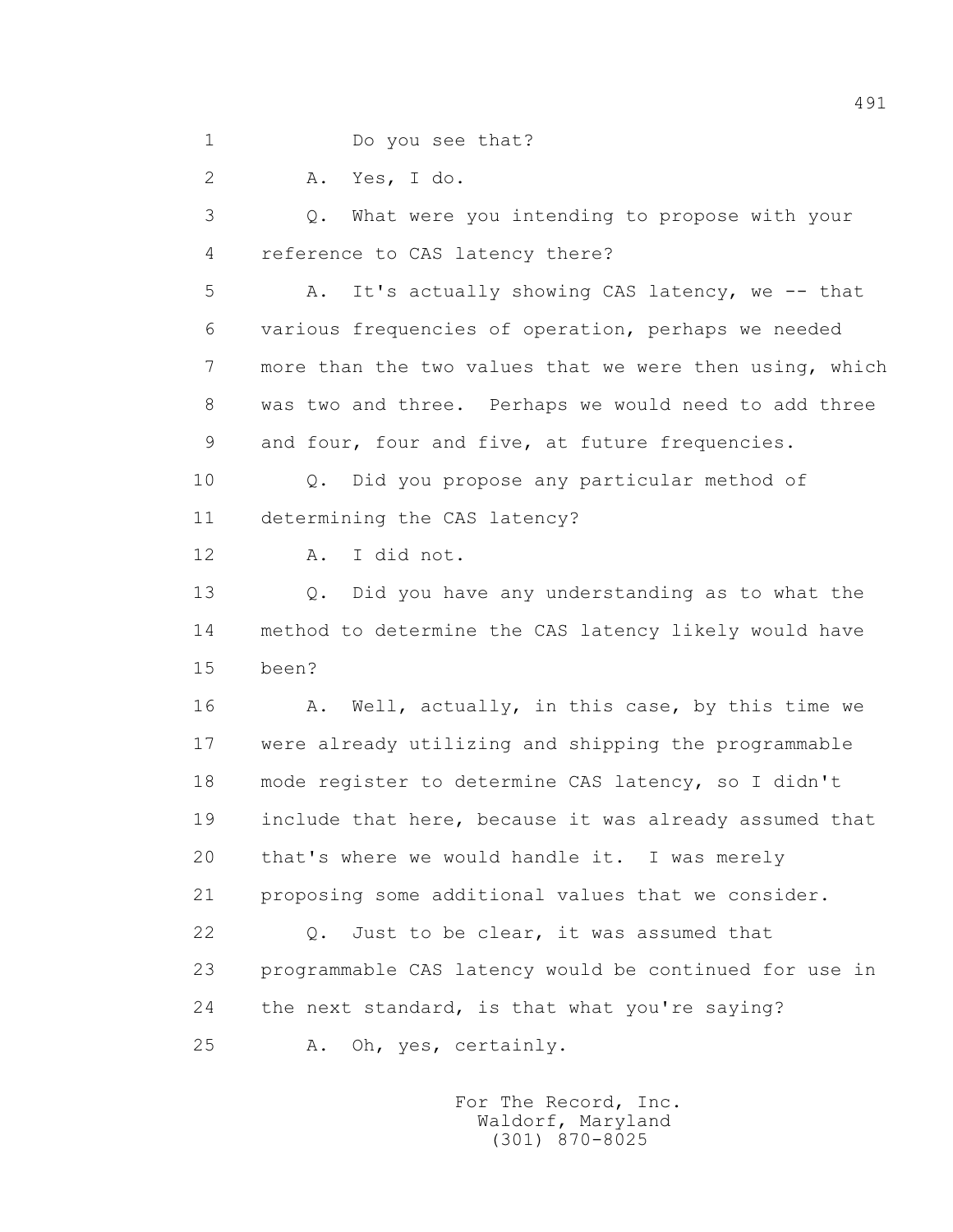1 0. If I could direct your attention to the last 2 function on the list, the burst length. 3 A. Yes. 4 Q. Again, what were you intending to propose with 5 respect to burst length? 6 A. Actually, it was -- the proposal was that the 7 demand for two, four and eight continues for a long 8 time, and so the proposal was to continue the same 9 programmable nature of two, four and eight throughout 10 the future devices themselves. 11 0. If I could direct your attention to the sixth 12 item, it reads, "On Chip PLL/DLL." 13 Do you see that? 14 **A.** Yes. 15 Q. What were you intending to propose with that 16 reference? 17 A. My proposal was that as we went to higher 18 frequencies, perhaps we would want to include a PLL/DLL 19 as a method of phase adjusting the clocks inside of the 20 devices. 21 Q. Did your proposal favor either a PLL or a DLL? 22 A. No, you can see it says PLL/DLL. I -- 23 remember, I used the term, as did others, 24 interchangeably. I did not distinguish between PLL and 25 DLL.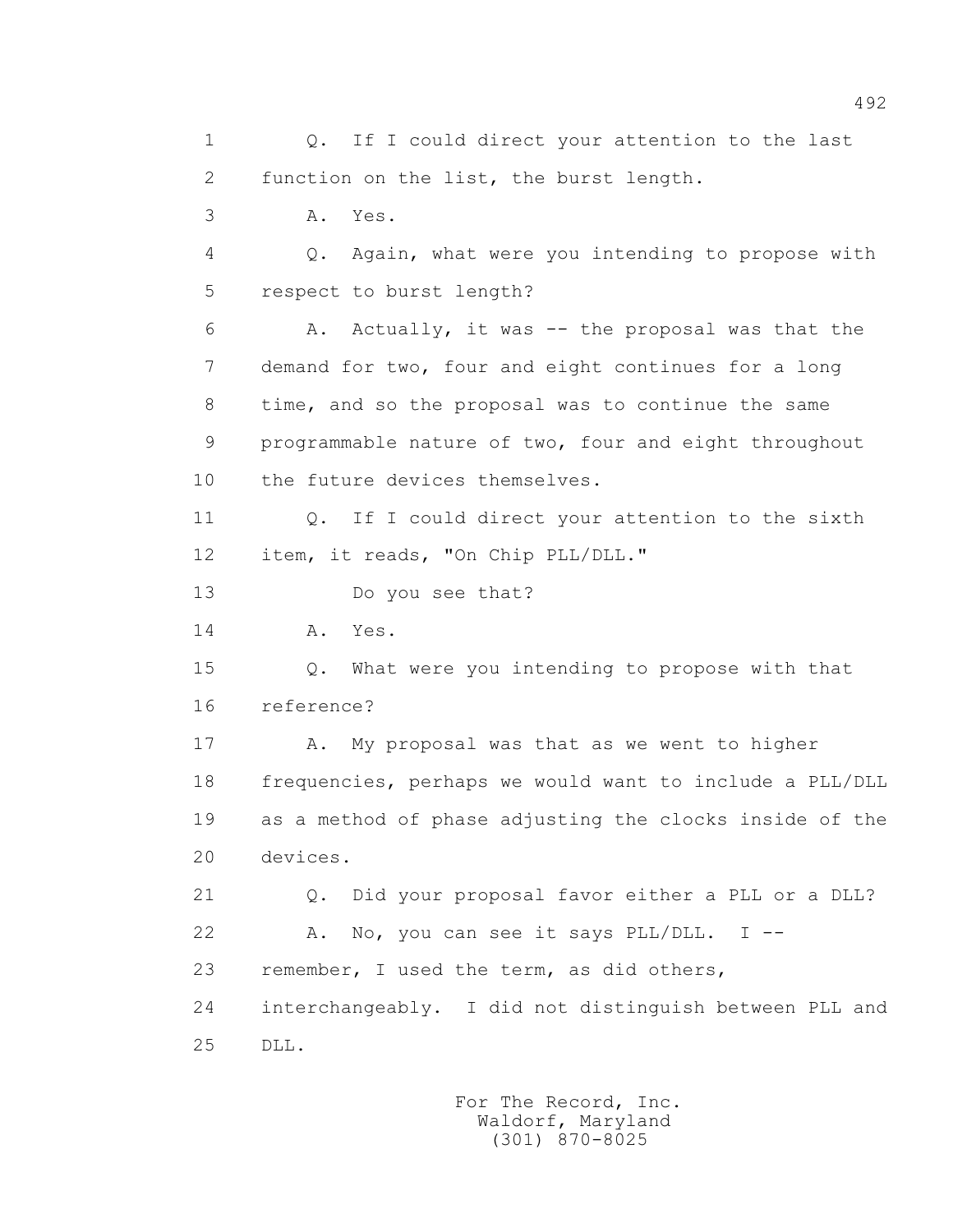1 Q. Based on your understanding of the JEDEC 2 disclosure policy in March of 1996, did your 3 presentation constitute JEDEC work? 4 A. Yes, it did, certainly. 5 Q. And would your presentation have triggered any 6 disclosure obligation? 7 A. Yes, it would have, certainly. 8 MR. OLIVER: Your Honor, I see it's 5:00. This 9 is probably a good breaking point. 10 JUDGE McGUIRE: Okay, very good, Counsel. This 11 hearing then is adjourned until 9:30 a.m. on Friday. 12 Thank you very much, everyone. Have a good evening. 13 (Whereupon, at 5:00 p.m., the hearing was 14 adjourned.) 15 16 17 18 19 20 21 22 23 24 25